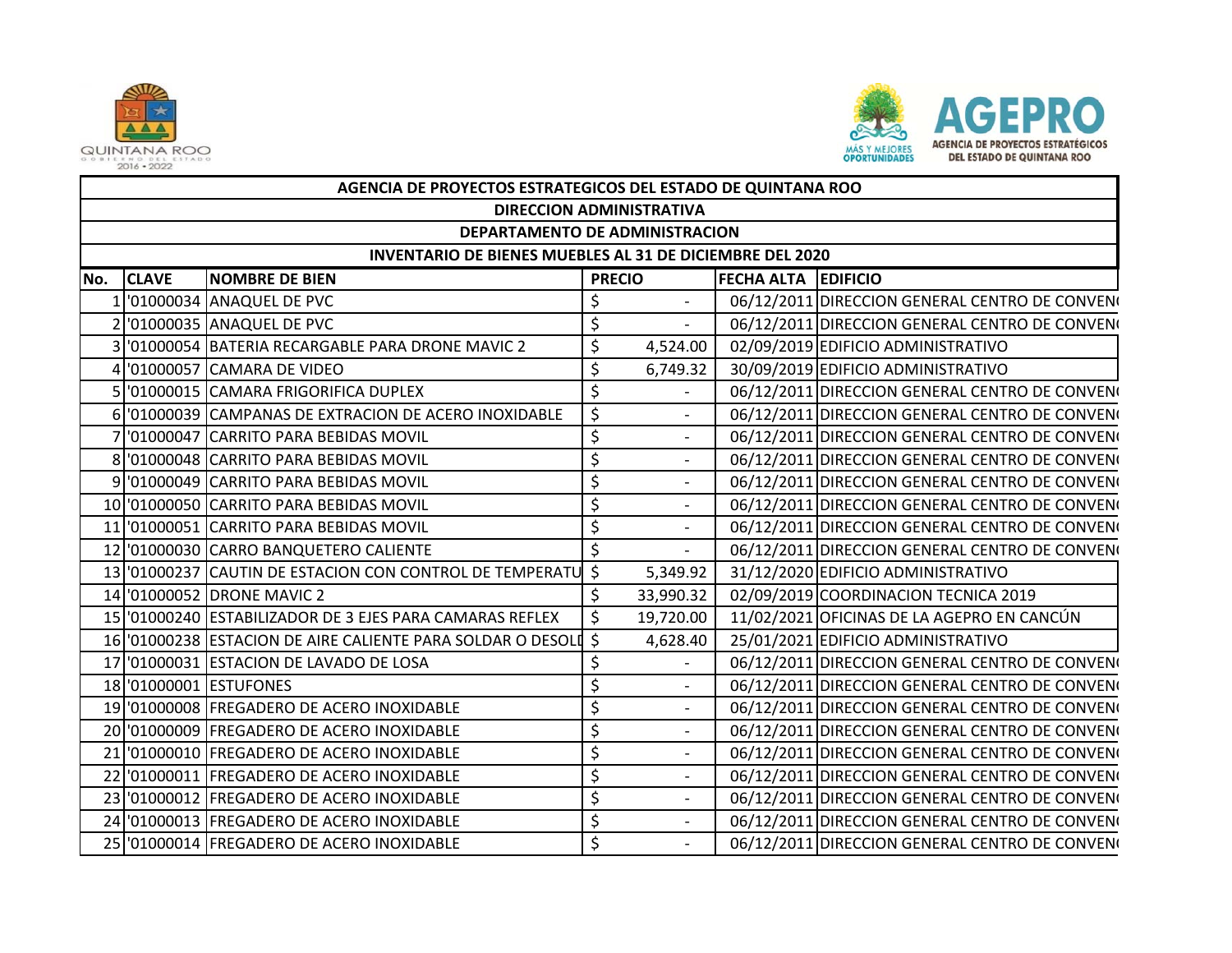



|                                                          | AGENCIA DE PROYECTOS ESTRATEGICOS DEL ESTADO DE QUINTANA ROO |                                                    |               |                              |                            |                                                |  |  |  |  |
|----------------------------------------------------------|--------------------------------------------------------------|----------------------------------------------------|---------------|------------------------------|----------------------------|------------------------------------------------|--|--|--|--|
|                                                          | <b>DIRECCION ADMINISTRATIVA</b>                              |                                                    |               |                              |                            |                                                |  |  |  |  |
|                                                          | DEPARTAMENTO DE ADMINISTRACION                               |                                                    |               |                              |                            |                                                |  |  |  |  |
| INVENTARIO DE BIENES MUEBLES AL 31 DE DICIEMBRE DEL 2020 |                                                              |                                                    |               |                              |                            |                                                |  |  |  |  |
| No.                                                      | <b>CLAVE</b>                                                 | <b>NOMBRE DE BIEN</b>                              | <b>PRECIO</b> |                              | <b>FECHA ALTA EDIFICIO</b> |                                                |  |  |  |  |
|                                                          |                                                              | 26 '01000036 GABINETE DE CONSERVACION              | \$            | $\overline{\phantom{a}}$     |                            | 06/12/2011 DIRECCION GENERAL CENTRO DE CONVENO |  |  |  |  |
|                                                          |                                                              | 27 '01000006 HORNO DE CONVECCION                   | \$            | $\blacksquare$               |                            | 06/12/2011 DIRECCION GENERAL CENTRO DE CONVENO |  |  |  |  |
|                                                          |                                                              | 28 '01000002 HORNO PARA PANADERA                   | \$            | $\overline{\phantom{a}}$     |                            | 06/12/2011 DIRECCION GENERAL CENTRO DE CONVENO |  |  |  |  |
|                                                          |                                                              | 29 '01000053 KIT FLY MORE MAVIC 2                  | \$            | 9,280.00                     |                            | 02/09/2019 EDIFICIO ADMINISTRATIVO             |  |  |  |  |
|                                                          |                                                              | 30 '01000037 LAVAMANOS DE RODILLA                  | \$            | $\overline{\phantom{a}}$     |                            | 06/12/2011 DIRECCION GENERAL CENTRO DE CONVENO |  |  |  |  |
|                                                          |                                                              | 31 '01000038 LAVAMANOS DE RODILLA                  | \$            | $\blacksquare$               |                            | 06/12/2011 DIRECCION GENERAL CENTRO DE CONVENO |  |  |  |  |
|                                                          |                                                              | 32 '01000241 LENTE NIKON AF-S NIKKOR 50MM          | \$            | 29,232.00                    |                            | 11/02/2021 OFICINAS DE LA AGEPRO EN CANCÚN     |  |  |  |  |
|                                                          |                                                              | 33 '01000033 MARMITA DE VOLTEO                     | \$            |                              |                            | 06/12/2011 DIRECCION GENERAL CENTRO DE CONVENO |  |  |  |  |
|                                                          |                                                              | 34 '01000003 MESA DE ACERO INOXIDABLE              | \$            |                              |                            | 06/12/2011 DIRECCION GENERAL CENTRO DE CONVENO |  |  |  |  |
|                                                          |                                                              | 35 '01000004 MESA DE ACERO INOXIDABLE              | \$            | $\overline{\phantom{a}}$     |                            | 06/12/2011 DIRECCION GENERAL CENTRO DE CONVENO |  |  |  |  |
|                                                          |                                                              | 36 '01000005 MESA DE ACERO INOXIDABLE              | \$            | $\qquad \qquad \blacksquare$ |                            | 06/12/2011 DIRECCION GENERAL CENTRO DE CONVENO |  |  |  |  |
| 37                                                       |                                                              | '01000042 MESA METALICA TRANSPORTADORA             | \$            | $\overline{\phantom{a}}$     |                            | 06/12/2011 DIRECCION GENERAL CENTRO DE CONVENO |  |  |  |  |
|                                                          |                                                              | 38 '01000043 MESA METALICA TRANSPORTADORA          | \$            | $\overline{\phantom{0}}$     |                            | 06/12/2011 DIRECCION GENERAL CENTRO DE CONVENO |  |  |  |  |
|                                                          |                                                              | 39 '01000044 MESA METALICA TRANSPORTADORA          | \$            | $\overline{\phantom{0}}$     |                            | 06/12/2011 DIRECCION GENERAL CENTRO DE CONVENO |  |  |  |  |
|                                                          |                                                              | 40 '01000045 MESA METALICA TRANSPORTADORA          | \$            | $\frac{1}{2}$                |                            | 06/12/2011 DIRECCION GENERAL CENTRO DE CONVENO |  |  |  |  |
|                                                          |                                                              | 41 '01000046 MESA METALICA TRANSPORTADORA          | \$            | $\overline{\phantom{a}}$     |                            | 06/12/2011 DIRECCION GENERAL CENTRO DE CONVENO |  |  |  |  |
|                                                          |                                                              | 42 01000239 MICROSCOPIO DIGITAL LCD PORTATIL 1000X | \$            | 4,756.00                     |                            | 31/12/2020 EDIFICIO ADMINISTRATIVO             |  |  |  |  |
|                                                          | 43 '01000236 NO BREAK                                        |                                                    | \$            | 3,712.00                     |                            | 23/11/2020 DELEGACIÓN COZUMEL                  |  |  |  |  |
|                                                          | 44 '01000234 NO BREAK                                        |                                                    | \$            | 1,044.00                     |                            | 10/11/2020 EDIFICIO ADMINISTRATIVO             |  |  |  |  |
|                                                          | 45 '01000102 NO BREAK                                        |                                                    | \$            | 2,268.96                     |                            | 23/01/2020 DELEGACION BENITO JUAREZ 2019       |  |  |  |  |
|                                                          | 46 '01000068 NO BREAK                                        |                                                    | \$            | 3,000.00                     | 17/12/2019                 |                                                |  |  |  |  |
|                                                          | 47 '01000071 NO BREAK                                        |                                                    | \$            | 3,000.00                     |                            | 18/12/2019 EDIFICIO ADMINISTRATIVO             |  |  |  |  |
|                                                          | 48 '01000210 NO BREAK                                        |                                                    | \$            | 2,268.96                     |                            | 20/02/2020 EDIFICIO ADMINISTRATIVO             |  |  |  |  |
|                                                          | 49 '01000171 NO BREAK                                        |                                                    | \$            | 2,268.96                     |                            | 05/02/2020 EDIFICIO ADMINISTRATIVO             |  |  |  |  |
|                                                          | 50 '01000226 NO BREAK                                        |                                                    | \$            | 2,268.96                     |                            | 23/01/2020 EDIFICIO ADMINISTRATIVO             |  |  |  |  |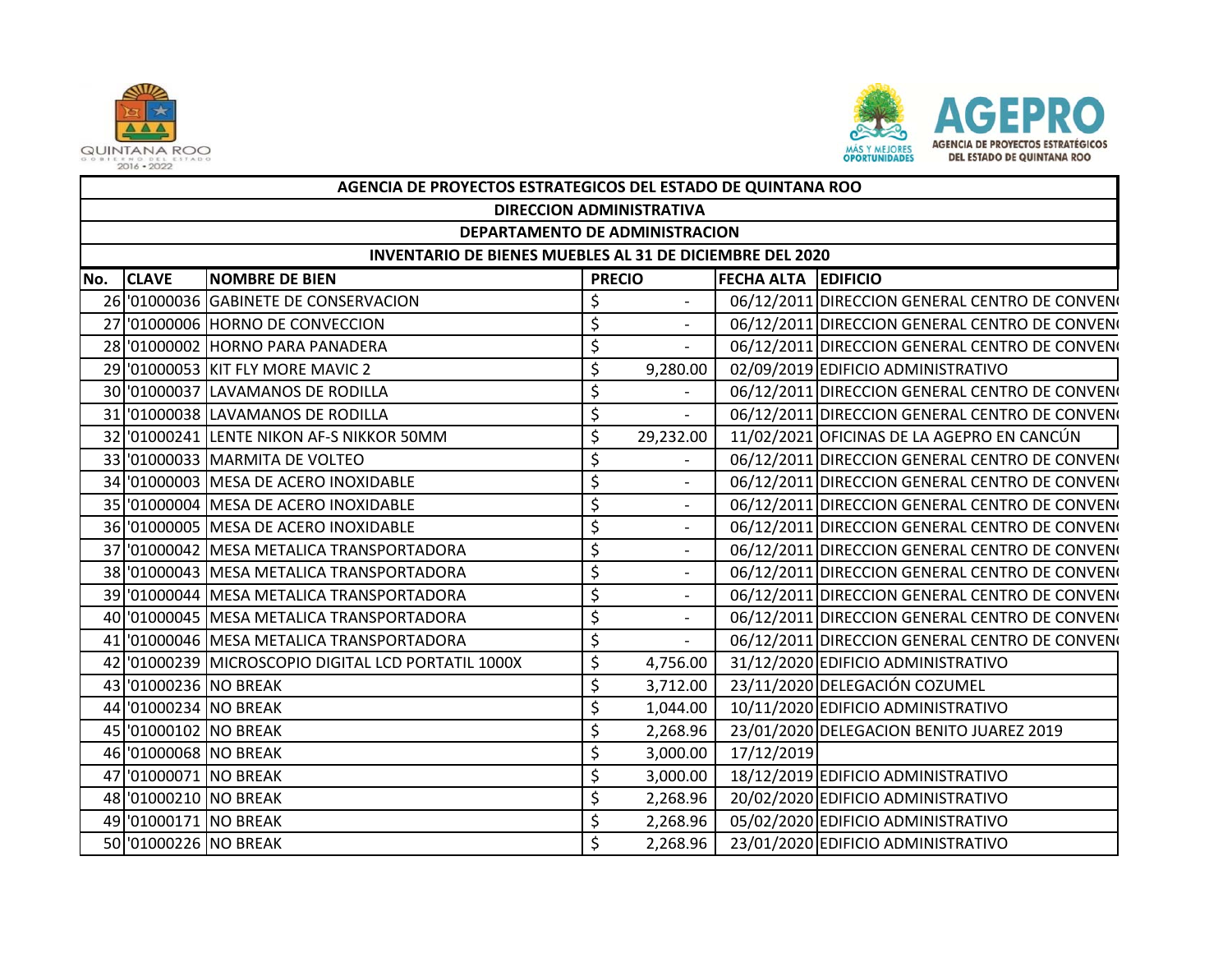



|     | AGENCIA DE PROYECTOS ESTRATEGICOS DEL ESTADO DE QUINTANA ROO    |                       |               |          |                            |                                          |  |  |  |  |
|-----|-----------------------------------------------------------------|-----------------------|---------------|----------|----------------------------|------------------------------------------|--|--|--|--|
|     | <b>DIRECCION ADMINISTRATIVA</b>                                 |                       |               |          |                            |                                          |  |  |  |  |
|     | DEPARTAMENTO DE ADMINISTRACION                                  |                       |               |          |                            |                                          |  |  |  |  |
|     | <b>INVENTARIO DE BIENES MUEBLES AL 31 DE DICIEMBRE DEL 2020</b> |                       |               |          |                            |                                          |  |  |  |  |
| No. | <b>CLAVE</b>                                                    | <b>NOMBRE DE BIEN</b> | <b>PRECIO</b> |          | <b>FECHA ALTA EDIFICIO</b> |                                          |  |  |  |  |
|     | 51 '01000222 NO BREAK                                           |                       | \$            | 2,268.96 |                            | 21/02/2020 DELEGACION COZUMEL 2019       |  |  |  |  |
|     | 52 '01000220 NO BREAK                                           |                       | \$            | 2,268.96 |                            | 21/02/2020 EDIFICIO ADMINISTRATIVO       |  |  |  |  |
|     | 53 01000173 NO BREAK                                            |                       | \$            | 2,268.96 |                            | 05/02/2020 COORDINACION TECNICA 2019     |  |  |  |  |
|     | 54 '01000174 NO BREAK                                           |                       | \$            | 2,268.96 |                            | 05/02/2020 CENTRAL 2019                  |  |  |  |  |
|     | 55 01000211 NO BREAK                                            |                       | \$            | 2,268.96 |                            | 20/02/2020 DELEGACION SOLIDARIDAD 2019   |  |  |  |  |
|     | 56 '01000215 NO BREAK                                           |                       | \$            | 2,268.96 |                            | 21/02/2020 DELEGACION COZUMEL 2019       |  |  |  |  |
|     | 57 '01000216 NO BREAK                                           |                       | \$            | 2,268.96 |                            | 21/02/2020 DELEGACION COZUMEL 2019       |  |  |  |  |
|     | 58 '01000230 NO BREAK                                           |                       | \$            | 2,268.96 |                            | 23/01/2020 EDIFICIO ADMINISTRATIVO       |  |  |  |  |
|     | 59 '01000185 NO BREAK                                           |                       | \$            | 2,268.96 | 05/02/2020                 |                                          |  |  |  |  |
|     | 60 '01000228 NO BREAK                                           |                       | \$            | 2,268.96 |                            | 23/01/2020 EDIFICIO ADMINISTRATIVO       |  |  |  |  |
|     | 61 '01000165 NO BREAK                                           |                       | \$            | 2,268.96 |                            | 05/02/2020 COORDINACION PATRIMONIO 2019  |  |  |  |  |
|     | 62 '01000212 NO BREAK                                           |                       | \$            | 2,268.96 |                            | 20/02/2020 EDIFICIO ADMINISTRATIVO       |  |  |  |  |
|     | 63 '01000162 NO BREAK                                           |                       | \$            | 2,268.96 |                            | 05/02/2020 EDIFICIO ADMINISTRATIVO       |  |  |  |  |
|     | 64 '01000163 NO BREAK                                           |                       | \$            | 2,268.96 | 05/02/2020                 |                                          |  |  |  |  |
|     | 65 '01000229 NO BREAK                                           |                       | \$            | 2,268.96 |                            | 23/01/2020 EDIFICIO ADMINISTRATIVO       |  |  |  |  |
|     | 66 '01000224 NO BREAK                                           |                       | \$            | 2,268.96 |                            | 23/01/2020 EDIFICIO ADMINISTRATIVO       |  |  |  |  |
|     | 67 '01000176 NO BREAK                                           |                       | \$            | 2,268.96 |                            | 05/02/2020 CENTRAL 2019                  |  |  |  |  |
|     | 68 '01000164 NO BREAK                                           |                       | \$            | 2,268.96 | 05/02/2020                 |                                          |  |  |  |  |
|     | 69 '01000169 NO BREAK                                           |                       | \$            | 2,268.96 |                            | 05/02/2020 CENTRAL 2019                  |  |  |  |  |
|     | 70 '01000097 NO BREAK                                           |                       | \$            | 2,268.96 |                            | 23/01/2020 DELEGACION BENITO JUAREZ 2019 |  |  |  |  |
|     | 71 '01000106 NO BREAK                                           |                       | \$            | 2,268.96 |                            | 23/01/2020 ALMACENES                     |  |  |  |  |
|     | 72 '01000150 NO BREAK                                           |                       | \$            | 2,268.96 | 05/02/2020                 |                                          |  |  |  |  |
|     | 73 01000194 NO BREAK                                            |                       | \$            | 2,268.96 |                            | 05/02/2020 CENTRAL 2019                  |  |  |  |  |
|     | 74 '01000137 NO BREAK                                           |                       | \$            | 2,268.96 |                            | 05/02/2020 EDIFICIO ADMINISTRATIVO       |  |  |  |  |
|     | 75 '01000103 NO BREAK                                           |                       | \$            | 2,268.96 |                            | 23/01/2020 DELEGACION BENITO JUAREZ 2019 |  |  |  |  |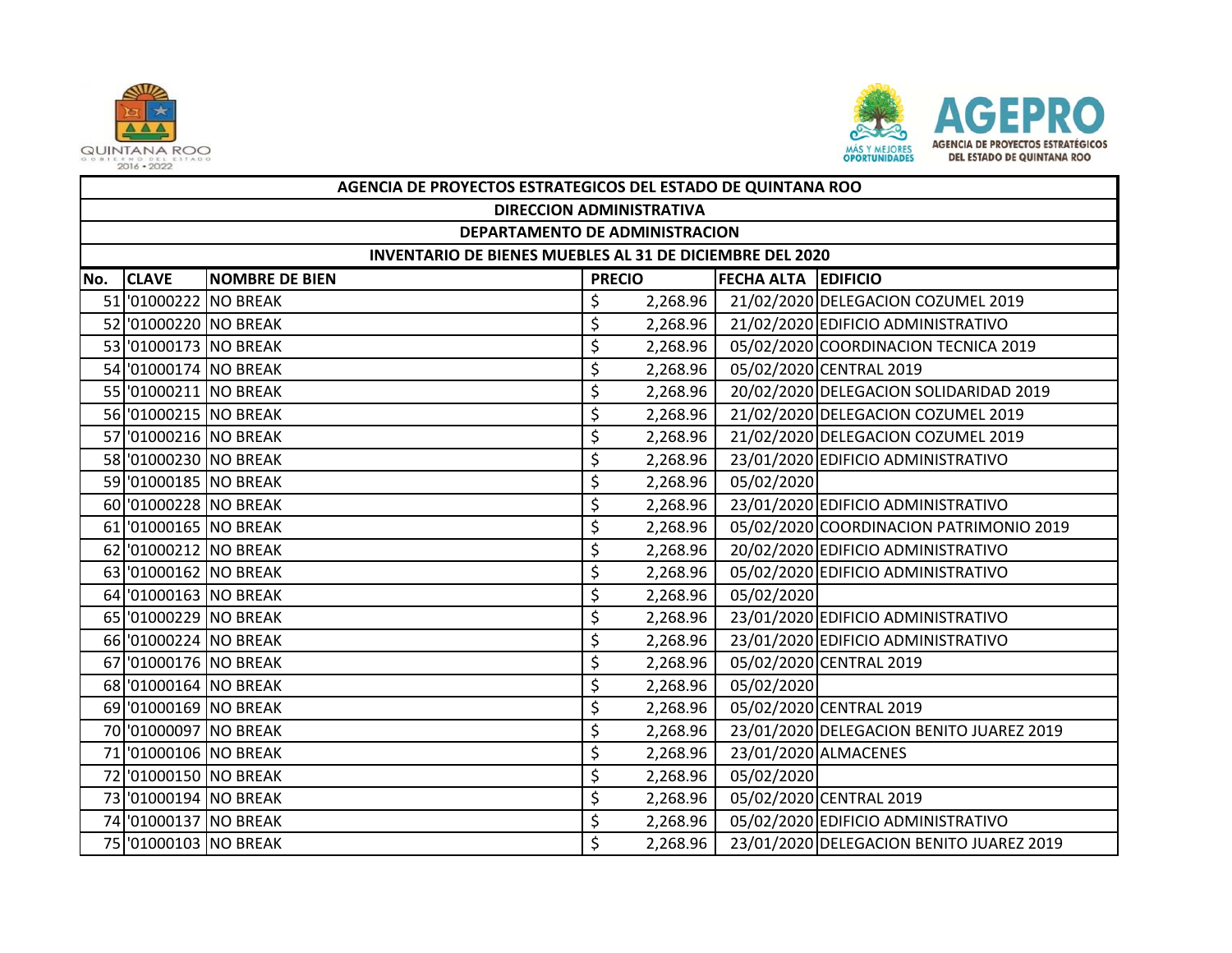



|     | AGENCIA DE PROYECTOS ESTRATEGICOS DEL ESTADO DE QUINTANA ROO |                            |    |          |            |                                          |  |  |  |  |
|-----|--------------------------------------------------------------|----------------------------|----|----------|------------|------------------------------------------|--|--|--|--|
|     | <b>DIRECCION ADMINISTRATIVA</b>                              |                            |    |          |            |                                          |  |  |  |  |
|     | DEPARTAMENTO DE ADMINISTRACION                               |                            |    |          |            |                                          |  |  |  |  |
|     | INVENTARIO DE BIENES MUEBLES AL 31 DE DICIEMBRE DEL 2020     |                            |    |          |            |                                          |  |  |  |  |
| No. | <b>CLAVE</b>                                                 | <b>FECHA ALTA EDIFICIO</b> |    |          |            |                                          |  |  |  |  |
|     | 76 '01000181 NO BREAK                                        |                            | \$ | 2,268.96 |            | 05/02/2020 COORDINACION PATRIMONIO 2019  |  |  |  |  |
|     | 77 '01000148 NO BREAK                                        |                            | \$ | 2,268.96 | 05/02/2020 |                                          |  |  |  |  |
|     | 78 '01000196 NO BREAK                                        |                            | \$ | 2,268.96 |            | 05/02/2020 CENTRAL 2019                  |  |  |  |  |
|     | 79 '01000144 NO BREAK                                        |                            | \$ | 2,268.96 |            | 05/02/2020 EDIFICIO ADMINISTRATIVO       |  |  |  |  |
|     | 80 '01000094 NO BREAK                                        |                            | \$ | 2,268.96 |            | 23/01/2020 ALMACENES                     |  |  |  |  |
|     | 81 '01000110 NO BREAK                                        |                            | \$ | 2,268.96 |            | 23/01/2020 ALMACENES                     |  |  |  |  |
|     | 82 '01000105 NO BREAK                                        |                            | \$ | 2,268.96 |            | 23/01/2020 ALMACENES                     |  |  |  |  |
|     | 83 '01000091 NO BREAK                                        |                            | \$ | 2,268.96 |            | 23/01/2020 DELEGACION BENITO JUAREZ 2019 |  |  |  |  |
|     | 84 '01000221 NO BREAK                                        |                            | \$ | 2,268.96 |            | 21/02/2020 EDIFICIO ADMINISTRATIVO       |  |  |  |  |
|     | 85 '01000177 NO BREAK                                        |                            | \$ | 2,268.96 |            | 05/02/2020 EDIFICIO ADMINISTRATIVO       |  |  |  |  |
|     | 86 '01000172 NO BREAK                                        |                            | \$ | 2,268.96 |            | 05/02/2020 EDIFICIO ADMINISTRATIVO       |  |  |  |  |
|     | 87 '01000213 NO BREAK                                        |                            | \$ | 2,268.96 |            | 20/02/2020 DELEGACION SOLIDARIDAD 2019   |  |  |  |  |
|     | 88 '01000227 NO BREAK                                        |                            | \$ | 2,268.96 |            | 23/01/2020 EDIFICIO ADMINISTRATIVO       |  |  |  |  |
|     | 89 '01000217 NO BREAK                                        |                            | \$ | 2,268.96 |            | 21/02/2020 DELEGACION COZUMEL 2019       |  |  |  |  |
|     | 90 '01000175 NO BREAK                                        |                            | \$ | 2,268.96 | 05/02/2020 |                                          |  |  |  |  |
|     | 91 '01000183 NO BREAK                                        |                            | \$ | 2,268.96 |            | 05/02/2020 EDIFICIO ADMINISTRATIVO       |  |  |  |  |
|     | 92 '01000199 NO BREAK                                        |                            | \$ | 2,268.96 |            | 05/02/2020 CENTRAL 2019                  |  |  |  |  |
|     | 93 '01000130 NO BREAK                                        |                            | \$ | 2,268.96 | 05/02/2020 |                                          |  |  |  |  |
|     | 94 '01000140 NO BREAK                                        |                            | \$ | 2,268.96 |            | 05/02/2020 EDIFICIO ADMINISTRATIVO       |  |  |  |  |
|     | 95 '01000154 NO BREAK                                        |                            | \$ | 2,268.96 |            | 05/02/2020 EDIFICIO ADMINISTRATIVO       |  |  |  |  |
|     | 96 '01000107 NO BREAK                                        |                            | \$ | 2,268.96 |            | 23/01/2020 DELEGACION BENITO JUAREZ 2019 |  |  |  |  |
|     | 97 '01000119 NO BREAK                                        |                            | \$ | 2,268.96 | 30/01/2020 |                                          |  |  |  |  |
|     | 98 '01000156 NO BREAK                                        |                            | \$ | 2,268.96 | 05/02/2020 |                                          |  |  |  |  |
|     | 99 '01000161 NO BREAK                                        |                            | \$ | 2,268.96 |            | 05/02/2020 COORDINACION TECNICA 2019     |  |  |  |  |
|     | 100 01000101 NO BREAK                                        |                            | \$ | 2,268.96 |            | 23/01/2020 ALMACENES                     |  |  |  |  |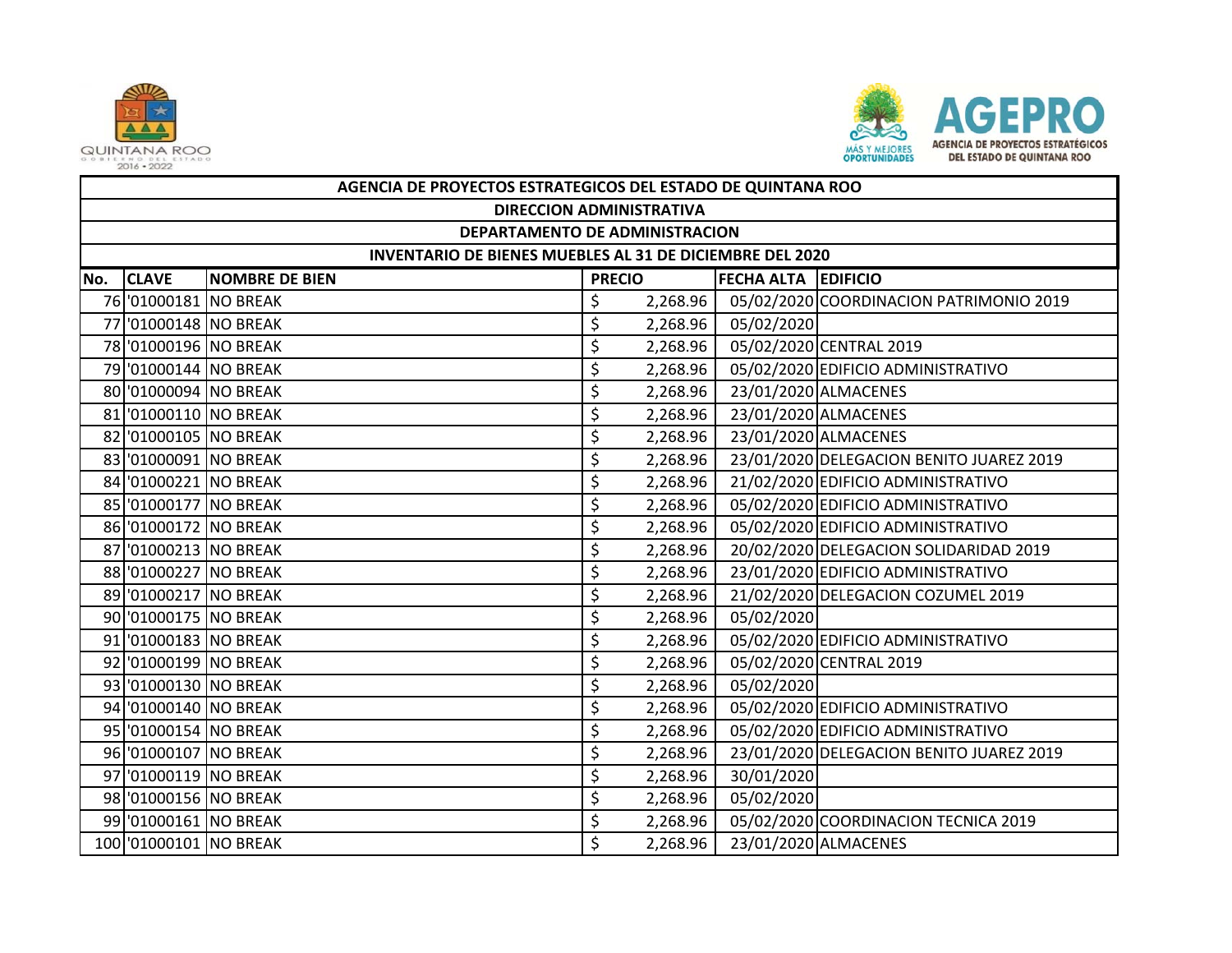



|     | AGENCIA DE PROYECTOS ESTRATEGICOS DEL ESTADO DE QUINTANA ROO    |                       |               |          |                            |                                            |  |  |  |  |
|-----|-----------------------------------------------------------------|-----------------------|---------------|----------|----------------------------|--------------------------------------------|--|--|--|--|
|     | <b>DIRECCION ADMINISTRATIVA</b>                                 |                       |               |          |                            |                                            |  |  |  |  |
|     | DEPARTAMENTO DE ADMINISTRACION                                  |                       |               |          |                            |                                            |  |  |  |  |
|     | <b>INVENTARIO DE BIENES MUEBLES AL 31 DE DICIEMBRE DEL 2020</b> |                       |               |          |                            |                                            |  |  |  |  |
| No. | <b>CLAVE</b>                                                    | <b>NOMBRE DE BIEN</b> | <b>PRECIO</b> |          | <b>FECHA ALTA EDIFICIO</b> |                                            |  |  |  |  |
|     | 101 01000096 NO BREAK                                           |                       | \$            | 2,268.96 |                            | 23/01/2020 DELEGACION BENITO JUAREZ 2019   |  |  |  |  |
|     | 102 01000135 NO BREAK                                           |                       | \$            | 2,268.96 |                            | 05/02/2020 OFICINAS DE LA AGEPRO EN CANCÚN |  |  |  |  |
|     | 103 01000193 NO BREAK                                           |                       | \$            | 2,268.96 | 05/02/2020                 |                                            |  |  |  |  |
|     | 104 01000149 NO BREAK                                           |                       | \$            | 2,268.96 | 05/02/2020                 |                                            |  |  |  |  |
|     | 105 01000121 NO BREAK                                           |                       | \$            | 2,268.96 |                            | 31/01/2020 COORDINACION TECNICA 2019       |  |  |  |  |
|     | 106 01000089 NO BREAK                                           |                       | \$            | 2,268.96 |                            | 23/01/2020 EDIFICIO ADMINISTRATIVO         |  |  |  |  |
|     | 107 01000134 NO BREAK                                           |                       | \$            | 2,268.96 |                            | 05/02/2020 EDIFICIO ADMINISTRATIVO         |  |  |  |  |
|     | 108 01000197 NO BREAK                                           |                       | \$            | 2,268.96 |                            | 05/02/2020 CENTRAL 2019                    |  |  |  |  |
|     | 109 01000232 NO BREAK                                           |                       | \$            | 2,268.96 |                            | 23/01/2020 EDIFICIO ADMINISTRATIVO         |  |  |  |  |
|     | 110 01000200 NO BREAK                                           |                       | \$            | 2,268.96 |                            | 05/02/2020 CENTRAL 2019                    |  |  |  |  |
|     | 111 01000198 NO BREAK                                           |                       | \$            | 2,268.96 |                            | 05/02/2020 CENTRAL 2019                    |  |  |  |  |
|     | 112 01000118 NO BREAK                                           |                       | \$            | 2,268.96 |                            | 30/01/2020 DELEGACION BENITO JUAREZ 2019   |  |  |  |  |
|     | 113 01000129 NO BREAK                                           |                       | \$            | 2,268.96 | 05/02/2020                 |                                            |  |  |  |  |
|     | 114 '01000192 NO BREAK                                          |                       | \$            | 2,268.96 |                            | 05/02/2020 COORDINACION PATRIMONIO 2019    |  |  |  |  |
|     | 115 01000147 NO BREAK                                           |                       | \$            | 2,268.96 | 05/02/2020                 |                                            |  |  |  |  |
|     | 116 '01000095 NO BREAK                                          |                       | \$            | 2,268.96 |                            | 23/01/2020 ALMACENES                       |  |  |  |  |
|     | 117 01000142 NO BREAK                                           |                       | \$            | 2,268.96 | 05/02/2020                 |                                            |  |  |  |  |
|     | 118 01000153 NO BREAK                                           |                       | \$            | 2,268.96 | 05/02/2020                 |                                            |  |  |  |  |
|     | 119 01000158 NO BREAK                                           |                       | \$            | 2,268.96 |                            | 05/02/2020 COORDINACION TECNICA 2019       |  |  |  |  |
|     | 120 01000090 NO BREAK                                           |                       | \$            | 2,268.96 |                            | 23/01/2020 ALMACENES                       |  |  |  |  |
|     | 121 01000188 NO BREAK                                           |                       | \$            | 2,268.96 |                            | 05/02/2020 COORDINACION PATRIMONIO 2019    |  |  |  |  |
|     | 122 01000122 NO BREAK                                           |                       | \$            | 2,268.96 |                            | 31/01/2020 CENTRAL 2019                    |  |  |  |  |
|     | 123 01000099 NO BREAK                                           |                       | \$            | 2,268.96 |                            | 23/01/2020 ALMACENES                       |  |  |  |  |
|     | 124 '01000190 NO BREAK                                          |                       | \$            | 2,268.96 |                            | 05/02/2020 COORDINACION PATRIMONIO 2019    |  |  |  |  |
|     | 125 01000093 NO BREAK                                           |                       | \$            | 2,268.96 |                            | 23/01/2020 ALMACENES                       |  |  |  |  |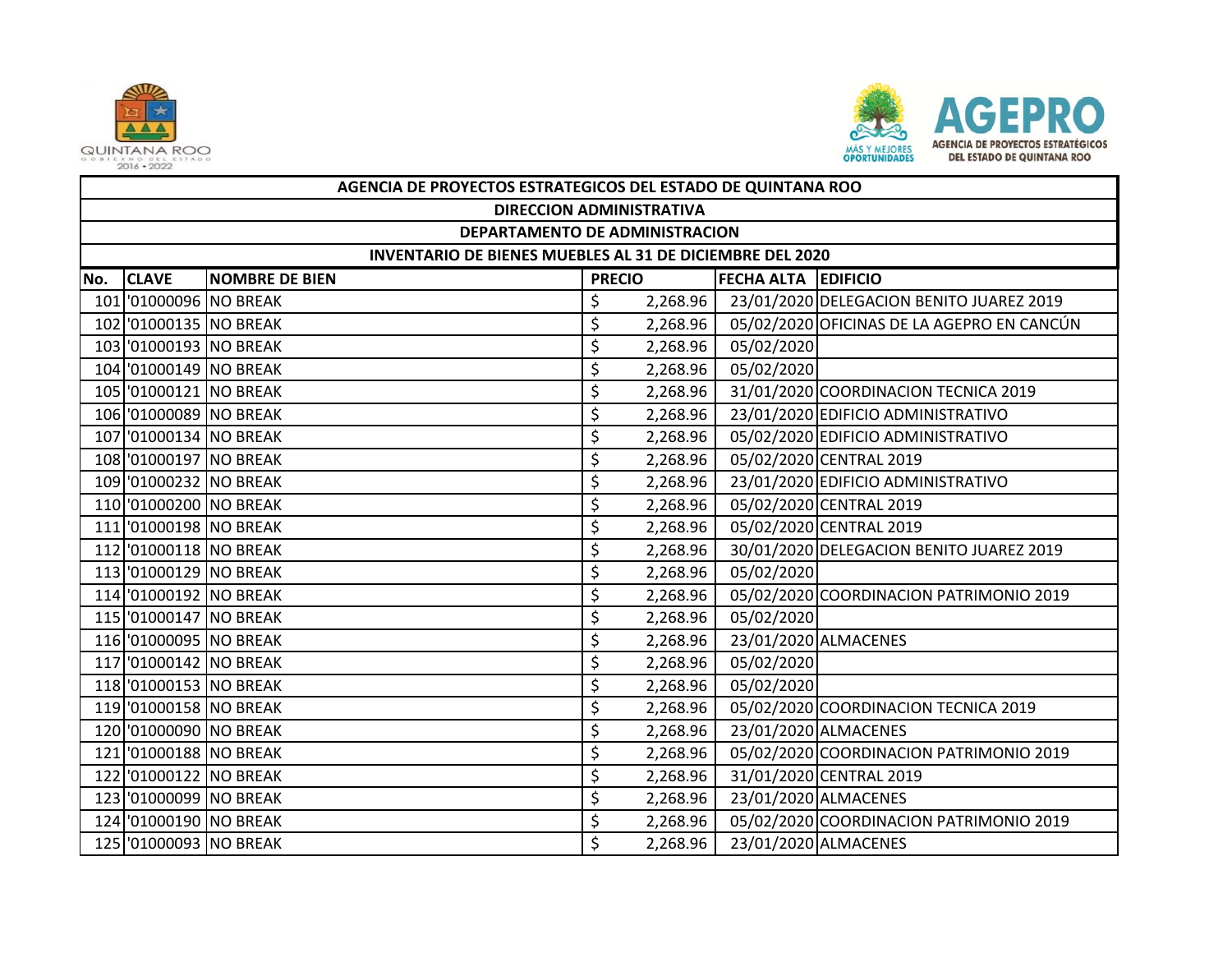



|     | AGENCIA DE PROYECTOS ESTRATEGICOS DEL ESTADO DE QUINTANA ROO |                       |               |          |                            |                                            |  |  |  |  |
|-----|--------------------------------------------------------------|-----------------------|---------------|----------|----------------------------|--------------------------------------------|--|--|--|--|
|     | <b>DIRECCION ADMINISTRATIVA</b>                              |                       |               |          |                            |                                            |  |  |  |  |
|     | DEPARTAMENTO DE ADMINISTRACION                               |                       |               |          |                            |                                            |  |  |  |  |
|     | INVENTARIO DE BIENES MUEBLES AL 31 DE DICIEMBRE DEL 2020     |                       |               |          |                            |                                            |  |  |  |  |
| No. | <b>CLAVE</b>                                                 | <b>NOMBRE DE BIEN</b> | <b>PRECIO</b> |          | <b>FECHA ALTA EDIFICIO</b> |                                            |  |  |  |  |
|     | 126 '01000159 NO BREAK                                       |                       | \$            | 2,268.96 | 05/02/2020                 |                                            |  |  |  |  |
|     | 127 '01000112 NO BREAK                                       |                       | \$            | 2,268.96 |                            | 23/01/2020 ALMACENES                       |  |  |  |  |
|     | 128 '01000202 NO BREAK                                       |                       | \$            | 2,268.96 | 05/02/2020                 |                                            |  |  |  |  |
|     | 129 '01000152 NO BREAK                                       |                       | \$            | 2,268.96 |                            | 05/02/2020 COORDINACION TECNICA 2019       |  |  |  |  |
|     | 130 '01000184 NO BREAK                                       |                       | \$            | 2,268.96 |                            | 05/02/2020 COORDINACION PATRIMONIO 2019    |  |  |  |  |
|     | 131 01000170 NO BREAK                                        |                       | \$            | 2,268.96 |                            | 05/02/2020 COORDINACION TECNICA 2019       |  |  |  |  |
|     | 132 '01000179 NO BREAK                                       |                       | \$            | 2,268.96 |                            | 05/02/2020 COORDINACION TECNICA 2019       |  |  |  |  |
|     | 133 01000187 NO BREAK                                        |                       | \$            | 2,268.96 |                            | 05/02/2020 COORDINACION PATRIMONIO 2019    |  |  |  |  |
|     | 134 '01000109 NO BREAK                                       |                       | \$            | 2,268.96 |                            | 23/01/2020 OFICINAS DE LA AGEPRO EN CANCÚN |  |  |  |  |
|     | 135 01000138 NO BREAK                                        |                       | \$            | 2,268.96 | 05/02/2020                 |                                            |  |  |  |  |
|     | 136 '01000124 NO BREAK                                       |                       | \$            | 2,268.96 | 31/01/2020                 |                                            |  |  |  |  |
|     | 137 '01000203 NO BREAK                                       |                       | \$            | 2,268.96 |                            | 05/02/2020 EDIFICIO ADMINISTRATIVO         |  |  |  |  |
|     | 138 '01000201 NO BREAK                                       |                       | \$            | 2,268.96 |                            | 05/02/2020 EDIFICIO ADMINISTRATIVO         |  |  |  |  |
|     | 139 '01000207 NO BREAK                                       |                       | \$            | 2,268.96 |                            | 05/02/2020 COORDINACION PATRIMONIO 2019    |  |  |  |  |
|     | 140 01000128 NO BREAK                                        |                       | \$            | 2,268.96 |                            | 05/02/2020 CENTRAL 2019                    |  |  |  |  |
|     | 141 01000166 NO BREAK                                        |                       | \$            | 2,268.96 |                            | 05/02/2020 COORDINACION TECNICA 2019       |  |  |  |  |
|     | 142 01000116 NO BREAK                                        |                       | \$            | 2,268.96 |                            | 23/01/2020 ALMACENES                       |  |  |  |  |
|     | 143 01000182 NO BREAK                                        |                       | \$            | 2,268.96 |                            | 05/02/2020 EDIFICIO ADMINISTRATIVO         |  |  |  |  |
|     | 144 '01000133 NO BREAK                                       |                       | \$            | 2,268.96 | 05/02/2020                 |                                            |  |  |  |  |
|     | 145 01000136 NO BREAK                                        |                       | \$            | 2,268.96 |                            | 05/02/2020 EDIFICIO ADMINISTRATIVO         |  |  |  |  |
|     | 146 '01000139 NO BREAK                                       |                       | \$            | 2,268.96 |                            | 05/02/2020 EDIFICIO ADMINISTRATIVO         |  |  |  |  |
|     | 147 '01000113 NO BREAK                                       |                       | \$            | 2,268.96 |                            | 23/01/2020 DELEGACION BENITO JUAREZ 2019   |  |  |  |  |
|     | 148 '01000092 NO BREAK                                       |                       | \$            | 2,268.96 |                            | 23/01/2020 DELEGACION BENITO JUAREZ 2019   |  |  |  |  |
|     | 149 '01000100 NO BREAK                                       |                       | \$            | 2,268.96 |                            | 23/01/2020 DELEGACION BENITO JUAREZ 2019   |  |  |  |  |
|     | 150 '01000098 NO BREAK                                       |                       | \$            | 2,268.96 |                            | 23/01/2020 DELEGACION BENITO JUAREZ 2019   |  |  |  |  |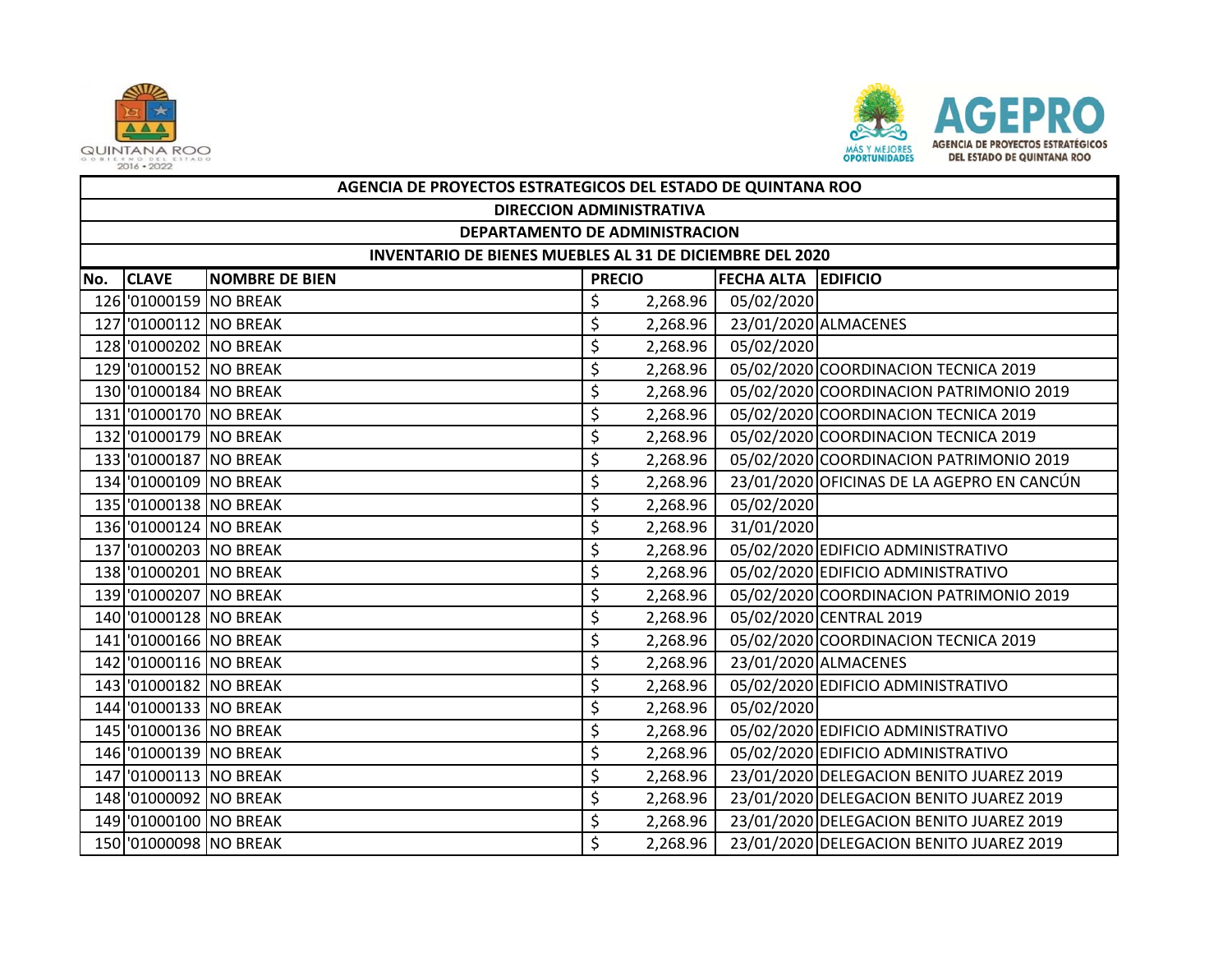



|     | AGENCIA DE PROYECTOS ESTRATEGICOS DEL ESTADO DE QUINTANA ROO |                       |               |          |                            |                                            |  |  |  |  |
|-----|--------------------------------------------------------------|-----------------------|---------------|----------|----------------------------|--------------------------------------------|--|--|--|--|
|     | <b>DIRECCION ADMINISTRATIVA</b>                              |                       |               |          |                            |                                            |  |  |  |  |
|     | DEPARTAMENTO DE ADMINISTRACION                               |                       |               |          |                            |                                            |  |  |  |  |
|     | INVENTARIO DE BIENES MUEBLES AL 31 DE DICIEMBRE DEL 2020     |                       |               |          |                            |                                            |  |  |  |  |
| No. | <b>CLAVE</b>                                                 | <b>NOMBRE DE BIEN</b> | <b>PRECIO</b> |          | <b>FECHA ALTA EDIFICIO</b> |                                            |  |  |  |  |
|     | 151 01000070 NO BREAK                                        |                       | \$            | 3,000.00 |                            | 18/12/2019 COORDINACION TECNICA 2019       |  |  |  |  |
|     | 152 01000079 NO BREAK                                        |                       | \$            | 3,000.00 |                            | 20/12/2019 DELEGACION BENITO JUAREZ 2019   |  |  |  |  |
|     | 153 01000073 NO BREAK                                        |                       | \$            | 3,000.00 |                            | 18/12/2019 EDIFICIO ADMINISTRATIVO         |  |  |  |  |
|     | 154 '01000072 NO BREAK                                       |                       | \$            | 3,000.00 |                            | 18/12/2019 COORDINACION TECNICA 2019       |  |  |  |  |
|     | 155 '01000066 NO BREAK                                       |                       | \$            | 3,000.00 |                            | 17/12/2019 CENTRAL 2019                    |  |  |  |  |
|     | 156 '01000074 NO BREAK                                       |                       | \$            | 3,000.00 |                            | 18/12/2019 EDIFICIO ADMINISTRATIVO         |  |  |  |  |
|     | 157 '01000082 NO BREAK                                       |                       | \$            | 3,000.00 |                            | 20/12/2019 DELEGACION BENITO JUAREZ 2019   |  |  |  |  |
|     | 158 '01000063 NO BREAK                                       |                       | \$            | 3,000.00 | 17/12/2019                 |                                            |  |  |  |  |
|     | 159 '01000086 NO BREAK                                       |                       | \$            | 3,000.00 |                            | 30/12/2019 OFICINAS DE LA AGEPRO EN CANCÚN |  |  |  |  |
|     | 160 '01000065 NO BREAK                                       |                       | \$            | 3,000.00 |                            | 17/12/2019 EDIFICIO ADMINISTRATIVO         |  |  |  |  |
|     | 161 01000084 NO BREAK                                        |                       | \$            | 3,000.00 |                            | 20/12/2019 DELEGACION BENITO JUAREZ 2019   |  |  |  |  |
|     | 162 01000076 NO BREAK                                        |                       | \$            | 3,000.00 |                            | 20/12/2019 DELEGACION BENITO JUAREZ 2019   |  |  |  |  |
|     | 163 01000069 NO BREAK                                        |                       | \$            | 3,000.00 |                            | 18/12/2019 COORDINACION TECNICA 2019       |  |  |  |  |
|     | 164 '01000080 NO BREAK                                       |                       | \$            | 3,000.00 |                            | 20/12/2019 DELEGACION BENITO JUAREZ 2019   |  |  |  |  |
|     | 165 01000077 NO BREAK                                        |                       | \$            | 3,000.00 |                            | 20/12/2019 DELEGACION BENITO JUAREZ 2019   |  |  |  |  |
|     | 166 '01000064 NO BREAK                                       |                       | \$            | 3,000.00 | 17/12/2019                 |                                            |  |  |  |  |
|     | 167 01000081 NO BREAK                                        |                       | \$            | 3,000.00 |                            | 20/12/2019 DELEGACION BENITO JUAREZ 2019   |  |  |  |  |
|     | 168 01000083 NO BREAK                                        |                       | \$            | 3,000.00 |                            | 20/12/2019 DELEGACION BENITO JUAREZ 2019   |  |  |  |  |
|     | 169 '01000157 NO BREAK                                       |                       | \$            | 2,268.96 | 05/02/2020                 |                                            |  |  |  |  |
|     | 170 '01000186 NO BREAK                                       |                       | \$            | 2,268.96 |                            | 05/02/2020 COORDINACION PATRIMONIO 2019    |  |  |  |  |
|     | 171 01000120 NO BREAK                                        |                       | \$            | 2,268.96 | 31/01/2020                 |                                            |  |  |  |  |
|     | 172 01000180 NO BREAK                                        |                       | \$            | 2,268.96 |                            | 05/02/2020 COORDINACION TECNICA 2019       |  |  |  |  |
|     | 173 01000115 NO BREAK                                        |                       | \$            | 2,268.96 |                            | 23/01/2020 DELEGACION BENITO JUAREZ 2019   |  |  |  |  |
|     | 174 '01000127 NO BREAK                                       |                       | \$            | 2,268.96 |                            | 05/02/2020 CENTRAL 2019                    |  |  |  |  |
|     | 175 01000206 NO BREAK                                        |                       | \$            | 2,268.96 | 05/02/2020                 |                                            |  |  |  |  |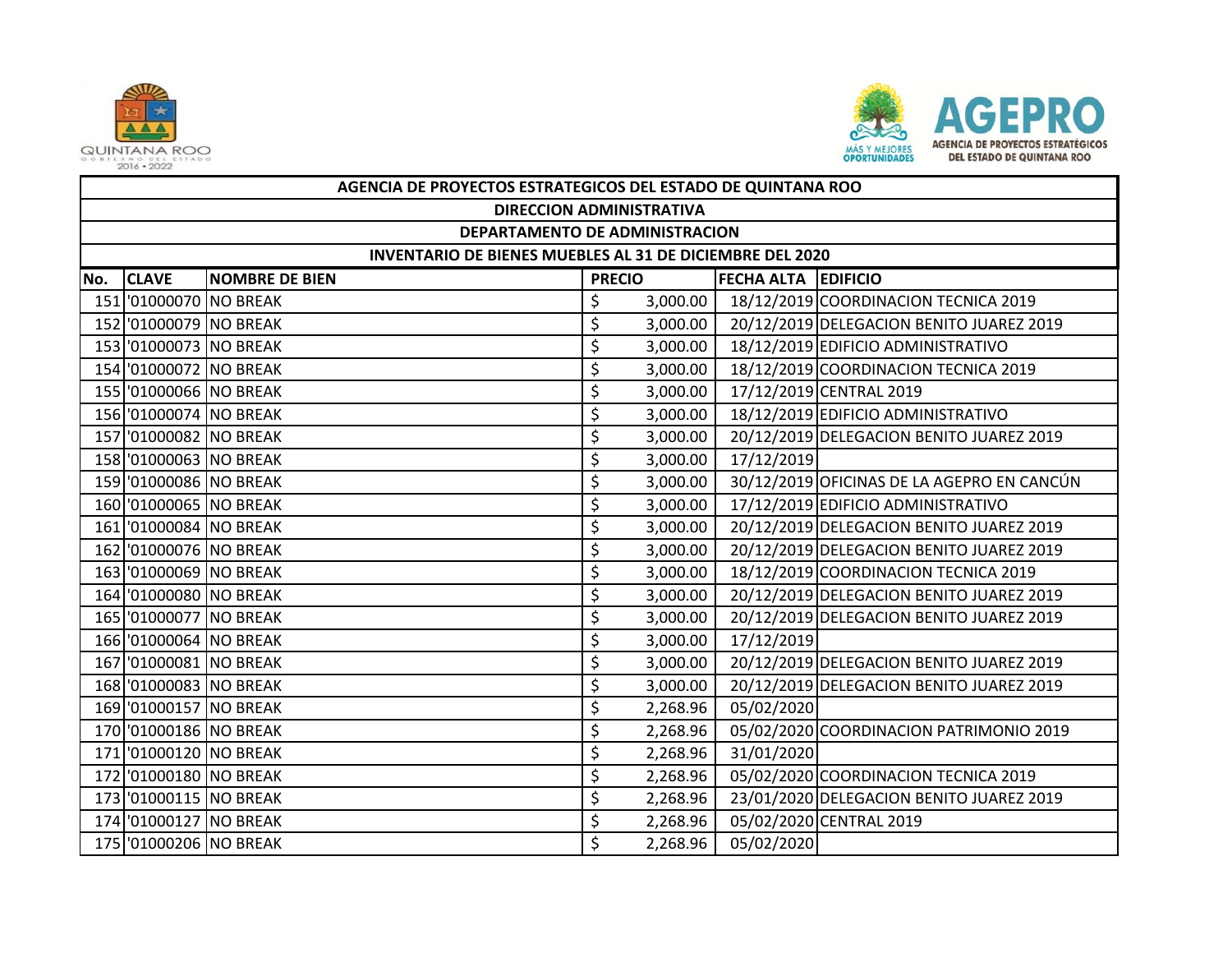



|     | AGENCIA DE PROYECTOS ESTRATEGICOS DEL ESTADO DE QUINTANA ROO |                       |               |          |                            |                                            |  |  |  |  |
|-----|--------------------------------------------------------------|-----------------------|---------------|----------|----------------------------|--------------------------------------------|--|--|--|--|
|     | <b>DIRECCION ADMINISTRATIVA</b>                              |                       |               |          |                            |                                            |  |  |  |  |
|     | DEPARTAMENTO DE ADMINISTRACION                               |                       |               |          |                            |                                            |  |  |  |  |
|     | INVENTARIO DE BIENES MUEBLES AL 31 DE DICIEMBRE DEL 2020     |                       |               |          |                            |                                            |  |  |  |  |
| No. | <b>CLAVE</b>                                                 | <b>NOMBRE DE BIEN</b> | <b>PRECIO</b> |          | <b>FECHA ALTA EDIFICIO</b> |                                            |  |  |  |  |
|     | 176 '01000191 NO BREAK                                       |                       | \$            | 2,268.96 |                            | 05/02/2020 COORDINACION PATRIMONIO 2019    |  |  |  |  |
|     | 177 '01000160 NO BREAK                                       |                       | \$            | 2,268.96 |                            | 05/02/2020 EDIFICIO ADMINISTRATIVO         |  |  |  |  |
|     | 178 '01000123 NO BREAK                                       |                       | \$            | 2,268.96 | 31/01/2020                 |                                            |  |  |  |  |
|     | 179 '01000205 NO BREAK                                       |                       | \$            | 2,268.96 |                            | 05/02/2020 ALMACENES                       |  |  |  |  |
|     | 180 01000146 NO BREAK                                        |                       | \$            | 2,268.96 | 05/02/2020                 |                                            |  |  |  |  |
|     | 181 01000151 NO BREAK                                        |                       | \$            | 2,268.96 | 05/02/2020                 |                                            |  |  |  |  |
|     | 182 01000145 NO BREAK                                        |                       | \$            | 2,268.96 |                            | 05/02/2020 EDIFICIO ADMINISTRATIVO         |  |  |  |  |
|     | 183 01000143 NO BREAK                                        |                       | \$            | 2,268.96 | 05/02/2020                 |                                            |  |  |  |  |
|     | 184 '01000178 NO BREAK                                       |                       | \$            | 2,268.96 |                            | 05/02/2020 COORDINACION TECNICA 2019       |  |  |  |  |
|     | 185 '01000131 NO BREAK                                       |                       | \$            | 2,268.96 | 05/02/2020                 |                                            |  |  |  |  |
|     | 186 '01000108 NO BREAK                                       |                       | \$            | 2,268.96 |                            | 23/01/2020 ALMACENES                       |  |  |  |  |
|     | 187 01000208 NO BREAK                                        |                       | \$            | 2,268.96 | 06/02/2020                 |                                            |  |  |  |  |
|     | 188 '01000111 NO BREAK                                       |                       | \$            | 2,268.96 |                            | 23/01/2020 DELEGACION BENITO JUAREZ 2019   |  |  |  |  |
|     | 189 '01000117 NO BREAK                                       |                       | \$            | 2,268.96 |                            | 23/01/2020 DELEGACION BENITO JUAREZ 2019   |  |  |  |  |
|     | 190 01000204 NO BREAK                                        |                       | \$            | 2,268.96 |                            | 05/02/2020 EDIFICIO ADMINISTRATIVO         |  |  |  |  |
|     | 191 01000114 NO BREAK                                        |                       | \$            | 2,268.96 |                            | 24/01/2020 OFICINAS DE LA AGEPRO EN CANCÚN |  |  |  |  |
|     | 192 01000104 NO BREAK                                        |                       | \$            | 2,268.96 |                            | 23/01/2020 DELEGACION BENITO JUAREZ 2019   |  |  |  |  |
|     | 193 01000155 NO BREAK                                        |                       | \$            | 2,268.96 | 05/02/2020                 |                                            |  |  |  |  |
|     | 194 '01000189 NO BREAK                                       |                       | \$            | 2,268.96 |                            | 05/02/2020 COORDINACION PATRIMONIO 2019    |  |  |  |  |
|     | 195 01000132 NO BREAK                                        |                       | \$            | 2,268.96 | 05/02/2020                 |                                            |  |  |  |  |
|     | 196 '01000195 NO BREAK                                       |                       | \$            | 2,268.96 |                            | 05/02/2020 CENTRAL 2019                    |  |  |  |  |
|     | 197 '01000125 NO BREAK                                       |                       | \$            | 2,268.96 | 31/01/2020                 |                                            |  |  |  |  |
|     | 198 01000168 NO BREAK                                        |                       | \$            | 2,268.96 |                            | 05/02/2020 CENTRAL 2019                    |  |  |  |  |
|     | 199 '01000167 NO BREAK                                       |                       | \$            | 2,268.96 | 05/02/2020                 |                                            |  |  |  |  |
|     | 200 '01000225 NO BREAK                                       |                       | \$            | 2,268.96 |                            | 16/04/2020 EDIFICIO ADMINISTRATIVO         |  |  |  |  |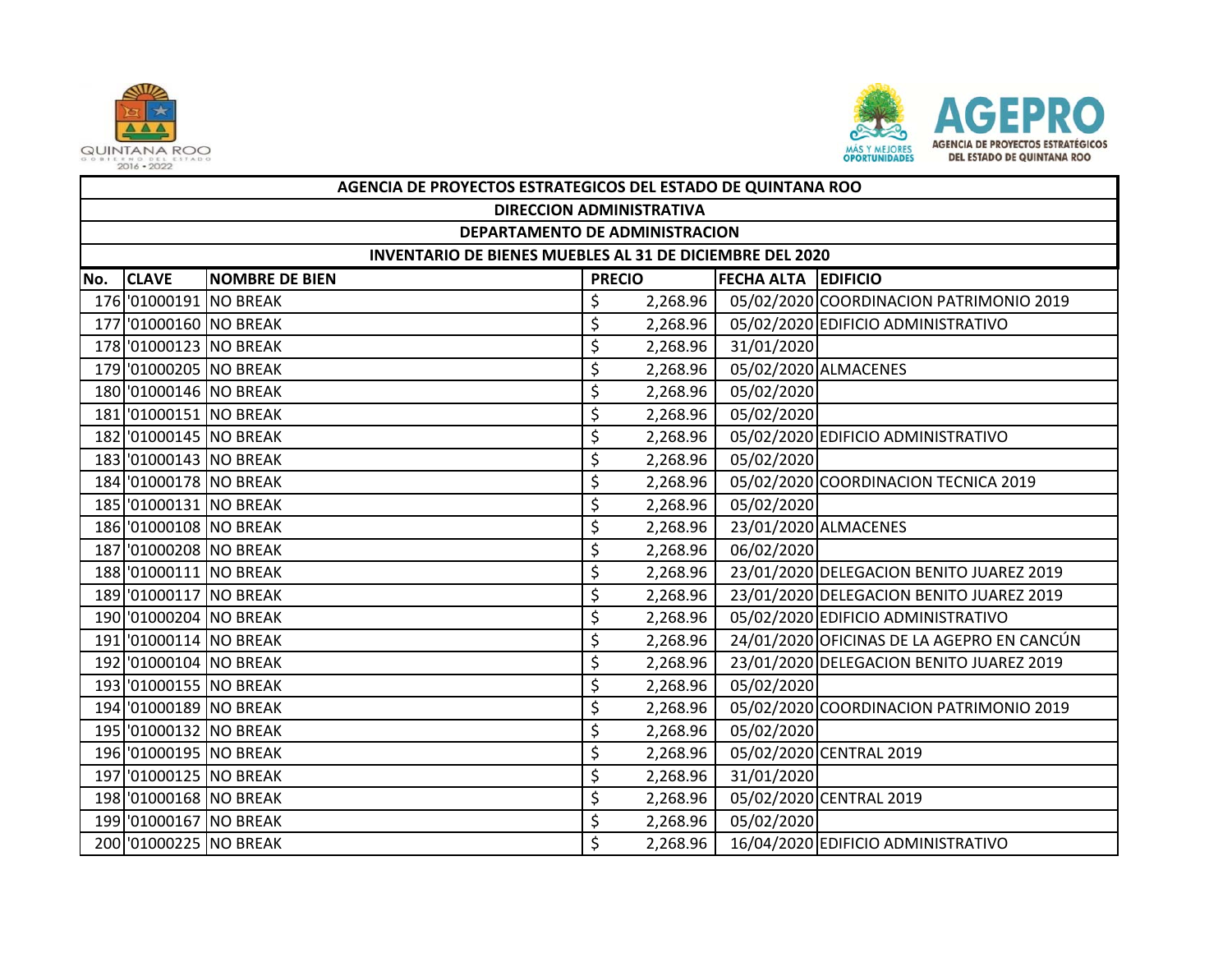



|     | AGENCIA DE PROYECTOS ESTRATEGICOS DEL ESTADO DE QUINTANA ROO |                                         |                                             |                          |            |                                                |  |  |  |  |
|-----|--------------------------------------------------------------|-----------------------------------------|---------------------------------------------|--------------------------|------------|------------------------------------------------|--|--|--|--|
|     | <b>DIRECCION ADMINISTRATIVA</b>                              |                                         |                                             |                          |            |                                                |  |  |  |  |
|     | DEPARTAMENTO DE ADMINISTRACION                               |                                         |                                             |                          |            |                                                |  |  |  |  |
|     | INVENTARIO DE BIENES MUEBLES AL 31 DE DICIEMBRE DEL 2020     |                                         |                                             |                          |            |                                                |  |  |  |  |
| No. | <b>CLAVE</b>                                                 | <b>NOMBRE DE BIEN</b>                   | <b>FECHA ALTA EDIFICIO</b><br><b>PRECIO</b> |                          |            |                                                |  |  |  |  |
|     | 201 01000126 NO BREAK                                        |                                         | \$                                          | 2,268.96                 | 31/01/2020 |                                                |  |  |  |  |
|     | 202 01000219 NO BREAK                                        |                                         | \$                                          | 2,268.96                 |            | 21/02/2020 DELEGACION COZUMEL 2019             |  |  |  |  |
|     | 203 01000231 NO BREAK                                        |                                         | \$                                          | 2,268.96                 |            | 17/04/2020 EDIFICIO ADMINISTRATIVO             |  |  |  |  |
|     | 204 '01000218 NO BREAK                                       |                                         | \$                                          | 2,268.96                 |            | 21/02/2020 DELEGACION COZUMEL 2019             |  |  |  |  |
|     | 205 '01000214 NO BREAK                                       |                                         | \$                                          | 2,268.96                 |            | 21/02/2020 DELEGACION COZUMEL 2019             |  |  |  |  |
|     | 206 '01000085 NO BREAK                                       |                                         | \$                                          | 3,000.00                 |            | 20/12/2019 DELEGACION BENITO JUAREZ 2019       |  |  |  |  |
|     | 207 01000223 NO BREAK                                        |                                         | \$                                          | 2,268.96                 |            | 21/02/2020 DELEGACION COZUMEL 2019             |  |  |  |  |
|     | 208 '01000067 NO BREAK                                       |                                         | \$                                          | 3,000.00                 |            | 17/12/2019 CENTRAL 2019                        |  |  |  |  |
|     | 209 '01000075 NO BREAK                                       |                                         | \$                                          | 3,000.00                 |            | 18/12/2019 EDIFICIO ADMINISTRATIVO             |  |  |  |  |
|     | 210 01000141 NO BREAK                                        |                                         | \$                                          | 2,268.96                 |            | 05/02/2020 CENTRAL 2019                        |  |  |  |  |
|     | 211 01000060 NO BREAK                                        |                                         | \$                                          | 2,044.99                 |            | 01/10/2019 CENTRAL 2019                        |  |  |  |  |
|     | 212 01000059 NO BREAK                                        |                                         | \$                                          | 2,044.99                 |            | 01/10/2019 CENTRAL 2019                        |  |  |  |  |
|     | 213 01000061 NO BREAK                                        |                                         | \$                                          | 2,044.99                 |            | 03/10/2019 CENTRAL 2019                        |  |  |  |  |
|     | 214 '01000062 NO BREAK                                       |                                         | \$                                          | 3,000.00                 | 17/12/2019 |                                                |  |  |  |  |
|     | 215 01000088 NO BREAK                                        |                                         | \$                                          | 2,940.64                 |            | 10/10/2019 DELEGACION BENITO JUAREZ 2019       |  |  |  |  |
|     | 216 '01000087 NO BREAK                                       |                                         | \$                                          | 2,940.64                 |            | 10/10/2019 CENTRAL 2019                        |  |  |  |  |
|     |                                                              | 217 '01000056 NO BREAK/UPS              | \$                                          | 14,674.80                |            | 11/09/2019 EDIFICIO ADMINISTRATIVO             |  |  |  |  |
|     |                                                              | 218 '01000055 NO BREAK/UPS              | \$                                          | 14,674.80                | 11/09/2019 |                                                |  |  |  |  |
|     |                                                              | 219 '01000233 NO BREAK/UPS              | \$                                          | 9,788.08                 |            | 03/07/2020 DIRECCIÓN GENERAL                   |  |  |  |  |
|     |                                                              | 220 '01000078 NO BREAK/UPS              | \$                                          | 10,406.95                |            | 16/01/2020 DELEGACION BENITO JUAREZ 2019       |  |  |  |  |
|     | 221 '01000007 PLANCHA                                        |                                         | \$                                          |                          |            | 06/12/2011 DIRECCION GENERAL CENTRO DE CONVENO |  |  |  |  |
|     |                                                              | 222 '01000032 SARTEN BASCULANTE         | \$                                          | $\overline{\phantom{a}}$ |            | 06/12/2011 DIRECCION GENERAL CENTRO DE CONVENO |  |  |  |  |
|     | 223 '01000235 SWITCH                                         |                                         | \$                                          | 20,532.00                |            | 27/11/2020 DELEGACIÓN COZUMEL                  |  |  |  |  |
|     |                                                              | 224 '01000041 TRANSPORTADOR DE CHAROLAS | \$                                          | $\overline{\phantom{a}}$ |            | 06/12/2011 DIRECCION GENERAL CENTRO DE CONVENO |  |  |  |  |
|     |                                                              | 225 '01000040 TRANSPORTADOR DE PLATOS   | \$                                          | $\overline{\phantom{0}}$ |            | 06/12/2011 DIRECCION GENERAL CENTRO DE CONVENO |  |  |  |  |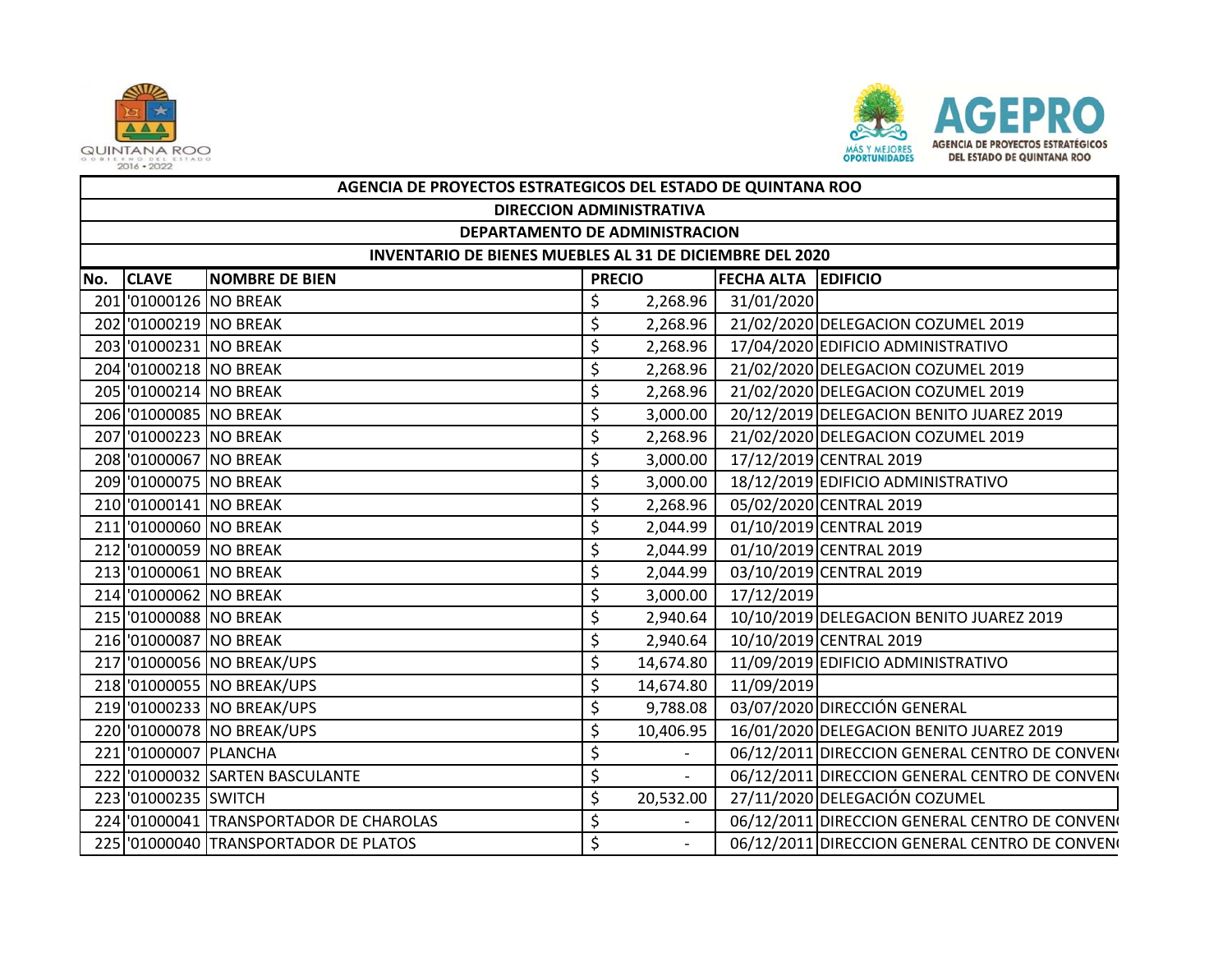



|     | AGENCIA DE PROYECTOS ESTRATEGICOS DEL ESTADO DE QUINTANA ROO |                                  |               |                              |                            |                                                |  |  |  |  |
|-----|--------------------------------------------------------------|----------------------------------|---------------|------------------------------|----------------------------|------------------------------------------------|--|--|--|--|
|     | <b>DIRECCION ADMINISTRATIVA</b>                              |                                  |               |                              |                            |                                                |  |  |  |  |
|     | DEPARTAMENTO DE ADMINISTRACION                               |                                  |               |                              |                            |                                                |  |  |  |  |
|     | INVENTARIO DE BIENES MUEBLES AL 31 DE DICIEMBRE DEL 2020     |                                  |               |                              |                            |                                                |  |  |  |  |
| No. | <b>CLAVE</b>                                                 | <b>NOMBRE DE BIEN</b>            | <b>PRECIO</b> |                              | <b>FECHA ALTA EDIFICIO</b> |                                                |  |  |  |  |
|     |                                                              | 226 '01000058 TRIPIE PARA CAMARA | \$            | 974.25                       |                            | 30/09/2019 EDIFICIO ADMINISTRATIVO             |  |  |  |  |
| 227 |                                                              | '01000016 VENTILADOR             | \$            |                              |                            | 06/12/2011 DIRECCION GENERAL CENTRO DE CONVENO |  |  |  |  |
|     |                                                              | 228 '01000017 VENTILADOR         | \$            | $\overline{\phantom{a}}$     |                            | 06/12/2011 DIRECCION GENERAL CENTRO DE CONVENO |  |  |  |  |
|     |                                                              | 229 '01000018 VENTILADOR         | \$            | $\overline{\phantom{a}}$     |                            | 06/12/2011 DIRECCION GENERAL CENTRO DE CONVENO |  |  |  |  |
|     |                                                              | 230 '01000019 VENTILADOR         | \$            | $\qquad \qquad \blacksquare$ |                            | 06/12/2011 DIRECCION GENERAL CENTRO DE CONVENO |  |  |  |  |
|     |                                                              | 231 '01000020 VENTILADOR         | \$            | $\frac{1}{2}$                |                            | 06/12/2011 DIRECCION GENERAL CENTRO DE CONVENO |  |  |  |  |
|     |                                                              | 232 '01000021 VENTILADOR         | \$            | $\qquad \qquad \blacksquare$ |                            | 06/12/2011 DIRECCION GENERAL CENTRO DE CONVENO |  |  |  |  |
|     |                                                              | 233 '01000022 VENTILADOR         | \$            | $\overline{a}$               |                            | 06/12/2011 DIRECCION GENERAL CENTRO DE CONVENO |  |  |  |  |
|     |                                                              | 234 '01000023 VENTILADOR         | \$            | $\qquad \qquad -$            |                            | 06/12/2011 DIRECCION GENERAL CENTRO DE CONVENO |  |  |  |  |
|     |                                                              | 235 '01000024 VENTILADOR         | \$            | $\overline{a}$               |                            | 06/12/2011 DIRECCION GENERAL CENTRO DE CONVENO |  |  |  |  |
|     |                                                              | 236 '01000025 VENTILADOR         | \$            | $\qquad \qquad \blacksquare$ |                            | 06/12/2011 DIRECCION GENERAL CENTRO DE CONVENO |  |  |  |  |
|     |                                                              | 237 '01000026 VENTILADOR         | \$            | $\qquad \qquad \blacksquare$ |                            | 06/12/2011 DIRECCION GENERAL CENTRO DE CONVENO |  |  |  |  |
|     |                                                              | 238 '01000027 VENTILADOR         | \$            | $\qquad \qquad \blacksquare$ |                            | 06/12/2011 DIRECCION GENERAL CENTRO DE CONVENO |  |  |  |  |
|     |                                                              | 239 '01000028 VENTILADOR         | \$            | $\frac{1}{2}$                |                            | 06/12/2011 DIRECCION GENERAL CENTRO DE CONVENO |  |  |  |  |
|     |                                                              | 240 '01000029 VENTILADOR         | \$            |                              |                            | 06/12/2011 DIRECCION GENERAL CENTRO DE CONVENO |  |  |  |  |
|     |                                                              | 241 '02000379 A/A MINISPLIT      | \$            | 6,703.06                     |                            | 19/04/2016 EDIFICIO ADMINISTRATIVO             |  |  |  |  |
|     |                                                              | 242 02000686 A/A MINISPLIT       | \$            | 3,679.00                     |                            | 30/07/2019 DIRECCIÓN GENERAL                   |  |  |  |  |
|     |                                                              | 243 '02000397 A/A MINISPLIT      | \$            | 3,679.00                     |                            | 02/07/2019 EDIFICIO ADMINISTRATIVO             |  |  |  |  |
|     |                                                              | 244 '02000314 A/A MINISPLIT      | \$            | 3,679.00                     |                            | 26/09/2019 EDIFICIO ADMINISTRATIVO             |  |  |  |  |
|     |                                                              | 245 '02000215 A/A MINISPLIT      | \$            | 3,679.00                     |                            | 26/09/2019 EDIFICIO ADMINISTRATIVO             |  |  |  |  |
|     |                                                              | 246 '02002035 A/A MINISPLIT      | \$            | 6,641.56                     |                            | 13/03/2020 OFICINAS DE LA AGEPRO EN CANCÚN     |  |  |  |  |
|     |                                                              | 247 '02000726 A/A MINISPLIT      | \$            | 14,975.98                    |                            | 09/10/2019 DIRECCIÓN GENERAL                   |  |  |  |  |
|     |                                                              | 248 '02000387 A/A MINISPLIT      | \$            | 14,027.60                    |                            | 28/05/2019 EDIFICIO ADMINISTRATIVO             |  |  |  |  |
|     |                                                              | 249 '02002038 A/A MINISPLIT      | \$            | 3,999.01                     |                            | 03/07/2020 EDIFICIO ADMINISTRATIVO             |  |  |  |  |
|     |                                                              | 250 '02000848 A/A MINISPLIT      | \$            | 11,000.00                    |                            | 22/04/2010 ALMACENES                           |  |  |  |  |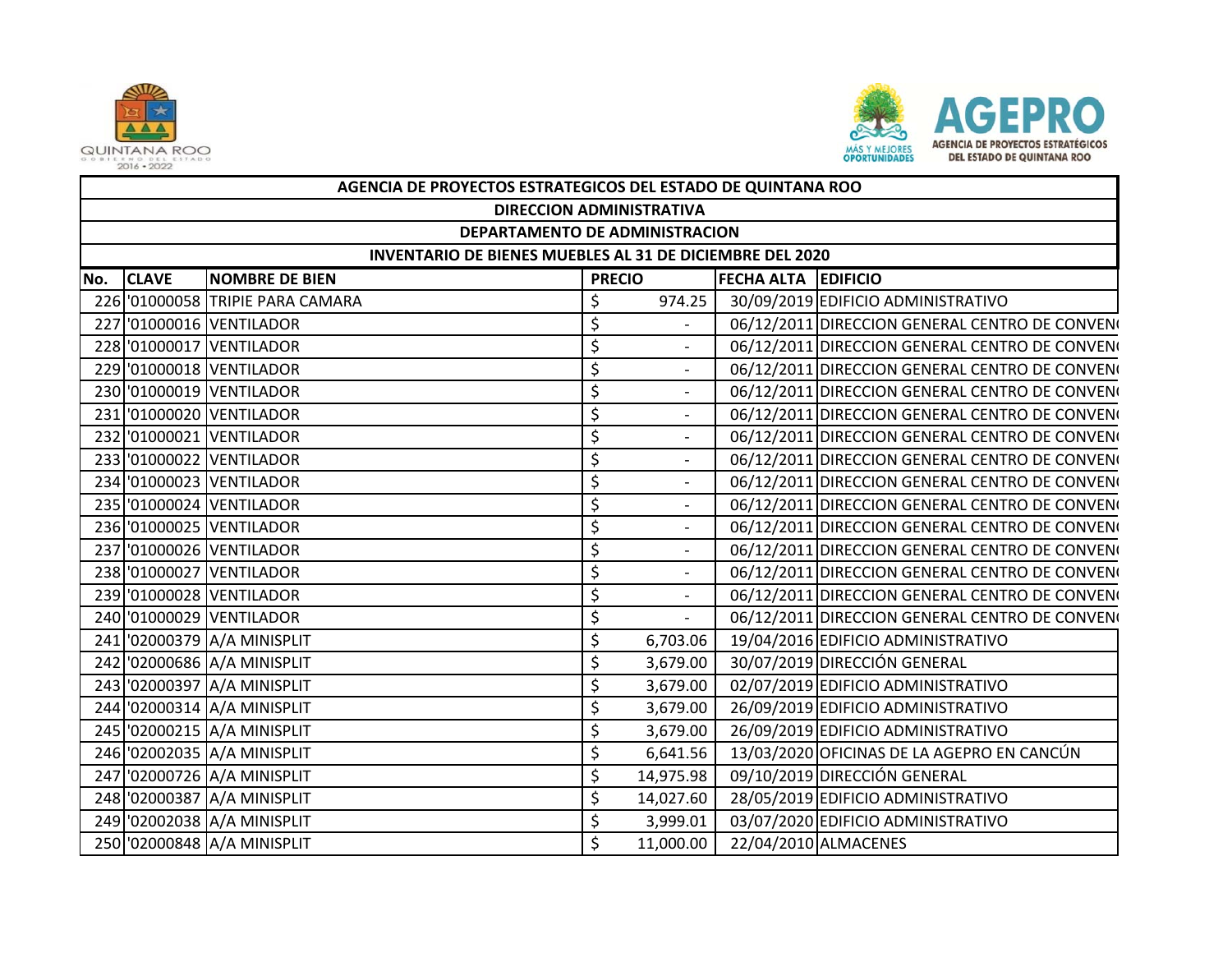



|     | AGENCIA DE PROYECTOS ESTRATEGICOS DEL ESTADO DE QUINTANA ROO |                             |               |                          |                            |                                            |  |  |  |  |
|-----|--------------------------------------------------------------|-----------------------------|---------------|--------------------------|----------------------------|--------------------------------------------|--|--|--|--|
|     | <b>DIRECCION ADMINISTRATIVA</b>                              |                             |               |                          |                            |                                            |  |  |  |  |
|     | DEPARTAMENTO DE ADMINISTRACION                               |                             |               |                          |                            |                                            |  |  |  |  |
|     | INVENTARIO DE BIENES MUEBLES AL 31 DE DICIEMBRE DEL 2020     |                             |               |                          |                            |                                            |  |  |  |  |
| No. | <b>CLAVE</b>                                                 | <b>NOMBRE DE BIEN</b>       | <b>PRECIO</b> |                          | <b>FECHA ALTA EDIFICIO</b> |                                            |  |  |  |  |
|     |                                                              | 251 '02002021 A/A MINISPLIT | \$            | 8,566.09                 |                            | 14/11/2013 ALMACENES                       |  |  |  |  |
|     |                                                              | 252 '02001309 A/A MINISPLIT | \$            |                          |                            | 22/04/2010 DIRECCIÓN GENERAL               |  |  |  |  |
|     |                                                              | 253 '02001514 A/A MINISPLIT | \$            |                          |                            | 28/09/2012 ALMACENES                       |  |  |  |  |
|     |                                                              | 254 '02001515 A/A MINISPLIT | \$            | $\overline{\phantom{a}}$ |                            | 28/09/2012 EDIFICIO ADMINISTRATIVO         |  |  |  |  |
|     |                                                              | 255 '02002036 A/A MINISPLIT | \$            | 19,000.00                |                            | 03/07/2020 ALMACENES                       |  |  |  |  |
|     |                                                              | 256 '02002037 A/A MINISPLIT | \$            | 19,000.00                |                            | 03/07/2020 EDIFICIO ADMINISTRATIVO         |  |  |  |  |
|     |                                                              | 257 '02001282 A/A MINISPLIT | \$            |                          |                            | 20/01/2017 ALMACENES                       |  |  |  |  |
|     |                                                              | 258 '02001094 A/A MINISPLIT | \$            | 1.00                     |                            | 22/04/2010 ALMACENES                       |  |  |  |  |
|     |                                                              | 259 '02001065 A/A MINISPLIT | \$            | 8,945.20                 |                            | 22/04/2010 ALMACENES                       |  |  |  |  |
|     |                                                              | 260 '02000120 A/A MINISPLIT | \$            |                          |                            | 14/10/2015 ALMACENES                       |  |  |  |  |
|     |                                                              | 261 '02000435 A/A MINISPLIT | \$            | $\overline{\phantom{a}}$ |                            | 17/01/2017 EDIFICIO ADMINISTRATIVO         |  |  |  |  |
|     |                                                              | 262 '02001034 A/A MINISPLIT | \$            | 18,424.00                |                            | 29/02/2012 EDIFICIO ADMINISTRATIVO         |  |  |  |  |
|     |                                                              | 263 '02001056 A/A MINISPLIT | \$            | 28,978.12                |                            | 29/02/2012 ALMACENES                       |  |  |  |  |
|     |                                                              | 264 '02001115 A/A MINISPLIT | \$            | 18,424.00                |                            | 29/02/2012 EDIFICIO ADMINISTRATIVO         |  |  |  |  |
|     |                                                              | 265 '02001129 A/A MINISPLIT | \$            | 18,424.00                |                            | 29/02/2012 ALMACENES                       |  |  |  |  |
|     |                                                              | 266 '02001157 A/A MINISPLIT | \$            | 18,424.00                |                            | 29/02/2012 ALMACENES                       |  |  |  |  |
|     |                                                              | 267 '02001126 A/A MINISPLIT | \$            | 18,424.00                |                            | 29/02/2012 ALMACENES                       |  |  |  |  |
|     |                                                              | 268 '02000966 A/A MINISPLIT | \$            | 18,424.00                |                            | 28/02/2012 EDIFICIO ADMINISTRATIVO         |  |  |  |  |
|     |                                                              | 269 '02001079 A/A MINISPLIT | \$            | 18,424.00                |                            | 29/02/2012 ALMACENES                       |  |  |  |  |
|     |                                                              | 270 '02001083 A/A MINISPLIT | \$            | 24,258.00                |                            | 29/02/2012 ALMACENES                       |  |  |  |  |
|     |                                                              | 271 '02001082 A/A MINISPLIT | \$            | 24,258.00                |                            | 29/02/2012 ALMACENES                       |  |  |  |  |
|     |                                                              | 272 '02000993 A/A MINISPLIT | \$            | 28,978.12                |                            | 29/02/2012 EDIFICIO ADMINISTRATIVO         |  |  |  |  |
|     |                                                              | 273 '02001120 A/A MINISPLIT | \$            | 28,978.12                |                            | 29/02/2012 EDIFICIO ADMINISTRATIVO         |  |  |  |  |
|     |                                                              | 274 '02001057 A/A MINISPLIT | \$            | 28,978.12                |                            | 29/02/2012 EDIFICIO ADMINISTRATIVO         |  |  |  |  |
|     |                                                              | 275 '02001364 A/A MINISPLIT | \$            |                          |                            | 27/01/2010 OFICINAS DE LA AGEPRO EN CANCÚN |  |  |  |  |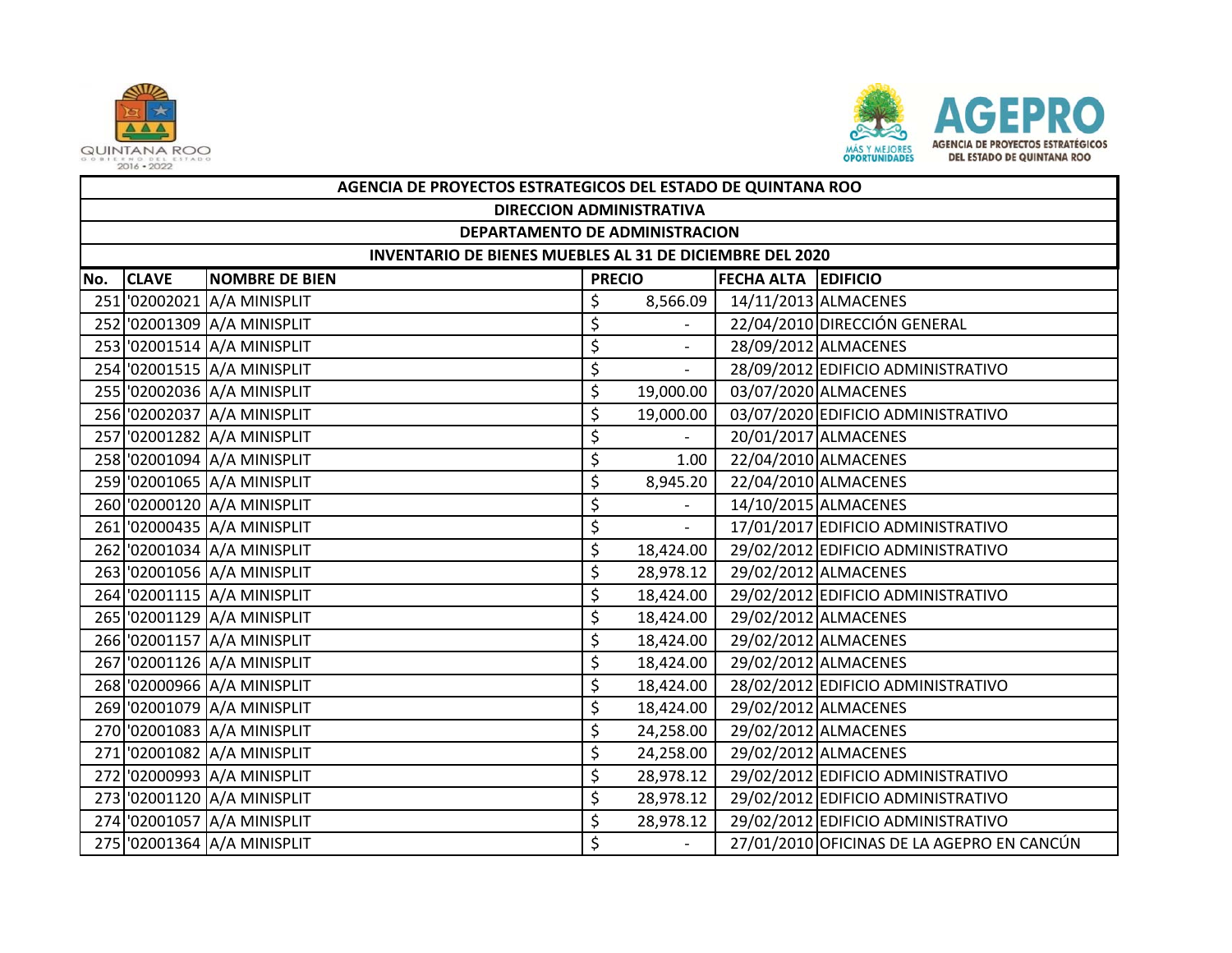



|     | AGENCIA DE PROYECTOS ESTRATEGICOS DEL ESTADO DE QUINTANA ROO |                                 |               |           |                            |                                            |  |  |  |  |
|-----|--------------------------------------------------------------|---------------------------------|---------------|-----------|----------------------------|--------------------------------------------|--|--|--|--|
|     |                                                              | <b>DIRECCION ADMINISTRATIVA</b> |               |           |                            |                                            |  |  |  |  |
|     | DEPARTAMENTO DE ADMINISTRACION                               |                                 |               |           |                            |                                            |  |  |  |  |
|     | INVENTARIO DE BIENES MUEBLES AL 31 DE DICIEMBRE DEL 2020     |                                 |               |           |                            |                                            |  |  |  |  |
| No. | <b>CLAVE</b>                                                 | <b>NOMBRE DE BIEN</b>           | <b>PRECIO</b> |           | <b>FECHA ALTA EDIFICIO</b> |                                            |  |  |  |  |
|     |                                                              | 276 '02001356 A/A MINISPLIT     | \$            | 21,049.07 |                            | 29/02/2012 EDIFICIO ADMINISTRATIVO         |  |  |  |  |
|     |                                                              | 277 02001009 A/A MINISPLIT      | \$            | 21,049.07 |                            | 29/02/2012 EDIFICIO ADMINISTRATIVO         |  |  |  |  |
|     |                                                              | 278 '02001986 A/A MINISPLIT     | \$            |           |                            | 09/08/2013 EDIFICIO ADMINISTRATIVO         |  |  |  |  |
|     |                                                              | 279 '02001988 A/A MINISPLIT     | \$            | 8,112.00  |                            | 12/08/2013 ALMACENES                       |  |  |  |  |
|     |                                                              | 280 '02000616 A/A MINISPLIT     | \$            | 11,943.36 |                            | 06/06/2014 EDIFICIO ADMINISTRATIVO         |  |  |  |  |
|     |                                                              | 281 02001089 A/A MINISPLIT      | \$            | 40,229.00 |                            | 29/02/2012 ALMACENES                       |  |  |  |  |
|     |                                                              | 282 '02001121 A/A MINISPLIT     | \$            | 40,228.95 |                            | 29/02/2012 EDIFICIO ADMINISTRATIVO         |  |  |  |  |
|     |                                                              | 283 '02000974 A/A MINISPLIT     | \$            | 40,229.00 |                            | 28/02/2012 ALMACENES                       |  |  |  |  |
|     |                                                              | 284 '02000965 A/A MINISPLIT     | \$            | 40,228.95 |                            | 28/02/2012 EDIFICIO ADMINISTRATIVO         |  |  |  |  |
|     |                                                              | 285 02001135 A/A MINISPLIT      | \$            | 40,229.00 |                            | 29/02/2012 EDIFICIO ADMINISTRATIVO         |  |  |  |  |
|     |                                                              | 286 '02002039 A/A MINISPLIT     | \$            | 5,100.00  |                            | 09/09/2020 DELEGACIÓN COZUMEL              |  |  |  |  |
|     |                                                              | 287 02002033 A/A MINISPLIT      | \$            |           |                            | 29/05/2014 EDIFICIO ADMINISTRATIVO         |  |  |  |  |
|     |                                                              | 288 '02002020 A/A MINISPLIT     | \$            |           |                            | 14/11/2013 ALMACENES                       |  |  |  |  |
|     |                                                              | 289 '02000409 A/A MINISPLIT     | \$            | $\sim$    |                            | 15/08/2016 ALMACENES                       |  |  |  |  |
|     |                                                              | 290 '02000363 A/A MINISPLIT     | \$            | 6,554.00  |                            | 11/03/2016 ALMACENES                       |  |  |  |  |
|     |                                                              | 291 '02000369 A/A MINISPLIT     | \$            | 12,180.00 |                            | 11/03/2016 EDIFICIO ADMINISTRATIVO         |  |  |  |  |
|     |                                                              | 292 '02000483 A/A MINISPLIT     | \$            | 18,832.00 |                            | 22/04/2010 ALMACENES                       |  |  |  |  |
|     |                                                              | 293 '02000663 A/A MINISPLIT     | \$            | 8,714.20  |                            | 22/04/2010 ALMACENES                       |  |  |  |  |
|     |                                                              | 294 '02000619 A/A MINISPLIT     | \$            | 8,714.20  |                            | 22/04/2010 ALMACENES                       |  |  |  |  |
|     |                                                              | 295 02000447 A/A MINISPLIT      | \$            | 7,218.20  |                            | 22/04/2010 OFICINAS DE LA AGEPRO EN CANCÚN |  |  |  |  |
|     |                                                              | 296 '02000380 A/A MINISPLIT     | \$            | 13,102.66 |                            | 22/04/2010 ALMACENES                       |  |  |  |  |
|     |                                                              | 297 02000332 A/A MINISPLIT      | \$            | 13,102.66 |                            | 22/04/2010 ALMACENES                       |  |  |  |  |
|     |                                                              | 298 '02002027 A/A MINISPLIT     | \$            | 21,475.95 |                            | 23/05/2014 EDIFICIO ADMINISTRATIVO         |  |  |  |  |
|     |                                                              | 299 '02001322 A/A MINISPLIT     | \$            | 21,475.95 |                            | 23/05/2014 EDIFICIO ADMINISTRATIVO         |  |  |  |  |
|     |                                                              | 300 '02000822 A/A MINISPLIT     | \$            | 21,475.95 |                            | 23/05/2014 EDIFICIO ADMINISTRATIVO         |  |  |  |  |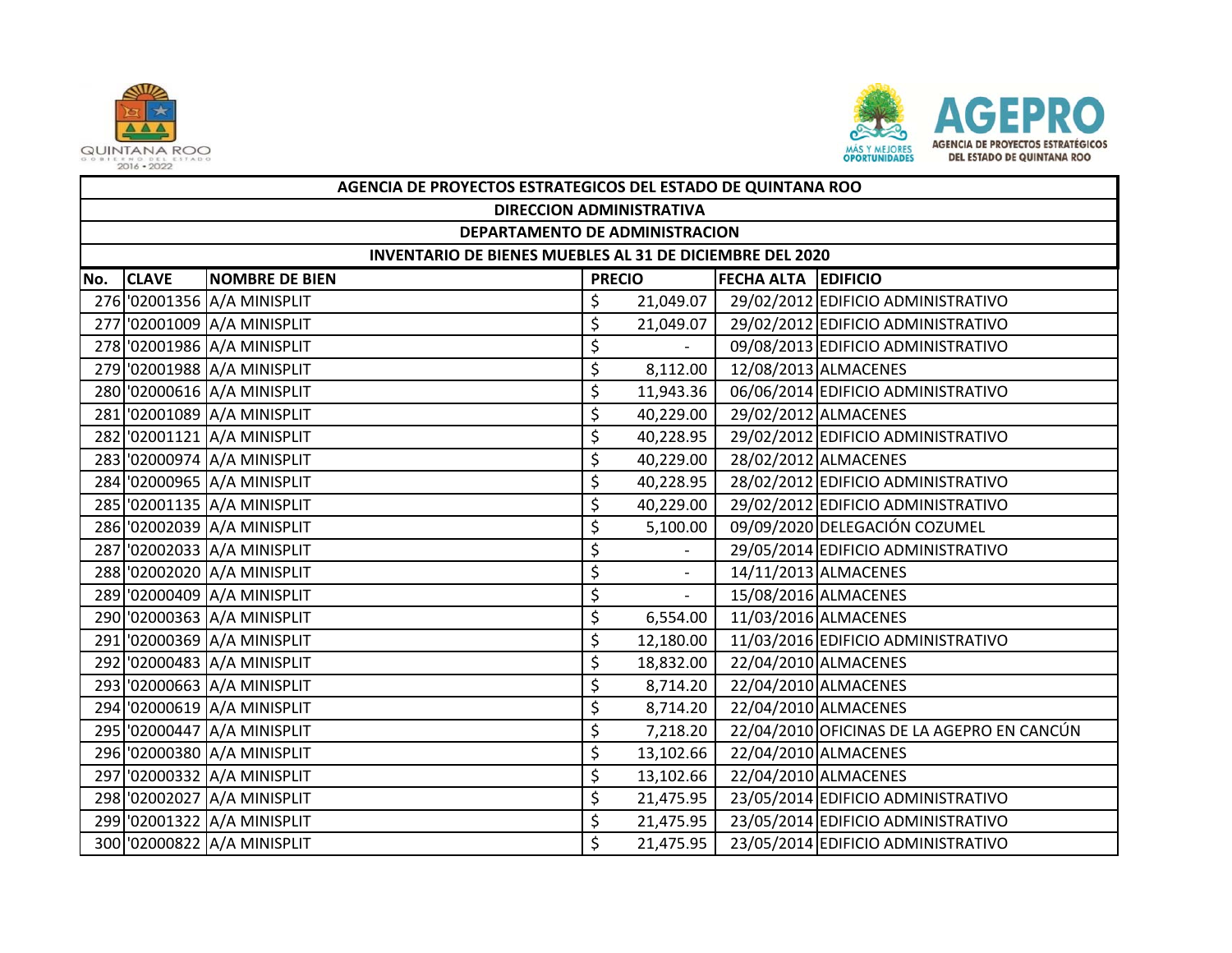



|     | AGENCIA DE PROYECTOS ESTRATEGICOS DEL ESTADO DE QUINTANA ROO |                                           |    |                                             |  |                                                |  |  |  |  |
|-----|--------------------------------------------------------------|-------------------------------------------|----|---------------------------------------------|--|------------------------------------------------|--|--|--|--|
|     | <b>DIRECCION ADMINISTRATIVA</b>                              |                                           |    |                                             |  |                                                |  |  |  |  |
|     | DEPARTAMENTO DE ADMINISTRACION                               |                                           |    |                                             |  |                                                |  |  |  |  |
|     | INVENTARIO DE BIENES MUEBLES AL 31 DE DICIEMBRE DEL 2020     |                                           |    |                                             |  |                                                |  |  |  |  |
| No. | <b>CLAVE</b>                                                 | <b>NOMBRE DE BIEN</b>                     |    | <b>FECHA ALTA EDIFICIO</b><br><b>PRECIO</b> |  |                                                |  |  |  |  |
|     |                                                              | 301 02002030 A/A MINISPLIT                | \$ | 21,475.95                                   |  | 23/05/2014 EDIFICIO ADMINISTRATIVO             |  |  |  |  |
|     |                                                              | 302 02002028 A/A MINISPLIT                | \$ | 21,475.95                                   |  | 23/05/2014 EDIFICIO ADMINISTRATIVO             |  |  |  |  |
|     |                                                              | 303 '02002031 A/A MINISPLIT               | \$ | 21,475.95                                   |  | 23/05/2014 EDIFICIO ADMINISTRATIVO             |  |  |  |  |
|     |                                                              | 304 '02002029 A/A MINISPLIT               | \$ | 21,475.95                                   |  | 23/05/2014 EDIFICIO ADMINISTRATIVO             |  |  |  |  |
|     |                                                              | 305 '02000430 A/A MINISPLIT               | \$ |                                             |  | 07/10/2016 ALMACENES                           |  |  |  |  |
|     |                                                              | 306 '02000416 A/A MINISPLIT               | \$ | $\overline{\phantom{a}}$                    |  | 12/09/2016 OFICINAS DE LA AGEPRO EN CANCÚN     |  |  |  |  |
|     |                                                              | 307 '02000407 A/A MINISPLIT               | \$ | 9,343.43                                    |  | 06/06/2014 ALMACENES                           |  |  |  |  |
|     |                                                              | 308 '02000293 A/A MINISPLIT               | \$ |                                             |  | 04/11/2015 EDIFICIO ADMINISTRATIVO             |  |  |  |  |
|     |                                                              | 309 '02000440 A/A MINISPLIT               | \$ | $\overline{\phantom{a}}$                    |  | 17/01/2017 EDIFICIO ADMINISTRATIVO             |  |  |  |  |
|     |                                                              | 310 '02001361 A/A MINISPLIT               | \$ | 11,970.24                                   |  | 18/06/2012 ALMACENES                           |  |  |  |  |
|     |                                                              | 311 '02001642 A/A MINISPLIT               | \$ | 223,627.06                                  |  | 18/06/2010 ALMACENES                           |  |  |  |  |
|     |                                                              | 312 '02001043 A/A MINISPLIT               | \$ | 12,000.00                                   |  | 22/04/2010 ALMACENES                           |  |  |  |  |
|     |                                                              | 313 '02001046 A/A MINISPLIT               | \$ | 13,000.00                                   |  | 22/04/2010 ALMACENES                           |  |  |  |  |
|     |                                                              | 314 '02002034 A/A MINISPLIT               | \$ | $\omega_{\rm c}$                            |  | 02/06/2014 EDIFICIO ADMINISTRATIVO             |  |  |  |  |
|     |                                                              | 315 '02000963 A/A MINISPLIT               | \$ | 18,424.00                                   |  | 28/02/2012 ALMACENES                           |  |  |  |  |
|     |                                                              | 316 '02000482 A/A MINISPLIT               | \$ | 5,158.87                                    |  | 22/04/2010 EDIFICIO ADMINISTRATIVO             |  |  |  |  |
|     |                                                              | 317 '02001495 AIRE ACONDICIONADO PORTATIL | \$ | 6,719.81                                    |  | 04/09/2012 ALMACENES                           |  |  |  |  |
|     |                                                              | 318 '02000237 ANAQUEL DE METAL            | \$ | $\sim$                                      |  | 04/11/2015 DIRECCION GENERAL CENTRO DE CONVENO |  |  |  |  |
|     |                                                              | 319 '02001659 ANAQUEL DE METAL            | \$ | 2,332.00                                    |  | 02/12/2010 EDIFICIO ADMINISTRATIVO             |  |  |  |  |
|     |                                                              | 320 '02000857 ANAQUEL DE METAL            | \$ |                                             |  | 14/11/2011 EDIFICIO ADMINISTRATIVO             |  |  |  |  |
|     |                                                              | 321 '02000909 ANAQUEL DE METAL            | \$ | $\overline{\phantom{a}}$                    |  | 14/11/2011 EDIFICIO ADMINISTRATIVO             |  |  |  |  |
|     |                                                              | 322 '02001058 ANAQUEL DE METAL            | \$ | $\overline{\phantom{a}}$                    |  | 06/06/2014 EDIFICIO ADMINISTRATIVO             |  |  |  |  |
|     |                                                              | 323 '02001123 ANAQUEL DE METAL            | \$ | $\overline{\phantom{a}}$                    |  | 06/06/2014 EDIFICIO ADMINISTRATIVO             |  |  |  |  |
|     |                                                              | 324 '02001160 ANAQUEL DE METAL            | \$ | $\overline{\phantom{a}}$                    |  | 06/06/2014 EDIFICIO ADMINISTRATIVO             |  |  |  |  |
|     |                                                              | 325 '02001228 ANAQUEL DE METAL            | \$ | $\overline{a}$                              |  | 06/06/2014 EDIFICIO ADMINISTRATIVO             |  |  |  |  |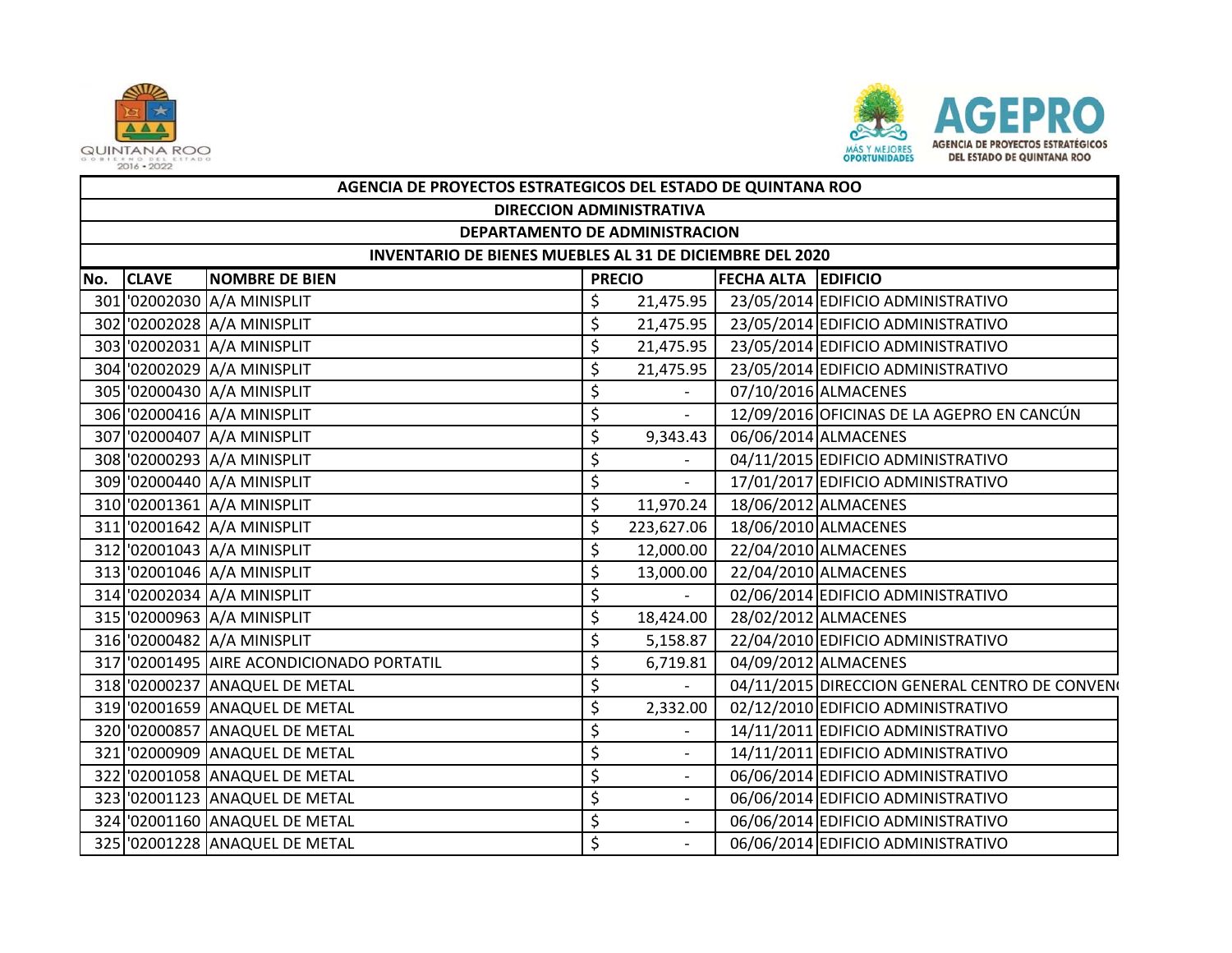



|     | AGENCIA DE PROYECTOS ESTRATEGICOS DEL ESTADO DE QUINTANA ROO |                                |                     |                          |  |                                    |  |  |  |  |
|-----|--------------------------------------------------------------|--------------------------------|---------------------|--------------------------|--|------------------------------------|--|--|--|--|
|     | <b>DIRECCION ADMINISTRATIVA</b>                              |                                |                     |                          |  |                                    |  |  |  |  |
|     | DEPARTAMENTO DE ADMINISTRACION                               |                                |                     |                          |  |                                    |  |  |  |  |
|     | INVENTARIO DE BIENES MUEBLES AL 31 DE DICIEMBRE DEL 2020     |                                |                     |                          |  |                                    |  |  |  |  |
| No. | <b>CLAVE</b>                                                 | <b>NOMBRE DE BIEN</b>          | FECHA ALTA EDIFICIO |                          |  |                                    |  |  |  |  |
|     |                                                              | 326 '02001245 ANAQUEL DE METAL | \$                  | $\overline{\phantom{a}}$ |  | 06/06/2014 EDIFICIO ADMINISTRATIVO |  |  |  |  |
|     |                                                              | 327 '02000770 ANAQUEL DE METAL | \$                  | 380.00                   |  | 04/10/2011 EDIFICIO ADMINISTRATIVO |  |  |  |  |
|     |                                                              | 328 '02000771 ANAQUEL DE METAL | \$                  | 380.00                   |  | 04/10/2011 EDIFICIO ADMINISTRATIVO |  |  |  |  |
|     |                                                              | 329 '02000773 ANAQUEL DE METAL | \$                  | 380.00                   |  | 04/10/2011 EDIFICIO ADMINISTRATIVO |  |  |  |  |
|     |                                                              | 330 '02000777 ANAQUEL DE METAL | \$                  | 380.00                   |  | 04/10/2011 EDIFICIO ADMINISTRATIVO |  |  |  |  |
|     |                                                              | 331 '02000780 ANAQUEL DE METAL | \$                  | 380.00                   |  | 04/10/2011 EDIFICIO ADMINISTRATIVO |  |  |  |  |
|     |                                                              | 332 '02001743 ANAQUEL DE METAL | \$                  | 2,332.00                 |  | 02/03/2011 EDIFICIO ADMINISTRATIVO |  |  |  |  |
|     |                                                              | 333 '02001744 ANAQUEL DE METAL | \$                  | 2,332.00                 |  | 02/03/2011 EDIFICIO ADMINISTRATIVO |  |  |  |  |
|     |                                                              | 334 '02001745 ANAQUEL DE METAL | \$                  | 2,332.00                 |  | 02/03/2011 EDIFICIO ADMINISTRATIVO |  |  |  |  |
|     |                                                              | 335 '02001746 ANAQUEL DE METAL | \$                  |                          |  | 02/03/2011 EDIFICIO ADMINISTRATIVO |  |  |  |  |
|     |                                                              | 336 '02001753 ANAQUEL DE METAL | \$                  | 2,332.00                 |  | 02/03/2011 EDIFICIO ADMINISTRATIVO |  |  |  |  |
|     |                                                              | 337 '02001754 ANAQUEL DE METAL | \$                  | 2,332.00                 |  | 02/03/2011 EDIFICIO ADMINISTRATIVO |  |  |  |  |
|     |                                                              | 338 '02001758 ANAQUEL DE METAL | \$                  | 2,332.00                 |  | 02/03/2011 EDIFICIO ADMINISTRATIVO |  |  |  |  |
|     |                                                              | 339 '02001759 ANAQUEL DE METAL | \$                  | 2,332.00                 |  | 02/03/2011 EDIFICIO ADMINISTRATIVO |  |  |  |  |
|     |                                                              | 340 '02001760 ANAQUEL DE METAL | \$                  | 2,332.00                 |  | 02/03/2011 EDIFICIO ADMINISTRATIVO |  |  |  |  |
|     |                                                              | 341 '02001761 ANAQUEL DE METAL | \$                  | 2,332.00                 |  | 02/03/2011 EDIFICIO ADMINISTRATIVO |  |  |  |  |
|     |                                                              | 342 '02001762 ANAQUEL DE METAL | \$                  | 2,332.00                 |  | 02/03/2011 EDIFICIO ADMINISTRATIVO |  |  |  |  |
|     |                                                              | 343 '02001763 ANAQUEL DE METAL | \$                  | 2,332.00                 |  | 02/03/2011 EDIFICIO ADMINISTRATIVO |  |  |  |  |
|     |                                                              | 344 '02001764 ANAQUEL DE METAL | \$                  | 2,332.00                 |  | 02/03/2011 EDIFICIO ADMINISTRATIVO |  |  |  |  |
|     |                                                              | 345 '02001765 ANAQUEL DE METAL | \$                  | 2,332.00                 |  | 02/03/2011 EDIFICIO ADMINISTRATIVO |  |  |  |  |
|     |                                                              | 346 '02001766 ANAQUEL DE METAL | \$                  | 2,332.00                 |  | 02/03/2011 EDIFICIO ADMINISTRATIVO |  |  |  |  |
|     |                                                              | 347 '02001767 ANAQUEL DE METAL | \$                  | 2,332.00                 |  | 02/03/2011 EDIFICIO ADMINISTRATIVO |  |  |  |  |
|     |                                                              | 348 '02001768 ANAQUEL DE METAL | \$                  | 2,332.00                 |  | 02/03/2011 EDIFICIO ADMINISTRATIVO |  |  |  |  |
|     |                                                              | 349 '02000778 ANAQUEL DE METAL | \$                  | 380.00                   |  | 04/10/2011 EDIFICIO ADMINISTRATIVO |  |  |  |  |
|     |                                                              | 350 '02000786 ANAQUEL DE METAL | $\zeta$             | 380.00                   |  | 04/10/2011 EDIFICIO ADMINISTRATIVO |  |  |  |  |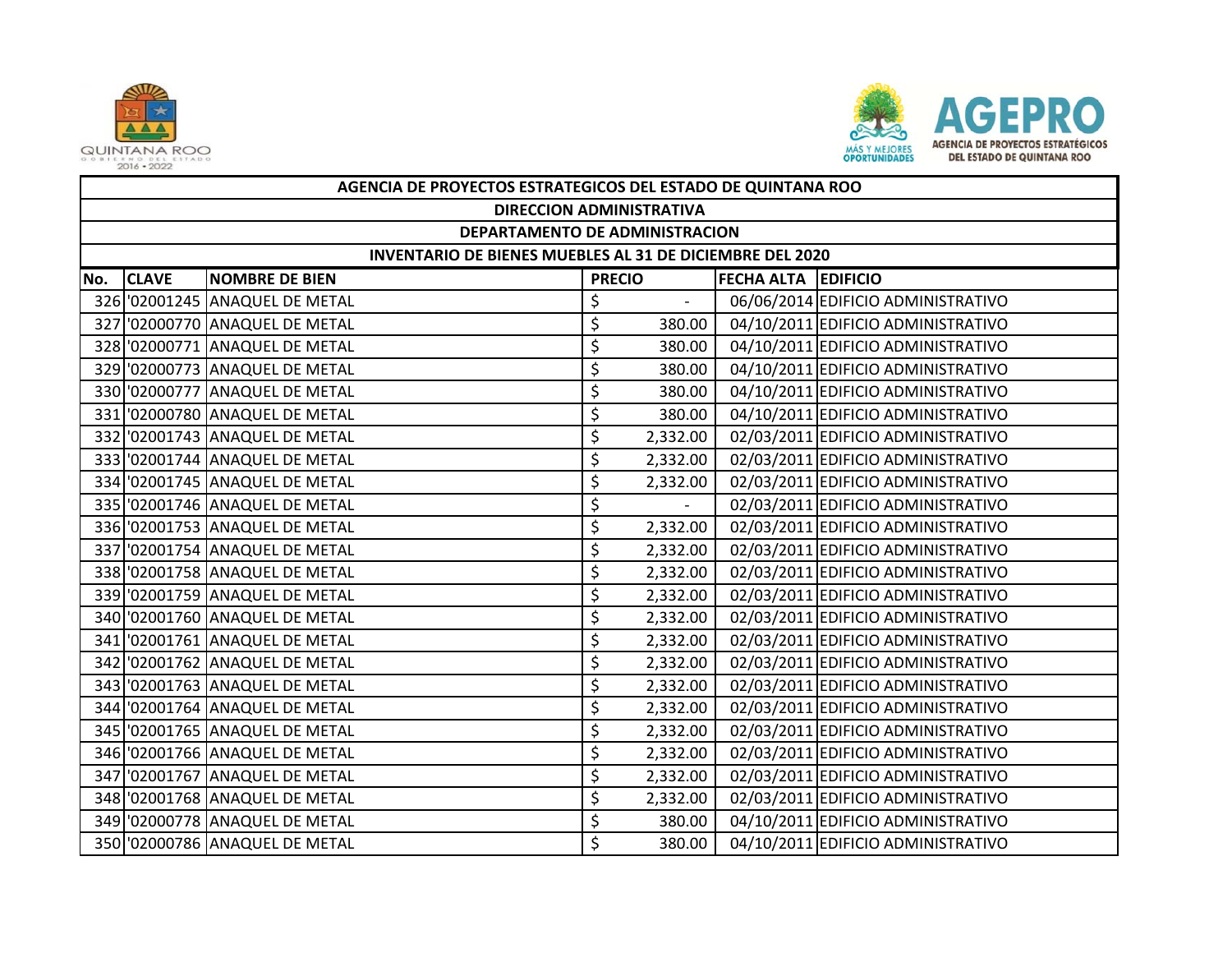



|     | AGENCIA DE PROYECTOS ESTRATEGICOS DEL ESTADO DE QUINTANA ROO |                                |               |                          |                            |                                    |  |  |  |
|-----|--------------------------------------------------------------|--------------------------------|---------------|--------------------------|----------------------------|------------------------------------|--|--|--|
|     | <b>DIRECCION ADMINISTRATIVA</b>                              |                                |               |                          |                            |                                    |  |  |  |
|     | DEPARTAMENTO DE ADMINISTRACION                               |                                |               |                          |                            |                                    |  |  |  |
|     | INVENTARIO DE BIENES MUEBLES AL 31 DE DICIEMBRE DEL 2020     |                                |               |                          |                            |                                    |  |  |  |
| No. | <b>CLAVE</b>                                                 | <b>NOMBRE DE BIEN</b>          | <b>PRECIO</b> |                          | <b>FECHA ALTA EDIFICIO</b> |                                    |  |  |  |
|     |                                                              | 351 '02001661 ANAQUEL DE METAL | \$            | 2,332.00                 |                            | 02/12/2010 DELEGACIÓN COZUMEL      |  |  |  |
|     |                                                              | 352 '02000854 ANAQUEL DE METAL | \$            | 285.00                   |                            | 14/11/2011 EDIFICIO ADMINISTRATIVO |  |  |  |
|     |                                                              | 353 '02001401 ANAQUEL DE METAL | \$            |                          |                            | 31/03/2009 DIRECCIÓN GENERAL       |  |  |  |
|     |                                                              | 354 '02000462 ANAQUEL DE METAL | \$            | $\overline{\phantom{a}}$ |                            | 30/06/2006 EDIFICIO ADMINISTRATIVO |  |  |  |
|     |                                                              | 355 '02000463 ANAQUEL DE METAL | \$            | 550.00                   |                            | 30/06/2006 EDIFICIO ADMINISTRATIVO |  |  |  |
|     |                                                              | 356 '02000464 ANAQUEL DE METAL | \$            | 550.00                   |                            | 30/06/2006 EDIFICIO ADMINISTRATIVO |  |  |  |
|     |                                                              | 357 '02001247 ANAQUEL DE METAL | \$            |                          |                            | 25/09/2007 EDIFICIO ADMINISTRATIVO |  |  |  |
|     |                                                              | 358 '02001248 ANAQUEL DE METAL | \$            | $\sim$                   |                            | 25/09/2007 EDIFICIO ADMINISTRATIVO |  |  |  |
|     |                                                              | 359 '02001222 ANAQUEL DE METAL | \$            |                          |                            | 13/09/2007 EDIFICIO ADMINISTRATIVO |  |  |  |
|     |                                                              |                                | \$            | $\sim$                   |                            | 13/09/2007 EDIFICIO ADMINISTRATIVO |  |  |  |
|     |                                                              | 361 '02000812 ANAQUEL DE METAL | \$            | 563.64                   |                            | 10/07/2006 EDIFICIO ADMINISTRATIVO |  |  |  |
|     |                                                              | 362 02001240 ANAQUEL DE METAL  | \$            | $\overline{a}$           |                            | 24/09/2007 EDIFICIO ADMINISTRATIVO |  |  |  |
|     |                                                              | 363 '02001241 ANAQUEL DE METAL | \$            |                          |                            | 24/09/2007 EDIFICIO ADMINISTRATIVO |  |  |  |
|     |                                                              | 364 '02001242 ANAQUEL DE METAL | \$            | $\sim$                   |                            | 24/09/2007 EDIFICIO ADMINISTRATIVO |  |  |  |
|     |                                                              | 365 '02001163 ANAQUEL DE METAL | \$            | 1.00                     |                            | 02/04/2007 EDIFICIO ADMINISTRATIVO |  |  |  |
|     |                                                              | 366 '02001244 ANAQUEL DE METAL | \$            | $\sim$                   |                            | 24/09/2007 EDIFICIO ADMINISTRATIVO |  |  |  |
|     |                                                              | 367 '02001161 ANAQUEL DE METAL | \$            | 1.00                     |                            | 02/04/2007 EDIFICIO ADMINISTRATIVO |  |  |  |
|     |                                                              | 368 '02001162 ANAQUEL DE METAL | \$            | 1.00                     |                            | 02/04/2007 EDIFICIO ADMINISTRATIVO |  |  |  |
|     |                                                              | 369 '02001159 ANAQUEL DE METAL | \$            | 1.00                     |                            | 02/04/2007 EDIFICIO ADMINISTRATIVO |  |  |  |
|     |                                                              | 370 '02001224 ANAQUEL DE METAL | \$            | $\overline{\phantom{a}}$ |                            | 13/09/2007 EDIFICIO ADMINISTRATIVO |  |  |  |
|     |                                                              | 371 '02001225 ANAQUEL DE METAL | \$            |                          |                            | 13/09/2007 EDIFICIO ADMINISTRATIVO |  |  |  |
|     |                                                              | 372 '02000458 ANAQUEL DE METAL | \$            | 268.00                   |                            | 30/06/2006 EDIFICIO ADMINISTRATIVO |  |  |  |
|     |                                                              | 373 '02000459 ANAQUEL DE METAL | \$            | 268.00                   |                            | 30/06/2006 EDIFICIO ADMINISTRATIVO |  |  |  |
|     |                                                              | 374 '02000460 ANAQUEL DE METAL | \$            | 436.00                   |                            | 30/06/2006 EDIFICIO ADMINISTRATIVO |  |  |  |
|     |                                                              | 375 '02000461 ANAQUEL DE METAL | \$            | 268.00                   |                            | 30/06/2006 EDIFICIO ADMINISTRATIVO |  |  |  |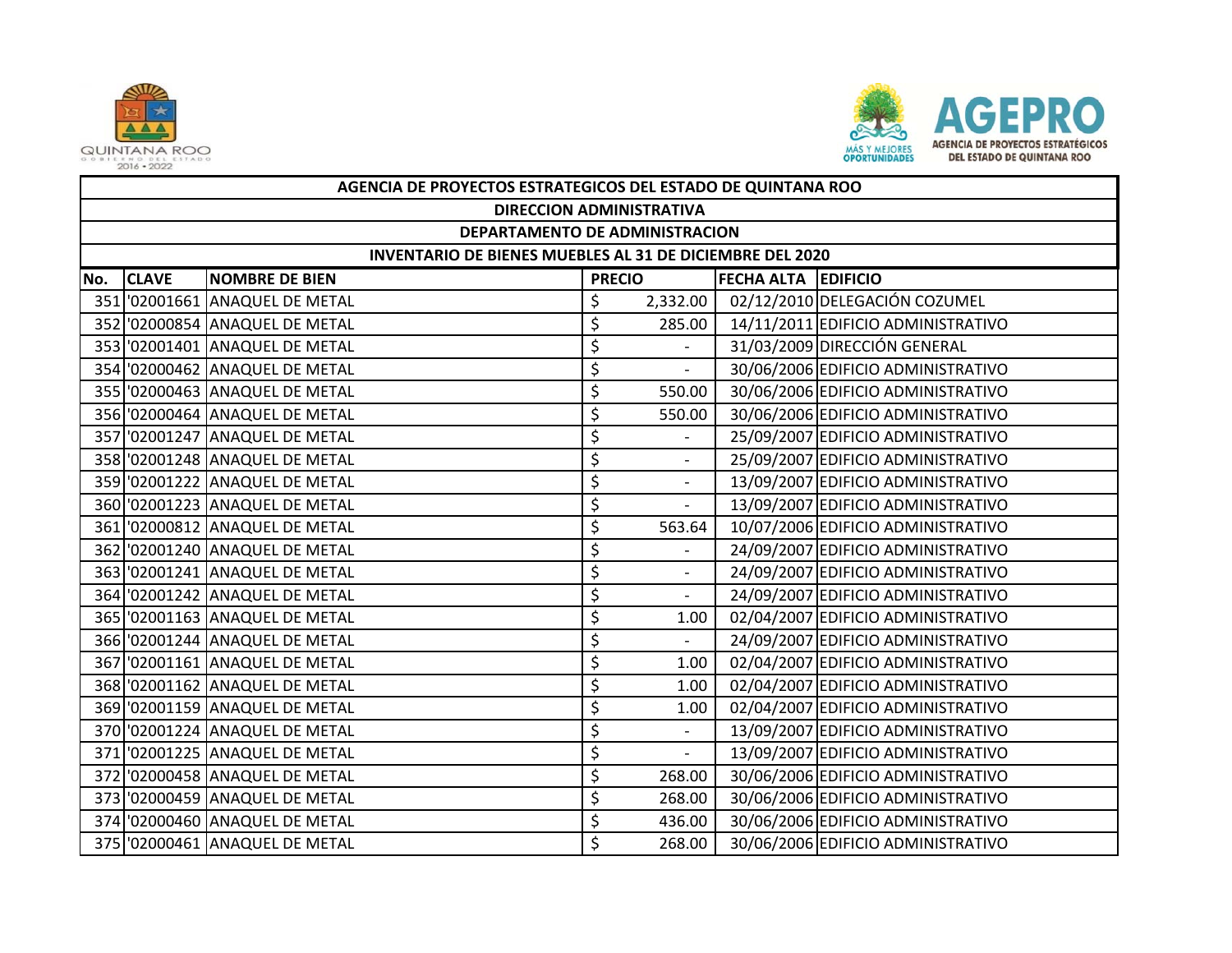



|     | AGENCIA DE PROYECTOS ESTRATEGICOS DEL ESTADO DE QUINTANA ROO |                                |               |           |                            |                                            |  |  |  |  |
|-----|--------------------------------------------------------------|--------------------------------|---------------|-----------|----------------------------|--------------------------------------------|--|--|--|--|
|     | <b>DIRECCION ADMINISTRATIVA</b>                              |                                |               |           |                            |                                            |  |  |  |  |
|     | DEPARTAMENTO DE ADMINISTRACION                               |                                |               |           |                            |                                            |  |  |  |  |
|     | INVENTARIO DE BIENES MUEBLES AL 31 DE DICIEMBRE DEL 2020     |                                |               |           |                            |                                            |  |  |  |  |
| No. | <b>CLAVE</b>                                                 | <b>NOMBRE DE BIEN</b>          | <b>PRECIO</b> |           | <b>FECHA ALTA EDIFICIO</b> |                                            |  |  |  |  |
|     |                                                              | 376 '02000465 ANAQUEL DE METAL | \$            | 268.00    |                            | 30/06/2006 EDIFICIO ADMINISTRATIVO         |  |  |  |  |
|     |                                                              | 377 '02000466 ANAQUEL DE METAL | \$            | 268.00    |                            | 30/06/2006 EDIFICIO ADMINISTRATIVO         |  |  |  |  |
|     |                                                              | 378 '02000467 ANAQUEL DE METAL | \$            | 268.00    |                            | 30/06/2006 EDIFICIO ADMINISTRATIVO         |  |  |  |  |
|     |                                                              | 379 '02000898 ANAQUEL DE METAL | \$            | 2,353.20  |                            | 14/11/2011 EDIFICIO ADMINISTRATIVO         |  |  |  |  |
|     |                                                              | 380 '02000904 ANAQUEL DE METAL | \$            | 2,353.20  |                            | 14/11/2011 EDIFICIO ADMINISTRATIVO         |  |  |  |  |
|     |                                                              | 381 '02000905 ANAQUEL DE METAL | \$            | 2,353.20  |                            | 14/11/2011 EDIFICIO ADMINISTRATIVO         |  |  |  |  |
|     |                                                              | 382 '02001662 ANAQUEL DE METAL | \$            | 2,353.20  |                            | 02/12/2010 OFICINAS DE LA AGEPRO EN CANCÚN |  |  |  |  |
|     |                                                              | 383 '02000339 ANAQUEL DE METAL | \$            | 563.64    |                            | 19/07/2006 EDIFICIO ADMINISTRATIVO         |  |  |  |  |
|     |                                                              | 384 '02000341 ANAQUEL DE METAL | \$            | 563.64    |                            | 19/07/2006 EDIFICIO ADMINISTRATIVO         |  |  |  |  |
|     |                                                              | 385 '02000343 ANAQUEL DE METAL | \$            | 563.64    |                            | 19/07/2006 EDIFICIO ADMINISTRATIVO         |  |  |  |  |
|     |                                                              | 386 '02000344 ANAQUEL DE METAL | \$            | 563.64    |                            | 19/07/2006 EDIFICIO ADMINISTRATIVO         |  |  |  |  |
|     |                                                              | 387 '02000346 ANAQUEL DE METAL | \$            | 563.64    |                            | 19/07/2006 EDIFICIO ADMINISTRATIVO         |  |  |  |  |
|     | 388 '02000935 ANDAMIO                                        |                                | \$            | 10,707.70 |                            | 06/12/2011 EDIFICIO ADMINISTRATIVO         |  |  |  |  |
|     |                                                              | 389 '02000030 ANTECOMEDOR      | \$            | 4,950.00  |                            | 08/05/2006 EDIFICIO ADMINISTRATIVO         |  |  |  |  |
|     |                                                              | 390 '02000002 ARCHIVERO        | \$            |           |                            | 14/07/2017 CENTRAL 2019                    |  |  |  |  |
|     |                                                              | 391 '02001795 ARCHIVERO        | \$            | 5,527.00  |                            | 02/03/2011 DIRECCIÓN GENERAL               |  |  |  |  |
|     |                                                              | 392 '02001794 ARCHIVERO        | \$            | 5,527.00  |                            | 02/03/2011 DIRECCIÓN GENERAL               |  |  |  |  |
|     |                                                              | 393 '02001792 ARCHIVERO        | \$            | 5,527.00  |                            | 02/03/2011 EDIFICIO ADMINISTRATIVO         |  |  |  |  |
|     |                                                              | 394 '02001798 ARCHIVERO        | \$            | 5,527.00  |                            | 02/03/2011 EDIFICIO ADMINISTRATIVO         |  |  |  |  |
|     |                                                              | 395 '02001799 ARCHIVERO        | \$            | 5,527.00  |                            | 02/03/2011 EDIFICIO ADMINISTRATIVO         |  |  |  |  |
|     |                                                              | 396 '02001800 ARCHIVERO        | \$            | 5,527.00  |                            | 02/03/2011 EDIFICIO ADMINISTRATIVO         |  |  |  |  |
|     |                                                              | 397 '02001801 ARCHIVERO        | \$            | 5,527.00  |                            | 02/03/2011 EDIFICIO ADMINISTRATIVO         |  |  |  |  |
|     |                                                              | 398 '02001802 ARCHIVERO        | \$            | 5,527.00  |                            | 02/03/2011 EDIFICIO ADMINISTRATIVO         |  |  |  |  |
|     |                                                              | 399 '02001803 ARCHIVERO        | \$            | 5,527.00  |                            | 02/03/2011 EDIFICIO ADMINISTRATIVO         |  |  |  |  |
|     |                                                              | 400 '02001804 ARCHIVERO        | \$            | 5,527.00  |                            | 02/03/2011 EDIFICIO ADMINISTRATIVO         |  |  |  |  |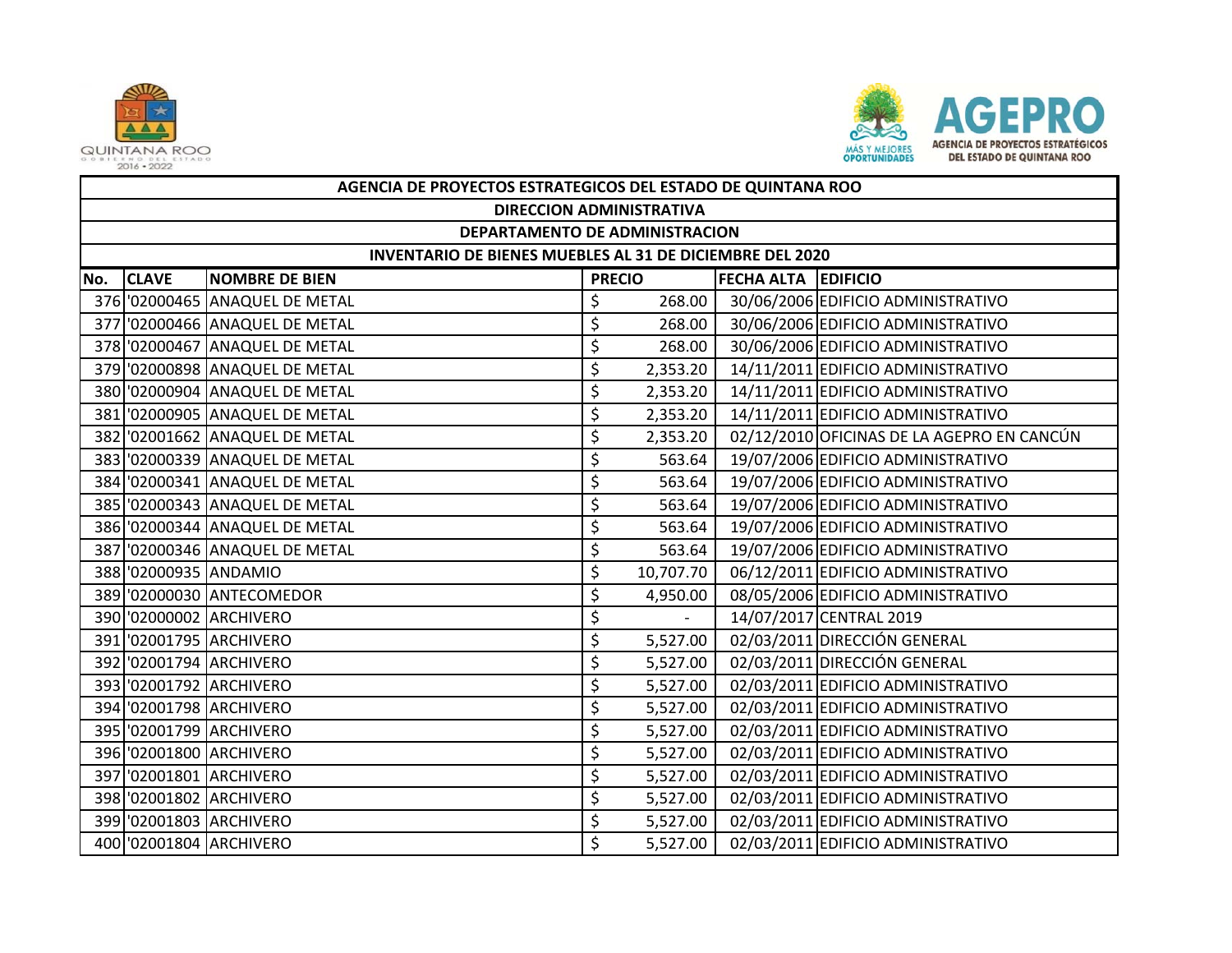



|     | AGENCIA DE PROYECTOS ESTRATEGICOS DEL ESTADO DE QUINTANA ROO |                         |               |                |                            |                                            |  |  |  |  |
|-----|--------------------------------------------------------------|-------------------------|---------------|----------------|----------------------------|--------------------------------------------|--|--|--|--|
|     | <b>DIRECCION ADMINISTRATIVA</b>                              |                         |               |                |                            |                                            |  |  |  |  |
|     | DEPARTAMENTO DE ADMINISTRACION                               |                         |               |                |                            |                                            |  |  |  |  |
|     | INVENTARIO DE BIENES MUEBLES AL 31 DE DICIEMBRE DEL 2020     |                         |               |                |                            |                                            |  |  |  |  |
| No. | <b>CLAVE</b>                                                 | <b>NOMBRE DE BIEN</b>   | <b>PRECIO</b> |                | <b>FECHA ALTA EDIFICIO</b> |                                            |  |  |  |  |
|     |                                                              | 401 02001805 ARCHIVERO  | \$            | 5,527.00       |                            | 02/03/2011 EDIFICIO ADMINISTRATIVO         |  |  |  |  |
|     |                                                              | 402 02001806 ARCHIVERO  | \$            | 5,527.00       |                            | 02/03/2011 EDIFICIO ADMINISTRATIVO         |  |  |  |  |
|     |                                                              | 403 02001807 ARCHIVERO  | \$            | 5,527.00       |                            | 02/03/2011 EDIFICIO ADMINISTRATIVO         |  |  |  |  |
|     |                                                              | 404 '02001808 ARCHIVERO | \$            | 5,527.00       |                            | 02/03/2011 EDIFICIO ADMINISTRATIVO         |  |  |  |  |
|     |                                                              | 405 '02001809 ARCHIVERO | \$            | 5,527.00       |                            | 02/03/2011 EDIFICIO ADMINISTRATIVO         |  |  |  |  |
|     |                                                              | 406 '02001810 ARCHIVERO | \$            | 5,527.00       |                            | 02/03/2011 EDIFICIO ADMINISTRATIVO         |  |  |  |  |
|     |                                                              | 407 02001811 ARCHIVERO  | \$            | 5,527.00       |                            | 02/03/2011 EDIFICIO ADMINISTRATIVO         |  |  |  |  |
|     |                                                              | 408 '02001812 ARCHIVERO | \$            | 5,527.00       |                            | 02/03/2011 EDIFICIO ADMINISTRATIVO         |  |  |  |  |
|     |                                                              | 409 '02001813 ARCHIVERO | \$            | 5,527.00       |                            | 02/03/2011 EDIFICIO ADMINISTRATIVO         |  |  |  |  |
|     |                                                              | 410 '02001814 ARCHIVERO | \$            | 5,527.00       |                            | 02/03/2011 EDIFICIO ADMINISTRATIVO         |  |  |  |  |
|     |                                                              | 411 02001815 ARCHIVERO  | \$            | 5,527.00       |                            | 02/03/2011 EDIFICIO ADMINISTRATIVO         |  |  |  |  |
|     |                                                              | 412 '02001793 ARCHIVERO | \$            | 5,527.00       |                            | 02/03/2011 EDIFICIO ADMINISTRATIVO         |  |  |  |  |
|     |                                                              | 413 02000429 ARCHIVERO  | \$            | 2,122.45       |                            | 29/06/2006 DIRECCIÓN GENERAL               |  |  |  |  |
|     |                                                              | 414 '02000696 ARCHIVERO | \$            | 2,203.74       |                            | 10/07/2006 OFICINAS DE LA AGEPRO EN CANCÚN |  |  |  |  |
|     |                                                              | 415 '02001270 ARCHIVERO | \$            | 4,010.00       |                            | 10/10/2007 OFICINAS DE LA AGEPRO EN CANCÚN |  |  |  |  |
|     |                                                              | 416 '02000405 ARCHIVERO | \$            | $\blacksquare$ |                            | 28/06/2006 EDIFICIO ADMINISTRATIVO         |  |  |  |  |
|     |                                                              | 417 '02000329 ARCHIVERO | \$            | 11,320.00      |                            | 27/06/2006 ALMACENES                       |  |  |  |  |
|     |                                                              | 418 '02001208 ARCHIVERO | \$            | 3,465.00       |                            | 10/09/2007 DIRECCIÓN GENERAL               |  |  |  |  |
|     |                                                              | 419 '02000402 ARCHIVERO | \$            | 2,203.74       |                            | 19/07/2006 EDIFICIO ADMINISTRATIVO         |  |  |  |  |
|     |                                                              | 420 '02000419 ARCHIVERO | \$            | 4,411.00       |                            | 19/07/2006 DELEGACION COZUMEL 2019         |  |  |  |  |
|     |                                                              | 421 '02000192 ARCHIVERO | \$            | 3,542.00       |                            | 26/06/2006 EDIFICIO ADMINISTRATIVO         |  |  |  |  |
|     |                                                              | 422 '02001438 ARCHIVERO | \$            | 5,874.00       |                            | 28/11/2008 EDIFICIO ADMINISTRATIVO         |  |  |  |  |
|     |                                                              | 423 02000410 ARCHIVERO  | \$            | 2,860.00       |                            | 28/06/2006 EDIFICIO ADMINISTRATIVO         |  |  |  |  |
|     |                                                              | 424 '02001435 ARCHIVERO | \$            | 5,874.00       |                            | 28/11/2008 OFICINAS DE LA AGEPRO EN CANCÚN |  |  |  |  |
|     |                                                              | 425 '02000899 ARCHIVERO | \$            | 2,980.00       |                            | 17/07/2006 COORDINACION TECNICA 2019       |  |  |  |  |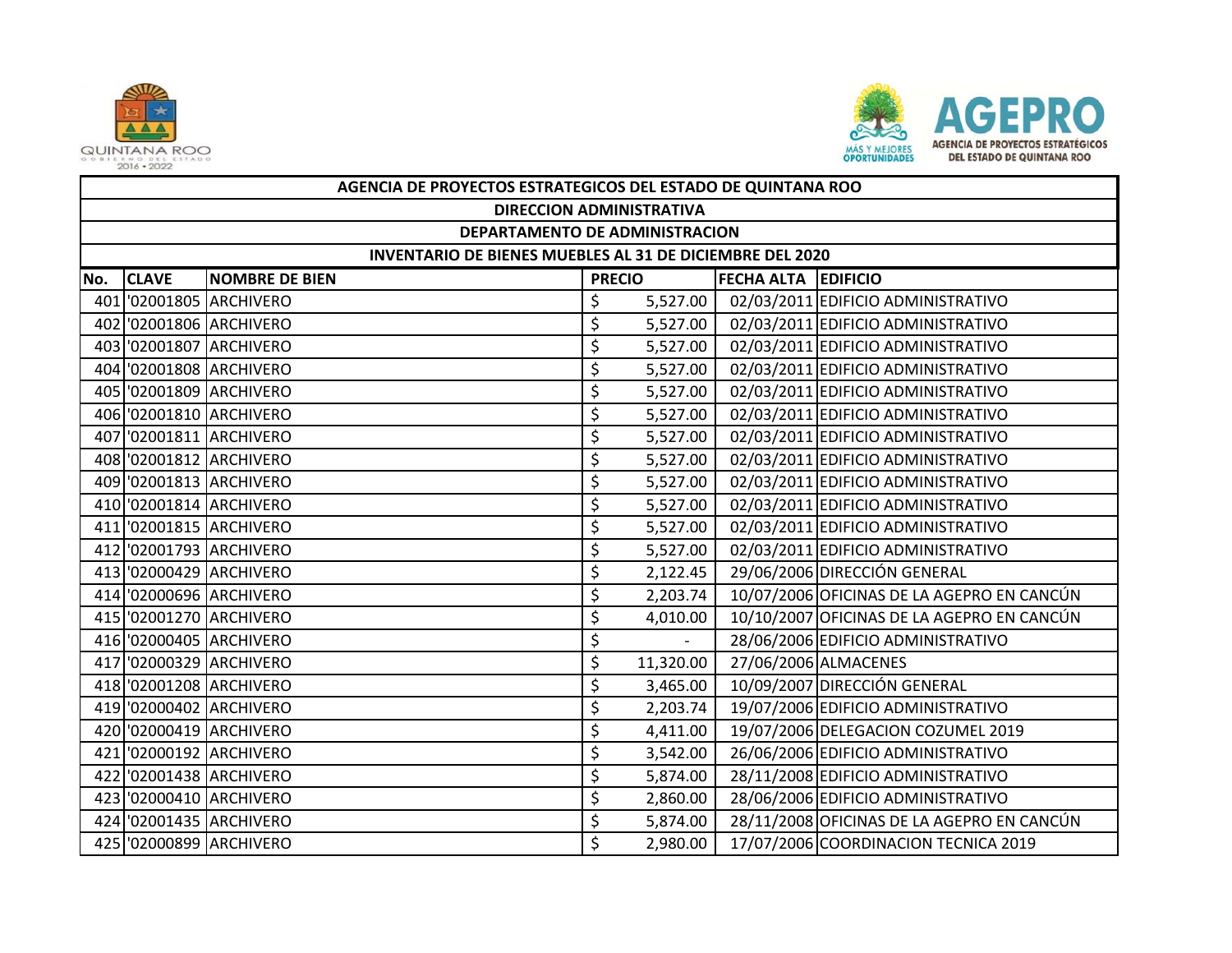



|     | AGENCIA DE PROYECTOS ESTRATEGICOS DEL ESTADO DE QUINTANA ROO |                         |               |          |                            |                                            |  |  |  |
|-----|--------------------------------------------------------------|-------------------------|---------------|----------|----------------------------|--------------------------------------------|--|--|--|
|     | <b>DIRECCION ADMINISTRATIVA</b>                              |                         |               |          |                            |                                            |  |  |  |
|     | DEPARTAMENTO DE ADMINISTRACION                               |                         |               |          |                            |                                            |  |  |  |
|     | INVENTARIO DE BIENES MUEBLES AL 31 DE DICIEMBRE DEL 2020     |                         |               |          |                            |                                            |  |  |  |
| No. | <b>CLAVE</b>                                                 | <b>NOMBRE DE BIEN</b>   | <b>PRECIO</b> |          | <b>FECHA ALTA EDIFICIO</b> |                                            |  |  |  |
|     |                                                              | 426 '02000098 ARCHIVERO | \$            | 4,037.00 |                            | 14/05/2006 DIRECCIÓN GENERAL               |  |  |  |
|     |                                                              | 427 '02001080 ARCHIVERO | \$            | 2,492.00 |                            | 18/01/2007 DIRECCIÓN GENERAL               |  |  |  |
|     |                                                              | 428 '02000641 ARCHIVERO | \$            | 2,980.00 |                            | 21/07/2006 EDIFICIO ADMINISTRATIVO         |  |  |  |
|     |                                                              | 429 '02000912 ARCHIVERO | \$            | 2,980.00 |                            | 17/07/2006 EDIFICIO ADMINISTRATIVO         |  |  |  |
|     |                                                              | 430 '02000802 ARCHIVERO | \$            | 2,980.00 |                            | 10/07/2006 EDIFICIO ADMINISTRATIVO         |  |  |  |
|     |                                                              | 431 '02000629 ARCHIVERO | \$            | 2,890.00 |                            | 10/07/2006 OFICINAS DE LA AGEPRO EN CANCÚN |  |  |  |
|     |                                                              | 432 '02000981 ARCHIVERO | \$            | 2,203.74 |                            | 02/08/2006 DELEGACIÓN COZUMEL              |  |  |  |
|     |                                                              | 433 '02000291 ARCHIVERO | \$            | 7,992.00 |                            | 04/11/2015 EDIFICIO ADMINISTRATIVO         |  |  |  |
|     |                                                              | 434 '02001780 ARCHIVERO | \$            | 5,527.80 |                            | 02/03/2011 EDIFICIO ADMINISTRATIVO         |  |  |  |
|     |                                                              | 435 '02001783 ARCHIVERO | \$            | 5,527.80 |                            | 02/03/2011 EDIFICIO ADMINISTRATIVO         |  |  |  |
|     |                                                              | 436 '02001779 ARCHIVERO | \$            | 5,527.80 |                            | 02/03/2011 EDIFICIO ADMINISTRATIVO         |  |  |  |
|     |                                                              | 437 '02001781 ARCHIVERO | \$            | 5,527.80 |                            | 02/03/2011 EDIFICIO ADMINISTRATIVO         |  |  |  |
|     |                                                              | 438 '02001782 ARCHIVERO | \$            | 5,527.80 |                            | 02/03/2011 EDIFICIO ADMINISTRATIVO         |  |  |  |
|     |                                                              | 439 '02001788 ARCHIVERO | \$            | 5,527.00 |                            | 02/03/2011 EDIFICIO ADMINISTRATIVO         |  |  |  |
|     |                                                              | 440 '02001096 ARCHIVERO | \$            | 4,664.00 |                            | 28/11/2008 EDIFICIO ADMINISTRATIVO         |  |  |  |
|     |                                                              | 441 '02001375 ARCHIVERO | \$            | 4,664.00 |                            | 20/11/2008 EDIFICIO ADMINISTRATIVO         |  |  |  |
|     |                                                              | 442 '02000887 ARCHIVERO | \$            | 2,090.00 |                            | 13/07/2006 DELEGACION SOLIDARIDAD 2019     |  |  |  |
|     |                                                              | 443 '02000400 ARCHIVERO | \$            | 2,090.00 |                            | 28/09/2006 EDIFICIO ADMINISTRATIVO         |  |  |  |
|     |                                                              | 444 '02000347 ARCHIVERO | \$            | 2,860.00 |                            | 03/02/2016 DIRECCIÓN GENERAL               |  |  |  |
|     |                                                              | 445 '02000022 ARCHIVERO | \$            | 2,203.74 |                            | 17/04/2006 COORDINACION TECNICA 2019       |  |  |  |
|     |                                                              | 446 '02001323 ARCHIVERO | \$            | 4,664.00 |                            | 23/06/2008 DIRECCIÓN GENERAL               |  |  |  |
|     |                                                              | 447 '02000422 ARCHIVERO | \$            | 2,860.00 |                            | 26/09/2006 EDIFICIO ADMINISTRATIVO         |  |  |  |
|     |                                                              | 448 '02000580 ARCHIVERO | \$            | 2,203.74 |                            | 07/07/2006 OFICINAS DE LA AGEPRO EN CANCÚN |  |  |  |
|     |                                                              | 449 '02000697 ARCHIVERO | \$            | 2,203.74 |                            | 10/07/2006 OFICINAS DE LA AGEPRO EN CANCÚN |  |  |  |
|     |                                                              | 450 '02000729 ARCHIVERO | \$            | 2,203.74 |                            | 10/07/2006 OFICINAS DE LA AGEPRO EN CANCÚN |  |  |  |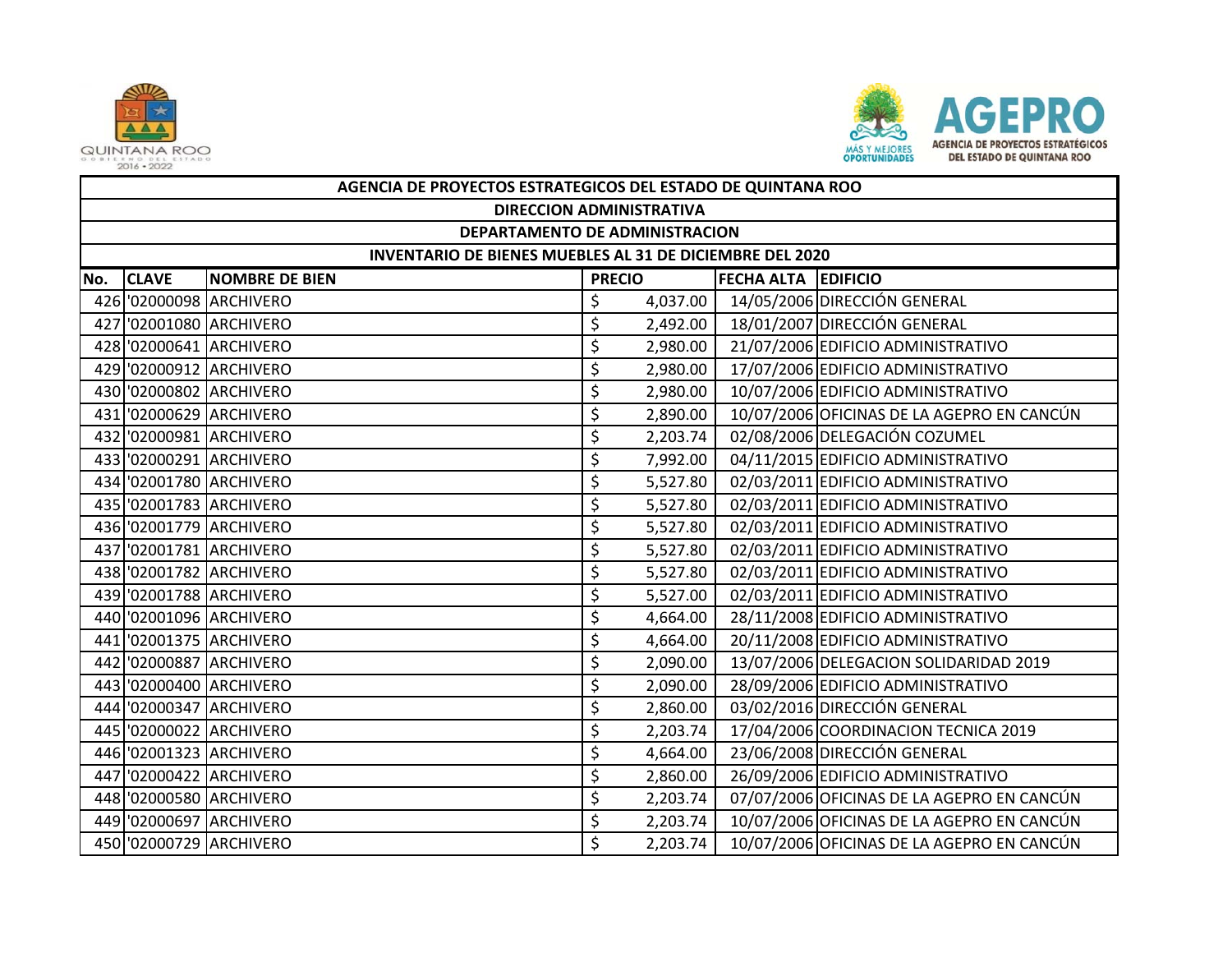



|     | AGENCIA DE PROYECTOS ESTRATEGICOS DEL ESTADO DE QUINTANA ROO |                         |                                             |          |  |                                                |  |  |  |  |
|-----|--------------------------------------------------------------|-------------------------|---------------------------------------------|----------|--|------------------------------------------------|--|--|--|--|
|     | <b>DIRECCION ADMINISTRATIVA</b>                              |                         |                                             |          |  |                                                |  |  |  |  |
|     | DEPARTAMENTO DE ADMINISTRACION                               |                         |                                             |          |  |                                                |  |  |  |  |
|     | INVENTARIO DE BIENES MUEBLES AL 31 DE DICIEMBRE DEL 2020     |                         |                                             |          |  |                                                |  |  |  |  |
| No. | <b>CLAVE</b>                                                 | <b>NOMBRE DE BIEN</b>   | <b>FECHA ALTA EDIFICIO</b><br><b>PRECIO</b> |          |  |                                                |  |  |  |  |
|     |                                                              | 451 '02001006 ARCHIVERO | \$                                          | 2,860.00 |  | 03/08/2006 DELEGACIÓN COZUMEL                  |  |  |  |  |
|     |                                                              | 452 '02001253 ARCHIVERO | \$                                          | 3,652.00 |  | 11/06/2014 EDIFICIO ADMINISTRATIVO             |  |  |  |  |
|     |                                                              | 453 '02001791 ARCHIVERO | \$                                          | 3,652.00 |  | 02/03/2011 EDIFICIO ADMINISTRATIVO             |  |  |  |  |
|     |                                                              | 454 '02001051 ARCHIVERO | \$                                          | 3,652.00 |  | 26/09/2006 DIRECCIÓN GENERAL                   |  |  |  |  |
|     |                                                              | 455 '02000224 ARCHIVERO | \$                                          | 2,809.73 |  | 26/06/2006 DIRECCIÓN GENERAL                   |  |  |  |  |
|     |                                                              | 456 '02000308 ARCHIVERO | \$                                          | 2,809.73 |  | 27/06/2006 DIRECCIÓN GENERAL                   |  |  |  |  |
|     |                                                              | 457 '02001324 ARCHIVERO | \$                                          | 3,652.00 |  | 09/09/2008 EDIFICIO ADMINISTRATIVO             |  |  |  |  |
|     |                                                              | 458 '02000610 ARCHIVERO | \$                                          | 3,652.00 |  | 10/07/2006 OFICINAS DE LA AGEPRO EN CANCÚN     |  |  |  |  |
|     |                                                              | 459 '02000820 ARCHIVERO | \$                                          | 2,809.73 |  | 10/07/2006 MODULO TULUM                        |  |  |  |  |
|     |                                                              | 460 '02001198 ARCHIVERO | \$                                          | 4,411.00 |  | 20/07/2007 EDIFICIO ADMINISTRATIVO             |  |  |  |  |
|     |                                                              | 461 '02000432 ARCHIVERO | \$                                          | 5,874.00 |  | 09/06/2011 DELEGACION SOLIDARIDAD 2019         |  |  |  |  |
|     |                                                              | 462 '02000065 ARCHIVERO | \$                                          | 3,542.00 |  | 08/05/2006 EDIFICIO ADMINISTRATIVO             |  |  |  |  |
|     |                                                              | 463 '02000113 ARCHIVERO | \$                                          | 3,652.00 |  | 25/07/2006 DIRECCIÓN GENERAL                   |  |  |  |  |
|     |                                                              | 464 '02000338 ARCHIVERO | \$                                          | 2,860.00 |  | 27/06/2006 DIRECCIÓN GENERAL                   |  |  |  |  |
|     |                                                              | 465 '02000252 ARCHIVERO | \$                                          | 2,860.00 |  | 26/06/2006 DIRECCIÓN GENERAL                   |  |  |  |  |
|     |                                                              | 466 '02001076 ARCHIVERO | \$                                          | 2,527.11 |  | 08/11/2006 OFICINAS DE LA AGEPRO EN CANCÚN     |  |  |  |  |
|     |                                                              | 467 '02000264 ARCHIVERO | \$                                          | 2,860.00 |  | 28/07/2006 ALMACENES                           |  |  |  |  |
|     |                                                              | 468 '02001144 ARCHIVERO | \$                                          | 3,465.00 |  | 15/03/2007 DELEGACION COZUMEL 2019             |  |  |  |  |
|     |                                                              | 469 '02000069 ARCHIVERO | \$                                          | 2,860.00 |  | 04/07/2006 DIRECCION GENERAL CENTRO DE CONVENO |  |  |  |  |
|     |                                                              | 470 '02001426 ARCHIVERO | \$                                          | 4,664.00 |  | 28/11/2008 EDIFICIO ADMINISTRATIVO             |  |  |  |  |
|     |                                                              | 471 02001291 ARCHIVERO  | \$                                          | 4,664.00 |  | 27/02/2008 EDIFICIO ADMINISTRATIVO             |  |  |  |  |
|     |                                                              | 472 '02001117 ARCHIVERO | \$                                          | 1,850.00 |  | 08/03/2007 EDIFICIO ADMINISTRATIVO             |  |  |  |  |
|     |                                                              | 473 '02000406 ARCHIVERO | \$                                          | 986.00   |  | 19/07/2006 EDIFICIO ADMINISTRATIVO             |  |  |  |  |
|     |                                                              | 474 '02001215 ARCHIVERO | \$                                          | 3,465.00 |  | 13/09/2007 EDIFICIO ADMINISTRATIVO             |  |  |  |  |
|     |                                                              | 475 '02001312 ARCHIVERO | \$                                          | 4,664.00 |  | 10/04/2008 EDIFICIO ADMINISTRATIVO             |  |  |  |  |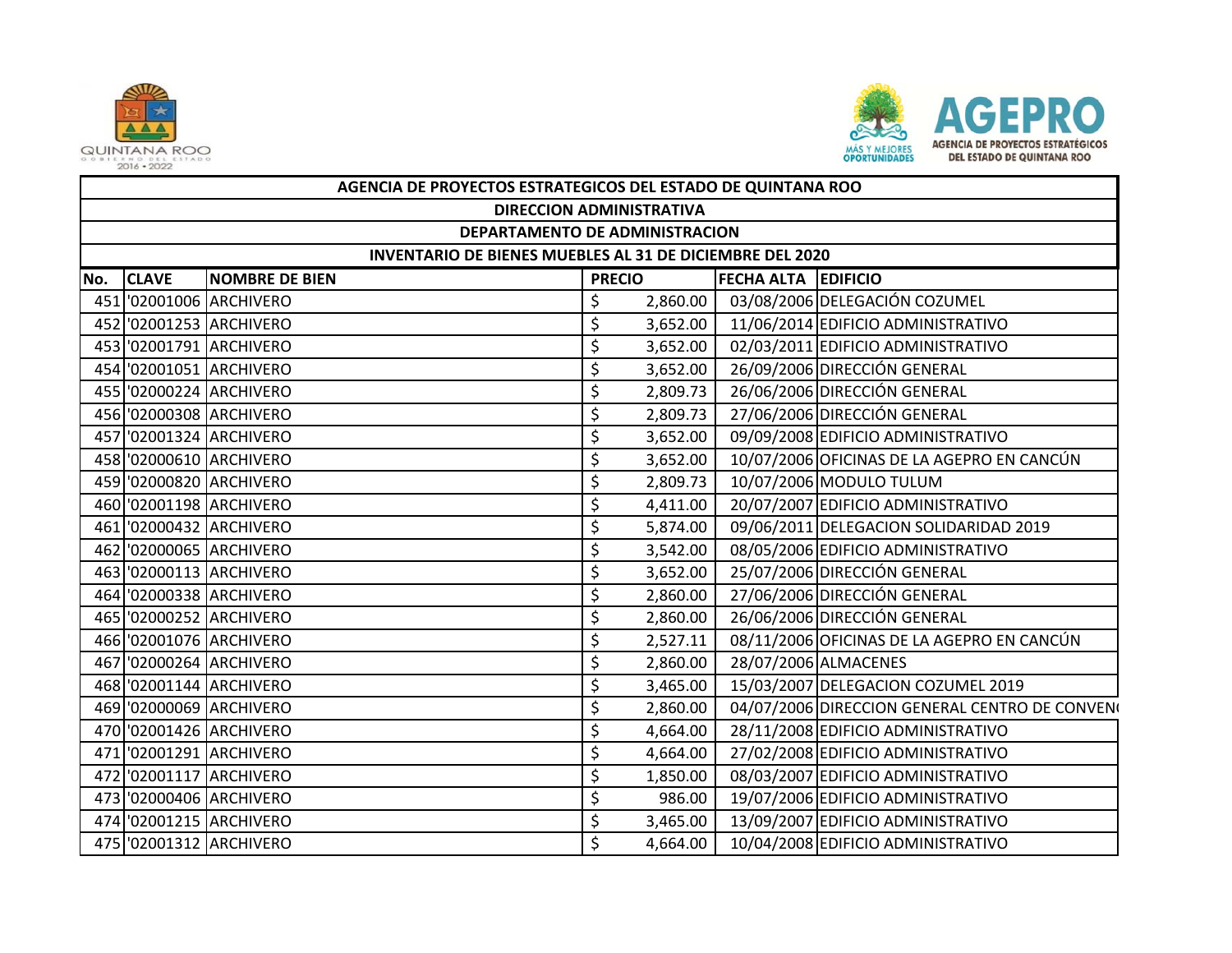



|     | AGENCIA DE PROYECTOS ESTRATEGICOS DEL ESTADO DE QUINTANA ROO |                         |               |          |                            |                                            |  |  |  |
|-----|--------------------------------------------------------------|-------------------------|---------------|----------|----------------------------|--------------------------------------------|--|--|--|
|     | <b>DIRECCION ADMINISTRATIVA</b>                              |                         |               |          |                            |                                            |  |  |  |
|     | DEPARTAMENTO DE ADMINISTRACION                               |                         |               |          |                            |                                            |  |  |  |
|     | INVENTARIO DE BIENES MUEBLES AL 31 DE DICIEMBRE DEL 2020     |                         |               |          |                            |                                            |  |  |  |
| No. | <b>CLAVE</b>                                                 | <b>NOMBRE DE BIEN</b>   | <b>PRECIO</b> |          | <b>FECHA ALTA EDIFICIO</b> |                                            |  |  |  |
|     |                                                              | 476 '02001427 ARCHIVERO | \$            | 4,664.00 |                            | 28/11/2008 OFICINAS DE LA AGEPRO EN CANCÚN |  |  |  |
|     |                                                              | 477 '02001001 ARCHIVERO | \$            | 2,203.74 |                            | 03/08/2006 DELEGACIÓN COZUMEL              |  |  |  |
|     |                                                              | 478 '02001310 ARCHIVERO | \$            | 5,874.00 |                            | 08/04/2008 DELEGACION SOLIDARIDAD 2019     |  |  |  |
|     |                                                              | 479 '02000487 ARCHIVERO | \$            | 3,652.00 |                            | 01/07/2006 DIRECCIÓN GENERAL               |  |  |  |
|     |                                                              | 480 '02001437 ARCHIVERO | \$            | 5,874.00 |                            | 28/11/2008 EDIFICIO ADMINISTRATIVO         |  |  |  |
|     |                                                              | 481 '02001113 ARCHIVERO | \$            | 2,350.00 |                            | 08/03/2007 EDIFICIO ADMINISTRATIVO         |  |  |  |
|     |                                                              | 482 '02001293 ARCHIVERO | \$            | 4,411.00 |                            | 29/02/2008 EDIFICIO ADMINISTRATIVO         |  |  |  |
|     |                                                              | 483 '02001436 ARCHIVERO | \$            | 5,874.00 |                            | 28/11/2008 OFICINAS DE LA AGEPRO EN CANCÚN |  |  |  |
|     |                                                              | 484 '02000256 ARCHIVERO | \$            | 3,652.00 | 19/07/2006                 |                                            |  |  |  |
|     |                                                              | 485 '02001038 ARCHIVERO | \$            | 2,860.00 |                            | 21/08/2006 DIRECCIÓN GENERAL               |  |  |  |
|     |                                                              | 486 '02001326 ARCHIVERO | \$            | 4,664.00 |                            | 09/09/2008 DIRECCIÓN GENERAL               |  |  |  |
|     |                                                              | 487 '02000130 ARCHIVERO | \$            | 3,652.00 |                            | 15/05/2006 EDIFICIO ADMINISTRATIVO         |  |  |  |
|     |                                                              | 488 '02001325 ARCHIVERO | \$            |          |                            | 09/09/2008 EDIFICIO ADMINISTRATIVO         |  |  |  |
|     |                                                              | 489 '02000274 ARCHIVERO | \$            | 1,880.00 |                            | 26/06/2006 EDIFICIO ADMINISTRATIVO         |  |  |  |
|     |                                                              | 490 '02001346 ARCHIVERO | \$            | 7,992.00 |                            | 05/10/2011 EDIFICIO ADMINISTRATIVO         |  |  |  |
|     |                                                              | 491 02001994 ARCHIVERO  | \$            | 7,992.00 |                            | 12/08/2013 EDIFICIO ADMINISTRATIVO         |  |  |  |
|     |                                                              | 492 '02001409 ARCHIVERO | \$            | 5,874.00 |                            | 11/03/2008 EDIFICIO ADMINISTRATIVO         |  |  |  |
|     |                                                              | 493 '02000135 ARCHIVERO | \$            | 3,146.00 |                            | 14/04/2011 DIRECCIÓN GENERAL               |  |  |  |
|     |                                                              | 494 '02000199 ARCHIVERO | \$            | 3,080.00 |                            | 29/09/2010 EDIFICIO ADMINISTRATIVO         |  |  |  |
|     |                                                              | 495 '02001566 ARCHIVERO | \$            | 4,664.00 |                            | 26/04/2010 DIRECCIÓN GENERAL               |  |  |  |
|     |                                                              | 496 '02001567 ARCHIVERO | \$            | 3,652.00 |                            | 26/04/2010 EDIFICIO ADMINISTRATIVO         |  |  |  |
|     |                                                              | 497 '02001410 ARCHIVERO | \$            | 5,874.00 |                            | 06/04/2009 DIRECCIÓN GENERAL               |  |  |  |
|     |                                                              | 498 '02001400 ARCHIVERO | \$            | 3,652.00 |                            | 31/10/2008 DIRECCIÓN GENERAL               |  |  |  |
|     |                                                              | 499 '02001395 ARCHIVERO | \$            | 5,874.00 |                            | 03/11/2008 DIRECCIÓN GENERAL               |  |  |  |
|     |                                                              | 500 '02001450 ARCHIVERO | \$            | 5,060.00 |                            | 16/12/2009 EDIFICIO ADMINISTRATIVO         |  |  |  |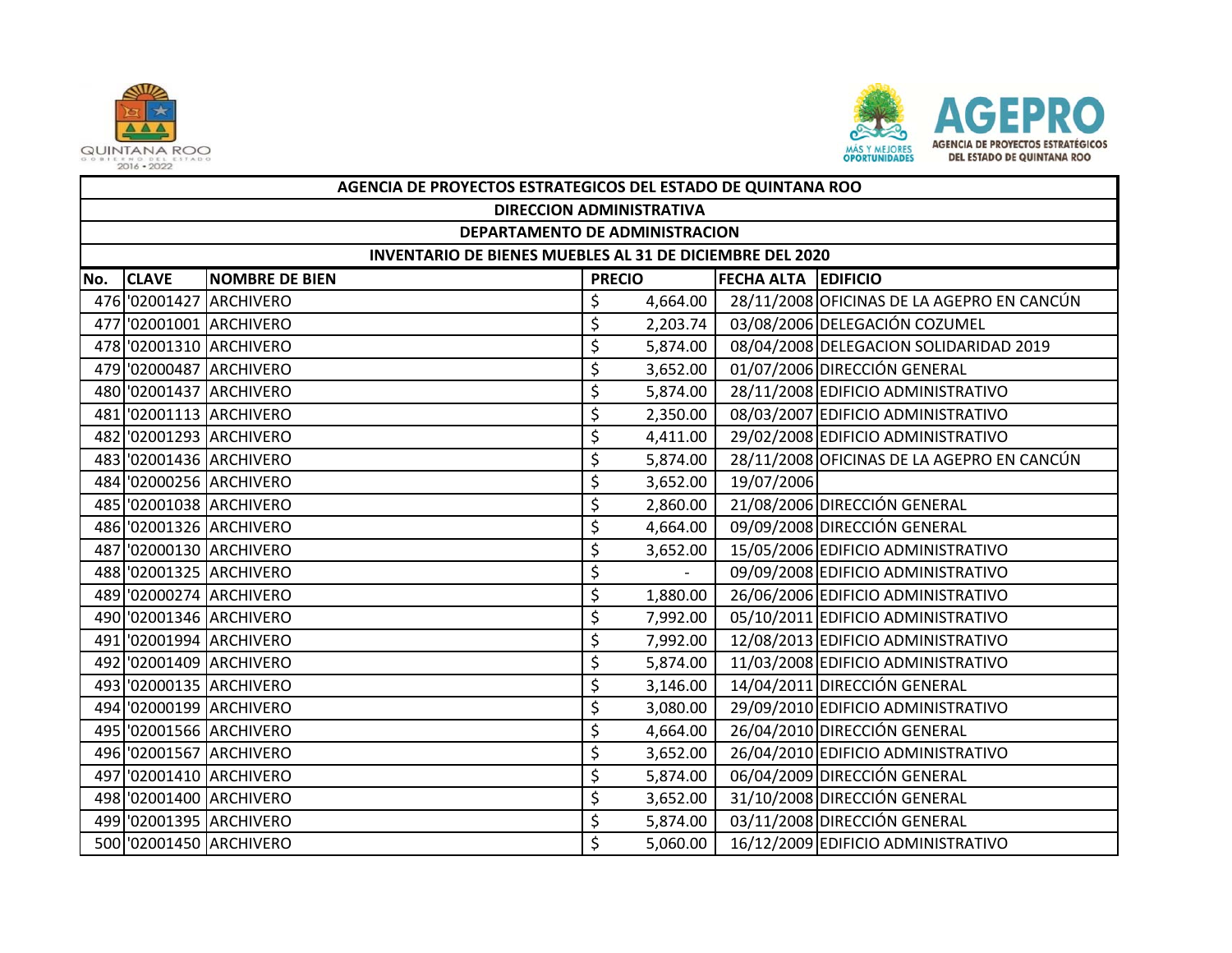



|     | AGENCIA DE PROYECTOS ESTRATEGICOS DEL ESTADO DE QUINTANA ROO |                         |               |          |                            |                                        |  |  |  |
|-----|--------------------------------------------------------------|-------------------------|---------------|----------|----------------------------|----------------------------------------|--|--|--|
|     | <b>DIRECCION ADMINISTRATIVA</b>                              |                         |               |          |                            |                                        |  |  |  |
|     | DEPARTAMENTO DE ADMINISTRACION                               |                         |               |          |                            |                                        |  |  |  |
|     | INVENTARIO DE BIENES MUEBLES AL 31 DE DICIEMBRE DEL 2020     |                         |               |          |                            |                                        |  |  |  |
| No. | <b>CLAVE</b>                                                 | <b>NOMBRE DE BIEN</b>   | <b>PRECIO</b> |          | <b>FECHA ALTA EDIFICIO</b> |                                        |  |  |  |
|     |                                                              | 501 '02001414 ARCHIVERO | \$            | 9,020.00 |                            | 20/05/2009 MODULO TULUM                |  |  |  |
|     |                                                              | 502 '02000121 ARCHIVERO | \$            | 2,090.00 |                            | 15/03/2011 EDIFICIO ADMINISTRATIVO     |  |  |  |
|     |                                                              | 503 '02001670 ARCHIVERO | \$            | 5,527.80 |                            | 01/03/2011 DIRECCIÓN GENERAL           |  |  |  |
|     |                                                              | 504 '02000134 ARCHIVERO | \$            | 5,527.80 |                            | 30/03/2011 DIRECCIÓN GENERAL           |  |  |  |
|     |                                                              | 505 '02001164 ARCHIVERO | \$            |          |                            | 06/03/2012 MODULO TULUM                |  |  |  |
|     |                                                              | 506 '02001053 ARCHIVERO | \$            | 2,090.00 |                            | 26/09/2006 EDIFICIO ADMINISTRATIVO     |  |  |  |
|     |                                                              | 507 '02000563 ARCHIVERO | \$            | 2,203.74 |                            | 06/07/2006 ALMACENES                   |  |  |  |
|     |                                                              | 508 '02000671 ARCHIVERO | \$            | 2,203.74 |                            | 10/07/2006 ALMACENES                   |  |  |  |
|     |                                                              | 509 '02001254 ARCHIVERO | \$            | 3,465.00 |                            | 26/09/2007 ALMACENES                   |  |  |  |
|     |                                                              | 510 '02000747 ARCHIVERO | \$            | 2,203.74 |                            | 10/07/2006 DELEGACION SOLIDARIDAD 2019 |  |  |  |
|     |                                                              | 511 '02000301 ARCHIVERO | \$            | 2,860.00 |                            | 26/06/2006 DIRECCIÓN GENERAL           |  |  |  |
|     |                                                              | 512 '02001084 ARCHIVERO | \$            | 2,860.00 |                            | 29/01/2007 DIRECCIÓN GENERAL           |  |  |  |
|     |                                                              | 513 '02001085 ARCHIVERO | \$            | 2,203.74 |                            | 30/01/2007 DIRECCIÓN GENERAL           |  |  |  |
|     |                                                              | 514 '02000114 ARCHIVERO | \$            | 2,860.00 |                            | 14/05/2006 DIRECCIÓN GENERAL           |  |  |  |
|     |                                                              | 515 '02000008 ARCHIVERO | \$            | 2,860.00 |                            | 10/04/2006 EDIFICIO ADMINISTRATIVO     |  |  |  |
|     |                                                              | 516 '02001100 ARCHIVERO | \$            | 3,465.00 |                            | 23/02/2007 EDIFICIO ADMINISTRATIVO     |  |  |  |
|     |                                                              | 517 '02000504 ARCHIVERO | \$            | 2,860.00 |                            | 05/07/2006 EDIFICIO ADMINISTRATIVO     |  |  |  |
|     |                                                              | 518 '02000669 ARCHIVERO | \$            | 2,203.74 |                            | 10/07/2006 EDIFICIO ADMINISTRATIVO     |  |  |  |
|     |                                                              | 519 '02000279 ARCHIVERO | \$            | 3,542.00 |                            | 26/06/2006 EDIFICIO ADMINISTRATIVO     |  |  |  |
|     |                                                              | 520 '02000348 ARCHIVERO | \$            | 2,860.00 |                            | 27/06/2006 EDIFICIO ADMINISTRATIVO     |  |  |  |
|     |                                                              | 521 '02000679 ARCHIVERO | \$            | 2,203.74 |                            | 10/07/2006 EDIFICIO ADMINISTRATIVO     |  |  |  |
|     |                                                              | 522 '02001341 ARCHIVERO | \$            | 4,240.00 |                            | 31/10/2008 EDIFICIO ADMINISTRATIVO     |  |  |  |
|     |                                                              | 523 '02000388 ARCHIVERO | \$            | 2,860.00 |                            | 28/06/2006 EDIFICIO ADMINISTRATIVO     |  |  |  |
|     |                                                              | 524 '02000398 ARCHIVERO | \$            | 3,652.00 |                            | 28/06/2006 EDIFICIO ADMINISTRATIVO     |  |  |  |
|     |                                                              | 525 '02001013 ARCHIVERO | \$            | 2,860.00 |                            | 08/08/2006 EDIFICIO ADMINISTRATIVO     |  |  |  |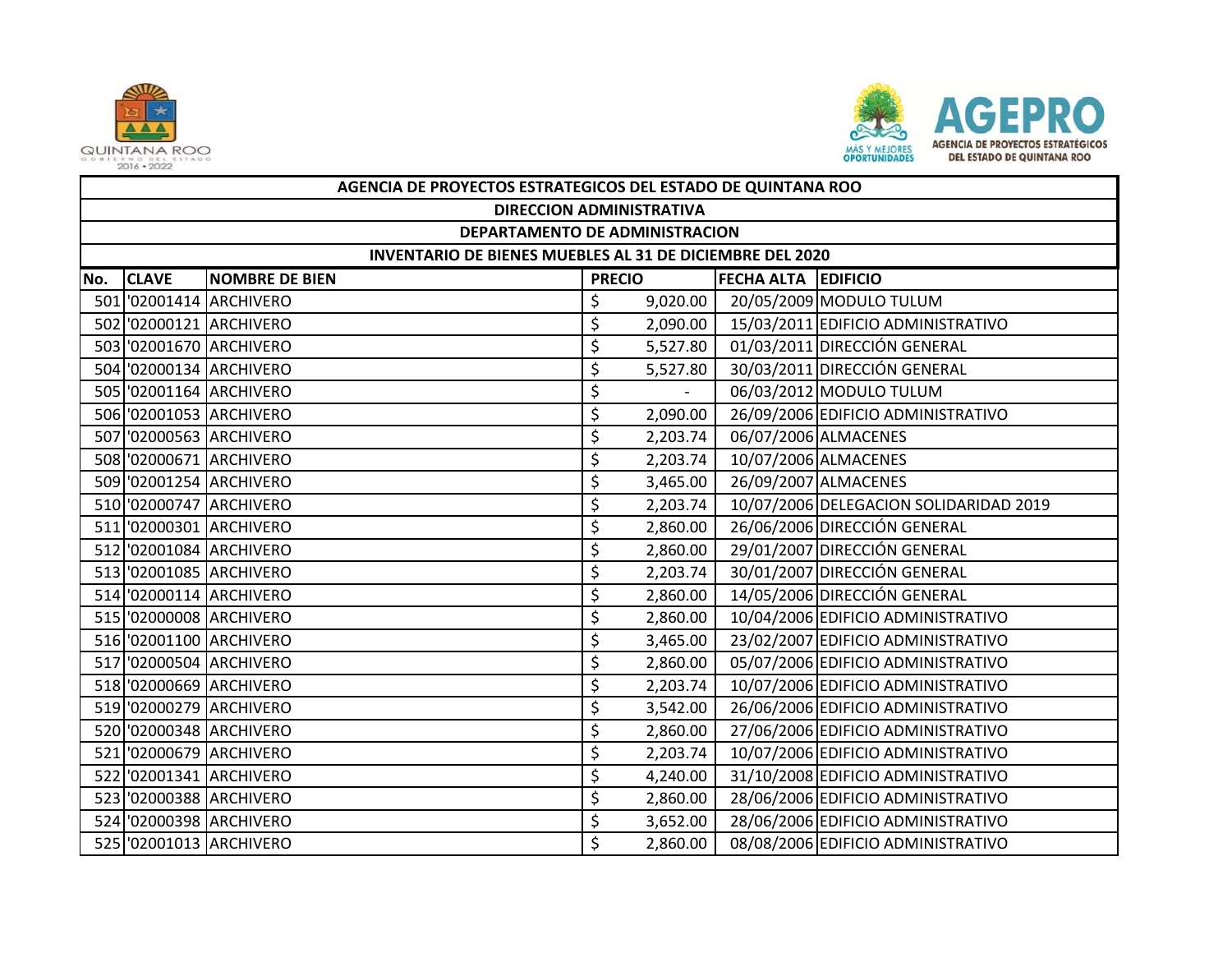



|     | AGENCIA DE PROYECTOS ESTRATEGICOS DEL ESTADO DE QUINTANA ROO |                         |               |          |                            |                                            |  |  |  |
|-----|--------------------------------------------------------------|-------------------------|---------------|----------|----------------------------|--------------------------------------------|--|--|--|
|     | <b>DIRECCION ADMINISTRATIVA</b>                              |                         |               |          |                            |                                            |  |  |  |
|     | DEPARTAMENTO DE ADMINISTRACION                               |                         |               |          |                            |                                            |  |  |  |
|     | INVENTARIO DE BIENES MUEBLES AL 31 DE DICIEMBRE DEL 2020     |                         |               |          |                            |                                            |  |  |  |
| No. | <b>CLAVE</b>                                                 | <b>NOMBRE DE BIEN</b>   | <b>PRECIO</b> |          | <b>FECHA ALTA EDIFICIO</b> |                                            |  |  |  |
|     |                                                              | 526 '02000211 ARCHIVERO | \$            | 2,860.00 |                            | 26/06/2006 EDIFICIO ADMINISTRATIVO         |  |  |  |
|     |                                                              | 527 '02000565 ARCHIVERO | \$            | 2,203.74 |                            | 06/07/2006 OFICINAS DE LA AGEPRO EN CANCÚN |  |  |  |
|     |                                                              | 528 '02000709 ARCHIVERO | \$            | 2,203.74 |                            | 10/07/2006 OFICINAS DE LA AGEPRO EN CANCÚN |  |  |  |
|     |                                                              | 529 '02001302 ARCHIVERO | \$            | 3,465.00 |                            | 31/03/2008 OFICINAS DE LA AGEPRO EN CANCÚN |  |  |  |
|     |                                                              | 530 '02000718 ARCHIVERO | \$            | 2,203.74 |                            | 10/07/2006 OFICINAS DE LA AGEPRO EN CANCÚN |  |  |  |
|     |                                                              | 531 '02000562 ARCHIVERO | \$            | 2,203.74 |                            | 06/07/2006 OFICINAS DE LA AGEPRO EN CANCÚN |  |  |  |
|     |                                                              | 532 '02000564 ARCHIVERO | \$            | 2,203.74 |                            | 06/07/2006 OFICINAS DE LA AGEPRO EN CANCÚN |  |  |  |
|     |                                                              | 533 '02000585 ARCHIVERO | \$            | 2,203.74 |                            | 07/07/2006 OFICINAS DE LA AGEPRO EN CANCÚN |  |  |  |
|     |                                                              | 534 '02000586 ARCHIVERO | \$            | 2,203.74 |                            | 07/07/2006 OFICINAS DE LA AGEPRO EN CANCÚN |  |  |  |
|     |                                                              | 535 '02000670 ARCHIVERO | \$            | 2,203.74 |                            | 10/07/2006 OFICINAS DE LA AGEPRO EN CANCÚN |  |  |  |
|     |                                                              | 536 '02000680 ARCHIVERO | \$            | 2,203.74 |                            | 10/07/2006 OFICINAS DE LA AGEPRO EN CANCÚN |  |  |  |
|     |                                                              | 537 '02000973 ARCHIVERO | \$            | 2,860.00 |                            | 01/08/2006 DELEGACIÓN COZUMEL              |  |  |  |
|     |                                                              | 538 '02000606 ARCHIVERO | \$            | 2,203.74 |                            | 10/07/2006 MODULO TULUM                    |  |  |  |
|     |                                                              | 539 '02000411 ARCHIVERO | \$            | 3,652.00 |                            | 15/06/2011 DIRECCIÓN GENERAL               |  |  |  |
|     |                                                              | 540 '02001972 ARCHIVERO | \$            | 3,652.00 |                            | 07/01/2013 EDIFICIO ADMINISTRATIVO         |  |  |  |
|     |                                                              | 541 '02001973 ARCHIVERO | \$            | 3,652.00 |                            | 07/01/2013 EDIFICIO ADMINISTRATIVO         |  |  |  |
|     |                                                              | 542 '02001167 ARCHIVERO | \$            |          |                            | 06/03/2012 MODULO TULUM                    |  |  |  |
|     |                                                              | 543 '02000200 ARCHIVERO | \$            | 3,542.00 |                            | 26/06/2006 ALMACENES                       |  |  |  |
|     |                                                              | 544 '02000080 ARCHIVERO | \$            | 3,652.00 | 13/05/2006                 |                                            |  |  |  |
|     |                                                              | 545 '02000864 ARCHIVERO | \$            | 2,809.73 |                            | 13/07/2006 DELEGACION SOLIDARIDAD 2019     |  |  |  |
|     |                                                              | 546 '02001055 ARCHIVERO | \$            | 3,652.00 |                            | 26/09/2006 DIRECCIÓN GENERAL               |  |  |  |
|     |                                                              | 547 '02000070 ARCHIVERO | \$            | 3,652.00 |                            | 04/07/2006 DIRECCIÓN GENERAL               |  |  |  |
|     |                                                              | 548 '02000218 ARCHIVERO | \$            | 2,809.73 |                            | 26/06/2006 DIRECCIÓN GENERAL               |  |  |  |
|     |                                                              | 549 '02000223 ARCHIVERO | \$            | 2,809.73 |                            | 26/06/2006 DIRECCIÓN GENERAL               |  |  |  |
|     |                                                              | 550 '02000115 ARCHIVERO | \$            | 3,652.00 |                            | 25/07/2006 DIRECCIÓN GENERAL               |  |  |  |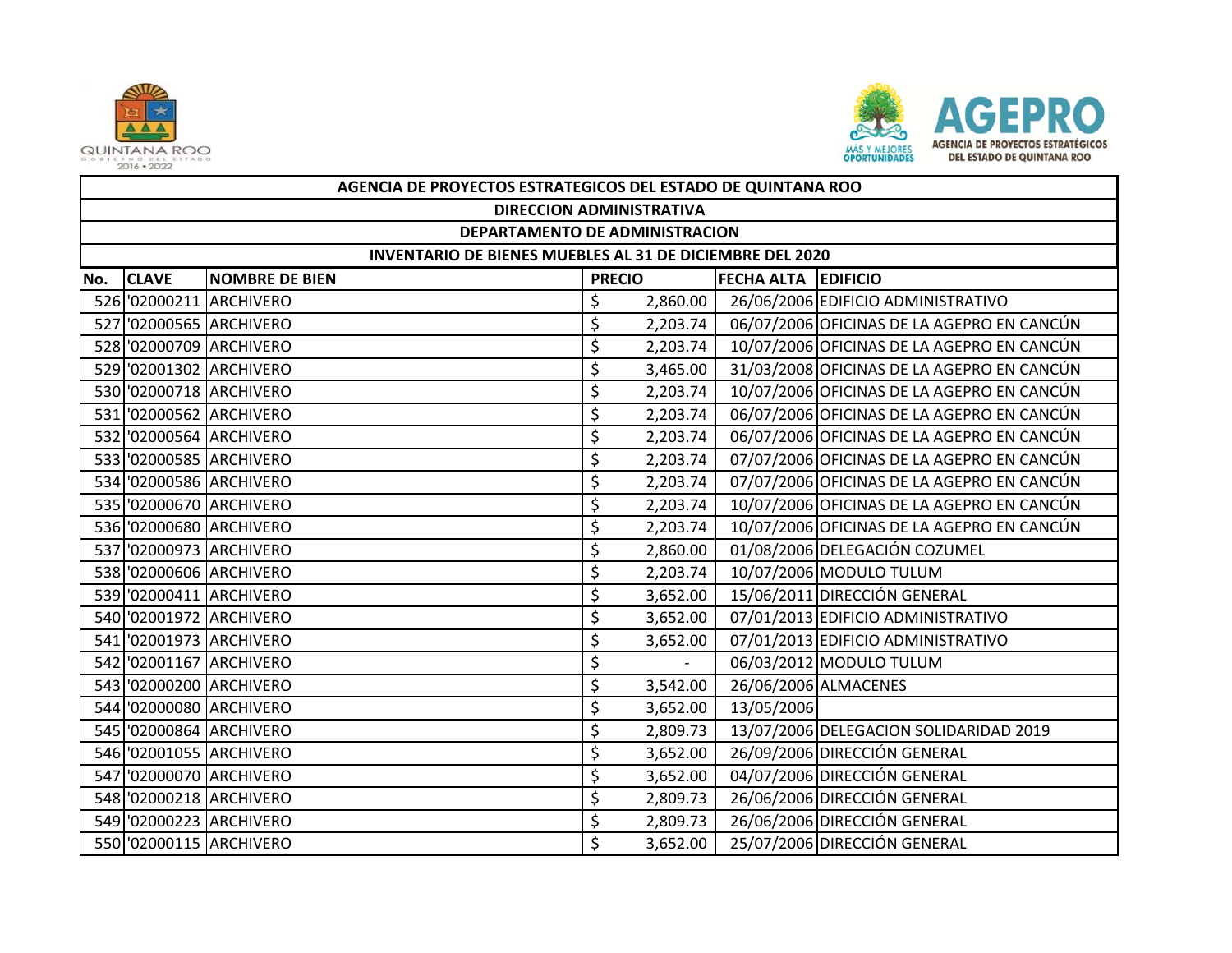



|     | AGENCIA DE PROYECTOS ESTRATEGICOS DEL ESTADO DE QUINTANA ROO |                                                          |               |          |                     |                                            |  |  |  |
|-----|--------------------------------------------------------------|----------------------------------------------------------|---------------|----------|---------------------|--------------------------------------------|--|--|--|
|     | <b>DIRECCION ADMINISTRATIVA</b>                              |                                                          |               |          |                     |                                            |  |  |  |
|     | DEPARTAMENTO DE ADMINISTRACION                               |                                                          |               |          |                     |                                            |  |  |  |
|     |                                                              | INVENTARIO DE BIENES MUEBLES AL 31 DE DICIEMBRE DEL 2020 |               |          |                     |                                            |  |  |  |
| No. | <b>CLAVE</b>                                                 | <b>NOMBRE DE BIEN</b>                                    | <b>PRECIO</b> |          | FECHA ALTA EDIFICIO |                                            |  |  |  |
|     |                                                              | 551 '02000116 ARCHIVERO                                  | \$            | 3,652.00 |                     | 25/07/2006 DIRECCIÓN GENERAL               |  |  |  |
|     |                                                              | 552 '02000245 ARCHIVERO                                  | \$            | 3,652.00 |                     | 26/06/2006 EDIFICIO ADMINISTRATIVO         |  |  |  |
|     |                                                              | 553 '02000598 ARCHIVERO                                  | \$            | 3,542.00 |                     | 10/07/2006 EDIFICIO ADMINISTRATIVO         |  |  |  |
|     |                                                              | 554 '02000814 ARCHIVERO                                  | \$            | 3,542.00 |                     | 10/07/2006 EDIFICIO ADMINISTRATIVO         |  |  |  |
|     |                                                              | 555 '02000894 ARCHIVERO                                  | \$            | 3,542.00 |                     | 13/07/2006 EDIFICIO ADMINISTRATIVO         |  |  |  |
|     |                                                              | 556 '02001098 ARCHIVERO                                  | \$            | 4,411.00 |                     | 23/02/2007 EDIFICIO ADMINISTRATIVO         |  |  |  |
|     |                                                              | 557 '02001189 ARCHIVERO                                  | \$            |          |                     | 12/07/2007 EDIFICIO ADMINISTRATIVO         |  |  |  |
|     |                                                              | 558 '02001335 ARCHIVERO                                  | \$            | 5,874.00 |                     | 31/10/2008 EDIFICIO ADMINISTRATIVO         |  |  |  |
|     |                                                              | 559 '02000353 ARCHIVERO                                  | \$            | 3,652.00 |                     | 28/06/2006 EDIFICIO ADMINISTRATIVO         |  |  |  |
|     |                                                              | 560 '02001093 ARCHIVERO                                  | \$            | 2,869.25 |                     | 13/02/2007 EDIFICIO ADMINISTRATIVO         |  |  |  |
|     |                                                              | 561 '02001256 ARCHIVERO                                  | \$            | 4,411.00 |                     | 26/09/2007 EDIFICIO ADMINISTRATIVO         |  |  |  |
|     |                                                              | 562 '02000479 ARCHIVERO                                  | \$            | 2,809.73 |                     | 09/10/2006 EDIFICIO ADMINISTRATIVO         |  |  |  |
|     |                                                              | 563 '02000511 ARCHIVERO                                  | \$            | 2,809.73 |                     | 05/07/2006 EDIFICIO ADMINISTRATIVO         |  |  |  |
|     |                                                              | 564 '02001372 ARCHIVERO                                  | \$            | 3,652.00 |                     | 20/11/2008 EDIFICIO ADMINISTRATIVO         |  |  |  |
|     |                                                              | 565 '02000799 ARCHIVERO                                  | \$            | 2,809.73 |                     | 10/07/2006 OFICINAS DE LA AGEPRO EN CANCÚN |  |  |  |
|     |                                                              | 566 '02001124 ARCHIVERO                                  | \$            | 1,875.00 |                     | 14/03/2007 OFICINAS DE LA AGEPRO EN CANCÚN |  |  |  |
|     |                                                              | 567 '02000742 ARCHIVERO                                  | \$            | 4,411.00 |                     | 10/07/2006 DELEGACIÓN COZUMEL              |  |  |  |
|     |                                                              | 568 '02000617 ARCHIVERO                                  | \$            | 2,809.73 |                     | 10/07/2006 MODULO TULUM                    |  |  |  |
|     |                                                              | 569 '02000763 ARCHIVERO                                  | \$            | 3,652.00 |                     | 10/07/2006 MODULO TULUM                    |  |  |  |
|     |                                                              | 570 '02000832 ARCHIVERO                                  | \$            | 4,664.00 |                     | 11/11/2011 DIRECCIÓN GENERAL               |  |  |  |
|     |                                                              | 571 '02000833 ARCHIVERO                                  | \$            | 886.96   |                     | 14/11/2011 DELEGACIÓN COZUMEL              |  |  |  |
|     |                                                              | 572 '02001577 ARCHIVERO                                  | \$            | 1,901.90 |                     | 07/07/2010 DIRECCIÓN GENERAL               |  |  |  |
|     |                                                              | 573 '02000417 ARCHIVERO                                  | \$            | 2,809.73 |                     | 19/07/2006 DELEGACION COZUMEL 2019         |  |  |  |
|     |                                                              | 574 '02000642 ARCHIVERO                                  | \$            | 3,542.00 |                     | 21/07/2006 EDIFICIO ADMINISTRATIVO         |  |  |  |
|     |                                                              | 575 '02000584 ARCHIVERO                                  | \$            | 2,809.73 |                     | 20/10/2006 EDIFICIO ADMINISTRATIVO         |  |  |  |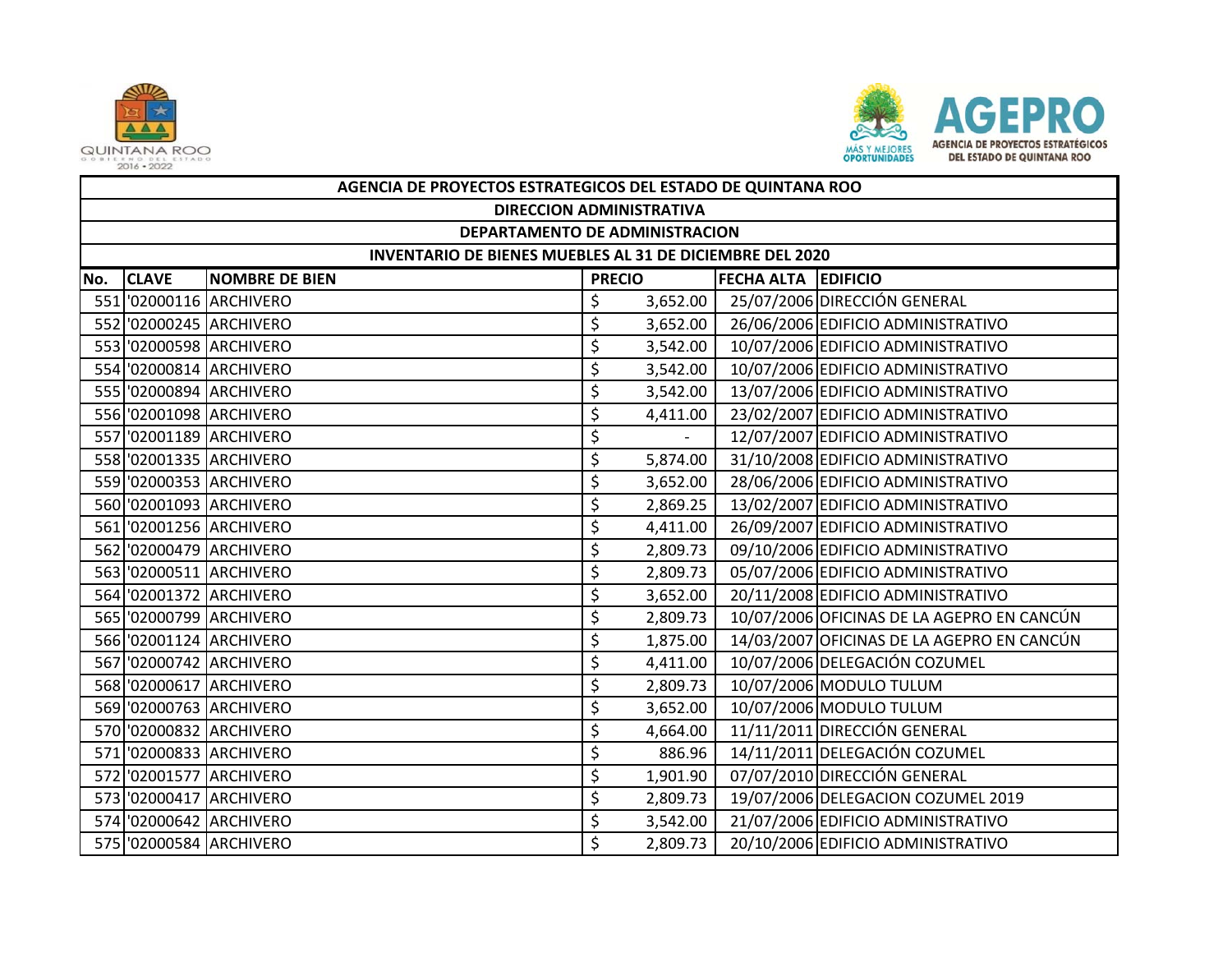



|     | AGENCIA DE PROYECTOS ESTRATEGICOS DEL ESTADO DE QUINTANA ROO |                                          |               |           |                            |                                            |  |  |  |  |
|-----|--------------------------------------------------------------|------------------------------------------|---------------|-----------|----------------------------|--------------------------------------------|--|--|--|--|
|     | <b>DIRECCION ADMINISTRATIVA</b>                              |                                          |               |           |                            |                                            |  |  |  |  |
|     | DEPARTAMENTO DE ADMINISTRACION                               |                                          |               |           |                            |                                            |  |  |  |  |
|     | INVENTARIO DE BIENES MUEBLES AL 31 DE DICIEMBRE DEL 2020     |                                          |               |           |                            |                                            |  |  |  |  |
| No. | <b>CLAVE</b>                                                 | <b>NOMBRE DE BIEN</b>                    | <b>PRECIO</b> |           | <b>FECHA ALTA EDIFICIO</b> |                                            |  |  |  |  |
|     |                                                              | 576 '02000785 ARCHIVERO                  | \$            | 2,809.73  |                            | 10/07/2006 OFICINAS DE LA AGEPRO EN CANCÚN |  |  |  |  |
|     |                                                              | 577 '02000926 ARCHIVERO                  | \$            | 3,652.00  |                            | 19/07/2006 DELEGACIÓN COZUMEL              |  |  |  |  |
|     |                                                              | 578 '02000753 ARCHIVERO                  | \$            | 4,411.00  |                            | 19/07/2006 DELEGACIÓN COZUMEL              |  |  |  |  |
|     |                                                              | 579 '02000358 ARCHIVERO                  | \$            | 2,527.11  |                            | 28/06/2006 DIRECCIÓN GENERAL               |  |  |  |  |
|     |                                                              | 580 '02001373 ARCHIVERO                  | \$            | 4,664.00  |                            | 20/11/2008 EDIFICIO ADMINISTRATIVO         |  |  |  |  |
|     |                                                              | 581 '02001377 ARCHIVERO                  | \$            | 4,664.00  |                            | 20/11/2008 EDIFICIO ADMINISTRATIVO         |  |  |  |  |
|     |                                                              | 582 '02001374 ARCHIVERO                  | \$            | 4,664.00  |                            | 20/11/2008 EDIFICIO ADMINISTRATIVO         |  |  |  |  |
|     |                                                              | 583 '02001376 ARCHIVERO                  | \$            | 4,664.00  |                            | 20/11/2008 EDIFICIO ADMINISTRATIVO         |  |  |  |  |
|     |                                                              | 584 '02001384 ARCHIVERO                  | \$            | 5,874.00  |                            | 20/11/2008 EDIFICIO ADMINISTRATIVO         |  |  |  |  |
|     |                                                              | 585 '02001407 ARCHIVERO                  | \$            | 5,874.00  |                            | 20/11/2008 EDIFICIO ADMINISTRATIVO         |  |  |  |  |
|     |                                                              | 586 '02000188 ARCHIVERO                  | \$            | 3,652.00  |                            | 12/10/2011 DIRECCIÓN GENERAL               |  |  |  |  |
|     |                                                              | 587 '02001288 ARCHIVERO CAJA FUERTE      | \$            | 9,350.00  |                            | 19/09/2007 ALMACENES                       |  |  |  |  |
|     |                                                              | 588 '02000420 ARCHIVERO DE MADERA        | \$            | 3,500.00  |                            | 09/06/2011 DELEGACIÓN COZUMEL              |  |  |  |  |
|     |                                                              | 589 '02000652 ARCHIVERO DE MADERA        | \$            | 3,500.00  |                            | 10/07/2006 COORDINACION PATRIMONIO 2019    |  |  |  |  |
|     |                                                              | 590 '02001139 ARCHIVERO METALICO         | \$            | 4,411.00  |                            | 15/03/2007 DELEGACIÓN COZUMEL              |  |  |  |  |
|     |                                                              | 591 '02000001 ASPIRADORA                 | \$            | 1,442.01  |                            | 05/10/2015 ALMACENES                       |  |  |  |  |
|     |                                                              | 592 '02000701 ASPIRADORA                 | \$            | 669.02    |                            | 17/08/2011 ALMACENES                       |  |  |  |  |
|     |                                                              | 593 '02001639 ASPIRADORA SEMI INDUSTRIAL | \$            | 2,693.44  |                            | 08/06/2010 EDIFICIO ADMINISTRATIVO         |  |  |  |  |
|     | 594 '02000768 BANCO                                          |                                          | \$            | 1.00      |                            | 19/07/2006 DELEGACIÓN COZUMEL              |  |  |  |  |
|     |                                                              | 595 '02000147 BASE EN MADERA             | \$            | 9,776.00  |                            | 08/06/2011 EDIFICIO ADMINISTRATIVO         |  |  |  |  |
|     |                                                              | 596 '02000219 BASE FLOTANTE              | \$            | 45,000.00 |                            | 08/06/2011 EDIFICIO ADMINISTRATIVO         |  |  |  |  |
|     |                                                              | 597 '02001195 BASE PARA CPU              | \$            | $\sim$    |                            | 07/03/2012 DELEGACIÓN COZUMEL              |  |  |  |  |
|     |                                                              | 598 '02000067 BASE PARA TELE Y VIDEO     | \$            | 550.00    |                            | 08/05/2006 ALMACENES                       |  |  |  |  |
|     | 599 '02000807 BASTIDOR                                       |                                          | \$            | 9,048.00  |                            | 11/10/2019 EDIFICIO ADMINISTRATIVO         |  |  |  |  |
|     |                                                              | 600 '02001622 BATERIA RECT. RECARGABLE   | \$            |           |                            | 08/06/2010 ALMACENES                       |  |  |  |  |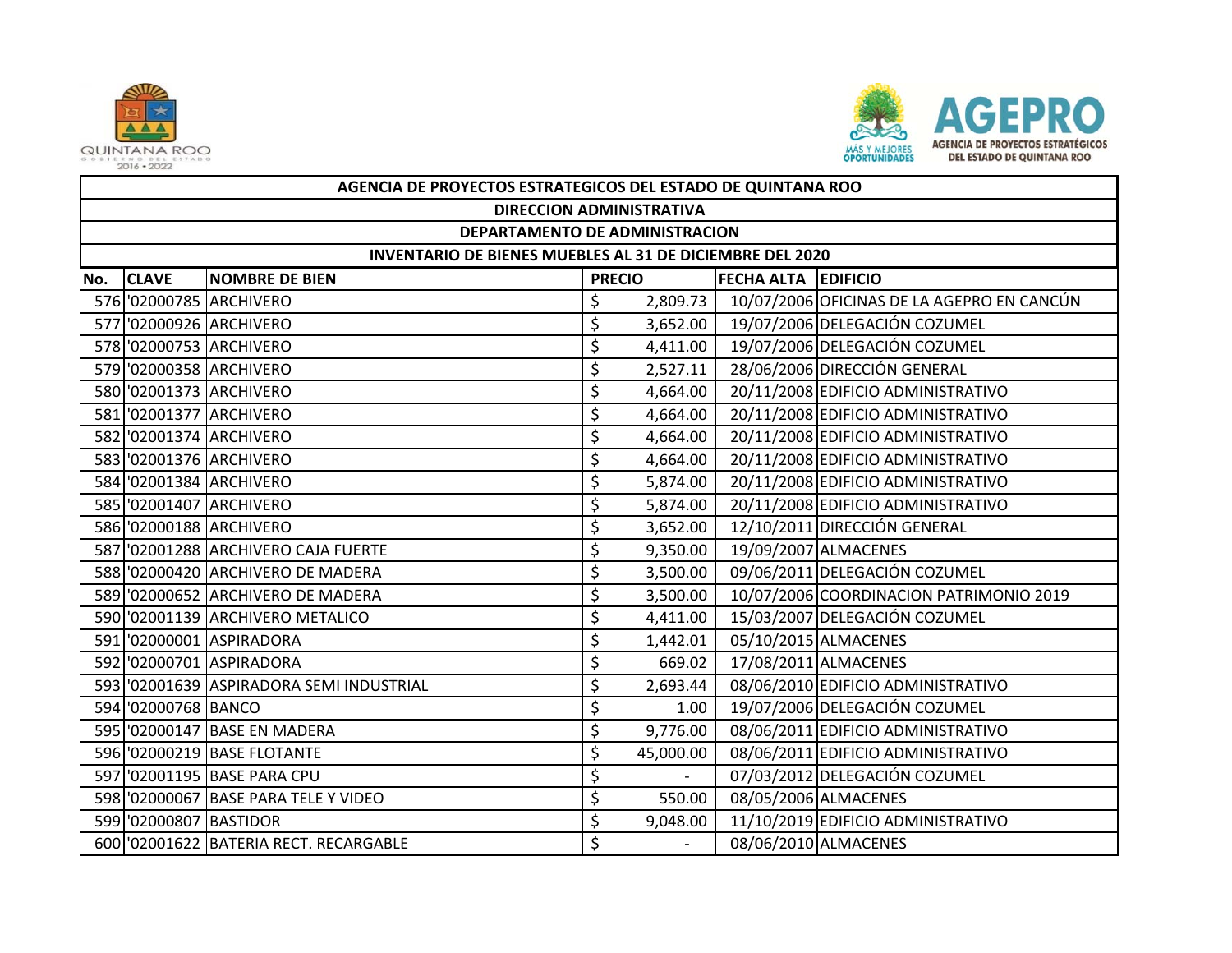



|     | AGENCIA DE PROYECTOS ESTRATEGICOS DEL ESTADO DE QUINTANA ROO |                                              |               |           |                            |                                            |  |  |  |  |
|-----|--------------------------------------------------------------|----------------------------------------------|---------------|-----------|----------------------------|--------------------------------------------|--|--|--|--|
|     | <b>DIRECCION ADMINISTRATIVA</b>                              |                                              |               |           |                            |                                            |  |  |  |  |
|     | DEPARTAMENTO DE ADMINISTRACION                               |                                              |               |           |                            |                                            |  |  |  |  |
|     | INVENTARIO DE BIENES MUEBLES AL 31 DE DICIEMBRE DEL 2020     |                                              |               |           |                            |                                            |  |  |  |  |
| No. | <b>CLAVE</b>                                                 | <b>NOMBRE DE BIEN</b>                        | <b>PRECIO</b> |           | <b>FECHA ALTA EDIFICIO</b> |                                            |  |  |  |  |
|     |                                                              | 601 02001143 BOTIQUIN PRIMEROS AUXILIOS      | \$            | 1.00      |                            | 15/03/2007 DELEGACIÓN COZUMEL              |  |  |  |  |
|     | 602 02001612 CAFETERA                                        |                                              | \$            | 323.25    |                            | 08/06/2010 ALMACENES                       |  |  |  |  |
|     | 603 02001628 CAFETERA                                        |                                              | \$            | 323.25    |                            | 08/06/2010 MODULO TULUM                    |  |  |  |  |
|     | 604 02001142 CAFETERA                                        |                                              | \$            | 852.57    |                            | 15/03/2007 ALMACENES                       |  |  |  |  |
|     |                                                              | 605 '02001572 CAJA DE SEGURIDAD              | \$            | 9,350.00  |                            | 24/05/2010 DELEGACIÓN COZUMEL              |  |  |  |  |
|     |                                                              | 606 '02000086 CAJA FUERTE                    | \$            | 5,150.00  |                            | 15/08/2013 ALMACENES                       |  |  |  |  |
|     |                                                              | 607 '02001452 CAJA FUERTE                    | \$            | 1,004.30  |                            | 05/10/2009 ALMACENES                       |  |  |  |  |
|     |                                                              | 608 '02001405 CAJA FUERTE                    | \$            | 7,153.00  |                            | 31/03/2009 ALMACENES                       |  |  |  |  |
|     |                                                              | 609 '02000280 CAJA FUERTE                    | \$            |           |                            | 24/02/2011 ALMACENES                       |  |  |  |  |
|     |                                                              | 610 '02001268 CAJA FUERTE                    | \$            | 4,199.00  |                            | 17/04/2012 ALMACENES                       |  |  |  |  |
|     |                                                              | 611 02001151 CAJA PARA DINERO                | \$            |           |                            | 15/03/2007 DELEGACIÓN COZUMEL              |  |  |  |  |
|     |                                                              | 612 '02000960 CALCULADORA DE ESCRITORIO      | \$            | 875.00    |                            | 17/01/2012 ALMACENES                       |  |  |  |  |
|     |                                                              | 613 '02000289 CAMA MATRIMONIAL               | \$            | 22,000.00 |                            | 08/06/2011 EDIFICIO ADMINISTRATIVO         |  |  |  |  |
|     |                                                              | 614 '02000386 CAMARA CYBER SHOT DSC          | \$            | 9,304.10  |                            | 10/12/2018 OFICINAS DE LA AGEPRO EN CANCÚN |  |  |  |  |
|     |                                                              | 615 '02001590 CAMARA DE VIDEO                | \$            | 16,144.99 |                            | 08/06/2010 OFICINAS DE LA AGEPRO EN CANCÚN |  |  |  |  |
|     |                                                              | 616 '02000457 CAMARA DIGITAL                 | \$            | 3,256.00  |                            | 02/12/2009 ALMACENES                       |  |  |  |  |
|     |                                                              | 617 '02001630 CAMARA DIGITAL                 | \$            |           |                            | 08/06/2010 EDIFICIO ADMINISTRATIVO         |  |  |  |  |
|     |                                                              | 618 '02001611 CAMARA DIGITAL                 | \$            | 3,895.00  |                            | 08/06/2010 ALMACENES                       |  |  |  |  |
|     |                                                              | 619 '02001629 CAMARA DIGITAL                 | \$            | 3,675.10  |                            | 08/06/2010 MODULO TULUM                    |  |  |  |  |
|     |                                                              | 620 '02001626 CAMARA DIGITAL                 | \$            | 3,675.10  |                            | 08/06/2010 ALMACENES                       |  |  |  |  |
|     |                                                              | 621 '02001976 CAMARA DIGITAL NIKON CON LENTE | \$            | 15,535.00 |                            | 08/06/2010 OFICINAS DE LA AGEPRO EN CANCÚN |  |  |  |  |
|     |                                                              | 622 '02001592 CAPTURADOR DE VIDEO            | \$            | 2,750.00  |                            | 08/06/2010 OFICINAS DE LA AGEPRO EN CANCÚN |  |  |  |  |
|     |                                                              | 623 '02001593 CARGADOR DE BATERIAS           | \$            | 429.00    |                            | 08/06/2010 OFICINAS DE LA AGEPRO EN CANCÚN |  |  |  |  |
|     |                                                              | 624 '02001251 CESTO DE MADERA                | \$            |           |                            | 25/09/2007 OFICINAS DE LA AGEPRO EN CANCÚN |  |  |  |  |
|     |                                                              | 625 '02000071 COCINETA DE MADERA             | \$            | 7,480.00  |                            | 08/05/2006 ALMACENES                       |  |  |  |  |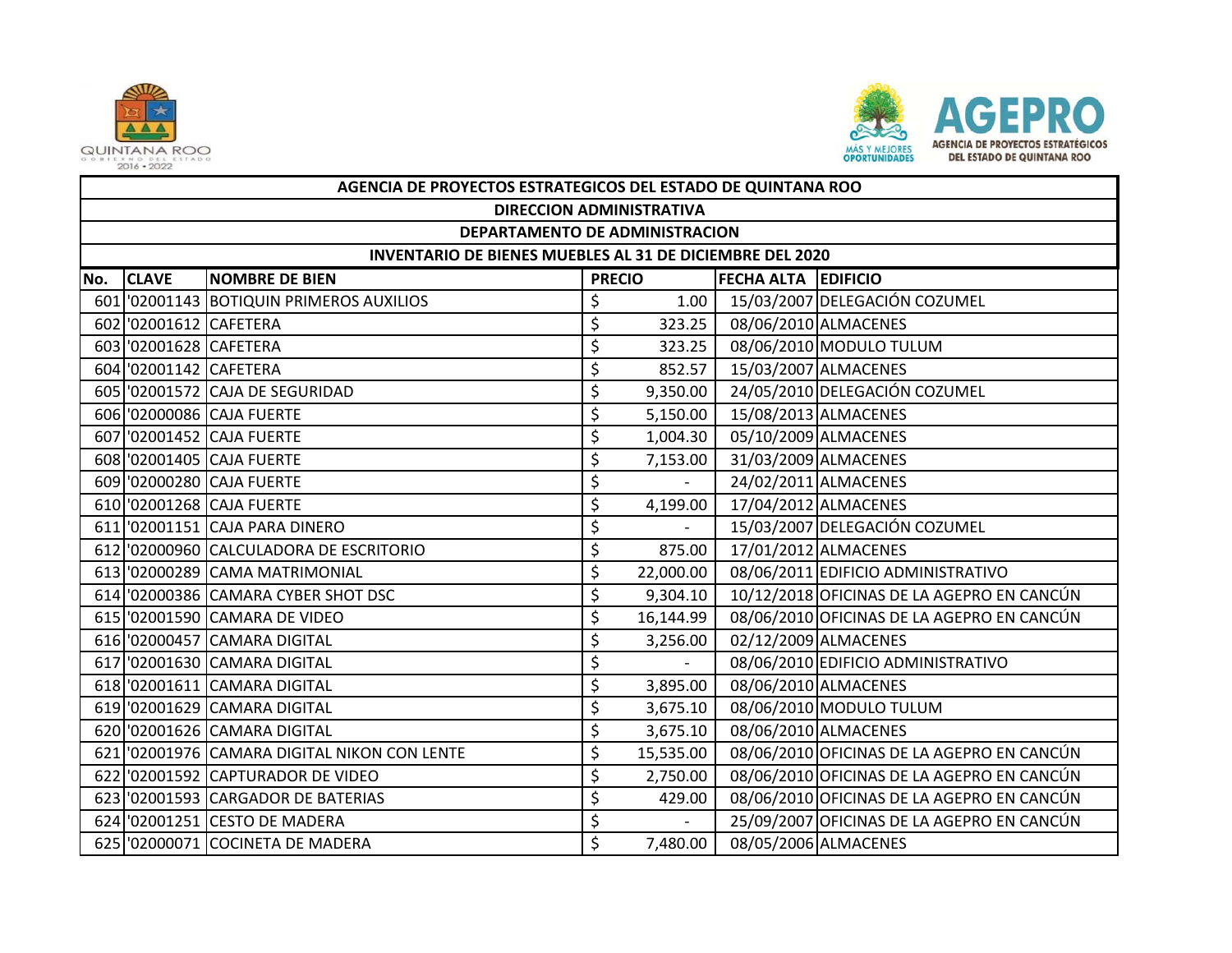



|     | AGENCIA DE PROYECTOS ESTRATEGICOS DEL ESTADO DE QUINTANA ROO    |                                                |               |           |                            |                                            |  |  |  |  |
|-----|-----------------------------------------------------------------|------------------------------------------------|---------------|-----------|----------------------------|--------------------------------------------|--|--|--|--|
|     | <b>DIRECCION ADMINISTRATIVA</b>                                 |                                                |               |           |                            |                                            |  |  |  |  |
|     | DEPARTAMENTO DE ADMINISTRACION                                  |                                                |               |           |                            |                                            |  |  |  |  |
|     | <b>INVENTARIO DE BIENES MUEBLES AL 31 DE DICIEMBRE DEL 2020</b> |                                                |               |           |                            |                                            |  |  |  |  |
| No. | <b>CLAVE</b>                                                    | <b>NOMBRE DE BIEN</b>                          | <b>PRECIO</b> |           | <b>FECHA ALTA EDIFICIO</b> |                                            |  |  |  |  |
|     | 626 '02000152 COMODA                                            |                                                | \$            | 44,913.00 |                            | 08/06/2011 EDIFICIO ADMINISTRATIVO         |  |  |  |  |
|     |                                                                 | 627 02001272 COMPLEMENTO DE MODULO SECRETARIAL | \$            | $\sim$    |                            | 29/10/2014 EDIFICIO ADMINISTRATIVO         |  |  |  |  |
|     |                                                                 | 628 '02001394 CONTADORA DE BILLETES            | \$            | 2,999.00  |                            | 28/11/2007 ALMACENES                       |  |  |  |  |
|     |                                                                 | 629 '02000445 CONTROL REMOTO MULTICANAL        | \$            | 2,010.00  |                            | 09/06/2011 EDIFICIO ADMINISTRATIVO         |  |  |  |  |
|     |                                                                 | 630 '02000449 CONTROL REMOTO MULTICANAL        | \$            | 2,010.00  |                            | 09/06/2011 EDIFICIO ADMINISTRATIVO         |  |  |  |  |
|     |                                                                 | 631 '02001479 CORTINA DUETTE                   | \$            | 36,500.00 |                            | 08/06/2011 EDIFICIO ADMINISTRATIVO         |  |  |  |  |
|     |                                                                 | 632 '02000424 CORTINA DUETTE                   | \$            | 67,715.96 |                            | 09/06/2011 EDIFICIO ADMINISTRATIVO         |  |  |  |  |
|     |                                                                 | 633 '02000699 CORTINA DUETTE                   | \$            | 67,715.96 |                            | 05/12/2011 EDIFICIO ADMINISTRATIVO         |  |  |  |  |
|     |                                                                 | 634 '02001261 CORTINA DUETTE                   | \$            | 67,715.00 |                            | 28/03/2012 EDIFICIO ADMINISTRATIVO         |  |  |  |  |
|     |                                                                 | 635 '02001974 CORTINA DUETTE                   | \$            | 6,715.96  |                            | 19/02/2013 EDIFICIO ADMINISTRATIVO         |  |  |  |  |
|     |                                                                 | 636 '02000334 CORTINA DUTTE                    | \$            | 36,500.00 |                            | 08/06/2011 EDIFICIO ADMINISTRATIVO         |  |  |  |  |
|     | 637 '02001145 CREDENZA                                          |                                                | \$            | $\sim$    |                            | 03/05/2017 DELEGACION COZUMEL 2019         |  |  |  |  |
|     | 638 '02000522 CREDENZA                                          |                                                | \$            |           |                            | 28/07/2011 OFICINAS DE LA AGEPRO EN CANCÚN |  |  |  |  |
|     | 639 '02000327 CREDENZA                                          |                                                | \$            | 1.00      |                            | 19/07/2006 ALMACENES                       |  |  |  |  |
|     | 640 '02001111 CREDENZA                                          |                                                | \$            | 1,250.00  |                            | 08/03/2007 ALMACENES                       |  |  |  |  |
|     | 641 02001210 CREDENZA                                           |                                                | \$            |           |                            | 10/09/2007 ALMACENES                       |  |  |  |  |
|     | 642 '02000382 CREDENZA                                          |                                                | \$            | 12,000.00 |                            | 19/07/2006 EDIFICIO ADMINISTRATIVO         |  |  |  |  |
|     | 643 02000618 CREDENZA                                           |                                                | \$            | 3,800.00  |                            | 10/07/2006 OFICINAS DE LA AGEPRO EN CANCÚN |  |  |  |  |
|     | 644 '02001138 CREDENZA                                          |                                                | \$            | 1.00      |                            | 15/03/2007 DELEGACIÓN COZUMEL              |  |  |  |  |
|     | 645 '02001217 CREDENZA                                          |                                                | \$            | 3,562.02  |                            | 13/09/2007 ALMACENES                       |  |  |  |  |
|     | 646 '02000207 CREDENZA                                          |                                                | \$            | 3,562.02  |                            | 26/06/2006 ALMACENES                       |  |  |  |  |
|     | 647 '02000530 CREDENZA                                          |                                                | \$            | 3,562.02  |                            | 05/07/2006 ALMACENES                       |  |  |  |  |
|     | 648 02000296 CREDENZA                                           |                                                | \$            | 3,562.02  |                            | 26/06/2006 DIRECCIÓN GENERAL               |  |  |  |  |
|     | 649 '02001214 CREDENZA                                          |                                                | \$            | 4,136.00  |                            | 13/09/2007 EDIFICIO ADMINISTRATIVO         |  |  |  |  |
|     | 650 '02000472 CREDENZA                                          |                                                | \$            | 3,562.02  |                            | 30/06/2006 EDIFICIO ADMINISTRATIVO         |  |  |  |  |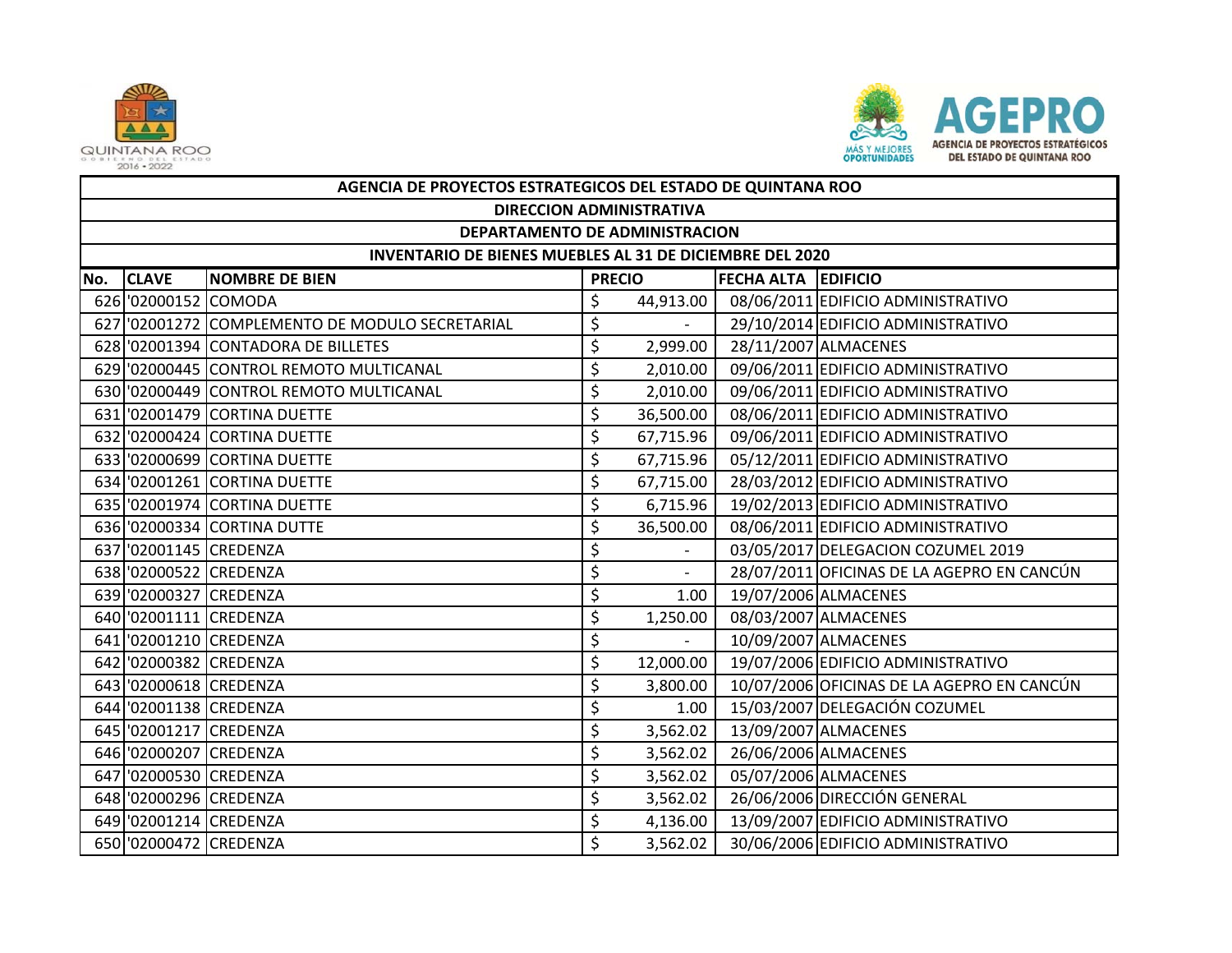



|     | AGENCIA DE PROYECTOS ESTRATEGICOS DEL ESTADO DE QUINTANA ROO |                                              |               |                          |                            |                                            |  |  |  |  |
|-----|--------------------------------------------------------------|----------------------------------------------|---------------|--------------------------|----------------------------|--------------------------------------------|--|--|--|--|
|     | <b>DIRECCION ADMINISTRATIVA</b>                              |                                              |               |                          |                            |                                            |  |  |  |  |
|     | DEPARTAMENTO DE ADMINISTRACION                               |                                              |               |                          |                            |                                            |  |  |  |  |
|     | INVENTARIO DE BIENES MUEBLES AL 31 DE DICIEMBRE DEL 2020     |                                              |               |                          |                            |                                            |  |  |  |  |
| No. | <b>CLAVE</b>                                                 | <b>NOMBRE DE BIEN</b>                        | <b>PRECIO</b> |                          | <b>FECHA ALTA EDIFICIO</b> |                                            |  |  |  |  |
|     | 651 '02000374 CREDENZA                                       |                                              | \$            | 3,562.02                 |                            | 28/06/2006 EDIFICIO ADMINISTRATIVO         |  |  |  |  |
|     | 652 '02000982 CREDENZA                                       |                                              | \$            | 3,562.02                 |                            | 02/08/2006 OFICINAS DE LA AGEPRO EN CANCÚN |  |  |  |  |
|     | 653 '02000007 CREDENZA                                       |                                              | \$            | 3,562.02                 |                            | 09/04/2006 ALMACENES                       |  |  |  |  |
|     | 654 '02000654 CREDENZA                                       |                                              | \$            | 4,200.00                 |                            | 10/07/2006 DIRECCIÓN GENERAL               |  |  |  |  |
|     | 655 '02000633 CREDENZA                                       |                                              | \$            | 4,200.00                 |                            | 10/07/2006 EDIFICIO ADMINISTRATIVO         |  |  |  |  |
|     | 656 '02000263 CREDENZA                                       |                                              | \$            | 4,136.00                 |                            | 15/08/2013 ALMACENES                       |  |  |  |  |
|     | 657 '02000605 CREDENZA                                       |                                              | \$            | 3,562.02                 |                            | 10/07/2006 ALMACENES                       |  |  |  |  |
|     | 658 '02000015 CREDENZA                                       |                                              | \$            | 4,136.00                 |                            | 15/04/2006 ALMACENES                       |  |  |  |  |
|     |                                                              | 659 '02000292 CREDENZA CON PUERTAS ABATIBLES | \$            | 7,206.58                 |                            | 17/09/2018 OFICINAS DE LA AGEPRO EN CANCÚN |  |  |  |  |
|     |                                                              | 660 '02000741 CREDENZA CON PUERTAS ABATIBLES | \$            | 8,416.49                 |                            | 13/11/2019 OFICINAS DE LA AGEPRO EN CANCÚN |  |  |  |  |
|     |                                                              | 661 '02000745 CREDENZA CON PUERTAS ABATIBLES | \$            | 8,416.49                 |                            | 13/11/2019 OFICINAS DE LA AGEPRO EN CANCÚN |  |  |  |  |
|     |                                                              | 662 '02001431 DESHUMIDIFICADOR-CO            | \$            | 2,849.11                 |                            | 18/08/2009 EDIFICIO ADMINISTRATIVO         |  |  |  |  |
|     |                                                              | 663 '02000754 DISPENSADOR DE AGUA            | \$            | 2,290.00                 |                            | 06/12/2019 CENTRAL 2019                    |  |  |  |  |
|     | 664 '02001585 DVD                                            |                                              | \$            | 1,076.24                 |                            | 08/06/2010 ALMACENES                       |  |  |  |  |
|     | 665 '02001582 DVD Y VHS                                      |                                              | \$            | 2,200.00                 |                            | 08/06/2010 ALMACENES                       |  |  |  |  |
|     |                                                              | 666 '02000788 ENGARGOLADORA                  | \$            | 4,729.00                 |                            | 31/12/2019 OFICINAS DE LA AGEPRO EN CANCÚN |  |  |  |  |
|     |                                                              | 667 '02000090 ENGARGOLADORA                  | \$            | 2,299.00                 |                            | 14/05/2006 ALMACENES                       |  |  |  |  |
|     |                                                              | 668 '02001231 ENGARGOLADORA                  | \$            | 5,500.00                 |                            | 14/09/2007 EDIFICIO ADMINISTRATIVO         |  |  |  |  |
|     |                                                              | 669 '02000869 ENGARGOLADORA                  | \$            | 1.00                     |                            | 13/07/2006 MODULO TULUM                    |  |  |  |  |
|     |                                                              | 670 '02000743 ENGARGOLADORA                  | \$            | 4.72                     |                            | 10/07/2006 ALMACENES                       |  |  |  |  |
|     |                                                              | 671 '02001150 ENGARGOLADORA                  | \$            |                          |                            | 15/03/2007 DELEGACIÓN COZUMEL              |  |  |  |  |
|     |                                                              | 672 '02001239 ENGARGOLADORA                  | \$            | 4,950.00                 |                            | 24/09/2007 ALMACENES                       |  |  |  |  |
|     |                                                              | 673 '02000151 ENGARGOLADORA                  | \$            |                          |                            | 22/06/2006 ALMACENES                       |  |  |  |  |
|     |                                                              | 674 '02001230 ENGARGOLADORA                  | \$            | $\overline{\phantom{a}}$ |                            | 14/09/2007 EDIFICIO ADMINISTRATIVO         |  |  |  |  |
|     |                                                              | 675 '02000787 ENMICADORA                     | \$            | 1,299.00                 |                            | 31/12/2019 OFICINAS DE LA AGEPRO EN CANCÚN |  |  |  |  |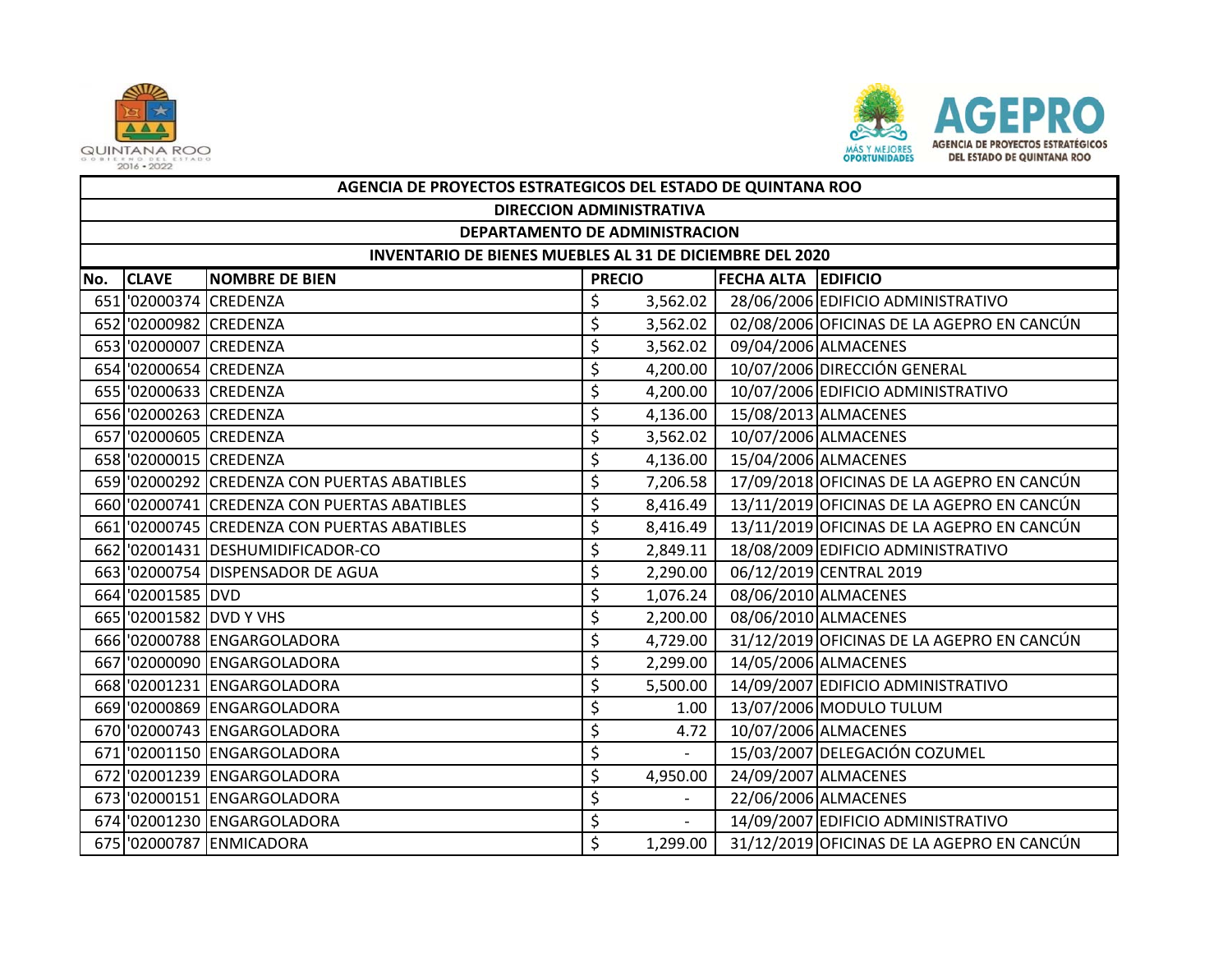



|     | AGENCIA DE PROYECTOS ESTRATEGICOS DEL ESTADO DE QUINTANA ROO    |                                            |               |           |                            |                                            |  |  |  |  |
|-----|-----------------------------------------------------------------|--------------------------------------------|---------------|-----------|----------------------------|--------------------------------------------|--|--|--|--|
|     | <b>DIRECCION ADMINISTRATIVA</b>                                 |                                            |               |           |                            |                                            |  |  |  |  |
|     | DEPARTAMENTO DE ADMINISTRACION                                  |                                            |               |           |                            |                                            |  |  |  |  |
|     | <b>INVENTARIO DE BIENES MUEBLES AL 31 DE DICIEMBRE DEL 2020</b> |                                            |               |           |                            |                                            |  |  |  |  |
| No. | <b>CLAVE</b>                                                    | <b>NOMBRE DE BIEN</b>                      | <b>PRECIO</b> |           | <b>FECHA ALTA EDIFICIO</b> |                                            |  |  |  |  |
|     |                                                                 | 676 '02000752 ESCALERA DE ALUMINIO         | \$            | 414.55    |                            | 10/07/2006 DELEGACION COZUMEL 2019         |  |  |  |  |
|     |                                                                 | 677 02001232 ESCALERA TIPO A DE 4 PELDAÑOS | \$            | 984.55    |                            | 14/09/2007 EDIFICIO ADMINISTRATIVO         |  |  |  |  |
|     |                                                                 | 678 '02000062 ESCRITORIO ""L""             | \$            | 34,409.07 |                            | 03/04/2018 OFICINAS DE LA AGEPRO EN CANCÚN |  |  |  |  |
|     |                                                                 | 679 '02000514 ESCRITORIO EJECUTIVO         | \$            | 45,105.96 |                            | 28/07/2011 OFICINAS DE LA AGEPRO EN CANCÚN |  |  |  |  |
|     |                                                                 | 680 '02000253 ESCRITORIO EJECUTIVO         | \$            | 97,291.50 |                            | 12/05/2011 EDIFICIO ADMINISTRATIVO         |  |  |  |  |
|     |                                                                 | 681 '02000542 ESCRITORIO EJECUTIVO         | \$            | 6,534.00  |                            | 06/07/2006 ALMACENES                       |  |  |  |  |
|     |                                                                 | 682 '02000902 ESCRITORIO EJECUTIVO         | \$            | 4,818.00  |                            | 17/07/2006 ALMACENES                       |  |  |  |  |
|     |                                                                 | 683 '02000600 ESCRITORIO EJECUTIVO         | \$            | 4,818.00  |                            | 10/07/2006 ALMACENES                       |  |  |  |  |
|     |                                                                 | 684 '02001359 ESCRITORIO EJECUTIVO         | \$            | 4,086.50  |                            | 31/10/2008 ALMACENES                       |  |  |  |  |
|     |                                                                 | 685 '02000789 ESCRITORIO EJECUTIVO         | \$            | 4,086.50  |                            | 10/07/2006 DELEGACIÓN COZUMEL              |  |  |  |  |
|     |                                                                 | 686 '02000545 ESCRITORIO EJECUTIVO         | \$            | 3,835.37  |                            | 06/07/2006 DELEGACION BENITO JUAREZ 2019   |  |  |  |  |
|     |                                                                 | 687 '02000468 ESCRITORIO EJECUTIVO         | \$            | 4,818.00  |                            | 30/06/2006 EDIFICIO ADMINISTRATIVO         |  |  |  |  |
|     |                                                                 | 688 '02000005 ESCRITORIO EJECUTIVO         | \$            | 4,818.00  |                            | 09/04/2006 ALMACENES                       |  |  |  |  |
|     |                                                                 | 689 '02000639 ESCRITORIO EJECUTIVO         | \$            | 4,818.00  |                            | 21/07/2006 ALMACENES                       |  |  |  |  |
|     |                                                                 | 690 '02000612 ESCRITORIO EJECUTIVO         | \$            | 6,050.00  |                            | 10/07/2006 OFICINAS DE LA AGEPRO EN CANCÚN |  |  |  |  |
|     |                                                                 | 691 '02000632 ESCRITORIO EJECUTIVO         | \$            | 3,800.00  |                            | 10/07/2006 EDIFICIO ADMINISTRATIVO         |  |  |  |  |
|     |                                                                 | 692 '02001207 ESCRITORIO EJECUTIVO         | \$            | 3,835.37  |                            | 10/09/2007 EDIFICIO ADMINISTRATIVO         |  |  |  |  |
|     |                                                                 | 693 '02000131 ESCRITORIO SECRETARIAL       | \$            | $\sim$    |                            | 14/10/2015 ALMACENES                       |  |  |  |  |
|     |                                                                 | 694 '02001873 ESCRITORIO SECRETARIAL       | \$            | 1,441.00  |                            | 21/07/2006 ALMACENES                       |  |  |  |  |
|     |                                                                 | 695 '02000235 ESCRITORIO SECRETARIAL       | \$            | 39,409.00 |                            | 08/06/2011 EDIFICIO ADMINISTRATIVO         |  |  |  |  |
|     |                                                                 | 696 '02001679 ESCRITORIO SECRETARIAL       | \$            | 3,500.00  |                            | 02/03/2011 ALMACENES                       |  |  |  |  |
|     |                                                                 | 697 '02001344 ESCRITORIO SECRETARIAL       | \$            | 3,050.00  |                            | 31/10/2008 OFICINAS DE LA AGEPRO EN CANCÚN |  |  |  |  |
|     |                                                                 | 698 '02000072 ESCRITORIO SECRETARIAL       | \$            | 1,980.00  |                            | 05/10/2015 ALMACENES                       |  |  |  |  |
|     |                                                                 | 699 '02000186 ESCRITORIO SECRETARIAL       | \$            | 3,124.00  |                            | 26/06/2006 ALMACENES                       |  |  |  |  |
|     |                                                                 | 700 '02000412 ESCRITORIO SECRETARIAL       | \$            | 3,124.00  |                            | 19/07/2006 DIRECCIÓN GENERAL               |  |  |  |  |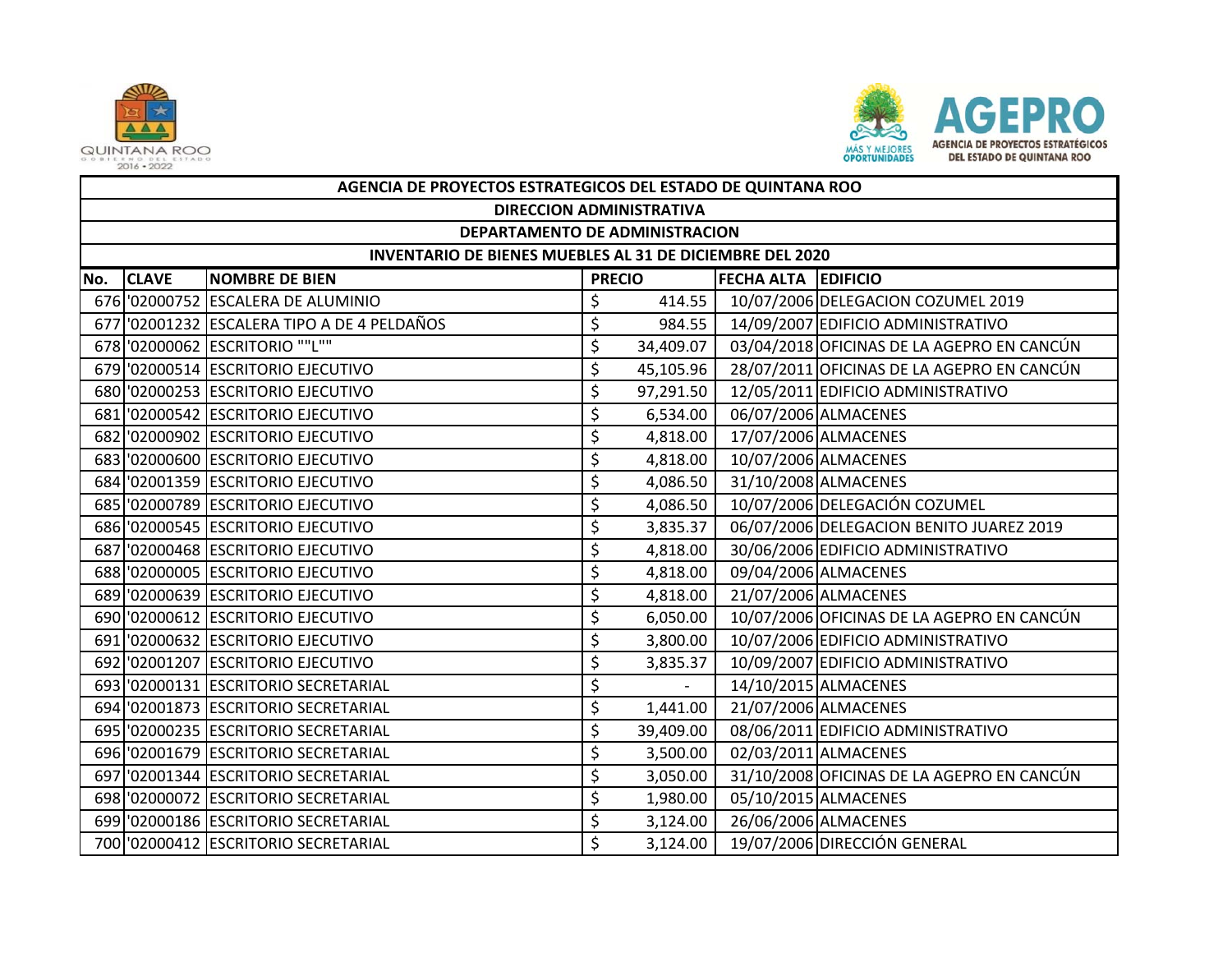



|     | AGENCIA DE PROYECTOS ESTRATEGICOS DEL ESTADO DE QUINTANA ROO    |                                      |               |                          |                            |                                                |  |  |  |  |
|-----|-----------------------------------------------------------------|--------------------------------------|---------------|--------------------------|----------------------------|------------------------------------------------|--|--|--|--|
|     | <b>DIRECCION ADMINISTRATIVA</b>                                 |                                      |               |                          |                            |                                                |  |  |  |  |
|     | DEPARTAMENTO DE ADMINISTRACION                                  |                                      |               |                          |                            |                                                |  |  |  |  |
|     | <b>INVENTARIO DE BIENES MUEBLES AL 31 DE DICIEMBRE DEL 2020</b> |                                      |               |                          |                            |                                                |  |  |  |  |
| No. | <b>CLAVE</b>                                                    | <b>NOMBRE DE BIEN</b>                | <b>PRECIO</b> |                          | <b>FECHA ALTA EDIFICIO</b> |                                                |  |  |  |  |
|     |                                                                 | 701 '02000173 ESCRITORIO SECRETARIAL | \$            | 14.13                    |                            | 23/06/2006 ALMACENES                           |  |  |  |  |
|     |                                                                 | 702 '02000226 ESCRITORIO SECRETARIAL | \$            | 3,124.00                 |                            | 27/07/2006 ALMACENES                           |  |  |  |  |
|     |                                                                 | 703 '02000735 ESCRITORIO SECRETARIAL | \$            | 3,124.00                 |                            | 10/07/2006 ALMACENES                           |  |  |  |  |
|     |                                                                 | 704 '02000738 ESCRITORIO SECRETARIAL | \$            | 3,124.00                 |                            | 10/07/2006 ALMACENES                           |  |  |  |  |
|     |                                                                 | 705 '02000817 ESCRITORIO SECRETARIAL | \$            | 2,952.60                 |                            | 10/07/2006 ALMACENES                           |  |  |  |  |
|     |                                                                 | 706 '02000210 ESCRITORIO SECRETARIAL | \$            | 3,780.00                 |                            | 26/06/2006 DIRECCION GENERAL CENTRO DE CONVENO |  |  |  |  |
|     |                                                                 | 707 '02000299 ESCRITORIO SECRETARIAL | \$            | 3,780.00                 |                            | 26/06/2006 EDIFICIO ADMINISTRATIVO             |  |  |  |  |
|     |                                                                 | 708 '02000919 ESCRITORIO SECRETARIAL | \$            | 2,952.60                 |                            | 17/07/2006 EDIFICIO ADMINISTRATIVO             |  |  |  |  |
|     |                                                                 | 709 '02000806 ESCRITORIO SECRETARIAL | \$            | 1,865.20                 |                            | 08/03/2007 EDIFICIO ADMINISTRATIVO             |  |  |  |  |
|     |                                                                 | 710 '02000836 ESCRITORIO SECRETARIAL | \$            | $\sim$                   |                            | 18/07/2006 EDIFICIO ADMINISTRATIVO             |  |  |  |  |
|     |                                                                 | 711 '02000428 ESCRITORIO SECRETARIAL | \$            | 3,124.00                 |                            | 19/07/2006 DELEGACIÓN COZUMEL                  |  |  |  |  |
|     |                                                                 | 712 '02001114 ESCRITORIO SECRETARIAL | \$            | 1,850.00                 |                            | 08/03/2007 DELEGACIÓN COZUMEL                  |  |  |  |  |
|     |                                                                 | 713 '02000762 ESCRITORIO SECRETARIAL | \$            | 3,800.00                 |                            | 10/07/2006 ALMACENES                           |  |  |  |  |
|     |                                                                 | 714 '02000839 ESCRITORIO SECRETARIAL | \$            | 3,800.00                 |                            | 11/07/2006 EDIFICIO ADMINISTRATIVO             |  |  |  |  |
|     |                                                                 | 715 '02001653 ESCRITORIO SECRETARIAL | \$            | 3,355.00                 |                            | 02/12/2010 ALMACENES                           |  |  |  |  |
|     |                                                                 | 716 '02001355 ESCRITORIO SECRETARIAL | \$            | 3,355.00                 |                            | 31/10/2008 ALMACENES                           |  |  |  |  |
|     |                                                                 | 717 '02001365 ESCRITORIO SECRETARIAL | \$            | 3,355.00                 |                            | 31/10/2008 DIRECCIÓN GENERAL                   |  |  |  |  |
|     |                                                                 | 718 '02001345 ESCRITORIO SECRETARIAL | \$            | 3,355.00                 |                            | 31/10/2008 DIRECCIÓN GENERAL                   |  |  |  |  |
|     |                                                                 | 719 '02001378 ESCRITORIO SECRETARIAL | \$            | 3,355.00                 |                            | 20/11/2008 EDIFICIO ADMINISTRATIVO             |  |  |  |  |
|     |                                                                 | 720 '02001317 ESCRITORIO SECRETARIAL | \$            | 3,355.00                 |                            | 14/04/2008 EDIFICIO ADMINISTRATIVO             |  |  |  |  |
|     |                                                                 | 721 '02001820 ESCRITORIO SECRETARIAL | \$            | 2,952.60                 |                            | 02/03/2011 ALMACENES                           |  |  |  |  |
|     |                                                                 | 722 '02001822 ESCRITORIO SECRETARIAL | \$            | 2,952.60                 |                            | 02/03/2011 EDIFICIO ADMINISTRATIVO             |  |  |  |  |
|     |                                                                 | 723 '02001821 ESCRITORIO SECRETARIAL | \$            | 2,952.60                 |                            | 02/03/2011 EDIFICIO ADMINISTRATIVO             |  |  |  |  |
|     |                                                                 | 724 '02001824 ESCRITORIO SECRETARIAL | \$            | 2,952.60                 |                            | 02/03/2011 EDIFICIO ADMINISTRATIVO             |  |  |  |  |
|     |                                                                 | 725 '02000837 ESCRITORIO SECRETARIAL | \$            | $\overline{\phantom{0}}$ |                            | 14/11/2011 ALMACENES                           |  |  |  |  |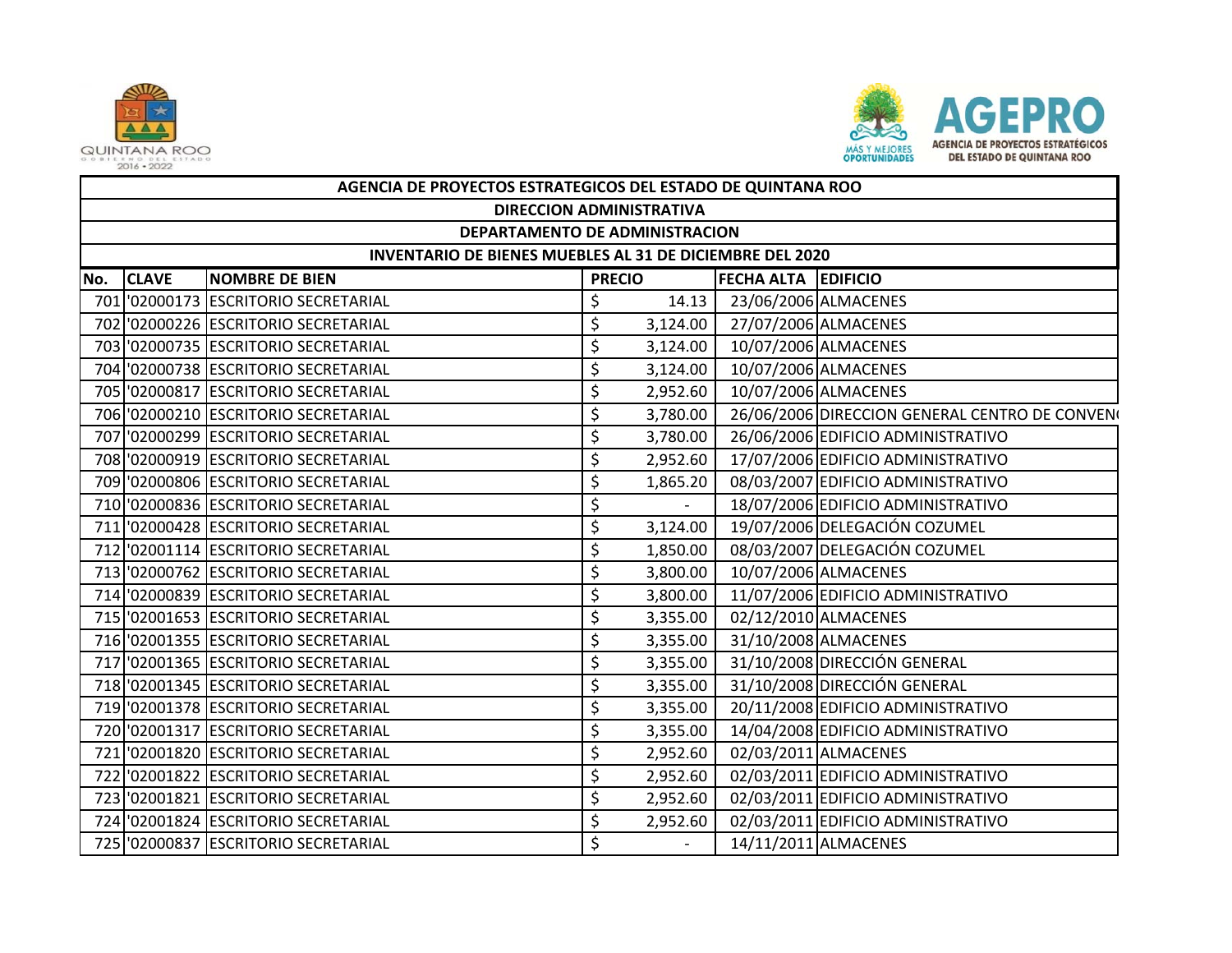



|     | AGENCIA DE PROYECTOS ESTRATEGICOS DEL ESTADO DE QUINTANA ROO |                                      |               |          |                            |                                            |  |  |  |
|-----|--------------------------------------------------------------|--------------------------------------|---------------|----------|----------------------------|--------------------------------------------|--|--|--|
|     | <b>DIRECCION ADMINISTRATIVA</b>                              |                                      |               |          |                            |                                            |  |  |  |
|     | DEPARTAMENTO DE ADMINISTRACION                               |                                      |               |          |                            |                                            |  |  |  |
|     | INVENTARIO DE BIENES MUEBLES AL 31 DE DICIEMBRE DEL 2020     |                                      |               |          |                            |                                            |  |  |  |
| No. | <b>CLAVE</b>                                                 | <b>NOMBRE DE BIEN</b>                | <b>PRECIO</b> |          | <b>FECHA ALTA EDIFICIO</b> |                                            |  |  |  |
|     |                                                              | 726 '02001188 ESCRITORIO SECRETARIAL | \$            | 3,124.00 |                            | 11/07/2007 ALMACENES                       |  |  |  |
|     |                                                              | 727 '02000060 ESCRITORIO SECRETARIAL | \$            | 3,124.00 |                            | 05/10/2015 ALMACENES                       |  |  |  |
|     |                                                              | 728 '02000061 ESCRITORIO SECRETARIAL | \$            | 2,390.30 |                            | 05/10/2015 ALMACENES                       |  |  |  |
|     |                                                              | 729 '02001993 ESCRITORIO SECRETARIAL | \$            | 2,390.30 |                            | 12/08/2013 ALMACENES                       |  |  |  |
|     |                                                              | 730 '02002018 ESCRITORIO SECRETARIAL | \$            | 2,390.85 |                            | 10/11/2005 ALMACENES                       |  |  |  |
|     |                                                              | 731 '02000066 ESCRITORIO SECRETARIAL | \$            | 2,390.85 |                            | 05/10/2015 CENTRAL 2019                    |  |  |  |
|     |                                                              | 732 '02001878 ESCRITORIO SECRETARIAL | \$            | 2,390.85 |                            | 18/11/2008 DIRECCIÓN GENERAL               |  |  |  |
|     |                                                              | 733 '02001118 ESCRITORIO SECRETARIAL | \$            | 2,390.85 |                            | 08/03/2007 DIRECCIÓN GENERAL               |  |  |  |
|     |                                                              | 734 '02000122 ESCRITORIO SECRETARIAL | \$            | 3,124.00 |                            | 28/03/2011 DIRECCIÓN GENERAL               |  |  |  |
|     |                                                              | 735 '02000694 ESCRITORIO SECRETARIAL | \$            | 3,124.00 |                            | 10/07/2006 ALMACENES                       |  |  |  |
|     |                                                              | 736 '02000561 ESCRITORIO SECRETARIAL | \$            | 3,498.00 |                            | 06/07/2006 DIRECCIÓN GENERAL               |  |  |  |
|     |                                                              | 737 '02000013 ESCRITORIO SECRETARIAL | \$            | 3,124.00 |                            | 05/10/2015 ALMACENES                       |  |  |  |
|     |                                                              | 738 '02000037 ESCRITORIO SECRETARIAL | \$            | 3,124.00 |                            | 05/10/2015 ALMACENES                       |  |  |  |
|     |                                                              | 739 '02000038 ESCRITORIO SECRETARIAL | \$            | 3,124.00 |                            | 05/10/2015 ALMACENES                       |  |  |  |
|     |                                                              | 740 '02000094 ESCRITORIO SECRETARIAL | \$            | 3,124.00 |                            | 17/05/2012 ALMACENES                       |  |  |  |
|     |                                                              | 741 '02000155 ESCRITORIO SECRETARIAL | \$            | 3,124.00 |                            | 15/10/2013 ALMACENES                       |  |  |  |
|     |                                                              | 742 '02000621 ESCRITORIO SECRETARIAL | \$            | 3,124.00 |                            | 28/07/2011 ALMACENES                       |  |  |  |
|     |                                                              | 743 '02001683 ESCRITORIO SECRETARIAL | \$            | 3,124.00 |                            | 02/03/2011 ALMACENES                       |  |  |  |
|     |                                                              | 744 '02002026 ESCRITORIO SECRETARIAL | \$            | 3,124.00 | 15/08/2013                 |                                            |  |  |  |
|     |                                                              | 745 '02000107 ESCRITORIO SECRETARIAL | \$            | 3,124.00 |                            | 03/03/2011 DIRECCIÓN GENERAL               |  |  |  |
|     |                                                              | 746 '02000146 ESCRITORIO SECRETARIAL | \$            | 3,124.00 |                            | 15/10/2015 EDIFICIO ADMINISTRATIVO         |  |  |  |
|     |                                                              | 747 '02001559 ESCRITORIO SECRETARIAL | \$            | 3,124.00 |                            | 10/02/2010 EDIFICIO ADMINISTRATIVO         |  |  |  |
|     |                                                              | 748 '02001682 ESCRITORIO SECRETARIAL | \$            | 3,124.00 |                            | 02/03/2011 EDIFICIO ADMINISTRATIVO         |  |  |  |
|     |                                                              | 749 '02001684 ESCRITORIO SECRETARIAL | \$            | 3,124.00 |                            | 02/03/2011 EDIFICIO ADMINISTRATIVO         |  |  |  |
|     |                                                              | 750 '02000997 ESCRITORIO SECRETARIAL | Ś             | 3,124.00 |                            | 29/02/2012 OFICINAS DE LA AGEPRO EN CANCÚN |  |  |  |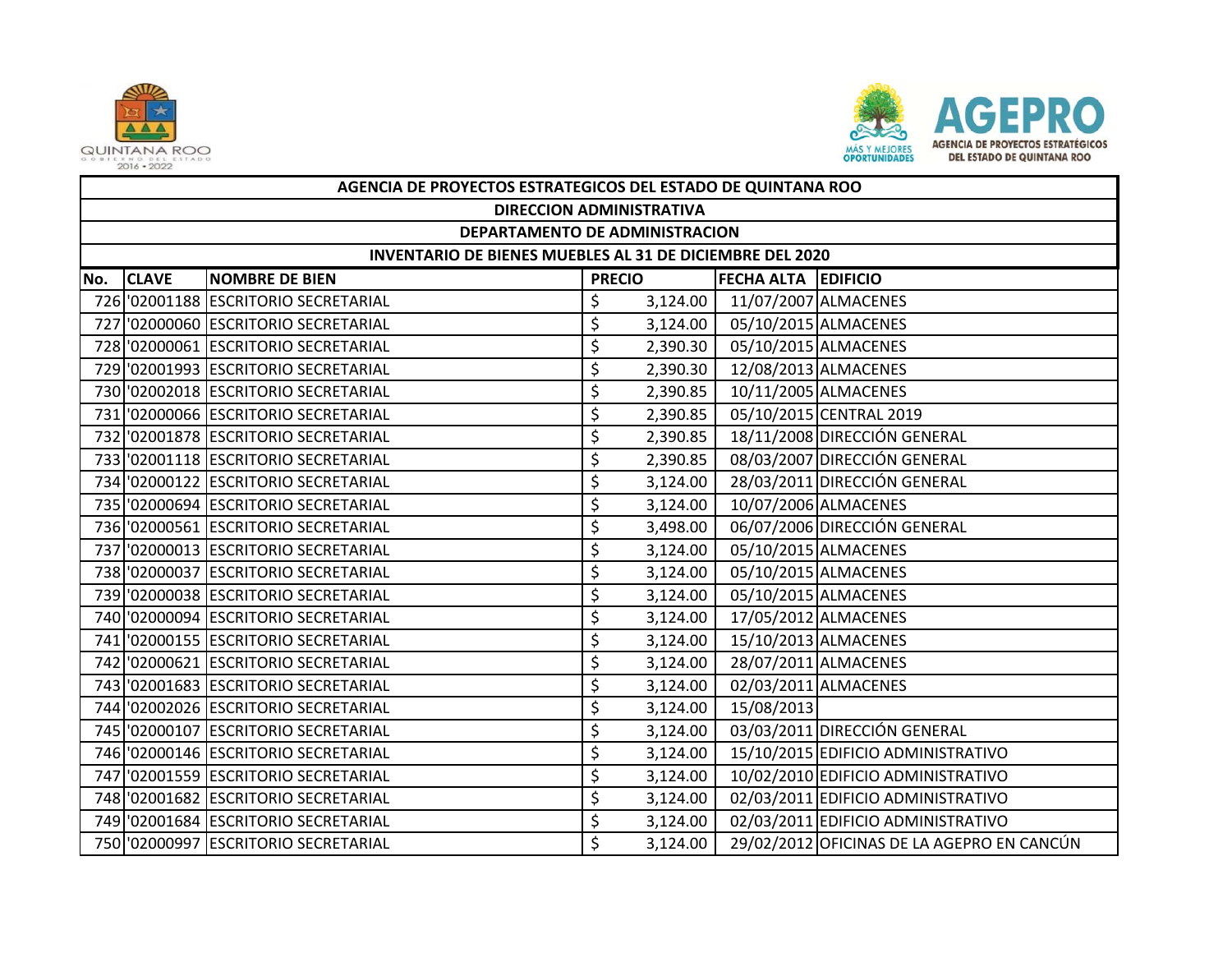



|     | AGENCIA DE PROYECTOS ESTRATEGICOS DEL ESTADO DE QUINTANA ROO |                                      |               |          |                            |                                        |  |  |  |
|-----|--------------------------------------------------------------|--------------------------------------|---------------|----------|----------------------------|----------------------------------------|--|--|--|
|     | <b>DIRECCION ADMINISTRATIVA</b>                              |                                      |               |          |                            |                                        |  |  |  |
|     | DEPARTAMENTO DE ADMINISTRACION                               |                                      |               |          |                            |                                        |  |  |  |
|     | INVENTARIO DE BIENES MUEBLES AL 31 DE DICIEMBRE DEL 2020     |                                      |               |          |                            |                                        |  |  |  |
| No. | <b>CLAVE</b>                                                 | <b>NOMBRE DE BIEN</b>                | <b>PRECIO</b> |          | <b>FECHA ALTA EDIFICIO</b> |                                        |  |  |  |
|     |                                                              | 751 '02000910 ESCRITORIO SECRETARIAL | \$            | 3,124.00 |                            | 05/12/2011 MODULO TULUM                |  |  |  |
|     |                                                              | 752 '02001648 ESCRITORIO SECRETARIAL | \$            | 3,124.00 |                            | 12/11/2010 MODULO TULUM                |  |  |  |
|     |                                                              | 753 '02000194 ESCRITORIO SECRETARIAL | \$            | 3,124.00 |                            | 26/06/2006 ALMACENES                   |  |  |  |
|     |                                                              | 754 '02000196 ESCRITORIO SECRETARIAL | \$            | 3,124.00 |                            | 26/06/2006 ALMACENES                   |  |  |  |
|     |                                                              | 755 '02000248 ESCRITORIO SECRETARIAL | \$            | 3,124.00 |                            | 26/06/2006 ALMACENES                   |  |  |  |
|     |                                                              | 756 '02000310 ESCRITORIO SECRETARIAL | \$            | 3,124.00 |                            | 25/07/2006 ALMACENES                   |  |  |  |
|     |                                                              | 757 '02000375 ESCRITORIO SECRETARIAL | \$            | 3,124.00 |                            | 06/10/2006 ALMACENES                   |  |  |  |
|     |                                                              | 758 '02000476 ESCRITORIO SECRETARIAL | \$            | 3,124.00 |                            | 30/06/2006 ALMACENES                   |  |  |  |
|     |                                                              | 759 '02000490 ESCRITORIO SECRETARIAL | \$            | 3,124.00 |                            | 03/07/2006 ALMACENES                   |  |  |  |
|     |                                                              | 760 '02000500 ESCRITORIO SECRETARIAL | \$            | 3,124.00 |                            | 05/07/2006 ALMACENES                   |  |  |  |
|     |                                                              | 761 '02000520 ESCRITORIO SECRETARIAL | \$            | 3,124.00 | 10/10/2006 ALMACENES       |                                        |  |  |  |
|     |                                                              | 762 '02000556 ESCRITORIO SECRETARIAL | \$            | 3,124.00 |                            | 06/07/2006 ALMACENES                   |  |  |  |
|     |                                                              | 763 '02000760 ESCRITORIO SECRETARIAL | \$            | 3,124.00 |                            | 10/07/2006 ALMACENES                   |  |  |  |
|     |                                                              | 764 '02000811 ESCRITORIO SECRETARIAL | \$            | 3,124.00 |                            | 10/07/2006 ALMACENES                   |  |  |  |
|     |                                                              | 765 '02000882 ESCRITORIO SECRETARIAL | \$            | 3,124.00 |                            | 13/07/2006 ALMACENES                   |  |  |  |
|     |                                                              | 766 '02001027 ESCRITORIO SECRETARIAL | \$            | 3,124.00 |                            | 14/08/2006 ALMACENES                   |  |  |  |
|     |                                                              | 767 '02001061 ESCRITORIO SECRETARIAL | \$            | 3,124.00 |                            | 26/02/2007 ALMACENES                   |  |  |  |
|     |                                                              | 768 '02001178 ESCRITORIO SECRETARIAL | \$            | 3,124.00 |                            | 11/07/2007 ALMACENES                   |  |  |  |
|     |                                                              | 769 '02001136 ESCRITORIO SECRETARIAL | \$            | 3,124.00 |                            | 15/03/2007 DELEGACION COZUMEL 2019     |  |  |  |
|     |                                                              | 770 '02000818 ESCRITORIO SECRETARIAL | \$            | 3,124.00 |                            | 10/07/2006 DELEGACION SOLIDARIDAD 2019 |  |  |  |
|     |                                                              | 771 '02000242 ESCRITORIO SECRETARIAL | \$            | 3,124.00 |                            | 26/06/2006 DIRECCIÓN GENERAL           |  |  |  |
|     |                                                              | 772 '02000290 ESCRITORIO SECRETARIAL | \$            | 3,124.00 |                            | 26/06/2006 DIRECCIÓN GENERAL           |  |  |  |
|     |                                                              | 773 '02001283 ESCRITORIO SECRETARIAL | \$            | 3,124.00 |                            | 07/11/2007 DIRECCIÓN GENERAL           |  |  |  |
|     |                                                              | 774 '02000488 ESCRITORIO SECRETARIAL | \$            | 3,124.00 |                            | 03/07/2006 EDIFICIO ADMINISTRATIVO     |  |  |  |
|     |                                                              | 775 '02000277 ESCRITORIO SECRETARIAL | \$            | 3,124.00 |                            | 26/06/2006 EDIFICIO ADMINISTRATIVO     |  |  |  |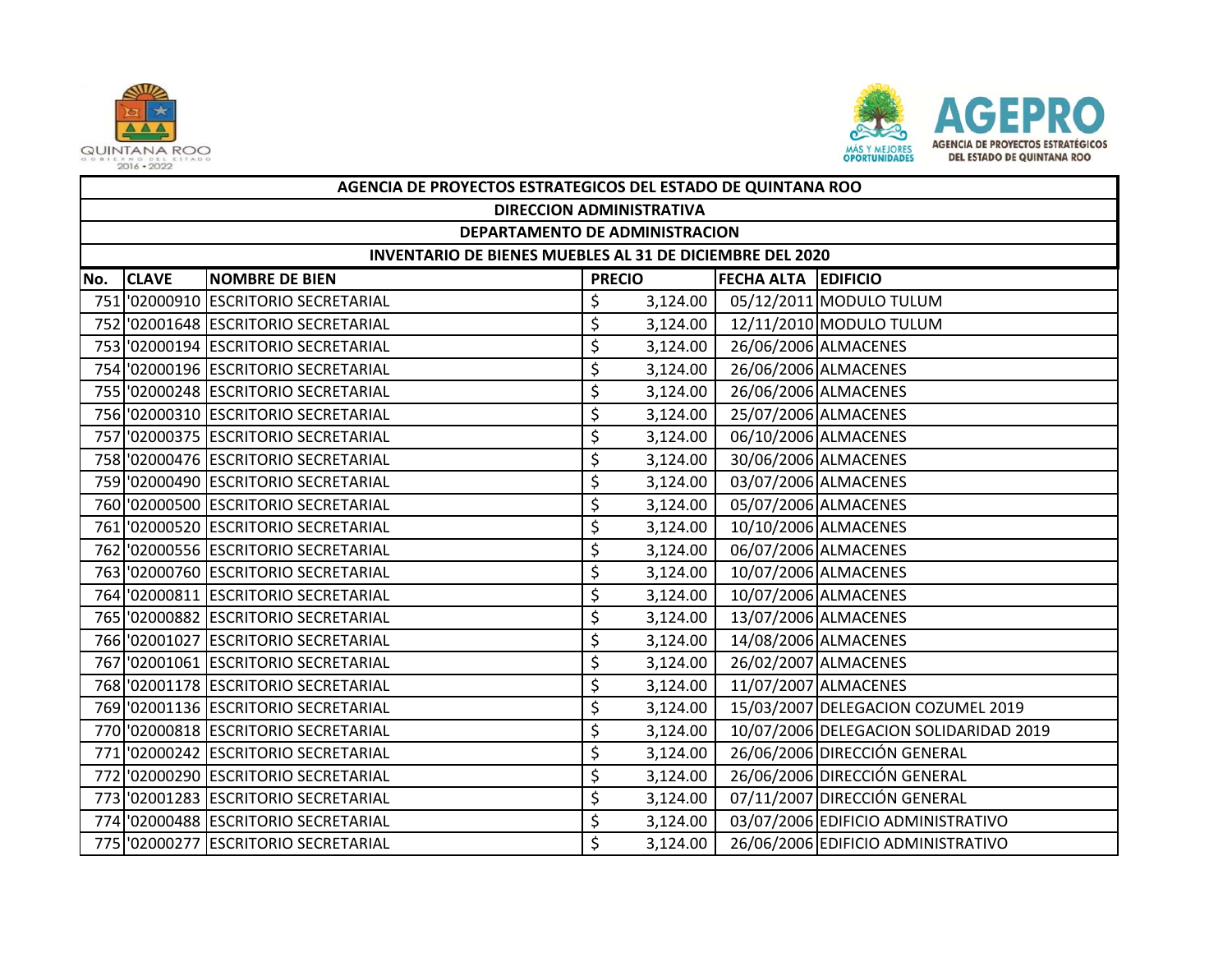



|     | AGENCIA DE PROYECTOS ESTRATEGICOS DEL ESTADO DE QUINTANA ROO |                                      |               |          |                            |                                            |  |  |  |  |
|-----|--------------------------------------------------------------|--------------------------------------|---------------|----------|----------------------------|--------------------------------------------|--|--|--|--|
|     | <b>DIRECCION ADMINISTRATIVA</b>                              |                                      |               |          |                            |                                            |  |  |  |  |
|     | DEPARTAMENTO DE ADMINISTRACION                               |                                      |               |          |                            |                                            |  |  |  |  |
|     | INVENTARIO DE BIENES MUEBLES AL 31 DE DICIEMBRE DEL 2020     |                                      |               |          |                            |                                            |  |  |  |  |
| No. | <b>CLAVE</b>                                                 | <b>NOMBRE DE BIEN</b>                | <b>PRECIO</b> |          | <b>FECHA ALTA EDIFICIO</b> |                                            |  |  |  |  |
|     |                                                              | 776 '02000231 ESCRITORIO SECRETARIAL | \$            | 3,124.00 |                            | 26/06/2006 EDIFICIO ADMINISTRATIVO         |  |  |  |  |
|     |                                                              | 777 '02000313 ESCRITORIO SECRETARIAL | \$            | 3,124.00 |                            | 03/07/2006 EDIFICIO ADMINISTRATIVO         |  |  |  |  |
|     |                                                              | 778 '02000495 ESCRITORIO SECRETARIAL | \$            | 3,124.00 |                            | 05/07/2006 EDIFICIO ADMINISTRATIVO         |  |  |  |  |
|     |                                                              | 779 '02000502 ESCRITORIO SECRETARIAL | \$            | 3,124.00 |                            | 05/07/2006 EDIFICIO ADMINISTRATIVO         |  |  |  |  |
|     |                                                              | 780 '02000505 ESCRITORIO SECRETARIAL | \$            | 3,124.00 |                            | 05/07/2006 EDIFICIO ADMINISTRATIVO         |  |  |  |  |
|     |                                                              | 781 '02000095 ESCRITORIO SECRETARIAL | \$            | 3,124.00 |                            | 14/05/2006 EDIFICIO ADMINISTRATIVO         |  |  |  |  |
|     |                                                              | 782 '02000148 ESCRITORIO SECRETARIAL | \$            | 3,124.00 |                            | 18/07/2006 EDIFICIO ADMINISTRATIVO         |  |  |  |  |
|     |                                                              | 783 '02000315 ESCRITORIO SECRETARIAL | \$            | 3,124.00 |                            | 25/07/2006 EDIFICIO ADMINISTRATIVO         |  |  |  |  |
|     |                                                              | 784 '02000345 ESCRITORIO SECRETARIAL | \$            | 3,124.00 |                            | 27/06/2006 EDIFICIO ADMINISTRATIVO         |  |  |  |  |
|     |                                                              | 785 '02000373 ESCRITORIO SECRETARIAL | \$            | 3,124.00 |                            | 28/07/2006 EDIFICIO ADMINISTRATIVO         |  |  |  |  |
|     |                                                              | 786 '02000385 ESCRITORIO SECRETARIAL | \$            | 3,124.00 |                            | 28/06/2006 EDIFICIO ADMINISTRATIVO         |  |  |  |  |
|     |                                                              | 787 '02000413 ESCRITORIO SECRETARIAL | \$            | 3,124.00 |                            | 28/06/2006 EDIFICIO ADMINISTRATIVO         |  |  |  |  |
|     |                                                              | 788 '02000456 ESCRITORIO SECRETARIAL | \$            | 3,124.00 |                            | 30/06/2006 EDIFICIO ADMINISTRATIVO         |  |  |  |  |
|     |                                                              | 789 '02000825 ESCRITORIO SECRETARIAL | \$            | 3,124.00 |                            | 09/08/2006 EDIFICIO ADMINISTRATIVO         |  |  |  |  |
|     |                                                              | 790 '02000927 ESCRITORIO SECRETARIAL | \$            | 3,124.00 |                            | 08/03/2007 EDIFICIO ADMINISTRATIVO         |  |  |  |  |
|     |                                                              | 791 '02001177 ESCRITORIO SECRETARIAL | \$            | 3,124.00 |                            | 11/07/2007 EDIFICIO ADMINISTRATIVO         |  |  |  |  |
|     |                                                              | 792 '02000362 ESCRITORIO SECRETARIAL | \$            | 3,124.00 |                            | 28/06/2006 EDIFICIO ADMINISTRATIVO         |  |  |  |  |
|     |                                                              | 793 '02000364 ESCRITORIO SECRETARIAL | \$            | 3,124.00 |                            | 28/06/2006 EDIFICIO ADMINISTRATIVO         |  |  |  |  |
|     |                                                              | 794 '02001011 ESCRITORIO SECRETARIAL | \$            | 3,124.00 |                            | 08/08/2006 EDIFICIO ADMINISTRATIVO         |  |  |  |  |
|     |                                                              | 795 '02000320 ESCRITORIO SECRETARIAL | \$            | 3,124.00 |                            | 27/06/2006 EDIFICIO ADMINISTRATIVO         |  |  |  |  |
|     |                                                              | 796 '02000324 ESCRITORIO SECRETARIAL | \$            | 3,124.00 |                            | 27/06/2006 EDIFICIO ADMINISTRATIVO         |  |  |  |  |
| 797 |                                                              | '02000793 ESCRITORIO SECRETARIAL     | \$            | 3,124.00 |                            | 10/07/2006 OFICINAS DE LA AGEPRO EN CANCÚN |  |  |  |  |
|     |                                                              | 798 '02000628 ESCRITORIO SECRETARIAL | \$            | 3,124.00 |                            | 10/07/2006 OFICINAS DE LA AGEPRO EN CANCÚN |  |  |  |  |
|     |                                                              | 799 '02001363 ESCRITORIO SECRETARIAL | \$            | 3,124.00 |                            | 31/10/2008 OFICINAS DE LA AGEPRO EN CANCÚN |  |  |  |  |
|     |                                                              | 800 '02000774 ESCRITORIO SECRETARIAL | Ś             | 3,124.00 |                            | 10/07/2006 OFICINAS DE LA AGEPRO EN CANCÚN |  |  |  |  |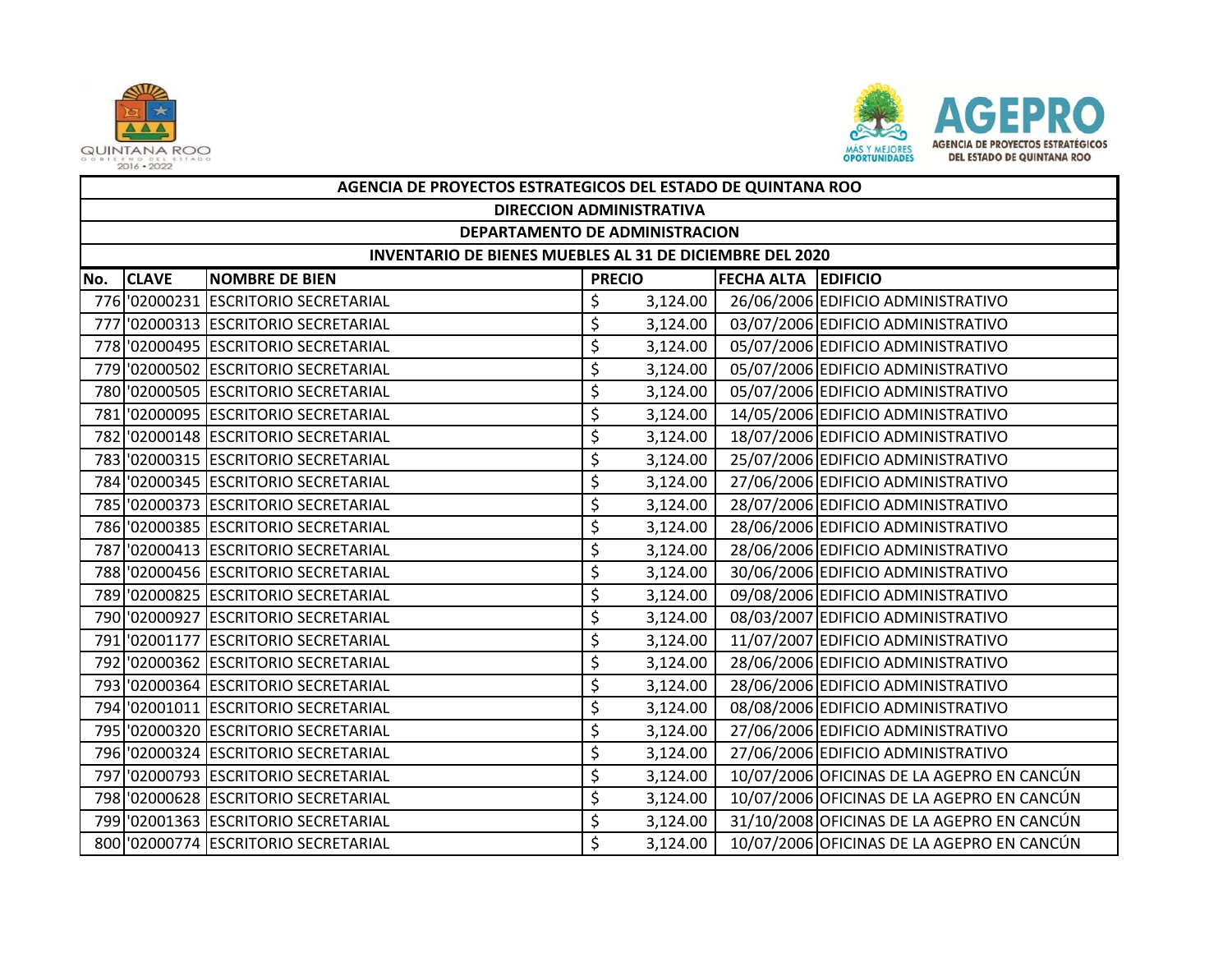



|     | AGENCIA DE PROYECTOS ESTRATEGICOS DEL ESTADO DE QUINTANA ROO |                                                       |               |                          |                      |                                            |  |  |  |
|-----|--------------------------------------------------------------|-------------------------------------------------------|---------------|--------------------------|----------------------|--------------------------------------------|--|--|--|
|     | <b>DIRECCION ADMINISTRATIVA</b>                              |                                                       |               |                          |                      |                                            |  |  |  |
|     | DEPARTAMENTO DE ADMINISTRACION                               |                                                       |               |                          |                      |                                            |  |  |  |
|     | INVENTARIO DE BIENES MUEBLES AL 31 DE DICIEMBRE DEL 2020     |                                                       |               |                          |                      |                                            |  |  |  |
| No. | <b>CLAVE</b>                                                 | <b>NOMBRE DE BIEN</b>                                 | <b>PRECIO</b> |                          | FECHA ALTA EDIFICIO  |                                            |  |  |  |
|     |                                                              | 801 '02001148 ESCRITORIO SECRETARIAL                  | \$            | 3,124.00                 |                      | 15/03/2007 DELEGACIÓN COZUMEL              |  |  |  |
|     |                                                              | 802 '02000863 ESCRITORIO SECRETARIAL                  | \$            | 3,124.00                 |                      | 13/07/2006 MODULO TULUM                    |  |  |  |
|     |                                                              | 803 '02000794 ESCRITORIO SECRETARIAL                  | \$            | 2,390.85                 | 23/04/2010 ALMACENES |                                            |  |  |  |
|     |                                                              | 804 '02000914 ESCRITORIO SECRETARIAL                  | \$            | 2,390.85                 |                      | 23/04/2010 ALMACENES                       |  |  |  |
|     |                                                              | 805 '02000123 ESCRITORIO SECRETARIAL                  | \$            | 3,124.00                 |                      | 20/10/2006 ALMACENES                       |  |  |  |
|     |                                                              | 806 '02000484 ESCRITORIO SECRETARIAL                  | \$            | 3,124.00                 |                      | 01/08/2006 ALMACENES                       |  |  |  |
|     |                                                              | 807 '02000594 ESCRITORIO SECRETARIAL                  | \$            | 3,124.00                 |                      | 10/07/2006 ALMACENES                       |  |  |  |
|     |                                                              | 808 '02000900 ESCRITORIO SECRETARIAL                  | \$            | 2,952.60                 |                      | 17/07/2006 ALMACENES                       |  |  |  |
|     |                                                              | 809 '02001086 ESCRITORIO SECRETARIAL                  | \$            | 1,441.00                 |                      | 31/01/2007 ALMACENES                       |  |  |  |
|     |                                                              | 810 '02001200 ESCRITORIO SECRETARIAL                  | \$            | $\overline{\phantom{a}}$ |                      | 05/09/2007 ALMACENES                       |  |  |  |
|     |                                                              | 811 '02000414 ESCRITORIO SECRETARIAL                  | \$            | 3,124.00                 |                      | 19/07/2006 DELEGACION COZUMEL 2019         |  |  |  |
|     |                                                              | 812 '02000073 ESCRITORIO SECRETARIAL                  | \$            | 3,124.00                 |                      | 26/09/2006 COORDINACION TECNICA 2019       |  |  |  |
|     |                                                              | 813 '02001199 ESCRITORIO SECRETARIAL                  | \$            | 2,952.60                 |                      | 17/08/2007 EDIFICIO ADMINISTRATIVO         |  |  |  |
|     |                                                              | 814 '02000896 ESCRITORIO SECRETARIAL                  | \$            | 2,952.60                 |                      | 17/07/2006 EDIFICIO ADMINISTRATIVO         |  |  |  |
|     |                                                              | 815 '02000103 ESCRITORIO SECRETARIAL                  | \$            | 3,124.00                 |                      | 09/08/2006 EDIFICIO ADMINISTRATIVO         |  |  |  |
|     |                                                              | 816 '02000583 ESCRITORIO SECRETARIAL                  | \$            | 1,587.02                 |                      | 07/07/2006 EDIFICIO ADMINISTRATIVO         |  |  |  |
|     |                                                              | 817 '02000615 ESCRITORIO SECRETARIAL                  | \$            | 3,124.00                 |                      | 10/07/2006 MODULO TULUM                    |  |  |  |
|     |                                                              | 818 '02000254 ESCRITORIO SECRETARIAL                  | \$            | 3,124.00                 |                      | 26/06/2006 ALMACENES                       |  |  |  |
|     |                                                              | 819 '02001002 ESCRITORIO SECRETARIAL                  | \$            | 3,124.00                 |                      | 03/08/2006 DELEGACION COZUMEL 2019         |  |  |  |
|     |                                                              | 820 '02000312 ESCRITORIO SECRETARIAL                  | \$            | 3,124.00                 |                      | 27/06/2006 EDIFICIO ADMINISTRATIVO         |  |  |  |
|     |                                                              | 821 '02000653 ESCRITORIO SECRETARIAL                  | \$            | 3,124.00                 |                      | 10/07/2006 EDIFICIO ADMINISTRATIVO         |  |  |  |
|     |                                                              | 822 '02000715 ESCRITORIO SECRETARIAL                  | \$            | 3,124.00                 |                      | 10/07/2006 ALMACENES                       |  |  |  |
|     |                                                              | 823 '02000404 ESCRITORIO SEMI SECRETARIAL 1.20X60 CM. | \$            | 3,036.46                 |                      | 28/06/2019 OFICINAS DE LA AGEPRO EN CANCÚN |  |  |  |
|     |                                                              | 824 '02000427 ESCRITORIO SEMI SECRETARIAL 1.20X60 CM. | \$            | 3,036.46                 |                      | 28/06/2019 OFICINAS DE LA AGEPRO EN CANCÚN |  |  |  |
|     |                                                              | 825 '02000436 ESCRITORIO SEMI SECRETARIAL 1.20X60 CM. | \$            | 3,036.46                 |                      | 28/06/2019 OFICINAS DE LA AGEPRO EN CANCÚN |  |  |  |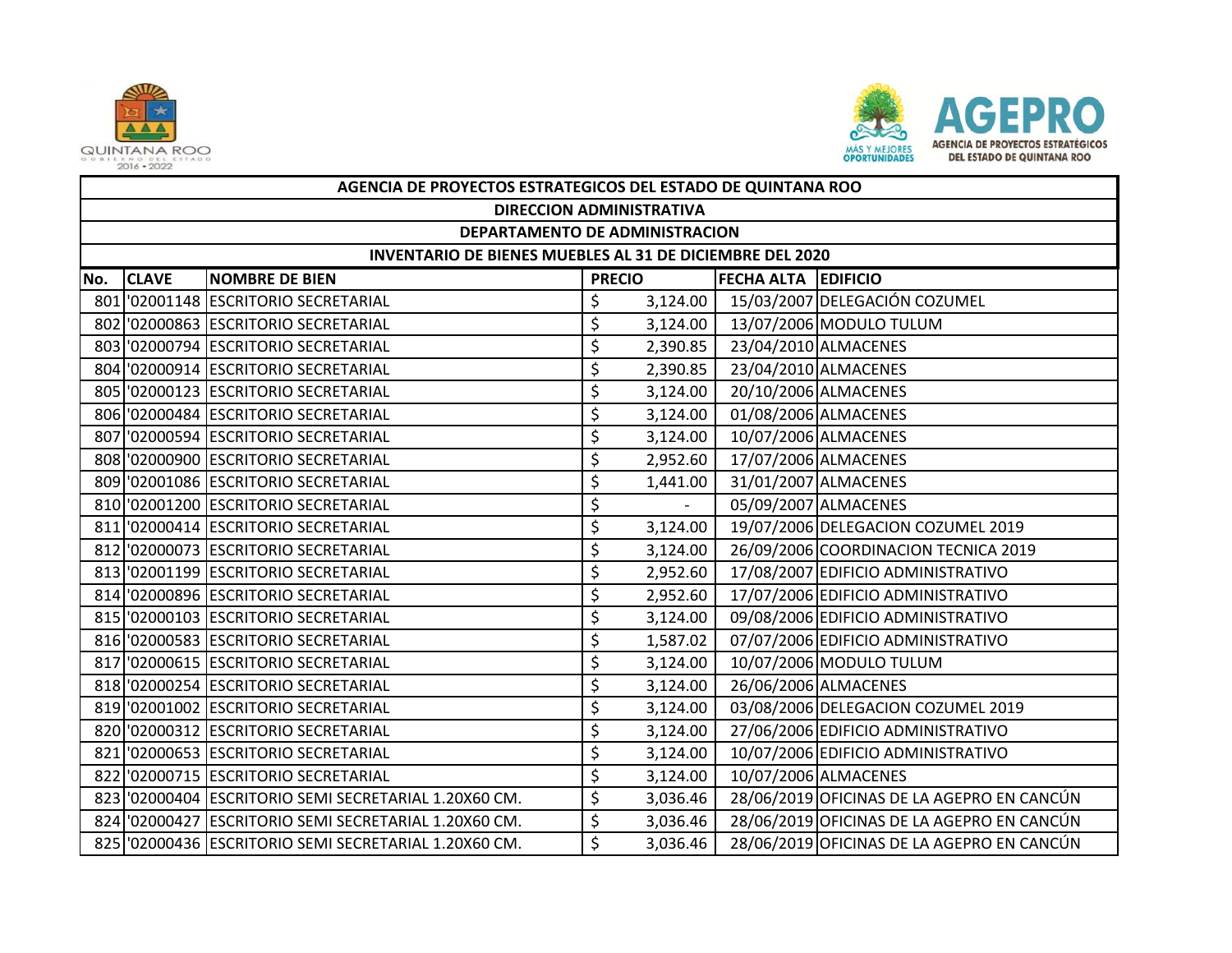



|     | AGENCIA DE PROYECTOS ESTRATEGICOS DEL ESTADO DE QUINTANA ROO |                                                       |    |                                 |                            |                                            |  |  |  |  |
|-----|--------------------------------------------------------------|-------------------------------------------------------|----|---------------------------------|----------------------------|--------------------------------------------|--|--|--|--|
|     |                                                              |                                                       |    | <b>DIRECCION ADMINISTRATIVA</b> |                            |                                            |  |  |  |  |
|     | DEPARTAMENTO DE ADMINISTRACION                               |                                                       |    |                                 |                            |                                            |  |  |  |  |
|     | INVENTARIO DE BIENES MUEBLES AL 31 DE DICIEMBRE DEL 2020     |                                                       |    |                                 |                            |                                            |  |  |  |  |
| No. | <b>CLAVE</b>                                                 | <b>NOMBRE DE BIEN</b>                                 |    | <b>PRECIO</b>                   | <b>FECHA ALTA EDIFICIO</b> |                                            |  |  |  |  |
|     |                                                              | 826 '02000475 ESCRITORIO SEMI SECRETARIAL 1.20X60 CM. | \$ | 3,036.46                        |                            | 28/06/2019 OFICINAS DE LA AGEPRO EN CANCÚN |  |  |  |  |
|     |                                                              | 827 '02000477 ESCRITORIO SEMI SECRETARIAL 1.20X60 CM. | \$ | 3,036.46                        |                            | 28/06/2019 OFICINAS DE LA AGEPRO EN CANCÚN |  |  |  |  |
|     |                                                              | 828 '02000478 ESCRITORIO SEMI SECRETARIAL 1.20X60 CM. | \$ | 3,036.46                        |                            | 28/06/2019 OFICINAS DE LA AGEPRO EN CANCÚN |  |  |  |  |
|     |                                                              | 829 '02000480 ESCRITORIO SEMI SECRETARIAL 1.20X60 CM. | \$ | 3,036.46                        |                            | 28/06/2019 OFICINAS DE LA AGEPRO EN CANCÚN |  |  |  |  |
|     |                                                              | 830 '02000481 ESCRITORIO SEMI SECRETARIAL 1.20X60 CM. | \$ | 3,036.46                        |                            | 28/06/2019 OFICINAS DE LA AGEPRO EN CANCÚN |  |  |  |  |
|     |                                                              | 831 '02000493 ESCRITORIO SEMI SECRETARIAL 1.20X60 CM. | \$ | 3,036.46                        |                            | 28/06/2019 OFICINAS DE LA AGEPRO EN CANCÚN |  |  |  |  |
|     |                                                              | 832 '02000503 ESCRITORIO SEMI SECRETARIAL 1.20X60 CM. | \$ | 3,036.46                        |                            | 28/06/2019 OFICINAS DE LA AGEPRO EN CANCÚN |  |  |  |  |
|     |                                                              | 833 '02000508 ESCRITORIO SEMI SECRETARIAL 1.20X60 CM. | \$ | 3,036.46                        |                            | 28/06/2019 OFICINAS DE LA AGEPRO EN CANCÚN |  |  |  |  |
|     |                                                              | 834 '02000510 ESCRITORIO SEMI SECRETARIAL 1.20X60 CM. | \$ | 3,036.46                        |                            | 28/06/2019 OFICINAS DE LA AGEPRO EN CANCÚN |  |  |  |  |
|     |                                                              | 835 '02000516 ESCRITORIO SEMI SECRETARIAL 1.20X60 CM. | \$ | 3,036.46                        |                            | 28/06/2019 OFICINAS DE LA AGEPRO EN CANCÚN |  |  |  |  |
|     |                                                              | 836 '02000523 ESCRITORIO SEMI SECRETARIAL 1.20X60 CM. | \$ | 3,036.46                        |                            | 28/06/2019 OFICINAS DE LA AGEPRO EN CANCÚN |  |  |  |  |
|     |                                                              | 837 '02000529 ESCRITORIO SEMI SECRETARIAL 1.20X60 CM. | \$ | 3,036.46                        |                            | 28/06/2019 OFICINAS DE LA AGEPRO EN CANCÚN |  |  |  |  |
|     |                                                              | 838 '02000532 ESCRITORIO SEMI SECRETARIAL 1.20X60 CM. | \$ | 3,036.46                        |                            | 28/06/2019 OFICINAS DE LA AGEPRO EN CANCÚN |  |  |  |  |
|     |                                                              | 839 '02000166 ESCRITORIO SEMI-EJECUTIVO               | \$ | 4,849.95                        |                            | 17/09/2018 OFICINAS DE LA AGEPRO EN CANCÚN |  |  |  |  |
|     |                                                              | 840 '02001678 ESCRITORIO SEMIEJECUTIVO                | \$ | 1.00                            |                            | 02/03/2011 ALMACENES                       |  |  |  |  |
|     |                                                              | 841 '02000276 ESCRITORIO SEMIEJECUTIVO                | \$ | 2,000.00                        |                            | 26/06/2006 EDIFICIO ADMINISTRATIVO         |  |  |  |  |
|     |                                                              | 842 '02000158 ESCRITORIO SEMIEJECUTIVO                | \$ | 3,498.00                        |                            | 22/06/2006 EDIFICIO ADMINISTRATIVO         |  |  |  |  |
|     |                                                              | 843 02000491 ESCRITORIO SEMIEJECUTIVO                 | \$ | 3,780.00                        |                            | 03/07/2006 EDIFICIO ADMINISTRATIVO         |  |  |  |  |
|     |                                                              | 844 '02000165 ESCRITORIO SEMIEJECUTIVO                | \$ | 3,498.00                        |                            | 23/06/2006 EDIFICIO ADMINISTRATIVO         |  |  |  |  |
|     |                                                              | 845 '02001033 ESCRITORIO SEMIEJECUTIVO                | \$ | 4,040.40                        |                            | 21/08/2006 EDIFICIO ADMINISTRATIVO         |  |  |  |  |
|     |                                                              | 846 '02001340 ESCRITORIO SEMIEJECUTIVO                | \$ | 3,355.00                        |                            | 31/10/2008 ALMACENES                       |  |  |  |  |
|     |                                                              | 847 '02001357 ESCRITORIO SEMIEJECUTIVO                | \$ | 4,140.00                        |                            | 31/10/2008 ALMACENES                       |  |  |  |  |
|     |                                                              | 848 '02000025 ESCRITORIO SEMIEJECUTIVO                | \$ | 3,498.00                        |                            | 05/10/2015 ALMACENES                       |  |  |  |  |
|     |                                                              | 849 '02000099 ESCRITORIO SEMIEJECUTIVO                | \$ | 3,498.00                        |                            | 26/09/2006 ALMACENES                       |  |  |  |  |
|     |                                                              | 850 '02000719 ESCRITORIO SEMIEJECUTIVO                | \$ | 3,498.00                        |                            | 19/07/2006 ALMACENES                       |  |  |  |  |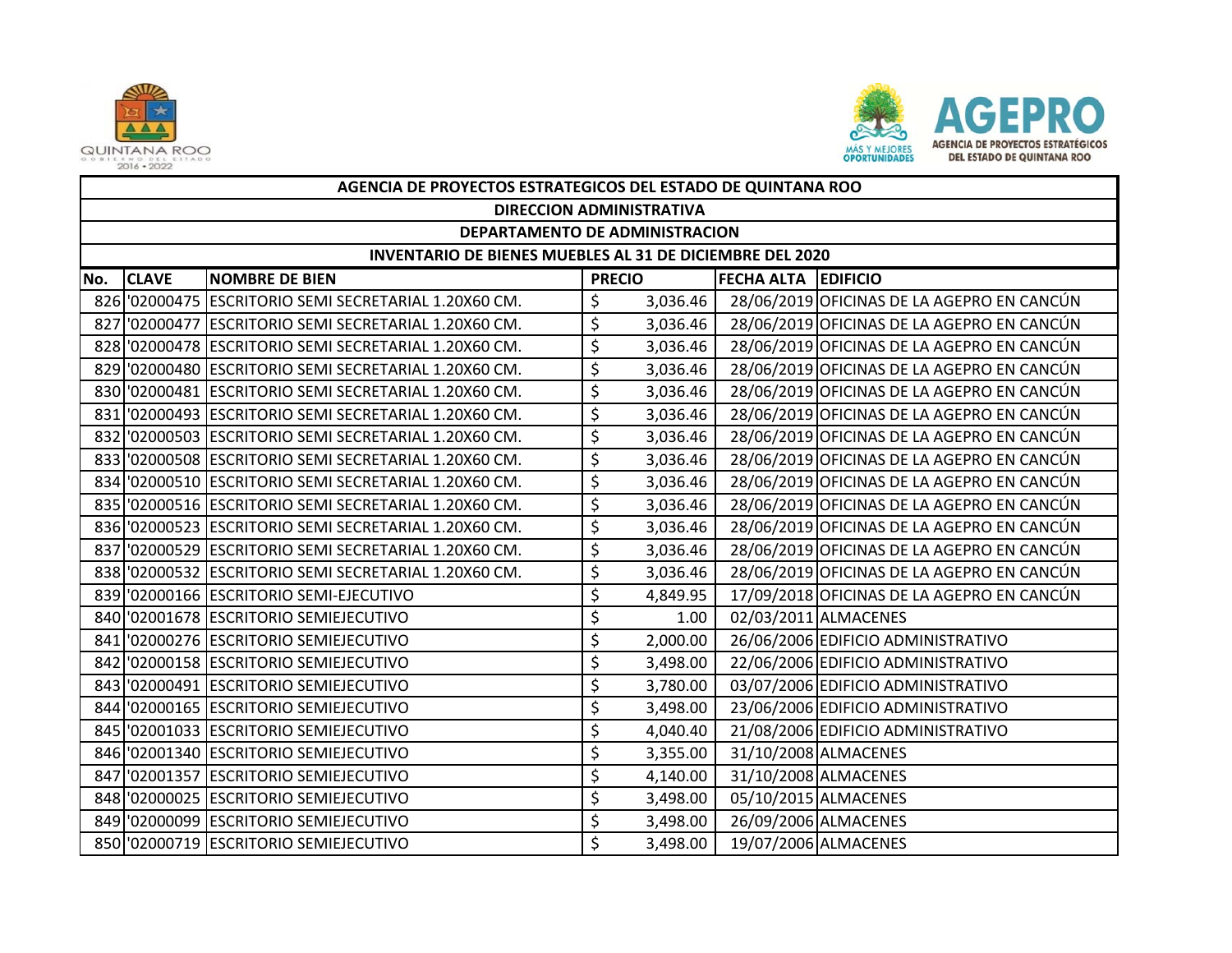



|     | AGENCIA DE PROYECTOS ESTRATEGICOS DEL ESTADO DE QUINTANA ROO |                                        |                                 |          |                            |                                        |  |  |  |
|-----|--------------------------------------------------------------|----------------------------------------|---------------------------------|----------|----------------------------|----------------------------------------|--|--|--|
|     | <b>DIRECCION ADMINISTRATIVA</b>                              |                                        |                                 |          |                            |                                        |  |  |  |
|     | DEPARTAMENTO DE ADMINISTRACION                               |                                        |                                 |          |                            |                                        |  |  |  |
|     | INVENTARIO DE BIENES MUEBLES AL 31 DE DICIEMBRE DEL 2020     |                                        |                                 |          |                            |                                        |  |  |  |
| No. | <b>CLAVE</b>                                                 | <b>NOMBRE DE BIEN</b>                  | <b>PRECIO</b>                   |          | <b>FECHA ALTA EDIFICIO</b> |                                        |  |  |  |
|     |                                                              | 851 '02001338 ESCRITORIO SEMIEJECUTIVO | \$                              | 3,498.00 |                            | 31/10/2008 ALMACENES                   |  |  |  |
|     |                                                              | 852 '02000019 ESCRITORIO SEMIEJECUTIVO | \$                              | 3,498.00 |                            | 03/02/2007 EDIFICIO ADMINISTRATIVO     |  |  |  |
|     |                                                              | 853 '02000704 ESCRITORIO SEMIEJECUTIVO | \$                              | 3,498.00 |                            | 18/07/2006 EDIFICIO ADMINISTRATIVO     |  |  |  |
|     |                                                              | 854 '02000396 ESCRITORIO SEMIEJECUTIVO | \$                              | 3,498.00 |                            | 19/07/2006 EDIFICIO ADMINISTRATIVO     |  |  |  |
|     |                                                              | 855 '02001090 ESCRITORIO SEMIEJECUTIVO | \$                              | 3,498.00 |                            | 05/02/2007 EDIFICIO ADMINISTRATIVO     |  |  |  |
|     |                                                              | 856 '02000203 ESCRITORIO SEMIEJECUTIVO | \$                              | 3,498.00 |                            | 26/06/2006 EDIFICIO ADMINISTRATIVO     |  |  |  |
|     |                                                              | 857 '02000526 ESCRITORIO SEMIEJECUTIVO | \$                              | 3,498.00 |                            | 05/07/2006 EDIFICIO ADMINISTRATIVO     |  |  |  |
|     |                                                              | 858 '02001358 ESCRITORIO SEMIEJECUTIVO | \$                              | 3,498.00 |                            | 31/10/2008 EDIFICIO ADMINISTRATIVO     |  |  |  |
|     |                                                              | 859 '02001127 ESCRITORIO SEMIEJECUTIVO | $\overline{\boldsymbol{\zeta}}$ | 3,498.00 |                            | 15/03/2007 DELEGACIÓN COZUMEL          |  |  |  |
|     |                                                              | 860 '02000041 ESCRITORIO SEMIEJECUTIVO | \$                              | 2,688.07 |                            | 26/09/2006 ALMACENES                   |  |  |  |
|     |                                                              | 861 '02000326 ESCRITORIO SEMIEJECUTIVO | \$                              | 2,688.07 |                            | 28/07/2006 ALMACENES                   |  |  |  |
|     |                                                              | 862 '02000403 ESCRITORIO SEMIEJECUTIVO | \$                              | 3,498.00 |                            | 28/06/2006 ALMACENES                   |  |  |  |
|     |                                                              | 863 '02000693 ESCRITORIO SEMIEJECUTIVO | \$                              | 3,498.00 |                            | 10/07/2006 ALMACENES                   |  |  |  |
|     |                                                              | 864 '02000350 ESCRITORIO SEMIEJECUTIVO | \$                              | 3,498.00 | 28/06/2006                 |                                        |  |  |  |
|     |                                                              | 865 '02000888 ESCRITORIO SEMIEJECUTIVO | \$                              | 3,498.00 |                            | 13/07/2006 DELEGACION SOLIDARIDAD 2019 |  |  |  |
|     |                                                              | 866 '02000881 ESCRITORIO SEMIEJECUTIVO | \$                              | 3,498.00 |                            | 13/07/2006 EDIFICIO ADMINISTRATIVO     |  |  |  |
|     |                                                              | 867 '02000494 ESCRITORIO SEMIEJECUTIVO | \$                              | 3,498.00 |                            | 05/07/2006 EDIFICIO ADMINISTRATIVO     |  |  |  |
|     |                                                              | 868 '02000507 ESCRITORIO SEMIEJECUTIVO | \$                              | 3,498.00 |                            | 05/07/2006 EDIFICIO ADMINISTRATIVO     |  |  |  |
|     |                                                              | 869 '02000331 ESCRITORIO SEMIEJECUTIVO | \$                              | 3,498.00 |                            | 27/06/2006 EDIFICIO ADMINISTRATIVO     |  |  |  |
|     |                                                              | 870 '02000221 ESCRITORIO SEMIEJECUTIVO | \$                              | 4,140.00 |                            | 26/06/2006 EDIFICIO ADMINISTRATIVO     |  |  |  |
|     |                                                              | 871 '02000040 ESCRITORIO SEMIEJECUTIVO | \$                              | 3,124.00 |                            | 05/10/2015 ALMACENES                   |  |  |  |
|     |                                                              | 872 '02000042 ESCRITORIO SEMIEJECUTIVO | \$                              | 3,124.00 |                            | 05/10/2015 ALMACENES                   |  |  |  |
|     |                                                              | 873 '02000372 ESCRITORIO SEMIEJECUTIVO | \$                              | 3,124.00 |                            | 09/06/2011 EDIFICIO ADMINISTRATIVO     |  |  |  |
|     |                                                              | 874 '02000055 ESCRITORIO SEMIEJECUTIVO | \$                              | 3,124.00 |                            | 26/09/2006 ALMACENES                   |  |  |  |
|     |                                                              | 875 '02000143 ESCRITORIO SEMIEJECUTIVO | \$                              | 3,124.00 |                            | 26/09/2006 ALMACENES                   |  |  |  |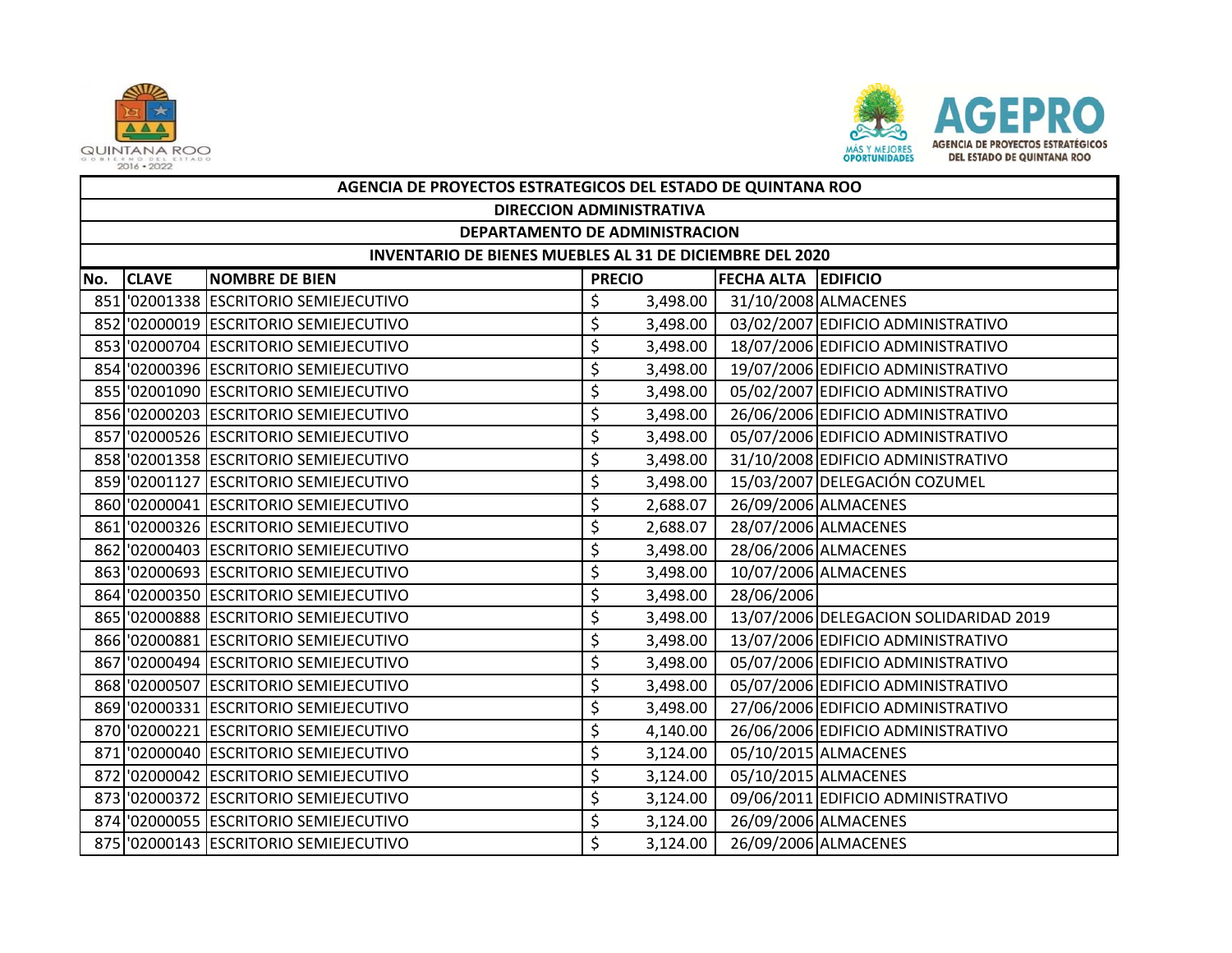



|     | AGENCIA DE PROYECTOS ESTRATEGICOS DEL ESTADO DE QUINTANA ROO |                                            |               |          |                            |                                      |  |  |  |
|-----|--------------------------------------------------------------|--------------------------------------------|---------------|----------|----------------------------|--------------------------------------|--|--|--|
|     | <b>DIRECCION ADMINISTRATIVA</b>                              |                                            |               |          |                            |                                      |  |  |  |
|     | DEPARTAMENTO DE ADMINISTRACION                               |                                            |               |          |                            |                                      |  |  |  |
|     | INVENTARIO DE BIENES MUEBLES AL 31 DE DICIEMBRE DEL 2020     |                                            |               |          |                            |                                      |  |  |  |
| No. | <b>CLAVE</b>                                                 | <b>NOMBRE DE BIEN</b>                      | <b>PRECIO</b> |          | <b>FECHA ALTA EDIFICIO</b> |                                      |  |  |  |
|     |                                                              | 876 '02000695 ESCRITORIO SEMIEJECUTIVO     | \$            | 3,124.00 |                            | 10/07/2006 ALMACENES                 |  |  |  |
|     |                                                              | 877 '02001154 ESCRITORIO SEMIEJECUTIVO     | \$            | 3,124.00 |                            | 27/03/2007 ALMACENES                 |  |  |  |
|     |                                                              | 878 '02001170 ESCRITORIO SEMIEJECUTIVO     | \$            | 3,124.00 |                            | 09/07/2007 ALMACENES                 |  |  |  |
|     |                                                              | 879 '02000357 ESCRITORIO SEMIEJECUTIVO     | \$            | 3,498.00 |                            | 28/06/2006 EDIFICIO ADMINISTRATIVO   |  |  |  |
|     |                                                              | 880 '02000408 ESCRITORIO SEMIEJECUTIVO     | \$            | 3,498.00 |                            | 28/06/2006 EDIFICIO ADMINISTRATIVO   |  |  |  |
|     |                                                              | 881 '02000201 ESCRITORIO SEMIEJECUTIVO     | \$            | 3,498.00 |                            | 26/06/2006 ALMACENES                 |  |  |  |
|     |                                                              | 882 '02000157 ESCRITORIO SEMIEJECUTIVO     | \$            |          |                            | 18/07/2006 COORDINACION TECNICA 2019 |  |  |  |
|     |                                                              | 883 '02000302 ESCRITORIO SEMIEJECUTIVO     | \$            | 3,498.00 |                            | 27/06/2006 EDIFICIO ADMINISTRATIVO   |  |  |  |
|     |                                                              | 884 '02000985 ESCRITORIO SEMIEJECUTIVO     | \$            | 3,498.00 |                            | 02/08/2006 DELEGACIÓN COZUMEL        |  |  |  |
|     |                                                              | 885 02001337 ESCRITORIO SEMIEJECUTIVO      | \$            | 4,140.00 |                            | 31/10/2008 ALMACENES                 |  |  |  |
|     |                                                              | 886 '02001353 ESCRITORIO SEMIEJECUTIVO     | \$            | 3,498.00 |                            | 31/10/2008 EDIFICIO ADMINISTRATIVO   |  |  |  |
|     |                                                              | 887 '02000381 ESCRITORIO SEMIEJECUTIVO     | \$            | 3,498.00 |                            | 19/07/2006 EDIFICIO ADMINISTRATIVO   |  |  |  |
|     |                                                              | 888 '02000716 ESCRITORIO SEMIEJECUTIVO     | \$            | 3,498.00 |                            | 10/07/2006 ALMACENES                 |  |  |  |
|     |                                                              | 889 02000623 ESCRITORIO SEMIEJECUTIVO      | \$            | 3,498.00 |                            | 10/07/2006 EDIFICIO ADMINISTRATIVO   |  |  |  |
|     |                                                              | 890 '02001264 ESQUINERO DE MADERA C/PUERTA | \$            |          |                            | 09/10/2007 EDIFICIO ADMINISTRATIVO   |  |  |  |
|     |                                                              | 891 '02000024 EXTINGUIDOR                  | \$            | 544.50   | 17/04/2006                 |                                      |  |  |  |
|     |                                                              | 892 '02000068 EXTINGUIDOR                  | \$            | 544.50   |                            | 08/05/2006 EDIFICIO ADMINISTRATIVO   |  |  |  |
|     |                                                              | 893 '02000076 EXTINGUIDOR                  | \$            | 544.50   |                            | 08/05/2006 EDIFICIO ADMINISTRATIVO   |  |  |  |
|     |                                                              | 894 '02000137 EXTINGUIDOR                  | \$            | 544.50   |                            | 15/05/2006 EDIFICIO ADMINISTRATIVO   |  |  |  |
|     |                                                              | 895 '02000154 EXTINGUIDOR                  | \$            | 1.00     |                            | 18/07/2006 EDIFICIO ADMINISTRATIVO   |  |  |  |
|     |                                                              | 896 '02000193 EXTINGUIDOR                  | \$            | 2,255.00 |                            | 26/06/2006 EDIFICIO ADMINISTRATIVO   |  |  |  |
|     |                                                              | 897 '02000232 EXTINGUIDOR                  | \$            | 1.00     |                            | 20/07/2006 EDIFICIO ADMINISTRATIVO   |  |  |  |
|     |                                                              | 898 '02000268 EXTINGUIDOR                  | \$            | 544.50   |                            | 26/06/2006 EDIFICIO ADMINISTRATIVO   |  |  |  |
|     |                                                              | 899 '02000269 EXTINGUIDOR                  | \$            | 544.50   |                            | 26/06/2006 EDIFICIO ADMINISTRATIVO   |  |  |  |
|     |                                                              | 900 '02000367 EXTINGUIDOR                  | \$            | 2,255.00 |                            | 28/06/2006 EDIFICIO ADMINISTRATIVO   |  |  |  |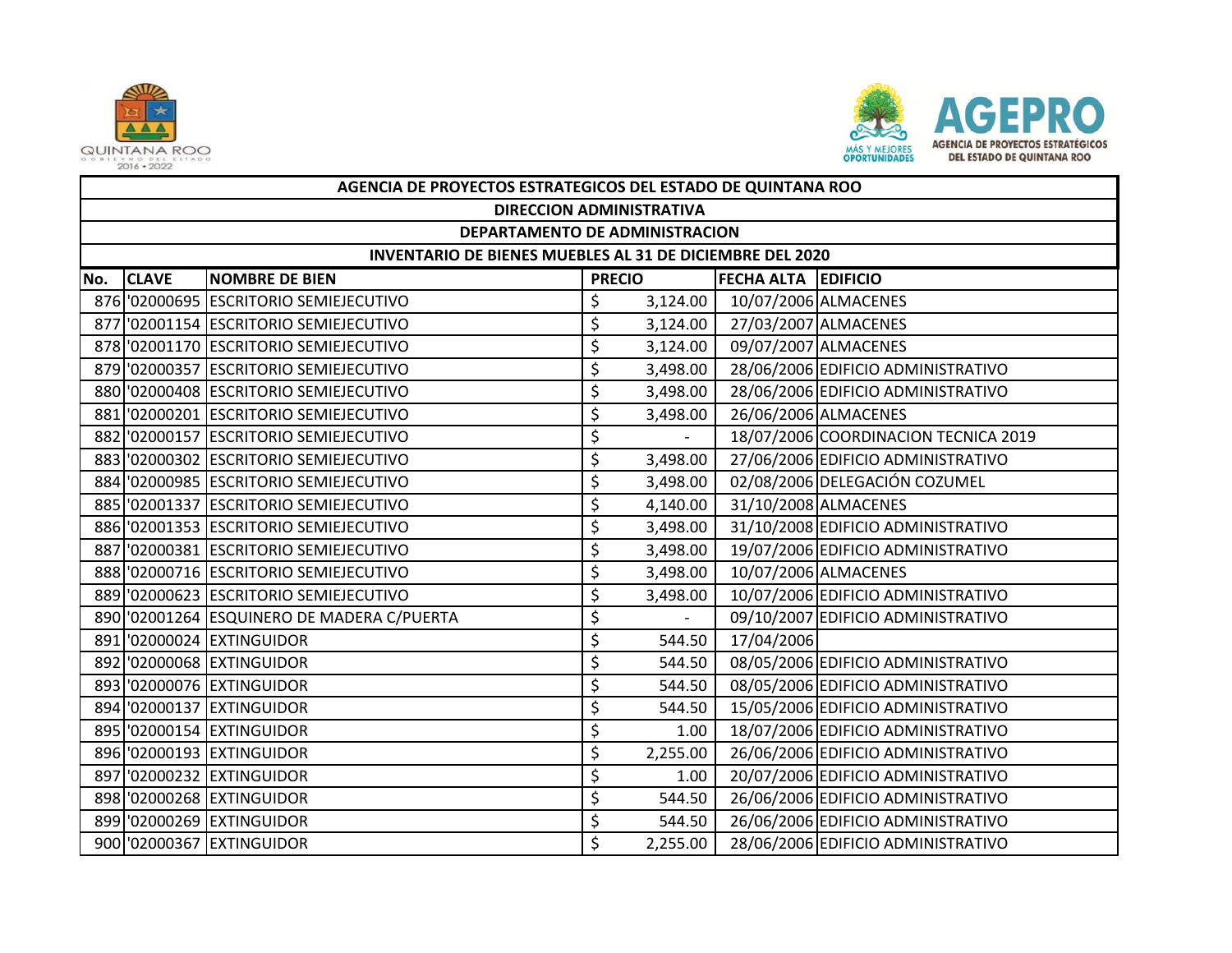



|     | AGENCIA DE PROYECTOS ESTRATEGICOS DEL ESTADO DE QUINTANA ROO    |                                           |               |           |                            |                                            |  |  |  |  |  |
|-----|-----------------------------------------------------------------|-------------------------------------------|---------------|-----------|----------------------------|--------------------------------------------|--|--|--|--|--|
|     | <b>DIRECCION ADMINISTRATIVA</b>                                 |                                           |               |           |                            |                                            |  |  |  |  |  |
|     | DEPARTAMENTO DE ADMINISTRACION                                  |                                           |               |           |                            |                                            |  |  |  |  |  |
|     | <b>INVENTARIO DE BIENES MUEBLES AL 31 DE DICIEMBRE DEL 2020</b> |                                           |               |           |                            |                                            |  |  |  |  |  |
| No. | <b>CLAVE</b>                                                    | <b>NOMBRE DE BIEN</b>                     | <b>PRECIO</b> |           | <b>FECHA ALTA EDIFICIO</b> |                                            |  |  |  |  |  |
|     |                                                                 | 901 '02000370 EXTINGUIDOR                 | \$            | 2,255.00  |                            | 28/06/2006 EDIFICIO ADMINISTRATIVO         |  |  |  |  |  |
|     |                                                                 | 902 '02000448 EXTINGUIDOR                 | \$            | 2,255.00  |                            | 29/06/2006 EDIFICIO ADMINISTRATIVO         |  |  |  |  |  |
|     |                                                                 | 903 '02000485 EXTINGUIDOR                 | \$            | 544.50    |                            | 30/06/2006 EDIFICIO ADMINISTRATIVO         |  |  |  |  |  |
|     |                                                                 | 904 '02000486 EXTINGUIDOR                 | \$            | 544.50    |                            | 30/06/2006 EDIFICIO ADMINISTRATIVO         |  |  |  |  |  |
|     |                                                                 | 905 '02000644 EXTINGUIDOR                 | \$            | 544.50    |                            | 10/07/2006 EDIFICIO ADMINISTRATIVO         |  |  |  |  |  |
|     |                                                                 | 906 '02000800 EXTINGUIDOR                 | \$            | 1.00      |                            | 10/07/2006 EDIFICIO ADMINISTRATIVO         |  |  |  |  |  |
|     |                                                                 | 907 '02000828 EXTINGUIDOR                 | \$            | 544.50    |                            | 28/07/2006 EDIFICIO ADMINISTRATIVO         |  |  |  |  |  |
|     |                                                                 | 908 '02000903 EXTINGUIDOR                 | \$            | 1.00      |                            | 17/07/2006 EDIFICIO ADMINISTRATIVO         |  |  |  |  |  |
|     |                                                                 | 909 '02001032 EXTINGUIDOR                 | \$            | 253.00    |                            | 14/08/2006 EDIFICIO ADMINISTRATIVO         |  |  |  |  |  |
|     |                                                                 | 910 '02001078 EXTINGUIDOR                 | \$            | 2,255.00  |                            | 12/01/2007 EDIFICIO ADMINISTRATIVO         |  |  |  |  |  |
|     |                                                                 | 911 '02001319 EXTINGUIDOR                 | \$            |           |                            | 15/05/2008 EDIFICIO ADMINISTRATIVO         |  |  |  |  |  |
|     | 912 '02000039 FAX                                               |                                           | \$            | 1,430.00  |                            | 04/07/2006 ALMACENES                       |  |  |  |  |  |
|     | 913 '02000939 FAX                                               |                                           | \$            | 1,240.00  |                            | 10/01/2012 ALMACENES                       |  |  |  |  |  |
|     |                                                                 | 914 '02001594 FLASH NIKON SB600 DIGITAL   | \$            | 4,727.00  |                            | 08/06/2010 OFICINAS DE LA AGEPRO EN CANCÚN |  |  |  |  |  |
|     |                                                                 | 915 '02000378 FOTOCOPIADORA               | \$            | 53,696.40 |                            | 22/11/2016 EDIFICIO ADMINISTRATIVO         |  |  |  |  |  |
|     |                                                                 | 916 '02000063 FOTOCOPIADORA               | \$            | 30,422.70 |                            | 08/05/2006 ALMACENES                       |  |  |  |  |  |
|     |                                                                 | 917 '02001099 FOTOCOPIADORA               | \$            | 11,890.01 |                            | 23/02/2007 ALMACENES                       |  |  |  |  |  |
|     | 918 02001621 FRIGOBAR                                           |                                           | \$            | 2,195.00  |                            | 08/06/2010 ALMACENES                       |  |  |  |  |  |
|     | 919 '02000450 FRIGOBAR                                          |                                           | \$            | 3,249.00  |                            | 10/06/2011 EDIFICIO ADMINISTRATIVO         |  |  |  |  |  |
|     | 920 '02001614 FRIGOBAR                                          |                                           | \$            | 2,075.00  |                            | 08/06/2010 ALMACENES                       |  |  |  |  |  |
|     | 921 02001586 FRIGOBAR                                           |                                           | \$            | 2,511.00  |                            | 08/06/2010 EDIFICIO ADMINISTRATIVO         |  |  |  |  |  |
|     | 922 '02000283 FUTTON                                            |                                           | \$            | 9,568.09  |                            | 08/06/2011 EDIFICIO ADMINISTRATIVO         |  |  |  |  |  |
|     | 923 '02000284 FUTTON                                            |                                           | \$            | 9,568.09  |                            | 08/06/2011 EDIFICIO ADMINISTRATIVO         |  |  |  |  |  |
|     |                                                                 | 924 '02001289 GABINETE UNIVERSAL          | \$            | 9,933.00  |                            | 18/12/2007 EDIFICIO ADMINISTRATIVO         |  |  |  |  |  |
|     |                                                                 | 925 '02001663 GABINETE UNIVERSAL DE METAL | Ś             | 4,551.00  |                            | 27/12/2010 EDIFICIO ADMINISTRATIVO         |  |  |  |  |  |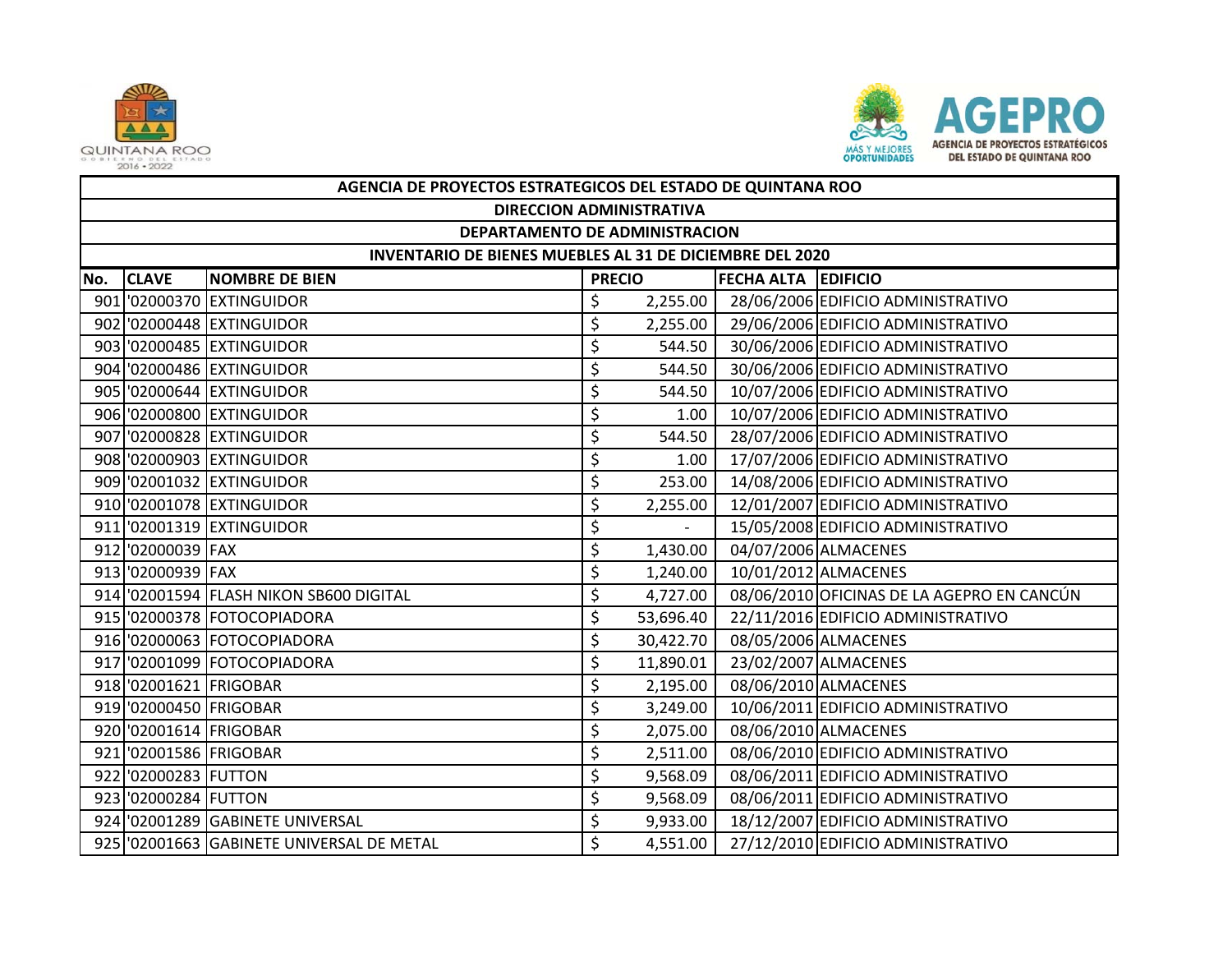



|     | AGENCIA DE PROYECTOS ESTRATEGICOS DEL ESTADO DE QUINTANA ROO |                                             |    |               |                            |                                            |  |  |  |  |  |
|-----|--------------------------------------------------------------|---------------------------------------------|----|---------------|----------------------------|--------------------------------------------|--|--|--|--|--|
|     | <b>DIRECCION ADMINISTRATIVA</b>                              |                                             |    |               |                            |                                            |  |  |  |  |  |
|     | DEPARTAMENTO DE ADMINISTRACION                               |                                             |    |               |                            |                                            |  |  |  |  |  |
|     | INVENTARIO DE BIENES MUEBLES AL 31 DE DICIEMBRE DEL 2020     |                                             |    |               |                            |                                            |  |  |  |  |  |
| No. | <b>CLAVE</b>                                                 | <b>NOMBRE DE BIEN</b>                       |    | <b>PRECIO</b> | <b>FECHA ALTA EDIFICIO</b> |                                            |  |  |  |  |  |
|     |                                                              | 926 '02001406 GABINETE UNIVERSAL METALICO   | \$ | 4,686.00      |                            | 20/11/2008 EDIFICIO ADMINISTRATIVO         |  |  |  |  |  |
|     |                                                              | 927 '02001274 GABINETE UNIVERSAL METALICO   | \$ | 3,652.00      |                            | 15/10/2007 EDIFICIO ADMINISTRATIVO         |  |  |  |  |  |
|     |                                                              | 928 '02001379 GABINETE UNIVERSAL METALICO   | \$ | 4,686.00      |                            | 20/11/2008 EDIFICIO ADMINISTRATIVO         |  |  |  |  |  |
|     |                                                              | 929 '02001275 GABINETE UNIVERSAL METALICO   | \$ | 3,652.00      |                            | 15/10/2007 EDIFICIO ADMINISTRATIVO         |  |  |  |  |  |
|     |                                                              | 930 '02001273 GABINETE UNIVERSAL METALICO   | \$ | 3,652.00      |                            | 15/10/2007 EDIFICIO ADMINISTRATIVO         |  |  |  |  |  |
|     |                                                              | 931 '02001847 GABINETES UNIVERSAL           | \$ | 4,510.00      |                            | 02/03/2011 DIRECCIÓN GENERAL               |  |  |  |  |  |
|     |                                                              | 932 '02001848 GABINETES UNIVERSAL           | \$ | 4,551.00      |                            | 02/03/2011 EDIFICIO ADMINISTRATIVO         |  |  |  |  |  |
|     |                                                              | 933 '02000012 GRABADORA DE VOZ              | \$ | 700.00        |                            | 21/08/2017 OFICINAS DE LA AGEPRO EN CANCÚN |  |  |  |  |  |
|     |                                                              | 934 '02001169 GUILLOTINA                    | \$ |               |                            | 19/04/2007 DELEGACIÓN COZUMEL              |  |  |  |  |  |
|     |                                                              | 935 '02000870 GUILLOTINA                    | \$ | 1.00          |                            | 13/07/2006 MODULO TULUM                    |  |  |  |  |  |
|     |                                                              | 936 '02000891 GUILLOTINA                    | \$ | 568.99        |                            | 13/07/2006 EDIFICIO ADMINISTRATIVO         |  |  |  |  |  |
|     |                                                              | 937 '02000843 GUILLOTINA                    | \$ | 925.00        |                            | 11/07/2006 ALMACENES                       |  |  |  |  |  |
|     |                                                              | 938 '02000471 GUILLOTINA MADERA             | \$ | 1,189.10      |                            | 30/06/2006 EDIFICIO ADMINISTRATIVO         |  |  |  |  |  |
|     |                                                              | 939 '02000801 GUILLOTINA MADERA             | \$ | 1,375.20      |                            | 31/12/2019 OFICINAS DE LA AGEPRO EN CANCÚN |  |  |  |  |  |
|     |                                                              | 940 '02001227 GUILLOTINA PLASTICO           | \$ | 540.90        |                            | 13/09/2007 EDIFICIO ADMINISTRATIVO         |  |  |  |  |  |
|     |                                                              | 941 02001434 KIT DE ALARMA                  | \$ | 7,250.00      |                            | 07/04/2015 ALMACENES                       |  |  |  |  |  |
|     | 942 '02000184 LIBRERO                                        |                                             | \$ | 142,620.00    |                            | 08/06/2011 EDIFICIO ADMINISTRATIVO         |  |  |  |  |  |
|     |                                                              | 943 '02000845 LIBRERO CHICO                 | \$ | 1,559.00      |                            | 12/07/2006 ALMACENES                       |  |  |  |  |  |
|     |                                                              | 944 '02001021 LIBRERO DE MADERA             | \$ | 4,037.00      |                            | 09/08/2006 ALMACENES                       |  |  |  |  |  |
|     |                                                              | 945 '02000625 LIBRERO DE MADERA             | \$ | 4,037.00      |                            | 10/07/2006 OFICINAS DE LA AGEPRO EN CANCÚN |  |  |  |  |  |
|     |                                                              | 946 '02000634 LIBRERO DE MADERA             | \$ | 4,037.00      |                            | 10/07/2006 EDIFICIO ADMINISTRATIVO         |  |  |  |  |  |
|     |                                                              | 947 02001269 LIBRERO DE MADERA DE 2 CAJONES | \$ | 1,100.00      |                            | 10/10/2007 ALMACENES                       |  |  |  |  |  |
|     |                                                              | 948 02001266 LIBRERO DE MADERA PRENSADA     | \$ | 1,111.11      |                            | 09/10/2007 ALMACENES                       |  |  |  |  |  |
|     |                                                              | 949 02001267 LIBRERO DE MADERA PRENSADA     | \$ | 917.17        |                            | 09/10/2007 ALMACENES                       |  |  |  |  |  |
|     |                                                              | 950 '02001197 LIBRERO DE METAL              | \$ |               |                            | 20/07/2007 EDIFICIO ADMINISTRATIVO         |  |  |  |  |  |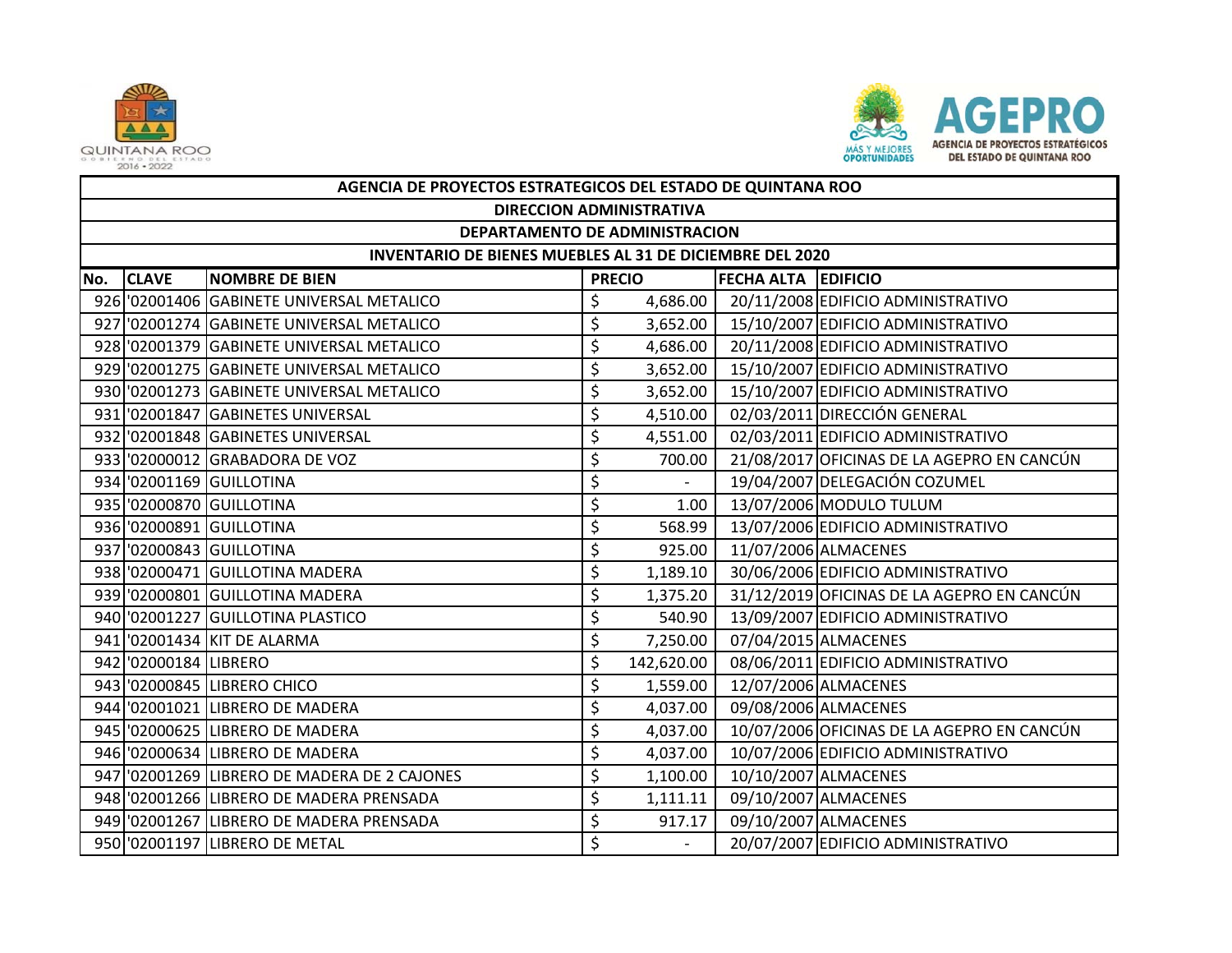



|     | AGENCIA DE PROYECTOS ESTRATEGICOS DEL ESTADO DE QUINTANA ROO |                                             |               |           |                     |                                            |  |  |  |  |
|-----|--------------------------------------------------------------|---------------------------------------------|---------------|-----------|---------------------|--------------------------------------------|--|--|--|--|
|     | <b>DIRECCION ADMINISTRATIVA</b>                              |                                             |               |           |                     |                                            |  |  |  |  |
|     | DEPARTAMENTO DE ADMINISTRACION                               |                                             |               |           |                     |                                            |  |  |  |  |
|     | INVENTARIO DE BIENES MUEBLES AL 31 DE DICIEMBRE DEL 2020     |                                             |               |           |                     |                                            |  |  |  |  |
| No. | <b>CLAVE</b>                                                 | <b>NOMBRE DE BIEN</b>                       | <b>PRECIO</b> |           | FECHA ALTA EDIFICIO |                                            |  |  |  |  |
|     |                                                              | 951 '02000756 LIBRERO DE METAL              | \$            | 1.00      |                     | 19/07/2006 DELEGACIÓN COZUMEL              |  |  |  |  |
|     |                                                              | 952 '02000758 LIBRERO DE METAL              | \$            | 1.00      |                     | 19/07/2006 DELEGACIÓN COZUMEL              |  |  |  |  |
|     |                                                              | 953 '02000846 LIBRERO GRANDE                | \$            | 1,559.00  |                     | 12/07/2006 ALMACENES                       |  |  |  |  |
|     |                                                              | 954 '02001428 LIBRERO GUARDAROPA            | \$            | 8,424.90  |                     | 15/06/2009 DIRECCIÓN GENERAL               |  |  |  |  |
|     |                                                              | 955 '02000360 LIBRERO SOBRE CREDENZA        | \$            | 5,435.85  |                     | 17/09/2018 OFICINAS DE LA AGEPRO EN CANCÚN |  |  |  |  |
|     | 956 '02000676 LOVE SEAT                                      |                                             | \$            | 23,585.28 |                     | 29/07/2011 OFICINAS DE LA AGEPRO EN CANCÚN |  |  |  |  |
|     |                                                              | 957 '02000117 MAQUINA DE ESCRIBIR           | \$            | 1,650.00  |                     | 02/08/2006 ALMACENES                       |  |  |  |  |
|     |                                                              | 958 '02000354 MAQUINA DE ESCRIBIR           | \$            | 1,705.00  |                     | 28/06/2006 ALMACENES                       |  |  |  |  |
|     |                                                              | 959 '02001453 MAQUINA DE ESCRIBIR ELECTRICA | \$            | 1,799.00  |                     | 30/11/2009 ALMACENES                       |  |  |  |  |
|     |                                                              | 960 '02001311 MAQUINA DE ESCRIBIR ELECTRICA | \$            | 1,299.00  |                     | 08/04/2008 MODULO TULUM                    |  |  |  |  |
|     | 961 '02000645 MESA                                           |                                             | \$            | 11,100.00 |                     | 28/07/2011 ALMACENES                       |  |  |  |  |
|     | 962 02000658 MESA                                            |                                             | \$            | 22,200.00 |                     | 28/07/2011 OFICINAS DE LA AGEPRO EN CANCÚN |  |  |  |  |
|     |                                                              | 963 '02001105 MESA CUADRADA                 | \$            | 4,950.00  |                     | 28/02/2007 ALMACENES                       |  |  |  |  |
|     |                                                              | 964 '02001165 MESA CUADRADA                 | \$            | 1.00      |                     | 19/04/2007 DELEGACIÓN COZUMEL              |  |  |  |  |
|     |                                                              | 965 '02000661 MESA DE CENTRO                | \$            | 11,100.00 |                     | 28/07/2011 ALMACENES                       |  |  |  |  |
|     |                                                              | 966 '02000281 MESA DE CENTRO                | \$            |           |                     | 22/09/2010 EDIFICIO ADMINISTRATIVO         |  |  |  |  |
|     |                                                              | 967 '02000181 MESA DE CENTRO                | \$            | 8,480.54  |                     | 08/06/2011 EDIFICIO ADMINISTRATIVO         |  |  |  |  |
|     |                                                              | 968 '02002022 MESA DE CENTRO                | \$            | 6,304.80  |                     | 08/06/2011 EDIFICIO ADMINISTRATIVO         |  |  |  |  |
|     |                                                              | 969 '02001287 MESA DE CENTRO                | \$            | 33,650.00 |                     | 25/04/2012 EDIFICIO ADMINISTRATIVO         |  |  |  |  |
|     |                                                              | 970 '02000782 MESA DE CENTRO                | \$            | 3,529.33  |                     | 17/07/2006 ALMACENES                       |  |  |  |  |
|     |                                                              | 971 '02000941 MESA DE CENTRO                | \$            | 1.00      |                     | 21/07/2006 ALMACENES                       |  |  |  |  |
|     |                                                              | 972 '02001218 MESA DE CENTRO                | \$            | 299.00    |                     | 13/09/2007 EDIFICIO ADMINISTRATIVO         |  |  |  |  |
|     |                                                              | 973 '02001134 MESA DE CENTRO                | \$            | 2,433.64  |                     | 15/03/2007 DELEGACIÓN COZUMEL              |  |  |  |  |
|     |                                                              | 974 '02000651 MESA DE CENTRO                | \$            | 2,900.00  |                     | 10/07/2006 ALMACENES                       |  |  |  |  |
|     |                                                              | 975 '02000300 MESA DE CENTRO                | \$            | $\equiv$  |                     | 08/06/2011 EDIFICIO ADMINISTRATIVO         |  |  |  |  |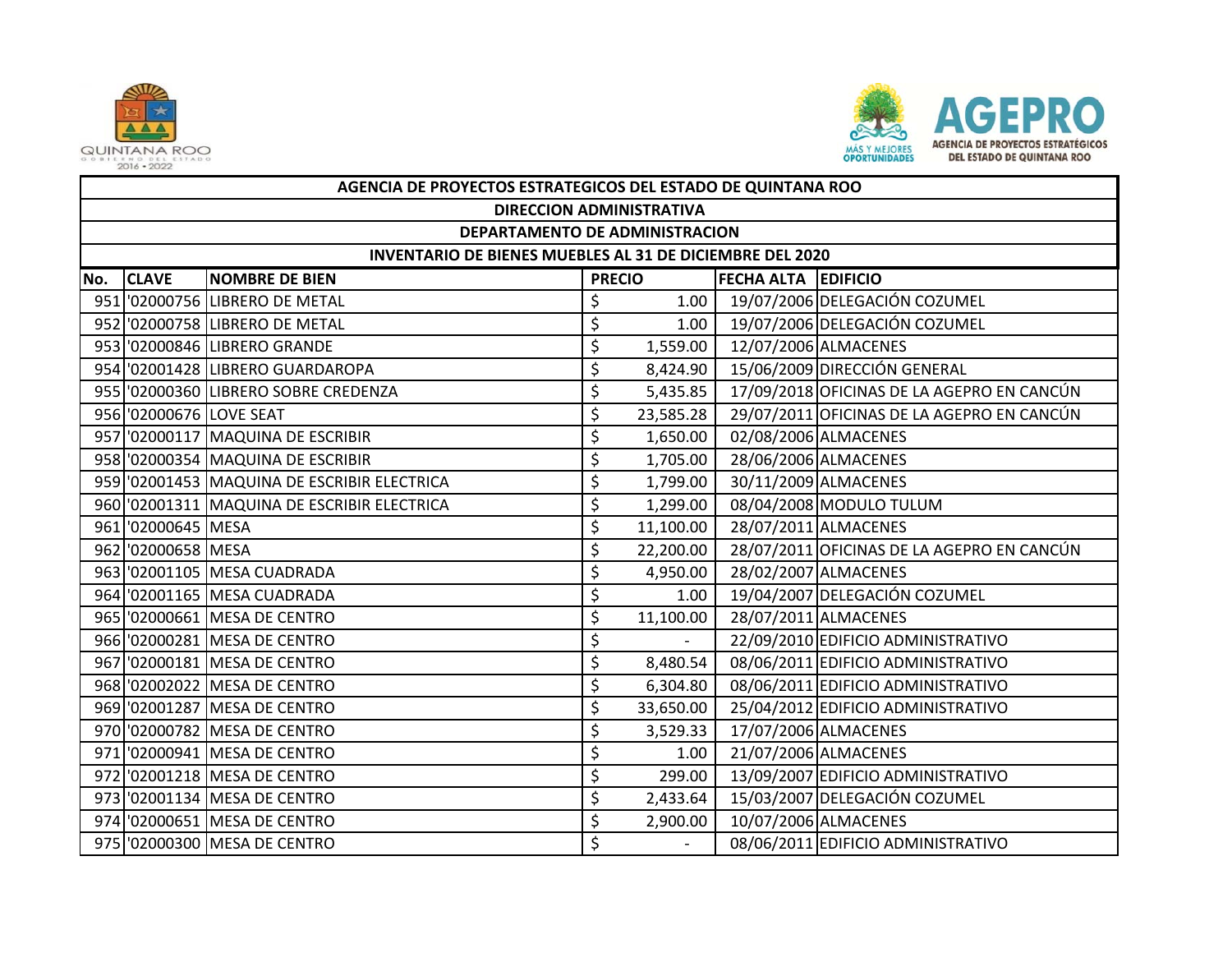



|     | AGENCIA DE PROYECTOS ESTRATEGICOS DEL ESTADO DE QUINTANA ROO |                                                 |    |               |                            |                                            |  |  |  |  |  |
|-----|--------------------------------------------------------------|-------------------------------------------------|----|---------------|----------------------------|--------------------------------------------|--|--|--|--|--|
|     | <b>DIRECCION ADMINISTRATIVA</b>                              |                                                 |    |               |                            |                                            |  |  |  |  |  |
|     | DEPARTAMENTO DE ADMINISTRACION                               |                                                 |    |               |                            |                                            |  |  |  |  |  |
|     | INVENTARIO DE BIENES MUEBLES AL 31 DE DICIEMBRE DEL 2020     |                                                 |    |               |                            |                                            |  |  |  |  |  |
| No. | <b>CLAVE</b>                                                 | <b>NOMBRE DE BIEN</b>                           |    | <b>PRECIO</b> | <b>FECHA ALTA EDIFICIO</b> |                                            |  |  |  |  |  |
|     |                                                              | 976 '02000855 MESA DE CENTRO                    | \$ | 3,529.33      |                            | 12/07/2006 OFICINAS DE LA AGEPRO EN CANCÚN |  |  |  |  |  |
|     |                                                              | 977 '02000570 MESA DE CENTRO DE 55X55           | \$ | 435.14        |                            | 06/07/2006 OFICINAS DE LA AGEPRO EN CANCÚN |  |  |  |  |  |
|     |                                                              | 978 '02000246 MESA DE CENTRO DE MADERA          | \$ | 18,179.00     |                            | 08/06/2011 EDIFICIO ADMINISTRATIVO         |  |  |  |  |  |
|     |                                                              | 979 '02000322 MESA DE COMEDOR                   | \$ | 16,619.82     |                            | 08/06/2011 EDIFICIO ADMINISTRATIVO         |  |  |  |  |  |
|     |                                                              | 980 '02000087 MESA DE CONSEJO C/CUB             | \$ | 11,242.78     |                            | 28/03/2018 OFICINAS DE LA AGEPRO EN CANCÚN |  |  |  |  |  |
|     |                                                              | 981 '02000589 MESA DE DOS ENTREPAÑOS            | \$ | 3,500.00      |                            | 07/07/2006 OFICINAS DE LA AGEPRO EN CANCÚN |  |  |  |  |  |
|     |                                                              | 982 '02000085 MESA DE JUNTAS                    | \$ | 18,176.85     |                            | 28/03/2018 OFICINAS DE LA AGEPRO EN CANCÚN |  |  |  |  |  |
|     |                                                              | 983 '02000160 MESA DE MADERA                    | \$ |               |                            | 15/08/2013 EDIFICIO ADMINISTRATIVO         |  |  |  |  |  |
|     |                                                              | 984 '02001179 MESA DE MADERA CUADRADA           | \$ |               |                            | 11/07/2007 EDIFICIO ADMINISTRATIVO         |  |  |  |  |  |
|     |                                                              | 985 02000172 MESA DE MADERA DE 2 CAJONES        | \$ | 1.00          |                            | 23/06/2006 ALMACENES                       |  |  |  |  |  |
|     |                                                              | 986 '02000074 MESA DE MADERA OVALADA            | \$ | 1,980.00      |                            | 08/05/2006 EDIFICIO ADMINISTRATIVO         |  |  |  |  |  |
|     |                                                              | 987 02000454 MESA DE MADERA OVALADA             | \$ | 1,925.00      |                            | 29/06/2006 EDIFICIO ADMINISTRATIVO         |  |  |  |  |  |
|     |                                                              | 988 '02000455 MESA DE MADERA OVALADA            | \$ | 1,925.00      |                            | 29/06/2006 EDIFICIO ADMINISTRATIVO         |  |  |  |  |  |
|     |                                                              | 989 '02001280 MESA DE MADERA OVALADA            | \$ | 1,687.50      |                            | 23/10/2007 EDIFICIO ADMINISTRATIVO         |  |  |  |  |  |
|     |                                                              | 990 '02000089 MESA DE MADERA PARA FOTOCOPIADORA | \$ | 2,200.00      |                            | 14/05/2006 EDIFICIO ADMINISTRATIVO         |  |  |  |  |  |
|     |                                                              | 991 02001166 MESA DE MADERA PARA LAMPARA        | \$ |               |                            | 19/04/2007 DELEGACIÓN COZUMEL              |  |  |  |  |  |
|     |                                                              | 992 '02001183 MESA DE MADERA RECTANGULAR        | \$ | 3,500.00      |                            | 11/07/2007 ALMACENES                       |  |  |  |  |  |
|     |                                                              | 993 '02000604 MESA DE MADERA REDONDA            | \$ | 299.00        |                            | 10/07/2006 ALMACENES                       |  |  |  |  |  |
|     |                                                              | 994 '02000136 MESA DE TRABAJO                   | \$ |               |                            | 15/10/2015 ALMACENES                       |  |  |  |  |  |
|     |                                                              | 995 '02000862 MESA DE TRABAJO                   | \$ | 1,038.40      |                            | 13/07/2006 EDIFICIO ADMINISTRATIVO         |  |  |  |  |  |
|     |                                                              | 996 '02000871 MESA DE TRABAJO                   | \$ | 1,038.40      |                            | 13/07/2006 MODULO TULUM                    |  |  |  |  |  |
|     |                                                              | 997 '02000880 MESA DE TRABAJO                   | \$ | 2,156.00      |                            | 13/07/2006 ALMACENES                       |  |  |  |  |  |
|     |                                                              | 998 '02000766 MESA DE TRABAJO                   | \$ | 1,038.40      |                            | 10/07/2006 ALMACENES                       |  |  |  |  |  |
|     |                                                              | 999 '02000635 MESA ESQUINERA                    | \$ | 3,500.00      |                            | 10/07/2006 EDIFICIO ADMINISTRATIVO         |  |  |  |  |  |
|     |                                                              | 1000 '02000636 MESA ESQUINERA                   | \$ | 3,500.00      |                            | 10/07/2006 EDIFICIO ADMINISTRATIVO         |  |  |  |  |  |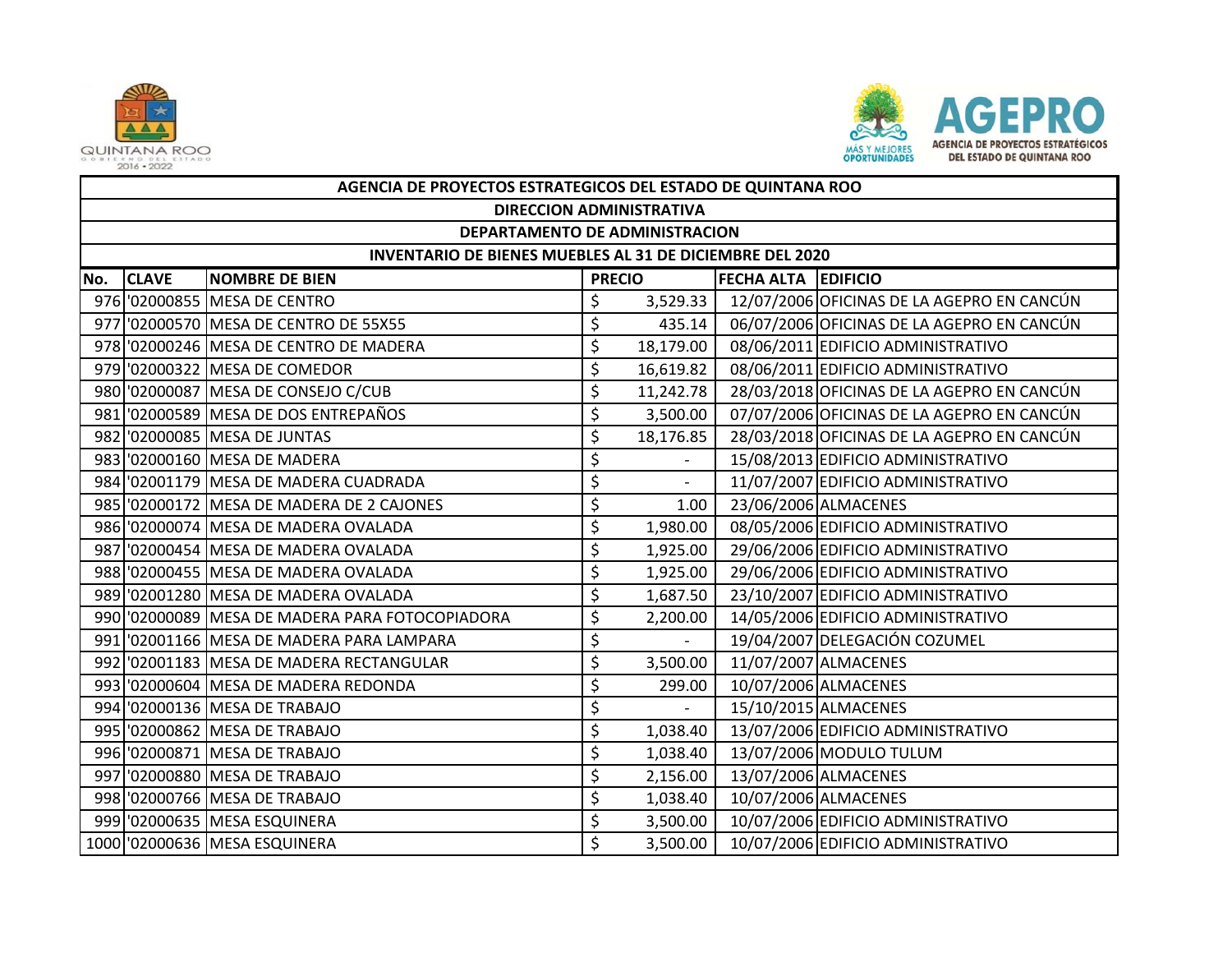



|     | AGENCIA DE PROYECTOS ESTRATEGICOS DEL ESTADO DE QUINTANA ROO    |                                                 |               |           |                            |                                            |  |  |  |  |  |
|-----|-----------------------------------------------------------------|-------------------------------------------------|---------------|-----------|----------------------------|--------------------------------------------|--|--|--|--|--|
|     | <b>DIRECCION ADMINISTRATIVA</b>                                 |                                                 |               |           |                            |                                            |  |  |  |  |  |
|     | DEPARTAMENTO DE ADMINISTRACION                                  |                                                 |               |           |                            |                                            |  |  |  |  |  |
|     | <b>INVENTARIO DE BIENES MUEBLES AL 31 DE DICIEMBRE DEL 2020</b> |                                                 |               |           |                            |                                            |  |  |  |  |  |
| No. | <b>CLAVE</b>                                                    | <b>NOMBRE DE BIEN</b>                           | <b>PRECIO</b> |           | <b>FECHA ALTA EDIFICIO</b> |                                            |  |  |  |  |  |
|     |                                                                 | 1001 '02000872 MESA LARGA                       | \$            | 1,227.60  |                            | 13/07/2006 OFICINAS DE LA AGEPRO EN CANCÚN |  |  |  |  |  |
|     |                                                                 | 1002 '02000132 MESA LAT PLUG                    | \$            | 2,999.00  |                            | 15/05/2006 EDIFICIO ADMINISTRATIVO         |  |  |  |  |  |
|     |                                                                 | 1003 '02000133 MESA LAT PLUG                    | \$            | 2,999.00  |                            | 15/05/2006 OFICINAS DE LA AGEPRO EN CANCÚN |  |  |  |  |  |
|     |                                                                 | 1004 '02001180 MESA OVALADA                     | \$            | 2,081.77  |                            | 06/03/2012 EDIFICIO ADMINISTRATIVO         |  |  |  |  |  |
|     |                                                                 | 1005 '02000637 MESA OVALADA                     | \$            | 5,000.00  |                            | 10/07/2006 EDIFICIO ADMINISTRATIVO         |  |  |  |  |  |
|     |                                                                 | 1006 '02000161 MESA PARA COMPUTADORA            | \$            | 1,047.00  |                            | 22/06/2006 ALMACENES                       |  |  |  |  |  |
|     |                                                                 | 1007 '02000383 MESA PARA MAQUINA DE ESCRIBIR    | \$            | 539.00    |                            | 28/06/2006 EDIFICIO ADMINISTRATIVO         |  |  |  |  |  |
|     |                                                                 | 1008 '02000614 MESA PARA MAQUINA DE ESCRIBIR    | \$            | 539.00    |                            | 10/07/2006 EDIFICIO ADMINISTRATIVO         |  |  |  |  |  |
|     |                                                                 | 1009 '02000838 MESA PARA MAQUINA DE ESCRIBIR    | \$            | 1,047.00  |                            | 11/07/2006 ALMACENES                       |  |  |  |  |  |
|     |                                                                 | 1010 '02000940 MESA PARA MAQUINA DE ESCRIBIR    | \$            | 1.00      |                            | 21/07/2006 ALMACENES                       |  |  |  |  |  |
|     |                                                                 | 1011 '02001116 MESA PARA MAQUINA DE ESCRIBIR    | \$            | 1,299.00  |                            | 08/03/2007 ALMACENES                       |  |  |  |  |  |
|     |                                                                 | 1012 '02001081 MESA PARA MAQUINA DE ESCRIBIR    | \$            | 850.00    |                            | 27/02/2007 DIRECCIÓN GENERAL               |  |  |  |  |  |
|     |                                                                 | 1013 '02000733 MESA PARA MAQUINA DE ESCRIBIR    | \$            |           |                            | 26/08/2011 EDIFICIO ADMINISTRATIVO         |  |  |  |  |  |
|     |                                                                 | 1014 '02001429 MESA PARA MAQUINA DE ESCRIBIR    | \$            | 670.00    |                            | 03/11/2008 EDIFICIO ADMINISTRATIVO         |  |  |  |  |  |
|     |                                                                 | 1015 '02001336   MESA PARA MAQUINA DE ESCRIBIR. | \$            | 621.78    |                            | 31/10/2008 DIRECCIÓN GENERAL               |  |  |  |  |  |
|     |                                                                 | 1016 '02000059 MESA PARA SALA DE JUNTAS         | \$            | 15,501.20 |                            | 08/05/2006 EDIFICIO ADMINISTRATIVO         |  |  |  |  |  |
|     |                                                                 | 1017 02000519 MESA PARA SALA DE JUNTAS          | \$            | 4,756.40  |                            | 05/07/2006 OFICINAS DE LA AGEPRO EN CANCÚN |  |  |  |  |  |
|     |                                                                 | 1018 '02000156 MESA PLEGABLE                    | \$            | 1,123.46  |                            | 06/02/2012 ALMACENES                       |  |  |  |  |  |
|     |                                                                 | 1019 '02000751 MESA PLEGABLE                    | \$            | 499.00    |                            | 19/11/2019 EDIFICIO ADMINISTRATIVO         |  |  |  |  |  |
|     |                                                                 | 1020 '02000757 MESA PLEGABLE                    | \$            | 1,198.00  |                            | 18/09/2019 OFICINAS DE LA AGEPRO EN CANCÚN |  |  |  |  |  |
|     |                                                                 | 1021 02001393 MESA PLEGABLE CON RECURSO FEDERAL | \$            | 1,232.00  |                            | 06/02/2009 EDIFICIO ADMINISTRATIVO         |  |  |  |  |  |
|     |                                                                 | 1022 '02000582 MESA RECTANGULAR                 | \$            | 1,038.40  |                            | 07/07/2006 ALMACENES                       |  |  |  |  |  |
|     |                                                                 | 1023 '02001360 MESA ROMPECABEZAS                | \$            | 35,608.48 |                            | 14/06/2012 EDIFICIO ADMINISTRATIVO         |  |  |  |  |  |
|     |                                                                 | 1024 '02000286 MESETA DE SALA                   | \$            | 12,740.00 |                            | 08/06/2011 EDIFICIO ADMINISTRATIVO         |  |  |  |  |  |
|     |                                                                 | 1025 '02000577 MESITA DE TRABAJO                | \$            | 3,520.00  |                            | 06/07/2006 ALMACENES                       |  |  |  |  |  |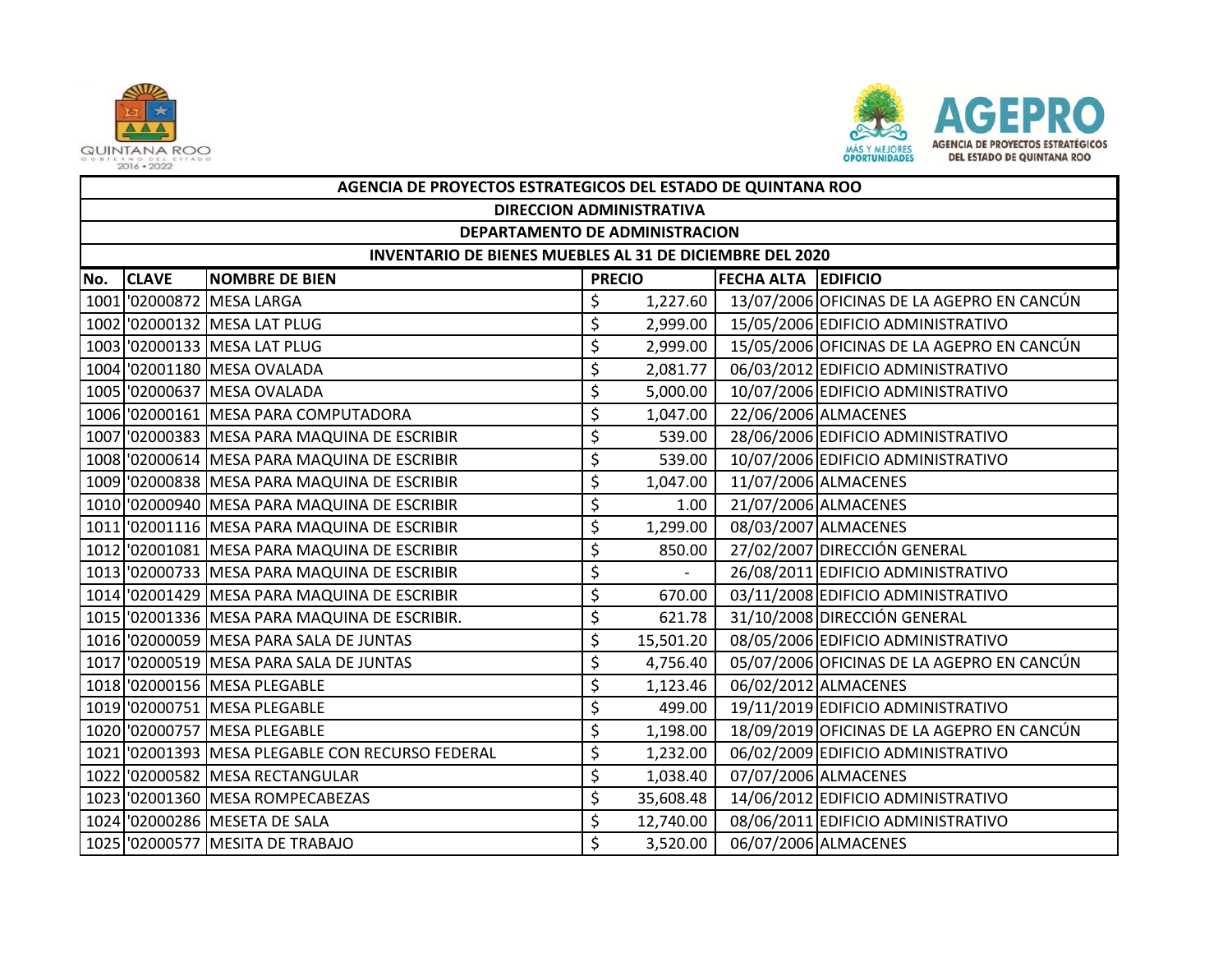



|     | AGENCIA DE PROYECTOS ESTRATEGICOS DEL ESTADO DE QUINTANA ROO |                                             |               |           |                            |                                            |  |  |  |  |
|-----|--------------------------------------------------------------|---------------------------------------------|---------------|-----------|----------------------------|--------------------------------------------|--|--|--|--|
|     | <b>DIRECCION ADMINISTRATIVA</b>                              |                                             |               |           |                            |                                            |  |  |  |  |
|     | DEPARTAMENTO DE ADMINISTRACION                               |                                             |               |           |                            |                                            |  |  |  |  |
|     | INVENTARIO DE BIENES MUEBLES AL 31 DE DICIEMBRE DEL 2020     |                                             |               |           |                            |                                            |  |  |  |  |
| No. | <b>CLAVE</b>                                                 | <b>NOMBRE DE BIEN</b>                       | <b>PRECIO</b> |           | <b>FECHA ALTA EDIFICIO</b> |                                            |  |  |  |  |
|     |                                                              | 1026 '02001618 MICROONDAS                   | \$            | 888.24    |                            | 08/06/2010 ALMACENES                       |  |  |  |  |
|     |                                                              | 1027 '02001615 MINI COMPONENTE              | \$            | 2,198.74  |                            | 08/06/2010 ALMACENES                       |  |  |  |  |
|     |                                                              | 1028 '02000036 MINICOMPONENTE               | \$            | 1,076.24  |                            | 08/05/2006 ALMACENES                       |  |  |  |  |
|     | 1029 '02000687 MINISPLIT                                     |                                             | \$            | 3,679.00  |                            | 27/07/2019 DELEGACIÓN COZUMEL              |  |  |  |  |
|     | 1030 '02000688 MINISPLIT                                     |                                             | \$            | 5,990.01  |                            | 27/07/2019 DELEGACIÓN COZUMEL              |  |  |  |  |
|     | 1031 '02000689 MINISPLIT                                     |                                             | \$            | 7,889.01  |                            | 27/07/2019 DELEGACIÓN COZUMEL              |  |  |  |  |
|     | 1032 '02000916 MINISPLIT                                     |                                             | \$            | 8,945.20  |                            | 22/04/2010 EDIFICIO ADMINISTRATIVO         |  |  |  |  |
|     | 1033 '02001153 MINISPLIT                                     |                                             | \$            | 40,229.00 |                            | 29/02/2012 ALMACENES                       |  |  |  |  |
|     | 1034 '02000316 MINISPLIT                                     |                                             | \$            | 42,851.33 |                            | 04/11/2015 EDIFICIO ADMINISTRATIVO         |  |  |  |  |
|     | 1035 '02000394 MINISPLIT                                     |                                             | \$            | 3,675.01  |                            | 07/06/2019 ALMACENES                       |  |  |  |  |
|     |                                                              | 1036 '02000568 MODULAR (SALA NEGRA)         | \$            | 11,654.00 |                            | 06/07/2006 ALMACENES                       |  |  |  |  |
|     |                                                              | 1037 '02001284 MODULO ADMINISTRATIVO        | \$            | 5,854.20  |                            | 12/11/2007 DIRECCIÓN GENERAL               |  |  |  |  |
|     |                                                              | 1038 '02000081 MODULO EJECUTIVO             | \$            | 9,055.00  |                            | 13/05/2006 ALMACENES                       |  |  |  |  |
|     |                                                              | 1039 '02000092 MODULO EJECUTIVO             | \$            | 9,960.58  |                            | 14/05/2006 ALMACENES                       |  |  |  |  |
|     |                                                              | 1040 '02000592 MODULO EJECUTIVO             | \$            | 9,960.50  |                            | 08/11/2006 ALMACENES                       |  |  |  |  |
|     |                                                              | 1041 02000744 MODULO EJECUTIVO              | \$            | 1.00      |                            | 10/07/2006 ALMACENES                       |  |  |  |  |
|     |                                                              | 1042 02001016 MODULO EJECUTIVO              | \$            | 9,960.50  |                            | 09/08/2006 ALMACENES                       |  |  |  |  |
|     |                                                              | 1043 '02000169 MODULO EJECUTIVO             | \$            | 9,960.58  |                            | 23/06/2006 DIRECCIÓN GENERAL               |  |  |  |  |
|     |                                                              | 1044 '02000102 MODULO EJECUTIVO             | \$            | 7,441.50  |                            | 14/05/2006 EDIFICIO ADMINISTRATIVO         |  |  |  |  |
|     |                                                              | 1045 '02001320 MODULO EJECUTIVO             | \$            | 11,094.45 |                            | 05/10/2011 EDIFICIO ADMINISTRATIVO         |  |  |  |  |
|     |                                                              | 1046 '02000142 MODULO EJECUTIVO CON LIBRERO | \$            | 8,401.72  |                            | 15/05/2006 OFICINAS DE LA AGEPRO EN CANCÚN |  |  |  |  |
|     |                                                              | 1047 02001995 MODULO EJECUTIVO DE MELANINA  | \$            | 11,094.45 |                            | 12/08/2013 EDIFICIO ADMINISTRATIVO         |  |  |  |  |
|     |                                                              | 1048 '02001257 MODULO SECRETARIAL           | \$            |           |                            | 09/07/2014 ALMACENES                       |  |  |  |  |
|     |                                                              | 1049 02000004 MODULO SECRETARIAL            | \$            | $\sim$    |                            | 24/10/2016 DIRECCIÓN GENERAL               |  |  |  |  |
|     |                                                              | 1050 '02001044 MODULO SECRETARIAL           | \$            | 4,471.50  |                            | 21/08/2006 ALMACENES                       |  |  |  |  |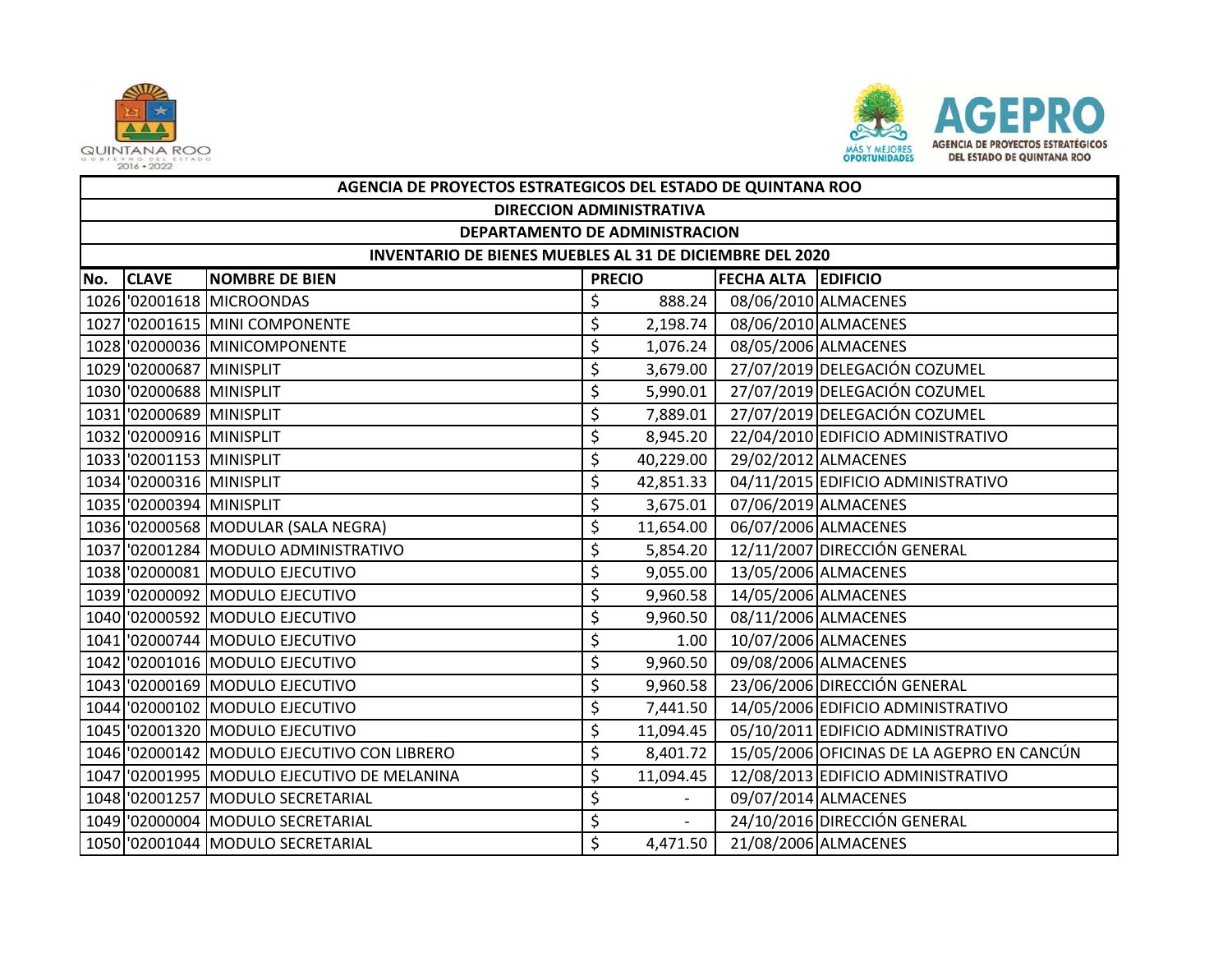



|     | AGENCIA DE PROYECTOS ESTRATEGICOS DEL ESTADO DE QUINTANA ROO |                                                   |               |                          |                     |                                      |  |  |  |  |
|-----|--------------------------------------------------------------|---------------------------------------------------|---------------|--------------------------|---------------------|--------------------------------------|--|--|--|--|
|     | <b>DIRECCION ADMINISTRATIVA</b>                              |                                                   |               |                          |                     |                                      |  |  |  |  |
|     | DEPARTAMENTO DE ADMINISTRACION                               |                                                   |               |                          |                     |                                      |  |  |  |  |
|     | INVENTARIO DE BIENES MUEBLES AL 31 DE DICIEMBRE DEL 2020     |                                                   |               |                          |                     |                                      |  |  |  |  |
| No. | <b>CLAVE</b>                                                 | <b>NOMBRE DE BIEN</b>                             | <b>PRECIO</b> |                          | FECHA ALTA EDIFICIO |                                      |  |  |  |  |
|     |                                                              | 1051 '02000938 MODULO SECRETARIAL                 | \$            | 1,587.02                 |                     | 21/07/2006 DIRECCIÓN GENERAL         |  |  |  |  |
|     |                                                              | 1052 '02001382 MODULO SECRETARIAL                 | \$            | 4,046.54                 |                     | 18/12/2008 ALMACENES                 |  |  |  |  |
|     |                                                              | 1053 '02000077 MODULO SECRETARIAL                 | \$            | 4,471.50                 |                     | 08/05/2006 ALMACENES                 |  |  |  |  |
|     |                                                              | 1054 '02000100 MODULO SECRETARIAL                 | \$            | 4,471.50                 |                     | 14/05/2006 ALMACENES                 |  |  |  |  |
|     |                                                              | 1055 '02000124 MODULO SECRETARIAL                 | \$            | 4,471.50                 |                     | 15/05/2006 ALMACENES                 |  |  |  |  |
|     |                                                              | 1056 '02000159 MODULO SECRETARIAL                 | \$            | 4,471.50                 |                     | 22/06/2006 ALMACENES                 |  |  |  |  |
|     |                                                              | 1057 '02000255 MODULO SECRETARIAL                 | \$            | 4,471.50                 |                     | 26/06/2006 ALMACENES                 |  |  |  |  |
|     |                                                              | 1058 '02000270 MODULO SECRETARIAL                 | \$            | 2,471.50                 |                     | 26/06/2006 ALMACENES                 |  |  |  |  |
|     |                                                              | 1059 '02000384 MODULO SECRETARIAL                 | \$            | 4,471.50                 |                     | 28/06/2006 ALMACENES                 |  |  |  |  |
|     |                                                              | 1060 '02000391 MODULO SECRETARIAL                 | \$            | 4,471.50                 |                     | 28/06/2006 ALMACENES                 |  |  |  |  |
|     |                                                              | 1061 '02000835 MODULO SECRETARIAL                 | \$            | 4,471.50                 |                     | 11/07/2006 COORDINACION TECNICA 2019 |  |  |  |  |
|     |                                                              | 1062 '02001075 MODULO SECRETARIAL                 | \$            | 4,471.50                 |                     | 08/11/2006 DIRECCIÓN GENERAL         |  |  |  |  |
|     |                                                              | 1063 '02001103 MODULO SECRETARIAL                 | \$            | 4,471.50                 |                     | 28/02/2007 EDIFICIO ADMINISTRATIVO   |  |  |  |  |
|     |                                                              | 1064 '02000020 MODULO SECRETARIAL                 | \$            | 2,688.00                 |                     | 17/04/2006 EDIFICIO ADMINISTRATIVO   |  |  |  |  |
|     |                                                              | 1065 '02000389 MODULO SECRETARIAL                 | \$            | 4,471.50                 |                     | 28/06/2006 DIRECCIÓN GENERAL         |  |  |  |  |
|     |                                                              | 1066 '02000342 MODULO SECRETARIAL                 | \$            | 4,471.50                 |                     | 27/06/2006 ALMACENES                 |  |  |  |  |
|     |                                                              | 1067 '02001092 MODULO SECRETARIAL (SOLO CAJONERA) | \$            | 1,200.00                 |                     | 27/02/2007 EDIFICIO ADMINISTRATIVO   |  |  |  |  |
|     |                                                              | 1068 '02000546 MODULO SEMIEJECUTIVO               | \$            | 5,289.16                 |                     | 06/07/2006 ALMACENES                 |  |  |  |  |
|     | 1069 '02000021 MUEBLE                                        |                                                   | \$            |                          |                     | 05/10/2015 ALMACENES                 |  |  |  |  |
|     | 1070 '02000079 MUEBLE                                        |                                                   | \$            | $\overline{\phantom{a}}$ |                     | 05/10/2015 ALMACENES                 |  |  |  |  |
|     | 1071 02000023 MUEBLE                                         |                                                   | \$            |                          |                     | 05/10/2015 EDIFICIO ADMINISTRATIVO   |  |  |  |  |
|     | 1072 02001421 MUEBLE                                         |                                                   | \$            | 1.00                     |                     | 11/03/2008 ALMACENES                 |  |  |  |  |
|     |                                                              | 1073 '02000240 MUEBLE BLANCO                      | \$            | 37,403.90                |                     | 08/06/2011 EDIFICIO ADMINISTRATIVO   |  |  |  |  |
|     |                                                              | 1074 '02000182 MUEBLE CON BASE DE ACERO           | \$            | 1,700.00                 |                     | 23/06/2006 ALMACENES                 |  |  |  |  |
|     |                                                              | 1075 '02001846 MUEBLE DE MADERA                   | \$            | $\sim$                   |                     | 02/03/2011 ALMACENES                 |  |  |  |  |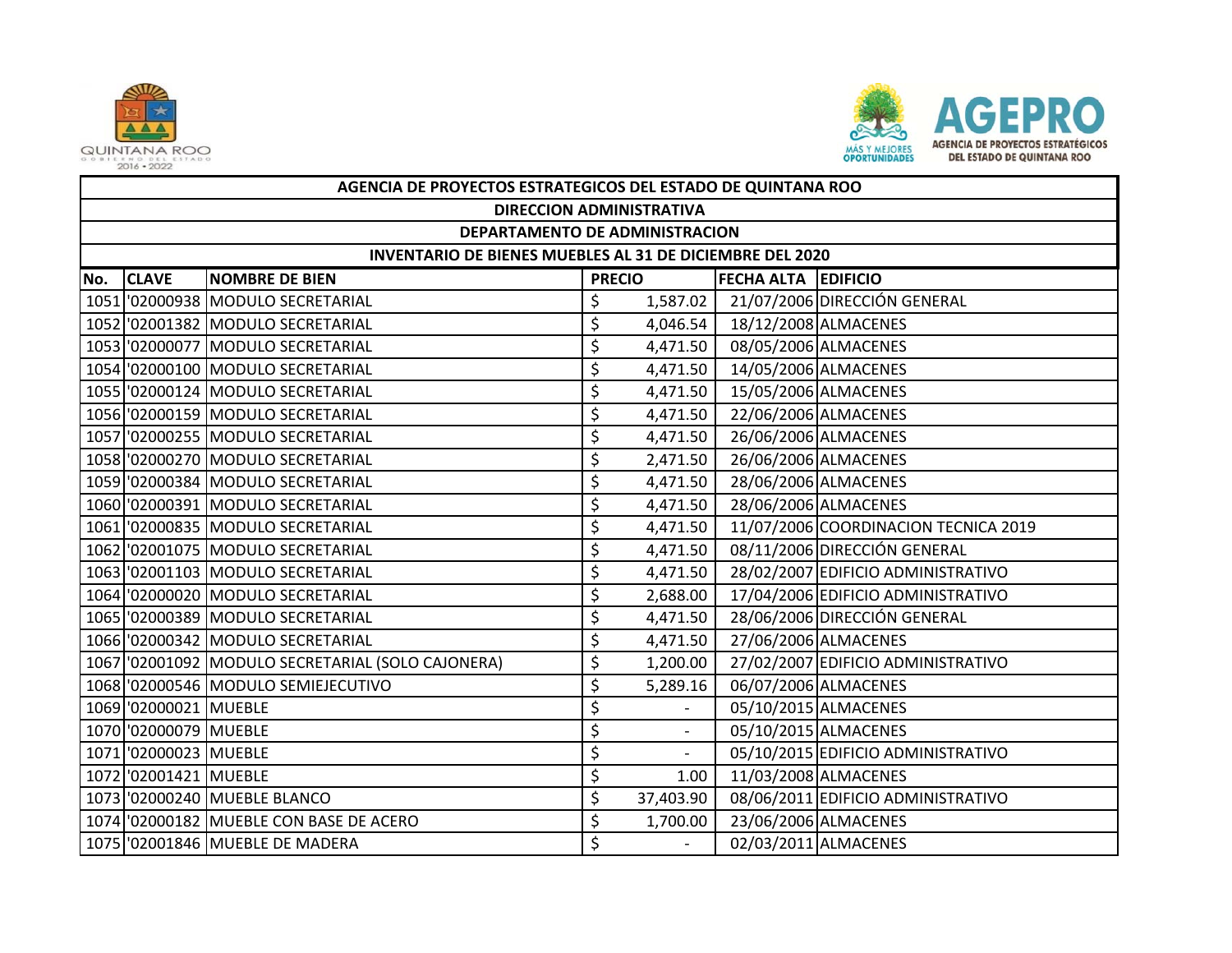



|     | AGENCIA DE PROYECTOS ESTRATEGICOS DEL ESTADO DE QUINTANA ROO |                                                 |         |               |                            |                                    |  |  |  |  |  |
|-----|--------------------------------------------------------------|-------------------------------------------------|---------|---------------|----------------------------|------------------------------------|--|--|--|--|--|
|     | <b>DIRECCION ADMINISTRATIVA</b>                              |                                                 |         |               |                            |                                    |  |  |  |  |  |
|     | DEPARTAMENTO DE ADMINISTRACION                               |                                                 |         |               |                            |                                    |  |  |  |  |  |
|     | INVENTARIO DE BIENES MUEBLES AL 31 DE DICIEMBRE DEL 2020     |                                                 |         |               |                            |                                    |  |  |  |  |  |
| No. | <b>CLAVE</b>                                                 | <b>NOMBRE DE BIEN</b>                           |         | <b>PRECIO</b> | <b>FECHA ALTA EDIFICIO</b> |                                    |  |  |  |  |  |
|     |                                                              | 1076 '02000265 MUEBLE DE MADERA                 | \$      | 220,000.00    |                            | 08/06/2011 EDIFICIO ADMINISTRATIVO |  |  |  |  |  |
|     |                                                              | 1077 '02001037 MUEBLE DE MADERA DE TRES NIVELES | \$      | 4,037.00      |                            | 21/08/2006 DIRECCIÓN GENERAL       |  |  |  |  |  |
|     |                                                              | 1078 '02001022 MUEBLE P/ MAQUINA DE ESCRIBIR    | \$      | 235.00        |                            | 10/08/2006 EDIFICIO ADMINISTRATIVO |  |  |  |  |  |
|     |                                                              | 1079 '02001026 MUEBLE PARA COMPUTADORA          | \$      | 1,047.00      |                            | 14/08/2006 ALMACENES               |  |  |  |  |  |
|     |                                                              | 1080 '02000366 MUEBLE PARA COMPUTADORA          | \$      | 1,335.40      |                            | 02/10/2006 ALMACENES               |  |  |  |  |  |
|     |                                                              | 1081 02001313 MUEBLE PARA COMPUTADORA           | \$      | 1,471.82      |                            | 10/04/2008 EDIFICIO ADMINISTRATIVO |  |  |  |  |  |
|     |                                                              | 1082 '02000767 MUEBLE PARA COMPUTADORA          | \$      | 1,310.00      |                            | 10/07/2006 EDIFICIO ADMINISTRATIVO |  |  |  |  |  |
|     |                                                              | 1083 '02001281 MUEBLE PARA COMPUTADORA          | \$      | 924.00        |                            | 23/10/2007 ALMACENES               |  |  |  |  |  |
|     |                                                              | 1084 '02001573 MUEBLE PARA COMPUTADORA          | \$      | 1.00          |                            | 24/05/2010 ALMACENES               |  |  |  |  |  |
|     |                                                              | 1085 '02000271 MUEBLE PARA COMPUTADORA          | \$      | 1,047.00      |                            | 02/10/2006 DIRECCIÓN GENERAL       |  |  |  |  |  |
|     |                                                              | 1086 '02001327 MUEBLE PARA COMPUTADORA          | \$      |               |                            | 01/10/2008 EDIFICIO ADMINISTRATIVO |  |  |  |  |  |
|     |                                                              | 1087 '02000525 MUEBLE PARA COMPUTADORA          | \$      | 1,047.00      |                            | 20/10/2006 EDIFICIO ADMINISTRATIVO |  |  |  |  |  |
|     |                                                              | 1088 '02000805 MUEBLE PARA COMPUTADORA          | \$      | 1,047.00      |                            | 10/07/2006 EDIFICIO ADMINISTRATIVO |  |  |  |  |  |
|     |                                                              | 1089 '02001314 MUEBLE PARA COMPUTADORA          | \$      | 1,035.00      |                            | 10/04/2008 ALMACENES               |  |  |  |  |  |
|     |                                                              | 1090 '02001315 MUEBLE PARA COMPUTADORA          | \$      | 1,035.00      |                            | 10/04/2008 CENTRAL 2019            |  |  |  |  |  |
|     |                                                              | 1091 02000011 MUEBLE PARA COMPUTADORA           | \$      | 737.00        |                            | 15/04/2006 ALMACENES               |  |  |  |  |  |
|     |                                                              | 1092 '02001024 MUEBLE PARA COMPUTADORA          | \$      | 968.00        |                            | 10/08/2006 ALMACENES               |  |  |  |  |  |
|     |                                                              | 1093 '02001371 MUEBLE PARA COMPUTADORA          | \$      | 968.00        |                            | 03/11/2008 ALMACENES               |  |  |  |  |  |
|     |                                                              | 1094 '02001252 MUEBLE PARA COMPUTADORA          | \$      | 1,144.00      |                            | 26/09/2007 ALMACENES               |  |  |  |  |  |
|     |                                                              | 1095 '02001294 MUEBLE PARA COMPUTADORA          | \$      | 1,144.00      |                            | 19/03/2008 DIRECCIÓN GENERAL       |  |  |  |  |  |
|     |                                                              | 1096 '02001852 MUEBLE PARA COMPUTADORA          | \$      | 968.00        |                            | 02/03/2011 ALMACENES               |  |  |  |  |  |
|     |                                                              | 1097 '02000630 MUEBLE PARA COMPUTADORA          | \$      | 924.00        |                            | 10/07/2006 ALMACENES               |  |  |  |  |  |
|     |                                                              | 1098 '02000784 MUEBLE PARA COMPUTADORA          | \$      | 924.00        |                            | 02/08/2006 ALMACENES               |  |  |  |  |  |
|     |                                                              | 1099 '02000842 MUEBLE PARA COMPUTADORA          | \$      | 924.00        |                            | 11/07/2006 ALMACENES               |  |  |  |  |  |
|     |                                                              | 1100 '02001339 MUEBLE PARA COMPUTADORA          | $\zeta$ | 1,040.00      |                            | 31/10/2008 ALMACENES               |  |  |  |  |  |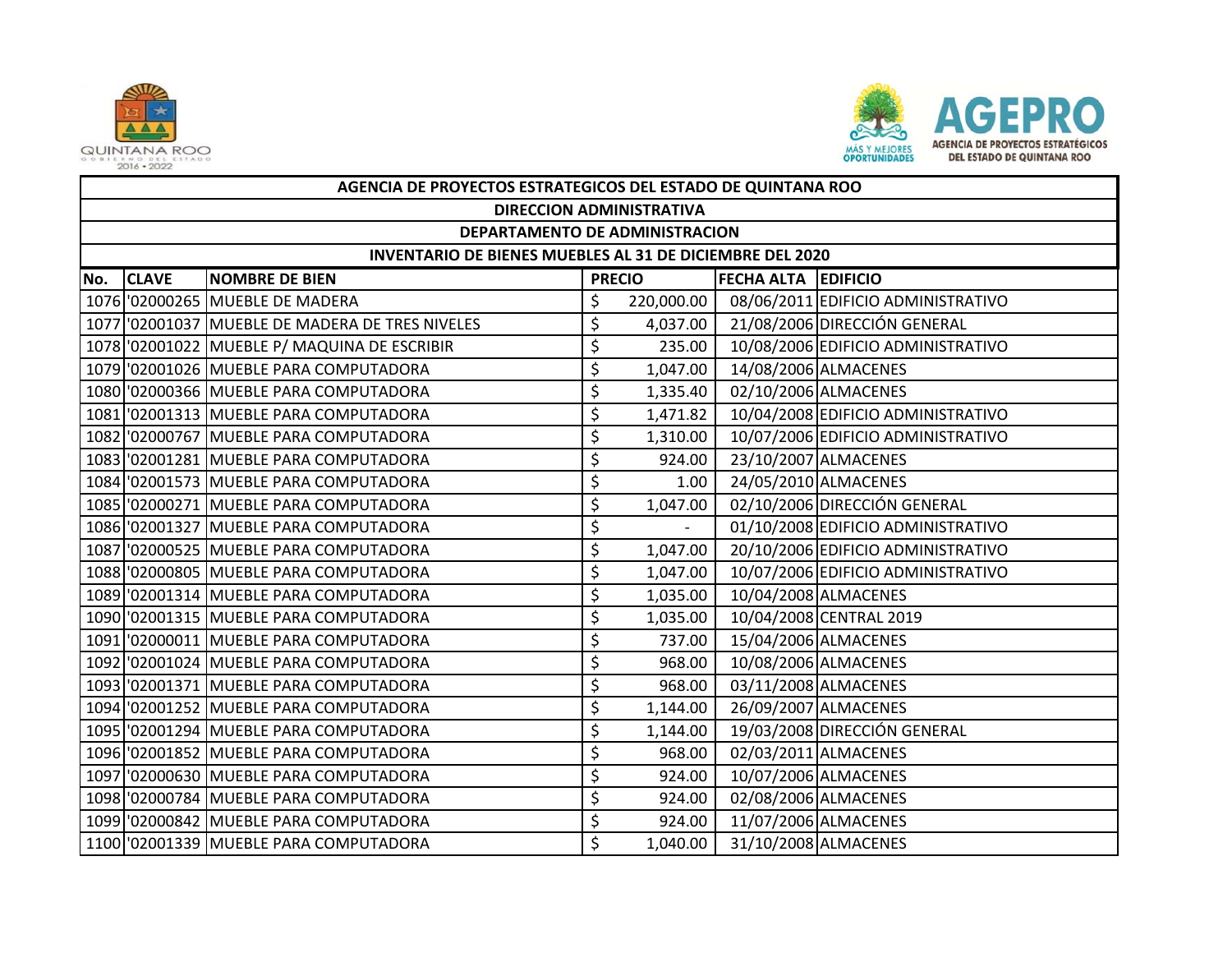



|     | AGENCIA DE PROYECTOS ESTRATEGICOS DEL ESTADO DE QUINTANA ROO |                                        |                     |                          |  |                                            |  |  |  |  |
|-----|--------------------------------------------------------------|----------------------------------------|---------------------|--------------------------|--|--------------------------------------------|--|--|--|--|
|     | <b>DIRECCION ADMINISTRATIVA</b>                              |                                        |                     |                          |  |                                            |  |  |  |  |
|     | DEPARTAMENTO DE ADMINISTRACION                               |                                        |                     |                          |  |                                            |  |  |  |  |
|     | INVENTARIO DE BIENES MUEBLES AL 31 DE DICIEMBRE DEL 2020     |                                        |                     |                          |  |                                            |  |  |  |  |
| No. | <b>CLAVE</b>                                                 | <b>NOMBRE DE BIEN</b>                  | FECHA ALTA EDIFICIO |                          |  |                                            |  |  |  |  |
|     |                                                              | 1101 02001370 MUEBLE PARA COMPUTADORA  | \$                  | 1,040.00                 |  | 03/11/2008 EDIFICIO ADMINISTRATIVO         |  |  |  |  |
|     |                                                              | 1102 '02001255 MUEBLE PARA COMPUTADORA | \$                  | 924.00                   |  | 26/09/2007 EDIFICIO ADMINISTRATIVO         |  |  |  |  |
|     |                                                              | 1103 02000956 MUEBLE PARA COMPUTADORA  | \$                  |                          |  | 21/06/2016 ALMACENES                       |  |  |  |  |
|     |                                                              | 1104 02000035 MUEBLE PARA TELEVISION   | \$                  | 1,067.91                 |  | 08/05/2006 ALMACENES                       |  |  |  |  |
|     |                                                              | 1105 '02000003 NICHO DE MADERA         | \$                  | 5,280.00                 |  | 08/04/2006 OFICINAS DE LA AGEPRO EN CANCÚN |  |  |  |  |
|     |                                                              | 1106 '02000656 PAPELERA DE 2 NIVELES   | \$                  | 1.00                     |  | 10/07/2006 OFICINAS DE LA AGEPRO EN CANCÚN |  |  |  |  |
|     |                                                              | 1107 '02000335 PAPELERA DE MADERA      | \$                  | 1.00                     |  | 19/07/2006 ALMACENES                       |  |  |  |  |
|     |                                                              | 1108 '02000925 PAPELERA DE MADERA      | \$                  | 1.00                     |  | 19/07/2006 ALMACENES                       |  |  |  |  |
|     |                                                              | 1109 '02000111 PINTARRON               | \$                  | 638.00                   |  | 03/03/2011 ALMACENES                       |  |  |  |  |
|     |                                                              | 1110 '02000145 PINTARRON               | \$                  | 638.00                   |  | 09/08/2006 ALMACENES                       |  |  |  |  |
|     |                                                              | 1111 '02001128 PINTARRON               | \$                  | 638.00                   |  | 15/03/2007 ALMACENES                       |  |  |  |  |
|     |                                                              | 1112 '02001305 PINTARRON               | \$                  | 638.00                   |  | 02/04/2008 ALMACENES                       |  |  |  |  |
|     |                                                              | 1113 '02000947 PINTARRON               | \$                  | 1.00                     |  | 21/07/2006 ALMACENES                       |  |  |  |  |
|     |                                                              | 1114 '02001318 PINTARRON               | \$                  | $\overline{\phantom{a}}$ |  | 15/05/2008 ALMACENES                       |  |  |  |  |
|     |                                                              | 1115 '02001308 PINTARRON               | \$                  |                          |  | 02/04/2008 DIRECCIÓN GENERAL               |  |  |  |  |
|     |                                                              | 1116 '02000755 PINTARRON               | \$                  | 1.00                     |  | 19/07/2006 DELEGACIÓN COZUMEL              |  |  |  |  |
|     |                                                              | 1117 '02001295 PINTARRON               | \$                  |                          |  | 24/03/2008 DELEGACIÓN COZUMEL              |  |  |  |  |
|     |                                                              | 1118 '02000170 PINTARRON ROTAFOLIO     | \$                  | 2,376.00                 |  | 23/06/2006 EDIFICIO ADMINISTRATIVO         |  |  |  |  |
|     | 1119 '02000932 PIZARRON                                      |                                        | \$                  | 300.00                   |  | 19/07/2006 ALMACENES                       |  |  |  |  |
|     |                                                              | 1120 '02000421 PORTALLAVES             | \$                  | 1.00                     |  | 19/07/2006 DELEGACION COZUMEL 2019         |  |  |  |  |
|     |                                                              | 1121 '02000027 RECEPCION""J""          | \$                  | 28,834.65                |  | 28/03/2018 OFICINAS DE LA AGEPRO EN CANCÚN |  |  |  |  |
|     |                                                              | 1122 '02000110 REFRIGERADOR            | \$                  | 5,999.00                 |  | 06/06/2018 OFICINAS DE LA AGEPRO EN CANCÚN |  |  |  |  |
|     |                                                              | 1123 '02001584 REFRIGERADOR            | \$                  | 2,200.00                 |  | 08/06/2010 EDIFICIO ADMINISTRATIVO         |  |  |  |  |
|     |                                                              | 1124 '02000779 REFRIGERADOR            | \$                  | 7,314.01                 |  | 16/12/2019 OFICINAS DE LA AGEPRO EN CANCÚN |  |  |  |  |
|     |                                                              | 1125 '02001174 REPISA DE TRES NIVELS   | Ś                   |                          |  | 26/03/2014 OFICINAS DE LA AGEPRO EN CANCÚN |  |  |  |  |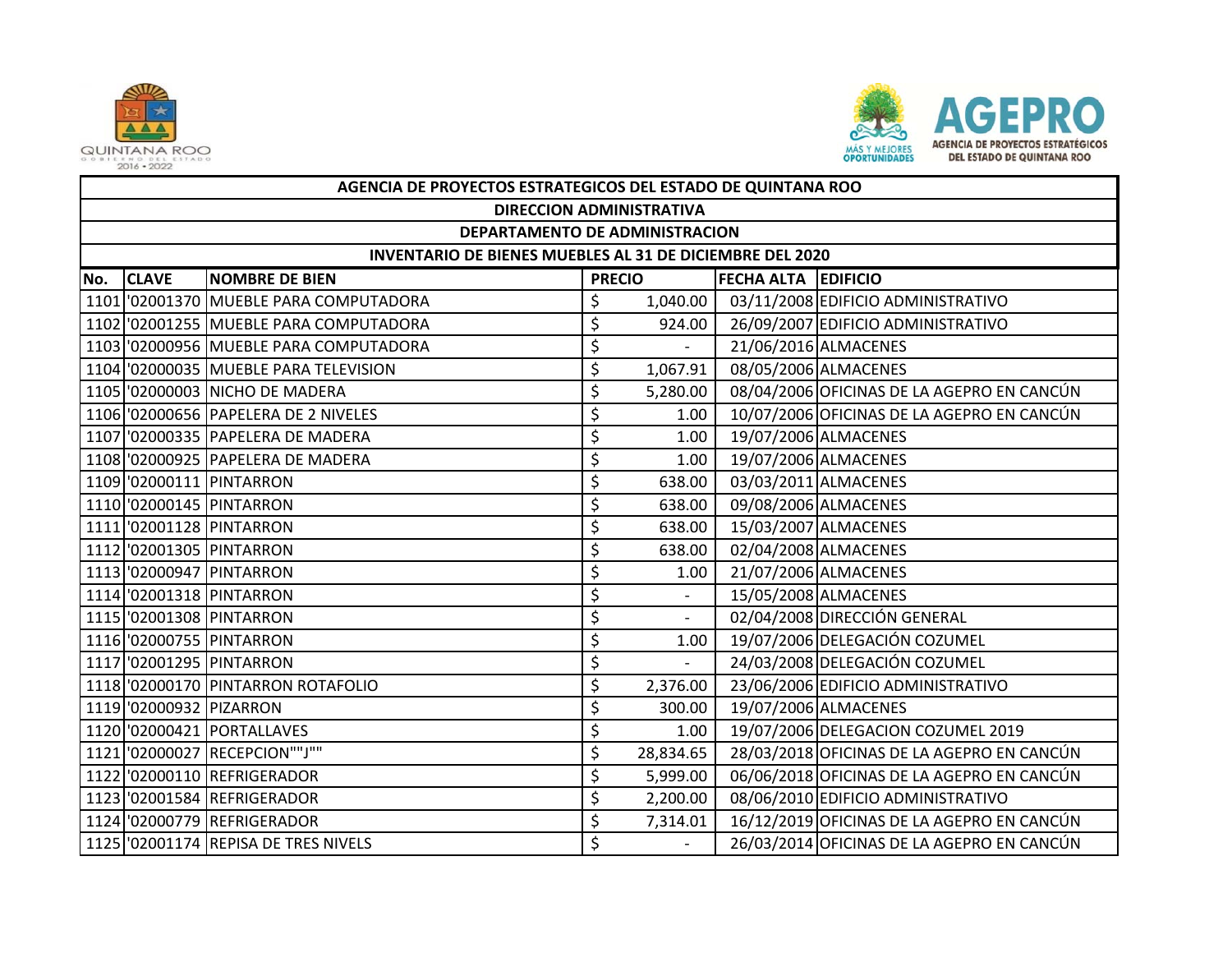



|     | AGENCIA DE PROYECTOS ESTRATEGICOS DEL ESTADO DE QUINTANA ROO |                                                |    |                              |                            |                                                |  |  |  |  |
|-----|--------------------------------------------------------------|------------------------------------------------|----|------------------------------|----------------------------|------------------------------------------------|--|--|--|--|
|     | <b>DIRECCION ADMINISTRATIVA</b>                              |                                                |    |                              |                            |                                                |  |  |  |  |
|     | DEPARTAMENTO DE ADMINISTRACION                               |                                                |    |                              |                            |                                                |  |  |  |  |
|     | INVENTARIO DE BIENES MUEBLES AL 31 DE DICIEMBRE DEL 2020     |                                                |    |                              |                            |                                                |  |  |  |  |
| No. | <b>CLAVE</b>                                                 | <b>NOMBRE DE BIEN</b>                          |    | <b>PRECIO</b>                | <b>FECHA ALTA EDIFICIO</b> |                                                |  |  |  |  |
|     |                                                              | 1126 '02001237 REPIZA DE MADERA                | \$ |                              |                            | 24/09/2007 ALMACENES                           |  |  |  |  |
|     |                                                              | 1127 '02001238 REPIZA DE MADERA                | \$ | $\overline{\phantom{a}}$     |                            | 24/09/2007 ALMACENES                           |  |  |  |  |
|     |                                                              | 1128 '02001168 ROTAFOLIO                       | \$ | $\qquad \qquad \blacksquare$ |                            | 19/04/2007 DELEGACIÓN COZUMEL                  |  |  |  |  |
|     |                                                              | 1129 '02001040 SACAPUNTAS                      | \$ | 131.97                       |                            | 23/04/2010 ALMACENES                           |  |  |  |  |
|     |                                                              | 1130 '02000698 SACAPUNTAS                      | \$ | 131.97                       |                            | 18/07/2006 ALMACENES                           |  |  |  |  |
|     |                                                              | 1131 '02001329 SACAPUNTAS                      | \$ | 131.97                       |                            | 31/10/2008 ALMACENES                           |  |  |  |  |
|     |                                                              | 1132 '02000829 SACAPUNTAS                      | \$ | 325.00                       |                            | 28/07/2006 ALMACENES                           |  |  |  |  |
|     |                                                              | 1133 '02000984 SACAPUNTAS                      | \$ | 1.00                         |                            | 02/08/2006 DELEGACIÓN COZUMEL                  |  |  |  |  |
|     |                                                              | 1134 02000150 SALA MODELO EJECUTIVO            | \$ | 133,763.00                   |                            | 08/06/2011 EDIFICIO ADMINISTRATIVO             |  |  |  |  |
|     |                                                              | 1135 '02000275 SALA DE ESPERA TIPO "L"         | \$ | 150,174.09                   |                            | 08/06/2011 EDIFICIO ADMINISTRATIVO             |  |  |  |  |
|     |                                                              | 1136 '02000278 SALA EN CAMERINOS               | \$ | 37,650.00                    |                            | 08/06/2011 DIRECCION GENERAL CENTRO DE CONVENO |  |  |  |  |
|     |                                                              | 1137 '02000251 SILLA DE ESPERA                 | \$ | 14,500.00                    |                            | 08/06/2011 EDIFICIO ADMINISTRATIVO             |  |  |  |  |
|     |                                                              | 1138 '02000823 SILLA DE ESPERA                 | \$ | 14,500.00                    |                            | 11/11/2011 EDIFICIO ADMINISTRATIVO             |  |  |  |  |
|     |                                                              | 1139 '02000722 SILLA DE GERENCIA               | \$ | 1,799.00                     |                            | 26/09/2019 EDIFICIO ADMINISTRATIVO             |  |  |  |  |
|     |                                                              | 1140 '02000723 SILLA DE GERENCIA               | \$ | 1,799.00                     |                            | 26/09/2019 EDIFICIO ADMINISTRATIVO             |  |  |  |  |
|     |                                                              | 1141 '02000703 SILLA DE GERENCIA               | \$ | 1,799.00                     |                            | 26/09/2019 EDIFICIO ADMINISTRATIVO             |  |  |  |  |
|     |                                                              | 1142 '02000700 SILLA DE GERENCIA               | \$ | 1,799.00                     |                            | 26/09/2019 EDIFICIO ADMINISTRATIVO             |  |  |  |  |
|     |                                                              | 1143 '02000690 SILLA DE GERENCIA               | \$ | 1,799.00                     |                            | 26/09/2019 EDIFICIO ADMINISTRATIVO             |  |  |  |  |
|     |                                                              | 1144 '02000702 SILLA DE GERENCIA               | \$ | 1,799.00                     |                            | 26/09/2019 EDIFICIO ADMINISTRATIVO             |  |  |  |  |
|     |                                                              | 1145 '02000692 SILLA DE GERENCIA               | \$ | 1,799.00                     |                            | 26/09/2019 EDIFICIO ADMINISTRATIVO             |  |  |  |  |
|     |                                                              | 1146 '02000031 SILLA DE MADERA C/RESPALDO ALTO | \$ | 2,167.00                     |                            | 08/05/2006 EDIFICIO ADMINISTRATIVO             |  |  |  |  |
|     |                                                              | 1147 '02000033 SILLA DE MADERA C/RESPALDO ALTO | \$ | 2,167.00                     |                            | 08/05/2006 EDIFICIO ADMINISTRATIVO             |  |  |  |  |
|     |                                                              | 1148 02000034 SILLA DE MADERA C/RESPALDO ALTO  | \$ | 2,167.00                     |                            | 08/05/2006 EDIFICIO ADMINISTRATIVO             |  |  |  |  |
|     |                                                              | 1149 '02001263 SILLA DE MADERA C/RESPALDO ALTO | \$ |                              |                            | 09/10/2007 EDIFICIO ADMINISTRATIVO             |  |  |  |  |
|     |                                                              | 1150 '02000439 SILLA DE PLASTICO               | \$ | 59.89                        |                            | 21/06/2016 DELEGACIÓN COZUMEL                  |  |  |  |  |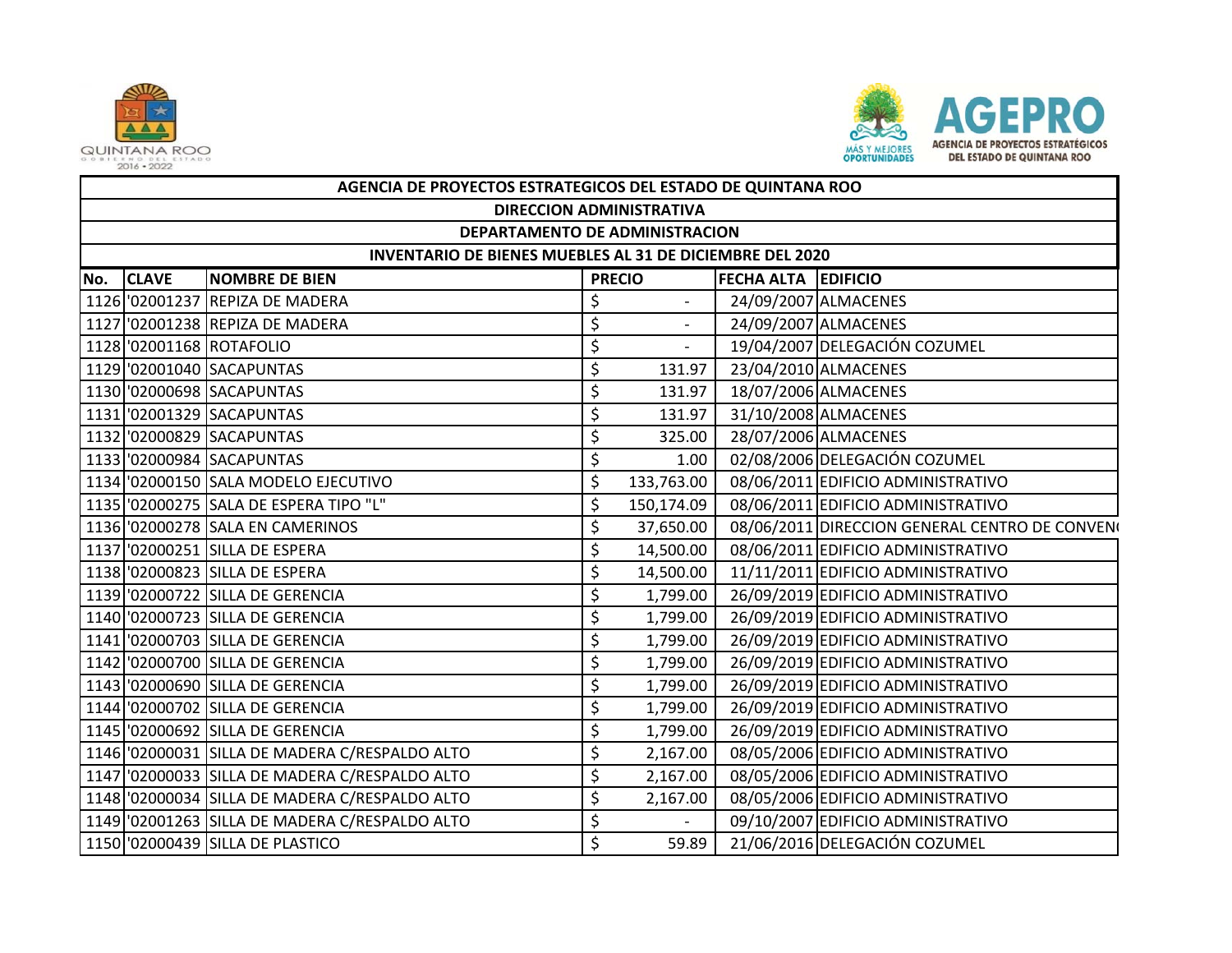



|     | AGENCIA DE PROYECTOS ESTRATEGICOS DEL ESTADO DE QUINTANA ROO |                                     |    |                                      |  |                                                |  |  |  |  |
|-----|--------------------------------------------------------------|-------------------------------------|----|--------------------------------------|--|------------------------------------------------|--|--|--|--|
|     | <b>DIRECCION ADMINISTRATIVA</b>                              |                                     |    |                                      |  |                                                |  |  |  |  |
|     | DEPARTAMENTO DE ADMINISTRACION                               |                                     |    |                                      |  |                                                |  |  |  |  |
|     | INVENTARIO DE BIENES MUEBLES AL 31 DE DICIEMBRE DEL 2020     |                                     |    |                                      |  |                                                |  |  |  |  |
| No. | <b>CLAVE</b>                                                 | <b>NOMBRE DE BIEN</b>               |    | FECHA ALTA EDIFICIO<br><b>PRECIO</b> |  |                                                |  |  |  |  |
|     |                                                              | 1151 '02000438 SILLA DE PLASTICO    | \$ | 59.89                                |  | 19/07/2006 DELEGACIÓN COZUMEL                  |  |  |  |  |
|     |                                                              | 1152 '02000441 SILLA DE PLASTICO    | \$ | 59.89                                |  | 19/07/2006 DELEGACIÓN COZUMEL                  |  |  |  |  |
|     |                                                              | 1153 '02000710 SILLA DE PLASTICO    | \$ | 57.00                                |  | 19/07/2006 DELEGACIÓN COZUMEL                  |  |  |  |  |
|     |                                                              | 1154 '02000714 SILLA DE PLASTICO    | \$ | 57.00                                |  | 19/07/2006 DELEGACIÓN COZUMEL                  |  |  |  |  |
|     |                                                              | 1155 '02000717 SILLA DE PLASTICO    | \$ | 57.00                                |  | 19/07/2006 DELEGACIÓN COZUMEL                  |  |  |  |  |
|     |                                                              | 1156 '02000990 SILLA DE PLASTICO    | \$ | 57.00                                |  | 02/08/2006 DELEGACIÓN COZUMEL                  |  |  |  |  |
|     |                                                              | 1157 '02000991 SILLA DE PLASTICO    | \$ | 57.00                                |  | 03/08/2006 DELEGACIÓN COZUMEL                  |  |  |  |  |
|     |                                                              | 1158 '02000992 SILLA DE PLASTICO    | \$ | 57.00                                |  | 03/08/2006 DELEGACIÓN COZUMEL                  |  |  |  |  |
|     |                                                              | 1159 '02000083 SILLA DE SECRETARIAL | \$ | 1,274.48                             |  | 13/05/2006 EDIFICIO ADMINISTRATIVO             |  |  |  |  |
|     |                                                              | 1160 '02000179 SILLA DE VISITA      | \$ |                                      |  | 21/10/2015 ALMACENES                           |  |  |  |  |
|     |                                                              | 1161 '02000513 SILLA DE VISITA      | \$ | $\overline{\phantom{a}}$             |  | 21/07/2011 ALMACENES                           |  |  |  |  |
|     |                                                              | 1162 '02000791 SILLA DE VISITA      | \$ | $\overline{\phantom{a}}$             |  | 03/05/2017 ALMACENES                           |  |  |  |  |
|     |                                                              | 1163 02001468 SILLA DE VISITA       | \$ | 373.45                               |  | 23/04/2010 ALMACENES                           |  |  |  |  |
|     |                                                              | 1164 '02001473 SILLA DE VISITA      | \$ | 373.45                               |  | 23/04/2010 ALMACENES                           |  |  |  |  |
|     |                                                              | 1165 '02000075 SILLA DE VISITA      | \$ | 453.20                               |  | 03/03/2011 DIRECCIÓN GENERAL                   |  |  |  |  |
|     |                                                              | 1166 '02001666 SILLA DE VISITA      | \$ | 453.20                               |  | 20/01/2011 DIRECCIÓN GENERAL                   |  |  |  |  |
|     |                                                              | 1167 '02000287 SILLA DE VISITA      |    | $\sim$                               |  | 09/10/2013 EDIFICIO ADMINISTRATIVO             |  |  |  |  |
|     |                                                              | 1168 '02000571 SILLA DE VISITA      | \$ | 495.00                               |  | 21/04/2011 EDIFICIO ADMINISTRATIVO             |  |  |  |  |
|     |                                                              | 1169 '02001512 SILLA DE VISITA      | \$ | 495.00                               |  | 21/09/2012 EDIFICIO ADMINISTRATIVO             |  |  |  |  |
|     |                                                              | 1170 '02000028 SILLA DE VISITA      | \$ |                                      |  | 08/05/2006 DIRECCION GENERAL CENTRO DE CONVENO |  |  |  |  |
|     |                                                              | 1171 '02000029 SILLA DE VISITA      | \$ | $\overline{\phantom{a}}$             |  | 08/05/2006 EDIFICIO ADMINISTRATIVO             |  |  |  |  |
|     |                                                              | 1172 '02000713 SILLA DE VISITA      | \$ | $\overline{\phantom{a}}$             |  | 10/07/2006 EDIFICIO ADMINISTRATIVO             |  |  |  |  |
|     |                                                              | 1173 '02000058 SILLA DE VISITA      | \$ | 453.20                               |  | 08/05/2006 CENTRAL 2019                        |  |  |  |  |
|     |                                                              | 1174 '02000050 SILLA DE VISITA      | \$ | 453.20                               |  | 08/05/2006 DIRECCIÓN GENERAL                   |  |  |  |  |
|     |                                                              | 1175 '02000056 SILLA DE VISITA      | \$ | 453.20                               |  | 08/05/2006 DIRECCIÓN GENERAL                   |  |  |  |  |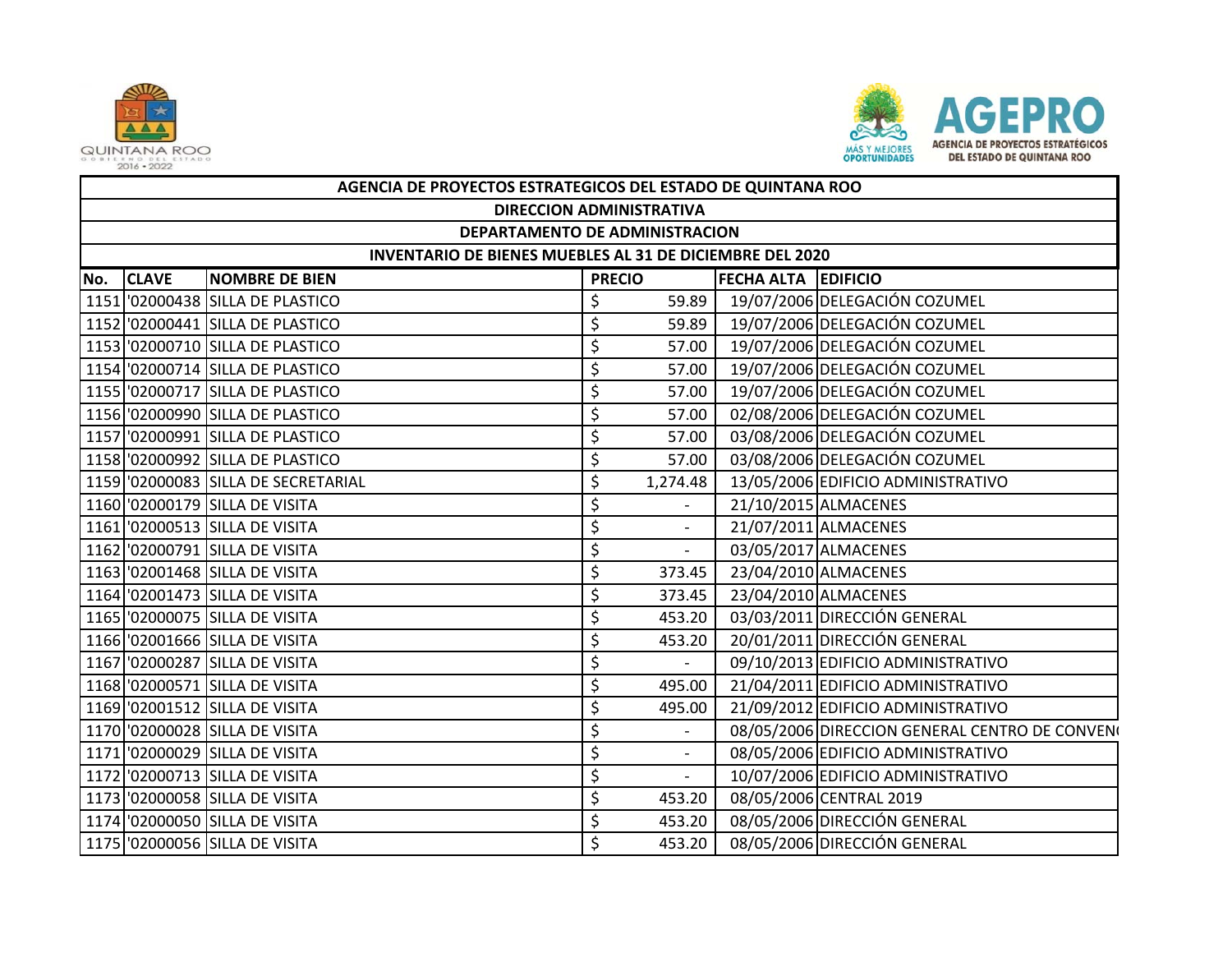



|     | AGENCIA DE PROYECTOS ESTRATEGICOS DEL ESTADO DE QUINTANA ROO |                                |                            |          |  |                                            |  |  |  |  |
|-----|--------------------------------------------------------------|--------------------------------|----------------------------|----------|--|--------------------------------------------|--|--|--|--|
|     | <b>DIRECCION ADMINISTRATIVA</b>                              |                                |                            |          |  |                                            |  |  |  |  |
|     | DEPARTAMENTO DE ADMINISTRACION                               |                                |                            |          |  |                                            |  |  |  |  |
|     | INVENTARIO DE BIENES MUEBLES AL 31 DE DICIEMBRE DEL 2020     |                                |                            |          |  |                                            |  |  |  |  |
| No. | <b>CLAVE</b>                                                 | <b>NOMBRE DE BIEN</b>          | <b>FECHA ALTA EDIFICIO</b> |          |  |                                            |  |  |  |  |
|     |                                                              | 1176 '02000043 SILLA DE VISITA | \$                         | 453.20   |  | 08/05/2006 EDIFICIO ADMINISTRATIVO         |  |  |  |  |
|     |                                                              | 1177 '02000047 SILLA DE VISITA | \$                         | 4,543.20 |  | 08/05/2006 EDIFICIO ADMINISTRATIVO         |  |  |  |  |
|     |                                                              | 1178 '02000048 SILLA DE VISITA | \$                         | 453.20   |  | 08/05/2006 EDIFICIO ADMINISTRATIVO         |  |  |  |  |
|     |                                                              | 1179 '02000049 SILLA DE VISITA | \$                         | 453.20   |  | 08/05/2006 EDIFICIO ADMINISTRATIVO         |  |  |  |  |
|     |                                                              | 1180 '02000051 SILLA DE VISITA | \$                         | 453.20   |  | 08/05/2006 EDIFICIO ADMINISTRATIVO         |  |  |  |  |
|     |                                                              | 1181 02000053 SILLA DE VISITA  | \$                         | 453.20   |  | 08/05/2006 EDIFICIO ADMINISTRATIVO         |  |  |  |  |
|     |                                                              | 1182 '02000054 SILLA DE VISITA | \$                         | 453.20   |  | 08/05/2006 EDIFICIO ADMINISTRATIVO         |  |  |  |  |
|     |                                                              | 1183 '02000057 SILLA DE VISITA | \$                         | 453.20   |  | 08/05/2006 EDIFICIO ADMINISTRATIVO         |  |  |  |  |
|     |                                                              | 1184 '02000044 SILLA DE VISITA | \$                         | 453.20   |  | 08/05/2006 EDIFICIO ADMINISTRATIVO         |  |  |  |  |
|     |                                                              | 1185 '02000045 SILLA DE VISITA | \$                         | 453.20   |  | 08/05/2006 EDIFICIO ADMINISTRATIVO         |  |  |  |  |
|     |                                                              | 1186 '02000046 SILLA DE VISITA | \$                         | 453.20   |  | 08/05/2006 EDIFICIO ADMINISTRATIVO         |  |  |  |  |
|     |                                                              | 1187 '02000052 SILLA DE VISITA | \$                         | 453.20   |  | 08/05/2006 EDIFICIO ADMINISTRATIVO         |  |  |  |  |
|     |                                                              | 1188 '02001443 SILLA DE VISITA | \$                         | 737.00   |  | 16/12/2009 COORDINACION TECNICA 2019       |  |  |  |  |
|     |                                                              | 1189 '02001442 SILLA DE VISITA | \$                         | 737.00   |  | 16/12/2009 EDIFICIO ADMINISTRATIVO         |  |  |  |  |
|     |                                                              | 1190 '02001441 SILLA DE VISITA | \$                         | 737.00   |  | 16/12/2009 EDIFICIO ADMINISTRATIVO         |  |  |  |  |
|     |                                                              | 1191 '02001447 SILLA DE VISITA | \$                         | 737.00   |  | 16/12/2009 OFICINAS DE LA AGEPRO EN CANCÚN |  |  |  |  |
|     |                                                              | 1192 '02000138 SILLA DE VISITA | \$                         | 495.00   |  | 25/04/2011 DELEGACION COZUMEL 2019         |  |  |  |  |
|     |                                                              | 1193 '02000187 SILLA DE VISITA | \$                         | 495.00   |  | 10/04/2013 EDIFICIO ADMINISTRATIVO         |  |  |  |  |
|     |                                                              | 1194 '02001665 SILLA DE VISITA | \$                         | 495.00   |  | 20/01/2011 EDIFICIO ADMINISTRATIVO         |  |  |  |  |
|     |                                                              | 1195 '02000666 SILLA DE VISITA | \$                         | 373.45   |  | 10/07/2006 ALMACENES                       |  |  |  |  |
|     |                                                              | 1196 '02000878 SILLA DE VISITA | \$                         | 495.00   |  | 13/07/2006 ALMACENES                       |  |  |  |  |
|     |                                                              | 1197 '02000879 SILLA DE VISITA | \$                         | 495.00   |  | 13/07/2006 ALMACENES                       |  |  |  |  |
|     |                                                              | 1198 '02000889 SILLA DE VISITA | \$                         | 495.00   |  | 13/07/2006 ALMACENES                       |  |  |  |  |
|     |                                                              | 1199 '02000893 SILLA DE VISITA | \$                         | 495.00   |  | 13/07/2006 ALMACENES                       |  |  |  |  |
|     |                                                              | 1200 '02000970 SILLA DE VISITA | \$                         | 495.00   |  | 21/07/2006 ALMACENES                       |  |  |  |  |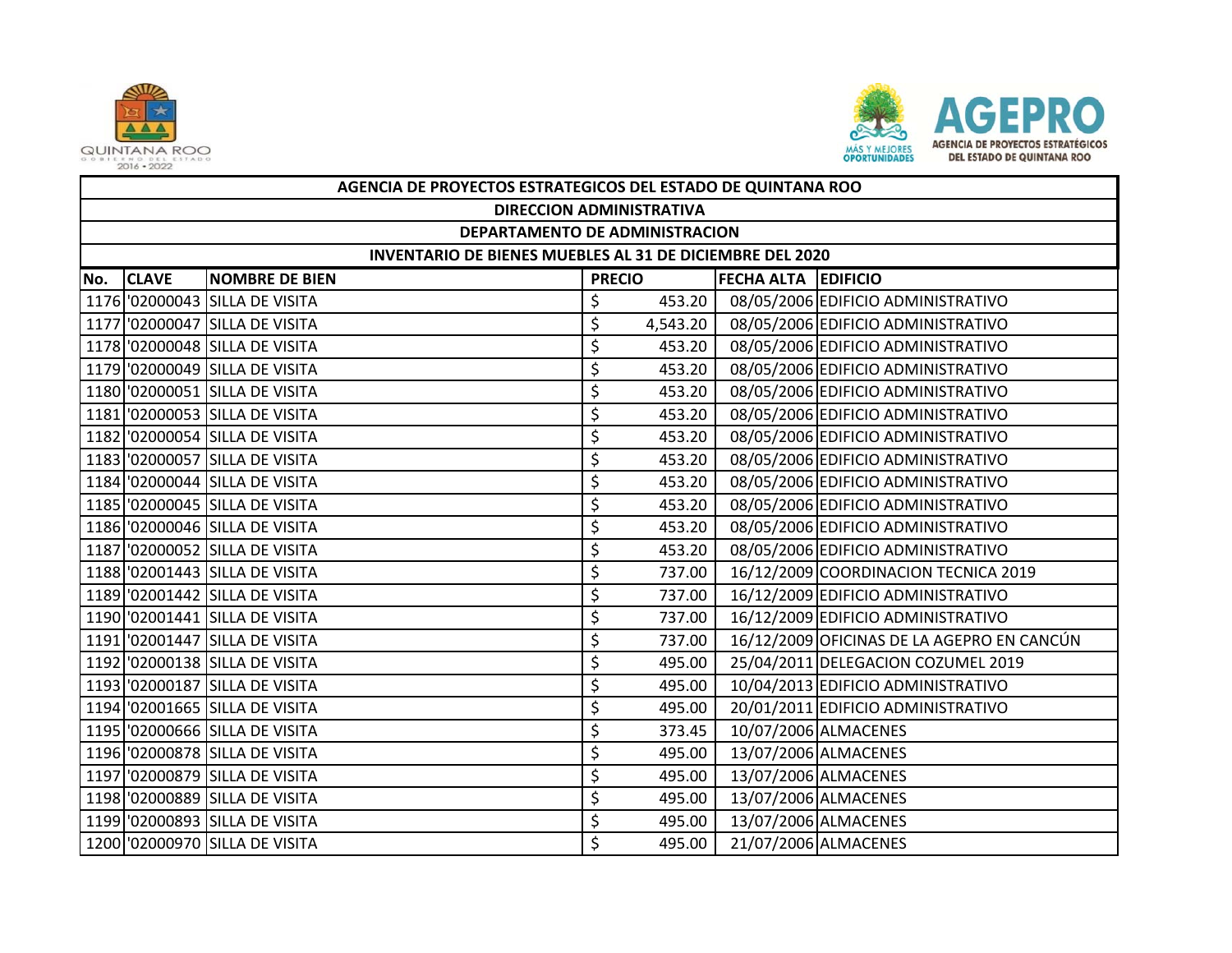



|     | AGENCIA DE PROYECTOS ESTRATEGICOS DEL ESTADO DE QUINTANA ROO |                                |                    |          |                            |                                            |  |  |  |
|-----|--------------------------------------------------------------|--------------------------------|--------------------|----------|----------------------------|--------------------------------------------|--|--|--|
|     | <b>DIRECCION ADMINISTRATIVA</b>                              |                                |                    |          |                            |                                            |  |  |  |
|     | DEPARTAMENTO DE ADMINISTRACION                               |                                |                    |          |                            |                                            |  |  |  |
|     | INVENTARIO DE BIENES MUEBLES AL 31 DE DICIEMBRE DEL 2020     |                                |                    |          |                            |                                            |  |  |  |
| No. | <b>CLAVE</b>                                                 | <b>NOMBRE DE BIEN</b>          | <b>PRECIO</b>      |          | <b>FECHA ALTA EDIFICIO</b> |                                            |  |  |  |
|     |                                                              | 1201 '02000994 SILLA DE VISITA | \$                 | 495.00   |                            | 03/08/2006 ALMACENES                       |  |  |  |
|     |                                                              | 1202 '02001000 SILLA DE VISITA | \$                 | 495.00   |                            | 03/08/2006 ALMACENES                       |  |  |  |
|     |                                                              | 1203 02001108 SILLA DE VISITA  | \$                 | 495.00   |                            | 08/03/2007 ALMACENES                       |  |  |  |
|     |                                                              | 1204 '02001422 SILLA DE VISITA | \$                 | 495.00   |                            | 11/03/2008 ALMACENES                       |  |  |  |
|     |                                                              | 1205 '02000216 SILLA DE VISITA | \$                 | 495.00   |                            | 26/06/2006 COORDINACION TECNICA 2019       |  |  |  |
|     |                                                              | 1206 '02000611 SILLA DE VISITA | \$                 | 495.00   |                            | 10/07/2006 EDIFICIO ADMINISTRATIVO         |  |  |  |
|     |                                                              | 1207 02000560 SILLA DE VISITA  | \$                 | 373.45   |                            | 06/07/2006 EDIFICIO ADMINISTRATIVO         |  |  |  |
|     |                                                              | 1208 02000952 SILLA DE VISITA  | \$                 | 495.00   |                            | 21/07/2006 EDIFICIO ADMINISTRATIVO         |  |  |  |
|     |                                                              | 1209 '02000431 SILLA DE VISITA | \$                 | 495.00   |                            | 29/06/2006 EDIFICIO ADMINISTRATIVO         |  |  |  |
|     |                                                              | 1210 '02000266 SILLA DE VISITA | \$                 | 495.00   |                            | 26/06/2006 EDIFICIO ADMINISTRATIVO         |  |  |  |
|     |                                                              | 1211 '02000892 SILLA DE VISITA | \$                 | 495.00   |                            | 13/07/2006 EDIFICIO ADMINISTRATIVO         |  |  |  |
|     |                                                              | 1212 '02000953 SILLA DE VISITA | \$                 | 495.00   |                            | 21/07/2006 EDIFICIO ADMINISTRATIVO         |  |  |  |
|     |                                                              | 1213 '02001424 SILLA DE VISITA | \$                 | 495.00   |                            | 25/03/2009 EDIFICIO ADMINISTRATIVO         |  |  |  |
|     |                                                              | 1214 '02001457 SILLA DE VISITA | \$                 | 495.00   |                            | 24/02/2010 EDIFICIO ADMINISTRATIVO         |  |  |  |
|     |                                                              | 1215 '02000267 SILLA DE VISITA | \$                 | 495.00   |                            | 26/06/2006 EDIFICIO ADMINISTRATIVO         |  |  |  |
|     |                                                              | 1216 '02001425 SILLA DE VISITA | \$                 | 495.00   |                            | 25/06/2009 OFICINAS DE LA AGEPRO EN CANCÚN |  |  |  |
|     |                                                              | 1217 '02000797 SILLA DE VISITA | \$                 | 495.00   |                            | 20/07/2006 OFICINAS DE LA AGEPRO EN CANCÚN |  |  |  |
|     |                                                              | 1218 '02000995 SILLA DE VISITA | \$                 | 495.00   |                            | 03/08/2006 OFICINAS DE LA AGEPRO EN CANCÚN |  |  |  |
|     |                                                              | 1219 '02001005 SILLA DE VISITA | \$                 | 495.00   |                            | 03/08/2006 DELEGACIÓN COZUMEL              |  |  |  |
|     |                                                              | 1220 '02000873 SILLA DE VISITA | \$                 | 495.00   |                            | 13/07/2006 MODULO TULUM                    |  |  |  |
|     |                                                              | 1221 '02000721 SILLA DE VISITA | \$                 | 373.45   |                            | 19/07/2006 ALMACENES                       |  |  |  |
|     |                                                              | 1222 '02000967 SILLA DE VISITA | \$                 | 373.45   |                            | 21/07/2006 ALMACENES                       |  |  |  |
|     |                                                              | 1223 '02000890 SILLA DE VISITA | \$                 | 373.45   |                            | 13/07/2006 OFICINAS DE LA AGEPRO EN CANCÚN |  |  |  |
|     |                                                              | 1224 '02000259 SILLA DE VISITA | \$                 | 396.45   |                            | 28/07/2006 ALMACENES                       |  |  |  |
|     |                                                              | 1225 '02000305 SILLA DE VISITA | $\mathsf{\dot{S}}$ | 1,274.48 |                            | 27/06/2006 ALMACENES                       |  |  |  |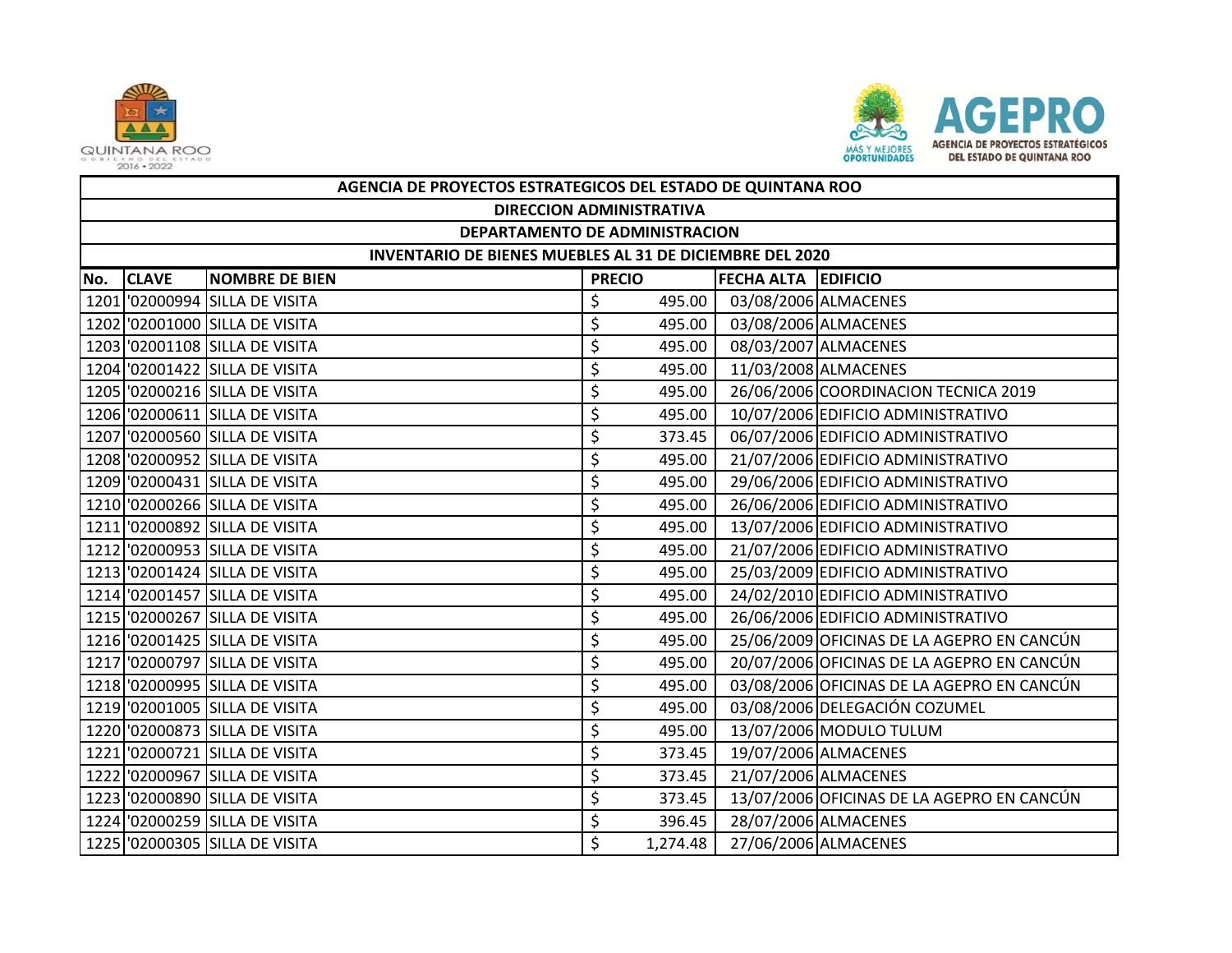



| AGENCIA DE PROYECTOS ESTRATEGICOS DEL ESTADO DE QUINTANA ROO |                                |               |                  |                     |                                    |  |  |  |
|--------------------------------------------------------------|--------------------------------|---------------|------------------|---------------------|------------------------------------|--|--|--|
| <b>DIRECCION ADMINISTRATIVA</b>                              |                                |               |                  |                     |                                    |  |  |  |
| DEPARTAMENTO DE ADMINISTRACION                               |                                |               |                  |                     |                                    |  |  |  |
| INVENTARIO DE BIENES MUEBLES AL 31 DE DICIEMBRE DEL 2020     |                                |               |                  |                     |                                    |  |  |  |
| No. CLAVE                                                    | <b>NOMBRE DE BIEN</b>          | <b>PRECIO</b> |                  | FECHA ALTA EDIFICIO |                                    |  |  |  |
|                                                              | 1226 02000646 SILLA DE VISITA  | \$            | 1.00             |                     | 21/07/2006 ALMACENES               |  |  |  |
|                                                              | 1227 '02000958 SILLA DE VISITA | \$            | 453.20           |                     | 21/07/2006 ALMACENES               |  |  |  |
|                                                              | 1228 '02000969 SILLA DE VISITA | \$            | 737.00           |                     | 21/07/2006 ALMACENES               |  |  |  |
|                                                              | 1229 '02000972 SILLA DE VISITA | \$            | 375.45           |                     | 01/08/2006 ALMACENES               |  |  |  |
|                                                              | 1230 '02000987 SILLA DE VISITA | \$            | 375.45           |                     | 02/08/2006 ALMACENES               |  |  |  |
|                                                              | 1231 '02001003 SILLA DE VISITA | \$            | 1.00             |                     | 11/04/2019 ALMACENES               |  |  |  |
|                                                              | 1232 '02001041 SILLA DE VISITA | \$            | 495.00           |                     | 21/08/2006 ALMACENES               |  |  |  |
|                                                              | 1233 02001068 SILLA DE VISITA  | \$            | 453.20           |                     | 26/09/2006 ALMACENES               |  |  |  |
|                                                              | 1234 '02001110 SILLA DE VISITA | \$            | 986.00           |                     | 08/03/2007 ALMACENES               |  |  |  |
|                                                              | 1235 '02001181 SILLA DE VISITA | \$            | $\omega_{\rm c}$ |                     | 11/07/2007 ALMACENES               |  |  |  |
|                                                              | 1236 '02001397 SILLA DE VISITA | \$            | 453.20           |                     | 03/11/2008 ALMACENES               |  |  |  |
|                                                              | 1237 '02000986 SILLA DE VISITA | \$            | 375.45           |                     | 02/08/2006 DELEGACION COZUMEL 2019 |  |  |  |
|                                                              | 1238 '02001398 SILLA DE VISITA | \$            | 453.20           |                     | 03/11/2008 DIRECCIÓN GENERAL       |  |  |  |
|                                                              | 1239 '02001070 SILLA DE VISITA | \$            | 495.00           |                     | 26/09/2006 DIRECCIÓN GENERAL       |  |  |  |
|                                                              | 1240 '02001071 SILLA DE VISITA | \$            | 495.00           |                     | 26/09/2006 DIRECCIÓN GENERAL       |  |  |  |
|                                                              | 1241 '02001069 SILLA DE VISITA | \$            | 495.00           |                     | 26/09/2006 DIRECCIÓN GENERAL       |  |  |  |
|                                                              | 1242 '02000126 SILLA DE VISITA | \$            | 495.00           |                     | 15/05/2006 EDIFICIO ADMINISTRATIVO |  |  |  |
|                                                              | 1243 '02001077 SILLA DE VISITA | \$            | 737.00           |                     | 16/11/2006 EDIFICIO ADMINISTRATIVO |  |  |  |
|                                                              | 1244 '02000954 SILLA DE VISITA | \$            | 373.45           |                     | 21/07/2006 EDIFICIO ADMINISTRATIVO |  |  |  |
|                                                              | 1245 '02000955 SILLA DE VISITA | \$            | 373.45           |                     | 21/07/2006 EDIFICIO ADMINISTRATIVO |  |  |  |
|                                                              | 1246 '02000957 SILLA DE VISITA | \$            | 373.45           |                     | 21/07/2006 EDIFICIO ADMINISTRATIVO |  |  |  |
|                                                              | 1247 '02000796 SILLA DE VISITA | \$            | 373.45           |                     | 20/07/2006 EDIFICIO ADMINISTRATIVO |  |  |  |
|                                                              | 1248 '02001182 SILLA DE VISITA | \$            |                  |                     | 11/07/2007 EDIFICIO ADMINISTRATIVO |  |  |  |
|                                                              | 1249 '02001109 SILLA DE VISITA | \$            | 986.00           |                     | 08/03/2007 EDIFICIO ADMINISTRATIVO |  |  |  |
|                                                              | 1250 '02000127 SILLA DE VISITA | \$            | 495.00           |                     | 15/05/2006 EDIFICIO ADMINISTRATIVO |  |  |  |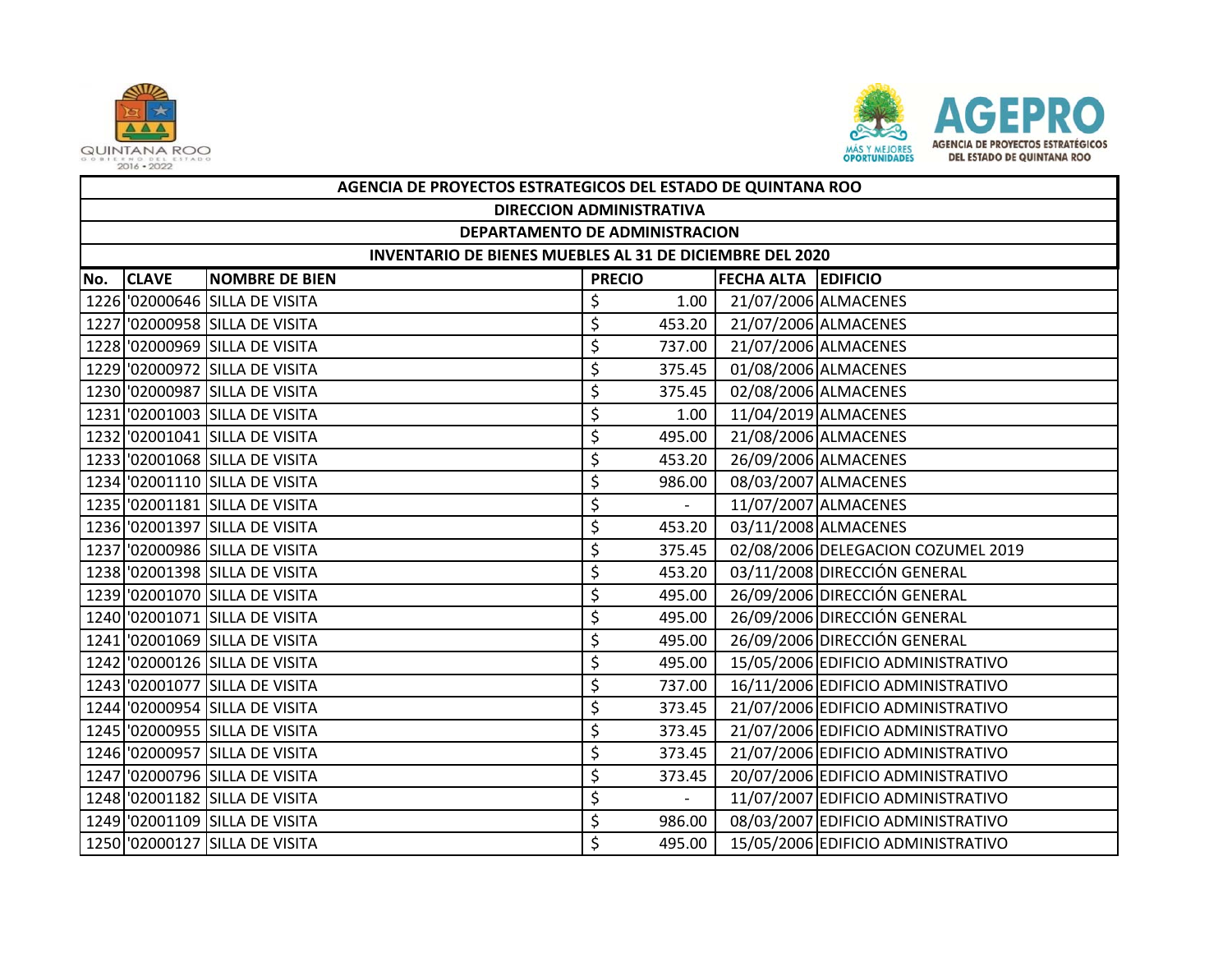



|     | AGENCIA DE PROYECTOS ESTRATEGICOS DEL ESTADO DE QUINTANA ROO |                                |               |          |                            |                                            |  |  |  |  |
|-----|--------------------------------------------------------------|--------------------------------|---------------|----------|----------------------------|--------------------------------------------|--|--|--|--|
|     | <b>DIRECCION ADMINISTRATIVA</b>                              |                                |               |          |                            |                                            |  |  |  |  |
|     | DEPARTAMENTO DE ADMINISTRACION                               |                                |               |          |                            |                                            |  |  |  |  |
|     | INVENTARIO DE BIENES MUEBLES AL 31 DE DICIEMBRE DEL 2020     |                                |               |          |                            |                                            |  |  |  |  |
| No. | <b>CLAVE</b>                                                 | <b>NOMBRE DE BIEN</b>          | <b>PRECIO</b> |          | <b>FECHA ALTA EDIFICIO</b> |                                            |  |  |  |  |
|     |                                                              | 1251 '02001564 SILLA DE VISITA | \$            | 453.20   |                            | 26/04/2010 EDIFICIO ADMINISTRATIVO         |  |  |  |  |
|     |                                                              | 1252 '02001565 SILLA DE VISITA | \$            | 495.00   |                            | 26/04/2010 EDIFICIO ADMINISTRATIVO         |  |  |  |  |
|     |                                                              | 1253 '02000423 SILLA DE VISITA | \$            | 2,100.00 |                            | 29/06/2006 OFICINAS DE LA AGEPRO EN CANCÚN |  |  |  |  |
|     |                                                              | 1254 '02000426 SILLA DE VISITA | \$            | 2,100.00 |                            | 29/06/2006 OFICINAS DE LA AGEPRO EN CANCÚN |  |  |  |  |
|     |                                                              | 1255 '02000975 SILLA DE VISITA | \$            | 59.89    |                            | 02/08/2006 DELEGACIÓN COZUMEL              |  |  |  |  |
|     |                                                              | 1256 '02000976 SILLA DE VISITA | \$            | 59.89    |                            | 02/08/2006 DELEGACIÓN COZUMEL              |  |  |  |  |
|     |                                                              | 1257 '02000977 SILLA DE VISITA | \$            | 59.89    |                            | 02/08/2006 DELEGACIÓN COZUMEL              |  |  |  |  |
|     |                                                              | 1258 '02000978 SILLA DE VISITA | \$            | 59.89    |                            | 02/08/2006 DELEGACIÓN COZUMEL              |  |  |  |  |
|     |                                                              | 1259 '02000979 SILLA DE VISITA | \$            | 59.89    |                            | 02/08/2006 DELEGACIÓN COZUMEL              |  |  |  |  |
|     |                                                              | 1260 '02000996 SILLA DE VISITA | \$            | 375.45   |                            | 03/08/2006 DELEGACIÓN COZUMEL              |  |  |  |  |
|     |                                                              | 1261 '02000999 SILLA DE VISITA | \$            | 375.45   |                            | 03/08/2006 DELEGACIÓN COZUMEL              |  |  |  |  |
|     |                                                              | 1262 '02001004 SILLA DE VISITA | \$            | 375.45   |                            | 03/08/2006 DELEGACIÓN COZUMEL              |  |  |  |  |
|     |                                                              | 1263 '02000971 SILLA DE VISITA | \$            | 375.45   |                            | 01/08/2006 DELEGACIÓN COZUMEL              |  |  |  |  |
|     |                                                              | 1264 '02000190 SILLA DE VISITA | \$            | 373.45   |                            | 26/06/2006 EDIFICIO ADMINISTRATIVO         |  |  |  |  |
|     |                                                              | 1265 '02000205 SILLA DE VISITA | \$            | 373.45   |                            | 26/06/2006 ALMACENES                       |  |  |  |  |
|     |                                                              | 1266 '02000206 SILLA DE VISITA | \$            | 373.45   |                            | 26/06/2006 ALMACENES                       |  |  |  |  |
|     |                                                              | 1267 '02000340 SILLA DE VISITA | \$            | 373.45   |                            | 27/06/2006 ALMACENES                       |  |  |  |  |
|     |                                                              | 1268 '02000535 SILLA DE VISITA | \$            | 373.45   |                            | 06/07/2006 ALMACENES                       |  |  |  |  |
|     |                                                              | 1269 '02000664 SILLA DE VISITA | \$            | 373.45   |                            | 10/07/2006 ALMACENES                       |  |  |  |  |
|     |                                                              | 1270 '02000667 SILLA DE VISITA | \$            | 373.45   |                            | 10/07/2006 ALMACENES                       |  |  |  |  |
|     |                                                              | 1271 '02000731 SILLA DE VISITA | \$            | 373.45   |                            | 10/07/2006 ALMACENES                       |  |  |  |  |
|     |                                                              | 1272 '02000732 SILLA DE VISITA | \$            | 373.45   |                            | 10/07/2006 ALMACENES                       |  |  |  |  |
|     |                                                              | 1273 '02000736 SILLA DE VISITA | \$            | 373.45   |                            | 10/07/2006 DELEGACION SOLIDARIDAD 2019     |  |  |  |  |
|     |                                                              | 1274 '02000538 SILLA DE VISITA | \$            | 373.45   |                            | 06/07/2006 DIRECCIÓN GENERAL               |  |  |  |  |
|     |                                                              | 1275 '02000230 SILLA DE VISITA | \$            | 373.45   |                            | 26/06/2006 EDIFICIO ADMINISTRATIVO         |  |  |  |  |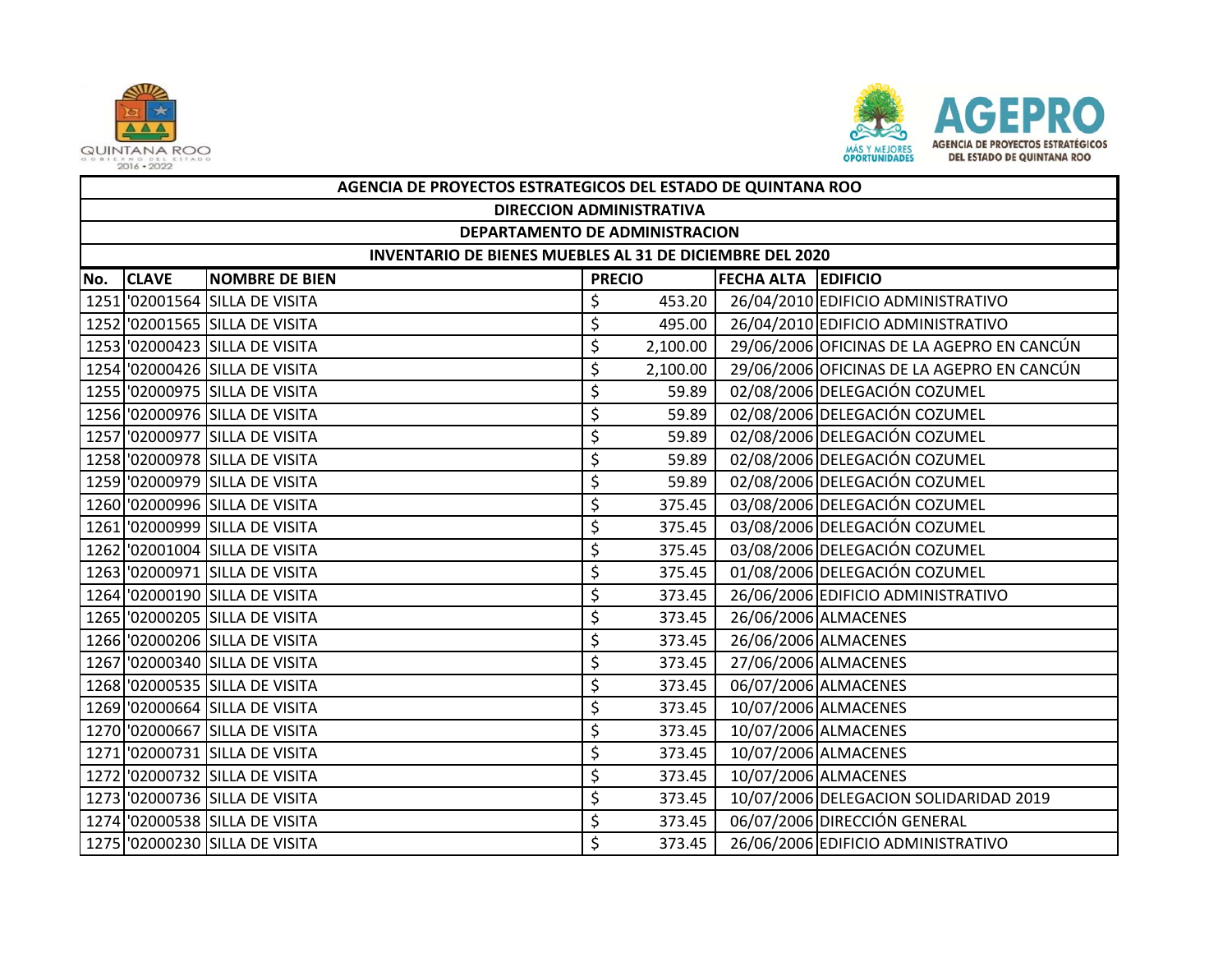



|     | AGENCIA DE PROYECTOS ESTRATEGICOS DEL ESTADO DE QUINTANA ROO |                                |               |        |                            |                                            |  |  |  |  |
|-----|--------------------------------------------------------------|--------------------------------|---------------|--------|----------------------------|--------------------------------------------|--|--|--|--|
|     | <b>DIRECCION ADMINISTRATIVA</b>                              |                                |               |        |                            |                                            |  |  |  |  |
|     | DEPARTAMENTO DE ADMINISTRACION                               |                                |               |        |                            |                                            |  |  |  |  |
|     | INVENTARIO DE BIENES MUEBLES AL 31 DE DICIEMBRE DEL 2020     |                                |               |        |                            |                                            |  |  |  |  |
| No. | <b>CLAVE</b>                                                 | <b>NOMBRE DE BIEN</b>          | <b>PRECIO</b> |        | <b>FECHA ALTA EDIFICIO</b> |                                            |  |  |  |  |
|     |                                                              | 1276 '02000602 SILLA DE VISITA | \$            | 373.45 |                            | 10/07/2006 EDIFICIO ADMINISTRATIVO         |  |  |  |  |
|     |                                                              | 1277 '02000537 SILLA DE VISITA | \$            | 373.45 |                            | 06/07/2006 EDIFICIO ADMINISTRATIVO         |  |  |  |  |
|     |                                                              | 1278 '02000238 SILLA DE VISITA | \$            | 373.45 |                            | 26/06/2006 EDIFICIO ADMINISTRATIVO         |  |  |  |  |
|     |                                                              | 1279 '02000239 SILLA DE VISITA | \$            | 373.45 |                            | 26/06/2006 EDIFICIO ADMINISTRATIVO         |  |  |  |  |
|     |                                                              | 1280 '02000473 SILLA DE VISITA | \$            | 373.45 |                            | 30/06/2006 EDIFICIO ADMINISTRATIVO         |  |  |  |  |
|     |                                                              | 1281 02000474 SILLA DE VISITA  | \$            | 373.45 |                            | 30/06/2006 EDIFICIO ADMINISTRATIVO         |  |  |  |  |
|     |                                                              | 1282 02000498 SILLA DE VISITA  | \$            | 373.45 |                            | 05/07/2006 EDIFICIO ADMINISTRATIVO         |  |  |  |  |
|     |                                                              | 1283 02000499 SILLA DE VISITA  | \$            | 373.45 |                            | 05/07/2006 EDIFICIO ADMINISTRATIVO         |  |  |  |  |
|     |                                                              | 1284 '02000596 SILLA DE VISITA | \$            | 373.45 |                            | 10/07/2006 EDIFICIO ADMINISTRATIVO         |  |  |  |  |
|     |                                                              | 1285 02000668 SILLA DE VISITA  | \$            | 373.45 |                            | 10/07/2006 EDIFICIO ADMINISTRATIVO         |  |  |  |  |
|     |                                                              | 1286 '02000355 SILLA DE VISITA | \$            | 373.45 |                            | 28/06/2006 EDIFICIO ADMINISTRATIVO         |  |  |  |  |
|     |                                                              | 1287 '02000356 SILLA DE VISITA | \$            | 373.45 |                            | 28/06/2006 EDIFICIO ADMINISTRATIVO         |  |  |  |  |
|     |                                                              | 1288 '02000163 SILLA DE VISITA | \$            | 373.45 |                            | 10/07/2006 EDIFICIO ADMINISTRATIVO         |  |  |  |  |
|     |                                                              | 1289 '02000528 SILLA DE VISITA | \$            | 373.45 |                            | 05/07/2006 EDIFICIO ADMINISTRATIVO         |  |  |  |  |
|     |                                                              | 1290 '02000337 SILLA DE VISITA | \$            | 373.45 |                            | 27/06/2006 EDIFICIO ADMINISTRATIVO         |  |  |  |  |
|     |                                                              | 1291 '02000225 SILLA DE VISITA | \$            | 373.45 |                            | 26/06/2006 EDIFICIO ADMINISTRATIVO         |  |  |  |  |
|     |                                                              | 1292 '02000512 SILLA DE VISITA | \$            | 373.45 |                            | 05/07/2006 OFICINAS DE LA AGEPRO EN CANCÚN |  |  |  |  |
|     |                                                              | 1293 '02000377 SILLA DE VISITA | \$            | 373.45 |                            | 28/06/2006 OFICINAS DE LA AGEPRO EN CANCÚN |  |  |  |  |
|     |                                                              | 1294 '02000534 SILLA DE VISITA | \$            | 373.45 |                            | 06/07/2006 OFICINAS DE LA AGEPRO EN CANCÚN |  |  |  |  |
|     |                                                              | 1295 '02000539 SILLA DE VISITA | \$            | 373.45 |                            | 06/07/2006 OFICINAS DE LA AGEPRO EN CANCÚN |  |  |  |  |
|     |                                                              | 1296 '02000573 SILLA DE VISITA | \$            | 373.45 |                            | 06/07/2006 OFICINAS DE LA AGEPRO EN CANCÚN |  |  |  |  |
|     |                                                              | 1297 '02000730 SILLA DE VISITA | \$            | 373.45 |                            | 10/07/2006 MODULO TULUM                    |  |  |  |  |
|     |                                                              | 1298 '02000587 SILLA DE VISITA | \$            | 373.45 |                            | 07/07/2006 ALMACENES                       |  |  |  |  |
|     |                                                              | 1299 '02000783 SILLA DE VISITA | \$            | 373.45 |                            | 10/07/2006 ALMACENES                       |  |  |  |  |
|     |                                                              | 1300 02000734 SILLA DE VISITA  | \$            | 373.45 |                            | 10/07/2006 DELEGACION SOLIDARIDAD 2019     |  |  |  |  |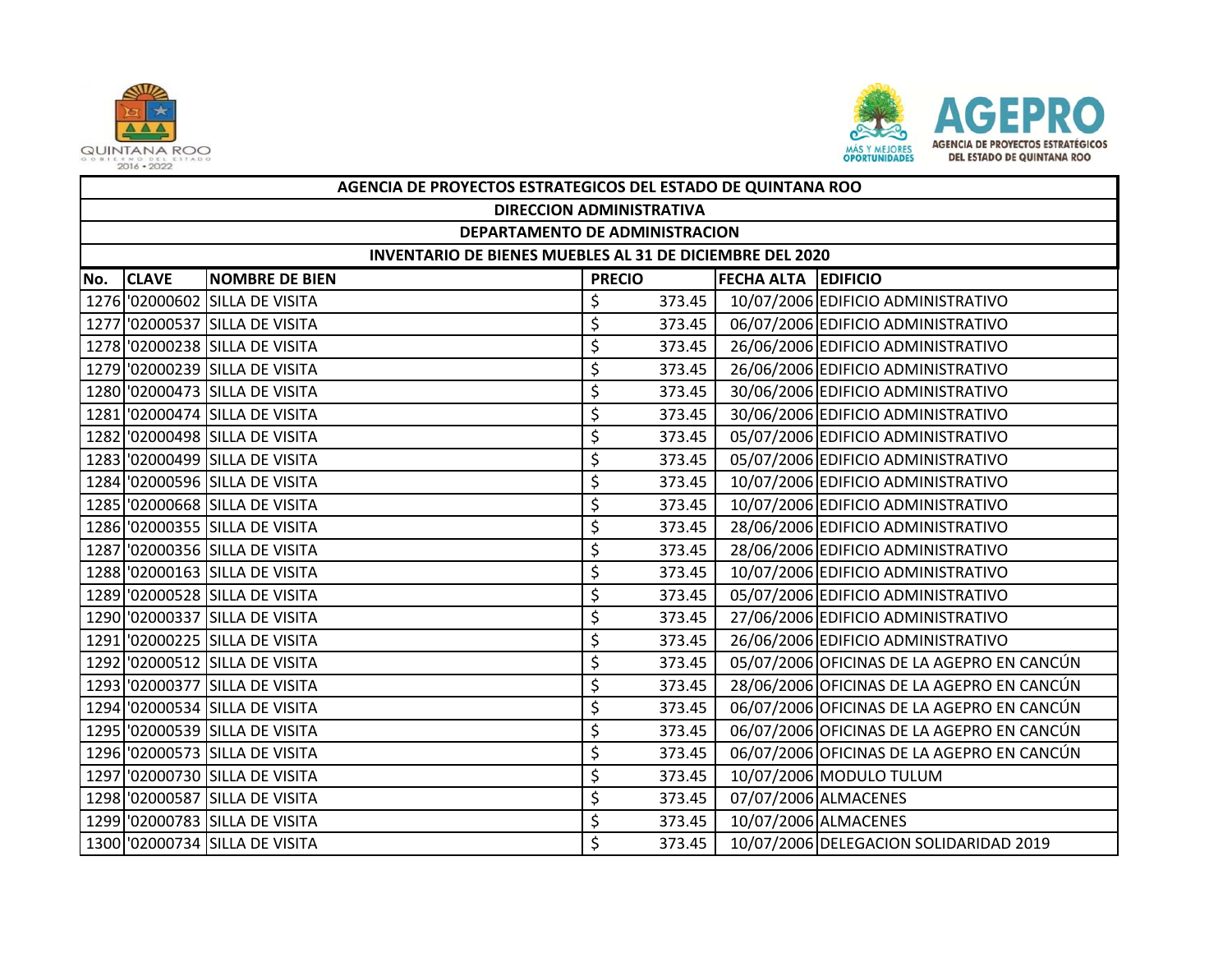



|     | AGENCIA DE PROYECTOS ESTRATEGICOS DEL ESTADO DE QUINTANA ROO |                                |               |        |                            |                                            |  |  |  |  |
|-----|--------------------------------------------------------------|--------------------------------|---------------|--------|----------------------------|--------------------------------------------|--|--|--|--|
|     | <b>DIRECCION ADMINISTRATIVA</b>                              |                                |               |        |                            |                                            |  |  |  |  |
|     | DEPARTAMENTO DE ADMINISTRACION                               |                                |               |        |                            |                                            |  |  |  |  |
|     | INVENTARIO DE BIENES MUEBLES AL 31 DE DICIEMBRE DEL 2020     |                                |               |        |                            |                                            |  |  |  |  |
| No. | <b>CLAVE</b>                                                 | <b>NOMBRE DE BIEN</b>          | <b>PRECIO</b> |        | <b>FECHA ALTA EDIFICIO</b> |                                            |  |  |  |  |
|     |                                                              | 1301 '02000399 SILLA DE VISITA | \$            | 373.45 |                            | 28/06/2006 COORDINACION TECNICA 2019       |  |  |  |  |
|     |                                                              | 1302 '02000306 SILLA DE VISITA | \$            | 373.45 |                            | 27/06/2006 DIRECCIÓN GENERAL               |  |  |  |  |
|     |                                                              | 1303 02001205 SILLA DE VISITA  | \$            | 373.45 |                            | 10/09/2007 DIRECCIÓN GENERAL               |  |  |  |  |
|     |                                                              | 1304 '02001206 SILLA DE VISITA | \$            | 495.00 |                            | 10/09/2007 DIRECCIÓN GENERAL               |  |  |  |  |
|     |                                                              | 1305 '02000217 SILLA DE VISITA | \$            | 373.45 |                            | 26/06/2006 EDIFICIO ADMINISTRATIVO         |  |  |  |  |
|     |                                                              | 1306 '02000191 SILLA DE VISITA | \$            | 373.45 |                            | 26/06/2006 EDIFICIO ADMINISTRATIVO         |  |  |  |  |
|     |                                                              | 1307 '02000307 SILLA DE VISITA | \$            | 373.45 |                            | 27/06/2006 EDIFICIO ADMINISTRATIVO         |  |  |  |  |
|     |                                                              | 1308 02000781 SILLA DE VISITA  | \$            | 373.45 |                            | 10/07/2006 EDIFICIO ADMINISTRATIVO         |  |  |  |  |
|     |                                                              | 1309 '02000549 SILLA DE VISITA | \$            | 308.18 |                            | 06/07/2006 OFICINAS DE LA AGEPRO EN CANCÚN |  |  |  |  |
|     |                                                              | 1310 02000550 SILLA DE VISITA  | \$            | 308.18 |                            | 06/07/2006 OFICINAS DE LA AGEPRO EN CANCÚN |  |  |  |  |
|     |                                                              | 1311 '02000597 SILLA DE VISITA | \$            | 373.45 |                            | 10/07/2006 DELEGACIÓN COZUMEL              |  |  |  |  |
|     |                                                              | 1312 '02000517 SILLA DE VISITA | \$            | 373.78 |                            | 12/07/2006 ALMACENES                       |  |  |  |  |
|     |                                                              | 1313 '02000536 SILLA DE VISITA | \$            | 373.78 |                            | 06/07/2006 ALMACENES                       |  |  |  |  |
|     |                                                              | 1314 '02000574 SILLA DE VISITA | \$            | 373.78 |                            | 06/07/2006 ALMACENES                       |  |  |  |  |
|     |                                                              | 1315 '02000575 SILLA DE VISITA | \$            | 373.78 |                            | 12/07/2006 DIRECCIÓN GENERAL               |  |  |  |  |
|     |                                                              | 1316 '02000826 SILLA DE VISITA | \$            | 373.45 |                            | 28/07/2006 EDIFICIO ADMINISTRATIVO         |  |  |  |  |
|     |                                                              | 1317 '02000009 SILLA DE VISITA | \$            | 373.45 |                            | 10/04/2006 EDIFICIO ADMINISTRATIVO         |  |  |  |  |
|     |                                                              | 1318 02000010 SILLA DE VISITA  | \$            | 373.45 |                            | 10/04/2006 EDIFICIO ADMINISTRATIVO         |  |  |  |  |
|     |                                                              | 1319 '02001048 SILLA DE VISITA | \$            | 375.45 |                            | 21/08/2006 EDIFICIO ADMINISTRATIVO         |  |  |  |  |
|     |                                                              | 1320 '02000198 SILLA DE VISITA | \$            | 373.45 |                            | 26/06/2006 EDIFICIO ADMINISTRATIVO         |  |  |  |  |
|     |                                                              | 1321 '02001049 SILLA DE VISITA | \$            | 375.45 |                            | 21/08/2006 EDIFICIO ADMINISTRATIVO         |  |  |  |  |
|     |                                                              | 1322 '02001050 SILLA DE VISITA | \$            | 375.45 |                            | 21/08/2006 EDIFICIO ADMINISTRATIVO         |  |  |  |  |
|     |                                                              | 1323 02000951 SILLA DE VISITA  | \$            | 494.00 |                            | 21/07/2006 EDIFICIO ADMINISTRATIVO         |  |  |  |  |
|     |                                                              | 1324 '02000815 SILLA DE VISITA | \$            | 253.67 |                            | 10/07/2006 EDIFICIO ADMINISTRATIVO         |  |  |  |  |
|     |                                                              | 1325 '02000759 SILLA DE VISITA | \$            | 253.67 |                            | 10/07/2006 EDIFICIO ADMINISTRATIVO         |  |  |  |  |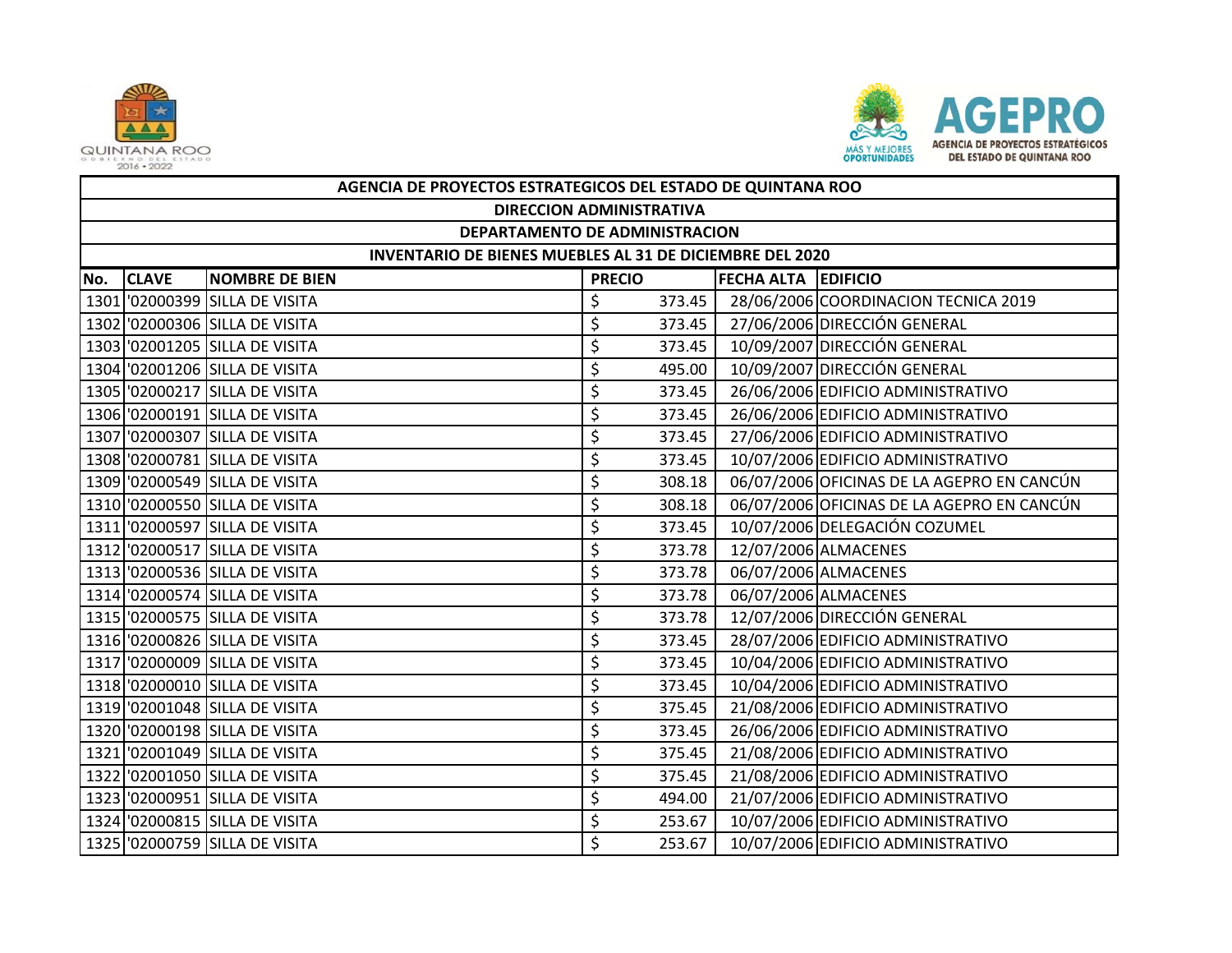



|     | AGENCIA DE PROYECTOS ESTRATEGICOS DEL ESTADO DE QUINTANA ROO |                                |               |                          |                     |                                            |  |  |  |
|-----|--------------------------------------------------------------|--------------------------------|---------------|--------------------------|---------------------|--------------------------------------------|--|--|--|
|     | <b>DIRECCION ADMINISTRATIVA</b>                              |                                |               |                          |                     |                                            |  |  |  |
|     | DEPARTAMENTO DE ADMINISTRACION                               |                                |               |                          |                     |                                            |  |  |  |
|     | INVENTARIO DE BIENES MUEBLES AL 31 DE DICIEMBRE DEL 2020     |                                |               |                          |                     |                                            |  |  |  |
| No. | <b>CLAVE</b>                                                 | <b>NOMBRE DE BIEN</b>          | <b>PRECIO</b> |                          | FECHA ALTA EDIFICIO |                                            |  |  |  |
|     |                                                              | 1326 '02000749 SILLA DE VISITA | \$            | 373.45                   |                     | 10/07/2006 OFICINAS DE LA AGEPRO EN CANCÚN |  |  |  |
|     |                                                              | 1327 '02000874 SILLA DE VISITA | \$            | 373.45                   |                     | 13/07/2006 ALMACENES                       |  |  |  |
|     |                                                              | 1328 '02000875 SILLA DE VISITA | \$            | 373.45                   |                     | 13/07/2006 EDIFICIO ADMINISTRATIVO         |  |  |  |
|     |                                                              | 1329 '02000016 SILLA DE VISITA | \$            | 1,524.60                 | 15/04/2006          |                                            |  |  |  |
|     |                                                              | 1330 '02000017 SILLA DE VISITA | \$            | 1,524.60                 |                     | 15/04/2006 EDIFICIO ADMINISTRATIVO         |  |  |  |
|     |                                                              | 1331 '02000294 SILLA DE VISITA | \$            | 1,524.60                 |                     | 26/06/2006 EDIFICIO ADMINISTRATIVO         |  |  |  |
|     |                                                              | 1332 '02000443 SILLA DE VISITA | \$            | 373.45                   |                     | 09/08/2006 ALMACENES                       |  |  |  |
|     |                                                              | 1333 '02000750 SILLA DE VISITA | \$            | 373.45                   |                     | 10/07/2006 ALMACENES                       |  |  |  |
|     |                                                              | 1334 '02000876 SILLA DE VISITA | \$            | 373.45                   |                     | 13/07/2006 ALMACENES                       |  |  |  |
|     |                                                              | 1335 '02000877 SILLA DE VISITA | \$            | 373.45                   |                     | 13/07/2006 ALMACENES                       |  |  |  |
|     |                                                              | 1336 '02000442 SILLA DE VISITA | \$            | 373.45                   |                     | 09/08/2006 EDIFICIO ADMINISTRATIVO         |  |  |  |
|     |                                                              | 1337 '02001191 SILLA DE VISITA | \$            | $\overline{\phantom{a}}$ |                     | 12/07/2007 EDIFICIO ADMINISTRATIVO         |  |  |  |
|     |                                                              | 1338 '02000032 SILLA DE VISITA | \$            | 453.20                   |                     | 03/03/2011 ALMACENES                       |  |  |  |
|     |                                                              | 1339 '02001106 SILLA DE VISITA | \$            | 453.20                   |                     | 31/10/2013 ALMACENES                       |  |  |  |
|     |                                                              | 1340 02000236 SILLA DE VISITA  | \$            |                          |                     | 04/07/2012 EDIFICIO ADMINISTRATIVO         |  |  |  |
|     |                                                              | 1341 '02000790 SILLA DE VISITA | \$            | 495.00                   |                     | 10/07/2006 ALMACENES                       |  |  |  |
|     |                                                              | 1342 '02000937 SILLA DE VISITA | \$            | 1.00                     |                     | 21/07/2006 ALMACENES                       |  |  |  |
|     |                                                              | 1343 '02000518 SILLA EJECUTIVA | \$            | $\overline{\phantom{a}}$ |                     | 11/04/2017 ALMACENES                       |  |  |  |
|     |                                                              | 1344 '02000164 SILLA EJECUTIVA | \$            | 8,000.00                 |                     | 08/06/2011 EDIFICIO ADMINISTRATIVO         |  |  |  |
|     |                                                              | 1345 '02000167 SILLA EJECUTIVA | \$            | 8,000.00                 |                     | 08/06/2011 EDIFICIO ADMINISTRATIVO         |  |  |  |
|     |                                                              | 1346 '02000171 SILLA EJECUTIVA | \$            | 8,000.00                 |                     | 08/06/2011 EDIFICIO ADMINISTRATIVO         |  |  |  |
|     |                                                              | 1347 '02000177 SILLA EJECUTIVA | \$            | 8,000.00                 |                     | 08/06/2011 EDIFICIO ADMINISTRATIVO         |  |  |  |
|     |                                                              | 1348 '02000886 SILLA EJECUTIVA | \$            | 2,198.00                 |                     | 06/06/2014 DIRECCIÓN GENERAL               |  |  |  |
|     |                                                              | 1349 '02000141 SILLA EJECUTIVA | \$            | 2,198.00                 |                     | 05/06/2014 DIRECCIÓN GENERAL               |  |  |  |
|     |                                                              | 1350 '02001349 SILLA EJECUTIVA | Ś             | 1,810.00                 |                     | 31/10/2008 ALMACENES                       |  |  |  |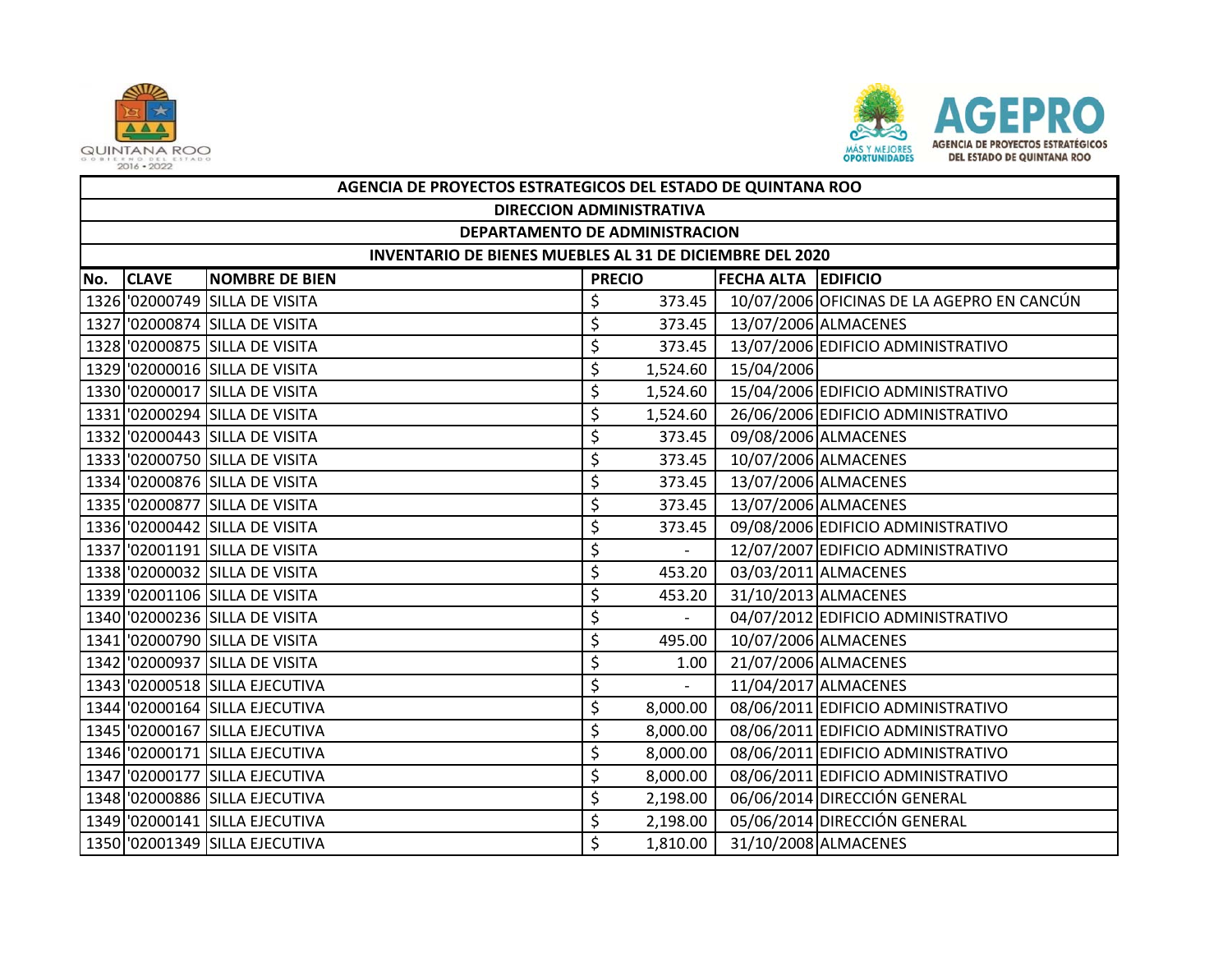



|     | AGENCIA DE PROYECTOS ESTRATEGICOS DEL ESTADO DE QUINTANA ROO |                                                       |               |          |                            |                                            |  |  |  |  |
|-----|--------------------------------------------------------------|-------------------------------------------------------|---------------|----------|----------------------------|--------------------------------------------|--|--|--|--|
|     | <b>DIRECCION ADMINISTRATIVA</b>                              |                                                       |               |          |                            |                                            |  |  |  |  |
|     | DEPARTAMENTO DE ADMINISTRACION                               |                                                       |               |          |                            |                                            |  |  |  |  |
|     | INVENTARIO DE BIENES MUEBLES AL 31 DE DICIEMBRE DEL 2020     |                                                       |               |          |                            |                                            |  |  |  |  |
| No. | <b>CLAVE</b>                                                 | <b>NOMBRE DE BIEN</b>                                 | <b>PRECIO</b> |          | <b>FECHA ALTA EDIFICIO</b> |                                            |  |  |  |  |
|     |                                                              | 1351 '02000724 SILLA EJECUTIVA                        | \$            | 562.10   |                            | 10/07/2006 ALMACENES                       |  |  |  |  |
|     |                                                              | 1352 '02000725 SILLA EJECUTIVA                        | \$            | 1,086.47 |                            | 10/07/2006 ALMACENES                       |  |  |  |  |
|     |                                                              | 1353 '02000712 SILLA EJECUTIVA                        | \$            | 2,299.00 |                            | 26/09/2019 DIRECCIÓN GENERAL               |  |  |  |  |
|     |                                                              | 1354 '02000711 SILLA EJECUTIVA                        | \$            | 2,299.00 |                            | 26/09/2019 EDIFICIO ADMINISTRATIVO         |  |  |  |  |
|     |                                                              | 1355 '02000737 SILLA EJECUTIVA                        | \$            | 1,699.01 |                            | 28/10/2019 OFICINAS DE LA AGEPRO EN CANCÚN |  |  |  |  |
|     |                                                              | 1356 '02000739 SILLA EJECUTIVA                        | \$            | 1,699.00 |                            | 23/10/2019 DELEGACIÓN COZUMEL              |  |  |  |  |
|     |                                                              | 1357 '02000740 SILLA EJECUTIVA                        | \$            | 1,699.01 |                            | 29/10/2019 EDIFICIO ADMINISTRATIVO         |  |  |  |  |
|     |                                                              | 1358 '02000727 SILLA EJECUTIVA                        | \$            | 1,699.01 |                            | 28/10/2019 EDIFICIO ADMINISTRATIVO         |  |  |  |  |
|     |                                                              | 1359 '02000841 SILLA FIJA DE VISITA C/DESCANZA BRAZOS | \$            |          |                            | 11/07/2006 DIRECCIÓN GENERAL               |  |  |  |  |
|     |                                                              | 1360 '02001296 SILLA PEGABLE                          | \$            | 336.57   |                            | 04/05/2012 OFICINAS DE LA AGEPRO EN CANCÚN |  |  |  |  |
|     |                                                              | 1361 '02001298 SILLA PEGABLE                          | \$            | 336.57   |                            | 04/05/2012 OFICINAS DE LA AGEPRO EN CANCÚN |  |  |  |  |
|     |                                                              | 1362 '02001303 SILLA PEGABLE                          | \$            | 336.57   |                            | 04/05/2012 OFICINAS DE LA AGEPRO EN CANCÚN |  |  |  |  |
|     |                                                              | 1363 '02000764 SILLA PEGABLE                          | \$            | 199.00   |                            | 09/12/2019 OFICINAS DE LA AGEPRO EN CANCÚN |  |  |  |  |
|     |                                                              | 1364 '02000765 SILLA PEGABLE                          | \$            | 199.00   |                            | 09/12/2019 OFICINAS DE LA AGEPRO EN CANCÚN |  |  |  |  |
|     |                                                              | 1365 '02000769 SILLA PEGABLE                          | \$            | 199.00   |                            | 09/12/2019 OFICINAS DE LA AGEPRO EN CANCÚN |  |  |  |  |
|     |                                                              | 1366 '02000775 SILLA PEGABLE                          | \$            | 199.00   |                            | 09/12/2019 OFICINAS DE LA AGEPRO EN CANCÚN |  |  |  |  |
|     |                                                              | 1367 '02000776 SILLA PEGABLE                          | \$            | 199.00   |                            | 09/12/2019 OFICINAS DE LA AGEPRO EN CANCÚN |  |  |  |  |
|     |                                                              | 1368 '02000297 SILLA PEGABLE                          | \$            | 303.22   |                            | 03/07/2014 OFICINAS DE LA AGEPRO EN CANCÚN |  |  |  |  |
|     |                                                              | 1369 '02000543 SILLA RESPALDO MALLA CON BRAZOS        | \$            | 1,873.95 |                            | 28/06/2019 OFICINAS DE LA AGEPRO EN CANCÚN |  |  |  |  |
|     |                                                              | 1370 '02000544 SILLA RESPALDO MALLA CON BRAZOS        | \$            | 1,873.95 |                            | 28/06/2019 OFICINAS DE LA AGEPRO EN CANCÚN |  |  |  |  |
|     |                                                              | 1371 02000548 SILLA RESPALDO MALLA CON BRAZOS         | \$            | 1,873.95 |                            | 28/06/2019 OFICINAS DE LA AGEPRO EN CANCÚN |  |  |  |  |
|     |                                                              | 1372 '02000551 SILLA RESPALDO MALLA CON BRAZOS        | \$            | 1,873.95 |                            | 28/06/2019 OFICINAS DE LA AGEPRO EN CANCÚN |  |  |  |  |
|     |                                                              | 1373 '02000552 SILLA RESPALDO MALLA CON BRAZOS        | \$            | 1,873.95 |                            | 28/06/2019 OFICINAS DE LA AGEPRO EN CANCÚN |  |  |  |  |
|     |                                                              | 1374 '02000553 SILLA RESPALDO MALLA CON BRAZOS        | \$            | 1,873.95 |                            | 28/06/2019 OFICINAS DE LA AGEPRO EN CANCÚN |  |  |  |  |
|     |                                                              | 1375 '02000554 SILLA RESPALDO MALLA CON BRAZOS        | Ś             | 1,873.95 |                            | 28/06/2019 OFICINAS DE LA AGEPRO EN CANCÚN |  |  |  |  |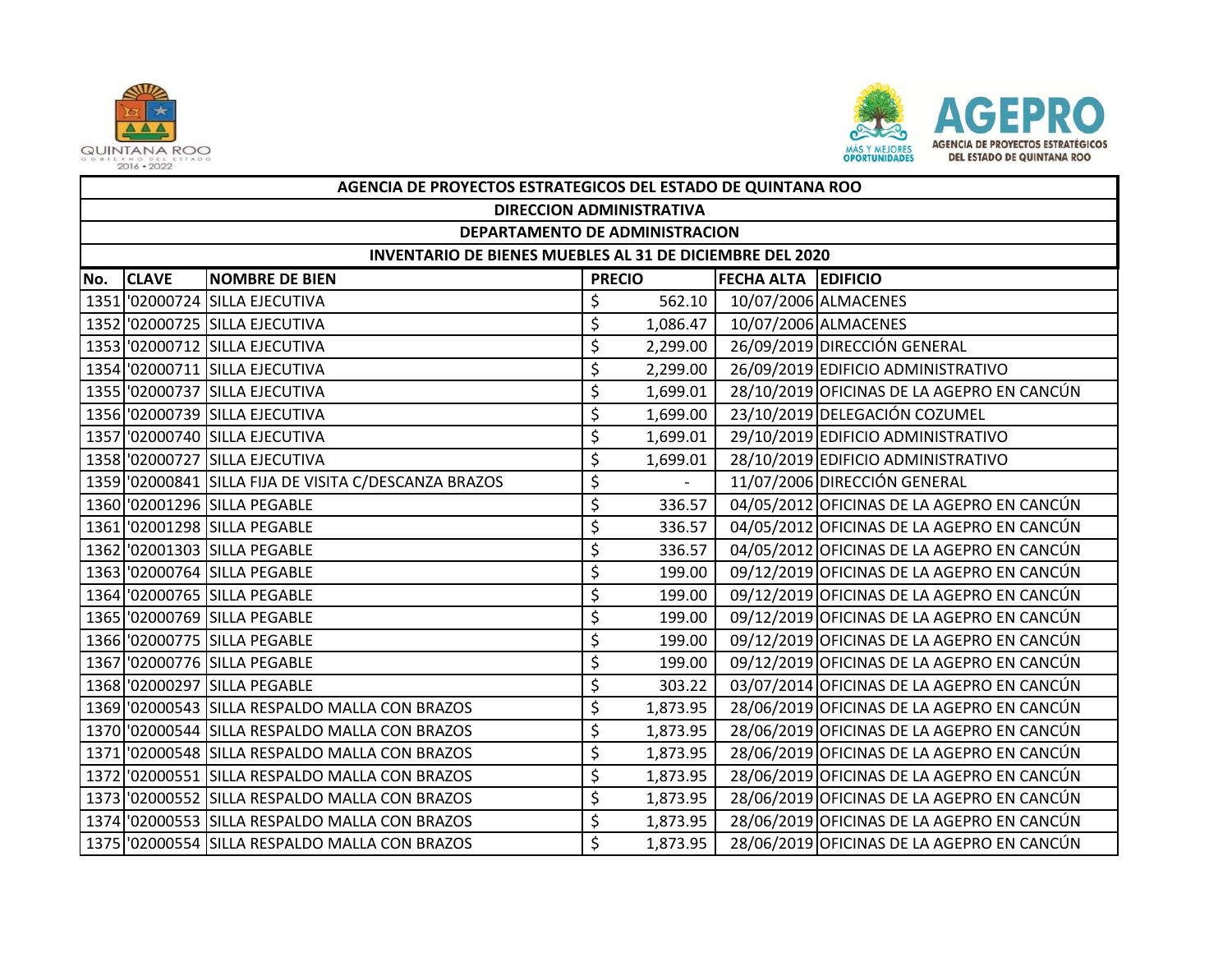



|      | AGENCIA DE PROYECTOS ESTRATEGICOS DEL ESTADO DE QUINTANA ROO    |                                                |               |          |                            |                                            |  |  |  |  |
|------|-----------------------------------------------------------------|------------------------------------------------|---------------|----------|----------------------------|--------------------------------------------|--|--|--|--|
|      | <b>DIRECCION ADMINISTRATIVA</b>                                 |                                                |               |          |                            |                                            |  |  |  |  |
|      | <b>DEPARTAMENTO DE ADMINISTRACION</b>                           |                                                |               |          |                            |                                            |  |  |  |  |
|      | <b>INVENTARIO DE BIENES MUEBLES AL 31 DE DICIEMBRE DEL 2020</b> |                                                |               |          |                            |                                            |  |  |  |  |
| No.  | <b>CLAVE</b>                                                    | <b>NOMBRE DE BIEN</b>                          | <b>PRECIO</b> |          | <b>FECHA ALTA EDIFICIO</b> |                                            |  |  |  |  |
|      |                                                                 | 1376 '02000557 SILLA RESPALDO MALLA CON BRAZOS | \$            | 1,873.95 |                            | 28/06/2019 OFICINAS DE LA AGEPRO EN CANCÚN |  |  |  |  |
|      |                                                                 | 1377 '02000566 SILLA RESPALDO MALLA CON BRAZOS | \$            | 1,873.95 |                            | 28/06/2019 OFICINAS DE LA AGEPRO EN CANCÚN |  |  |  |  |
|      |                                                                 | 1378 '02000567 SILLA RESPALDO MALLA CON BRAZOS | \$            | 1,873.95 |                            | 28/06/2019 OFICINAS DE LA AGEPRO EN CANCÚN |  |  |  |  |
|      |                                                                 | 1379 02000569 SILLA RESPALDO MALLA CON BRAZOS  | \$            | 1,873.95 |                            | 28/06/2019 OFICINAS DE LA AGEPRO EN CANCÚN |  |  |  |  |
|      |                                                                 | 1380 '02000572 SILLA RESPALDO MALLA CON BRAZOS | \$            | 1,873.95 |                            | 28/06/2019 OFICINAS DE LA AGEPRO EN CANCÚN |  |  |  |  |
|      |                                                                 | 1381 02000576 SILLA RESPALDO MALLA CON BRAZOS  | \$            | 1,873.95 |                            | 28/06/2019 OFICINAS DE LA AGEPRO EN CANCÚN |  |  |  |  |
|      |                                                                 | 1382 02000579 SILLA RESPALDO MALLA CON BRAZOS  | \$            | 1,873.95 |                            | 24/07/2019 OFICINAS DE LA AGEPRO EN CANCÚN |  |  |  |  |
|      |                                                                 | 1383 02000581 SILLA RESPALDO MALLA CON BRAZOS  | \$            | 1,873.95 |                            | 28/06/2019 OFICINAS DE LA AGEPRO EN CANCÚN |  |  |  |  |
|      |                                                                 | 1384 '02000588 SILLA RESPALDO MALLA CON BRAZOS | \$            | 1,873.95 |                            | 28/06/2019 OFICINAS DE LA AGEPRO EN CANCÚN |  |  |  |  |
|      |                                                                 | 1385 02000599 SILLA RESPALDO MALLA CON BRAZOS  | \$            | 1,873.95 |                            | 28/06/2019 OFICINAS DE LA AGEPRO EN CANCÚN |  |  |  |  |
|      |                                                                 | 1386 '02000607 SILLA RESPALDO MALLA CON BRAZOS | \$            | 1,873.95 |                            | 28/06/2019 OFICINAS DE LA AGEPRO EN CANCÚN |  |  |  |  |
|      |                                                                 | 1387 02000608 SILLA RESPALDO MALLA CON BRAZOS  | \$            | 1,873.95 |                            | 28/06/2019 OFICINAS DE LA AGEPRO EN CANCÚN |  |  |  |  |
|      |                                                                 | 1388 02000609 SILLA RESPALDO MALLA CON BRAZOS  | \$            | 1,873.95 |                            | 28/06/2019 OFICINAS DE LA AGEPRO EN CANCÚN |  |  |  |  |
| 1389 |                                                                 | '02000626 SILLA RESPALDO MALLA CON BRAZOS      | \$            | 1,873.95 |                            | 28/06/2019 OFICINAS DE LA AGEPRO EN CANCÚN |  |  |  |  |
|      |                                                                 | 1390 02000627 SILLA RESPALDO MALLA CON BRAZOS  | \$            | 1,873.95 |                            | 28/06/2019 OFICINAS DE LA AGEPRO EN CANCÚN |  |  |  |  |
|      |                                                                 | 1391 02000643 SILLA RESPALDO MALLA CON BRAZOS  | \$            | 1,873.95 |                            | 28/06/2019 OFICINAS DE LA AGEPRO EN CANCÚN |  |  |  |  |
|      |                                                                 | 1392 '02000647 SILLA RESPALDO MALLA CON BRAZOS | \$            | 1,873.95 |                            | 28/06/2019 OFICINAS DE LA AGEPRO EN CANCÚN |  |  |  |  |
|      |                                                                 | 1393 02000648 SILLA RESPALDO MALLA CON BRAZOS  | \$            | 1,873.95 |                            | 28/06/2019 OFICINAS DE LA AGEPRO EN CANCÚN |  |  |  |  |
|      |                                                                 | 1394 '02000659 SILLA RESPALDO MALLA CON BRAZOS | \$            | 1,873.95 |                            | 28/06/2019 OFICINAS DE LA AGEPRO EN CANCÚN |  |  |  |  |
|      |                                                                 | 1395 '02000660 SILLA RESPALDO MALLA CON BRAZOS | \$            | 1,873.95 |                            | 28/06/2019 OFICINAS DE LA AGEPRO EN CANCÚN |  |  |  |  |
|      |                                                                 | 1396 '02000662 SILLA RESPALDO MALLA CON BRAZOS | \$            | 1,873.95 |                            | 28/06/2019 OFICINAS DE LA AGEPRO EN CANCÚN |  |  |  |  |
| 1397 |                                                                 | '02000665 SILLA RESPALDO MALLA CON BRAZOS      | \$            | 1,873.95 |                            | 28/06/2019 OFICINAS DE LA AGEPRO EN CANCÚN |  |  |  |  |
|      |                                                                 | 1398 '02000672 SILLA RESPALDO MALLA CON BRAZOS | \$            | 1,873.95 |                            | 24/07/2019 OFICINAS DE LA AGEPRO EN CANCÚN |  |  |  |  |
|      |                                                                 | 1399 '02000673 SILLA RESPALDO MALLA CON BRAZOS | \$            | 1,873.95 |                            | 28/06/2019 OFICINAS DE LA AGEPRO EN CANCÚN |  |  |  |  |
|      |                                                                 | 1400 02000674 SILLA RESPALDO MALLA CON BRAZOS  | \$            | 1,873.95 |                            | 28/06/2019 OFICINAS DE LA AGEPRO EN CANCÚN |  |  |  |  |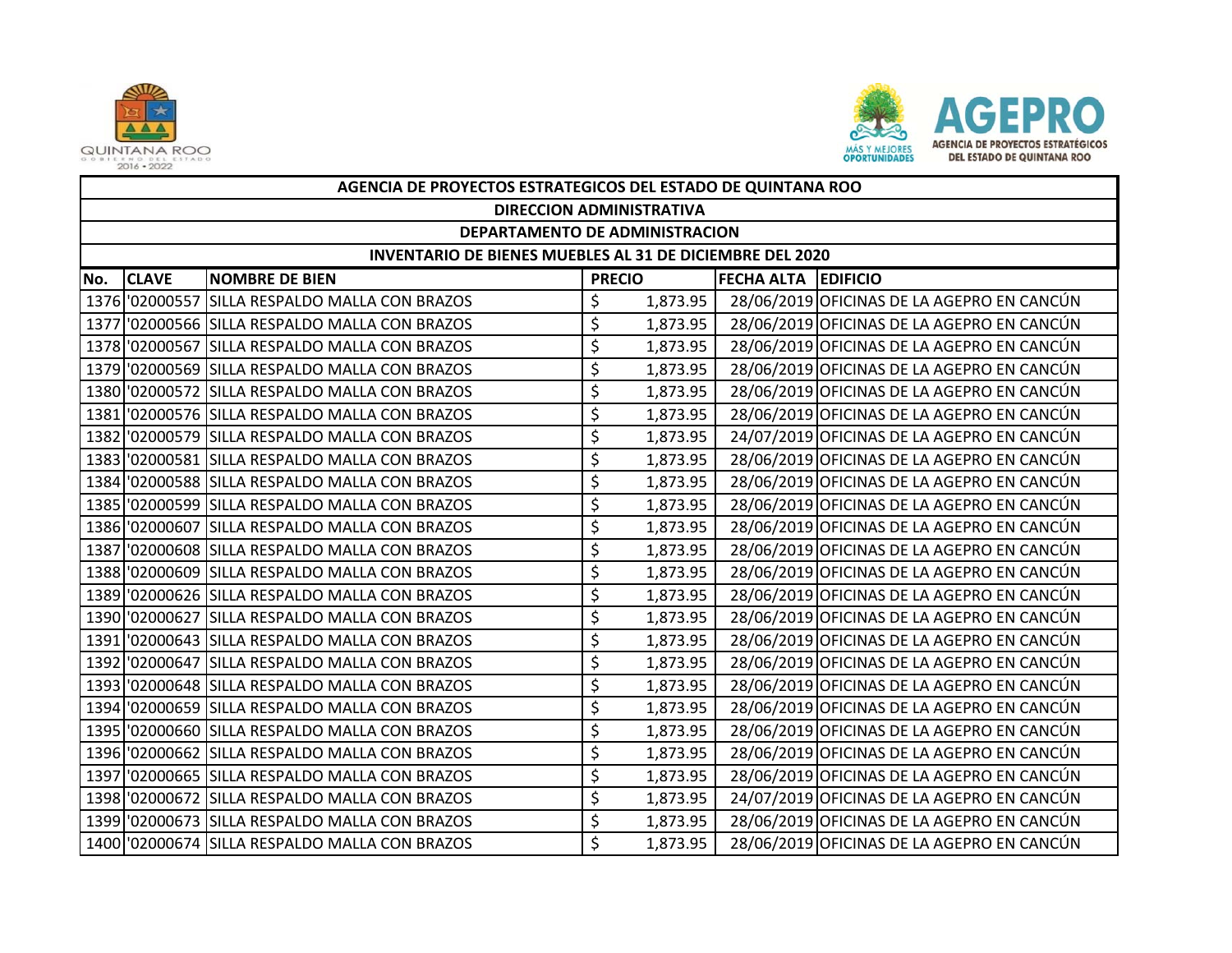



|     | AGENCIA DE PROYECTOS ESTRATEGICOS DEL ESTADO DE QUINTANA ROO    |                                                |               |          |                     |                                            |  |  |  |  |
|-----|-----------------------------------------------------------------|------------------------------------------------|---------------|----------|---------------------|--------------------------------------------|--|--|--|--|
|     | <b>DIRECCION ADMINISTRATIVA</b>                                 |                                                |               |          |                     |                                            |  |  |  |  |
|     | DEPARTAMENTO DE ADMINISTRACION                                  |                                                |               |          |                     |                                            |  |  |  |  |
|     | <b>INVENTARIO DE BIENES MUEBLES AL 31 DE DICIEMBRE DEL 2020</b> |                                                |               |          |                     |                                            |  |  |  |  |
| No. | <b>CLAVE</b>                                                    | <b>NOMBRE DE BIEN</b>                          | <b>PRECIO</b> |          | FECHA ALTA EDIFICIO |                                            |  |  |  |  |
|     |                                                                 | 1401 02000675 SILLA RESPALDO MALLA CON BRAZOS  | \$            | 1,873.95 |                     | 28/06/2019 OFICINAS DE LA AGEPRO EN CANCÚN |  |  |  |  |
|     |                                                                 | 1402 02000681 SILLA RESPALDO MALLA CON BRAZOS  | \$            | 1,873.95 |                     | 28/06/2019 OFICINAS DE LA AGEPRO EN CANCÚN |  |  |  |  |
|     |                                                                 | 1403 '02000684 SILLA RESPALDO MALLA CON BRAZOS | \$            | 1,873.95 |                     | 28/06/2019 OFICINAS DE LA AGEPRO EN CANCÚN |  |  |  |  |
|     |                                                                 | 1404 02000685 SILLA RESPALDO MALLA CON BRAZOS  | \$            | 1,873.95 |                     | 28/06/2019 OFICINAS DE LA AGEPRO EN CANCÚN |  |  |  |  |
|     |                                                                 | 1405 '02000392 SILLA SECRETARIAL               | \$            | $\sim$   |                     | 19/01/2017 ALMACENES                       |  |  |  |  |
|     |                                                                 | 1406 '02001262 SILLA SECRETARIAL               | \$            | 380.00   |                     | 09/07/2014 ALMACENES                       |  |  |  |  |
|     |                                                                 | 1407 '02000250 SILLA SECRETARIAL               | \$            | 8,210.00 |                     | 08/06/2011 EDIFICIO ADMINISTRATIVO         |  |  |  |  |
|     |                                                                 | 1408 '02001497 SILLA SECRETARIAL               | \$            | 1.00     |                     | 23/04/2010 EDIFICIO ADMINISTRATIVO         |  |  |  |  |
|     |                                                                 | 1409 '02000101 SILLA SECRETARIAL               | \$            | 1,565.28 |                     | 14/05/2006 ALMACENES                       |  |  |  |  |
|     |                                                                 | 1410 '02001331 SILLA SECRETARIAL               | \$            | 902.00   |                     | 31/10/2008 ALMACENES                       |  |  |  |  |
|     |                                                                 | 1411 '02000088 SILLA SECRETARIAL               | \$            | 902.00   |                     | 05/10/2015 ALMACENES                       |  |  |  |  |
|     |                                                                 | 1412 '02000295 SILLA SECRETARIAL               | \$            | 902.00   |                     | 26/06/2006 ALMACENES                       |  |  |  |  |
|     |                                                                 | 1413 '02000593 SILLA SECRETARIAL               | \$            | 902.00   |                     | 28/07/2011 ALMACENES                       |  |  |  |  |
|     |                                                                 | 1414 '02001420 SILLA SECRETARIAL               | \$            | 902.00   |                     | 30/03/2009 ALMACENES                       |  |  |  |  |
|     |                                                                 | 1415 '02000227 SILLA SECRETARIAL               | \$            | 902.00   |                     | 26/06/2006 ALMACENES                       |  |  |  |  |
|     |                                                                 | 1416 '02000298 SILLA SECRETARIAL               | \$            | 902.00   |                     | 26/06/2006 ALMACENES                       |  |  |  |  |
|     |                                                                 | 1417 '02000677 SILLA SECRETARIAL               | \$            | 902.00   |                     | 10/07/2006 ALMACENES                       |  |  |  |  |
|     |                                                                 | 1418 '02000682 SILLA SECRETARIAL               | \$            | 902.00   |                     | 10/07/2006 ALMACENES                       |  |  |  |  |
|     |                                                                 | 1419 '02001385 SILLA SECRETARIAL               | \$            | 902.00   |                     | 12/01/2009 ALMACENES                       |  |  |  |  |
|     |                                                                 | 1420 '02000761 SILLA SECRETARIAL               | \$            | 1,086.47 |                     | 10/07/2006 ALMACENES                       |  |  |  |  |
|     |                                                                 | 1421 '02000415 SILLA SECRETARIAL               | \$            | 1,237.39 |                     | 28/06/2006 ALMACENES                       |  |  |  |  |
|     |                                                                 | 1422 '02000128 SILLA SECRETARIAL               | \$            | 726.00   |                     | 30/03/2011 ALMACENES                       |  |  |  |  |
|     |                                                                 | 1423 '02000213 SILLA SECRETARIAL               | \$            | 726.00   |                     | 29/09/2010 ALMACENES                       |  |  |  |  |
|     |                                                                 | 1424 '02000257 SILLA SECRETARIAL               | \$            | 726.00   |                     | 22/10/2015 ALMACENES                       |  |  |  |  |
|     |                                                                 | 1425 '02001654 SILLA SECRETARIAL               | \$            | 726.00   |                     | 02/12/2010 ALMACENES                       |  |  |  |  |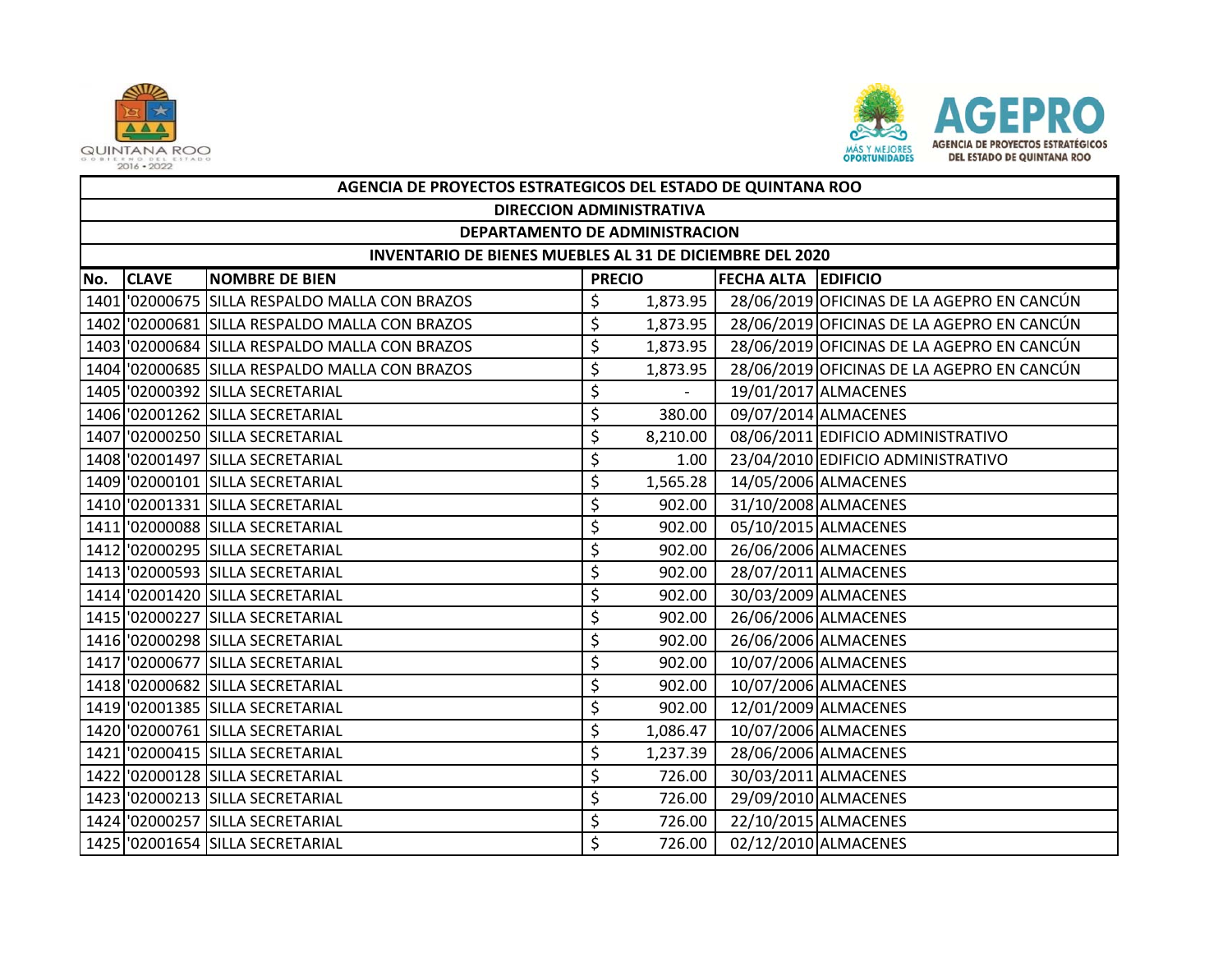



|     | AGENCIA DE PROYECTOS ESTRATEGICOS DEL ESTADO DE QUINTANA ROO |                                  |               |          |                            |                                    |  |  |  |
|-----|--------------------------------------------------------------|----------------------------------|---------------|----------|----------------------------|------------------------------------|--|--|--|
|     | <b>DIRECCION ADMINISTRATIVA</b>                              |                                  |               |          |                            |                                    |  |  |  |
|     | DEPARTAMENTO DE ADMINISTRACION                               |                                  |               |          |                            |                                    |  |  |  |
|     | INVENTARIO DE BIENES MUEBLES AL 31 DE DICIEMBRE DEL 2020     |                                  |               |          |                            |                                    |  |  |  |
| No. | <b>CLAVE</b>                                                 | <b>NOMBRE DE BIEN</b>            | <b>PRECIO</b> |          | <b>FECHA ALTA EDIFICIO</b> |                                    |  |  |  |
|     |                                                              | 1426 '02001836 SILLA SECRETARIAL | \$            | 726.00   |                            | 02/03/2011 ALMACENES               |  |  |  |
|     |                                                              | 1427 02001839 SILLA SECRETARIAL  | \$            | 726.00   |                            | 02/03/2011 EDIFICIO ADMINISTRATIVO |  |  |  |
|     |                                                              | 1428 '02000214 SILLA SECRETARIAL | \$            | 726.00   |                            | 21/10/2015 EDIFICIO ADMINISTRATIVO |  |  |  |
|     |                                                              | 1429 '02001835 SILLA SECRETARIAL | \$            | 726.00   |                            | 02/03/2011 EDIFICIO ADMINISTRATIVO |  |  |  |
|     |                                                              | 1430 '02001155 SILLA SECRETARIAL | \$            | 726.00   |                            | 27/03/2007 ALMACENES               |  |  |  |
|     |                                                              | 1431 '02000603 SILLA SECRETARIAL | \$            | 726.00   |                            | 10/07/2006 ALMACENES               |  |  |  |
|     |                                                              | 1432 '02001012 SILLA SECRETARIAL | \$            | 1,086.47 |                            | 08/08/2006 EDIFICIO ADMINISTRATIVO |  |  |  |
|     |                                                              | 1433 '02000125 SILLA SECRETARIAL | \$            | 1,189.10 |                            | 15/05/2006 ALMACENES               |  |  |  |
|     |                                                              | 1434 '02000897 SILLA SECRETARIAL | \$            | 408.00   |                            | 17/07/2006 ALMACENES               |  |  |  |
|     |                                                              | 1435 '02000376 SILLA SECRETARIAL | \$            | 726.00   |                            | 06/10/2006 ALMACENES               |  |  |  |
|     |                                                              | 1436 '02000824 SILLA SECRETARIAL | \$            | 562.10   |                            | 28/07/2006 ALMACENES               |  |  |  |
|     |                                                              | 1437 '02001030 SILLA SECRETARIAL | \$            | 726.00   |                            | 14/08/2006 ALMACENES               |  |  |  |
|     |                                                              | 1438 '02001184 SILLA SECRETARIAL | \$            | 726.00   |                            | 11/07/2007 ALMACENES               |  |  |  |
|     |                                                              | 1439 '02001196 SILLA SECRETARIAL | \$            | $\sim$   |                            | 12/07/2007 ALMACENES               |  |  |  |
|     |                                                              | 1440 '02001423 SILLA SECRETARIAL | \$            | 688.88   |                            | 25/03/2009 ALMACENES               |  |  |  |
|     |                                                              | 1441 '02000241 SILLA SECRETARIAL | \$            | 726.00   |                            | 23/11/2006 EDIFICIO ADMINISTRATIVO |  |  |  |
|     |                                                              | 1442 '02000247 SILLA SECRETARIAL | \$            | 688.88   |                            | 26/06/2006 EDIFICIO ADMINISTRATIVO |  |  |  |
|     |                                                              | 1443 '02001194 SILLA SECRETARIAL | \$            | 726.00   |                            | 12/07/2007 EDIFICIO ADMINISTRATIVO |  |  |  |
|     |                                                              | 1444 '02000401 SILLA SECRETARIAL | \$            | 562.10   |                            | 09/10/2006 ALMACENES               |  |  |  |
|     |                                                              | 1445 '02000622 SILLA SECRETARIAL | \$            | 562.10   |                            | 10/07/2006 CENTRAL 2019            |  |  |  |
|     |                                                              | 1446 '02000501 SILLA SECRETARIAL | \$            | 562.10   |                            | 05/07/2006 EDIFICIO ADMINISTRATIVO |  |  |  |
|     |                                                              | 1447 '02000212 SILLA SECRETARIAL | \$            | 562.10   |                            | 26/06/2006 EDIFICIO ADMINISTRATIVO |  |  |  |
|     |                                                              | 1448 '02001029 SILLA SECRETARIAL | \$            | 1,087.00 |                            | 14/08/2006 ALMACENES               |  |  |  |
|     |                                                              | 1449 '02000678 SILLA SECRETARIAL | \$            | 562.10   |                            | 10/07/2006 ALMACENES               |  |  |  |
|     |                                                              | 1450 '02000707 SILLA SECRETARIAL | \$            | 562.10   |                            | 10/07/2006 ALMACENES               |  |  |  |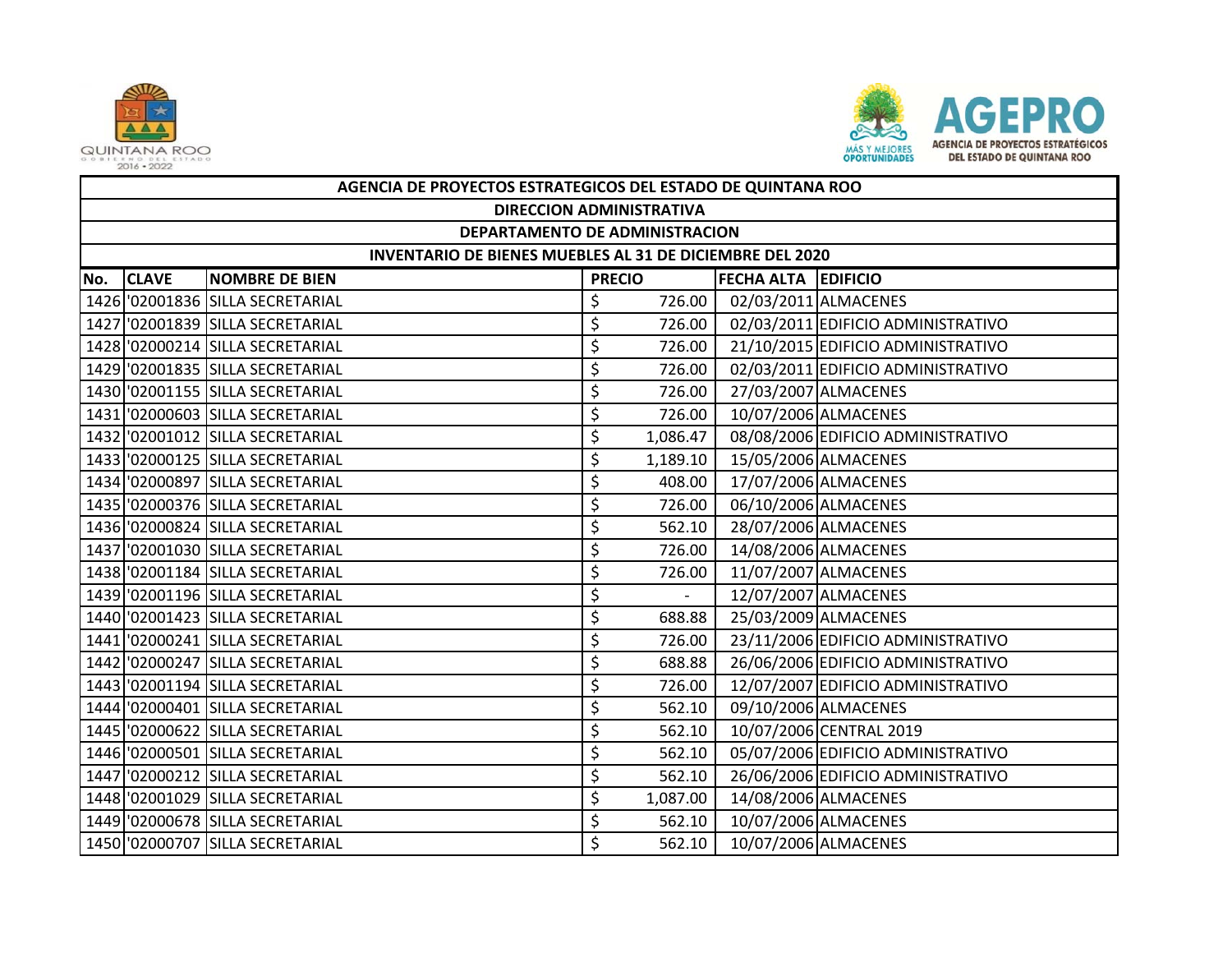



|     | AGENCIA DE PROYECTOS ESTRATEGICOS DEL ESTADO DE QUINTANA ROO |                                            |               |                          |                            |                                    |  |  |  |  |
|-----|--------------------------------------------------------------|--------------------------------------------|---------------|--------------------------|----------------------------|------------------------------------|--|--|--|--|
|     | <b>DIRECCION ADMINISTRATIVA</b>                              |                                            |               |                          |                            |                                    |  |  |  |  |
|     | DEPARTAMENTO DE ADMINISTRACION                               |                                            |               |                          |                            |                                    |  |  |  |  |
|     | INVENTARIO DE BIENES MUEBLES AL 31 DE DICIEMBRE DEL 2020     |                                            |               |                          |                            |                                    |  |  |  |  |
| No. | <b>CLAVE</b>                                                 | <b>NOMBRE DE BIEN</b>                      | <b>PRECIO</b> |                          | <b>FECHA ALTA EDIFICIO</b> |                                    |  |  |  |  |
|     |                                                              | 1451 '02001045 SILLA SECRETARIAL           | \$            | 562.10                   |                            | 21/08/2006 ALMACENES               |  |  |  |  |
|     |                                                              | 1452 '02000197 SILLA SECRETARIAL           | \$            | 1,086.47                 |                            | 26/06/2006 ALMACENES               |  |  |  |  |
|     |                                                              | 1453 '02001884 SILLA SECRETARIAL           | \$            | 1,086.47                 |                            | 25/11/2009 ALMACENES               |  |  |  |  |
|     |                                                              | 1454 '02001087 SILLA SECRETARIAL           | \$            | 1,086.47                 |                            | 31/01/2007 ALMACENES               |  |  |  |  |
|     |                                                              | 1455 '02000319 SILLA SECRETARIAL           | \$            | 562.10                   |                            | 25/07/2006 ALMACENES               |  |  |  |  |
|     |                                                              | 1456 '02000983 SILLA SECRETARIAL           | \$            | 726.00                   |                            | 02/08/2006 DELEGACION COZUMEL 2019 |  |  |  |  |
|     |                                                              | 1457 '02000453 SILLA SECRETARIAL           | \$            | 562.10                   |                            | 09/08/2006 EDIFICIO ADMINISTRATIVO |  |  |  |  |
|     |                                                              | 1458 '02001158 SILLA SECRETARIAL           | \$            | 1,200.00                 |                            | 02/04/2007 EDIFICIO ADMINISTRATIVO |  |  |  |  |
|     |                                                              | 1459 '02000962 SILLA SECRETARIAL           | \$            | 726.00                   |                            | 21/07/2006 EDIFICIO ADMINISTRATIVO |  |  |  |  |
|     |                                                              | 1460 '02000798 SILLA SECRETARIAL           | \$            | 562.10                   |                            | 10/07/2006 ALMACENES               |  |  |  |  |
|     |                                                              | 1461 '02000243 SILLA SECRETARIAL           | \$            | 562.10                   |                            | 26/06/2006 EDIFICIO ADMINISTRATIVO |  |  |  |  |
|     |                                                              | 1462 '02000883 SILLA SECRETARIAL           | \$            | 726.00                   |                            | 13/07/2006 ALMACENES               |  |  |  |  |
|     |                                                              | 1463 '02000578 SILLA SECRETARIAL           | \$            | 726.00                   |                            | 06/07/2006 ALMACENES               |  |  |  |  |
|     |                                                              | 1464 '02000559 SILLA SECRETARIAL GIRATORIA | \$            | 562.10                   |                            | 06/07/2006 ALMACENES               |  |  |  |  |
|     |                                                              | 1465 '02002041 SILLA SEMIEJECUTIVA         | \$            | 2,099.00                 |                            | 01/02/2021 EDIFICIO ADMINISTRATIVO |  |  |  |  |
|     |                                                              | 1466 '02002040 SILLA SEMIEJECUTIVA         | \$            | 2,099.00                 |                            | 08/02/2021 EDIFICIO ADMINISTRATIVO |  |  |  |  |
|     |                                                              | 1467 02000446 SILLA SEMIEJECUTIVA          | \$            | 1,189.10                 |                            | 29/06/2006 EDIFICIO ADMINISTRATIVO |  |  |  |  |
|     |                                                              | 1468 '02001348 SILLA SEMIEJECUTIVA         | \$            | 931.70                   |                            | 31/10/2008 ALMACENES               |  |  |  |  |
|     |                                                              | 1469 '02001350 SILLA SEMIEJECUTIVA         | \$            | 1,810.00                 |                            | 31/10/2008 EDIFICIO ADMINISTRATIVO |  |  |  |  |
|     |                                                              | 1470 '02001850 SILLA SEMIEJECUTIVA         | \$            | 847.00                   |                            | 09/11/2011 ALMACENES               |  |  |  |  |
|     |                                                              | 1471 '02001448 SILLA SEMIEJECUTIVA         | \$            | 1,474.00                 |                            | 16/12/2009 ALMACENES               |  |  |  |  |
|     |                                                              | 1472 '02000185 SILLA SEMIEJECUTIVA         | \$            | 1,173.73                 |                            | 26/06/2006 EDIFICIO ADMINISTRATIVO |  |  |  |  |
|     |                                                              | 1473 '02000208 SILLA SEMIEJECUTIVA         | \$            | 847.00                   |                            | 26/06/2006 ALMACENES               |  |  |  |  |
|     |                                                              | 1474 02000078 SILLA SEMIEJECUTIVA          | \$            | 2,398.00                 |                            | 08/05/2006 ALMACENES               |  |  |  |  |
|     |                                                              | 1475 '02000470 SILLA SEMIEJECUTIVA         | Ś             | $\overline{\phantom{0}}$ |                            | 17/09/2007 ALMACENES               |  |  |  |  |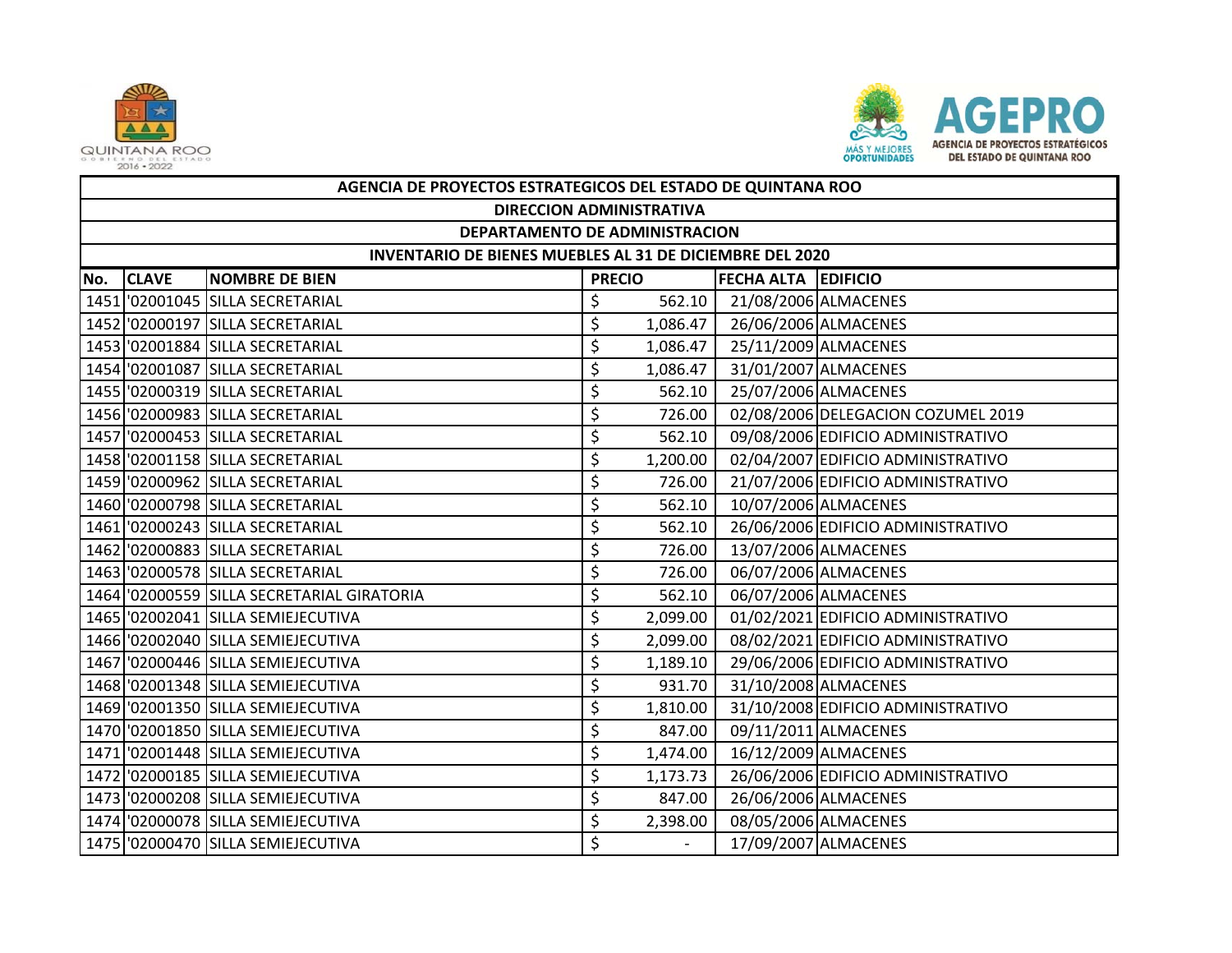



|     | AGENCIA DE PROYECTOS ESTRATEGICOS DEL ESTADO DE QUINTANA ROO |                                    |               |          |                     |                                    |  |  |  |  |
|-----|--------------------------------------------------------------|------------------------------------|---------------|----------|---------------------|------------------------------------|--|--|--|--|
|     | <b>DIRECCION ADMINISTRATIVA</b>                              |                                    |               |          |                     |                                    |  |  |  |  |
|     | DEPARTAMENTO DE ADMINISTRACION                               |                                    |               |          |                     |                                    |  |  |  |  |
|     | INVENTARIO DE BIENES MUEBLES AL 31 DE DICIEMBRE DEL 2020     |                                    |               |          |                     |                                    |  |  |  |  |
| No. | <b>CLAVE</b>                                                 | <b>NOMBRE DE BIEN</b>              | <b>PRECIO</b> |          | FECHA ALTA EDIFICIO |                                    |  |  |  |  |
|     |                                                              | 1476 '02000931 SILLA SEMIEJECUTIVA | \$            | 2,398.00 |                     | 19/07/2006 ALMACENES               |  |  |  |  |
|     |                                                              | 1477 '02001101 SILLA SEMIEJECUTIVA | \$            | 1,800.00 |                     | 27/02/2007 ALMACENES               |  |  |  |  |
|     |                                                              | 1478 '02001172 SILLA SEMIEJECUTIVA | \$            | 1,173.73 |                     | 10/07/2007 EDIFICIO ADMINISTRATIVO |  |  |  |  |
|     |                                                              | 1479 '02000262 SILLA SEMIEJECUTIVA | \$            | 1,991.00 |                     | 08/06/2011 ALMACENES               |  |  |  |  |
|     |                                                              | 1480 '02001392 SILLA SEMIEJECUTIVA | \$            | 1,991.00 |                     | 23/01/2009 ALMACENES               |  |  |  |  |
|     |                                                              | 1481 02001419 SILLA SEMIEJECUTIVA  | \$            | 1,991.00 |                     | 30/03/2009 ALMACENES               |  |  |  |  |
|     |                                                              | 1482 '02001388 SILLA SEMIEJECUTIVA | \$            | 1,991.00 |                     | 23/01/2009 DIRECCIÓN GENERAL       |  |  |  |  |
|     |                                                              | 1483 02000303 SILLA SEMIEJECUTIVA  | \$            |          |                     | 27/06/2006 ALMACENES               |  |  |  |  |
|     |                                                              | 1484 '02000840 SILLA SEMIEJECUTIVA | \$            | 690.91   |                     | 11/07/2006 EDIFICIO ADMINISTRATIVO |  |  |  |  |
|     |                                                              | 1485 '02000168 SILLA SEMIEJECUTIVA | \$            | 847.00   |                     | 23/06/2006 ALMACENES               |  |  |  |  |
|     |                                                              | 1486 '02001229 SILLA SEMIEJECUTIVO | \$            | 847.00   |                     | 14/09/2007 ALMACENES               |  |  |  |  |
|     |                                                              | 1487 02000497 SILLA SEMIEJECUTIVO  | \$            | 1,086.47 |                     | 05/07/2006 ALMACENES               |  |  |  |  |
|     |                                                              | 1488 '02000590 SILLA TAPIZADA      | \$            | 3,843.93 |                     | 28/07/2011 ALMACENES               |  |  |  |  |
|     |                                                              | 1489 '02000591 SILLA TAPIZADA      | \$            | 3,843.93 |                     | 28/07/2011 ALMACENES               |  |  |  |  |
|     |                                                              | 1490 '02000917 SILLA TAPIZADA      | \$            | 3,843.93 |                     | 05/12/2011 ALMACENES               |  |  |  |  |
|     |                                                              | 1491 '02001369 SILLA TAPIZADA      | \$            | 3,843.93 |                     | 10/11/2008 ALMACENES               |  |  |  |  |
|     | 1492 '02001362 SILLON                                        |                                    | \$            |          |                     | 16/03/2012 ALMACENES               |  |  |  |  |
|     | 1493 02000104 SILLON                                         |                                    | \$            | 1.00     |                     | 14/05/2006 ALMACENES               |  |  |  |  |
|     | 1494 '02000105 SILLON                                        |                                    | \$            | 1.00     |                     | 14/05/2006 ALMACENES               |  |  |  |  |
|     |                                                              | 1495 '02000272 SILLON DE 1 PLAZA   | \$            | 5,099.00 |                     | 26/06/2006 EDIFICIO ADMINISTRATIVO |  |  |  |  |
|     |                                                              | 1496 '02001991 SILLON DE 2 PLAZAS  | \$            |          |                     | 12/08/2013 EDIFICIO ADMINISTRATIVO |  |  |  |  |
|     |                                                              | 1497 '02001131 SILLON DE 2 PLAZAS  | \$            | 5,545.45 |                     | 15/03/2007 DELEGACIÓN COZUMEL      |  |  |  |  |
|     |                                                              | 1498 '02001233 SILLON DE 2 PLAZAS  | \$            |          |                     | 18/09/2007 EDIFICIO ADMINISTRATIVO |  |  |  |  |
|     |                                                              | 1499 02000288 SILLON DE 3 PLAZAS   | \$            |          |                     | 29/08/2013 EDIFICIO ADMINISTRATIVO |  |  |  |  |
|     |                                                              | 1500 '02000531 SILLON DE ESPERA    | \$            | 1.00     |                     | 12/07/2006 ALMACENES               |  |  |  |  |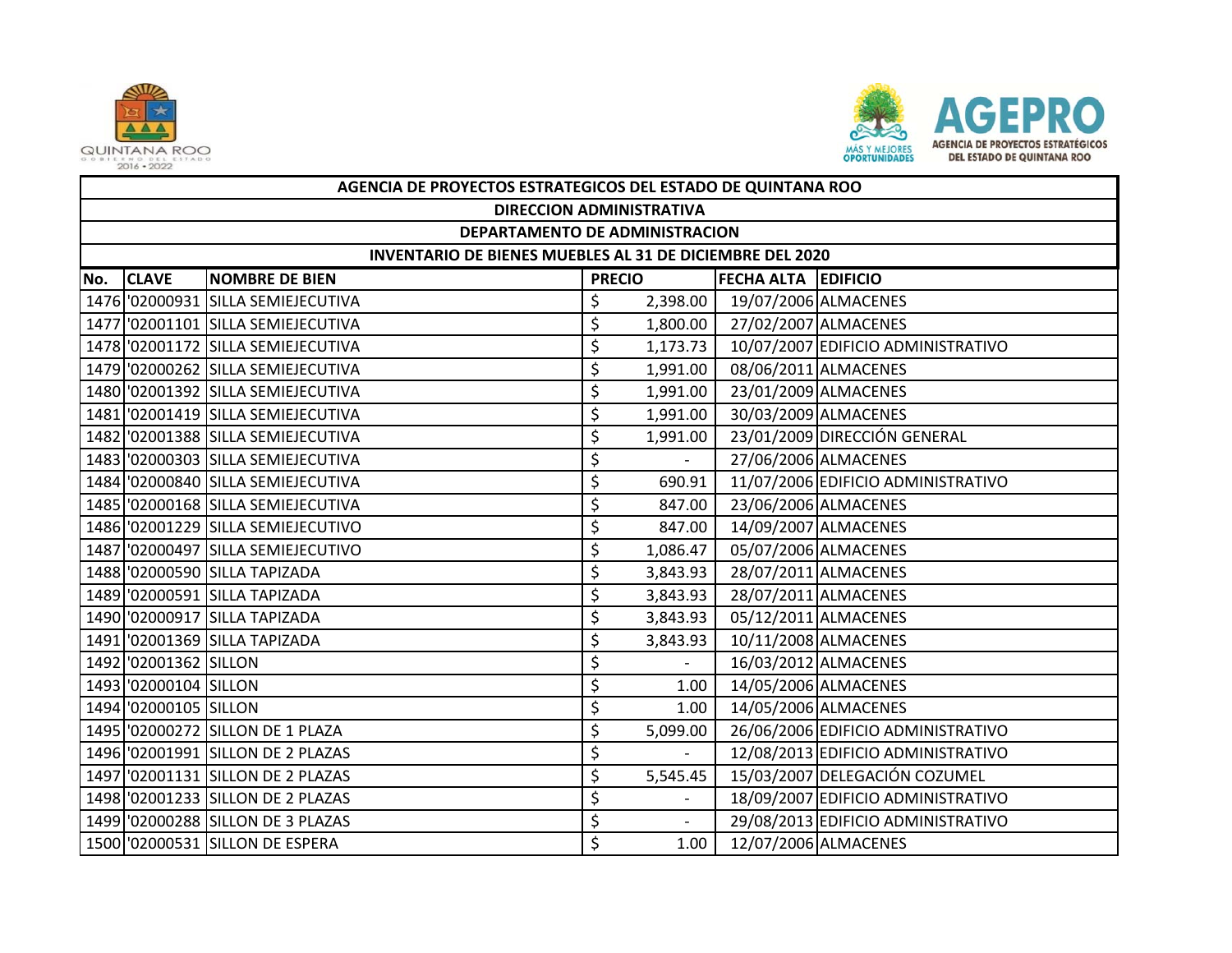



|     | AGENCIA DE PROYECTOS ESTRATEGICOS DEL ESTADO DE QUINTANA ROO |                                         |               |                          |                            |                                                |  |  |  |  |
|-----|--------------------------------------------------------------|-----------------------------------------|---------------|--------------------------|----------------------------|------------------------------------------------|--|--|--|--|
|     | <b>DIRECCION ADMINISTRATIVA</b>                              |                                         |               |                          |                            |                                                |  |  |  |  |
|     | DEPARTAMENTO DE ADMINISTRACION                               |                                         |               |                          |                            |                                                |  |  |  |  |
|     | INVENTARIO DE BIENES MUEBLES AL 31 DE DICIEMBRE DEL 2020     |                                         |               |                          |                            |                                                |  |  |  |  |
| No. | <b>CLAVE</b>                                                 | <b>NOMBRE DE BIEN</b>                   | <b>PRECIO</b> |                          | <b>FECHA ALTA EDIFICIO</b> |                                                |  |  |  |  |
|     |                                                              | 1501 '02000844 SILLON DE ESPERA         | \$            | 1.00                     |                            | 12/07/2006 ALMACENES                           |  |  |  |  |
|     |                                                              | 1502 '02001990 SILLON DE UNA PLAZA      | \$            | $\overline{\phantom{0}}$ |                            | 12/08/2013 EDIFICIO ADMINISTRATIVO             |  |  |  |  |
|     |                                                              | 1503 '02001132 SILLON DE UNA PLAZA      | \$            | 2,981.00                 |                            | 15/03/2007 DELEGACIÓN COZUMEL                  |  |  |  |  |
|     |                                                              | 1504 '02000228 SILLON DE VISITA         | \$            | 1,274.48                 |                            | 26/06/2006 DIRECCIÓN GENERAL                   |  |  |  |  |
|     |                                                              | 1505 '02000084 SILLON DE VISITA         | \$            | 1,274.48                 |                            | 13/05/2006 ALMACENES                           |  |  |  |  |
|     |                                                              | 1506 '02000096 SILLON DE VISITA DE PIEL | \$            | 1,299.00                 |                            | 14/05/2006 ALMACENES                           |  |  |  |  |
|     |                                                              | 1507 '02000097 SILLON DE VISITA DE PIEL | \$            | 1,299.00                 |                            | 14/05/2006 ALMACENES                           |  |  |  |  |
|     |                                                              | 1508 02001014 SILLON DE VISITA DE PIEL  | \$            | 5,856.55                 |                            | 08/11/2006 ALMACENES                           |  |  |  |  |
|     |                                                              | 1509 02001073 SILLON DE VISITA DE PIEL  | \$            | 5,856.55                 |                            | 08/11/2006 ALMACENES                           |  |  |  |  |
|     |                                                              | 1510 '02001977 SILLON EJECUTIVO         | \$            |                          |                            | 22/07/2013 DIRECCIÓN GENERAL                   |  |  |  |  |
|     |                                                              | 1511 '02000285 SILLON EJECUTIVO         | \$            |                          |                            | 24/10/2013 EDIFICIO ADMINISTRATIVO             |  |  |  |  |
|     |                                                              | 1512 '02001992 SILLON EJECUTIVO         | \$            | $\overline{\phantom{0}}$ |                            | 12/08/2013 EDIFICIO ADMINISTRATIVO             |  |  |  |  |
|     |                                                              | 1513 '02000524 SILLON EJECUTIVO         | \$            | 18,941.04                |                            | 28/07/2011 OFICINAS DE LA AGEPRO EN CANCÚN     |  |  |  |  |
|     |                                                              | 1514 '02000139 SILLON EJECUTIVO         | \$            | 38,950.00                |                            | 08/06/2011 DIRECCION GENERAL CENTRO DE CONVENO |  |  |  |  |
|     |                                                              | 1515 '02000601 SILLON EJECUTIVO         | \$            | 2,005.08                 |                            | 10/07/2006 MODULO TULUM                        |  |  |  |  |
|     |                                                              | 1516 '02000093 SILLON EJECUTIVO         | \$            | 1,449.00                 |                            | 14/05/2006 ALMACENES                           |  |  |  |  |
|     |                                                              | 1517 '02000613 SILLON EJECUTIVO         | \$            | 2,640.00                 |                            | 10/07/2006 ALMACENES                           |  |  |  |  |
|     |                                                              | 1518 '02000638 SILLON EJECUTIVO         | \$            | 2,100.00                 |                            | 10/07/2006 ALMACENES                           |  |  |  |  |
|     |                                                              | 1519 '02000640 SILLON EJECUTIVO         | \$            | 2,640.00                 |                            | 21/07/2006 ALMACENES                           |  |  |  |  |
|     |                                                              | 1520 '02000918 SILLON EJECUTIVO         | \$            | 1,317.27                 |                            | 18/07/2006 ALMACENES                           |  |  |  |  |
|     |                                                              | 1521 '02000936 SILLON EJECUTIVO         | \$            | 2,640.00                 |                            | 20/07/2006 ALMACENES                           |  |  |  |  |
|     |                                                              | 1522 '02001212 SILLON EJECUTIVO         | \$            | 1,334.30                 |                            | 13/09/2007 ALMACENES                           |  |  |  |  |
|     |                                                              | 1523 '02000349 SILLON EJECUTIVO         | \$            | 2,640.00                 |                            | 19/07/2006 EDIFICIO ADMINISTRATIVO             |  |  |  |  |
|     |                                                              | 1524 '02000106 SILLON EJECUTIVO         | \$            | 2,640.00                 |                            | 14/05/2006 ALMACENES                           |  |  |  |  |
|     |                                                              | 1525 '02001664 SILLON EJECUTIVO         | $\zeta$       | 5,770.00                 |                            | 27/12/2010 DIRECCIÓN GENERAL                   |  |  |  |  |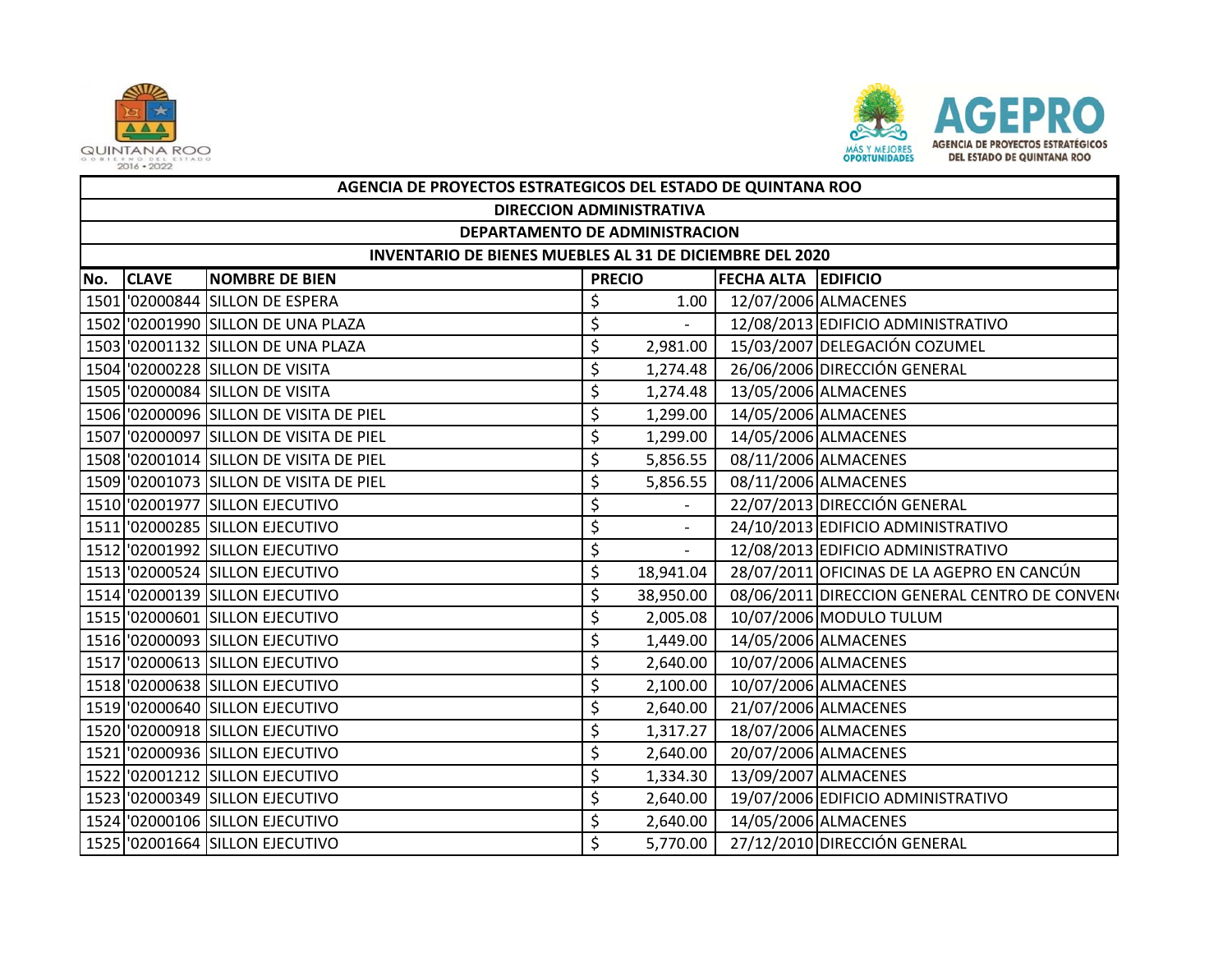



|     | AGENCIA DE PROYECTOS ESTRATEGICOS DEL ESTADO DE QUINTANA ROO    |                                                   |               |                          |                            |                                            |  |  |  |  |
|-----|-----------------------------------------------------------------|---------------------------------------------------|---------------|--------------------------|----------------------------|--------------------------------------------|--|--|--|--|
|     | <b>DIRECCION ADMINISTRATIVA</b>                                 |                                                   |               |                          |                            |                                            |  |  |  |  |
|     | DEPARTAMENTO DE ADMINISTRACION                                  |                                                   |               |                          |                            |                                            |  |  |  |  |
|     | <b>INVENTARIO DE BIENES MUEBLES AL 31 DE DICIEMBRE DEL 2020</b> |                                                   |               |                          |                            |                                            |  |  |  |  |
| No. | <b>CLAVE</b>                                                    | <b>NOMBRE DE BIEN</b>                             | <b>PRECIO</b> |                          | <b>FECHA ALTA EDIFICIO</b> |                                            |  |  |  |  |
|     |                                                                 | 1526 '02000558 SILLON EJECUTIVO                   | \$            | 2,640.00                 |                            | 28/07/2011 EDIFICIO ADMINISTRATIVO         |  |  |  |  |
|     |                                                                 | 1527 '02000006 SILLON EJECUTIVO                   | \$            | 2,640.00                 |                            | 09/04/2006 EDIFICIO ADMINISTRATIVO         |  |  |  |  |
|     |                                                                 | 1528 '02000091 SILLON EJECUTIVO                   | \$            | 595.00                   |                            | 14/05/2006 DELEGACION SOLIDARIDAD 2019     |  |  |  |  |
|     |                                                                 | 1529 '02000540 SILLON EJECUTIVO                   | \$            | 3,299.50                 |                            | 06/07/2006 EDIFICIO ADMINISTRATIVO         |  |  |  |  |
|     |                                                                 | 1530 '02000014 SILLON EJECUTIVO                   | \$            | 2,640.00                 |                            | 15/04/2006 OFICINAS DE LA AGEPRO EN CANCÚN |  |  |  |  |
|     |                                                                 | 1531 '02000082 SILLON EJECUTIVO                   | \$            | 1,442.99                 |                            | 13/05/2006 ALMACENES                       |  |  |  |  |
|     |                                                                 | 1532 '02000527 SILLON EJECUTIVO CON RESPALDO BAJO | \$            | 15,096.00                |                            | 28/07/2011 OFICINAS DE LA AGEPRO EN CANCÚN |  |  |  |  |
|     |                                                                 | 1533 '02001366 SILLON EJECUTIVO CON RESPALDO BAJO | \$            | 15,096.00                |                            | 28/07/2011 OFICINAS DE LA AGEPRO EN CANCÚN |  |  |  |  |
|     |                                                                 | 1534 '02000795 SILLON EJECUTIVO GIRATORIO         | \$            | 2,640.00                 |                            | 10/07/2006 DELEGACIÓN COZUMEL              |  |  |  |  |
|     |                                                                 | 1535 '02000178 SILLON LEATHER CHAIR               | \$            | 19,037.50                |                            | 08/06/2011 EDIFICIO ADMINISTRATIVO         |  |  |  |  |
|     |                                                                 | 1536 '02000180 SILLON LEATHER CHAIR               | \$            | 19,037.50                |                            | 08/06/2011 EDIFICIO ADMINISTRATIVO         |  |  |  |  |
|     |                                                                 | 1537 02000998 SILLON SEMIEJECUTIVO                | \$            | 1.00                     |                            | 03/08/2006 DELEGACIÓN COZUMEL              |  |  |  |  |
|     |                                                                 | 1538 '02000321 SILLON SEMIEJECUTIVO               | \$            | 1,189.10                 |                            | 27/06/2006 ALMACENES                       |  |  |  |  |
|     |                                                                 | 1539 '02001173 SILLON SEMIEJECUTIVO               | \$            | 607.00                   |                            | 10/07/2007 ALMACENES                       |  |  |  |  |
|     |                                                                 | 1540 '02000371 SILLON SEMIEJECUTIVO               | \$            | 2,398.00                 |                            | 28/07/2006 ALMACENES                       |  |  |  |  |
|     |                                                                 | 1541 02001343 SILLON SEMIEJECUTIVO                | \$            | 1,991.00                 |                            | 31/10/2008 EDIFICIO ADMINISTRATIVO         |  |  |  |  |
|     |                                                                 | 1542 '02000317 SILLON SEMIEJECUTIVO               | \$            | 1,474.00                 |                            | 27/06/2006 EDIFICIO ADMINISTRATIVO         |  |  |  |  |
|     |                                                                 | 1543 02000149 SILLON SEMIEJECUTIVO                | \$            |                          |                            | 15/10/2015 ALMACENES                       |  |  |  |  |
|     |                                                                 | 1544 '02000395 SILLON SEMIEJECUTIVO               | \$            | $\overline{\phantom{a}}$ |                            | 19/07/2006 EDIFICIO ADMINISTRATIVO         |  |  |  |  |
|     |                                                                 | 1545 '02001019 SILLON SEMIEJECUTIVO               | \$            | 936.00                   |                            | 09/08/2006 EDIFICIO ADMINISTRATIVO         |  |  |  |  |
|     |                                                                 | 1546 '02000202 SILLON SEMIEJECUTIVO               | \$            | 1,237.39                 |                            | 26/06/2006 EDIFICIO ADMINISTRATIVO         |  |  |  |  |
|     |                                                                 | 1547 '02000311 SILLON SEMIEJECUTIVO               | \$            | 1,802.57                 |                            | 25/07/2006 EDIFICIO ADMINISTRATIVO         |  |  |  |  |
|     |                                                                 | 1548 '02000189 SILLON SEMIEJECUTIVO               | \$            | 1,237.39                 |                            | 26/06/2006 EDIFICIO ADMINISTRATIVO         |  |  |  |  |
|     |                                                                 | 1549 02000112 SILLON SEMIEJECUTIVO                | \$            | 2,398.00                 |                            | 14/05/2006 ALMACENES                       |  |  |  |  |
|     |                                                                 | 1550 '02000273 SILLON SEMIEJECUTIVO               | \$            | 1,189.10                 |                            | 26/06/2006 ALMACENES                       |  |  |  |  |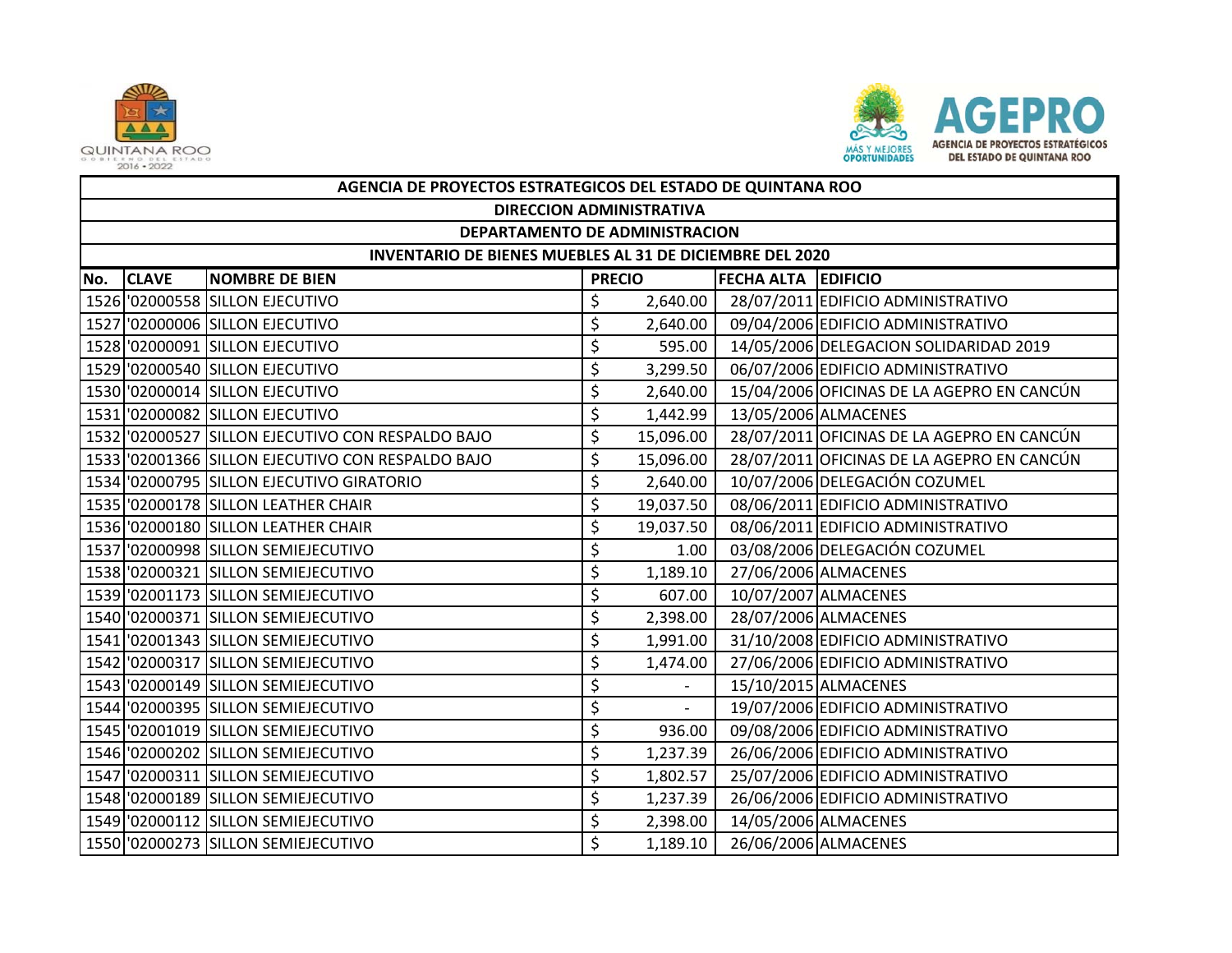



|     | AGENCIA DE PROYECTOS ESTRATEGICOS DEL ESTADO DE QUINTANA ROO |                                     |    |          |                     |                                            |  |  |  |  |
|-----|--------------------------------------------------------------|-------------------------------------|----|----------|---------------------|--------------------------------------------|--|--|--|--|
|     | <b>DIRECCION ADMINISTRATIVA</b>                              |                                     |    |          |                     |                                            |  |  |  |  |
|     | DEPARTAMENTO DE ADMINISTRACION                               |                                     |    |          |                     |                                            |  |  |  |  |
|     | INVENTARIO DE BIENES MUEBLES AL 31 DE DICIEMBRE DEL 2020     |                                     |    |          |                     |                                            |  |  |  |  |
| No. | <b>CLAVE</b><br><b>NOMBRE DE BIEN</b><br><b>PRECIO</b>       |                                     |    |          | FECHA ALTA EDIFICIO |                                            |  |  |  |  |
|     |                                                              | 1551 '02000631 SILLON SEMIEJECUTIVO | \$ | 2,100.00 |                     | 10/07/2006 ALMACENES                       |  |  |  |  |
|     |                                                              | 1552 '02000655 SILLON SEMIEJECUTIVO | \$ | 2,100.00 |                     | 10/07/2006 ALMACENES                       |  |  |  |  |
|     |                                                              | 1553 '02000708 SILLON SEMIEJECUTIVO | \$ | 2,100.00 |                     | 18/07/2006 ALMACENES                       |  |  |  |  |
|     |                                                              | 1554 '02001035 SILLON SEMIEJECUTIVO | \$ |          |                     | 21/08/2006 ALMACENES                       |  |  |  |  |
|     |                                                              | 1555 '02001104 SILLON SEMIEJECUTIVO | \$ | 1,895.26 |                     | 28/02/2007 ALMACENES                       |  |  |  |  |
|     |                                                              | 1556 '02001387 SILLON SEMIEJECUTIVO | \$ | 1,991.00 |                     | 23/01/2009 DIRECCIÓN GENERAL               |  |  |  |  |
|     |                                                              | 1557 '02001391 SILLON SEMIEJECUTIVO | \$ | 1,991.00 |                     | 23/01/2009 EDIFICIO ADMINISTRATIVO         |  |  |  |  |
|     |                                                              | 1558 '02000921 SILLON SEMIEJECUTIVO | \$ | 2,100.00 |                     | 17/07/2006 EDIFICIO ADMINISTRATIVO         |  |  |  |  |
|     |                                                              | 1559 '02000691 SILLON SEMIEJECUTIVO | \$ | 2,100.00 |                     | 18/07/2006 EDIFICIO ADMINISTRATIVO         |  |  |  |  |
|     |                                                              | 1560 '02000336 SILLON SEMIEJECUTIVO | \$ | $\sim$   |                     | 19/07/2006 EDIFICIO ADMINISTRATIVO         |  |  |  |  |
|     |                                                              | 1561 '02001192 SILLON SEMIEJECUTIVO | \$ | 1,435.01 |                     | 12/07/2007 EDIFICIO ADMINISTRATIVO         |  |  |  |  |
|     |                                                              | 1562 02000929 SILLON SEMIEJECUTIVO  | \$ |          |                     | 19/07/2006 EDIFICIO ADMINISTRATIVO         |  |  |  |  |
|     |                                                              | 1563 '02000318 SILLON SEMIEJECUTIVO | \$ | 2,100.00 |                     | 27/06/2006 EDIFICIO ADMINISTRATIVO         |  |  |  |  |
|     |                                                              | 1564 '02000390 SILLON SEMIEJECUTIVO | \$ | 1,189.10 |                     | 28/06/2006 EDIFICIO ADMINISTRATIVO         |  |  |  |  |
|     |                                                              | 1565 '02000901 SILLON SEMIEJECUTIVO | \$ | 2,100.00 |                     | 17/07/2006 EDIFICIO ADMINISTRATIVO         |  |  |  |  |
|     |                                                              | 1566 '02000304 SILLON SEMIEJECUTIVO | \$ | 1,274.48 |                     | 27/06/2006 EDIFICIO ADMINISTRATIVO         |  |  |  |  |
|     |                                                              | 1567 '02000924 SILLON SEMIEJECUTIVO | \$ |          |                     | 08/03/2007 EDIFICIO ADMINISTRATIVO         |  |  |  |  |
|     |                                                              | 1568 '02000911 SILLON SEMIEJECUTIVO | \$ | 2,398.00 |                     | 17/07/2006 OFICINAS DE LA AGEPRO EN CANCÚN |  |  |  |  |
|     |                                                              | 1569 '02000772 SILLON SEMIEJECUTIVO | \$ | 2,398.00 |                     | 01/08/2006 ALMACENES                       |  |  |  |  |
|     |                                                              | 1570 '02000989 SILLON SEMIEJECUTIVO | \$ | 2,398.00 |                     | 02/08/2006 DELEGACION COZUMEL 2019         |  |  |  |  |
|     |                                                              | 1571 02000330 SILLON SEMIEJECUTIVO  | \$ | 2,398.00 |                     | 19/07/2006 EDIFICIO ADMINISTRATIVO         |  |  |  |  |
|     |                                                              | 1572 '02000176 SILLON SEMIEJECUTIVO | \$ | 2,398.00 |                     | 19/07/2006 EDIFICIO ADMINISTRATIVO         |  |  |  |  |
|     |                                                              | 1573 '02000746 SILLON SEMIEJECUTIVO | \$ | 1,064.80 |                     | 10/07/2006 ALMACENES                       |  |  |  |  |
|     |                                                              | 1574 '02000865 SILLON SEMIEJECUTIVO | \$ | 1,064.80 |                     | 13/07/2006 MODULO TULUM                    |  |  |  |  |
|     |                                                              | 1575 '02000595 SILLON SEMIEJECUTIVO | Ś  | 1,064.80 |                     | 10/07/2006 ALMACENES                       |  |  |  |  |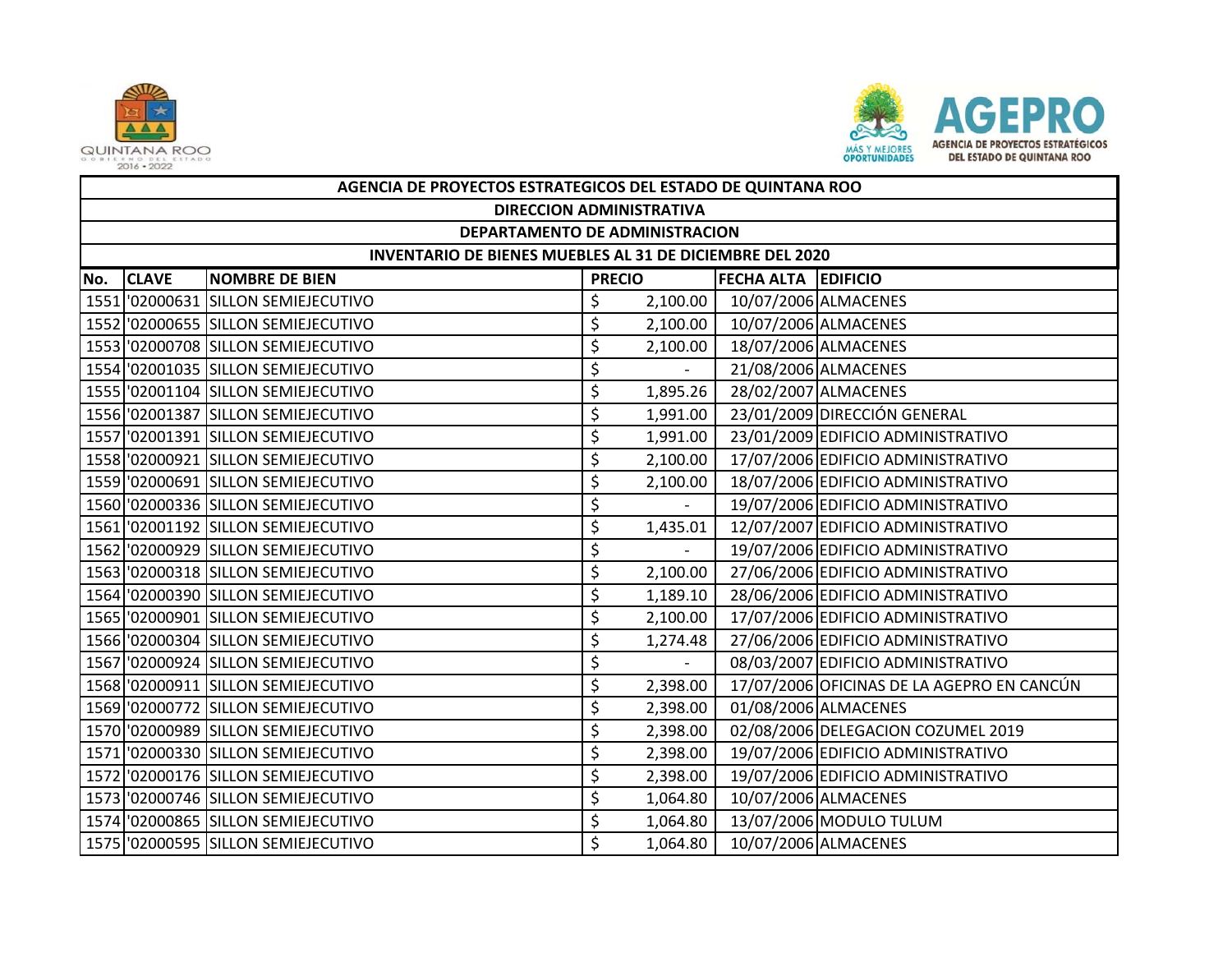



|     | AGENCIA DE PROYECTOS ESTRATEGICOS DEL ESTADO DE QUINTANA ROO |                                     |               |          |                     |                                            |  |  |  |  |
|-----|--------------------------------------------------------------|-------------------------------------|---------------|----------|---------------------|--------------------------------------------|--|--|--|--|
|     | <b>DIRECCION ADMINISTRATIVA</b>                              |                                     |               |          |                     |                                            |  |  |  |  |
|     | DEPARTAMENTO DE ADMINISTRACION                               |                                     |               |          |                     |                                            |  |  |  |  |
|     | INVENTARIO DE BIENES MUEBLES AL 31 DE DICIEMBRE DEL 2020     |                                     |               |          |                     |                                            |  |  |  |  |
| No. | <b>CLAVE</b>                                                 | <b>NOMBRE DE BIEN</b>               | <b>PRECIO</b> |          | FECHA ALTA EDIFICIO |                                            |  |  |  |  |
|     |                                                              | 1576 '02000705 SILLON SEMIEJECUTIVO | \$            | 1,064.80 |                     | 10/07/2006 ALMACENES                       |  |  |  |  |
|     |                                                              | 1577 '02000706 SILLON SEMIEJECUTIVO | \$            | 1,064.80 |                     | 10/07/2006 ALMACENES                       |  |  |  |  |
|     |                                                              | 1578 '02000444 SILLON SEMIEJECUTIVO | \$            | 2,398.00 |                     | 29/09/2010 EDIFICIO ADMINISTRATIVO         |  |  |  |  |
|     |                                                              | 1579 02000229 SILLON SEMIEJECUTIVO  | \$            | 2,398.00 |                     | 29/09/2010 EDIFICIO ADMINISTRATIVO         |  |  |  |  |
|     |                                                              | 1580 '02000144 SILLON SEMIEJECUTIVO | \$            | 2,398.00 |                     | 09/08/2006 ALMACENES                       |  |  |  |  |
|     |                                                              | 1581 '02000195 SILLON SEMIEJECUTIVO | \$            | 2,398.00 |                     | 26/06/2006 ALMACENES                       |  |  |  |  |
|     |                                                              | 1582 '02000233 SILLON SEMIEJECUTIVO | \$            | 2,398.00 |                     | 26/06/2006 EDIFICIO ADMINISTRATIVO         |  |  |  |  |
|     |                                                              | 1583 02000204 SILLON SEMIEJECUTIVO  | \$            | 2,398.00 |                     | 26/06/2006 EDIFICIO ADMINISTRATIVO         |  |  |  |  |
|     |                                                              | 1584 02000359 SILLON SEMIEJECUTIVO  | \$            | 2,398.00 |                     | 28/06/2006 EDIFICIO ADMINISTRATIVO         |  |  |  |  |
|     |                                                              | 1585 '02000261 SILLON SEMIEJECUTIVO | \$            | 1,802.57 |                     | 26/06/2006 EDIFICIO ADMINISTRATIVO         |  |  |  |  |
|     |                                                              | 1586 '02000469 SILLON SEMIEJECUTIVO | \$            | 1,802.57 |                     | 30/06/2006 EDIFICIO ADMINISTRATIVO         |  |  |  |  |
|     |                                                              | 1587 02001023 SILLON SEMIEJECUTIVO  | \$            | 2,398.00 |                     | 10/08/2006 ALMACENES                       |  |  |  |  |
|     |                                                              | 1588 '02000222 SILLON SEMIEJECUTIVO | \$            | 1,086.47 |                     | 26/06/2006 ALMACENES                       |  |  |  |  |
|     |                                                              | 1589 '02001221 SILLON SEMIEJECUTIVO | \$            | 1,086.47 |                     | 13/09/2007 ALMACENES                       |  |  |  |  |
|     |                                                              | 1590 '02000333 SILLON SEMIEJECUTIVO | \$            | 1,086.47 |                     | 27/06/2006 EDIFICIO ADMINISTRATIVO         |  |  |  |  |
|     |                                                              | 1591 '02001209 SILLON SEMIEJECUTIVO | \$            | 1,086.47 |                     | 10/09/2007 EDIFICIO ADMINISTRATIVO         |  |  |  |  |
|     |                                                              | 1592 02001097 SILLON SEMIEJECUTIVO  | \$            | 1,304.55 |                     | 22/02/2007 EDIFICIO ADMINISTRATIVO         |  |  |  |  |
|     |                                                              | 1593 '02001354 SILLON SEMIEJECUTIVO | \$            | 3,498.00 |                     | 31/10/2008 OFICINAS DE LA AGEPRO EN CANCÚN |  |  |  |  |
|     |                                                              | 1594 '02001832 SILLON SEMIEJECUTIVO | \$            | 2,100.00 |                     | 02/03/2011 MODULO TULUM                    |  |  |  |  |
|     |                                                              | 1595 02000393 SILLON SEMIEJECUTIVO  | \$            | 4,899.42 |                     | 28/06/2006 ALMACENES                       |  |  |  |  |
|     |                                                              | 1596 '02000282 SILLON SEMIEJECUTIVO | \$            | 2,398.00 |                     | 26/06/2006 ALMACENES                       |  |  |  |  |
|     |                                                              | 1597 '02000351 SILLON SEMIEJECUTIVO | \$            | 2,398.00 |                     | 28/06/2006 ALMACENES                       |  |  |  |  |
|     |                                                              | 1598 '02000352 SILLON SEMIEJECUTIVO | \$            | 2,398.00 |                     | 28/06/2006 ALMACENES                       |  |  |  |  |
|     |                                                              | 1599 '02000108 SILLON SEMIEJECUTIVO | \$            | 2,398.00 |                     | 17/10/2006 DIRECCIÓN GENERAL               |  |  |  |  |
|     |                                                              | 1600 02000258 SILLON SEMIEJECUTIVO  | Ś             | 2,398.00 |                     | 26/06/2006 DIRECCIÓN GENERAL               |  |  |  |  |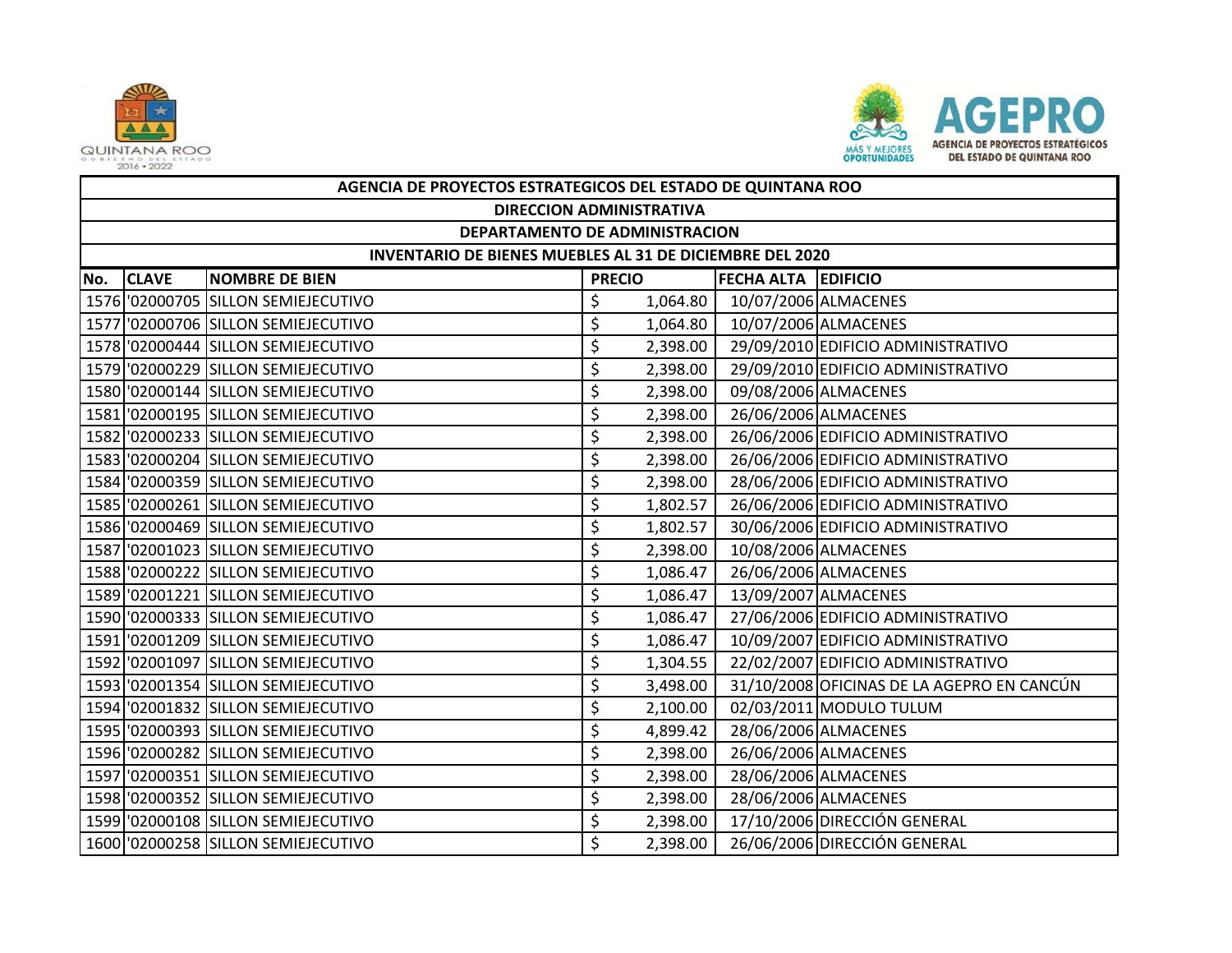



|     | AGENCIA DE PROYECTOS ESTRATEGICOS DEL ESTADO DE QUINTANA ROO |                                                 |               |                |                     |                                            |  |  |  |  |
|-----|--------------------------------------------------------------|-------------------------------------------------|---------------|----------------|---------------------|--------------------------------------------|--|--|--|--|
|     | <b>DIRECCION ADMINISTRATIVA</b>                              |                                                 |               |                |                     |                                            |  |  |  |  |
|     | DEPARTAMENTO DE ADMINISTRACION                               |                                                 |               |                |                     |                                            |  |  |  |  |
|     | INVENTARIO DE BIENES MUEBLES AL 31 DE DICIEMBRE DEL 2020     |                                                 |               |                |                     |                                            |  |  |  |  |
| No. | <b>CLAVE</b>                                                 | <b>NOMBRE DE BIEN</b>                           | <b>PRECIO</b> |                | FECHA ALTA EDIFICIO |                                            |  |  |  |  |
|     |                                                              | 1601 02000624 SILLON SEMIEJECUTIVO              | \$            | 1,064.80       |                     | 10/07/2006 OFICINAS DE LA AGEPRO EN CANCÚN |  |  |  |  |
|     |                                                              | 1602 02000506 SILLON SEMIEJECUTIVO              | \$            | 1,220.45       |                     | 05/07/2006 ALMACENES                       |  |  |  |  |
|     |                                                              | 1603 '02000496 SILLON SEMIEJECUTIVO             | \$            | 1,220.45       |                     | 05/07/2006 EDIFICIO ADMINISTRATIVO         |  |  |  |  |
|     |                                                              | 1604 '02000361 SILLON SEMIEJECUTIVO             | \$            | 1,220.45       |                     | 28/06/2006 EDIFICIO ADMINISTRATIVO         |  |  |  |  |
|     |                                                              | 1605 '02000220 SILLON SEMIEJECUTIVO             | \$            | 1,802.57       |                     | 26/06/2006 EDIFICIO ADMINISTRATIVO         |  |  |  |  |
|     |                                                              | 1606 '02000325 SILLON SEMIEJECUTIVO             | \$            | 1,237.39       |                     | 27/06/2006 EDIFICIO ADMINISTRATIVO         |  |  |  |  |
|     |                                                              | 1607 02000813 SILLON SEMIEJECUTIVO              | \$            | 1,064.80       |                     | 10/07/2006 EDIFICIO ADMINISTRATIVO         |  |  |  |  |
|     |                                                              | 1608 '02000819 SILLON SEMIEJECUTIVO             | \$            | 1,064.80       |                     | 10/07/2006 OFICINAS DE LA AGEPRO EN CANCÚN |  |  |  |  |
|     |                                                              | 1609 '02000720 SILLON SEMIEJECUTIVO             | \$            | 1,064.80       |                     | 19/07/2006 ALMACENES                       |  |  |  |  |
|     |                                                              | 1610 '02000129 SILLON SEMIEJECUTIVO             | \$            | 6,708.73       | 15/05/2006          |                                            |  |  |  |  |
|     |                                                              | 1611 02000920 SILLON SEMIEJECUTIVO              | \$            | 690.91         |                     | 17/07/2006 EDIFICIO ADMINISTRATIVO         |  |  |  |  |
|     |                                                              | 1612 '02001062 SILLON SEMIEJECUTIVO             | \$            | 1,852.00       |                     | 27/02/2007 EDIFICIO ADMINISTRATIVO         |  |  |  |  |
|     |                                                              | 1613 '02000452 SOFA DE DOS PLAZAS               | \$            | 4,821.30       |                     | 29/06/2006 EDIFICIO ADMINISTRATIVO         |  |  |  |  |
|     |                                                              | 1614 '02000451 SOFA DE UNA PLAZA                | \$            | 2,981.00       |                     | 29/06/2006 EDIFICIO ADMINISTRATIVO         |  |  |  |  |
|     |                                                              | 1615 '02001133 SOFA DE UNA PLAZA                | \$            |                |                     | 15/03/2007 DELEGACIÓN COZUMEL              |  |  |  |  |
|     |                                                              | 1616 '02000810 SOPORTE DE PISO PARA TV          | \$            | 4,800.02       |                     | 10/10/2019 OFICINAS DE LA AGEPRO EN CANCÚN |  |  |  |  |
|     |                                                              | 1617 02000808 SOPORTE DE PISO PARA TV           | \$            | 4,800.02       |                     | 10/10/2019 EDIFICIO ADMINISTRATIVO         |  |  |  |  |
|     |                                                              | 1618 '02000509 SOPORTE RECLINABLE PARA PANTALLA | \$            | 1,262.79       |                     | 21/07/2011 OFICINAS DE LA AGEPRO EN CANCÚN |  |  |  |  |
|     |                                                              | 1619 '02001383 TANDEN PARA CUATRO PERSONAS      | \$            |                |                     | 15/05/2008 ALMACENES                       |  |  |  |  |
|     |                                                              | 1620 '02001064 TANDEN PARA TRES PERSONAS        | \$            | $\blacksquare$ |                     | 27/02/2007 DIRECCIÓN GENERAL               |  |  |  |  |
|     |                                                              | 1621 '02000162 TEATRO EN CASA                   | \$            | 21,850.00      |                     | 08/06/2011 EDIFICIO ADMINISTRATIVO         |  |  |  |  |
|     | 1622 '02000323 TELEFONO                                      |                                                 | \$            | $\equiv$       |                     | 18/11/2013 ALMACENES                       |  |  |  |  |
|     | 1623 02001042 TELEFONO                                       |                                                 | \$            | 1.00           |                     | 23/04/2010 ALMACENES                       |  |  |  |  |
|     | 1624 '02001399 TELEFONO                                      |                                                 | \$            | 1.00           |                     | 09/02/2009 ALMACENES                       |  |  |  |  |
|     | 1625 '02000906 TELEFONO                                      |                                                 | \$            | 1.00           |                     | 23/04/2010 ALMACENES                       |  |  |  |  |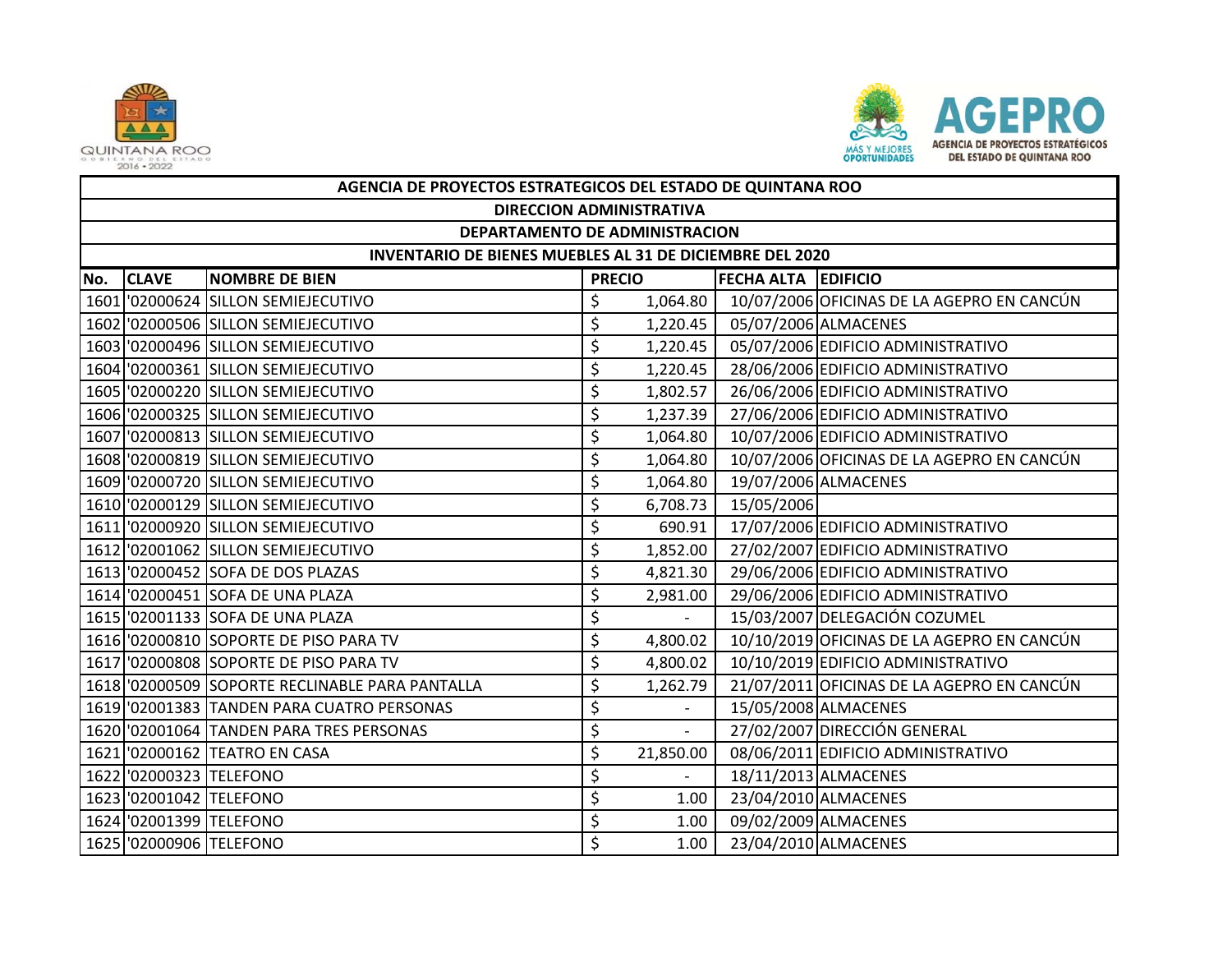



|     | AGENCIA DE PROYECTOS ESTRATEGICOS DEL ESTADO DE QUINTANA ROO    |                       |               |                          |                            |                                            |  |  |  |
|-----|-----------------------------------------------------------------|-----------------------|---------------|--------------------------|----------------------------|--------------------------------------------|--|--|--|
|     | <b>DIRECCION ADMINISTRATIVA</b>                                 |                       |               |                          |                            |                                            |  |  |  |
|     | DEPARTAMENTO DE ADMINISTRACION                                  |                       |               |                          |                            |                                            |  |  |  |
|     | <b>INVENTARIO DE BIENES MUEBLES AL 31 DE DICIEMBRE DEL 2020</b> |                       |               |                          |                            |                                            |  |  |  |
| No. | <b>CLAVE</b>                                                    | <b>NOMBRE DE BIEN</b> | <b>PRECIO</b> |                          | <b>FECHA ALTA EDIFICIO</b> |                                            |  |  |  |
|     | 1626 '02001641 TELEFONO                                         |                       | \$            |                          |                            | 18/06/2010 OFICINAS DE LA AGEPRO EN CANCÚN |  |  |  |
|     | 1627 '02000492 TELEFONO                                         |                       | \$            | 1.00                     |                            | 03/07/2006 ALMACENES                       |  |  |  |
|     | 1628 '02000949 TELEFONO                                         |                       | \$            |                          |                            | 10/01/2012 ALMACENES                       |  |  |  |
|     | 1629 '02000118 TELEFONO                                         |                       | \$            | 1.00                     |                            | 26/07/2006 ALMACENES                       |  |  |  |
|     | 1630 '02001243 TELEFONO                                         |                       | \$            |                          |                            | 24/09/2007 ALMACENES                       |  |  |  |
|     | 1631 '02000649 TELEFONO                                         |                       | \$            | $\sim$                   |                            | 03/07/2015 ALMACENES                       |  |  |  |
|     | 1632 '02000683 TELEFONO                                         |                       | \$            | 1.00                     |                            | 17/08/2011 ALMACENES                       |  |  |  |
|     | 1633 '02001017 TELEFONO                                         |                       | \$            | 1.00                     |                            | 09/08/2006 ALMACENES                       |  |  |  |
|     | 1634 '02000175 TELEFONO                                         |                       | \$            | 1.00                     |                            | 23/06/2006 ALMACENES                       |  |  |  |
|     | 1635 '02000853 TELEFONO                                         |                       | \$            | 1.00                     |                            | 23/04/2010 ALMACENES                       |  |  |  |
|     | 1636 '02001403 TELEFONO                                         |                       | \$            |                          |                            | 31/03/2009 ALMACENES                       |  |  |  |
|     | 1637 '02000328 TELEFONO                                         |                       | \$            | $\overline{\phantom{a}}$ |                            | 18/11/2012 ALMACENES                       |  |  |  |
|     | 1638 02001996 TELEFONO                                          |                       | \$            |                          |                            | 12/08/2013 ALMACENES                       |  |  |  |
|     | 1639 '02000728 TELEFONO                                         |                       | \$            | 1.00                     |                            | 10/07/2006 ALMACENES                       |  |  |  |
|     | 1640 '02001088 TELEFONO                                         |                       | \$            |                          |                            | 31/01/2007 ALMACENES                       |  |  |  |
|     | 1641 02000425 TELEFONO                                          |                       | \$            | $\overline{\phantom{0}}$ |                            | 04/10/2016 ALMACENES                       |  |  |  |
|     | 1642 '02001020 TELEFONO                                         |                       | \$            | 1.00                     |                            | 09/08/2006 ALMACENES                       |  |  |  |
|     | 1643 02000183 TELEFONO                                          |                       | \$            | 1.00                     |                            | 20/07/2006 ALMACENES                       |  |  |  |
|     | 1644 '02000368 TELEFONO                                         |                       | \$            | 1.00                     |                            | 28/06/2006 ALMACENES                       |  |  |  |
|     | 1645 '02001980 TELEFONO                                         |                       | \$            | 242.00                   |                            | 23/07/2013 ALMACENES                       |  |  |  |
|     | 1646 '02001122 TELEFONO                                         |                       | \$            | 1.00                     |                            | 23/04/2010 ALMACENES                       |  |  |  |
|     | 1647 '02001522 TELEFONO                                         |                       | \$            | 1.00                     |                            | 23/04/2010 ALMACENES                       |  |  |  |
|     | 1648 02000418 TELEFONO                                          |                       | \$            | 1.00                     |                            | 19/07/2006 ALMACENES                       |  |  |  |
|     | 1649 02000365 TELEFONO                                          |                       | \$            | 1.00                     |                            | 28/06/2006 ALMACENES                       |  |  |  |
|     | 1650 '02001054 TELEFONO                                         |                       | \$            | 1.00                     |                            | 26/09/2006 ALMACENES                       |  |  |  |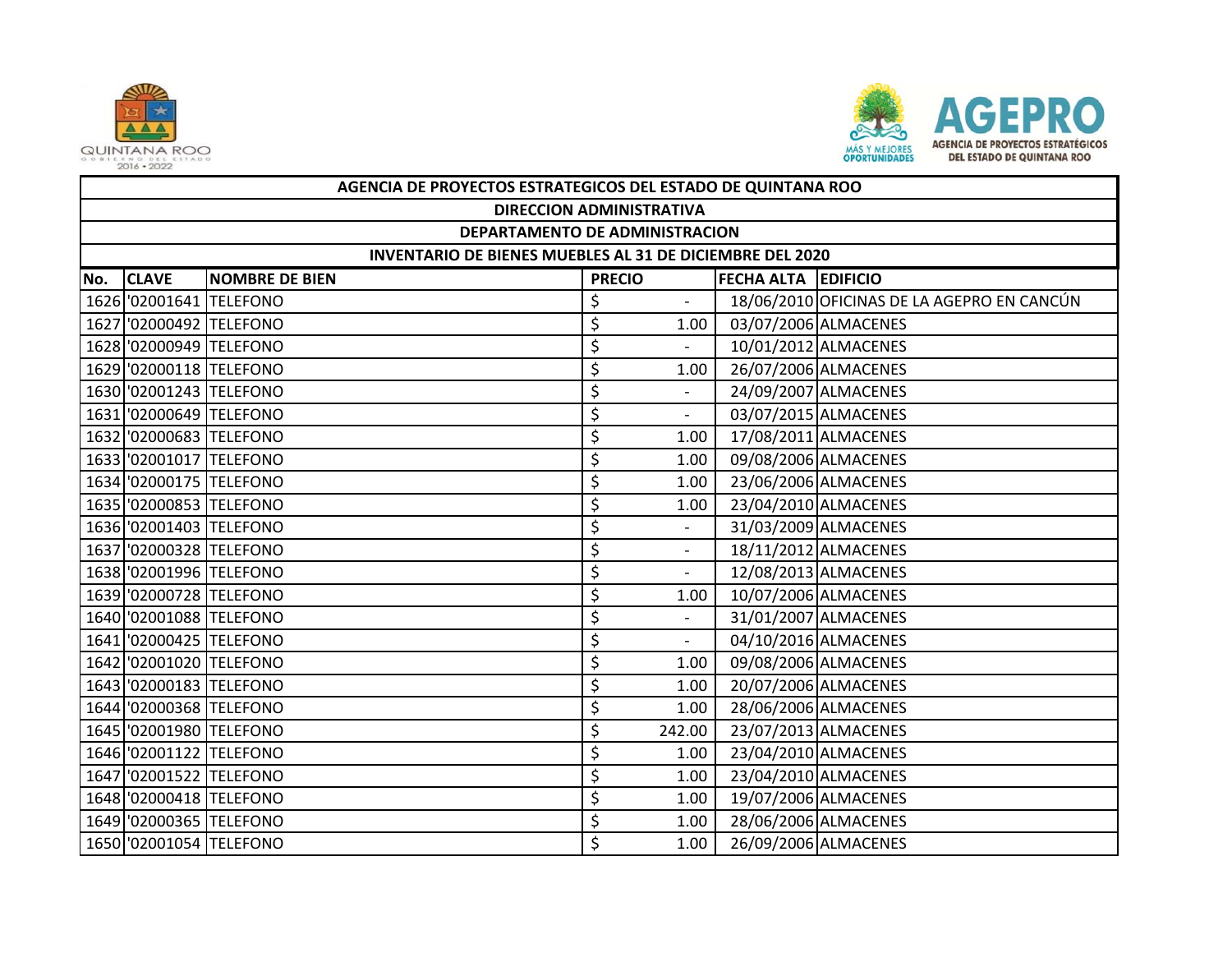



|     | AGENCIA DE PROYECTOS ESTRATEGICOS DEL ESTADO DE QUINTANA ROO |                                                       |               |                          |                            |                                        |  |  |  |
|-----|--------------------------------------------------------------|-------------------------------------------------------|---------------|--------------------------|----------------------------|----------------------------------------|--|--|--|
|     | <b>DIRECCION ADMINISTRATIVA</b>                              |                                                       |               |                          |                            |                                        |  |  |  |
|     | DEPARTAMENTO DE ADMINISTRACION                               |                                                       |               |                          |                            |                                        |  |  |  |
|     | INVENTARIO DE BIENES MUEBLES AL 31 DE DICIEMBRE DEL 2020     |                                                       |               |                          |                            |                                        |  |  |  |
| No. | <b>CLAVE</b>                                                 | <b>NOMBRE DE BIEN</b>                                 | <b>PRECIO</b> |                          | <b>FECHA ALTA EDIFICIO</b> |                                        |  |  |  |
|     | 1651 '02000489 TELEFONO                                      |                                                       | \$            | 1.00                     |                            | 03/07/2006 ALMACENES                   |  |  |  |
|     | 1652 '02000521 TELEFONO                                      |                                                       | \$            | 1.00                     |                            | 10/10/2006 ALMACENES                   |  |  |  |
|     | 1653 02000650 TELEFONO                                       |                                                       | \$            | 1.00                     |                            | 10/07/2006 ALMACENES                   |  |  |  |
|     | 1654 '02000515 TELEFONO                                      |                                                       | \$            | 1.00                     |                            | 09/10/2006 ALMACENES                   |  |  |  |
|     | 1655 '02001367 TELEFONO                                      |                                                       | \$            | 1.00                     |                            | 31/10/2008 ALMACENES                   |  |  |  |
|     | 1656 '02000119 TELEFONO                                      |                                                       | \$            | 1.00                     |                            | 26/07/2006 ALMACENES                   |  |  |  |
|     | 1657 '02001997 TELEFONO                                      |                                                       | \$            |                          |                            | 13/08/2013 ALMACENES                   |  |  |  |
|     | 1658 '02000026 TELEFONO                                      |                                                       | \$            | 1.00                     |                            | 16/03/2018 ALMACENES                   |  |  |  |
|     | 1659 '02000809 TELEFONO                                      |                                                       | \$            | 1.00                     |                            | 23/04/2010 ALMACENES                   |  |  |  |
|     | 1660 '02001039 TELEFONO                                      |                                                       | \$            | 1.00                     |                            | 23/04/2010 ALMACENES                   |  |  |  |
|     | 1661 02000944 TELEFONO                                       |                                                       | \$            | 1.00                     |                            | 23/04/2010 ALMACENES                   |  |  |  |
|     | 1662 '02001481 TELEFONO                                      |                                                       | \$            | 266.20                   |                            | 23/04/2010 ALMACENES                   |  |  |  |
|     | 1663 02001466 TELEFONO                                       |                                                       | \$            | 369.66                   |                            | 23/04/2010 ALMACENES                   |  |  |  |
|     | 1664 '02001545 TELEFONO                                      |                                                       | \$            | 1.00                     |                            | 23/04/2010 ALMACENES                   |  |  |  |
|     | 1665 02001552 TELEFONO                                       |                                                       | \$            | 1.00                     |                            | 23/04/2010 ALMACENES                   |  |  |  |
|     |                                                              | 1666 '02001646 TELEFONO INALAMBRICO DIGITAL           | \$            | $\overline{\phantom{a}}$ |                            | 21/06/2010 ALMACENES                   |  |  |  |
|     |                                                              | 1667 '02001645 TELEFONO INALAMBRICO DIGITAL           | \$            |                          |                            | 21/06/2010 ALMACENES                   |  |  |  |
|     |                                                              | 1668 '02001643 TELEFONO INALAMBRICO DIGITAL           | \$            | $\overline{a}$           |                            | 21/06/2010 ALMACENES                   |  |  |  |
|     |                                                              | 1669 '02000109 TELEFONO INALAMBRICO DIGITAL PANASONIC | \$            | 648.00                   |                            | 23/04/2010 ALMACENES                   |  |  |  |
|     |                                                              | 1670 '02000434 TELEFONO MULTILINEA                    | \$            | $\overline{\phantom{a}}$ |                            | 07/12/2016 ALMACENES                   |  |  |  |
|     |                                                              | 1671 '02000140 TELEFONO MULTILINEA                    | \$            | 3,085.50                 |                            | 23/04/2010 ALMACENES                   |  |  |  |
|     |                                                              | 1672 '02000748 TELEFONO PANASONIC                     | \$            |                          |                            | 23/04/2010 DELEGACION SOLIDARIDAD 2019 |  |  |  |
|     |                                                              | 1673 '02000861 TELEFONO PANASONIC                     | \$            | $\blacksquare$           |                            | 23/04/2010 ALMACENES                   |  |  |  |
|     |                                                              | 1674 '02000234 TELEFONO PANASONIC                     | \$            |                          |                            | 23/04/2010 EDIFICIO ADMINISTRATIVO     |  |  |  |
|     |                                                              | 1675 '02001219 TELEFONO PANASONIC                     | \$            | 1.00                     |                            | 23/04/2010 ALMACENES                   |  |  |  |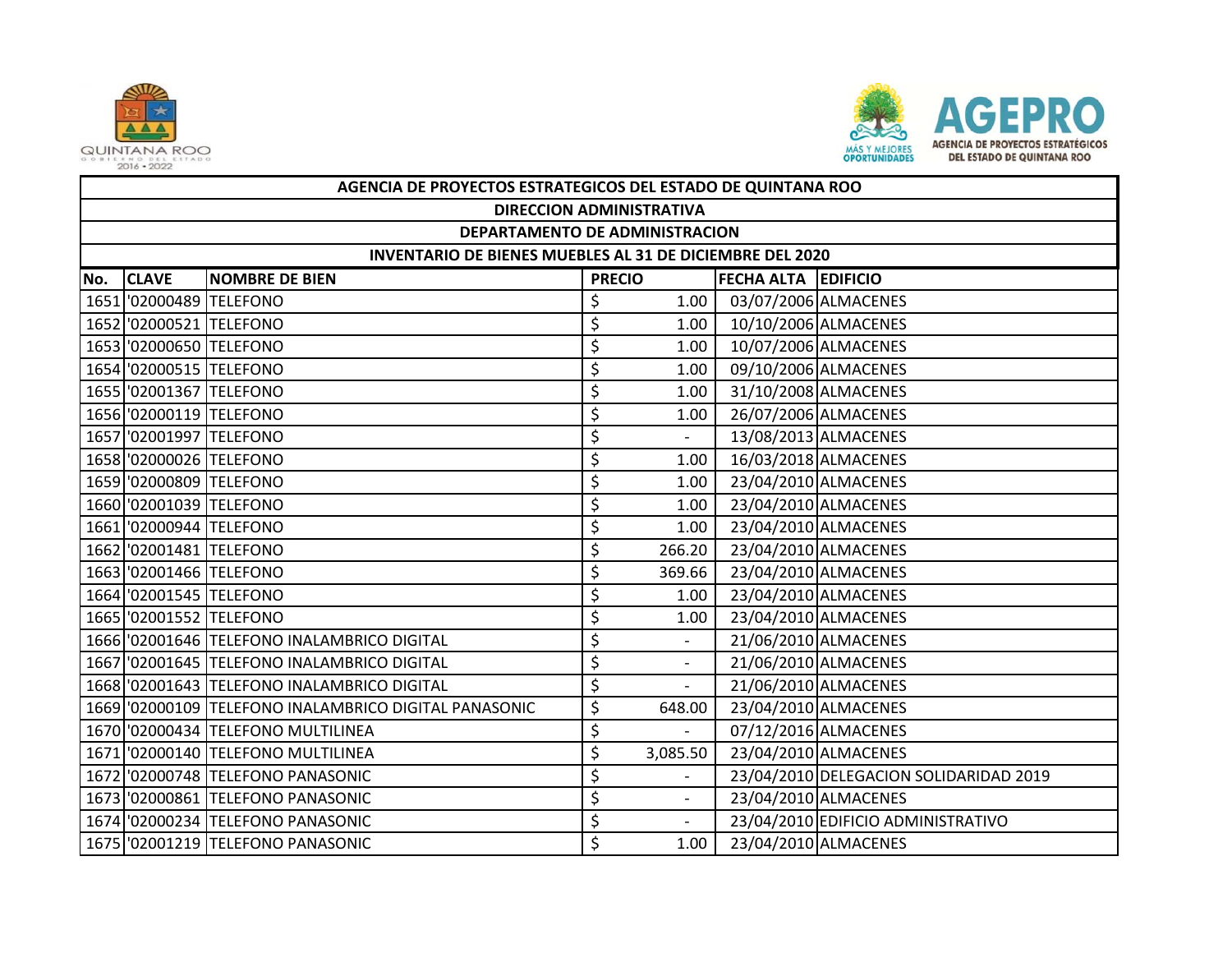



|     | AGENCIA DE PROYECTOS ESTRATEGICOS DEL ESTADO DE QUINTANA ROO    |                                   |               |                          |                            |                                            |  |  |  |  |
|-----|-----------------------------------------------------------------|-----------------------------------|---------------|--------------------------|----------------------------|--------------------------------------------|--|--|--|--|
|     |                                                                 | <b>DIRECCION ADMINISTRATIVA</b>   |               |                          |                            |                                            |  |  |  |  |
|     | DEPARTAMENTO DE ADMINISTRACION                                  |                                   |               |                          |                            |                                            |  |  |  |  |
|     | <b>INVENTARIO DE BIENES MUEBLES AL 31 DE DICIEMBRE DEL 2020</b> |                                   |               |                          |                            |                                            |  |  |  |  |
| No. | <b>CLAVE</b>                                                    | <b>NOMBRE DE BIEN</b>             | <b>PRECIO</b> |                          | <b>FECHA ALTA EDIFICIO</b> |                                            |  |  |  |  |
|     |                                                                 | 1676 '02000657 TELEFONO PANASONIC | \$            | 435.00                   |                            | 23/04/2010 ALMACENES                       |  |  |  |  |
|     |                                                                 | 1677 '02000533 TELEFONO PANASONIC | \$            | 264.00                   |                            | 23/04/2010 ALMACENES                       |  |  |  |  |
|     |                                                                 | 1678 '02000541 TELEFONO PANASONIC | \$            | 1.00                     |                            | 23/04/2010 ALMACENES                       |  |  |  |  |
|     |                                                                 | 1679 '02000620 TELEFONO PANASONIC | \$            | 129.14                   |                            | 23/04/2010 ALMACENES                       |  |  |  |  |
|     |                                                                 | 1680 '02001186 TELEFONO PANASONIC | \$            | 1.00                     |                            | 23/04/2010 ALMACENES                       |  |  |  |  |
|     |                                                                 | 1681 02001176 TELEFONO PANASONIC  | \$            | $\overline{\phantom{0}}$ |                            | 23/04/2010 ALMACENES                       |  |  |  |  |
|     |                                                                 | 1682 '02001185 TELEFONO PANASONIC | \$            | 1.00                     |                            | 23/04/2010 OFICINAS DE LA AGEPRO EN CANCÚN |  |  |  |  |
|     |                                                                 | 1683 '02000437 TELEFONO PANASONIC | \$            | 1.00                     |                            | 23/04/2010 ALMACENES                       |  |  |  |  |
|     |                                                                 | 1684 '02001499 TELEFONO SAMSUNG   | \$            | 266.20                   |                            | 23/04/2010 ALMACENES                       |  |  |  |  |
|     |                                                                 | 1685 '02001411 TELEFONO SAMSUNG   | \$            | 3,696.00                 |                            | 23/04/2010 EDIFICIO ADMINISTRATIVO         |  |  |  |  |
|     |                                                                 | 1686 '02001440 TELEFONO SAMSUNG   | \$            | 369.30                   |                            | 23/04/2010 ALMACENES                       |  |  |  |  |
|     |                                                                 | 1687 '02001451 TELEFONO SAMSUNG   | \$            | 266.20                   |                            | 23/04/2010 ALMACENES                       |  |  |  |  |
|     |                                                                 | 1688 '02001471 TELEFONO SAMSUNG   | \$            |                          |                            | 23/04/2010 ALMACENES                       |  |  |  |  |
|     |                                                                 | 1689 '02001501 TELEFONO SAMSUNG   | \$            | 369.60                   |                            | 23/04/2010 OFICINAS DE LA AGEPRO EN CANCÚN |  |  |  |  |
|     |                                                                 | 1690 '02001508 TELEFONO SAMSUNG   | \$            | 266.20                   |                            | 23/04/2010 EDIFICIO ADMINISTRATIVO         |  |  |  |  |
|     |                                                                 | 1691 '02001474 TELEFONO SAMSUNG   | \$            | 266.20                   |                            | 23/04/2010 ALMACENES                       |  |  |  |  |
|     |                                                                 | 1692 '02001463 TELEFONO SAMSUNG   | \$            | 266.20                   |                            | 23/04/2010 ALMACENES                       |  |  |  |  |
|     |                                                                 | 1693 '02001506 TELEFONO SAMSUNG   | \$            | 1.00                     |                            | 23/04/2010 ALMACENES                       |  |  |  |  |
|     |                                                                 | 1694 '02001509 TELEFONO SAMSUNG   | \$            | 2,783.00                 |                            | 23/04/2010 ALMACENES                       |  |  |  |  |
|     |                                                                 | 1695 '02001502 TELEFONO SAMSUNG   | \$            | 369.60                   |                            | 23/04/2010 OFICINAS DE LA AGEPRO EN CANCÚN |  |  |  |  |
|     |                                                                 | 1696 '02001458 TELEFONO SAMSUNG   | \$            | 242.00                   |                            | 23/04/2010 ALMACENES                       |  |  |  |  |
|     |                                                                 | 1697 '02001454 TELEFONO SAMSUNG   | \$            | 242.00                   |                            | 23/04/2010 OFICINAS DE LA AGEPRO EN CANCÚN |  |  |  |  |
|     |                                                                 | 1698 '02001470 TELEFONO SAMSUNG   | \$            | 3,085.50                 |                            | 23/04/2010 ALMACENES                       |  |  |  |  |
|     |                                                                 | 1699 '02001416 TELEFONO SAMSUNG   | \$            | 2,783.00                 |                            | 23/04/2010 OFICINAS DE LA AGEPRO EN CANCÚN |  |  |  |  |
|     |                                                                 | 1700 '02001492 TELEFONO SAMSUNG   | \$            | 369.60                   |                            | 23/04/2010 EDIFICIO ADMINISTRATIVO         |  |  |  |  |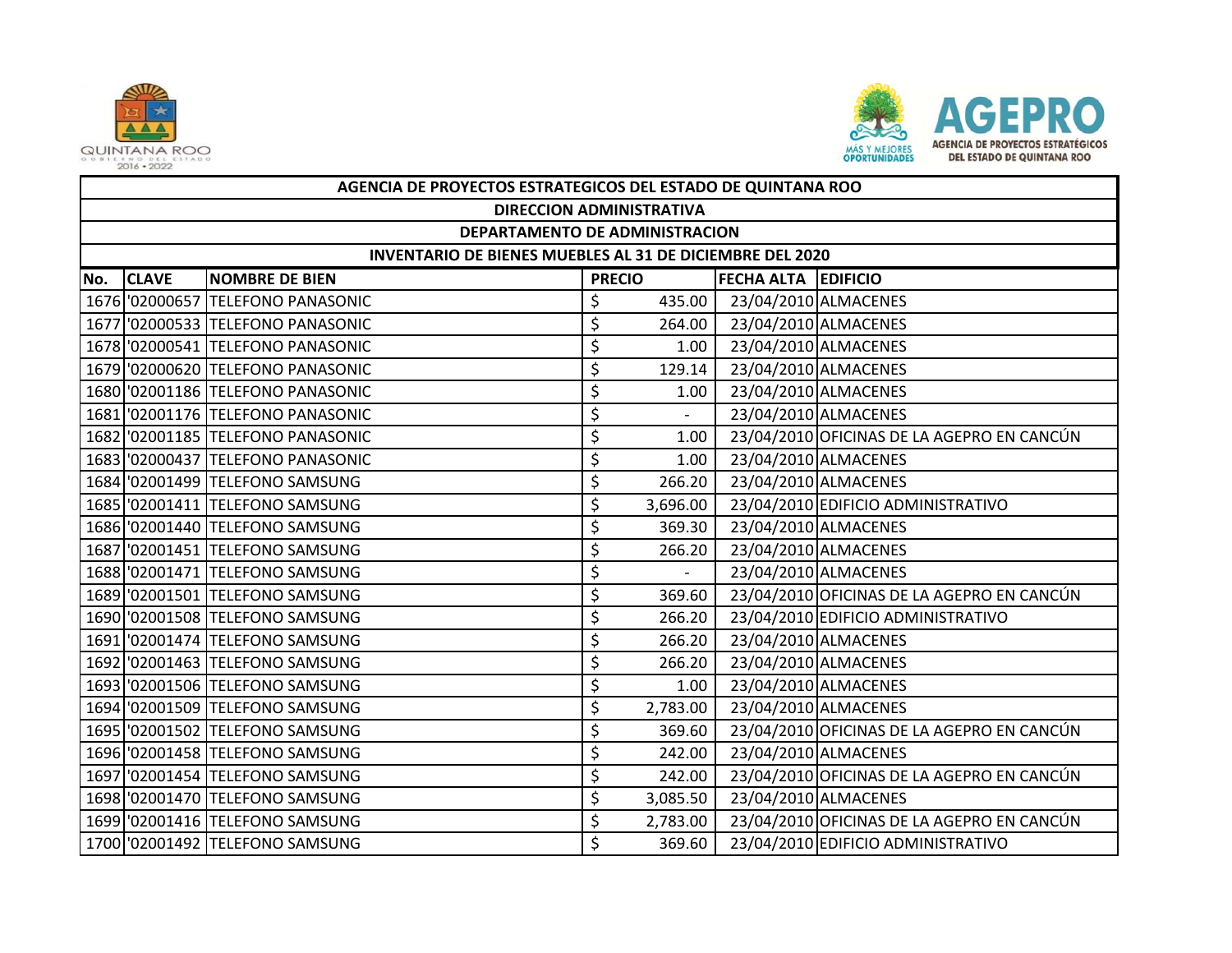



|     | AGENCIA DE PROYECTOS ESTRATEGICOS DEL ESTADO DE QUINTANA ROO |                                            |               |                |                            |                                            |  |  |  |
|-----|--------------------------------------------------------------|--------------------------------------------|---------------|----------------|----------------------------|--------------------------------------------|--|--|--|
|     | <b>DIRECCION ADMINISTRATIVA</b>                              |                                            |               |                |                            |                                            |  |  |  |
|     | DEPARTAMENTO DE ADMINISTRACION                               |                                            |               |                |                            |                                            |  |  |  |
|     | INVENTARIO DE BIENES MUEBLES AL 31 DE DICIEMBRE DEL 2020     |                                            |               |                |                            |                                            |  |  |  |
| No. | <b>CLAVE</b>                                                 | <b>NOMBRE DE BIEN</b>                      | <b>PRECIO</b> |                | <b>FECHA ALTA EDIFICIO</b> |                                            |  |  |  |
|     |                                                              | 1701 '02001485 TELEFONO SAMSUNG            | \$            | 266.20         |                            | 23/04/2010 ALMACENES                       |  |  |  |
|     |                                                              | 1702 '02001347 TELEFONO SAMSUNG            | \$            | 242.00         |                            | 18/05/2010 ALMACENES                       |  |  |  |
|     |                                                              | 1703 '02001460 TELEFONO SAMSUNG            | \$            | 242.00         |                            | 23/04/2010 ALMACENES                       |  |  |  |
|     |                                                              | 1704 '02001455 TELEFONO SAMSUNG            | \$            | 242.00         |                            | 23/04/2010 ALMACENES                       |  |  |  |
|     |                                                              | 1705 '02001456 TELEFONO SAMSUNG            | \$            | 396.60         |                            | 23/04/2010 ALMACENES                       |  |  |  |
|     |                                                              | 1706 '02001469 TELEFONO SAMSUNG            | \$            | 266.20         |                            | 23/04/2010 EDIFICIO ADMINISTRATIVO         |  |  |  |
|     |                                                              | 1707 '02001507 TELEFONO SAMSUNG            | \$            | 1.00           |                            | 23/04/2010 ALMACENES                       |  |  |  |
|     |                                                              | 1708 '02001476 TELEFONO SAMSUNG            | \$            | 266.20         |                            | 23/04/2010 ALMACENES                       |  |  |  |
|     |                                                              | 1709 '02001483 TELEFONO SAMSUNG            | \$            | 266.20         |                            | 23/04/2010 ALMACENES                       |  |  |  |
|     |                                                              | 1710 '02001511 TELEFONO SAMSUNG            | \$            | 242.00         |                            | 23/04/2010 DIRECCIÓN GENERAL               |  |  |  |
|     |                                                              | 1711 '02001484 TELEFONO SAMSUNG            | \$            | 266.20         |                            | 23/04/2010 ALMACENES                       |  |  |  |
|     |                                                              | 1712 '02001504 TELEFONO SAMSUNG            | \$            | 1.00           |                            | 23/04/2010 ALMACENES                       |  |  |  |
|     |                                                              | 1713 '02001493 TELEFONO SAMSUNG            | \$            | 369.60         |                            | 23/04/2010 EDIFICIO ADMINISTRATIVO         |  |  |  |
|     |                                                              | 1714 '02001475 TELEFONO SAMSUNG            | \$            | 266.20         |                            | 23/04/2010 EDIFICIO ADMINISTRATIVO         |  |  |  |
|     |                                                              | 1715 '02001465 TELEFONO SAMSUNG            | \$            | 266.20         |                            | 23/04/2010 ALMACENES                       |  |  |  |
|     |                                                              | 1716 '02001480 TELEFONO SAMSUNG            | \$            | 266.20         |                            | 23/04/2010 EDIFICIO ADMINISTRATIVO         |  |  |  |
|     |                                                              | 1717 '02001491 TELEFONO SAMSUNG            | \$            | 369.60         |                            | 23/04/2010 EDIFICIO ADMINISTRATIVO         |  |  |  |
|     |                                                              | 1718 '02001503 TELEFONO SAMSUNG            | \$            | 986.26         |                            | 23/04/2010 OFICINAS DE LA AGEPRO EN CANCÚN |  |  |  |
|     |                                                              | 1719 '02001408 TELEFONO SAMSUNG            | \$            | 369.60         |                            | 23/04/2010 EDIFICIO ADMINISTRATIVO         |  |  |  |
|     |                                                              | 1720 '02001462 TELEFONO SAMSUNG            | \$            | $\sim$         |                            | 23/04/2010 ALMACENES                       |  |  |  |
|     |                                                              | 1721 '02001496 TELEFONO SAMSUNG            | \$            | 266.20         |                            | 23/04/2010 ALMACENES                       |  |  |  |
|     |                                                              | 1722 '02001519 TELEFONO SAMSUNG MULTILINEA | \$            | 3,085.50       |                            | 23/04/2010 ALMACENES                       |  |  |  |
|     |                                                              | 1723 '02000309 TELEFONO SECRETARIAL        | \$            |                |                            | 10/10/2012 ALMACENES                       |  |  |  |
|     |                                                              | 1724 '02000260 TELEFONO SECRETARIAL        | \$            | $\blacksquare$ |                            | 11/09/2013 ALMACENES                       |  |  |  |
|     |                                                              | 1725 '02001532 TELEFONO SECRETARIAL        | \$            |                |                            | 11/11/2014 EDIFICIO ADMINISTRATIVO         |  |  |  |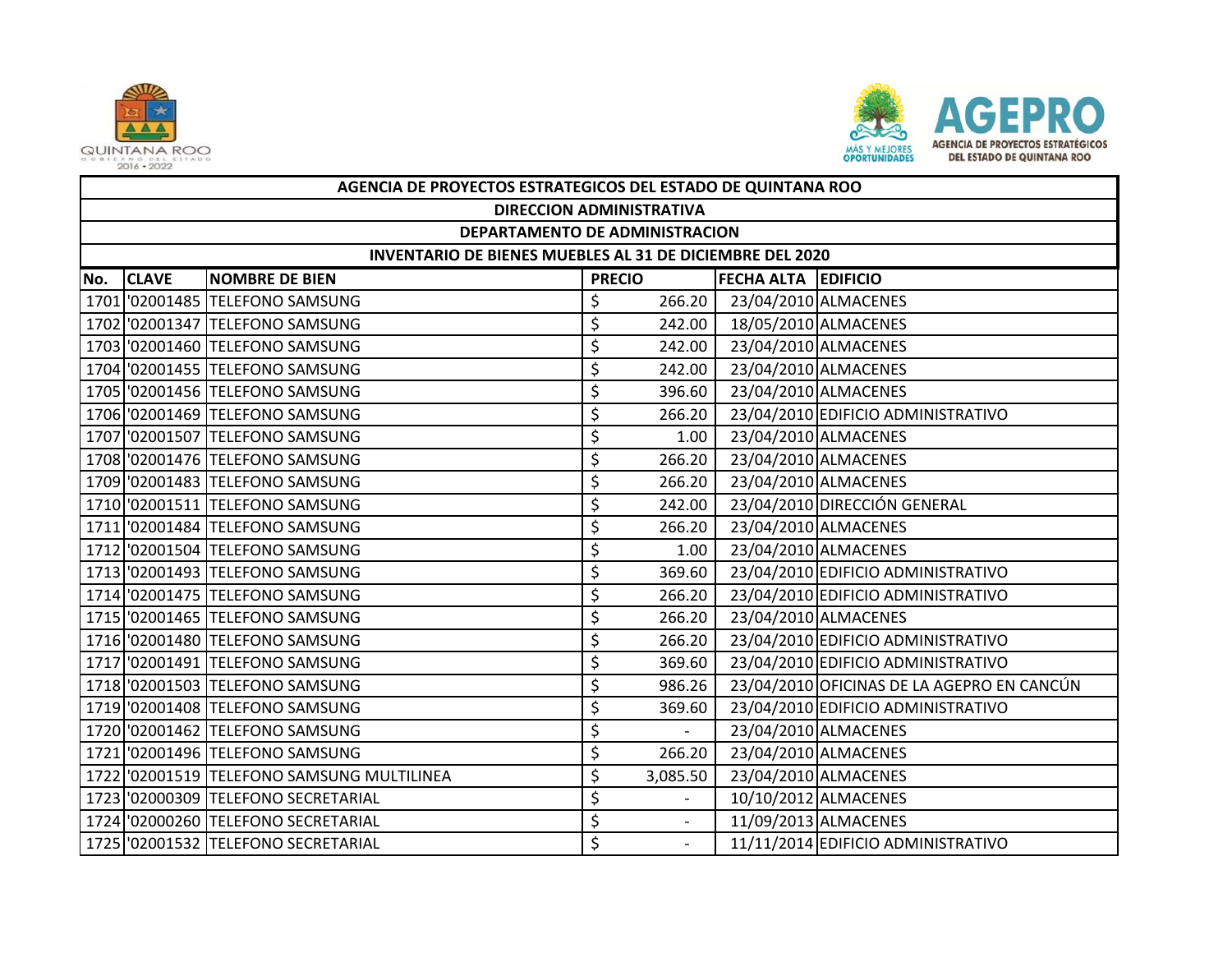



|     | AGENCIA DE PROYECTOS ESTRATEGICOS DEL ESTADO DE QUINTANA ROO    |                                     |               |           |                            |                                            |  |  |  |  |
|-----|-----------------------------------------------------------------|-------------------------------------|---------------|-----------|----------------------------|--------------------------------------------|--|--|--|--|
|     | <b>DIRECCION ADMINISTRATIVA</b>                                 |                                     |               |           |                            |                                            |  |  |  |  |
|     | DEPARTAMENTO DE ADMINISTRACION                                  |                                     |               |           |                            |                                            |  |  |  |  |
|     | <b>INVENTARIO DE BIENES MUEBLES AL 31 DE DICIEMBRE DEL 2020</b> |                                     |               |           |                            |                                            |  |  |  |  |
| No. | <b>CLAVE</b>                                                    | <b>NOMBRE DE BIEN</b>               | <b>PRECIO</b> |           | <b>FECHA ALTA EDIFICIO</b> |                                            |  |  |  |  |
|     |                                                                 | 1726 '02001558 TELEFONO SECRETARIAL | \$            | 266.20    |                            | 23/04/2010 ALMACENES                       |  |  |  |  |
|     |                                                                 | 1727 '02000174 TELEFONO SECRETARIAL | \$            |           |                            | 21/10/2015 ALMACENES                       |  |  |  |  |
|     |                                                                 | 1728 '02001404 TELEFONO SECRETARIAL | \$            |           |                            | 11/11/2014 DIRECCIÓN GENERAL               |  |  |  |  |
|     |                                                                 | 1729 '02001415 TELEFONO TELMEX      | \$            | 369.60    |                            | 23/04/2010 ALMACENES                       |  |  |  |  |
|     |                                                                 | 1730 '02001518 TELEFONO TELMEX      | \$            | 1.00      |                            | 23/04/2010 EDIFICIO ADMINISTRATIVO         |  |  |  |  |
|     |                                                                 | 1731 '02001525 TELEFONO TELMEX      | \$            | 425.00    |                            | 23/04/2010 ALMACENES                       |  |  |  |  |
|     |                                                                 | 1732 '02001526 TELEFONO TELMEX      | \$            | 436.00    |                            | 23/04/2010 ALMACENES                       |  |  |  |  |
|     |                                                                 | 1733 '02001524 TELEFONO TELMEX      | \$            | 420.00    |                            | 23/04/2010 OFICINAS DE LA AGEPRO EN CANCÚN |  |  |  |  |
|     |                                                                 | 1734 '02001541 TELEFONO TELMEX      | \$            | 420.00    |                            | 23/04/2010 ALMACENES                       |  |  |  |  |
|     |                                                                 | 1735 '02001544 TELEFONO TELMEX      | \$            | 448.00    |                            | 23/04/2010 ALMACENES                       |  |  |  |  |
|     |                                                                 | 1736 '02001523 TELEFONO TELMEX      | \$            | 420.00    |                            | 23/04/2010 EDIFICIO ADMINISTRATIVO         |  |  |  |  |
|     |                                                                 | 1737 '02000244 TELEVISION           | \$            | 42,500.00 |                            | 08/06/2011 EDIFICIO ADMINISTRATIVO         |  |  |  |  |
|     |                                                                 | 1738 '02000923 TELEVISION           | \$            | 5,441.33  |                            | 05/12/2011 ALMACENES                       |  |  |  |  |
|     |                                                                 | 1739 '02000804 TELEVISION           | \$            | 0.01      |                            | 31/12/2019 ALMACENES                       |  |  |  |  |
|     |                                                                 | 1740 '02000153 TELEVISION           | \$            | 39,500.00 |                            | 08/06/2011 EDIFICIO ADMINISTRATIVO         |  |  |  |  |
|     |                                                                 | 1741 '02000064 TELEVISION 29        | \$            | 9,295.00  |                            | 08/05/2006 EDIFICIO ADMINISTRATIVO         |  |  |  |  |
|     |                                                                 | 1742 '02001587 TELEVISION DE 17     | \$            | 2,625.00  |                            | 08/06/2010 ALMACENES                       |  |  |  |  |
|     | 1743 02000249 TOALLERO                                          |                                     | \$            | 4,100.00  |                            | 08/06/2011 EDIFICIO ADMINISTRATIVO         |  |  |  |  |
|     |                                                                 | 1744 '02001717 TRIPIE DE MADERA     | \$            | 216.00    |                            | 02/03/2011 MODULO TULUM                    |  |  |  |  |
|     |                                                                 | 1745 '02000433 TRIPIE PARA CAMARA   | \$            | 310.00    |                            | 29/06/2006 OFICINAS DE LA AGEPRO EN CANCÚN |  |  |  |  |
|     |                                                                 | 1746 '02000547 TRITURADORA          | \$            | 356.18    |                            | 24/02/2011 ALMACENES                       |  |  |  |  |
|     |                                                                 | 1747 '02000792 TRITURADORA          | \$            | 2,819.40  |                            | 31/12/2019 OFICINAS DE LA AGEPRO EN CANCÚN |  |  |  |  |
|     |                                                                 | 1748 '02000555 TRITURADORA          | \$            | 1,100.73  |                            | 06/07/2006 ALMACENES                       |  |  |  |  |
|     |                                                                 | 1749 '02001597 TRITURADORA          | \$            | 2,999.00  |                            | 08/06/2010 EDIFICIO ADMINISTRATIVO         |  |  |  |  |
|     |                                                                 | 1750 '02001600 TRITURADORA          | \$            |           |                            | 08/06/2010 ALMACENES                       |  |  |  |  |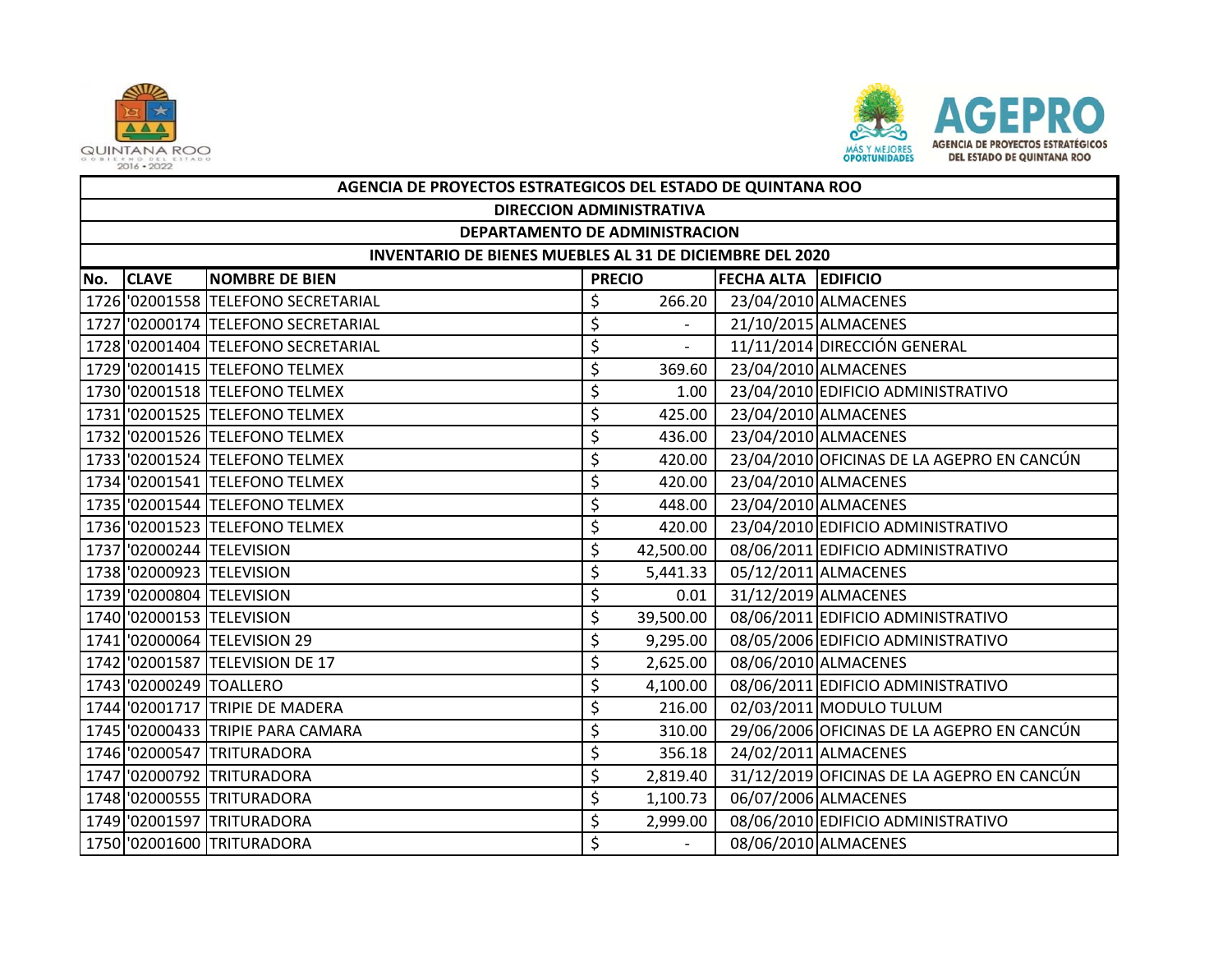



|     | AGENCIA DE PROYECTOS ESTRATEGICOS DEL ESTADO DE QUINTANA ROO |                                       |               |           |                            |                                            |  |  |  |  |
|-----|--------------------------------------------------------------|---------------------------------------|---------------|-----------|----------------------------|--------------------------------------------|--|--|--|--|
|     | <b>DIRECCION ADMINISTRATIVA</b>                              |                                       |               |           |                            |                                            |  |  |  |  |
|     | DEPARTAMENTO DE ADMINISTRACION                               |                                       |               |           |                            |                                            |  |  |  |  |
|     | INVENTARIO DE BIENES MUEBLES AL 31 DE DICIEMBRE DEL 2020     |                                       |               |           |                            |                                            |  |  |  |  |
| No. | <b>CLAVE</b>                                                 | <b>NOMBRE DE BIEN</b>                 | <b>PRECIO</b> |           | <b>FECHA ALTA EDIFICIO</b> |                                            |  |  |  |  |
|     |                                                              | 1751 '02000018 TRITURADORA            | \$            | 1,397.00  |                            | 05/10/2015 ALMACENES                       |  |  |  |  |
|     |                                                              | 1752 '02000803 TRITURADORA            | \$            | 2,299.00  |                            | 31/12/2019 OFICINAS DE LA AGEPRO EN CANCÚN |  |  |  |  |
|     |                                                              | 1753 '02001381 TRITURADORA            | \$            | 2,129.00  |                            | 13/07/2012 EDIFICIO ADMINISTRATIVO         |  |  |  |  |
|     |                                                              | 1754 '02001386 TRITURADORA            | \$            | 2,129.00  |                            | 13/07/2012 ALMACENES                       |  |  |  |  |
|     |                                                              | 1755 '02001368 TRITURADORA            | \$            | 2,129.00  |                            | 13/07/2012 EDIFICIO ADMINISTRATIVO         |  |  |  |  |
|     |                                                              | 1756 '02001599 TRITURADORA            | \$            | 2,178.00  |                            | 08/06/2010 EDIFICIO ADMINISTRATIVO         |  |  |  |  |
|     |                                                              | 1757 '02001589 TRITURADORA            | \$            | 2,805.00  |                            | 08/06/2010 DIRECCIÓN GENERAL               |  |  |  |  |
|     |                                                              | 1758 '02001588 TRITURADORA            | \$            | 1,499.00  |                            | 08/06/2010 OFICINAS DE LA AGEPRO EN CANCÚN |  |  |  |  |
|     |                                                              | 1759 '02001631 TRITURADORA            | \$            | 1,162.73  |                            | 08/06/2010 OFICINAS DE LA AGEPRO EN CANCÚN |  |  |  |  |
|     |                                                              | 1760 '02001091 VITRINA DE ALUMINIO    | \$            | 3,135.00  |                            | 13/02/2007 ALMACENES                       |  |  |  |  |
|     |                                                              | 1761 '03001830 ACCESS POINT           | \$            | 24,882.00 |                            | 03/07/2020 DIRECCIÓN GENERAL               |  |  |  |  |
|     |                                                              | 1762 '03001829 ACCESS POINT           | \$            | 24,882.00 |                            | 03/07/2020 DIRECCIÓN GENERAL               |  |  |  |  |
|     |                                                              | 1763 '03001828 ACCESS POINT           | \$            | 24,882.00 |                            | 03/07/2020 DIRECCIÓN GENERAL               |  |  |  |  |
|     |                                                              | 1764 '03000337 ACCESS POINT           | \$            | 15,610.10 |                            | 26/03/2019 OFICINAS DE LA AGEPRO EN CANCÚN |  |  |  |  |
|     |                                                              | 1765 '03000338 ACCESS POINT           | \$            | 15,610.10 |                            | 26/03/2019 OFICINAS DE LA AGEPRO EN CANCÚN |  |  |  |  |
|     |                                                              | 1766 '03000344 ACCESS POINT           | \$            | 15,610.10 |                            | 26/03/2019 OFICINAS DE LA AGEPRO EN CANCÚN |  |  |  |  |
|     |                                                              | 1767 '03000811 ACCESS POINT           | \$            | 1,299.99  |                            | 05/09/2007 ALMACENES                       |  |  |  |  |
|     |                                                              | 1768 '03000172 ACCESS POINT           | \$            | $\sim$    |                            | 30/01/2017 ALMACENES                       |  |  |  |  |
|     |                                                              | 1769 '03000783 ACCESS POINT           | \$            | 7,275.46  |                            | 19/04/2007 ALMACENES                       |  |  |  |  |
|     |                                                              | 1770 '03000258 ACCESS POINT           | \$            | 688.88    |                            | 26/07/2017 ALMACENES                       |  |  |  |  |
|     |                                                              | 1771 '03000637 ACCESS POINT           | \$            |           |                            | 02/10/2006 ALMACENES                       |  |  |  |  |
|     |                                                              | 1772 '03000638 ACCESS POINT           | \$            | 3,300.00  |                            | 02/10/2006 ALMACENES                       |  |  |  |  |
|     |                                                              | 1773 '03000060 BARRA DE CONTACTO (10) | \$            |           |                            | 21/06/2016 DELEGACIÓN COZUMEL              |  |  |  |  |
|     |                                                              | 1774 '03000004 CHECADOR ONTHE MINUTE  | \$            | 7,822.51  |                            | 20/03/2012 ALMACENES                       |  |  |  |  |
|     |                                                              | 1775 '03001401 CHECADOR ONTHE MINUTE  | \$            | 7,822.50  |                            | 20/03/2012 ALMACENES                       |  |  |  |  |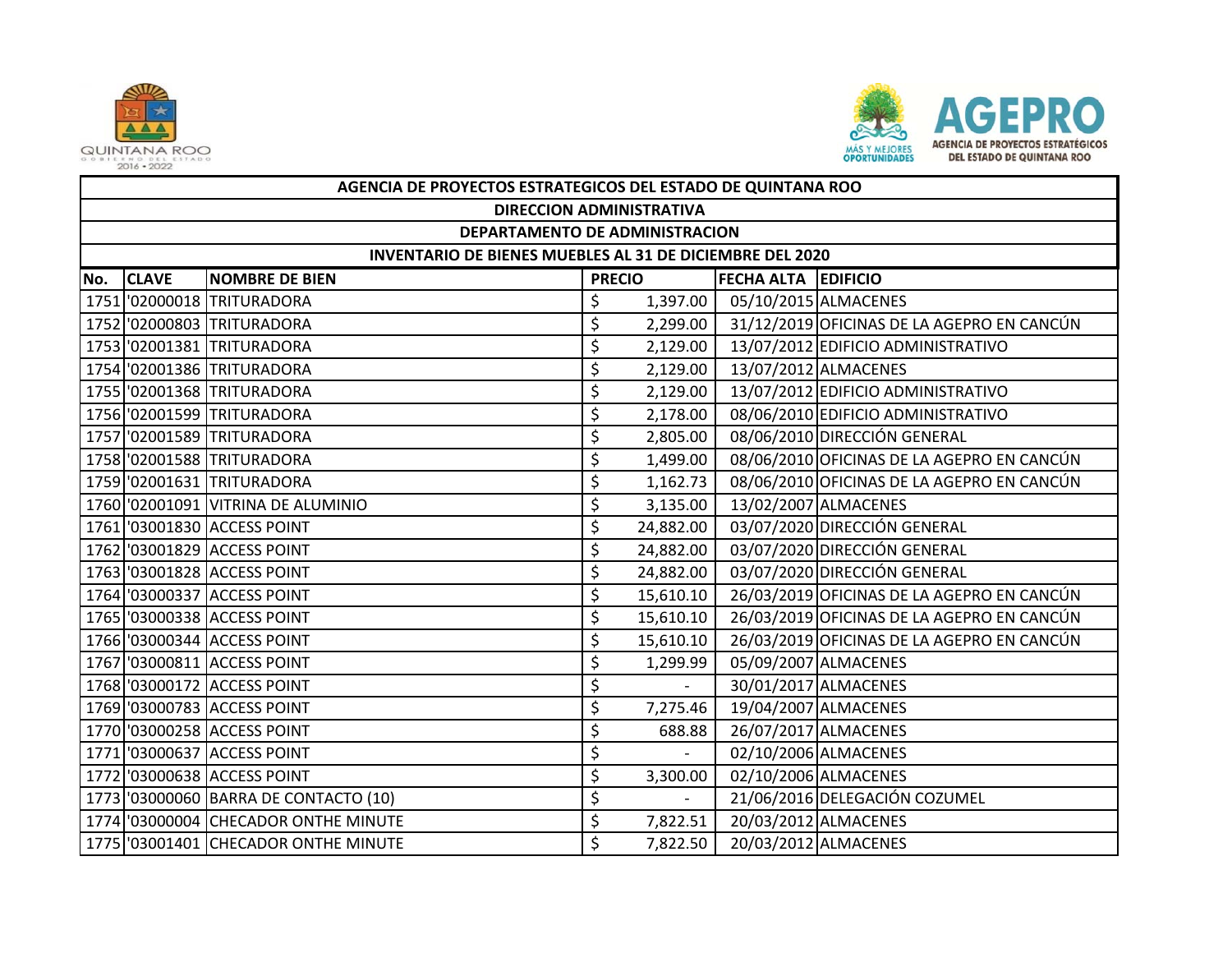



|     | AGENCIA DE PROYECTOS ESTRATEGICOS DEL ESTADO DE QUINTANA ROO |                                      |    |               |                            |                                            |  |  |  |  |
|-----|--------------------------------------------------------------|--------------------------------------|----|---------------|----------------------------|--------------------------------------------|--|--|--|--|
|     | <b>DIRECCION ADMINISTRATIVA</b>                              |                                      |    |               |                            |                                            |  |  |  |  |
|     | DEPARTAMENTO DE ADMINISTRACION                               |                                      |    |               |                            |                                            |  |  |  |  |
|     | INVENTARIO DE BIENES MUEBLES AL 31 DE DICIEMBRE DEL 2020     |                                      |    |               |                            |                                            |  |  |  |  |
| No. | <b>CLAVE</b>                                                 | <b>NOMBRE DE BIEN</b>                |    | <b>PRECIO</b> | <b>FECHA ALTA EDIFICIO</b> |                                            |  |  |  |  |
|     |                                                              | 1776 '03001400 CHECADOR ONTHE MINUTE | \$ | 7,822.51      |                            | 20/03/2012 DELEGACIÓN COZUMEL              |  |  |  |  |
|     |                                                              | 1777 '03001393 CHECADOR ONTHE MINUTE | \$ | 7,822.51      |                            | 20/03/2012 EDIFICIO ADMINISTRATIVO         |  |  |  |  |
|     |                                                              | 1778 '03001395 CHECADOR ONTHE MINUTE | \$ | 7,822.51      |                            | 20/03/2012 ALMACENES                       |  |  |  |  |
|     |                                                              | 1779 '03001402 CHECADOR ONTHE MINUTE | \$ | 7,822.51      |                            | 20/03/2012 ALMACENES                       |  |  |  |  |
|     |                                                              | 1780 '03001392 CHECADOR ONTHE MINUTE | \$ | 7,822.51      |                            | 20/03/2012 OFICINAS DE LA AGEPRO EN CANCÚN |  |  |  |  |
|     |                                                              | 1781 '03001396 CHECADOR ONTHE MINUTE | \$ | 7,822.51      |                            | 20/03/2012 EDIFICIO ADMINISTRATIVO         |  |  |  |  |
|     |                                                              | 1782 '03001397 CHECADOR ONTHE MINUTE | \$ | 7,822.51      |                            | 20/03/2012 OFICINAS DE LA AGEPRO EN CANCÚN |  |  |  |  |
|     |                                                              | 1783 '03001398 CHECADOR ONTHE MINUTE | \$ | 7,822.51      |                            | 20/03/2012 EDIFICIO ADMINISTRATIVO         |  |  |  |  |
|     |                                                              | 1784 '03000177 COMPUTADORA PORTATIL  | \$ | 14,700.00     |                            | 02/02/2017 OFICINAS DE LA AGEPRO EN CANCÚN |  |  |  |  |
|     |                                                              | 1785 '03001416 COMPUTADORA PORTATIL  | \$ | 15,870.78     |                            | 08/11/2012 ALMACENES                       |  |  |  |  |
|     |                                                              | 1786 '03000607 COMPUTADORA PORTATIL  | \$ | 18,899.10     |                            | 02/10/2006 EDIFICIO ADMINISTRATIVO         |  |  |  |  |
|     |                                                              | 1787 '03000464 COMPUTADORA PORTATIL  | \$ | 15,180.00     |                            | 28/09/2006 MODULO TULUM                    |  |  |  |  |
|     |                                                              | 1788 '03000430 COMPUTADORA PORTATIL  | \$ | 15,180.00     |                            | 14/08/2006 ALMACENES                       |  |  |  |  |
|     |                                                              | 1789 '03001022 COMPUTADORA PORTATIL  | \$ | 17,221.60     |                            | 23/04/2008 OFICINAS DE LA AGEPRO EN CANCÚN |  |  |  |  |
|     |                                                              | 1790 '03000996 COMPUTADORA PORTATIL  | \$ | 17,221.60     |                            | 21/04/2008 ALMACENES                       |  |  |  |  |
|     |                                                              | 1791 '03001042 COMPUTADORA PORTATIL  | \$ | 18,004.40     |                            | 30/04/2008 ALMACENES                       |  |  |  |  |
|     |                                                              | 1792 '03001007 COMPUTADORA PORTATIL  | \$ | 23,826.85     |                            | 22/04/2008 ALMACENES                       |  |  |  |  |
|     |                                                              | 1793 03001415 COMPUTADORA PORTATIL   | \$ | 15,870.78     |                            | 08/11/2012 ALMACENES                       |  |  |  |  |
|     |                                                              | 1794 '03000903 COMPUTADORA PORTATIL  | \$ | 22,413.60     |                            | 12/02/2009 ALMACENES                       |  |  |  |  |
|     |                                                              | 1795 '03001074 COMPUTADORA PORTATIL  | \$ | 22,790.90     |                            | 14/07/2008 ALMACENES                       |  |  |  |  |
|     |                                                              | 1796 03000046 COMPUTADORA/MONITOR    | \$ | 7,308.00      |                            | 13/09/2016 EDIFICIO ADMINISTRATIVO         |  |  |  |  |
|     |                                                              | 1797 '03000104 COMPUTADORA/MONITOR   | \$ | 7,308.00      |                            | 13/09/2016 ALMACENES                       |  |  |  |  |
|     |                                                              | 1798 '03000086 CONMUTADOR            | \$ | 145,669.31    |                            | 07/06/2017 EDIFICIO ADMINISTRATIVO         |  |  |  |  |
|     |                                                              | 1799 '03000501 CONMUTADOR            | \$ | 22,074.15     |                            | 10/10/2019 OFICINAS DE LA AGEPRO EN CANCÚN |  |  |  |  |
|     | 1800 '03000305 CPU                                           |                                      | \$ | 18,905.00     |                            | 19/07/2018 EDIFICIO ADMINISTRATIVO         |  |  |  |  |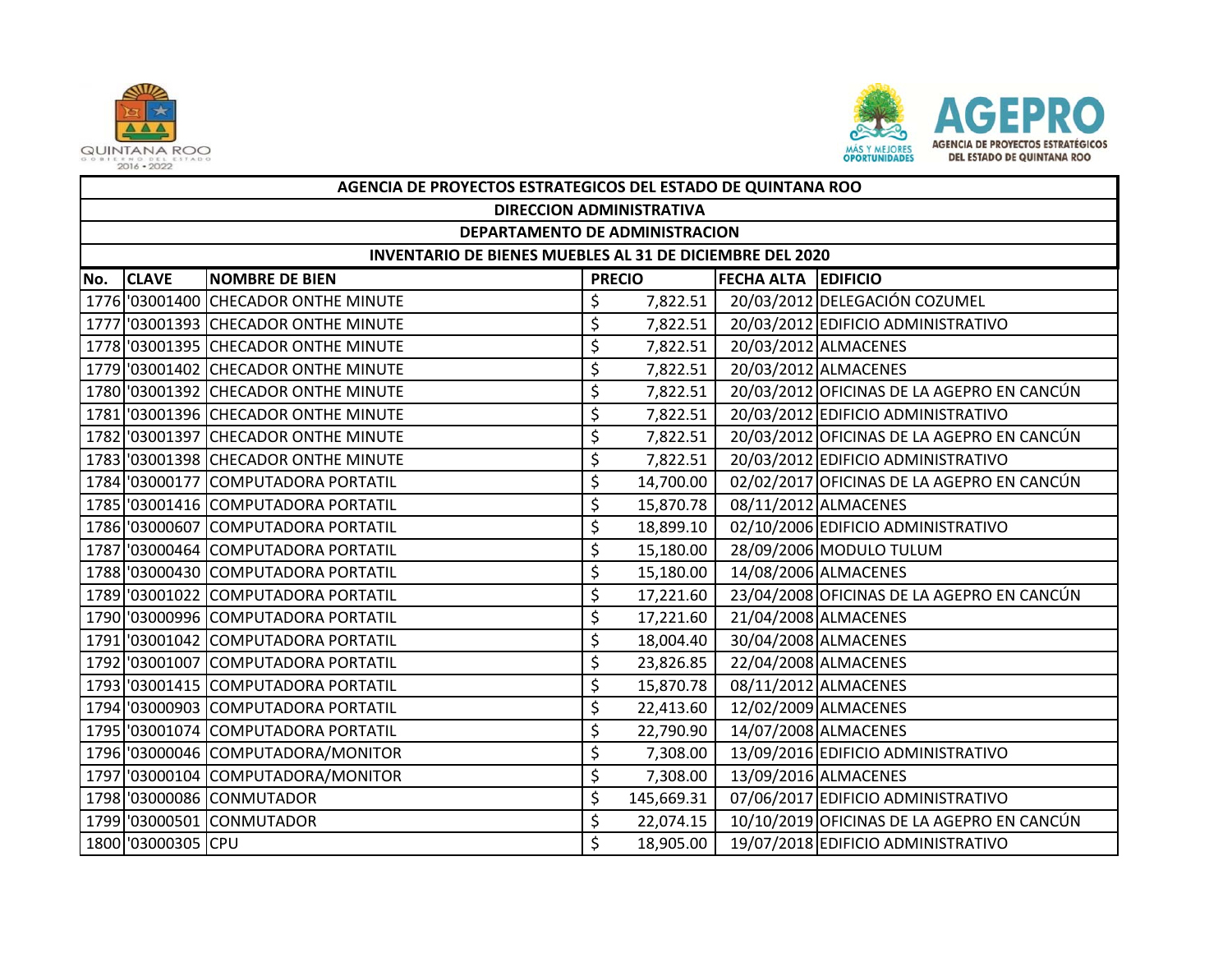



|     | AGENCIA DE PROYECTOS ESTRATEGICOS DEL ESTADO DE QUINTANA ROO    |                       |               |           |                            |                                            |  |  |  |  |
|-----|-----------------------------------------------------------------|-----------------------|---------------|-----------|----------------------------|--------------------------------------------|--|--|--|--|
|     | <b>DIRECCION ADMINISTRATIVA</b>                                 |                       |               |           |                            |                                            |  |  |  |  |
|     | DEPARTAMENTO DE ADMINISTRACION                                  |                       |               |           |                            |                                            |  |  |  |  |
|     | <b>INVENTARIO DE BIENES MUEBLES AL 31 DE DICIEMBRE DEL 2020</b> |                       |               |           |                            |                                            |  |  |  |  |
| No. | <b>CLAVE</b>                                                    | <b>NOMBRE DE BIEN</b> | <b>PRECIO</b> |           | <b>FECHA ALTA EDIFICIO</b> |                                            |  |  |  |  |
|     | 1801 03000137 CPU                                               |                       | \$            | 15,056.80 |                            | 23/05/2019 EDIFICIO ADMINISTRATIVO         |  |  |  |  |
|     | 1802 '03000328 CPU                                              |                       | \$            | 18,699.20 |                            | 03/06/2019 EDIFICIO ADMINISTRATIVO         |  |  |  |  |
|     | 1803 '03000171 CPU                                              |                       | \$            | 18,699.20 |                            | 03/06/2019 EDIFICIO ADMINISTRATIVO         |  |  |  |  |
|     | 1804 '03000029 CPU                                              |                       | \$            | 15,056.80 |                            | 20/03/2019 EDIFICIO ADMINISTRATIVO         |  |  |  |  |
|     | 1805 '03000372 CPU                                              |                       | \$            | 14,176.28 |                            | 01/10/2019 DIRECCIÓN GENERAL               |  |  |  |  |
|     | 1806 '03000365 CPU                                              |                       | \$            | 14,176.28 |                            | 01/10/2019 DIRECCIÓN GENERAL               |  |  |  |  |
|     | 1807 '03000367 CPU                                              |                       | \$            | 14,176.28 |                            | 01/10/2019 DIRECCIÓN GENERAL               |  |  |  |  |
|     | 1808 '03000529 CPU                                              |                       | \$            | 52,200.00 |                            | 23/01/2020 OFICINAS DE LA AGEPRO EN CANCÚN |  |  |  |  |
|     | 1809 '03000524 CPU                                              |                       | \$            | 52,200.00 |                            | 23/01/2020 OFICINAS DE LA AGEPRO EN CANCÚN |  |  |  |  |
|     | 1810 '03000518 CPU                                              |                       | \$            | 36,697.60 |                            | 23/01/2020 EDIFICIO ADMINISTRATIVO         |  |  |  |  |
|     | 1811 '03000579 CPU                                              |                       | \$            | 52,200.00 |                            | 23/01/2020 OFICINAS DE LA AGEPRO EN CANCÚN |  |  |  |  |
|     | 1812 '03000538 CPU                                              |                       | \$            | 36,697.60 |                            | 23/01/2020 OFICINAS DE LA AGEPRO EN CANCÚN |  |  |  |  |
|     | 1813 '03000547 CPU                                              |                       | \$            | 36,697.60 |                            | 23/01/2020 OFICINAS DE LA AGEPRO EN CANCÚN |  |  |  |  |
|     | 1814 '03000551 CPU                                              |                       | \$            | 36,697.60 |                            | 23/01/2020 OFICINAS DE LA AGEPRO EN CANCÚN |  |  |  |  |
|     | 1815 '03000535 CPU                                              |                       | \$            | 52,200.00 |                            | 23/01/2020 OFICINAS DE LA AGEPRO EN CANCÚN |  |  |  |  |
|     | 1816 '03000543 CPU                                              |                       | \$            | 52,200.00 |                            | 23/01/2020 OFICINAS DE LA AGEPRO EN CANCÚN |  |  |  |  |
|     | 1817 '03000526 CPU                                              |                       | \$            | 52,200.00 |                            | 23/01/2020 OFICINAS DE LA AGEPRO EN CANCÚN |  |  |  |  |
|     | 1818 '03000032 CPU                                              |                       | \$            | 10,010.00 |                            | 18/07/2006 ALMACENES                       |  |  |  |  |
|     | 1819 '03000249 CPU                                              |                       | \$            | 10,010.00 |                            | 10/07/2006 ALMACENES                       |  |  |  |  |
|     | 1820 '03000406 CPU                                              |                       | \$            | 9,680.00  |                            | 02/08/2006 ALMACENES                       |  |  |  |  |
|     | 1821 '03000099 CPU                                              |                       | \$            | 9,680.00  |                            | 26/06/2006 ALMACENES                       |  |  |  |  |
|     | 1822 '03000049 CPU                                              |                       | \$            | 9,680.00  |                            | 26/06/2006 CENTRAL 2019                    |  |  |  |  |
|     | 1823 '03000166 CPU                                              |                       | \$            | 9,680.00  |                            | 28/06/2006 ALMACENES                       |  |  |  |  |
|     | 1824 '03000019 CPU                                              |                       | \$            | 9,680.00  |                            | 14/05/2006 ALMACENES                       |  |  |  |  |
|     | 1825 '03000790 CPU                                              |                       | Ś             | 10,010.00 |                            | 27/03/2008 ALMACENES                       |  |  |  |  |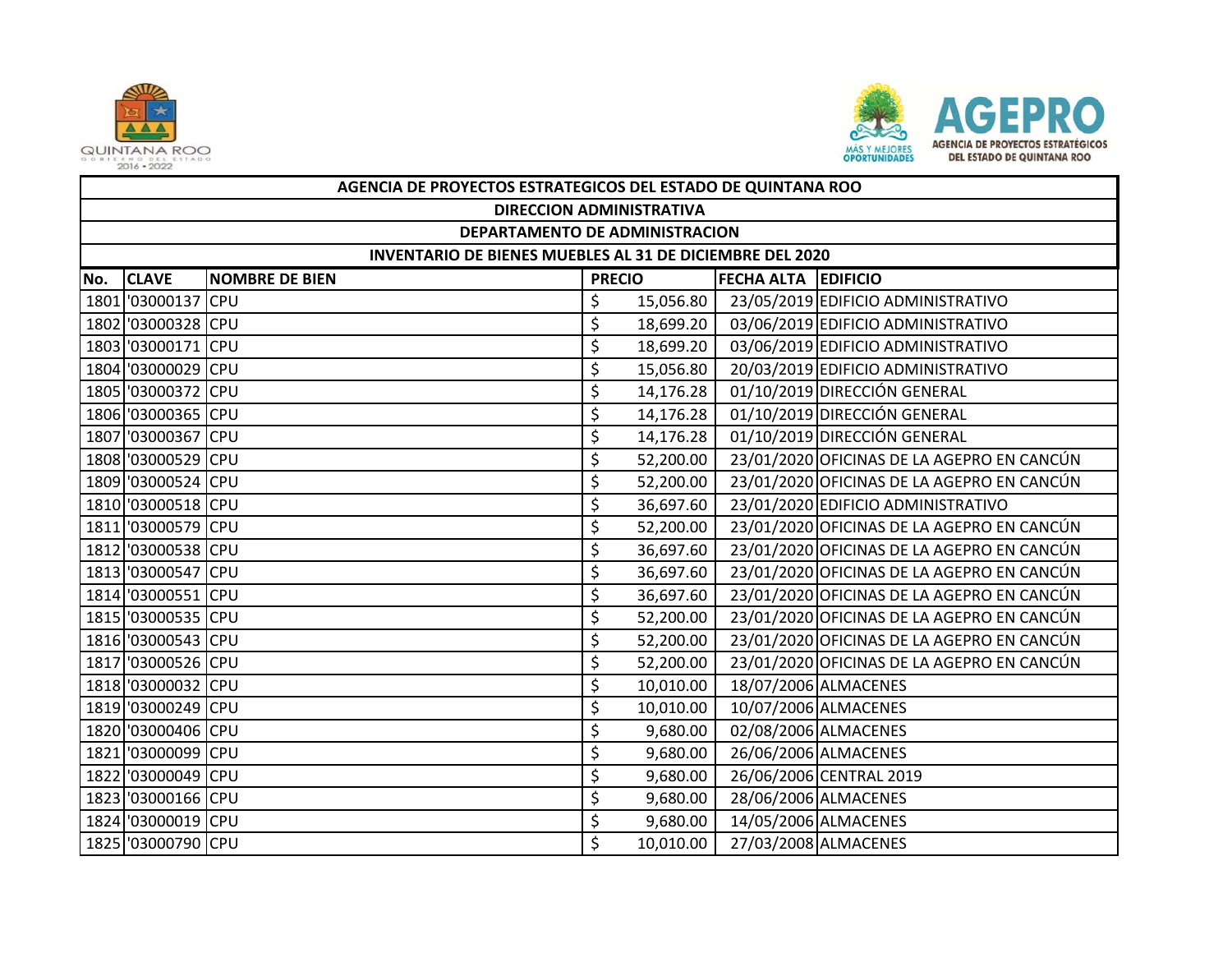



|     | AGENCIA DE PROYECTOS ESTRATEGICOS DEL ESTADO DE QUINTANA ROO |                       |               |           |                            |                                            |  |  |  |  |
|-----|--------------------------------------------------------------|-----------------------|---------------|-----------|----------------------------|--------------------------------------------|--|--|--|--|
|     | <b>DIRECCION ADMINISTRATIVA</b>                              |                       |               |           |                            |                                            |  |  |  |  |
|     | DEPARTAMENTO DE ADMINISTRACION                               |                       |               |           |                            |                                            |  |  |  |  |
|     | INVENTARIO DE BIENES MUEBLES AL 31 DE DICIEMBRE DEL 2020     |                       |               |           |                            |                                            |  |  |  |  |
| No. | <b>CLAVE</b>                                                 | <b>NOMBRE DE BIEN</b> | <b>PRECIO</b> |           | <b>FECHA ALTA EDIFICIO</b> |                                            |  |  |  |  |
|     | 1826 '03000697 CPU                                           |                       | \$            | 13,500.00 |                            | 08/03/2007 ALMACENES                       |  |  |  |  |
|     | 1827 '03000251 CPU                                           |                       | \$            | 9,680.00  |                            | 10/07/2006 ALMACENES                       |  |  |  |  |
|     | 1828 '03000085 CPU                                           |                       | \$            | 9,680.00  |                            | 26/06/2006 ALMACENES                       |  |  |  |  |
|     | 1829 '03000024 CPU                                           |                       | \$            | 9,680.00  |                            | 14/05/2006 EDIFICIO ADMINISTRATIVO         |  |  |  |  |
|     | 1830 '03000307 CPU                                           |                       | \$            | 16,913.00 |                            | 19/07/2018 EDIFICIO ADMINISTRATIVO         |  |  |  |  |
|     | 1831 '03001749 CPU                                           |                       | \$            | 14,337.60 |                            | 06/02/2020 EDIFICIO ADMINISTRATIVO         |  |  |  |  |
|     | 1832 '03001739 CPU                                           |                       | \$            | 14,337.60 |                            | 06/02/2020 EDIFICIO ADMINISTRATIVO         |  |  |  |  |
|     | 1833 '03001752 CPU                                           |                       | \$            | 14,337.60 |                            | 06/02/2020 EDIFICIO ADMINISTRATIVO         |  |  |  |  |
|     | 1834 '03000631 CPU                                           |                       | \$            | 14,337.60 |                            | 05/02/2020 EDIFICIO ADMINISTRATIVO         |  |  |  |  |
|     | 1835 '03001751 CPU                                           |                       | \$            | 14,337.60 |                            | 06/02/2020 EDIFICIO ADMINISTRATIVO         |  |  |  |  |
|     | 1836 '03001789 CPU                                           |                       | \$            | 14,337.60 |                            | 21/02/2020 DELEGACIÓN COZUMEL              |  |  |  |  |
|     | 1837 '03001763 CPU                                           |                       | \$            | 14,337.60 |                            | 06/02/2020 EDIFICIO ADMINISTRATIVO         |  |  |  |  |
|     | 1838 '03001732 CPU                                           |                       | \$            | 14,337.60 |                            | 06/02/2020 EDIFICIO ADMINISTRATIVO         |  |  |  |  |
|     | 1839 '03001780 CPU                                           |                       | \$            | 14,337.60 |                            | 20/02/2020 MODULO TULUM                    |  |  |  |  |
|     | 1840 '03001741 CPU                                           |                       | \$            | 14,337.60 |                            | 06/02/2020 EDIFICIO ADMINISTRATIVO         |  |  |  |  |
|     | 1841 '03001787 CPU                                           |                       | \$            | 14,337.60 |                            | 21/02/2020 DELEGACIÓN COZUMEL              |  |  |  |  |
|     | 1842 '03000568 CPU                                           |                       | \$            | 14,337.60 |                            | 23/01/2020 OFICINAS DE LA AGEPRO EN CANCÚN |  |  |  |  |
|     | 1843 '03001790 CPU                                           |                       | \$            | 14,337.60 |                            | 21/02/2020 EDIFICIO ADMINISTRATIVO         |  |  |  |  |
|     | 1844 '03001793 CPU                                           |                       | \$            | 14,337.60 |                            | 21/02/2020 DELEGACIÓN COZUMEL              |  |  |  |  |
|     | 1845 '03001659 CPU                                           |                       | \$            | 14,337.60 |                            | 05/02/2020 EDIFICIO ADMINISTRATIVO         |  |  |  |  |
|     | 1846 '03001803 CPU                                           |                       | \$            | 14,337.60 |                            | 23/01/2020 EDIFICIO ADMINISTRATIVO         |  |  |  |  |
|     | 1847 '03001792 CPU                                           |                       | \$            | 14,337.60 |                            | 21/02/2020 DELEGACIÓN COZUMEL              |  |  |  |  |
|     | 1848 '03001718 CPU                                           |                       | \$            | 14,337.60 |                            | 06/02/2020 EDIFICIO ADMINISTRATIVO         |  |  |  |  |
|     | 1849 '03000622 CPU                                           |                       | \$            | 14,337.60 |                            | 31/01/2020 EDIFICIO ADMINISTRATIVO         |  |  |  |  |
|     | 1850 '03001788 CPU                                           |                       | \$            | 14,337.60 |                            | 21/02/2020 DELEGACIÓN COZUMEL              |  |  |  |  |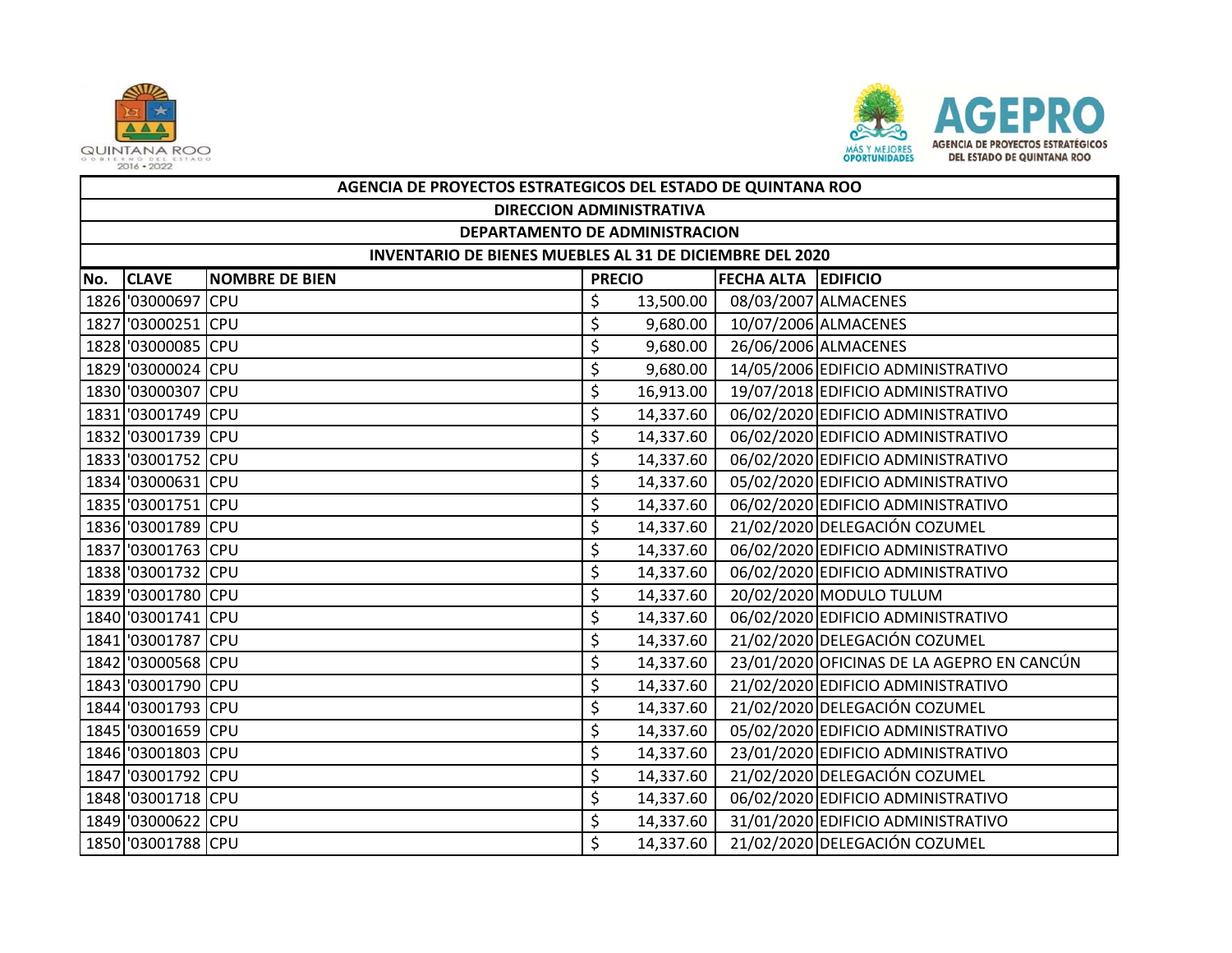



|     | AGENCIA DE PROYECTOS ESTRATEGICOS DEL ESTADO DE QUINTANA ROO |                       |               |           |                            |                                            |  |  |  |  |
|-----|--------------------------------------------------------------|-----------------------|---------------|-----------|----------------------------|--------------------------------------------|--|--|--|--|
|     | <b>DIRECCION ADMINISTRATIVA</b>                              |                       |               |           |                            |                                            |  |  |  |  |
|     | DEPARTAMENTO DE ADMINISTRACION                               |                       |               |           |                            |                                            |  |  |  |  |
|     | INVENTARIO DE BIENES MUEBLES AL 31 DE DICIEMBRE DEL 2020     |                       |               |           |                            |                                            |  |  |  |  |
| No. | <b>CLAVE</b>                                                 | <b>NOMBRE DE BIEN</b> | <b>PRECIO</b> |           | <b>FECHA ALTA EDIFICIO</b> |                                            |  |  |  |  |
|     | 1851 '03000626 CPU                                           |                       | \$            | 14,337.60 |                            | 05/02/2020 DIRECCIÓN GENERAL               |  |  |  |  |
|     | 1852 '03001651 CPU                                           |                       | \$            | 14,337.60 |                            | 05/02/2020 EDIFICIO ADMINISTRATIVO         |  |  |  |  |
|     | 1853 '03001733 CPU                                           |                       | \$            | 14,337.60 |                            | 06/02/2020 EDIFICIO ADMINISTRATIVO         |  |  |  |  |
|     | 1854 '03001710 CPU                                           |                       | \$            | 14,337.60 |                            | 06/02/2020 EDIFICIO ADMINISTRATIVO         |  |  |  |  |
|     | 1855 '03001742 CPU                                           |                       | \$            | 14,337.60 |                            | 05/02/2020 DIRECCIÓN GENERAL               |  |  |  |  |
|     | 1856 '03001769 CPU                                           |                       | \$            | 14,337.60 |                            | 05/02/2020 EDIFICIO ADMINISTRATIVO         |  |  |  |  |
|     | 1857 '03001740 CPU                                           |                       | \$            | 14,337.60 |                            | 06/02/2020 EDIFICIO ADMINISTRATIVO         |  |  |  |  |
|     | 1858 '03000645 CPU                                           |                       | \$            | 14,337.60 |                            | 05/02/2020 EDIFICIO ADMINISTRATIVO         |  |  |  |  |
|     | 1859 '03001726 CPU                                           |                       | \$            | 14,337.60 |                            | 06/02/2020 EDIFICIO ADMINISTRATIVO         |  |  |  |  |
|     | 1860 '03001738 CPU                                           |                       | \$            | 14,337.60 |                            | 06/02/2020 OFICINAS DE LA AGEPRO EN CANCÚN |  |  |  |  |
|     | 1861 '03001746 CPU                                           |                       | \$            | 14,337.60 |                            | 05/02/2020 DIRECCIÓN GENERAL               |  |  |  |  |
|     | 1862 '03001756 CPU                                           |                       | \$            | 14,337.60 |                            | 06/02/2020 EDIFICIO ADMINISTRATIVO         |  |  |  |  |
|     | 1863 '03001731 CPU                                           |                       | \$            | 14,337.60 |                            | 06/02/2020 EDIFICIO ADMINISTRATIVO         |  |  |  |  |
|     | 1864 '03000620 CPU                                           |                       | \$            | 14,337.60 |                            | 31/01/2020 EDIFICIO ADMINISTRATIVO         |  |  |  |  |
|     | 1865 '03001729 CPU                                           |                       | \$            | 14,337.60 |                            | 05/02/2020 DIRECCIÓN GENERAL               |  |  |  |  |
|     | 1866 '03001700 CPU                                           |                       | \$            | 14,337.60 |                            | 05/02/2020 EDIFICIO ADMINISTRATIVO         |  |  |  |  |
|     | 1867 '03001716 CPU                                           |                       | \$            | 14,337.60 |                            | 06/02/2020 EDIFICIO ADMINISTRATIVO         |  |  |  |  |
|     | 1868 '03001744 CPU                                           |                       | \$            | 14,337.60 |                            | 06/02/2020 EDIFICIO ADMINISTRATIVO         |  |  |  |  |
|     | 1869 '03000629 CPU                                           |                       | \$            | 14,337.60 |                            | 05/02/2020 EDIFICIO ADMINISTRATIVO         |  |  |  |  |
|     | 1870 '03001737 CPU                                           |                       | \$            | 14,337.60 |                            | 06/02/2020 EDIFICIO ADMINISTRATIVO         |  |  |  |  |
|     | 1871 '03001734 CPU                                           |                       | \$            | 14,337.60 |                            | 05/02/2020 DIRECCIÓN GENERAL               |  |  |  |  |
|     | 1872 '03001779 CPU                                           |                       | \$            | 14,337.60 |                            | 20/02/2020 EDIFICIO ADMINISTRATIVO         |  |  |  |  |
|     | 1873 3001714 CPU                                             |                       | \$            | 14,337.60 |                            | 06/02/2020 EDIFICIO ADMINISTRATIVO         |  |  |  |  |
|     | 1874 '03001753 CPU                                           |                       | \$            | 14,337.60 |                            | 06/02/2020 EDIFICIO ADMINISTRATIVO         |  |  |  |  |
|     | 1875 3001712 CPU                                             |                       | \$            | 14,337.60 |                            | 06/02/2020 EDIFICIO ADMINISTRATIVO         |  |  |  |  |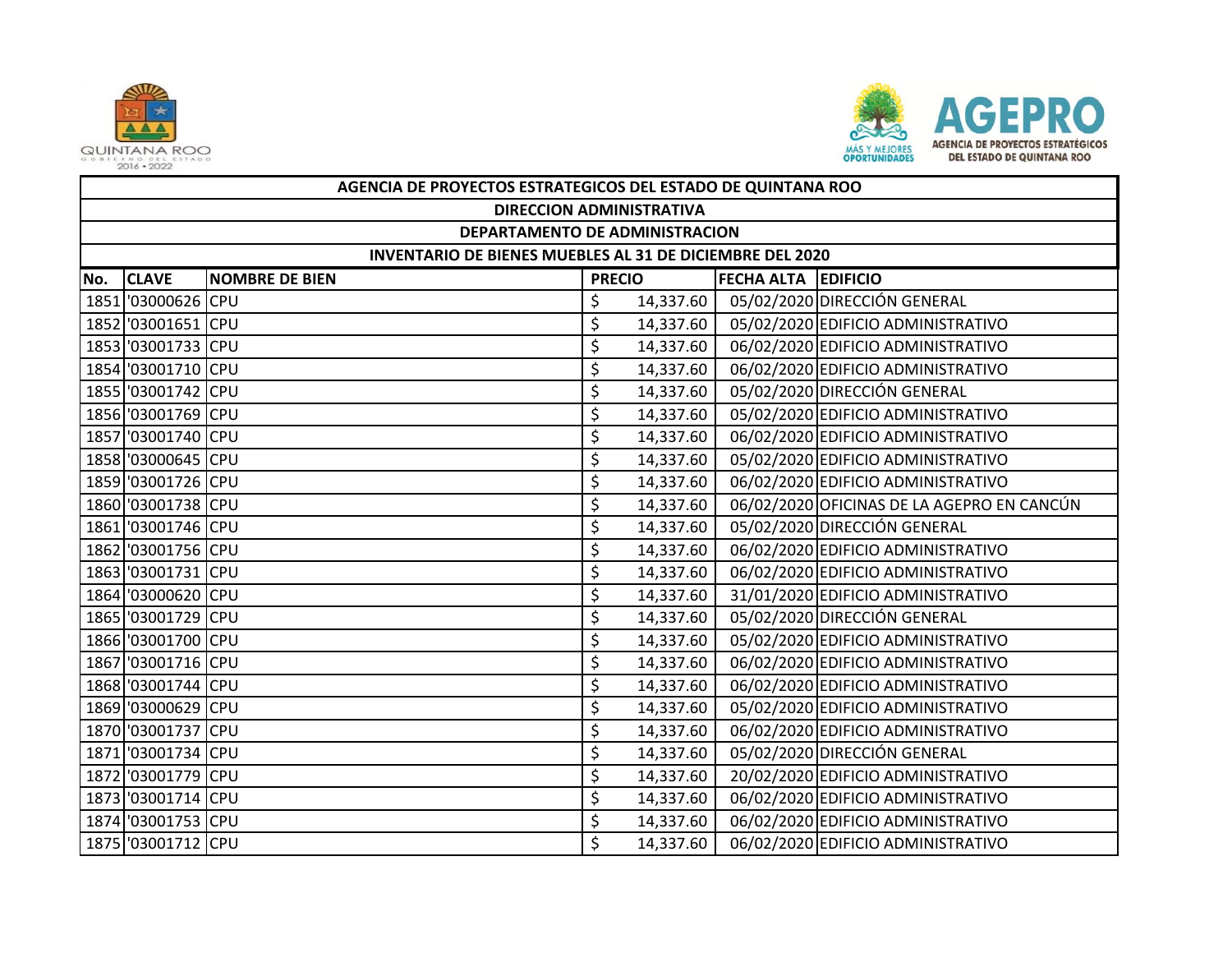



|     | AGENCIA DE PROYECTOS ESTRATEGICOS DEL ESTADO DE QUINTANA ROO |                       |               |           |                            |                                    |  |  |  |  |
|-----|--------------------------------------------------------------|-----------------------|---------------|-----------|----------------------------|------------------------------------|--|--|--|--|
|     | <b>DIRECCION ADMINISTRATIVA</b>                              |                       |               |           |                            |                                    |  |  |  |  |
|     | DEPARTAMENTO DE ADMINISTRACION                               |                       |               |           |                            |                                    |  |  |  |  |
|     | INVENTARIO DE BIENES MUEBLES AL 31 DE DICIEMBRE DEL 2020     |                       |               |           |                            |                                    |  |  |  |  |
| No. | <b>CLAVE</b>                                                 | <b>NOMBRE DE BIEN</b> | <b>PRECIO</b> |           | <b>FECHA ALTA EDIFICIO</b> |                                    |  |  |  |  |
|     | 1876 '03000643 CPU                                           |                       | \$            | 14,337.60 |                            | 05/02/2020 EDIFICIO ADMINISTRATIVO |  |  |  |  |
|     | 1877 '03001649 CPU                                           |                       | \$            | 14,337.60 |                            | 05/02/2020 EDIFICIO ADMINISTRATIVO |  |  |  |  |
|     | 1878 '03001747 CPU                                           |                       | \$            | 14,337.60 |                            | 06/02/2020 DIRECCIÓN GENERAL       |  |  |  |  |
|     | 1879 '03001764 CPU                                           |                       | \$            | 14,337.60 |                            | 06/02/2020 EDIFICIO ADMINISTRATIVO |  |  |  |  |
|     | 1880 '03000636 CPU                                           |                       | \$            | 14,337.60 |                            | 05/02/2020 EDIFICIO ADMINISTRATIVO |  |  |  |  |
|     | 1881 '03001727 CPU                                           |                       | \$            | 14,337.60 |                            | 06/02/2020 EDIFICIO ADMINISTRATIVO |  |  |  |  |
|     | 1882 '03001720 CPU                                           |                       | \$            | 14,337.60 |                            | 05/02/2020 DIRECCIÓN GENERAL       |  |  |  |  |
|     | 1883 '03001717 CPU                                           |                       | \$            | 14,337.60 |                            | 06/02/2020 EDIFICIO ADMINISTRATIVO |  |  |  |  |
|     | 1884 '03001771 CPU                                           |                       | \$            | 14,337.60 |                            | 05/02/2020 EDIFICIO ADMINISTRATIVO |  |  |  |  |
|     | 1885 '03001667 CPU                                           |                       | \$            | 14,337.60 |                            | 05/02/2020 EDIFICIO ADMINISTRATIVO |  |  |  |  |
|     | 1886 '03000624 CPU                                           |                       | \$            | 14,337.60 |                            | 05/02/2020 DIRECCIÓN GENERAL       |  |  |  |  |
|     | 1887 '03001701 CPU                                           |                       | \$            | 14,337.60 |                            | 06/02/2020 EDIFICIO ADMINISTRATIVO |  |  |  |  |
|     | 1888 '03001735 CPU                                           |                       | \$            | 14,337.60 |                            | 06/02/2020 EDIFICIO ADMINISTRATIVO |  |  |  |  |
|     | 1889 '03001728 CPU                                           |                       | \$            | 14,337.60 |                            | 06/02/2020 EDIFICIO ADMINISTRATIVO |  |  |  |  |
|     | 1890 '03001724 CPU                                           |                       | \$            | 14,337.60 |                            | 05/02/2020 DIRECCIÓN GENERAL       |  |  |  |  |
|     | 1891 '03000617 CPU                                           |                       | \$            | 14,337.60 |                            | 31/01/2020 EDIFICIO ADMINISTRATIVO |  |  |  |  |
|     | 1892 '03001647 CPU                                           |                       | \$            | 14,337.60 |                            | 05/02/2020 EDIFICIO ADMINISTRATIVO |  |  |  |  |
|     | 1893 '03001655 CPU                                           |                       | \$            | 14,337.60 |                            | 05/02/2020 EDIFICIO ADMINISTRATIVO |  |  |  |  |
|     | 1894 '03001722 CPU                                           |                       | \$            | 14,337.60 |                            | 05/02/2020 DIRECCIÓN GENERAL       |  |  |  |  |
|     | 1895 '03001773 CPU                                           |                       | \$            | 14,337.60 |                            | 20/02/2020 EDIFICIO ADMINISTRATIVO |  |  |  |  |
|     | 1896 '03001711 CPU                                           |                       | \$            | 14,337.60 |                            | 05/02/2020 DIRECCIÓN GENERAL       |  |  |  |  |
|     | 1897 '03001719 CPU                                           |                       | \$            | 14,337.60 |                            | 06/02/2020 EDIFICIO ADMINISTRATIVO |  |  |  |  |
|     | 1898 '03000641 CPU                                           |                       | \$            | 14,337.60 |                            | 05/02/2020 EDIFICIO ADMINISTRATIVO |  |  |  |  |
|     | 1899 '03000599 CPU                                           |                       | \$            | 14,337.60 |                            | 31/01/2020 EDIFICIO ADMINISTRATIVO |  |  |  |  |
|     | 1900 '03001745 CPU                                           |                       | \$            | 14,337.60 |                            | 06/02/2020 EDIFICIO ADMINISTRATIVO |  |  |  |  |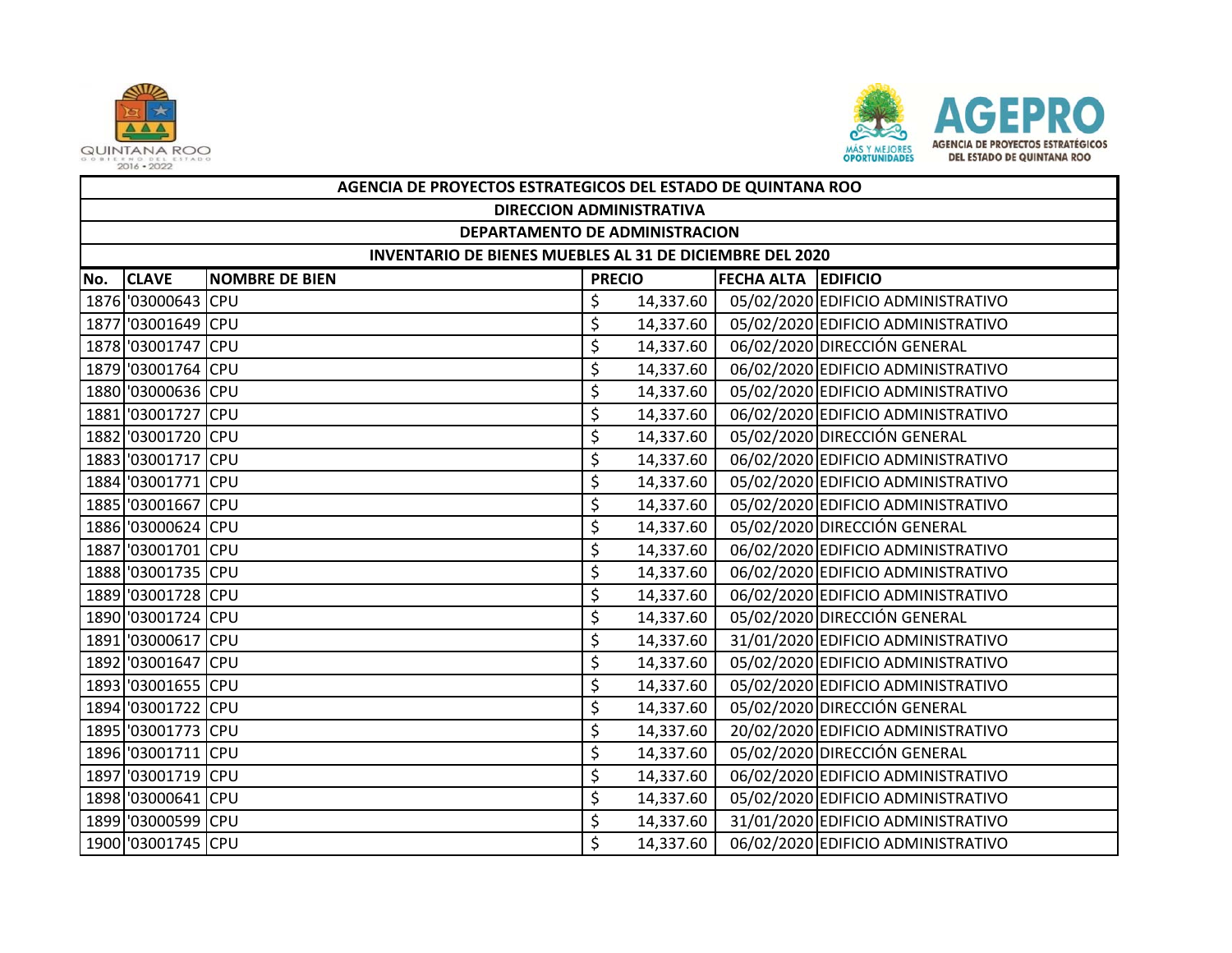



|     | AGENCIA DE PROYECTOS ESTRATEGICOS DEL ESTADO DE QUINTANA ROO |                       |               |           |                     |                                            |  |  |  |  |
|-----|--------------------------------------------------------------|-----------------------|---------------|-----------|---------------------|--------------------------------------------|--|--|--|--|
|     | <b>DIRECCION ADMINISTRATIVA</b>                              |                       |               |           |                     |                                            |  |  |  |  |
|     | DEPARTAMENTO DE ADMINISTRACION                               |                       |               |           |                     |                                            |  |  |  |  |
|     | INVENTARIO DE BIENES MUEBLES AL 31 DE DICIEMBRE DEL 2020     |                       |               |           |                     |                                            |  |  |  |  |
| No. | <b>CLAVE</b>                                                 | <b>NOMBRE DE BIEN</b> | <b>PRECIO</b> |           | FECHA ALTA EDIFICIO |                                            |  |  |  |  |
|     | 1901 '03001757 CPU                                           |                       | \$            | 14,337.60 |                     | 06/02/2020 EDIFICIO ADMINISTRATIVO         |  |  |  |  |
|     | 1902 '03001791 CPU                                           |                       | \$            | 14,337.60 |                     | 21/02/2020 EDIFICIO ADMINISTRATIVO         |  |  |  |  |
|     | 1903 '03000608 CPU                                           |                       | \$            | 14,337.60 |                     | 31/01/2020 DIRECCIÓN GENERAL               |  |  |  |  |
|     | 1904 '03000562 CPU                                           |                       | \$            | 14,337.60 |                     | 23/01/2020 DELEGACION BENITO JUAREZ 2019   |  |  |  |  |
|     | 1905 '03001784 CPU                                           |                       | \$            | 14,337.60 |                     | 21/02/2020 DELEGACIÓN COZUMEL              |  |  |  |  |
|     | 1906 '03001775 CPU                                           |                       | \$            | 14,337.60 |                     | 20/02/2020 EDIFICIO ADMINISTRATIVO         |  |  |  |  |
|     | 1907 '03000420 CPU                                           |                       | \$            | 15,900.00 |                     | 18/12/2019 EDIFICIO ADMINISTRATIVO         |  |  |  |  |
|     | 1908 '03000554 CPU                                           |                       | \$            | 17,817.60 |                     | 23/01/2020 OFICINAS DE LA AGEPRO EN CANCÚN |  |  |  |  |
|     | 1909 '03001812 CPU                                           |                       | \$            | 17,817.60 |                     | 23/01/2020 EDIFICIO ADMINISTRATIVO         |  |  |  |  |
|     | 1910 '03000548 CPU                                           |                       | \$            | 17,817.60 |                     | 23/01/2020 OFICINAS DE LA AGEPRO EN CANCÚN |  |  |  |  |
|     | 1911 '03000664 CPU                                           |                       | \$            | 17,817.60 |                     | 05/02/2020 EDIFICIO ADMINISTRATIVO         |  |  |  |  |
|     | 1912 '03000583 CPU                                           |                       | \$            | 17,817.60 |                     | 24/01/2020 OFICINAS DE LA AGEPRO EN CANCÚN |  |  |  |  |
|     | 1913 '03000611 CPU                                           |                       | \$            | 17,817.60 |                     | 31/01/2020 EDIFICIO ADMINISTRATIVO         |  |  |  |  |
|     | 1914 '03001806 CPU                                           |                       | \$            | 17,817.60 |                     | 23/01/2020 EDIFICIO ADMINISTRATIVO         |  |  |  |  |
|     | 1915 '03001810 CPU                                           |                       | \$            | 17,817.60 |                     | 23/01/2020 EDIFICIO ADMINISTRATIVO         |  |  |  |  |
|     | 1916 '03000662 CPU                                           |                       | \$            | 17,817.60 |                     | 05/02/2020 EDIFICIO ADMINISTRATIVO         |  |  |  |  |
|     | 1917 '03001715 CPU                                           |                       | \$            | 17,817.60 |                     | 06/02/2020 EDIFICIO ADMINISTRATIVO         |  |  |  |  |
|     | 1918 '03001765 CPU                                           |                       | \$            | 17,817.60 |                     | 05/02/2020 EDIFICIO ADMINISTRATIVO         |  |  |  |  |
|     | 1919 '03000539 CPU                                           |                       | \$            | 17,817.60 |                     | 23/01/2020 OFICINAS DE LA AGEPRO EN CANCÚN |  |  |  |  |
|     | 1920 '03000584 CPU                                           |                       | \$            | 17,817.60 |                     | 23/01/2020 OFICINAS DE LA AGEPRO EN CANCÚN |  |  |  |  |
|     | 1921 '03001811 CPU                                           |                       | \$            | 17,817.60 |                     | 23/01/2020 EDIFICIO ADMINISTRATIVO         |  |  |  |  |
|     | 1922 '03000575 CPU                                           |                       | \$            | 17,817.60 |                     | 23/01/2020 OFICINAS DE LA AGEPRO EN CANCÚN |  |  |  |  |
|     | 1923 '03001762 CPU                                           |                       | \$            | 17,817.60 |                     | 06/02/2020 EDIFICIO ADMINISTRATIVO         |  |  |  |  |
|     | 1924 '03000593 CPU                                           |                       | \$            | 17,817.60 |                     | 23/01/2020 OFICINAS DE LA AGEPRO EN CANCÚN |  |  |  |  |
|     | 1925 '03001767 CPU                                           |                       | \$            | 17,817.60 |                     | 05/02/2020 EDIFICIO ADMINISTRATIVO         |  |  |  |  |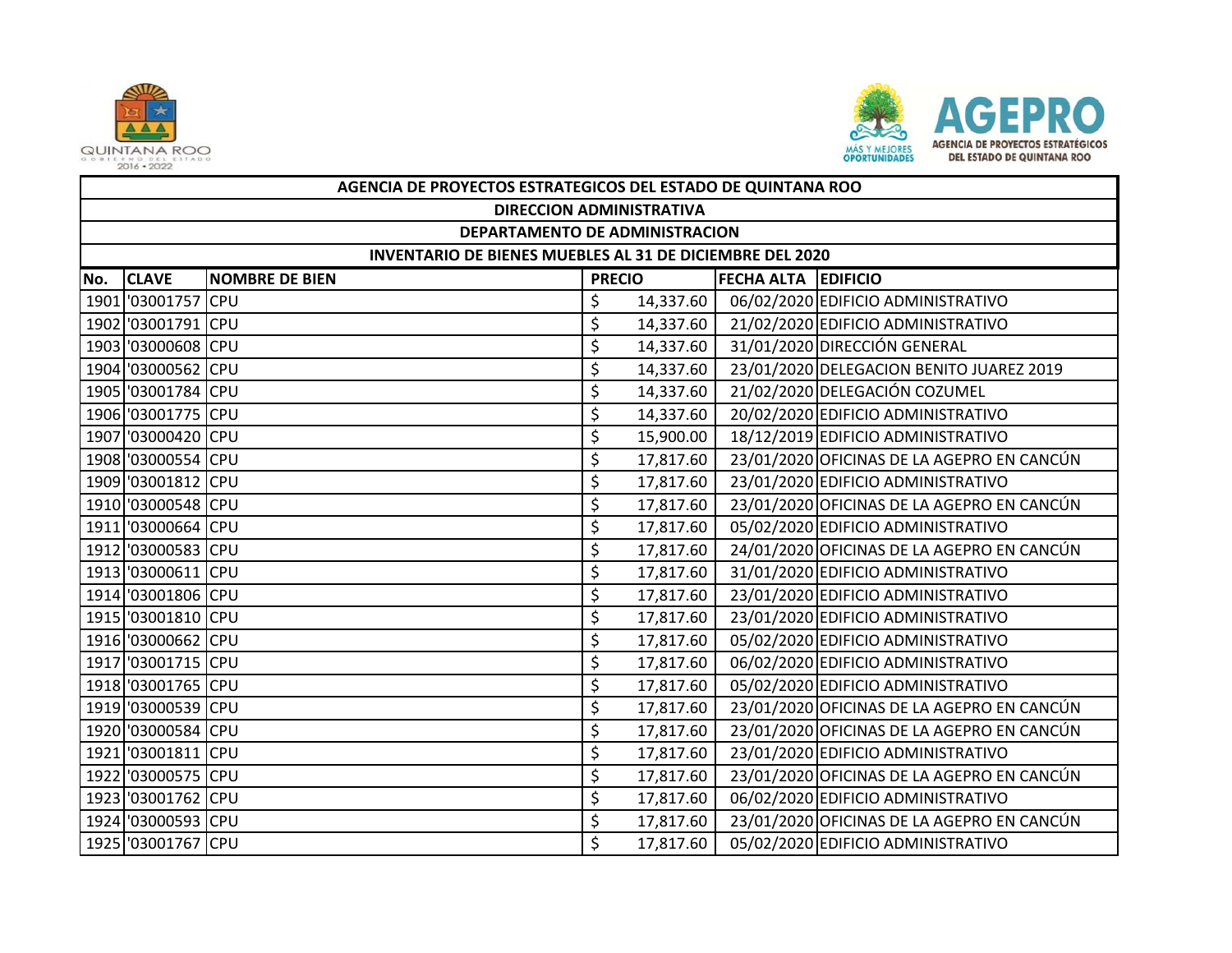



|     | AGENCIA DE PROYECTOS ESTRATEGICOS DEL ESTADO DE QUINTANA ROO |                       |               |           |                            |                                            |  |  |  |  |
|-----|--------------------------------------------------------------|-----------------------|---------------|-----------|----------------------------|--------------------------------------------|--|--|--|--|
|     | <b>DIRECCION ADMINISTRATIVA</b>                              |                       |               |           |                            |                                            |  |  |  |  |
|     | DEPARTAMENTO DE ADMINISTRACION                               |                       |               |           |                            |                                            |  |  |  |  |
|     | INVENTARIO DE BIENES MUEBLES AL 31 DE DICIEMBRE DEL 2020     |                       |               |           |                            |                                            |  |  |  |  |
| No. | <b>CLAVE</b>                                                 | <b>NOMBRE DE BIEN</b> | <b>PRECIO</b> |           | <b>FECHA ALTA EDIFICIO</b> |                                            |  |  |  |  |
|     | 1926 '03001706 CPU                                           |                       | \$            | 17,817.60 |                            | 05/02/2020 EDIFICIO ADMINISTRATIVO         |  |  |  |  |
|     | 1927 '03000652 CPU                                           |                       | \$            | 17,817.60 |                            | 05/02/2020 EDIFICIO ADMINISTRATIVO         |  |  |  |  |
|     | 1928 '03001808 CPU                                           |                       | \$            | 17,817.60 |                            | 23/01/2020 EDIFICIO ADMINISTRATIVO         |  |  |  |  |
|     | 1929 '03001750 CPU                                           |                       | \$            | 17,817.60 |                            | 06/02/2020 EDIFICIO ADMINISTRATIVO         |  |  |  |  |
|     | 1930 '03000649 CPU                                           |                       | \$            | 17,817.60 |                            | 05/02/2020 EDIFICIO ADMINISTRATIVO         |  |  |  |  |
|     | 1931 '03000596 CPU                                           |                       | \$            | 17,817.60 |                            | 30/01/2020 OFICINAS DE LA AGEPRO EN CANCÚN |  |  |  |  |
|     | 1932 '03000601 CPU                                           |                       | \$            | 17,817.60 |                            | 31/01/2020 EDIFICIO ADMINISTRATIVO         |  |  |  |  |
|     | 1933 '03000530 CPU                                           |                       | \$            | 17,817.60 |                            | 23/01/2020 OFICINAS DE LA AGEPRO EN CANCÚN |  |  |  |  |
|     | 1934 '03000587 CPU                                           |                       | \$            | 17,817.60 |                            | 23/01/2020 OFICINAS DE LA AGEPRO EN CANCÚN |  |  |  |  |
|     | 1935 '03001804 CPU                                           |                       | \$            | 17,817.60 |                            | 23/01/2020 EDIFICIO ADMINISTRATIVO         |  |  |  |  |
|     | 1936 '03000666 CPU                                           |                       | \$            | 17,817.60 |                            | 05/02/2020 EDIFICIO ADMINISTRATIVO         |  |  |  |  |
|     | 1937 '03001809 CPU                                           |                       | \$            | 17,817.60 |                            | 23/01/2020 EDIFICIO ADMINISTRATIVO         |  |  |  |  |
|     | 1938 '03001702 CPU                                           |                       | \$            | 17,817.60 |                            | 05/02/2020 EDIFICIO ADMINISTRATIVO         |  |  |  |  |
|     | 1939 '03001704 CPU                                           |                       | \$            | 17,817.60 |                            | 06/02/2020 EDIFICIO ADMINISTRATIVO         |  |  |  |  |
|     | 1940 '03000421 CPU                                           |                       | \$            | 19,701.16 |                            | 18/12/2019 EDIFICIO ADMINISTRATIVO         |  |  |  |  |
|     | 1941 '03000424 CPU                                           |                       | \$            | 19,701.16 |                            | 18/12/2019 EDIFICIO ADMINISTRATIVO         |  |  |  |  |
|     | 1942 '03000654 CPU                                           |                       | \$            | 21,506.40 |                            | 05/02/2020 EDIFICIO ADMINISTRATIVO         |  |  |  |  |
|     | 1943 '03001758 CPU                                           |                       | \$            | 21,506.40 |                            | 05/02/2020 EDIFICIO ADMINISTRATIVO         |  |  |  |  |
|     | 1944 '03000598 CPU                                           |                       | \$            | 21,506.40 |                            | 30/01/2020 EDIFICIO ADMINISTRATIVO         |  |  |  |  |
|     | 1945 '03001754 CPU                                           |                       | \$            | 21,506.40 |                            | 05/02/2020 EDIFICIO ADMINISTRATIVO         |  |  |  |  |
|     | 1946 '03001760 CPU                                           |                       | \$            | 21,506.40 |                            | 05/02/2020 EDIFICIO ADMINISTRATIVO         |  |  |  |  |
|     | 1947 '03000572 CPU                                           |                       | \$            | 21,506.40 |                            | 23/01/2020 OFICINAS DE LA AGEPRO EN CANCÚN |  |  |  |  |
|     | 1948 '03000523 CPU                                           |                       | \$            | 21,506.40 |                            | 23/01/2020 OFICINAS DE LA AGEPRO EN CANCÚN |  |  |  |  |
|     | 1949 '03000635 CPU                                           |                       | \$            | 21,506.40 |                            | 05/02/2020 EDIFICIO ADMINISTRATIVO         |  |  |  |  |
|     | 1950 '03000657 CPU                                           |                       | \$            | 21,506.40 |                            | 05/02/2020 EDIFICIO ADMINISTRATIVO         |  |  |  |  |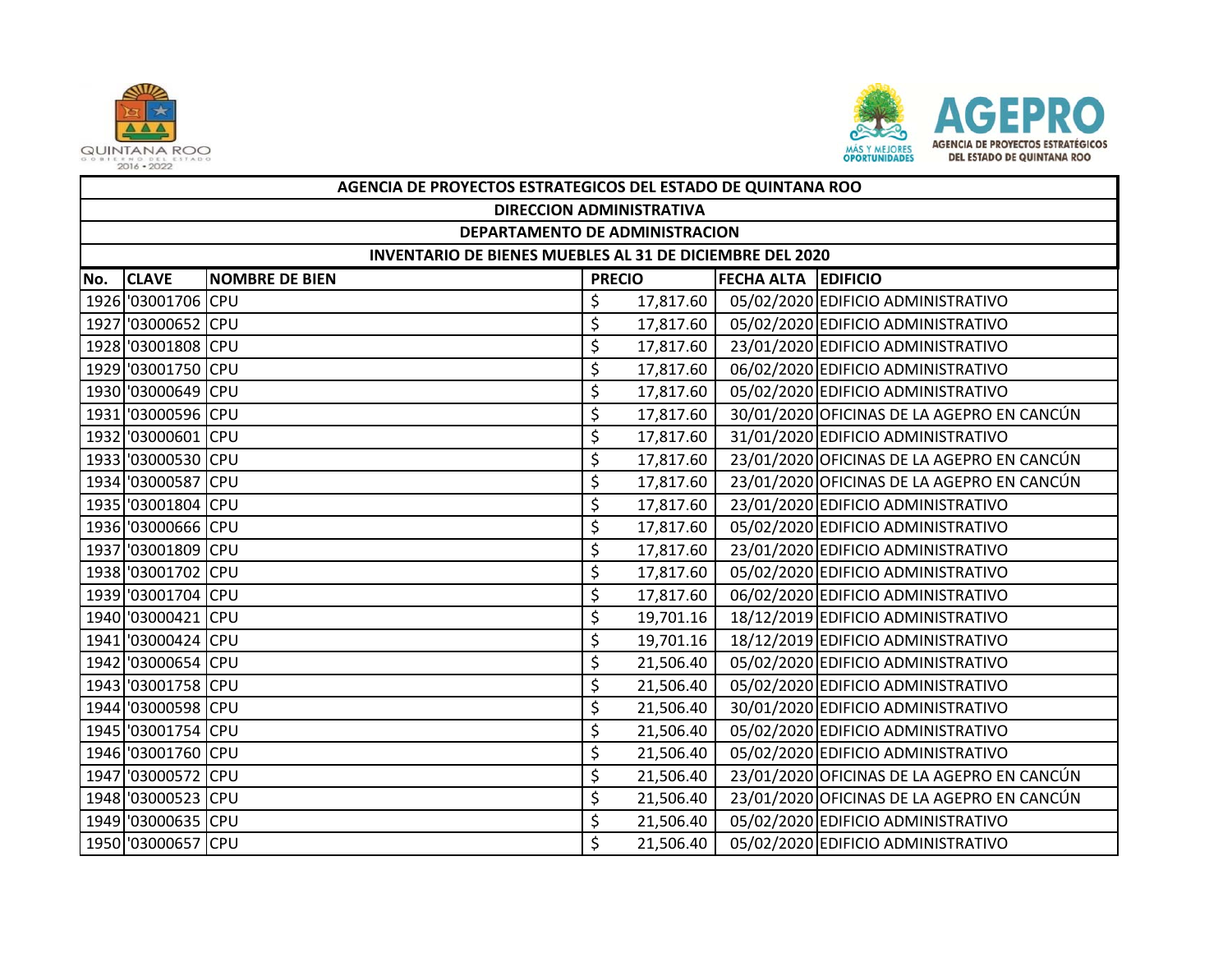



|     | AGENCIA DE PROYECTOS ESTRATEGICOS DEL ESTADO DE QUINTANA ROO |                       |               |            |                            |                                            |  |  |  |  |
|-----|--------------------------------------------------------------|-----------------------|---------------|------------|----------------------------|--------------------------------------------|--|--|--|--|
|     | <b>DIRECCION ADMINISTRATIVA</b>                              |                       |               |            |                            |                                            |  |  |  |  |
|     | DEPARTAMENTO DE ADMINISTRACION                               |                       |               |            |                            |                                            |  |  |  |  |
|     | INVENTARIO DE BIENES MUEBLES AL 31 DE DICIEMBRE DEL 2020     |                       |               |            |                            |                                            |  |  |  |  |
| No. | <b>CLAVE</b>                                                 | <b>NOMBRE DE BIEN</b> | <b>PRECIO</b> |            | <b>FECHA ALTA EDIFICIO</b> |                                            |  |  |  |  |
|     | 1951 '03000660 CPU                                           |                       | \$            | 21,506.40  |                            | 05/02/2020 EDIFICIO ADMINISTRATIVO         |  |  |  |  |
|     | 1952 '03001777 CPU                                           |                       | \$            | 21,506.40  |                            | 20/02/2020 MODULO TULUM                    |  |  |  |  |
|     | 1953 '03001707 CPU                                           |                       | \$            | 21,506.40  |                            | 06/02/2020 EDIFICIO ADMINISTRATIVO         |  |  |  |  |
|     | 1954 '03000513 CPU                                           |                       | \$            | 21,506.40  |                            | 23/01/2020 OFICINAS DE LA AGEPRO EN CANCÚN |  |  |  |  |
|     | 1955 '03001705 CPU                                           |                       | \$            | 21,506.40  |                            | 06/02/2020 EDIFICIO ADMINISTRATIVO         |  |  |  |  |
|     | 1956 '03001669 CPU                                           |                       | \$            | 21,506.40  |                            | 05/02/2020 EDIFICIO ADMINISTRATIVO         |  |  |  |  |
|     | 1957 '03000557 CPU                                           |                       | \$            | 21,506.40  |                            | 23/01/2020 OFICINAS DE LA AGEPRO EN CANCÚN |  |  |  |  |
|     | 1958 '03000633 CPU                                           |                       | \$            | 21,506.40  |                            | 05/02/2020 EDIFICIO ADMINISTRATIVO         |  |  |  |  |
|     | 1959 '03000647 CPU                                           |                       | \$            | 21,506.40  |                            | 05/02/2020 EDIFICIO ADMINISTRATIVO         |  |  |  |  |
|     | 1960 '03000453 CPU                                           |                       | \$            | 15,900.00  |                            | 20/12/2019 OFICINAS DE LA AGEPRO EN CANCÚN |  |  |  |  |
|     | 1961 '03000395 CPU                                           |                       | \$            | 15,900.00  |                            | 17/12/2019 DIRECCIÓN GENERAL               |  |  |  |  |
|     | 1962 '03000391 CPU                                           |                       | \$            | 15,900.00  |                            | 17/12/2019 EDIFICIO ADMINISTRATIVO         |  |  |  |  |
|     | 1963 '03000386 CPU                                           |                       | \$            | 15,900.00  |                            | 17/12/2019 EDIFICIO ADMINISTRATIVO         |  |  |  |  |
|     | 1964 '03000393 CPU                                           |                       | \$            | 15,900.00  |                            | 17/12/2019 EDIFICIO ADMINISTRATIVO         |  |  |  |  |
|     | 1965 '03000388 CPU                                           |                       | \$            | 15,900.00  |                            | 17/12/2019 EDIFICIO ADMINISTRATIVO         |  |  |  |  |
|     | 1966 '03000399 CPU                                           |                       | \$            | 15,900.00  |                            | 17/12/2019 DIRECCIÓN GENERAL               |  |  |  |  |
|     | 1967 '03000463 CPU                                           |                       | \$            | 159,000.00 |                            | 20/12/2019 OFICINAS DE LA AGEPRO EN CANCÚN |  |  |  |  |
|     | 1968 '03000470 CPU                                           |                       | \$            | 15,900.00  |                            | 20/12/2019 OFICINAS DE LA AGEPRO EN CANCÚN |  |  |  |  |
|     | 1969 '03000486 CPU                                           |                       | \$            | 19,701.16  |                            | 20/12/2019 OFICINAS DE LA AGEPRO EN CANCÚN |  |  |  |  |
|     | 1970 '03000488 CPU                                           |                       | \$            | 19,701.16  |                            | 20/12/2019 OFICINAS DE LA AGEPRO EN CANCÚN |  |  |  |  |
|     | 1971 '03000401 CPU                                           |                       | \$            | 19,701.16  |                            | 17/12/2019 EDIFICIO ADMINISTRATIVO         |  |  |  |  |
|     | 1972 '03000475 CPU                                           |                       | \$            | 19,701.16  |                            | 20/12/2019 OFICINAS DE LA AGEPRO EN CANCÚN |  |  |  |  |
|     | 1973 '03000490 CPU                                           |                       | \$            | 19,701.16  |                            | 20/12/2019 OFICINAS DE LA AGEPRO EN CANCÚN |  |  |  |  |
|     | 1974 '03000457 CPU                                           |                       | \$            | 23,999.99  |                            | 20/12/2019 OFICINAS DE LA AGEPRO EN CANCÚN |  |  |  |  |
|     | 1975 '03000472 CPU                                           |                       | \$            | 23,999.99  |                            | 20/12/2019 OFICINAS DE LA AGEPRO EN CANCÚN |  |  |  |  |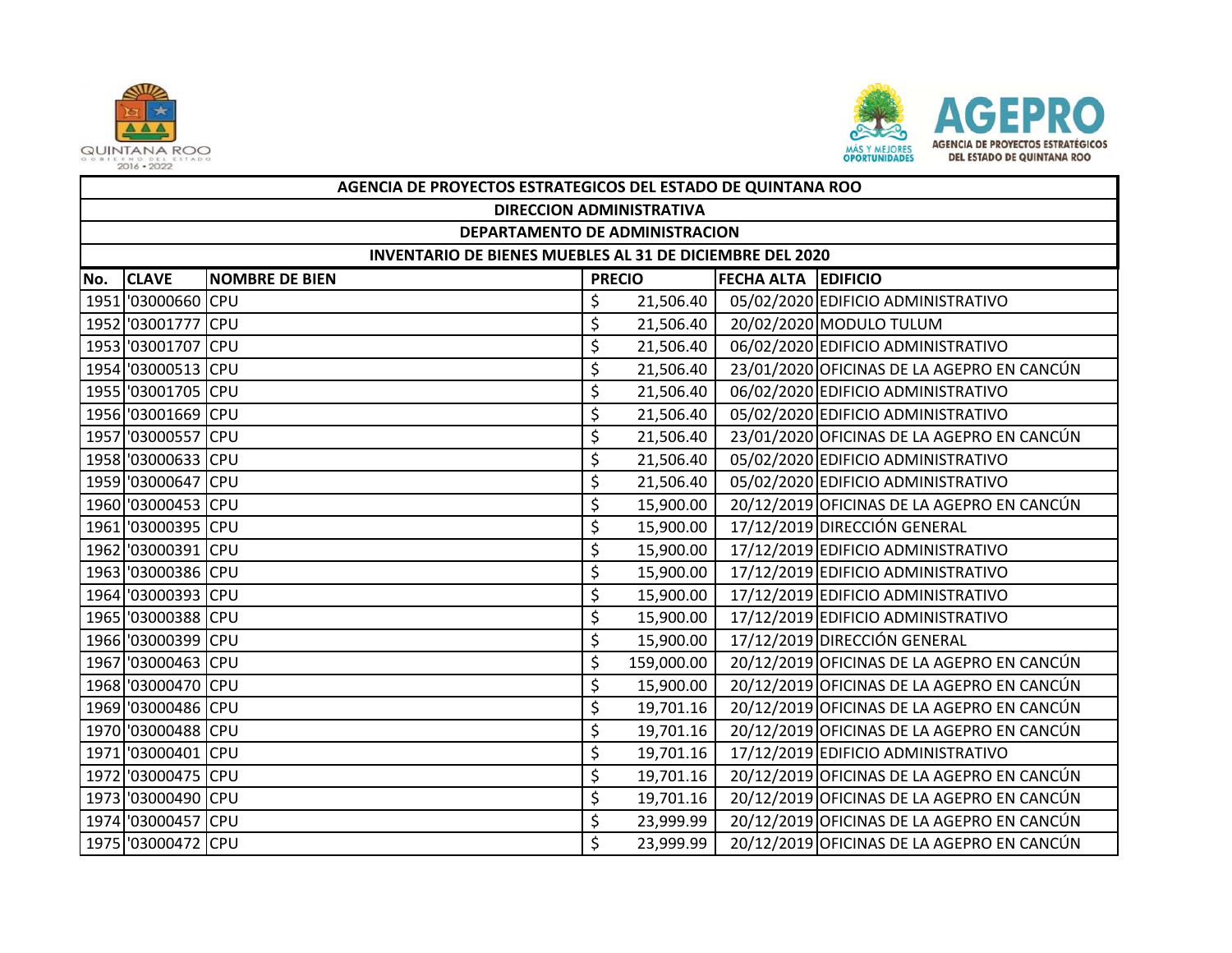



|     | AGENCIA DE PROYECTOS ESTRATEGICOS DEL ESTADO DE QUINTANA ROO |                       |               |           |                            |                                            |  |  |  |  |
|-----|--------------------------------------------------------------|-----------------------|---------------|-----------|----------------------------|--------------------------------------------|--|--|--|--|
|     | <b>DIRECCION ADMINISTRATIVA</b>                              |                       |               |           |                            |                                            |  |  |  |  |
|     | DEPARTAMENTO DE ADMINISTRACION                               |                       |               |           |                            |                                            |  |  |  |  |
|     | INVENTARIO DE BIENES MUEBLES AL 31 DE DICIEMBRE DEL 2020     |                       |               |           |                            |                                            |  |  |  |  |
| No. | <b>CLAVE</b>                                                 | <b>NOMBRE DE BIEN</b> | <b>PRECIO</b> |           | <b>FECHA ALTA EDIFICIO</b> |                                            |  |  |  |  |
|     | 1976 '03000477 CPU                                           |                       | \$            | 23,999.99 |                            | 20/12/2019 OFICINAS DE LA AGEPRO EN CANCÚN |  |  |  |  |
|     | 1977 '03000411 CPU                                           |                       | \$            | 23,999.99 |                            | 18/12/2019 EDIFICIO ADMINISTRATIVO         |  |  |  |  |
|     | 1978 '03000415 CPU                                           |                       | \$            | 23,999.99 |                            | 18/12/2019 EDIFICIO ADMINISTRATIVO         |  |  |  |  |
|     | 1979 '03000405 CPU                                           |                       | \$            | 23,999.99 |                            | 18/12/2019 EDIFICIO ADMINISTRATIVO         |  |  |  |  |
|     | 1980 '03000413 CPU                                           |                       | \$            | 23,999.99 |                            | 18/12/2019 EDIFICIO ADMINISTRATIVO         |  |  |  |  |
|     | 1981 '03000263 CPU                                           |                       | \$            | 17,400.00 |                            | 07/12/2017 EDIFICIO ADMINISTRATIVO         |  |  |  |  |
|     | 1982 '03001446 CPU                                           |                       | \$            | 12,965.91 |                            | 09/11/2012 ALMACENES                       |  |  |  |  |
|     | 1983 '03001418 CPU                                           |                       | \$            | 12,965.91 |                            | 08/11/2012 EDIFICIO ADMINISTRATIVO         |  |  |  |  |
|     | 1984 '03001423 CPU                                           |                       | \$            | 12,965.91 |                            | 08/11/2012 ALMACENES                       |  |  |  |  |
|     | 1985 '03001421 CPU                                           |                       | \$            | 12,965.91 |                            | 08/11/2012 EDIFICIO ADMINISTRATIVO         |  |  |  |  |
|     | 1986 '03001422 CPU                                           |                       | \$            | 12,965.91 |                            | 08/11/2012 ALMACENES                       |  |  |  |  |
|     | 1987 '03001424 CPU                                           |                       | \$            | 12,965.91 |                            | 08/11/2012 EDIFICIO ADMINISTRATIVO         |  |  |  |  |
|     | 1988 '03001425 CPU                                           |                       | \$            | 12,965.91 |                            | 08/11/2012 EDIFICIO ADMINISTRATIVO         |  |  |  |  |
|     | 1989 '03001426 CPU                                           |                       | \$            | 12,965.91 |                            | 08/11/2012 EDIFICIO ADMINISTRATIVO         |  |  |  |  |
|     | 1990 '03001427 CPU                                           |                       | \$            | 12,965.91 |                            | 08/11/2012 ALMACENES                       |  |  |  |  |
|     | 1991 '03001428 CPU                                           |                       | \$            | 12,965.91 |                            | 09/11/2012 EDIFICIO ADMINISTRATIVO         |  |  |  |  |
|     | 1992 '03001429 CPU                                           |                       | \$            | 12,965.91 |                            | 09/11/2012 EDIFICIO ADMINISTRATIVO         |  |  |  |  |
|     | 1993 '03001430 CPU                                           |                       | \$            | 12,965.91 |                            | 09/11/2012 EDIFICIO ADMINISTRATIVO         |  |  |  |  |
|     | 1994 '03001431 CPU                                           |                       | \$            | 12,965.91 |                            | 09/11/2012 ALMACENES                       |  |  |  |  |
|     | 1995 '03001432 CPU                                           |                       | \$            | 12,965.91 |                            | 09/11/2012 ALMACENES                       |  |  |  |  |
|     | 1996 '03001434 CPU                                           |                       | \$            | 12,965.91 |                            | 09/11/2012 ALMACENES                       |  |  |  |  |
|     | 1997 '03001438 CPU                                           |                       | \$            | 12,965.91 |                            | 09/11/2012 EDIFICIO ADMINISTRATIVO         |  |  |  |  |
|     | 1998 '03001439 CPU                                           |                       | \$            | 12,965.91 |                            | 09/11/2012 ALMACENES                       |  |  |  |  |
|     | 1999 '03001441 CPU                                           |                       | \$            | 12,965.91 |                            | 09/11/2012 EDIFICIO ADMINISTRATIVO         |  |  |  |  |
|     | 2000 '03001442 CPU                                           |                       | \$            | 12,965.91 |                            | 09/11/2012 ALMACENES                       |  |  |  |  |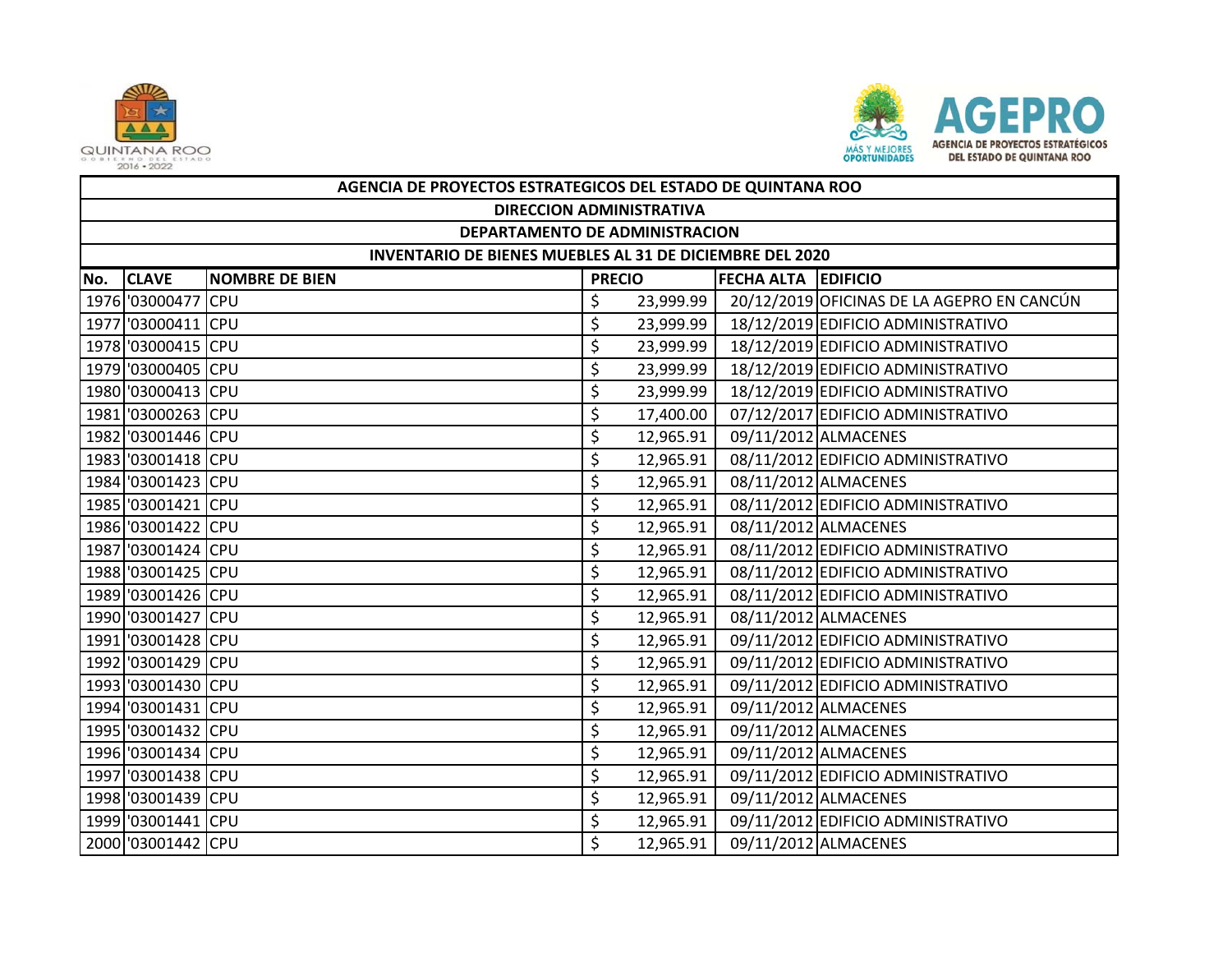



|     | AGENCIA DE PROYECTOS ESTRATEGICOS DEL ESTADO DE QUINTANA ROO |                       |               |           |                            |                                            |  |  |  |
|-----|--------------------------------------------------------------|-----------------------|---------------|-----------|----------------------------|--------------------------------------------|--|--|--|
|     | <b>DIRECCION ADMINISTRATIVA</b>                              |                       |               |           |                            |                                            |  |  |  |
|     | DEPARTAMENTO DE ADMINISTRACION                               |                       |               |           |                            |                                            |  |  |  |
|     | INVENTARIO DE BIENES MUEBLES AL 31 DE DICIEMBRE DEL 2020     |                       |               |           |                            |                                            |  |  |  |
| No. | <b>CLAVE</b>                                                 | <b>NOMBRE DE BIEN</b> | <b>PRECIO</b> |           | <b>FECHA ALTA EDIFICIO</b> |                                            |  |  |  |
|     | 2001 03001443 CPU                                            |                       | \$            | 12,965.91 |                            | 09/11/2012 ALMACENES                       |  |  |  |
|     | 2002 03001444 CPU                                            |                       | \$            | 12,965.91 |                            | 09/11/2012 ALMACENES                       |  |  |  |
|     | 2003 '03001445 CPU                                           |                       | \$            | 12,965.91 |                            | 09/11/2012 ALMACENES                       |  |  |  |
|     | 2004 '03001447 CPU                                           |                       | \$            | 12,965.91 |                            | 09/11/2012 ALMACENES                       |  |  |  |
|     | 2005 '03001450 CPU                                           |                       | \$            | 12,965.91 |                            | 09/11/2012 ALMACENES                       |  |  |  |
|     | 2006 '03001454 CPU                                           |                       | \$            | 12,965.91 |                            | 09/11/2012 ALMACENES                       |  |  |  |
|     | 2007 '03000005 CPU                                           |                       | \$            |           |                            | 09/10/2015 EDIFICIO ADMINISTRATIVO         |  |  |  |
|     | 2008 '03001458 CPU                                           |                       | \$            | 12,965.91 |                            | 09/11/2012 ALMACENES                       |  |  |  |
|     | 2009 '03001459 CPU                                           |                       | \$            | 12,965.91 |                            | 09/11/2012 EDIFICIO ADMINISTRATIVO         |  |  |  |
|     | 2010 '03001460 CPU                                           |                       | \$            | 12,965.91 |                            | 09/11/2012 ALMACENES                       |  |  |  |
|     | 2011 '03001461 CPU                                           |                       | \$            | 12,965.91 |                            | 09/11/2012 ALMACENES                       |  |  |  |
|     | 2012 '03001462 CPU                                           |                       | \$            | 12,965.91 |                            | 09/11/2012 ALMACENES                       |  |  |  |
|     | 2013 '03001420 CPU                                           |                       | \$            | 12,965.91 |                            | 08/11/2012 ALMACENES                       |  |  |  |
|     | 2014 '03001472 CPU                                           |                       | \$            | 12,965.91 |                            | 09/11/2012 ALMACENES                       |  |  |  |
|     | 2015 '03000452 CPU                                           |                       | \$            | 11,825.00 |                            | 27/09/2006 ALMACENES                       |  |  |  |
|     | 2016 '03000610 CPU                                           |                       | \$            | 11,825.00 |                            | 18/01/2007 ALMACENES                       |  |  |  |
|     | 2017 '03000574 CPU                                           |                       | \$            | 11,825.00 |                            | 02/10/2006 ALMACENES                       |  |  |  |
|     | 2018 '03000546 CPU                                           |                       | \$            | 11,825.00 |                            | 30/09/2006 OFICINAS DE LA AGEPRO EN CANCÚN |  |  |  |
|     | 2019 '03000929 CPU                                           |                       | \$            |           |                            | 14/04/2008 ALMACENES                       |  |  |  |
|     | 2020 '03000207 CPU                                           |                       | \$            | 9,680.00  |                            | 06/07/2006 ALMACENES                       |  |  |  |
|     | 2021 '03000500 CPU                                           |                       | \$            | 11,825.00 |                            | 28/09/2006 ALMACENES                       |  |  |  |
|     | 2022 '03000480 CPU                                           |                       | \$            | 11,825.00 |                            | 28/09/2006 ALMACENES                       |  |  |  |
|     | 2023 '03000043 CPU                                           |                       | \$            | 11,825.00 |                            | 26/06/2006 ALMACENES                       |  |  |  |
|     | 2024 '03000497 CPU                                           |                       | \$            | 11,825.00 |                            | 28/09/2006 ALMACENES                       |  |  |  |
|     | 2025 '03000310 CPU                                           |                       | \$            | 11,825.00 |                            | 28/07/2006 EDIFICIO ADMINISTRATIVO         |  |  |  |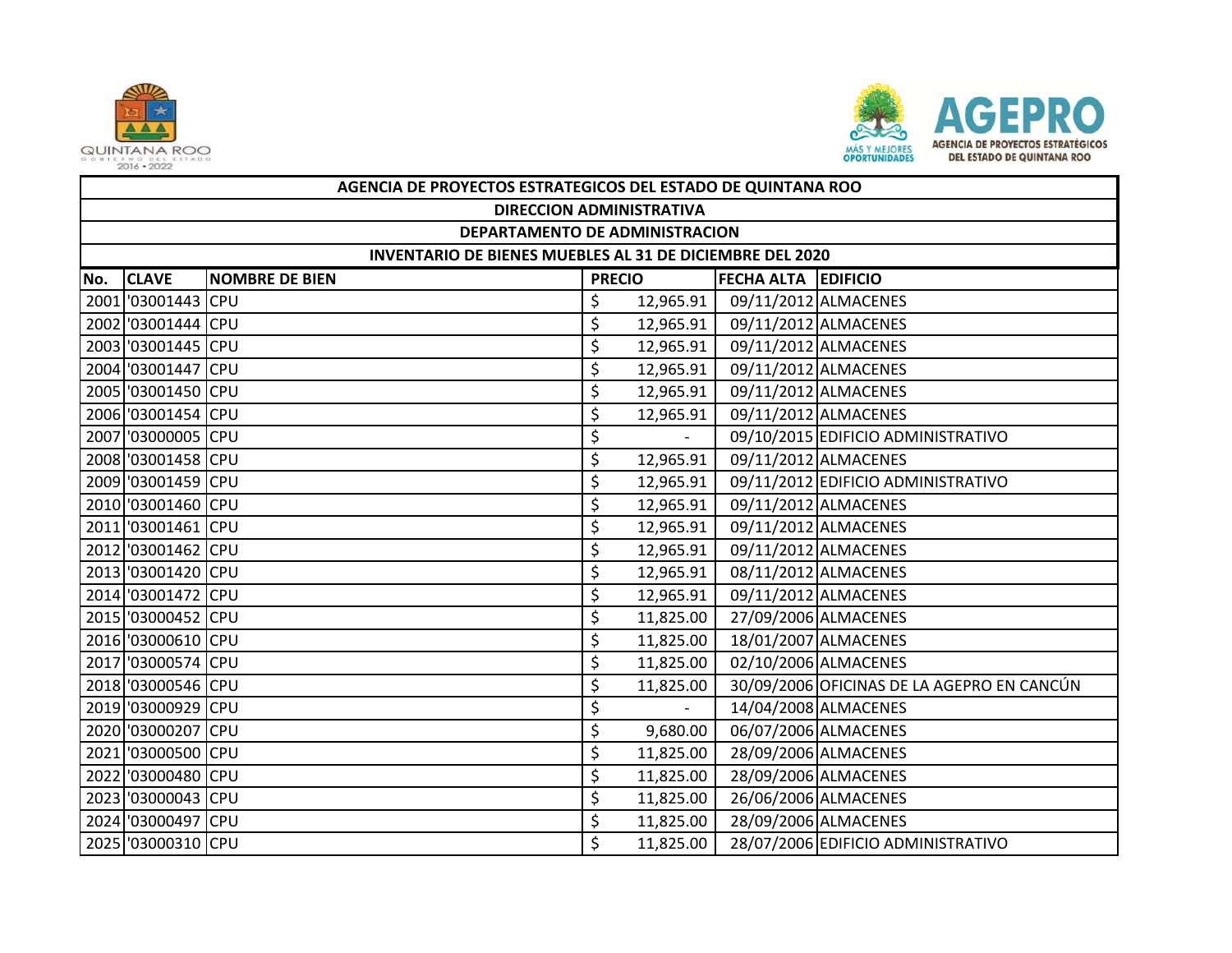



|     | AGENCIA DE PROYECTOS ESTRATEGICOS DEL ESTADO DE QUINTANA ROO |                       |               |           |                            |                                        |  |  |  |
|-----|--------------------------------------------------------------|-----------------------|---------------|-----------|----------------------------|----------------------------------------|--|--|--|
|     | <b>DIRECCION ADMINISTRATIVA</b>                              |                       |               |           |                            |                                        |  |  |  |
|     | DEPARTAMENTO DE ADMINISTRACION                               |                       |               |           |                            |                                        |  |  |  |
|     | INVENTARIO DE BIENES MUEBLES AL 31 DE DICIEMBRE DEL 2020     |                       |               |           |                            |                                        |  |  |  |
| No. | <b>CLAVE</b>                                                 | <b>NOMBRE DE BIEN</b> | <b>PRECIO</b> |           | <b>FECHA ALTA EDIFICIO</b> |                                        |  |  |  |
|     | 2026 '03000515 CPU                                           |                       | \$            | 11,825.00 |                            | 29/09/2006 ALMACENES                   |  |  |  |
|     | 2027 '03000164 CPU                                           |                       | \$            | 11,825.00 |                            | 28/09/2006 ALMACENES                   |  |  |  |
|     | 2028 '03000494 CPU                                           |                       | \$            | 11,825.00 |                            | 28/09/2006 ALMACENES                   |  |  |  |
|     | 2029 '03000446 CPU                                           |                       | \$            | 11,825.00 |                            | 27/09/2006 ALMACENES                   |  |  |  |
|     | 2030 '03000465 CPU                                           |                       | \$            | 11,825.00 |                            | 28/09/2006 ALMACENES                   |  |  |  |
|     | 2031 '03000851 CPU                                           |                       | \$            | 11,825.00 |                            | 10/10/2007 ALMACENES                   |  |  |  |
|     | 2032 '03000193 CPU                                           |                       | \$            | 11,825.00 |                            | 05/07/2006 ALMACENES                   |  |  |  |
|     | 2033 '03000317 CPU                                           |                       | \$            | 11,825.00 |                            | 12/07/2006 ALMACENES                   |  |  |  |
|     | 2034 '03000491 CPU                                           |                       | \$            | 11,825.00 |                            | 09/10/2006 ALMACENES                   |  |  |  |
|     | 2035 '03000458 CPU                                           |                       | \$            | 11,825.00 |                            | 27/09/2006 ALMACENES                   |  |  |  |
|     | 2036 '03000483 CPU                                           |                       | \$            | 11,825.00 |                            | 28/09/2006 ALMACENES                   |  |  |  |
|     | 2037 '03000380 CPU                                           |                       | \$            | 11,825.00 |                            | 25/07/2006 ALMACENES                   |  |  |  |
|     | 2038 '03000073 CPU                                           |                       | \$            | 11,825.00 |                            | 26/06/2006 ALMACENES                   |  |  |  |
|     | 2039 '03000576 CPU                                           |                       | \$            | 11,825.00 |                            | 02/10/2006 ALMACENES                   |  |  |  |
|     | 2040 '03001326 CPU                                           |                       | \$            |           |                            | 24/05/2010 ALMACENES                   |  |  |  |
|     | 2041 '03000749 CPU                                           |                       | \$            | 11,825.00 |                            | 21/03/2007 ALMACENES                   |  |  |  |
|     | 2042 '03000321 CPU                                           |                       | \$            | 11,825.00 |                            | 12/07/2006 ALMACENES                   |  |  |  |
|     | 2043 '03000342 CPU                                           |                       | \$            | 11,825.00 |                            | 13/07/2006 ALMACENES                   |  |  |  |
|     | 2044 '03000725 CPU                                           |                       | \$            | 11,825.00 |                            | 15/03/2007 ALMACENES                   |  |  |  |
|     | 2045 '03000747 CPU                                           |                       | \$            |           |                            | 16/03/2007 DELEGACION SOLIDARIDAD 2019 |  |  |  |
|     | 2046 '03000174 CPU                                           |                       | \$            | 11,825.00 |                            | 09/08/2006 ALMACENES                   |  |  |  |
|     | 2047 '03000327 CPU                                           |                       | \$            | 11,825.00 |                            | 12/07/2006 ALMACENES                   |  |  |  |
|     | 2048 '03000304 CPU                                           |                       | \$            | 11,825.00 |                            | 19/07/2006 ALMACENES                   |  |  |  |
|     | 2049 '03000894 CPU                                           |                       | \$            |           |                            | 08/04/2008 DELEGACION SOLIDARIDAD 2019 |  |  |  |
|     | 2050 '03000396 CPU                                           |                       | \$            | 11,825.00 |                            | 01/08/2006 ALMACENES                   |  |  |  |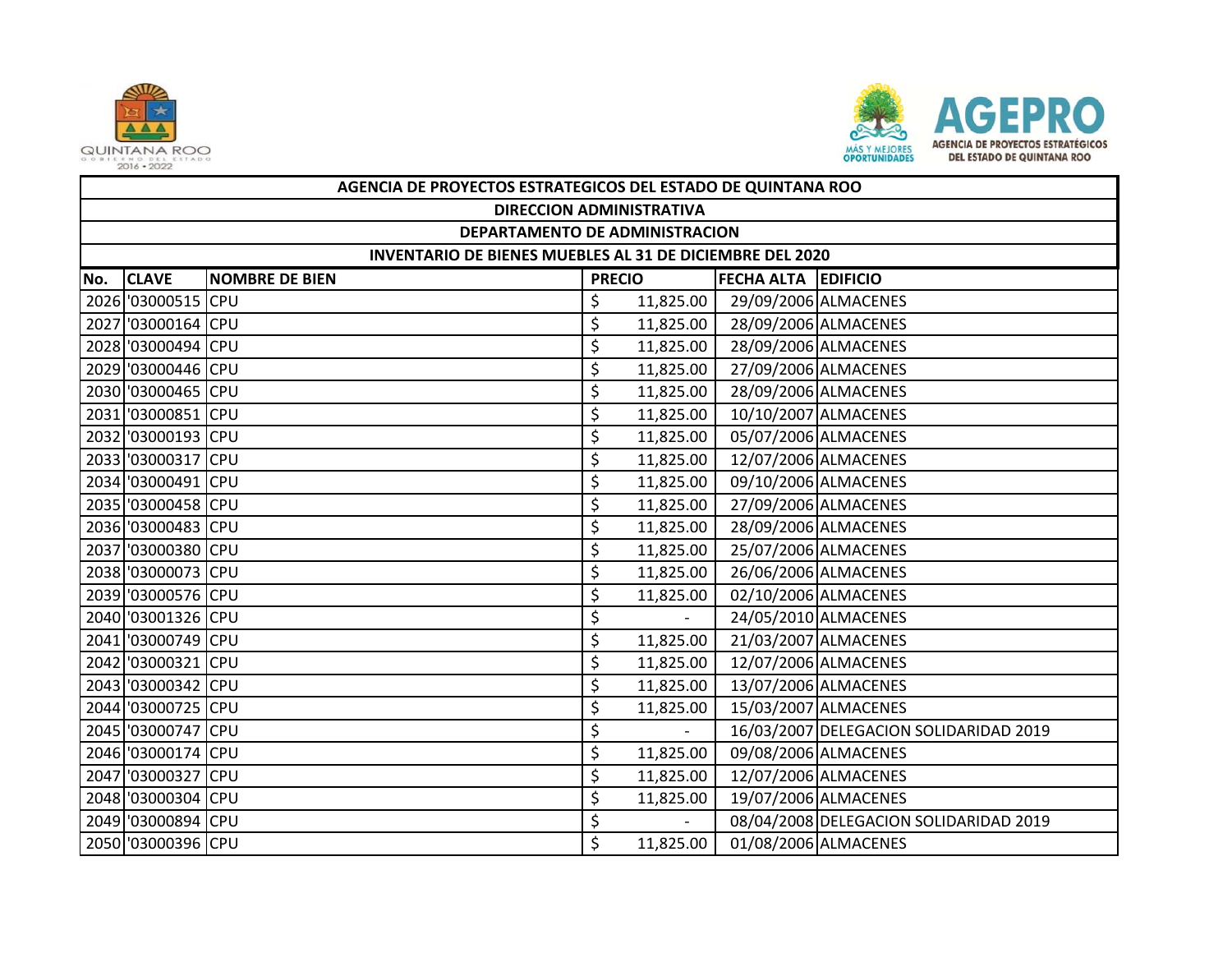



|     | AGENCIA DE PROYECTOS ESTRATEGICOS DEL ESTADO DE QUINTANA ROO |                       |               |                     |                            |                                        |  |  |  |
|-----|--------------------------------------------------------------|-----------------------|---------------|---------------------|----------------------------|----------------------------------------|--|--|--|
|     | <b>DIRECCION ADMINISTRATIVA</b>                              |                       |               |                     |                            |                                        |  |  |  |
|     | DEPARTAMENTO DE ADMINISTRACION                               |                       |               |                     |                            |                                        |  |  |  |
|     | INVENTARIO DE BIENES MUEBLES AL 31 DE DICIEMBRE DEL 2020     |                       |               |                     |                            |                                        |  |  |  |
| No. | <b>CLAVE</b>                                                 | <b>NOMBRE DE BIEN</b> | <b>PRECIO</b> |                     | <b>FECHA ALTA EDIFICIO</b> |                                        |  |  |  |
|     | 2051 '03000989 CPU                                           |                       | \$            | 14,515.60           |                            | 15/04/2008 ALMACENES                   |  |  |  |
|     | 2052 '03000910 CPU                                           |                       | \$            | 14,515.60           |                            | 08/04/2008 ALMACENES                   |  |  |  |
|     | 2053 '03000979 CPU                                           |                       | \$            | 14,515.60           |                            | 15/04/2008 ALMACENES                   |  |  |  |
|     | 2054 '03001037 CPU                                           |                       | \$            | 14,515.60           |                            | 28/04/2008 ALMACENES                   |  |  |  |
|     | 2055 '03000808 CPU                                           |                       | \$            | 14,515.60           | 12/07/2007 ALMACENES       |                                        |  |  |  |
|     | 2056 '03001017 CPU                                           |                       | \$            | 14,515.60           |                            | 22/04/2008 ALMACENES                   |  |  |  |
|     | 2057 '03001018 CPU                                           |                       | \$            | 14,515.60           |                            | 22/04/2008 EDIFICIO ADMINISTRATIVO     |  |  |  |
|     | 2058 '03000878 CPU                                           |                       | \$            |                     |                            | 29/02/2008 ALMACENES                   |  |  |  |
|     | 2059 '03000881 CPU                                           |                       | \$            | 14,515.60           |                            | 29/02/2008 ALMACENES                   |  |  |  |
|     | 2060 '03000992 CPU                                           |                       | \$            | 14,515.60           |                            | 15/04/2008 ALMACENES                   |  |  |  |
|     | 2061 '03001379 CPU                                           |                       | \$            |                     |                            | 12/11/2010 EDIFICIO ADMINISTRATIVO     |  |  |  |
|     | 2062 '03000981 CPU                                           |                       | \$            | 14,515.60           |                            | 15/04/2008 ALMACENES                   |  |  |  |
|     | 2063 '03000983 CPU                                           |                       | \$            | 14,515.60           |                            | 15/04/2008 EDIFICIO ADMINISTRATIVO     |  |  |  |
|     | 2064 '03000255 CPU                                           |                       | \$            | 14,515.60           |                            | 18/07/2006 ALMACENES                   |  |  |  |
|     | 2065 '03001013 CPU                                           |                       | \$            | 14,515.60           |                            | 22/04/2008 ALMACENES                   |  |  |  |
|     | 2066 '03001006 CPU                                           |                       | \$            | 14,515.60           |                            | 22/04/2008 ALMACENES                   |  |  |  |
|     | 2067 '03000985 CPU                                           |                       | \$            | 14,515.60           |                            | 15/04/2008 EDIFICIO ADMINISTRATIVO     |  |  |  |
|     | 2068 '03000986 CPU                                           |                       | \$            | 14,515.60           |                            | 15/04/2008 ALMACENES                   |  |  |  |
|     | 2069 '03000553 CPU                                           |                       | \$            | 14,515.60           |                            | 30/09/2006 ALMACENES                   |  |  |  |
|     | 2070 '03000066 CPU                                           |                       | \$            |                     |                            | 15/03/2017 ALMACENES                   |  |  |  |
|     | 2071 '03000917 CPU                                           |                       | \$            | 14,515.60           |                            | 09/04/2008 DELEGACION SOLIDARIDAD 2019 |  |  |  |
|     | 2072 '03001374 CPU                                           |                       | \$            |                     |                            | 18/06/2010 ALMACENES                   |  |  |  |
|     | 2073 '03000095 CPU                                           |                       | \$            | $\mathcal{L}^{\pm}$ |                            | 08/08/2016 ALMACENES                   |  |  |  |
|     | 2074 '03001146 CPU                                           |                       | \$            | 19,030.00           |                            | 19/02/2009 ALMACENES                   |  |  |  |
|     | 2075 '03001137 CPU                                           |                       | \$            | 19,030.00           |                            | 19/02/2009 ALMACENES                   |  |  |  |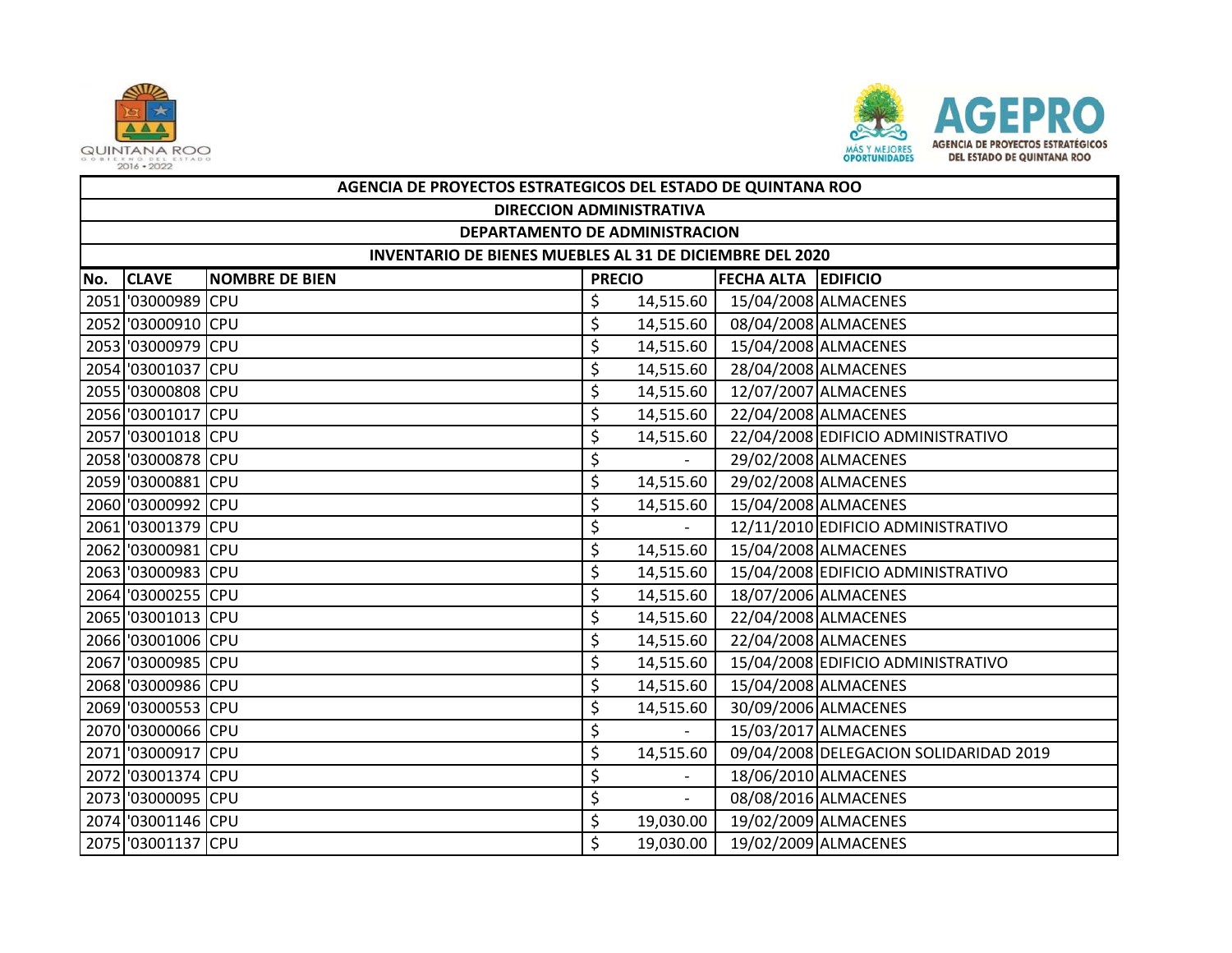



|     | AGENCIA DE PROYECTOS ESTRATEGICOS DEL ESTADO DE QUINTANA ROO |                       |               |           |                            |                                    |  |  |  |  |
|-----|--------------------------------------------------------------|-----------------------|---------------|-----------|----------------------------|------------------------------------|--|--|--|--|
|     | <b>DIRECCION ADMINISTRATIVA</b>                              |                       |               |           |                            |                                    |  |  |  |  |
|     | DEPARTAMENTO DE ADMINISTRACION                               |                       |               |           |                            |                                    |  |  |  |  |
|     | INVENTARIO DE BIENES MUEBLES AL 31 DE DICIEMBRE DEL 2020     |                       |               |           |                            |                                    |  |  |  |  |
| No. | <b>CLAVE</b>                                                 | <b>NOMBRE DE BIEN</b> | <b>PRECIO</b> |           | <b>FECHA ALTA EDIFICIO</b> |                                    |  |  |  |  |
|     | 2076 '03001143 CPU                                           |                       | \$            | 19,030.00 |                            | 19/02/2009 ALMACENES               |  |  |  |  |
|     | 2077 '03001089 CPU                                           |                       | \$            | $\sim$    |                            | 14/02/2011 ALMACENES               |  |  |  |  |
|     | 2078 '03001147 CPU                                           |                       | \$            | 19,030.00 | 19/02/2009 ALMACENES       |                                    |  |  |  |  |
|     | 2079 '03001375 CPU                                           |                       | \$            |           |                            | 18/06/2010 ALMACENES               |  |  |  |  |
|     | 2080 '03001257 CPU                                           |                       | \$            | 19,030.00 |                            | 30/03/2010 ALMACENES               |  |  |  |  |
|     | 2081 '03000844 CPU                                           |                       | \$            | 19,030.00 |                            | 27/04/2010 ALMACENES               |  |  |  |  |
|     | 2082 '03001361 CPU                                           |                       | \$            | 19,030.00 |                            | 10/06/2010 ALMACENES               |  |  |  |  |
|     | 2083 03001281 CPU                                            |                       | \$            | 19,030.00 |                            | 06/05/2010 ALMACENES               |  |  |  |  |
|     | 2084 '03000982 CPU                                           |                       | \$            | 14,515.60 |                            | 15/04/2008 DIRECCIÓN GENERAL       |  |  |  |  |
|     | 2085 '03001256 CPU                                           |                       | \$            | 19,030.00 |                            | 30/03/2010 EDIFICIO ADMINISTRATIVO |  |  |  |  |
|     | 2086 '03001298 CPU                                           |                       | \$            | 19,030.00 |                            | 21/05/2010 ALMACENES               |  |  |  |  |
|     | 2087 '03001290 CPU                                           |                       | \$            | 19,030.00 |                            | 20/05/2010 ALMACENES               |  |  |  |  |
|     | 2088 '03001404 CPU                                           |                       | \$            |           |                            | 27/03/2012 ALMACENES               |  |  |  |  |
|     | 2089 '03001302 CPU                                           |                       | \$            | 19,030.00 |                            | 21/05/2010 ALMACENES               |  |  |  |  |
|     | 2090 '03000140 CPU                                           |                       | \$            |           |                            | 11/11/2014 ALMACENES               |  |  |  |  |
|     | 2091 '03000882 CPU                                           |                       | \$            | 19,030.00 |                            | 24/05/2010 ALMACENES               |  |  |  |  |
|     | 2092 '03001254 CPU                                           |                       | \$            | 19,030.00 |                            | 26/03/2010 ALMACENES               |  |  |  |  |
|     | 2093 '03001293 CPU                                           |                       | \$            | 19,030.00 |                            | 21/05/2010 ALMACENES               |  |  |  |  |
|     | 2094 '03001270 CPU                                           |                       | \$            | 19,030.00 |                            | 29/04/2010 ALMACENES               |  |  |  |  |
|     | 2095 '03001285 CPU                                           |                       | \$            | 19,030.00 |                            | 17/05/2010 ALMACENES               |  |  |  |  |
|     | 2096 '03001259 CPU                                           |                       | \$            | 19,030.00 |                            | 31/03/2010 ALMACENES               |  |  |  |  |
|     | 2097 '03001364 CPU                                           |                       | \$            | 19,030.00 |                            | 10/06/2010 ALMACENES               |  |  |  |  |
|     | 2098 '03001150 CPU                                           |                       | \$            | 19,030.00 |                            | 19/02/2009 ALMACENES               |  |  |  |  |
|     | 2099 '03001135 CPU                                           |                       | \$            | 19,030.00 |                            | 19/02/2009 ALMACENES               |  |  |  |  |
|     | 2100 '03001092 CPU                                           |                       | \$            | 19,030.00 | 11/02/2009 ALMACENES       |                                    |  |  |  |  |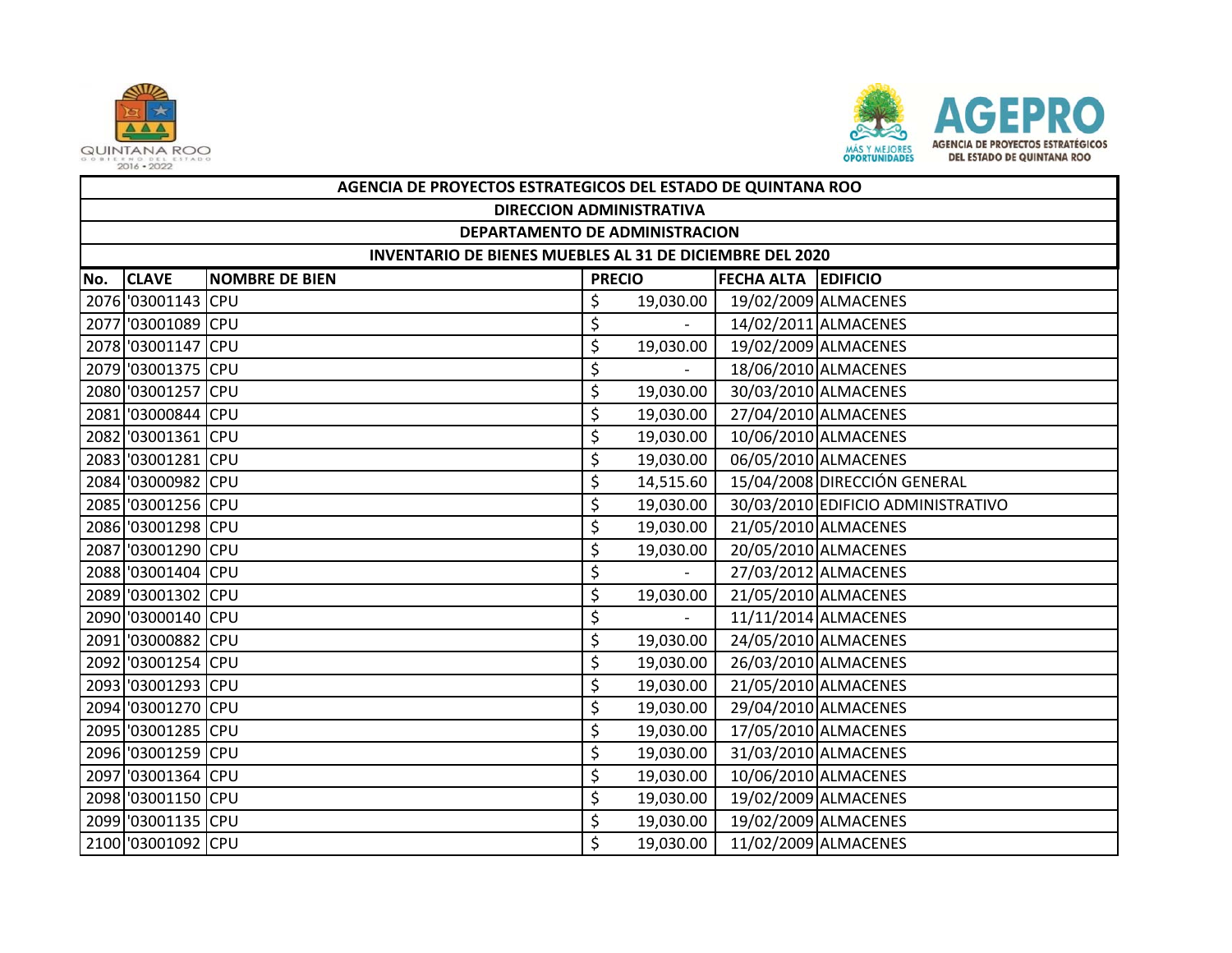



|     | AGENCIA DE PROYECTOS ESTRATEGICOS DEL ESTADO DE QUINTANA ROO |                       |               |           |                            |                                            |  |  |  |  |
|-----|--------------------------------------------------------------|-----------------------|---------------|-----------|----------------------------|--------------------------------------------|--|--|--|--|
|     | <b>DIRECCION ADMINISTRATIVA</b>                              |                       |               |           |                            |                                            |  |  |  |  |
|     | DEPARTAMENTO DE ADMINISTRACION                               |                       |               |           |                            |                                            |  |  |  |  |
|     | INVENTARIO DE BIENES MUEBLES AL 31 DE DICIEMBRE DEL 2020     |                       |               |           |                            |                                            |  |  |  |  |
| No. | <b>CLAVE</b>                                                 | <b>NOMBRE DE BIEN</b> | <b>PRECIO</b> |           | <b>FECHA ALTA EDIFICIO</b> |                                            |  |  |  |  |
|     | 2101 03001141 CPU                                            |                       | \$            | 19,030.00 |                            | 19/02/2009 ALMACENES                       |  |  |  |  |
|     | 2102 '03001136 CPU                                           |                       | \$            | 19,030.00 |                            | 19/02/2009 ALMACENES                       |  |  |  |  |
|     | 2103 03001144 CPU                                            |                       | \$            | 19,030.00 |                            | 19/02/2009 ALMACENES                       |  |  |  |  |
|     | 2104 '03000138 CPU                                           |                       | \$            | 19,895.00 |                            | 24/10/2016 ALMACENES                       |  |  |  |  |
|     | 2105 '03001134 CPU                                           |                       | \$            | 19,030.00 |                            | 19/02/2009 ALMACENES                       |  |  |  |  |
|     | 2106 '03001142 CPU                                           |                       | \$            | 19,030.00 |                            | 19/02/2009 ALMACENES                       |  |  |  |  |
|     | 2107 '03001145 CPU                                           |                       | \$            | 19,030.00 |                            | 19/02/2009 ALMACENES                       |  |  |  |  |
|     | 2108 '03000419 CPU                                           |                       | \$            | 11,825.00 |                            | 03/08/2006 ALMACENES                       |  |  |  |  |
|     | 2109 '03000119 CPU                                           |                       | \$            | 11,484.00 |                            | 19/09/2016 EDIFICIO ADMINISTRATIVO         |  |  |  |  |
|     | 2110 '03000122 CPU                                           |                       | \$            | 11,484.00 |                            | 19/09/2016 DIRECCIÓN GENERAL               |  |  |  |  |
|     | 2111 '03000115 CPU                                           |                       | \$            | 11,484.00 |                            | 19/09/2016 OFICINAS DE LA AGEPRO EN CANCÚN |  |  |  |  |
|     | 2112 '03001179 CPU                                           |                       | \$            | 14,300.00 |                            | 19/02/2009 ALMACENES                       |  |  |  |  |
|     | 2113 '03001181 CPU                                           |                       | \$            | 14,300.00 |                            | 19/02/2009 ALMACENES                       |  |  |  |  |
|     | 2114 '03000695 CPU                                           |                       | \$            | 25,165.00 |                            | 02/03/2007 EDIFICIO ADMINISTRATIVO         |  |  |  |  |
|     | 2115 '03000278 CPU                                           |                       | \$            | 28,939.75 |                            | 27/02/2007 ALMACENES                       |  |  |  |  |
|     | 2116 '03000853 CPU                                           |                       | \$            | 25,165.00 |                            | 22/10/2007 ALMACENES                       |  |  |  |  |
|     | 2117 '03000253 CPU                                           |                       | \$            | 25,165.00 |                            | 02/03/2007 ALMACENES                       |  |  |  |  |
|     | 2118 '03000755 CPU                                           |                       | \$            | 25,165.00 |                            | 22/03/2007 EDIFICIO ADMINISTRATIVO         |  |  |  |  |
|     | 2119 '03000752 CPU                                           |                       | \$            | 13,500.00 |                            | 22/03/2007 ALMACENES                       |  |  |  |  |
|     | 2120 '03000815 CPU                                           |                       | \$            | 25,165.00 |                            | 06/09/2007 ALMACENES                       |  |  |  |  |
|     | 2121 '03000772 CPU                                           |                       | \$            | 25,165.00 |                            | 02/04/2007 EDIFICIO ADMINISTRATIVO         |  |  |  |  |
|     | 2122 '03000681 CPU                                           |                       | \$            | 25,165.00 |                            | 31/01/2007 ALMACENES                       |  |  |  |  |
|     | 2123 '03000840 CPU                                           |                       | \$            | 25,165.00 |                            | 25/09/2007 ALMACENES                       |  |  |  |  |
|     | 2124 '03000037 CPU                                           |                       | \$            | 25,165.00 |                            | 02/03/2007 ALMACENES                       |  |  |  |  |
|     | 2125 '03000730 CPU                                           |                       | \$            | 25,165.00 |                            | 15/03/2007 ALMACENES                       |  |  |  |  |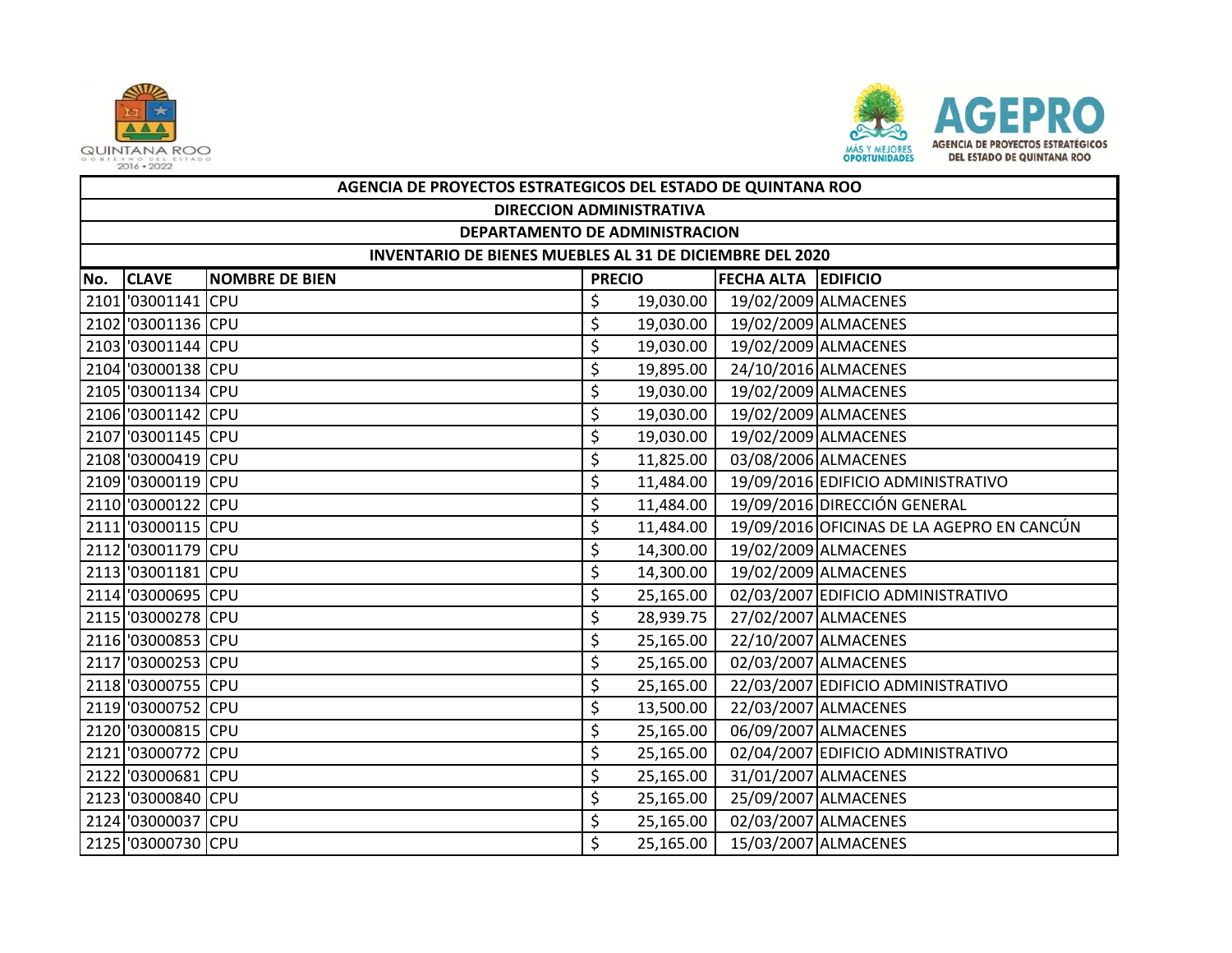



|     | AGENCIA DE PROYECTOS ESTRATEGICOS DEL ESTADO DE QUINTANA ROO |                                    |               |           |                            |                                            |  |  |  |  |
|-----|--------------------------------------------------------------|------------------------------------|---------------|-----------|----------------------------|--------------------------------------------|--|--|--|--|
|     | <b>DIRECCION ADMINISTRATIVA</b>                              |                                    |               |           |                            |                                            |  |  |  |  |
|     | DEPARTAMENTO DE ADMINISTRACION                               |                                    |               |           |                            |                                            |  |  |  |  |
|     | INVENTARIO DE BIENES MUEBLES AL 31 DE DICIEMBRE DEL 2020     |                                    |               |           |                            |                                            |  |  |  |  |
| No. | <b>CLAVE</b>                                                 | <b>NOMBRE DE BIEN</b>              | <b>PRECIO</b> |           | <b>FECHA ALTA EDIFICIO</b> |                                            |  |  |  |  |
|     | 2126 '03000834 CPU                                           |                                    | \$            | 25,165.00 |                            | 24/09/2007 ALMACENES                       |  |  |  |  |
|     | 2127 '03000759 CPU                                           |                                    | \$            | 25,165.00 |                            | 27/03/2007 ALMACENES                       |  |  |  |  |
|     | 2128 '03000896 CPU                                           |                                    | \$            | 25,165.00 |                            | 08/04/2008 ALMACENES                       |  |  |  |  |
|     | 2129 '03001335 CPU                                           |                                    | \$            |           |                            | 24/05/2010 EDIFICIO ADMINISTRATIVO         |  |  |  |  |
|     | 2130 '03001455 CPU                                           |                                    | \$            | 12,965.91 |                            | 09/11/2012 ALMACENES                       |  |  |  |  |
|     | 2131 '03001419 CPU                                           |                                    | \$            | 12,965.91 |                            | 08/11/2012 DELEGACIÓN COZUMEL              |  |  |  |  |
|     | 2132 '03001490 CPU                                           |                                    | \$            | 12,965.91 |                            | 09/11/2012 EDIFICIO ADMINISTRATIVO         |  |  |  |  |
|     | 2133 '03001510 CPU                                           |                                    | \$            | 12,965.91 |                            | 09/11/2012 MODULO TULUM                    |  |  |  |  |
|     | 2134 '03001448 CPU                                           |                                    | \$            | 12,965.91 |                            | 09/11/2012 ALMACENES                       |  |  |  |  |
|     | 2135 '03001452 CPU                                           |                                    | \$            | 12,965.91 |                            | 09/11/2012 ALMACENES                       |  |  |  |  |
|     | 2136 '03001453 CPU                                           |                                    | \$            | 12,965.91 |                            | 09/11/2012 ALMACENES                       |  |  |  |  |
|     | 2137 '03001503 CPU                                           |                                    | \$            | 12,965.91 |                            | 09/11/2012 ALMACENES                       |  |  |  |  |
|     | 2138 '03001451 CPU                                           |                                    | \$            | 12,965.91 |                            | 09/11/2012 ALMACENES                       |  |  |  |  |
|     | 2139 '03001098 CPU                                           |                                    | \$            | 19,030.00 |                            | 11/02/2009 DELEGACIÓN COZUMEL              |  |  |  |  |
|     | 2140 '03001101 CPU                                           |                                    | \$            | 19,030.00 |                            | 11/02/2009 ALMACENES                       |  |  |  |  |
|     | 2141 '03001591 CPU                                           |                                    | \$            | 12,965.91 |                            | 10/01/2013 ALMACENES                       |  |  |  |  |
|     |                                                              | 2142 '03001826 DISCO DURO          | \$            | 10,408.68 |                            | 03/07/2020 EDIFICIO ADMINISTRATIVO         |  |  |  |  |
|     |                                                              | 2143 '03001825 DISCO DURO          | \$            | 10,408.68 |                            | 03/07/2020 EDIFICIO ADMINISTRATIVO         |  |  |  |  |
|     |                                                              | 2144 '03000385 DISCO DURO PORTATIL | \$            | 1,398.00  |                            | 13/12/2019 OFICINAS DE LA AGEPRO EN CANCÚN |  |  |  |  |
|     |                                                              | 2145 '03000007 DISCO DURO PORTATIL | \$            | 5,452.00  |                            | 27/02/2017 OFICINAS DE LA AGEPRO EN CANCÚN |  |  |  |  |
|     |                                                              | 2146 '03000068 DISCO DURO PORTATIL | \$            | 5,452.00  |                            | 24/04/2017 EDIFICIO ADMINISTRATIVO         |  |  |  |  |
|     |                                                              | 2147 '03000014 DISCO DURO PORTATIL | \$            | 5,452.00  |                            | 27/02/2017 OFICINAS DE LA AGEPRO EN CANCÚN |  |  |  |  |
|     |                                                              | 2148 '03000316 DISCO DURO PORTATIL | \$            | 2,775.00  |                            | 31/10/2018 OFICINAS DE LA AGEPRO EN CANCÚN |  |  |  |  |
|     |                                                              | 2149 '03000025 DISCO DURO PORTATIL | \$            | 3,230.60  |                            | 18/11/2015 EDIFICIO ADMINISTRATIVO         |  |  |  |  |
|     |                                                              | 2150 '03000318 DISCO DURO PORTATIL | Ś             | 2,775.00  |                            | 31/10/2018 EDIFICIO ADMINISTRATIVO         |  |  |  |  |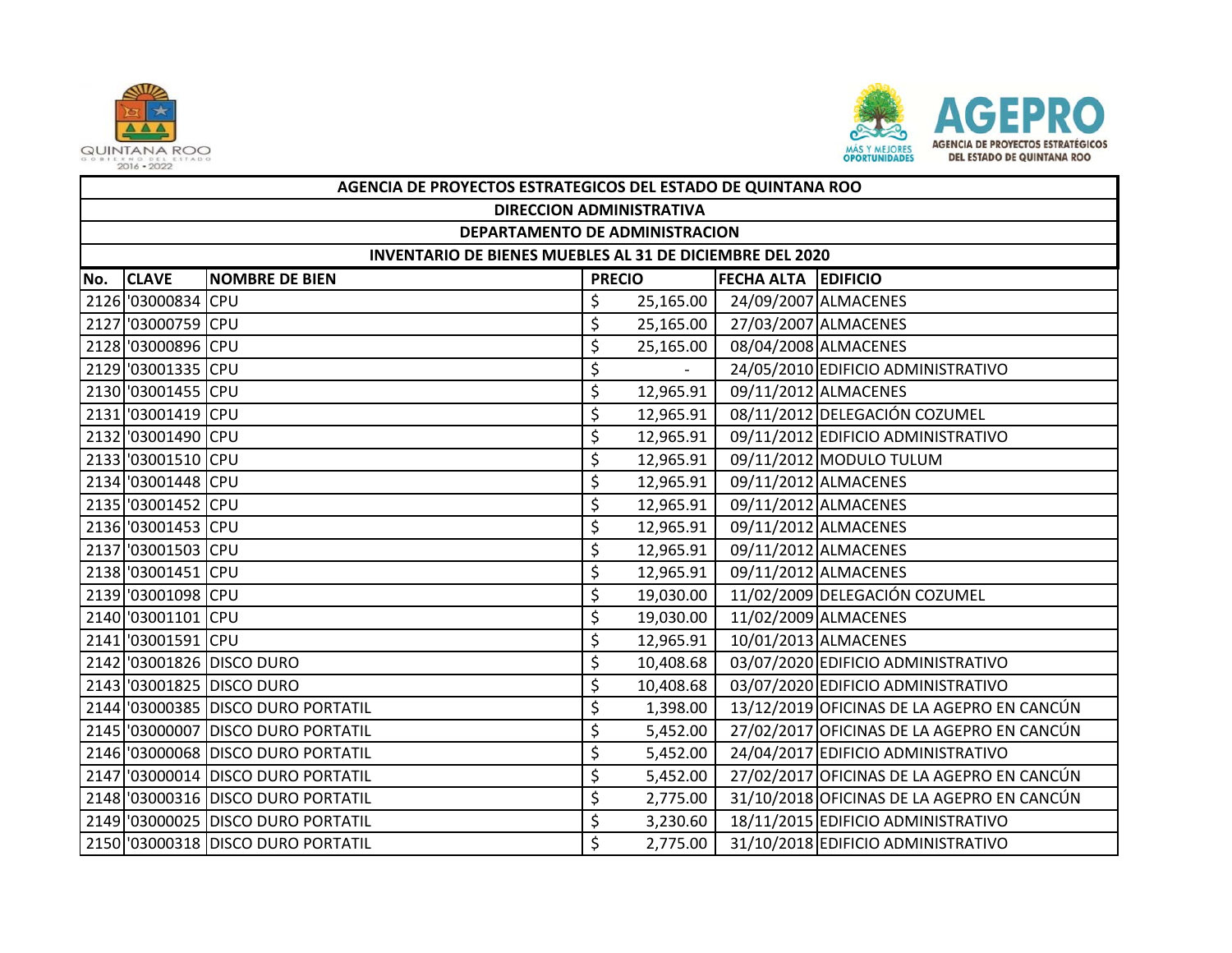



|     | AGENCIA DE PROYECTOS ESTRATEGICOS DEL ESTADO DE QUINTANA ROO |                                                    |               |           |                            |                                            |  |  |  |  |
|-----|--------------------------------------------------------------|----------------------------------------------------|---------------|-----------|----------------------------|--------------------------------------------|--|--|--|--|
|     | <b>DIRECCION ADMINISTRATIVA</b>                              |                                                    |               |           |                            |                                            |  |  |  |  |
|     | DEPARTAMENTO DE ADMINISTRACION                               |                                                    |               |           |                            |                                            |  |  |  |  |
|     | INVENTARIO DE BIENES MUEBLES AL 31 DE DICIEMBRE DEL 2020     |                                                    |               |           |                            |                                            |  |  |  |  |
| No. | <b>CLAVE</b>                                                 | <b>NOMBRE DE BIEN</b>                              | <b>PRECIO</b> |           | <b>FECHA ALTA EDIFICIO</b> |                                            |  |  |  |  |
|     |                                                              | 2151 03000436 DISPOSITIVO IP EMPRESARIAL           | \$            | 1,309.76  |                            | 20/12/2019 OFICINAS DE LA AGEPRO EN CANCÚN |  |  |  |  |
|     |                                                              | 2152 03000434 DISPOSITIVO IP EMPRESARIAL           | \$            | 1,309.76  |                            | 20/12/2019 OFICINAS DE LA AGEPRO EN CANCÚN |  |  |  |  |
|     |                                                              | 2153 03000432 DISPOSITIVO IP EMPRESARIAL           | \$            | 1,309.76  |                            | 20/12/2019 OFICINAS DE LA AGEPRO EN CANCÚN |  |  |  |  |
|     |                                                              | 2154 03000435 DISPOSITIVO IP EMPRESARIAL           | \$            | 1,309.76  |                            | 20/12/2019 OFICINAS DE LA AGEPRO EN CANCÚN |  |  |  |  |
|     |                                                              | 2155 '03000438 DISPOSITIVO IP EMPRESARIAL          | \$            | 1,309.76  |                            | 20/12/2019 OFICINAS DE LA AGEPRO EN CANCÚN |  |  |  |  |
|     |                                                              | 2156 03000437 DISPOSITIVO IP EMPRESARIAL           | \$            | 1,309.76  |                            | 20/12/2019 OFICINAS DE LA AGEPRO EN CANCÚN |  |  |  |  |
|     |                                                              | 2157 03000431 DISPOSITIVO IP EMPRESARIAL           | \$            | 1,309.76  |                            | 19/12/2019 OFICINAS DE LA AGEPRO EN CANCÚN |  |  |  |  |
|     |                                                              | 2158 '03000371 DISPOSITIVO IP EMPRESARIAL          | \$            | 10,369.03 |                            | 29/10/2019 EDIFICIO ADMINISTRATIVO         |  |  |  |  |
|     |                                                              | 2159 03000450 DISPOSITIVO IP EMPRESARIAL           | \$            | 1,309.79  |                            | 20/12/2019 DELEGACION BENITO JUAREZ 2019   |  |  |  |  |
|     |                                                              | 2160 '03000447 DISPOSITIVO IP EMPRESARIAL          | \$            | 1,309.79  |                            | 20/12/2019 OFICINAS DE LA AGEPRO EN CANCÚN |  |  |  |  |
|     |                                                              | 2161 03000445 DISPOSITIVO IP EMPRESARIAL           | \$            | 1,309.79  |                            | 20/12/2019 OFICINAS DE LA AGEPRO EN CANCÚN |  |  |  |  |
|     |                                                              | 2162 '03000449 DISPOSITIVO IP EMPRESARIAL          | \$            | 1,309.79  |                            | 20/12/2019 OFICINAS DE LA AGEPRO EN CANCÚN |  |  |  |  |
|     |                                                              | 2163 03000454 DISPOSITIVO IP EMPRESARIAL           | \$            | 1,309.79  |                            | 20/12/2019 OFICINAS DE LA AGEPRO EN CANCÚN |  |  |  |  |
|     |                                                              | 2164 03000443 DISPOSITIVO IP EMPRESARIAL           | \$            | 1,309.79  |                            | 20/12/2019 OFICINAS DE LA AGEPRO EN CANCÚN |  |  |  |  |
|     |                                                              | 2165 '03000441 DISPOSITIVO IP EMPRESARIAL          | \$            | 1,309.79  |                            | 20/12/2019 OFICINAS DE LA AGEPRO EN CANCÚN |  |  |  |  |
|     |                                                              | 2166 '03000444 DISPOSITIVO IP EMPRESARIAL          | \$            | 1,309.79  |                            | 20/12/2019 OFICINAS DE LA AGEPRO EN CANCÚN |  |  |  |  |
|     |                                                              | 2167 '03000440 DISPOSITIVO IP EMPRESARIAL          | \$            | 1,309.79  |                            | 20/12/2019 OFICINAS DE LA AGEPRO EN CANCÚN |  |  |  |  |
|     |                                                              | 2168 '03000451 DISPOSITIVO IP EMPRESARIAL          | \$            | 1,309.79  |                            | 20/12/2019 DELEGACION BENITO JUAREZ 2019   |  |  |  |  |
|     |                                                              | 2169 '03000439 DISPOSITIVO IP EMPRESARIAL          | \$            | 7,838.37  |                            | 20/12/2019 OFICINAS DE LA AGEPRO EN CANCÚN |  |  |  |  |
|     |                                                              | 2170 '03000474 DISPOSITIVO IP EMPRESARIAL 4 LINEAS | \$            | 5,709.27  |                            | 14/01/2020 OFICINAS DE LA AGEPRO EN CANCÚN |  |  |  |  |
|     |                                                              | 2171 '03000469 DISPOSITIVO IP EMPRESARIAL 4 LINEAS | \$            | 5,709.27  |                            | 20/12/2019 OFICINAS DE LA AGEPRO EN CANCÚN |  |  |  |  |
|     |                                                              | 2172 '03001824 EDGEROUTER                          | \$            | 16,597.51 |                            | 16/06/2020 EDIFICIO ADMINISTRATIVO         |  |  |  |  |
|     |                                                              | 2173 '03000346 EDGEROUTER                          | \$            | 8,837.07  |                            | 13/09/2019 EDIFICIO ADMINISTRATIVO         |  |  |  |  |
|     |                                                              | 2174 '03000056 GABINETE PARA EQUIPO DE RED         | \$            |           |                            | 21/06/2016 DELEGACIÓN COZUMEL              |  |  |  |  |
|     |                                                              | 2175 '03001377 GRABADORA BLU-RAY                   | $\zeta$       | 4,793.60  |                            | 13/07/2010 ALMACENES                       |  |  |  |  |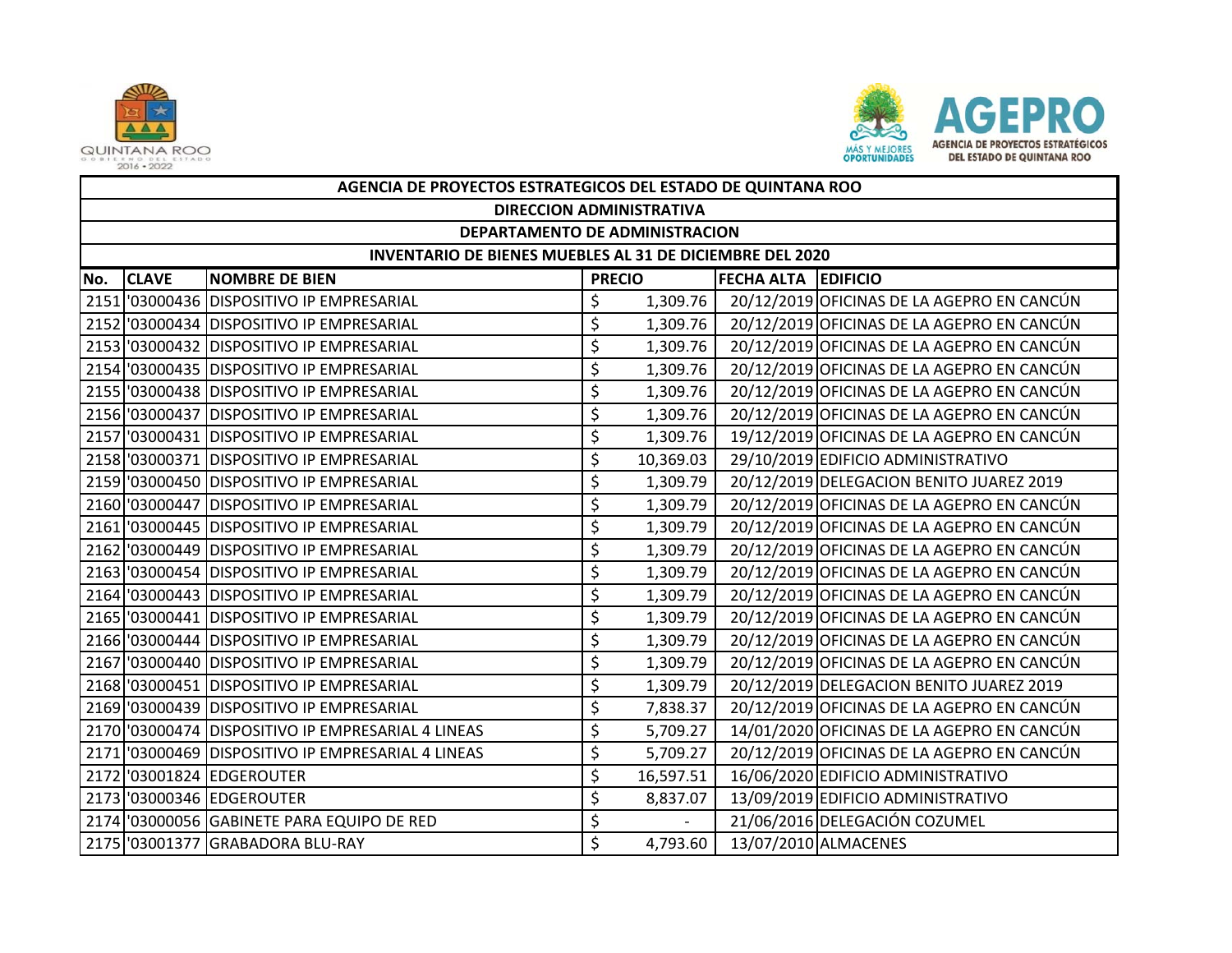



|     | AGENCIA DE PROYECTOS ESTRATEGICOS DEL ESTADO DE QUINTANA ROO |                            |               |           |                     |                                            |  |  |  |  |
|-----|--------------------------------------------------------------|----------------------------|---------------|-----------|---------------------|--------------------------------------------|--|--|--|--|
|     | <b>DIRECCION ADMINISTRATIVA</b>                              |                            |               |           |                     |                                            |  |  |  |  |
|     | DEPARTAMENTO DE ADMINISTRACION                               |                            |               |           |                     |                                            |  |  |  |  |
|     | INVENTARIO DE BIENES MUEBLES AL 31 DE DICIEMBRE DEL 2020     |                            |               |           |                     |                                            |  |  |  |  |
| No. | <b>CLAVE</b>                                                 | <b>NOMBRE DE BIEN</b>      | <b>PRECIO</b> |           | FECHA ALTA EDIFICIO |                                            |  |  |  |  |
|     |                                                              | 2176 '03001637 IMPRESORA   | \$            |           |                     | 21/07/2014 ALMACENES                       |  |  |  |  |
|     |                                                              | 2177 '03001389 IMPRESORA   | \$            | 10,676.60 |                     | 28/11/2011 ALMACENES                       |  |  |  |  |
|     |                                                              | 2178 '03000688 IMPRESORA   | \$            | 1,352.00  |                     | 01/02/2007 ALMACENES                       |  |  |  |  |
|     |                                                              | 2179 '03000197 IMPRESORA   | \$            | 4,730.00  |                     | 10/10/2006 EDIFICIO ADMINISTRATIVO         |  |  |  |  |
|     |                                                              | 2180 '03001175   IMPRESORA | \$            | 5,742.00  |                     | 19/02/2009 MODULO TULUM                    |  |  |  |  |
|     |                                                              | 2181 '03001276 IMPRESORA   | \$            | 7,093.90  |                     | 06/05/2010 ALMACENES                       |  |  |  |  |
|     |                                                              | 2182 '03001381 IMPRESORA   | \$            | 5,742.00  |                     | 11/11/2011 ALMACENES                       |  |  |  |  |
|     |                                                              | 2183 '03001599 IMPRESORA   | \$            |           |                     | 08/05/2013 ALMACENES                       |  |  |  |  |
|     |                                                              | 2184 '03001096 IMPRESORA   | \$            | 14,891.00 |                     | 11/02/2009 ALMACENES                       |  |  |  |  |
|     |                                                              | 2185 '03001639 IMPRESORA   | \$            | 14,891.80 |                     | 21/07/2014 ALMACENES                       |  |  |  |  |
|     |                                                              | 2186 '03001177 IMPRESORA   | \$            | 14,891.00 |                     | 19/02/2009 ALMACENES                       |  |  |  |  |
|     |                                                              | 2187 '03000022 IMPRESORA   | \$            | 3,085.50  |                     | 04/11/2015 EDIFICIO ADMINISTRATIVO         |  |  |  |  |
|     |                                                              | 2188 '03001176 IMPRESORA   | \$            | 14,891.00 |                     | 19/02/2009 EDIFICIO ADMINISTRATIVO         |  |  |  |  |
|     |                                                              | 2189 '03000026 IMPRESORA   | \$            | 1,573.00  |                     | 11/12/2013 ALMACENES                       |  |  |  |  |
|     |                                                              | 2190 '03001095 IMPRESORA   | \$            | 2,501.00  |                     | 11/02/2009 DIRECCIÓN GENERAL               |  |  |  |  |
|     |                                                              | 2191 '03001238 IMPRESORA   | \$            | 2,501.00  |                     | 19/02/2009 OFICINAS DE LA AGEPRO EN CANCÚN |  |  |  |  |
|     |                                                              | 2192 '03001232 IMPRESORA   | \$            | 2,501.40  |                     | 19/02/2009 ALMACENES                       |  |  |  |  |
|     |                                                              | 2193 '03001245 IMPRESORA   | \$            | 2,501.40  |                     | 19/02/2009 ALMACENES                       |  |  |  |  |
|     |                                                              | 2194 '03000186 IMPRESORA   | \$            |           |                     | 15/05/2014 ALMACENES                       |  |  |  |  |
|     |                                                              | 2195 '03001241 IMPRESORA   | \$            | 2,501.40  |                     | 19/02/2009 ALMACENES                       |  |  |  |  |
|     |                                                              | 2196 '03001242 IMPRESORA   | \$            | 2,501.40  |                     | 19/02/2009 ALMACENES                       |  |  |  |  |
|     |                                                              | 2197 '03001287 IMPRESORA   | \$            | 2,501.40  |                     | 20/05/2010 DIRECCIÓN GENERAL               |  |  |  |  |
|     |                                                              | 2198 '03001247 IMPRESORA   | \$            | 2,501.40  |                     | 19/02/2009 ALMACENES                       |  |  |  |  |
|     |                                                              | 2199 '03001244 IMPRESORA   | \$            | 2,501.40  |                     | 19/02/2009 ALMACENES                       |  |  |  |  |
|     |                                                              | 2200 '03001087 IMPRESORA   | Ś             | 2,501.40  |                     | 11/02/2009 OFICINAS DE LA AGEPRO EN CANCÚN |  |  |  |  |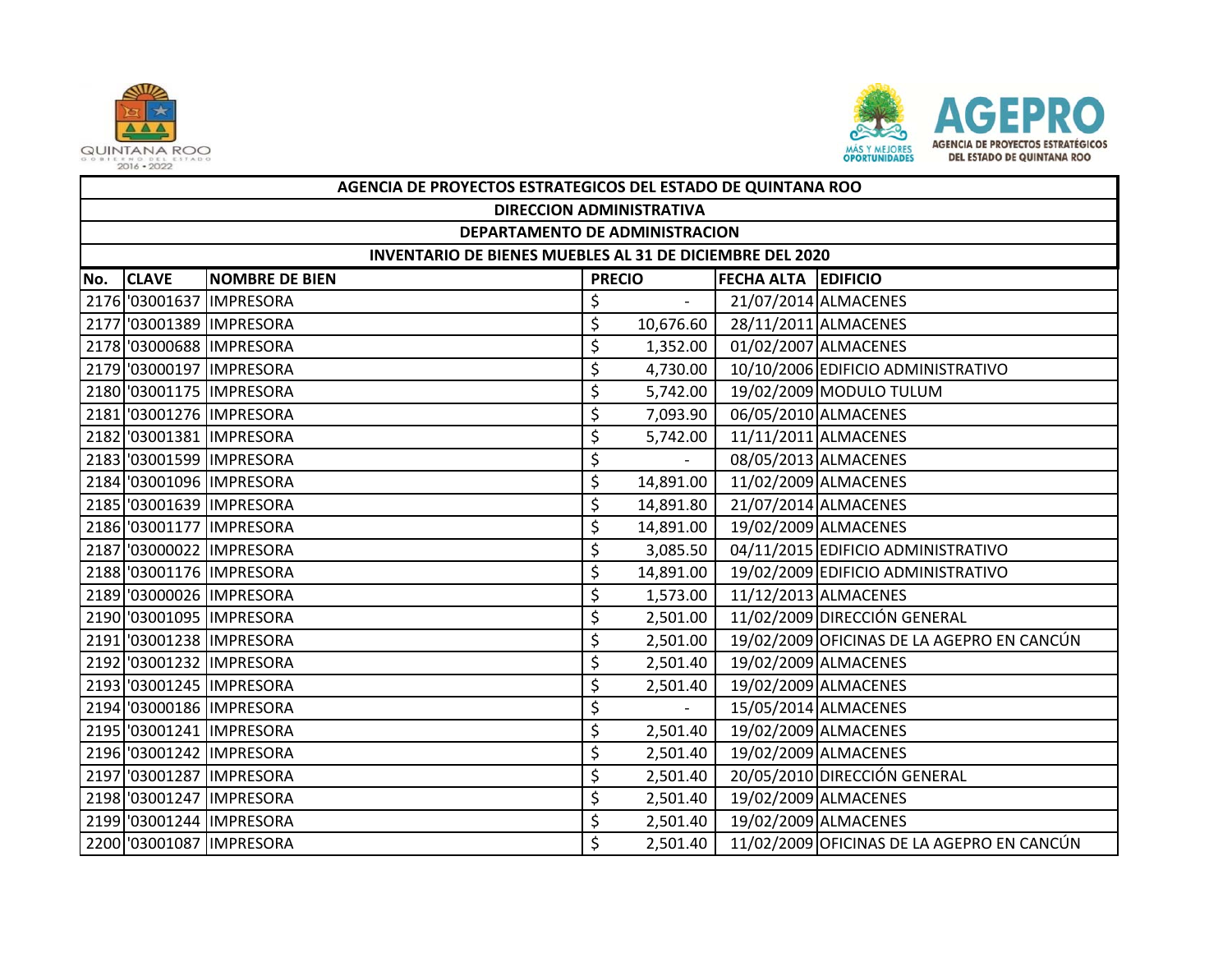



|     | AGENCIA DE PROYECTOS ESTRATEGICOS DEL ESTADO DE QUINTANA ROO |                          |               |            |                            |                                            |  |  |  |
|-----|--------------------------------------------------------------|--------------------------|---------------|------------|----------------------------|--------------------------------------------|--|--|--|
|     | <b>DIRECCION ADMINISTRATIVA</b>                              |                          |               |            |                            |                                            |  |  |  |
|     | DEPARTAMENTO DE ADMINISTRACION                               |                          |               |            |                            |                                            |  |  |  |
|     | INVENTARIO DE BIENES MUEBLES AL 31 DE DICIEMBRE DEL 2020     |                          |               |            |                            |                                            |  |  |  |
| No. | <b>CLAVE</b>                                                 | <b>NOMBRE DE BIEN</b>    | <b>PRECIO</b> |            | <b>FECHA ALTA EDIFICIO</b> |                                            |  |  |  |
|     |                                                              | 2201 '03001236 IMPRESORA | \$            | 2,501.40   |                            | 19/02/2009 ALMACENES                       |  |  |  |
|     |                                                              | 2202 '03001234 IMPRESORA | \$            | 2,501.40   |                            | 19/02/2009 MODULO TULUM                    |  |  |  |
|     |                                                              | 2203 '03001233 IMPRESORA | \$            | 2,501.40   |                            | 19/02/2009 ALMACENES                       |  |  |  |
|     |                                                              | 2204 '03000051 IMPRESORA | \$            | 1,399.00   |                            | 31/03/2016 EDIFICIO ADMINISTRATIVO         |  |  |  |
|     |                                                              | 2205 '03000603 IMPRESORA | \$            | 5,445.00   |                            | 02/10/2006 ALMACENES                       |  |  |  |
|     |                                                              | 2206 '03000814 IMPRESORA | \$            | 5,446.00   |                            | 05/09/2007 ALMACENES                       |  |  |  |
|     |                                                              | 2207 '03000370 IMPRESORA | \$            | 5,445.00   |                            | 20/07/2006 DIRECCIÓN GENERAL               |  |  |  |
|     |                                                              | 2208 '03001040 IMPRESORA | \$            | 5,500.00   |                            | 28/04/2008 ALMACENES                       |  |  |  |
|     |                                                              | 2209 '03000892 IMPRESORA | \$            | 5,446.00   |                            | 23/07/2013 ALMACENES                       |  |  |  |
|     |                                                              | 2210 '03000838 IMPRESORA | \$            | $\sim$     |                            | 24/09/2007 DIRECCIÓN GENERAL               |  |  |  |
|     |                                                              | 2211 '03000504 IMPRESORA | \$            | 3,630.00   |                            | 28/09/2006 ALMACENES                       |  |  |  |
|     |                                                              | 2212 '03000687 IMPRESORA | \$            | 3,630.00   |                            | 01/02/2007 ALMACENES                       |  |  |  |
|     |                                                              | 2213 '03001625 IMPRESORA | \$            | 5,446.00   |                            | 14/11/2013 ALMACENES                       |  |  |  |
|     |                                                              | 2214 '03000890 IMPRESORA | \$            | 3,630.00   |                            | 08/04/2008 ALMACENES                       |  |  |  |
|     |                                                              | 2215 '03000462 IMPRESORA | \$            | 3,630.00   |                            | 27/09/2006 DIRECCIÓN GENERAL               |  |  |  |
|     |                                                              | 2216 '03001370 IMPRESORA | \$            | 3,630.00   |                            | 18/06/2010 OFICINAS DE LA AGEPRO EN CANCÚN |  |  |  |
|     |                                                              | 2217 '03000416 IMPRESORA | \$            | 3,630.00   |                            | 03/08/2006 DELEGACIÓN COZUMEL              |  |  |  |
|     |                                                              | 2218 '03000771 IMPRESORA | \$            | 3,630.00   |                            | 02/04/2007 ALMACENES                       |  |  |  |
|     |                                                              | 2219 '03001173 IMPRESORA | \$            | 5,995.00   |                            | 19/02/2009 EDIFICIO ADMINISTRATIVO         |  |  |  |
|     |                                                              | 2220 '03001174 IMPRESORA | \$            | 5,995.00   |                            | 19/02/2009 EDIFICIO ADMINISTRATIVO         |  |  |  |
|     |                                                              | 2221 '03000804 IMPRESORA | \$            | 5,715.60   |                            | 21/05/2010 ALMACENES                       |  |  |  |
|     |                                                              | 2222 '03001640 IMPRESORA | \$            | $\omega$ . |                            | 21/07/2014 ALMACENES                       |  |  |  |
|     |                                                              | 2223 '03000017 IMPRESORA | \$            | 6,092.32   |                            | 22/07/2015 DIRECCIÓN GENERAL               |  |  |  |
|     |                                                              | 2224 '03000262 IMPRESORA | \$            | 2,204.00   |                            | 10/10/2017 ALMACENES                       |  |  |  |
|     |                                                              | 2225 '03000586 IMPRESORA | Ś             | 1,650.00   |                            | 01/10/2006 ALMACENES                       |  |  |  |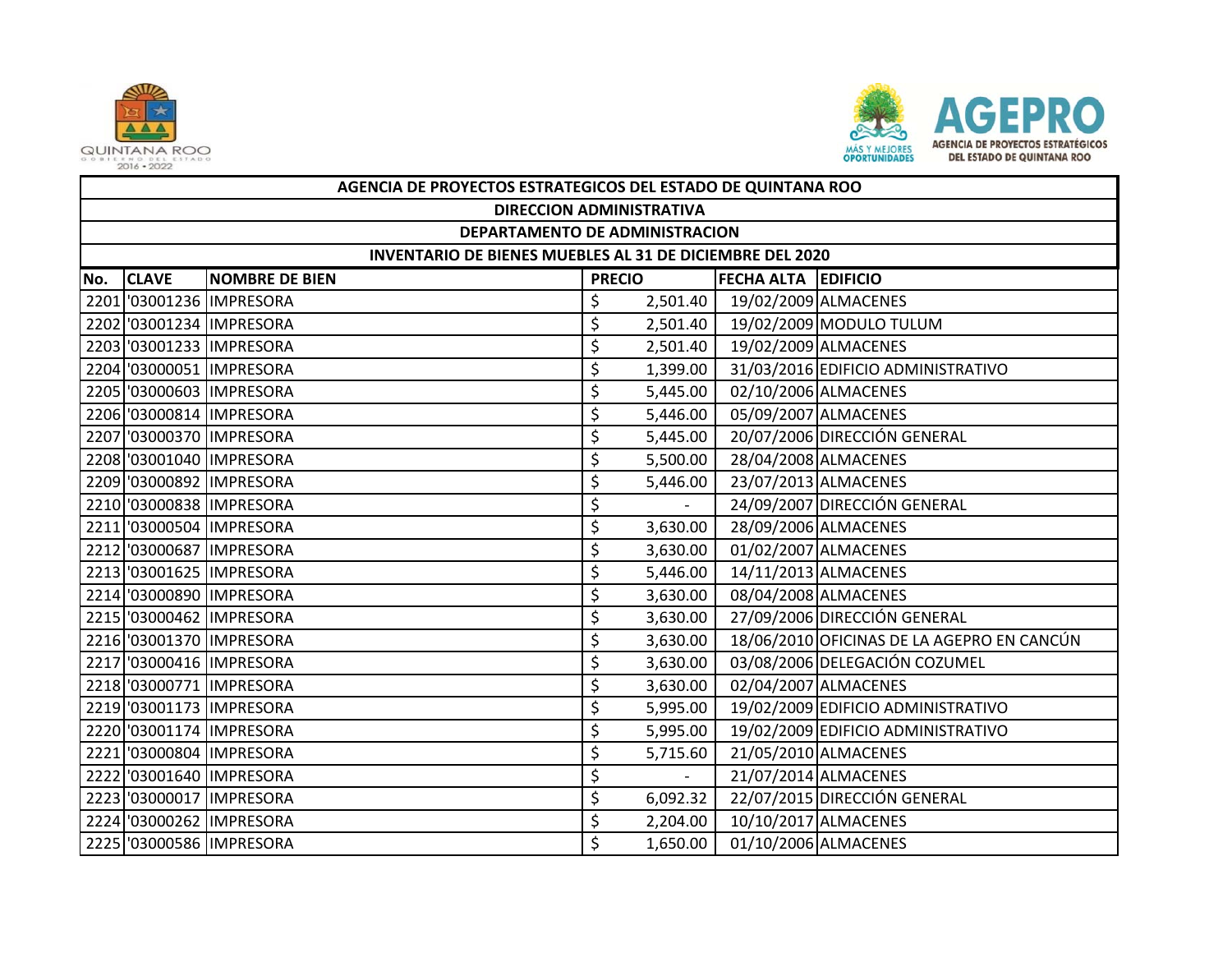



|     | AGENCIA DE PROYECTOS ESTRATEGICOS DEL ESTADO DE QUINTANA ROO |                          |               |                |                            |                                            |  |  |  |  |
|-----|--------------------------------------------------------------|--------------------------|---------------|----------------|----------------------------|--------------------------------------------|--|--|--|--|
|     | <b>DIRECCION ADMINISTRATIVA</b>                              |                          |               |                |                            |                                            |  |  |  |  |
|     | DEPARTAMENTO DE ADMINISTRACION                               |                          |               |                |                            |                                            |  |  |  |  |
|     | INVENTARIO DE BIENES MUEBLES AL 31 DE DICIEMBRE DEL 2020     |                          |               |                |                            |                                            |  |  |  |  |
| No. | <b>CLAVE</b>                                                 | <b>NOMBRE DE BIEN</b>    | <b>PRECIO</b> |                | <b>FECHA ALTA EDIFICIO</b> |                                            |  |  |  |  |
|     |                                                              | 2226 '03000672 IMPRESORA | \$            | 1,650.00       |                            | 11/12/2006 ALMACENES                       |  |  |  |  |
|     |                                                              | 2227 '03000359 IMPRESORA | \$            | 2,803.72       |                            | 14/08/2019 DIRECCIÓN GENERAL               |  |  |  |  |
|     |                                                              | 2228 '03000357 IMPRESORA | \$            | 2,803.72       |                            | 14/08/2019 DIRECCIÓN GENERAL               |  |  |  |  |
|     |                                                              | 2229 '03000106 IMPRESORA | \$            | 3,162.50       |                            | 16/07/2014 ALMACENES                       |  |  |  |  |
|     |                                                              | 2230 '03001600 IMPRESORA | \$            | 3,025.00       |                            | 08/05/2013 ALMACENES                       |  |  |  |  |
|     |                                                              | 2231 '03001350 IMPRESORA | \$            | 3,025.00       |                            | 07/06/2010 ALMACENES                       |  |  |  |  |
|     |                                                              | 2232 '03001075 IMPRESORA | \$            | 1,657.70       |                            | 14/07/2008 ALMACENES                       |  |  |  |  |
|     |                                                              | 2233 '03000015 IMPRESORA | \$            | 1,310.80       |                            | 22/07/2015 ALMACENES                       |  |  |  |  |
|     |                                                              | 2234 '03001251 IMPRESORA | \$            | 3,719.10       |                            | 19/02/2009 ALMACENES                       |  |  |  |  |
|     |                                                              | 2235 '03000884 IMPRESORA | \$            | 3,719.10       |                            | 24/03/2008 ALMACENES                       |  |  |  |  |
|     |                                                              | 2236 '03001371 IMPRESORA | \$            | 3,719.10       |                            | 18/06/2010 ALMACENES                       |  |  |  |  |
|     |                                                              | 2237 '03000883 IMPRESORA | \$            | $\sim$         |                            | 03/05/2017 ALMACENES                       |  |  |  |  |
|     |                                                              | 2238 '03000028 IMPRESORA | \$            | 3,719.10       |                            | 18/01/2012 ALMACENES                       |  |  |  |  |
|     |                                                              | 2239 '03001313 IMPRESORA | \$            | 3,719.10       |                            | 24/05/2010 ALMACENES                       |  |  |  |  |
|     |                                                              | 2240 '03000720 IMPRESORA | \$            | 1,650.00       |                            | 14/03/2007 ALMACENES                       |  |  |  |  |
|     |                                                              | 2241 '03000722 IMPRESORA | \$            | 1,650.00       |                            | 14/03/2007 ALMACENES                       |  |  |  |  |
|     |                                                              | 2242 '03000314 IMPRESORA | \$            | $\overline{a}$ |                            | 10/03/2005 ALMACENES                       |  |  |  |  |
|     |                                                              | 2243 '03000303 IMPRESORA | \$            | 6,380.00       |                            | 21/06/2018 OFICINAS DE LA AGEPRO EN CANCÚN |  |  |  |  |
|     |                                                              | 2244 '03000356 IMPRESORA | \$            | 2,803.72       |                            | 12/08/2019 DELEGACIÓN COZUMEL              |  |  |  |  |
|     |                                                              | 2245 '03000266 IMPRESORA | \$            | 4,524.00       |                            | 05/04/2018 EDIFICIO ADMINISTRATIVO         |  |  |  |  |
|     |                                                              | 2246 '03000324 IMPRESORA | \$            | 9,657.00       |                            | 25/01/2019 EDIFICIO ADMINISTRATIVO         |  |  |  |  |
|     |                                                              | 2247 '03000008 IMPRESORA | \$            | $\sim$         |                            | 23/01/2013 ALMACENES                       |  |  |  |  |
|     |                                                              | 2248 '03000261 IMPRESORA | \$            | 6,032.00       |                            | 04/09/2017 ALMACENES                       |  |  |  |  |
|     |                                                              | 2249 '03000150 IMPRESORA | \$            | 5,445.00       |                            | 28/06/2006 ALMACENES                       |  |  |  |  |
|     |                                                              | 2250 '03000506 IMPRESORA | \$            |                |                            | 06/07/2011 ALMACENES                       |  |  |  |  |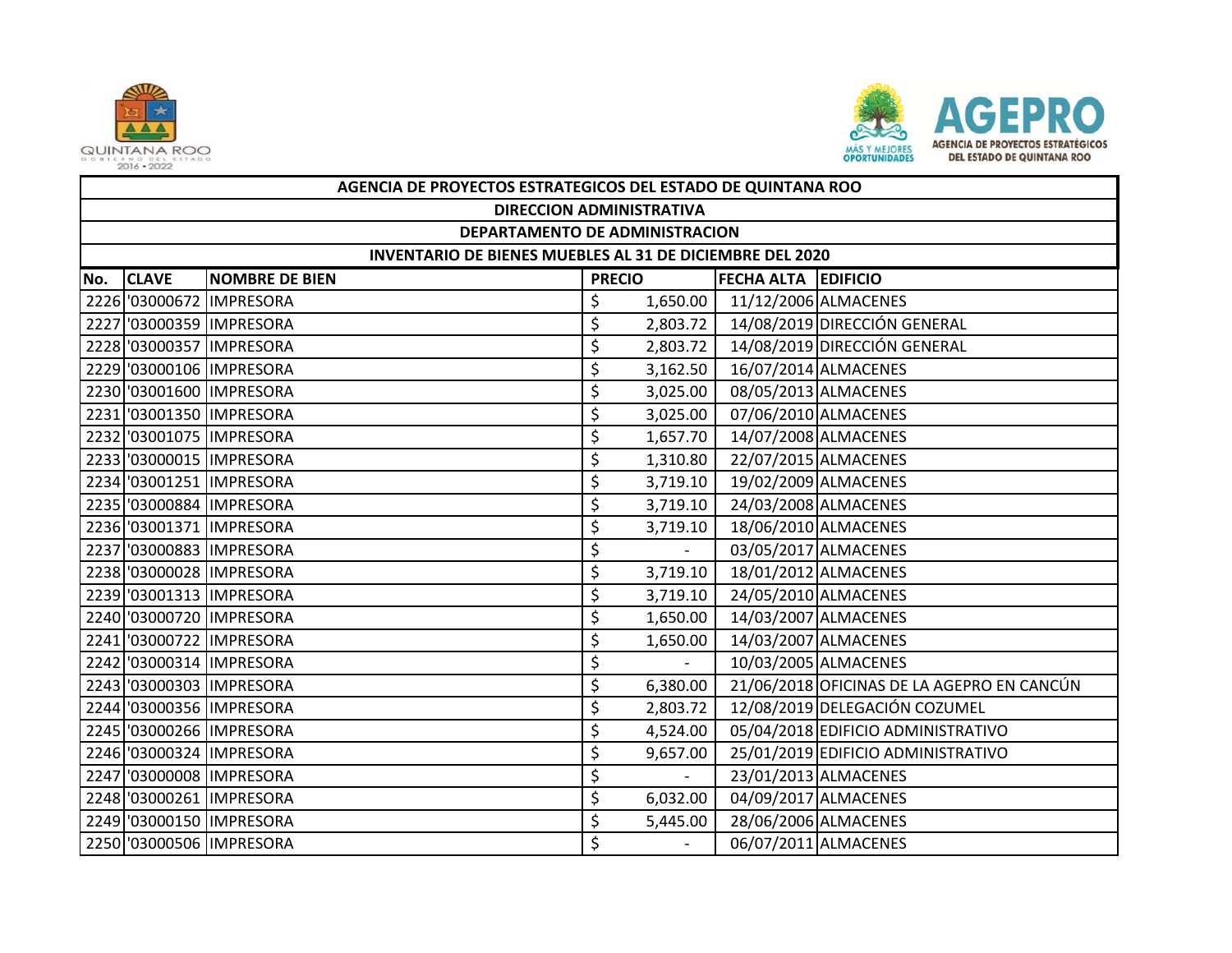



|     | AGENCIA DE PROYECTOS ESTRATEGICOS DEL ESTADO DE QUINTANA ROO |                                          |               |           |                            |                                            |  |  |  |  |
|-----|--------------------------------------------------------------|------------------------------------------|---------------|-----------|----------------------------|--------------------------------------------|--|--|--|--|
|     | <b>DIRECCION ADMINISTRATIVA</b>                              |                                          |               |           |                            |                                            |  |  |  |  |
|     | DEPARTAMENTO DE ADMINISTRACION                               |                                          |               |           |                            |                                            |  |  |  |  |
|     | INVENTARIO DE BIENES MUEBLES AL 31 DE DICIEMBRE DEL 2020     |                                          |               |           |                            |                                            |  |  |  |  |
| No. | <b>CLAVE</b>                                                 | <b>NOMBRE DE BIEN</b>                    | <b>PRECIO</b> |           | <b>FECHA ALTA EDIFICIO</b> |                                            |  |  |  |  |
|     |                                                              | 2251 '03000146 IMPRESORA                 | \$            | 2,501.40  |                            | 24/02/2010 ALMACENES                       |  |  |  |  |
|     |                                                              | 2252 '03000204 IMPRESORA                 | \$            | 3,630.00  |                            | 06/07/2006 ALMACENES                       |  |  |  |  |
|     |                                                              | 2253 '03000076 IMPRESORA                 | \$            | 5,445.00  |                            | 26/06/2006 ALMACENES                       |  |  |  |  |
|     |                                                              | 2254 '03000184 IMPRESORA                 | \$            | 5,500.00  |                            | 29/06/2006 ALMACENES                       |  |  |  |  |
|     |                                                              | 2255 '03000226 IMPRESORA                 | \$            | 5,445.00  |                            | 10/07/2006 DIRECCIÓN GENERAL               |  |  |  |  |
|     |                                                              | 2256 '03000402 IMPRESORA                 | \$            | 1.00      |                            | 02/08/2006 ALMACENES                       |  |  |  |  |
|     |                                                              | 2257 '03000849 IMPRESORA                 | \$            | 3,630.00  |                            | 10/10/2007 DIRECCIÓN GENERAL               |  |  |  |  |
|     |                                                              | 2258 '03000710 IMPRESORA                 | \$            | 3,630.00  |                            | 14/03/2007 OFICINAS DE LA AGEPRO EN CANCÚN |  |  |  |  |
|     |                                                              | 2259 '03000335 IMPRESORA                 | \$            | 3,630.00  |                            | 12/07/2006 ALMACENES                       |  |  |  |  |
|     |                                                              | 2260 '03000341 IMPRESORA                 | \$            | 3,630.00  |                            | 13/07/2006 ALMACENES                       |  |  |  |  |
|     |                                                              | 2261 '03000969 IMPRESORA                 | \$            | 5,715.60  |                            | 15/04/2008 EDIFICIO ADMINISTRATIVO         |  |  |  |  |
|     |                                                              | 2262 '03000605 IMPRESORA                 | \$            | 11,228.80 |                            | 02/10/2006 EDIFICIO ADMINISTRATIVO         |  |  |  |  |
|     |                                                              | 2263 '03000973 IMPRESORA                 | \$            | 5,715.60  |                            | 15/04/2008 DIRECCIÓN GENERAL               |  |  |  |  |
|     |                                                              | 2264 '03000972 IMPRESORA                 | \$            | 5,715.60  |                            | 15/04/2008 ALMACENES                       |  |  |  |  |
|     |                                                              | 2265 '03000971 IMPRESORA                 | \$            | 5,715.60  |                            | 15/04/2008 DIRECCIÓN GENERAL               |  |  |  |  |
|     |                                                              | 2266 '03001380 IMPRESORA                 | \$            | 10,648.00 |                            | 26/11/2010 ALMACENES                       |  |  |  |  |
|     |                                                              | 2267 '03001386 IMPRESORA                 | \$            | 3,162.50  |                            | 15/11/2011 ALMACENES                       |  |  |  |  |
|     |                                                              | 2268 '03000876 IMPRESORA                 | \$            | 3,719.10  |                            | 29/02/2008 ALMACENES                       |  |  |  |  |
|     |                                                              | 2269 '03000581 IMPRESORA                 | \$            | 1,650.00  |                            | 01/10/2006 ALMACENES                       |  |  |  |  |
|     |                                                              | 2270 '03000569 IMPRESORA                 | \$            | 1,650.00  |                            | 01/10/2006 ALMACENES                       |  |  |  |  |
|     |                                                              | 2271 '03000616 IMPRESORA                 | \$            | 1,650.00  |                            | 26/02/2007 ALMACENES                       |  |  |  |  |
|     |                                                              | 2272 '03001249 IMPRESORA MATRIZ DE PUNTO | \$            | $\sim$    |                            | 15/03/2007 DELEGACIÓN COZUMEL              |  |  |  |  |
|     |                                                              | 2273 '03001031 IMPRESORA DE CREDENCIALES | \$            | 31,588.20 |                            | 24/04/2008 ALMACENES                       |  |  |  |  |
|     |                                                              | 2274 '03000826 IMPRESORA DE ETIQUETAS    | \$            | 4,747.20  |                            | 17/09/2007 EDIFICIO ADMINISTRATIVO         |  |  |  |  |
|     |                                                              | 2275 '03001107 IMPRESORA DE TICKETS      | \$            | 2,500.00  |                            | 11/02/2009 ALMACENES                       |  |  |  |  |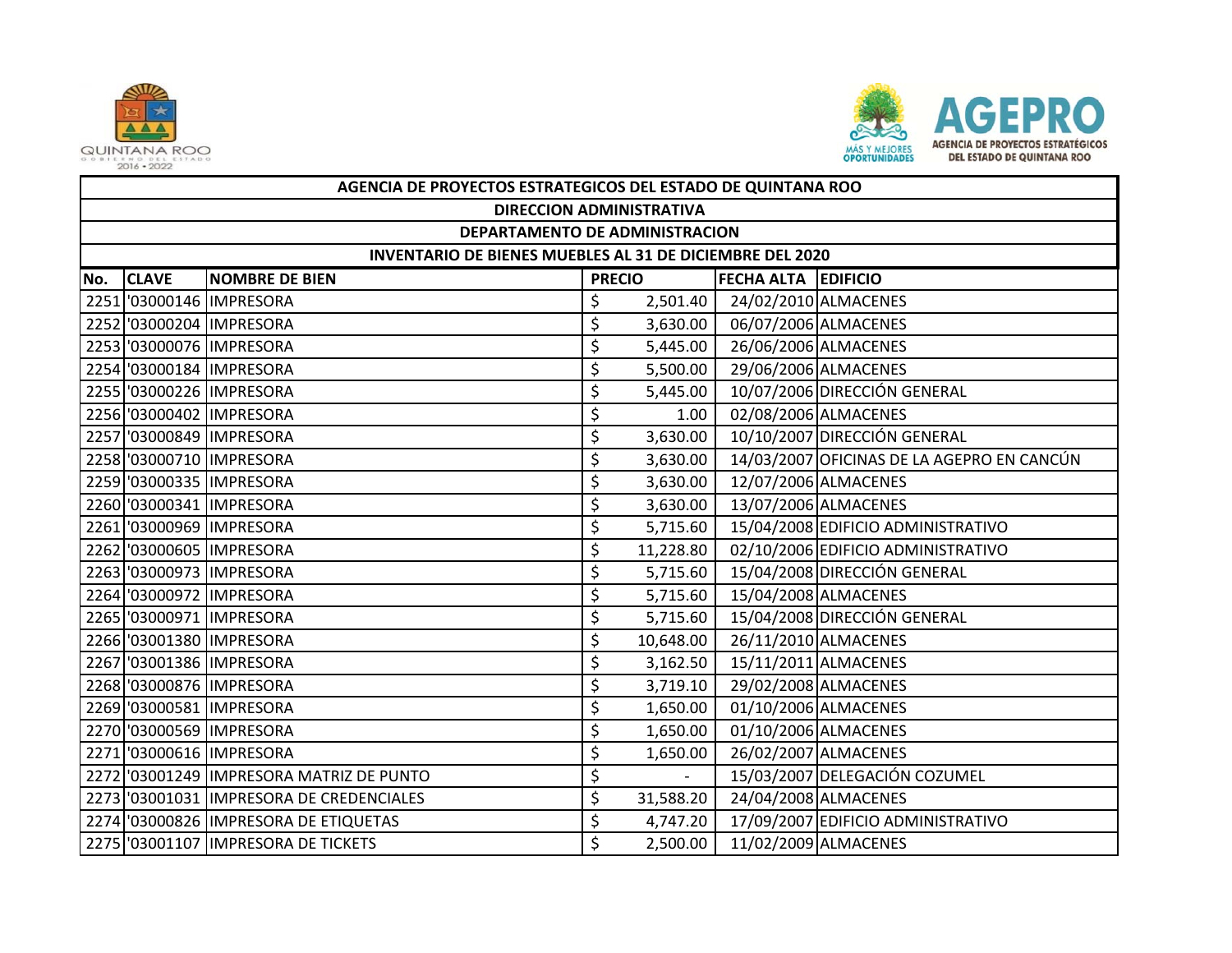



|     | AGENCIA DE PROYECTOS ESTRATEGICOS DEL ESTADO DE QUINTANA ROO |                                         |               |           |                            |                                            |  |  |  |  |
|-----|--------------------------------------------------------------|-----------------------------------------|---------------|-----------|----------------------------|--------------------------------------------|--|--|--|--|
|     | <b>DIRECCION ADMINISTRATIVA</b>                              |                                         |               |           |                            |                                            |  |  |  |  |
|     | DEPARTAMENTO DE ADMINISTRACION                               |                                         |               |           |                            |                                            |  |  |  |  |
|     | INVENTARIO DE BIENES MUEBLES AL 31 DE DICIEMBRE DEL 2020     |                                         |               |           |                            |                                            |  |  |  |  |
| No. | <b>CLAVE</b>                                                 | <b>NOMBRE DE BIEN</b>                   | <b>PRECIO</b> |           | <b>FECHA ALTA EDIFICIO</b> |                                            |  |  |  |  |
|     |                                                              | 2276 '03001316 IMPRESORA DE TICKETS     | \$            | 2,500.00  |                            | 24/05/2010 ALMACENES                       |  |  |  |  |
|     |                                                              | 2277 03001367 IMPRESORA DE TICKETS      | \$            | 2,500.00  |                            | 21/07/2014 ALMACENES                       |  |  |  |  |
|     |                                                              | 2278 '03001081 IMPRESORA DE TICKETS     | \$            | 2,500.00  |                            | 04/02/2008 ALMACENES                       |  |  |  |  |
|     |                                                              | 2279 03001029 IMPRESORA DE TICKETS      | \$            | 2,500.00  |                            | 24/04/2008 ALMACENES                       |  |  |  |  |
|     |                                                              | 2280 '03001027 IMPRESORA DE TICKETS     | \$            | 2,500.00  |                            | 24/04/2008 ALMACENES                       |  |  |  |  |
|     |                                                              | 2281 03001034 IMPRESORA DE TICKETS      | \$            | 2,500.00  |                            | 24/04/2008 ALMACENES                       |  |  |  |  |
|     |                                                              | 2282 '03000322 IMPRESORA MFC            | \$            | 9,048.00  |                            | 18/01/2019 EDIFICIO ADMINISTRATIVO         |  |  |  |  |
|     |                                                              | 2283 '03000362 IMPRESORA MULTIFUNCIONAL | \$            | 5,839.44  |                            | 21/08/2019 EDIFICIO ADMINISTRATIVO         |  |  |  |  |
|     |                                                              | 2284 '03000323 IMPRESORA MULTIFUNCIONAL | \$            | 4,450.92  |                            | 24/01/2019 EDIFICIO ADMINISTRATIVO         |  |  |  |  |
|     |                                                              | 2285 '03000785 KVM DE DOS PUERTOS       | \$            | $\sim$    |                            | 19/04/2007 ALMACENES                       |  |  |  |  |
|     | 2286 '03000319 LAPTOP                                        |                                         | \$            | 10,755.53 |                            | 15/01/2019 EDIFICIO ADMINISTRATIVO         |  |  |  |  |
|     | 2287 '03000364 LAPTOP                                        |                                         | \$            | 14,505.02 |                            | 26/09/2019 DIRECCIÓN GENERAL               |  |  |  |  |
|     | 2288 '03000363 LAPTOP                                        |                                         | \$            | 14,505.02 |                            | 26/09/2019 OFICINAS DE LA AGEPRO EN CANCÚN |  |  |  |  |
|     | 2289 '03001709 LAPTOP                                        |                                         | \$            | 20,671.20 |                            | 06/02/2020 EDIFICIO ADMINISTRATIVO         |  |  |  |  |
|     | 2290 '03000511 LAPTOP                                        |                                         | \$            | 20,671.20 |                            | 23/01/2020 ALMACENES                       |  |  |  |  |
|     | 2291 '03000560 LAPTOP                                        |                                         | \$            | 20,671.20 |                            | 23/01/2020 ALMACENES                       |  |  |  |  |
|     | 2292 '03000512 LAPTOP                                        |                                         | \$            | 20,671.20 |                            | 23/01/2020 ALMACENES                       |  |  |  |  |
|     | 2293 '03000533 LAPTOP                                        |                                         | \$            | 20,671.20 |                            | 23/01/2020 ALMACENES                       |  |  |  |  |
|     | 2294 '03000545 LAPTOP                                        |                                         | \$            | 19,056.48 |                            | 23/01/2020 ALMACENES                       |  |  |  |  |
|     | 2295 '03000376 LAPTOP                                        |                                         | \$            | 19,749.75 |                            | 29/11/2019 EDIFICIO ADMINISTRATIVO         |  |  |  |  |
|     | 2296 '03000375 LAPTOP                                        |                                         | \$            | 19,749.75 |                            | 29/11/2019 EDIFICIO ADMINISTRATIVO         |  |  |  |  |
|     | 2297 '03000591 LAPTOP                                        |                                         | \$            | 36,192.00 |                            | 23/01/2020 OFICINAS DE LA AGEPRO EN CANCÚN |  |  |  |  |
|     | 2298 '03000528 LAPTOP                                        |                                         | \$            | 36,192.00 |                            | 23/01/2020 OFICINAS DE LA AGEPRO EN CANCÚN |  |  |  |  |
|     | 2299 '03001802 LAPTOP                                        |                                         | \$            | 36,192.00 |                            | 23/01/2020 OFICINAS DE LA AGEPRO EN CANCÚN |  |  |  |  |
|     | 2300 '03000592 LAPTOP                                        |                                         | \$            | 36,192.00 |                            | 24/01/2020 OFICINAS DE LA AGEPRO EN CANCÚN |  |  |  |  |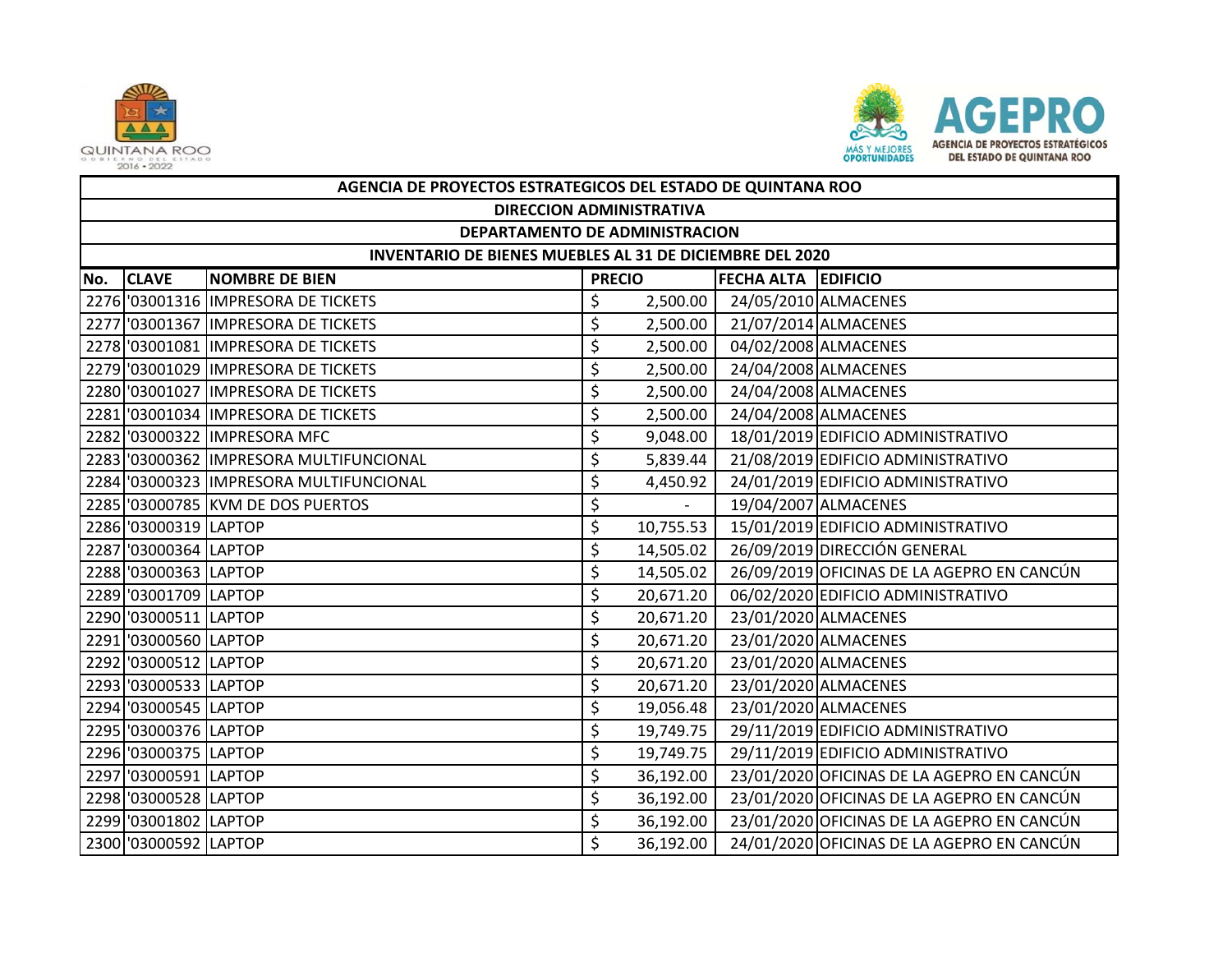



|     | AGENCIA DE PROYECTOS ESTRATEGICOS DEL ESTADO DE QUINTANA ROO |                                           |               |                          |                            |                                            |  |  |  |  |
|-----|--------------------------------------------------------------|-------------------------------------------|---------------|--------------------------|----------------------------|--------------------------------------------|--|--|--|--|
|     |                                                              | <b>DIRECCION ADMINISTRATIVA</b>           |               |                          |                            |                                            |  |  |  |  |
|     | DEPARTAMENTO DE ADMINISTRACION                               |                                           |               |                          |                            |                                            |  |  |  |  |
|     | INVENTARIO DE BIENES MUEBLES AL 31 DE DICIEMBRE DEL 2020     |                                           |               |                          |                            |                                            |  |  |  |  |
| No. | <b>CLAVE</b>                                                 | <b>NOMBRE DE BIEN</b>                     | <b>PRECIO</b> |                          | <b>FECHA ALTA EDIFICIO</b> |                                            |  |  |  |  |
|     | 2301 '03001786 LAPTOP                                        |                                           | \$            | 36,192.00                |                            | 21/02/2020 DELEGACIÓN COZUMEL              |  |  |  |  |
|     | 2302 '03000378 LAPTOP                                        |                                           | \$            | 35,000.00                |                            | 29/11/2019 OFICINAS DE LA AGEPRO EN CANCÚN |  |  |  |  |
|     | 2303 '03000382 LAPTOP                                        |                                           | \$            | 35,000.00                |                            | 29/11/2019 COORDINACION PATRIMONIO 2019    |  |  |  |  |
|     | 2304 '03000377 LAPTOP                                        |                                           | \$            | 35,000.00                |                            | 29/11/2019 OFICINAS DE LA AGEPRO EN CANCÚN |  |  |  |  |
|     | 2305 '03000571 LAPTOP                                        |                                           | \$            | 36,192.00                |                            | 23/01/2020 ALMACENES                       |  |  |  |  |
|     | 2306 '03001783 LAPTOP                                        |                                           | \$            | 36,192.00                |                            | 21/02/2020 DELEGACIÓN COZUMEL              |  |  |  |  |
|     | 2307 '03000561 LAPTOP                                        |                                           | \$            | 46,214.40                |                            | 23/01/2020 OFICINAS DE LA AGEPRO EN CANCÚN |  |  |  |  |
|     | 2308 '03000567 LAPTOP                                        |                                           | \$            | 46,214.40                |                            | 23/01/2020 OFICINAS DE LA AGEPRO EN CANCÚN |  |  |  |  |
|     | 2309 '03000520 LAPTOP                                        |                                           | \$            | 46,214.40                |                            | 23/01/2020 OFICINAS DE LA AGEPRO EN CANCÚN |  |  |  |  |
|     | 2310 '03001832 LAPTOP                                        |                                           | \$            | 27,461.10                |                            | 23/11/2020 OFICINAS DE LA AGEPRO EN CANCÚN |  |  |  |  |
|     |                                                              | 2311 '03001032 LECTOR DE CODIGO DE BARRAS | \$            |                          |                            | 24/04/2008 ALMACENES                       |  |  |  |  |
|     |                                                              | 2312 '03001638 LECTOR DE HUELLA DIGITAL   | \$            | $\sim$                   |                            | 21/07/2014 ALMACENES                       |  |  |  |  |
|     |                                                              | 2313 '03000339 LECTOR DE HUELLAS DIGITAL  | \$            | 1.00                     |                            | 13/07/2006 ALMACENES                       |  |  |  |  |
|     |                                                              | 2314 '03000422 LECTOR DE HUELLAS DIGITAL  | \$            | 1.00                     |                            | 03/08/2006 ALMACENES                       |  |  |  |  |
|     |                                                              | 2315 '03001028 LECTOR DE HUELLAS DIGITAL  | \$            |                          |                            | 24/04/2008 ALMACENES                       |  |  |  |  |
|     |                                                              | 2316 '03001030 LECTOR DE HUELLAS DIGITAL  | \$            | $\overline{\phantom{a}}$ |                            | 24/04/2008 ALMACENES                       |  |  |  |  |
|     |                                                              | 2317 '03001033 LECTOR DE HUELLAS DIGITAL  | \$            |                          |                            | 24/04/2008 ALMACENES                       |  |  |  |  |
|     |                                                              | 2318 '03001080 LECTOR DE HUELLAS DIGITAL  | \$            | $\blacksquare$           |                            | 04/02/2008 ALMACENES                       |  |  |  |  |
|     | 2319 '03000306 MONITOR                                       |                                           | \$            | 2,396.00                 |                            | 19/07/2018 EDIFICIO ADMINISTRATIVO         |  |  |  |  |
|     | 2320 '03000366 MONITOR                                       |                                           | \$            | 3,361.00                 |                            | 01/10/2019 DIRECCIÓN GENERAL               |  |  |  |  |
|     | 2321 '03000368 MONITOR                                       |                                           | \$            | 3,361.00                 |                            | 01/10/2019 DIRECCIÓN GENERAL               |  |  |  |  |
|     | 2322 '03000369 MONITOR                                       |                                           | \$            | 3,361.00                 |                            | 01/10/2019 DIRECCIÓN GENERAL               |  |  |  |  |
|     | 2323 '03000308 MONITOR                                       |                                           | \$            | 2,098.00                 |                            | 19/07/2018 EDIFICIO ADMINISTRATIVO         |  |  |  |  |
|     | 2324 '03000489 MONITOR                                       |                                           | \$            | 3,241.14                 |                            | 20/12/2019 OFICINAS DE LA AGEPRO EN CANCÚN |  |  |  |  |
|     | 2325 '03001630 MONITOR                                       |                                           | Ś             | $\overline{\phantom{0}}$ |                            | 10/03/2014 ALMACENES                       |  |  |  |  |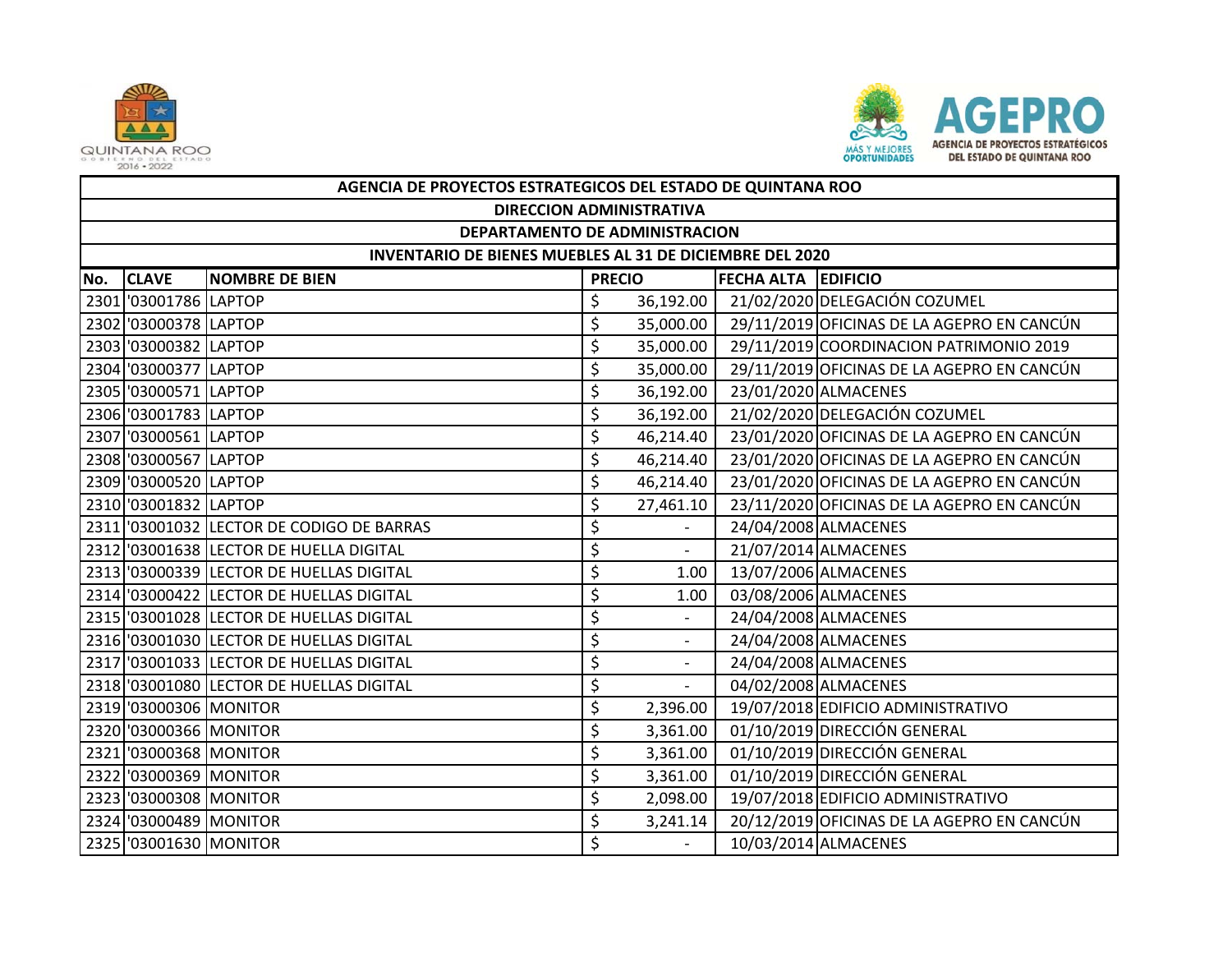



|     | AGENCIA DE PROYECTOS ESTRATEGICOS DEL ESTADO DE QUINTANA ROO |                       |               |                          |  |                                            |  |  |  |
|-----|--------------------------------------------------------------|-----------------------|---------------|--------------------------|--|--------------------------------------------|--|--|--|
|     | <b>DIRECCION ADMINISTRATIVA</b>                              |                       |               |                          |  |                                            |  |  |  |
|     | DEPARTAMENTO DE ADMINISTRACION                               |                       |               |                          |  |                                            |  |  |  |
|     | INVENTARIO DE BIENES MUEBLES AL 31 DE DICIEMBRE DEL 2020     |                       |               |                          |  |                                            |  |  |  |
| No. | <b>CLAVE</b>                                                 | <b>NOMBRE DE BIEN</b> | <b>PRECIO</b> |                          |  | <b>FECHA ALTA EDIFICIO</b>                 |  |  |  |
|     | 2326 '03000639 MONITOR                                       |                       | \$            | 6,124.80                 |  | 05/02/2020 EDIFICIO ADMINISTRATIVO         |  |  |  |
|     | 2327 '03000549 MONITOR                                       |                       | \$            | 6,124.80                 |  | 23/01/2020 OFICINAS DE LA AGEPRO EN CANCÚN |  |  |  |
|     | 2328 '03000634 MONITOR                                       |                       | \$            | 6,124.80                 |  | 05/02/2020 EDIFICIO ADMINISTRATIVO         |  |  |  |
|     | 2329 '03000527 MONITOR                                       |                       | \$            | 6,124.80                 |  | 23/01/2020 OFICINAS DE LA AGEPRO EN CANCÚN |  |  |  |
|     | 2330 '03000544 MONITOR                                       |                       | \$            | 6,124.80                 |  | 23/01/2020 OFICINAS DE LA AGEPRO EN CANCÚN |  |  |  |
|     | 2331 '03000531 MONITOR                                       |                       | \$            | 6,124.80                 |  | 23/01/2020 OFICINAS DE LA AGEPRO EN CANCÚN |  |  |  |
|     | 2332 '03000537 MONITOR                                       |                       | \$            | 6,124.80                 |  | 23/01/2020 OFICINAS DE LA AGEPRO EN CANCÚN |  |  |  |
|     | 2333 '03000552 MONITOR                                       |                       | \$            | 6,124.80                 |  | 23/01/2020 OFICINAS DE LA AGEPRO EN CANCÚN |  |  |  |
|     | 2334 '03001755 MONITOR                                       |                       | \$            | 6,124.80                 |  | 05/02/2020 EDIFICIO ADMINISTRATIVO         |  |  |  |
|     | 2335 '03001759 MONITOR                                       |                       | \$            | 6,124.80                 |  | 05/02/2020 EDIFICIO ADMINISTRATIVO         |  |  |  |
|     | 2336 '03000519 MONITOR                                       |                       | \$            | 6,124.80                 |  | 23/01/2020 EDIFICIO ADMINISTRATIVO         |  |  |  |
|     | 2337 '03001761 MONITOR                                       |                       | \$            | 6,124.80                 |  | 05/02/2020 EDIFICIO ADMINISTRATIVO         |  |  |  |
|     | 2338 '03000525 MONITOR                                       |                       | \$            | 6,124.80                 |  | 23/01/2020 OFICINAS DE LA AGEPRO EN CANCÚN |  |  |  |
|     | 2339 '03000540 MONITOR                                       |                       | \$            | 6,124.80                 |  | 23/01/2020 OFICINAS DE LA AGEPRO EN CANCÚN |  |  |  |
|     | 2340 '03000595 MONITOR                                       |                       | \$            | 6,124.80                 |  | 30/01/2020 OFICINAS DE LA AGEPRO EN CANCÚN |  |  |  |
|     | 2341 '03000582 MONITOR                                       |                       | \$            | 6,124.80                 |  | 24/01/2020 OFICINAS DE LA AGEPRO EN CANCÚN |  |  |  |
|     | 2342 '03000573 MONITOR                                       |                       | \$            | 6,124.80                 |  | 23/01/2020 OFICINAS DE LA AGEPRO EN CANCÚN |  |  |  |
|     | 2343 '03000264 MONITOR                                       |                       | \$            | 1,856.00                 |  | 07/12/2017 EDIFICIO ADMINISTRATIVO         |  |  |  |
|     | 2344 '03000018 MONITOR                                       |                       | \$            |                          |  | 09/11/2012 ALMACENES                       |  |  |  |
|     | 2345 '03000932 MONITOR                                       |                       | \$            | $\overline{\phantom{a}}$ |  | 15/04/2008 ALMACENES                       |  |  |  |
|     | 2346 '03000723 MONITOR                                       |                       | \$            |                          |  | 11/07/2008 ALMACENES                       |  |  |  |
|     | 2347 '03000991 MONITOR                                       |                       | \$            | $\overline{\phantom{a}}$ |  | 15/04/2008 ALMACENES                       |  |  |  |
|     | 2348 '03001012 MONITOR                                       |                       | \$            |                          |  | 27/01/2016 ALMACENES                       |  |  |  |
|     | 2349 '03000936 MONITOR                                       |                       | \$            | $\overline{\phantom{a}}$ |  | 15/04/2008 ALMACENES                       |  |  |  |
|     | 2350 '03000879 MONITOR                                       |                       | \$            |                          |  | 29/02/2008 ALMACENES                       |  |  |  |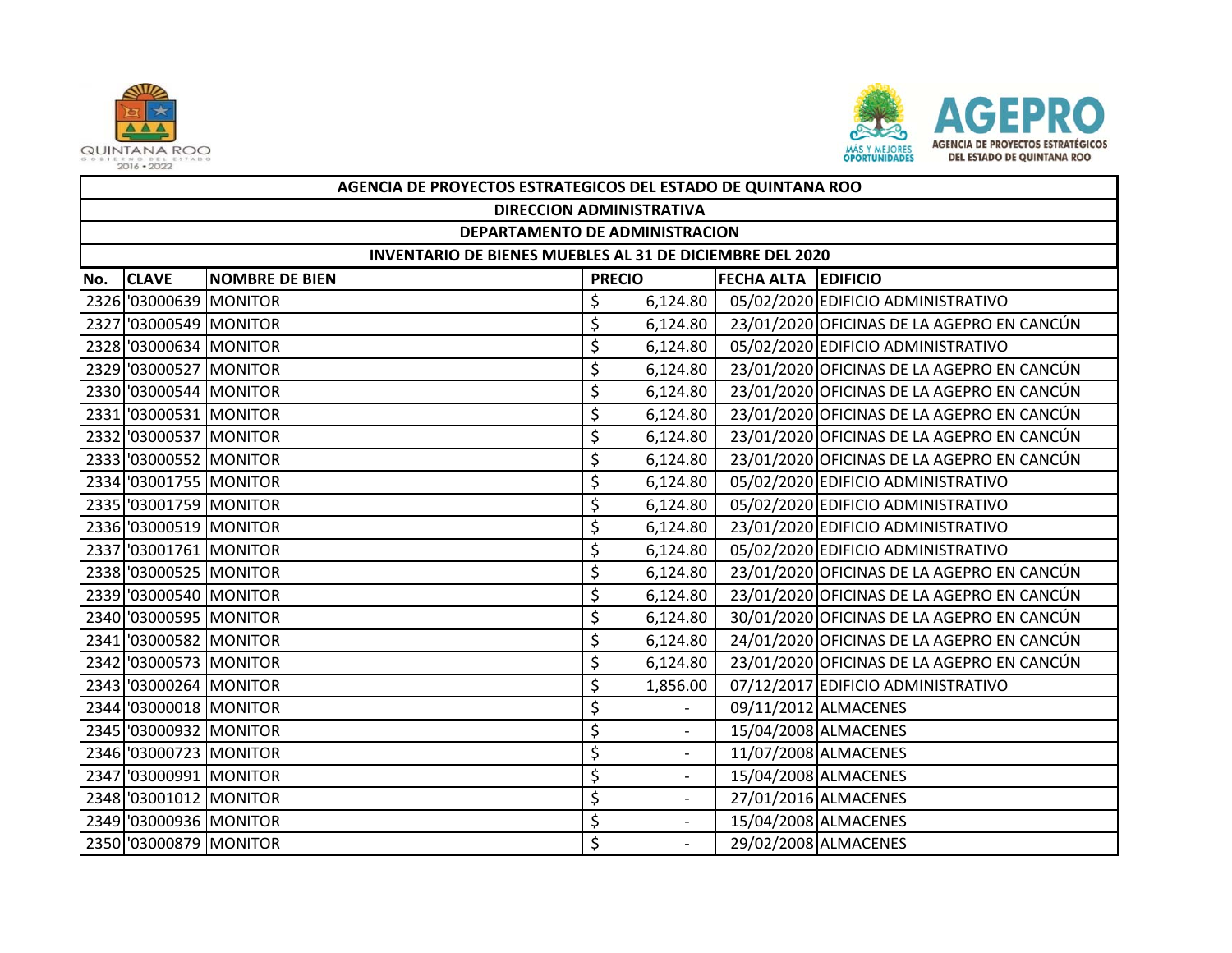



|     | AGENCIA DE PROYECTOS ESTRATEGICOS DEL ESTADO DE QUINTANA ROO |                            |    |                          |  |                                        |  |  |  |
|-----|--------------------------------------------------------------|----------------------------|----|--------------------------|--|----------------------------------------|--|--|--|
|     | <b>DIRECCION ADMINISTRATIVA</b>                              |                            |    |                          |  |                                        |  |  |  |
|     | DEPARTAMENTO DE ADMINISTRACION                               |                            |    |                          |  |                                        |  |  |  |
|     | INVENTARIO DE BIENES MUEBLES AL 31 DE DICIEMBRE DEL 2020     |                            |    |                          |  |                                        |  |  |  |
| No. | <b>CLAVE</b><br><b>NOMBRE DE BIEN</b>                        | <b>FECHA ALTA EDIFICIO</b> |    |                          |  |                                        |  |  |  |
|     | 2351 '03001321 MONITOR                                       |                            | \$ |                          |  | 24/05/2010 ALMACENES                   |  |  |  |
|     | 2352 '03001025 MONITOR                                       |                            | \$ | $\sim$                   |  | 23/04/2008 EDIFICIO ADMINISTRATIVO     |  |  |  |
|     | 2353 '03000905 MONITOR                                       |                            | \$ |                          |  | 08/04/2008 ALMACENES                   |  |  |  |
|     | 2354 '03000938 MONITOR                                       |                            | \$ | $\overline{\phantom{a}}$ |  | 15/04/2008 ALMACENES                   |  |  |  |
|     | 2355 '03000013 MONITOR                                       |                            | \$ |                          |  | 09/10/2012 ALMACENES                   |  |  |  |
|     | 2356 '03000940 MONITOR                                       |                            | \$ | $\overline{\phantom{a}}$ |  | 15/04/2008 EDIFICIO ADMINISTRATIVO     |  |  |  |
|     | 2357 '03000941 MONITOR                                       |                            | \$ |                          |  | 15/04/2008 ALMACENES                   |  |  |  |
|     | 2358 '03000163 MONITOR                                       |                            | \$ | $\overline{\phantom{a}}$ |  | 25/01/2017 ALMACENES                   |  |  |  |
|     | 2359 '03001035 MONITOR                                       |                            | \$ |                          |  | 28/04/2008 ALMACENES                   |  |  |  |
|     | 2360 '03000930 MONITOR                                       |                            | \$ | $\overline{\phantom{a}}$ |  | 14/04/2008 ALMACENES                   |  |  |  |
|     | 2361 '03001008 MONITOR                                       |                            | \$ |                          |  | 22/04/2008 ALMACENES                   |  |  |  |
|     | 2362 '03000911 MONITOR                                       |                            | \$ | $\sim$                   |  | 08/04/2008 ALMACENES                   |  |  |  |
|     | 2363 '03000181 MONITOR                                       |                            | \$ | 1.00                     |  | 01/08/2006 ALMACENES                   |  |  |  |
|     | 2364 '03000748 MONITOR                                       |                            | \$ | $\sim$                   |  | 16/03/2007 DELEGACION SOLIDARIDAD 2019 |  |  |  |
|     | 2365 '03000459 MONITOR                                       |                            | \$ | $\blacksquare$           |  | 27/09/2006 ALMACENES                   |  |  |  |
|     | 2366 '03000466 MONITOR                                       |                            | \$ | 1.00                     |  | 28/09/2006 ALMACENES                   |  |  |  |
|     | 2367 '03000857 MONITOR                                       |                            | \$ |                          |  | 06/11/2007 ALMACENES                   |  |  |  |
|     | 2368 '03000613 MONITOR                                       |                            | \$ | $\overline{a}$           |  | 02/10/2006 ALMACENES                   |  |  |  |
|     | 2369 '03000858 MONITOR                                       |                            | \$ | $\blacksquare$           |  | 07/11/2007 ALMACENES                   |  |  |  |
|     | 2370 '03000021 MONITOR                                       |                            | \$ | 1.00                     |  | 09/08/2006 ALMACENES                   |  |  |  |
|     | 2371 '03000484 MONITOR                                       |                            | \$ |                          |  | 28/09/2006 ALMACENES                   |  |  |  |
|     | 2372 '03000658 MONITOR                                       |                            | \$ | $\overline{\phantom{a}}$ |  | 06/12/2006 ALMACENES                   |  |  |  |
|     | 2373 '03000481 MONITOR                                       |                            | \$ | $\blacksquare$           |  | 28/09/2006 ALMACENES                   |  |  |  |
|     | 2374 '03000498 MONITOR                                       |                            | \$ |                          |  | 28/09/2006 ALMACENES                   |  |  |  |
|     | 2375 '03000495 MONITOR                                       |                            | \$ |                          |  | 28/09/2006 ALMACENES                   |  |  |  |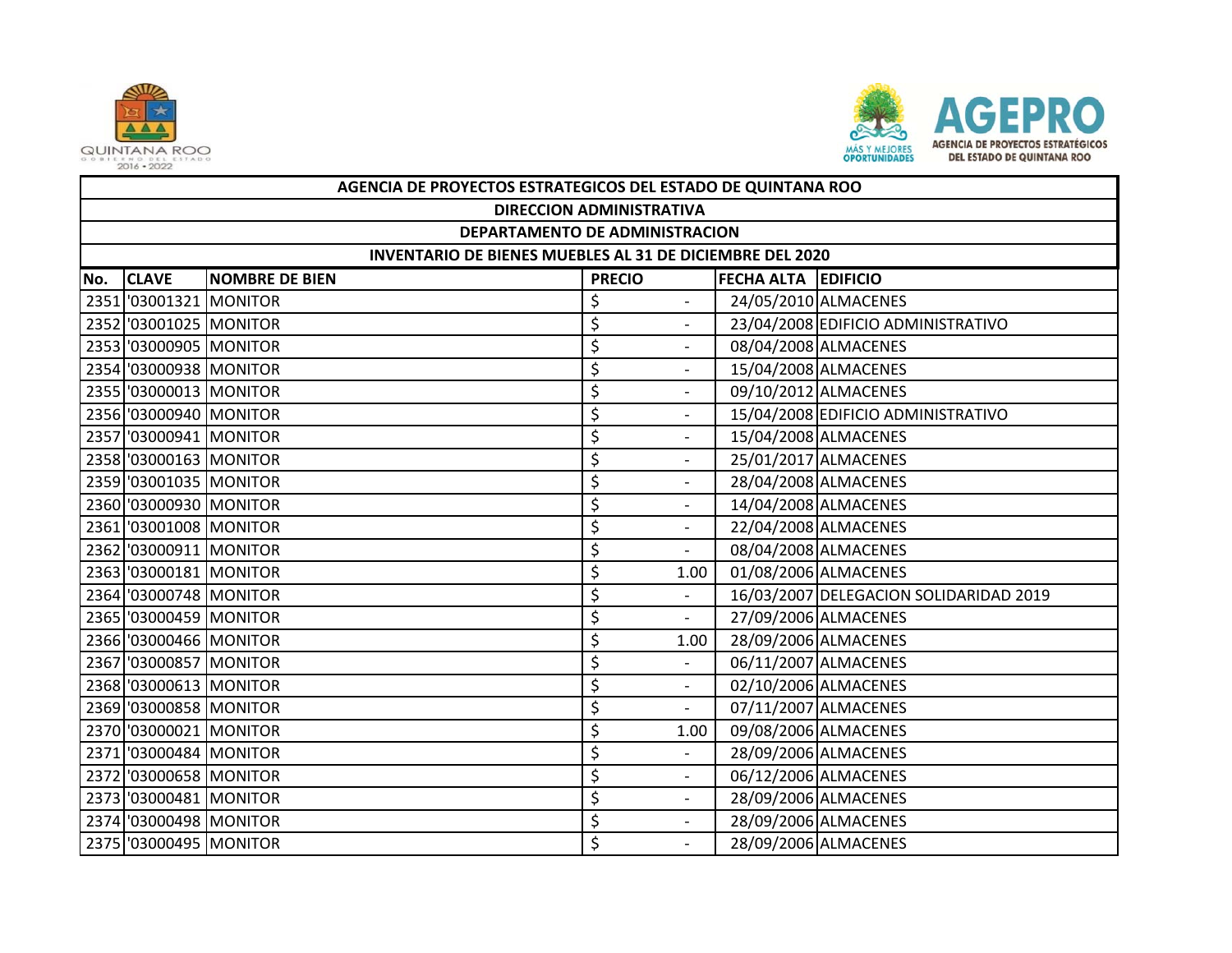



|     | AGENCIA DE PROYECTOS ESTRATEGICOS DEL ESTADO DE QUINTANA ROO |                       |               |                          |                            |                                        |  |  |  |
|-----|--------------------------------------------------------------|-----------------------|---------------|--------------------------|----------------------------|----------------------------------------|--|--|--|
|     | <b>DIRECCION ADMINISTRATIVA</b>                              |                       |               |                          |                            |                                        |  |  |  |
|     | DEPARTAMENTO DE ADMINISTRACION                               |                       |               |                          |                            |                                        |  |  |  |
|     | INVENTARIO DE BIENES MUEBLES AL 31 DE DICIEMBRE DEL 2020     |                       |               |                          |                            |                                        |  |  |  |
| No. | <b>CLAVE</b>                                                 | <b>NOMBRE DE BIEN</b> | <b>PRECIO</b> |                          | <b>FECHA ALTA EDIFICIO</b> |                                        |  |  |  |
|     | 2376 '03000718 MONITOR                                       |                       | \$            | 11,825.00                |                            | 14/03/2007 ALMACENES                   |  |  |  |
|     | 2377 '03000326 MONITOR                                       |                       | \$            | $\sim$                   |                            | 12/07/2006 ALMACENES                   |  |  |  |
|     | 2378 '03000114 MONITOR                                       |                       | \$            |                          |                            | 16/06/2013 ALMACENES                   |  |  |  |
|     | 2379 '03000846 MONITOR                                       |                       | \$            | $\overline{a}$           |                            | 05/10/2007 ALMACENES                   |  |  |  |
|     | 2380 '03000334 MONITOR                                       |                       | \$            |                          |                            | 12/07/2006 ALMACENES                   |  |  |  |
|     | 2381 '03000111 MONITOR                                       |                       | \$            | $\overline{\phantom{0}}$ |                            | 16/05/2012 ALMACENES                   |  |  |  |
|     | 2382 '03000852 MONITOR                                       |                       | \$            |                          |                            | 11/10/2007 ALMACENES                   |  |  |  |
|     | 2383 '03001307 MONITOR                                       |                       | \$            | $\overline{\phantom{a}}$ |                            | 21/05/2010 ALMACENES                   |  |  |  |
|     | 2384 '03000920 MONITOR                                       |                       | \$            | $\overline{\phantom{a}}$ |                            | 10/04/2008 ALMACENES                   |  |  |  |
|     | 2385 '03000113 MONITOR                                       |                       | \$            | $\overline{\phantom{0}}$ |                            | 12/06/2013 ALMACENES                   |  |  |  |
|     | 2386 '03000893 MONITOR                                       |                       | \$            |                          |                            | 08/04/2008 DELEGACION SOLIDARIDAD 2019 |  |  |  |
|     | 2387 '03000476 MONITOR                                       |                       | \$            | $\overline{\phantom{a}}$ |                            | 28/09/2006 ALMACENES                   |  |  |  |
|     | 2388 '03000492 MONITOR                                       |                       | \$            | $\blacksquare$           |                            | 09/10/2006 ALMACENES                   |  |  |  |
|     | 2389 '03000286 MONITOR                                       |                       | \$            | 1.00                     |                            | 19/07/2006 ALMACENES                   |  |  |  |
|     | 2390 '03000698 MONITOR                                       |                       | \$            |                          |                            | 08/03/2007 ALMACENES                   |  |  |  |
|     | 2391 '03000682 MONITOR                                       |                       | \$            | $\overline{\phantom{a}}$ |                            | 31/01/2007 ALMACENES                   |  |  |  |
|     | 2392 '03000684 MONITOR                                       |                       | \$            |                          |                            | 27/02/2007 ALMACENES                   |  |  |  |
|     | 2393 '03000841 MONITOR                                       |                       | \$            | $\overline{\phantom{a}}$ |                            | 25/09/2007 ALMACENES                   |  |  |  |
|     | 2394 '03000248 MONITOR                                       |                       | \$            | $\blacksquare$           |                            | 02/03/2007 ALMACENES                   |  |  |  |
|     | 2395 '03000696 MONITOR                                       |                       | \$            | $\overline{\phantom{a}}$ |                            | 02/03/2007 ALMACENES                   |  |  |  |
|     | 2396 '03000577 MONITOR                                       |                       | \$            |                          |                            | 02/03/2007 ALMACENES                   |  |  |  |
|     | 2397 '03000123 MONITOR                                       |                       | \$            | $\overline{\phantom{a}}$ |                            | 19/07/2006 ALMACENES                   |  |  |  |
|     | 2398 '03000773 MONITOR                                       |                       | \$            |                          |                            | 02/04/2007 ALMACENES                   |  |  |  |
|     | 2399 '03000854 MONITOR                                       |                       | \$            | $\overline{\phantom{a}}$ |                            | 22/10/2007 ALMACENES                   |  |  |  |
|     | 2400 '03000692 MONITOR                                       |                       | \$            |                          |                            | 28/02/2007 ALMACENES                   |  |  |  |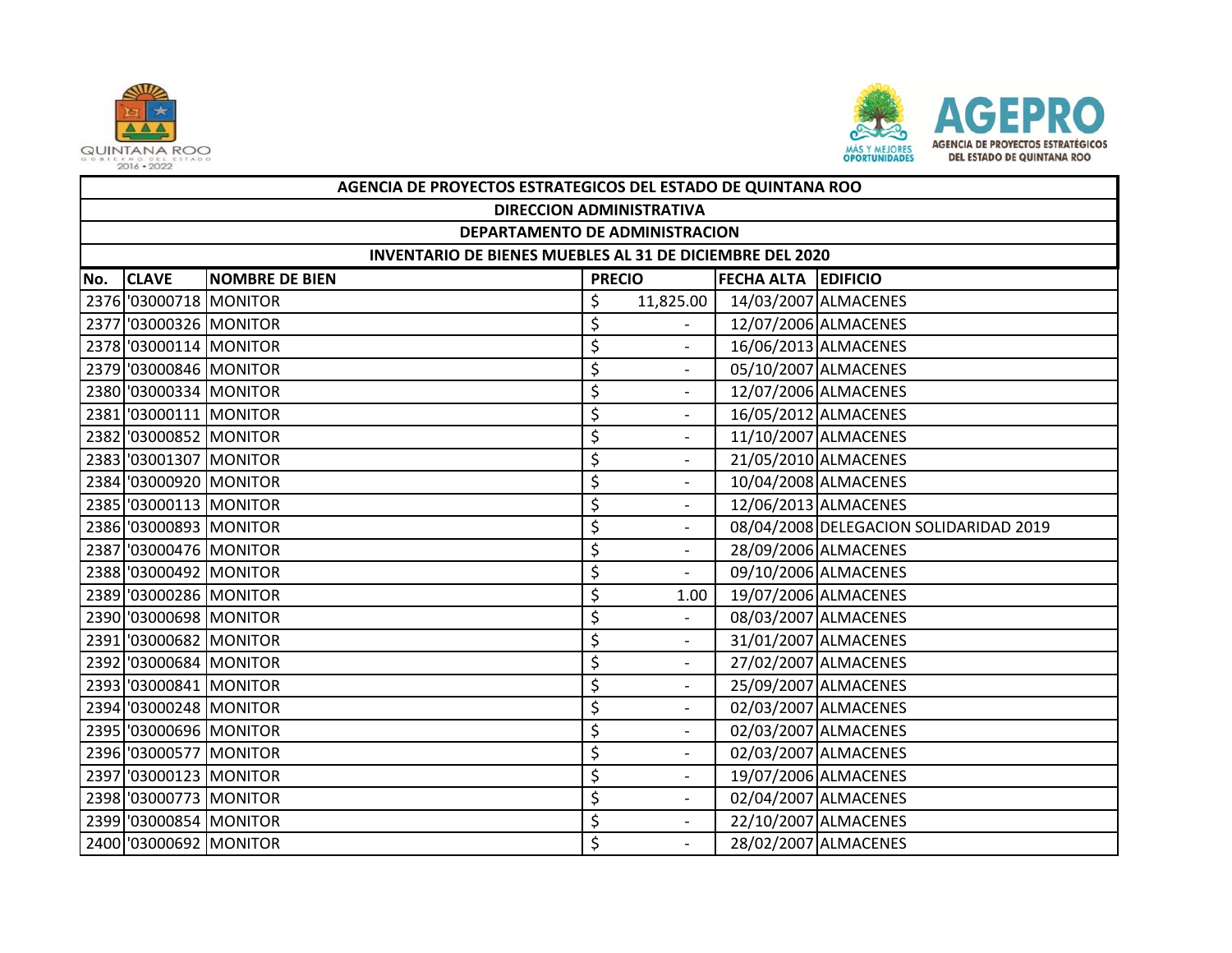



|     | AGENCIA DE PROYECTOS ESTRATEGICOS DEL ESTADO DE QUINTANA ROO                         |  |                                |  |                                        |  |  |  |  |
|-----|--------------------------------------------------------------------------------------|--|--------------------------------|--|----------------------------------------|--|--|--|--|
|     | <b>DIRECCION ADMINISTRATIVA</b>                                                      |  |                                |  |                                        |  |  |  |  |
|     | DEPARTAMENTO DE ADMINISTRACION                                                       |  |                                |  |                                        |  |  |  |  |
|     | INVENTARIO DE BIENES MUEBLES AL 31 DE DICIEMBRE DEL 2020                             |  |                                |  |                                        |  |  |  |  |
| No. | <b>CLAVE</b><br><b>NOMBRE DE BIEN</b><br><b>FECHA ALTA EDIFICIO</b><br><b>PRECIO</b> |  |                                |  |                                        |  |  |  |  |
|     | 2401 '03000766 MONITOR                                                               |  | \$                             |  | 27/03/2007 ALMACENES                   |  |  |  |  |
|     | 2402 '03000816 MONITOR                                                               |  | \$<br>$\overline{a}$           |  | 06/09/2007 ALMACENES                   |  |  |  |  |
|     | 2403 '03001334 MONITOR                                                               |  | \$                             |  | 24/05/2010 EDIFICIO ADMINISTRATIVO     |  |  |  |  |
|     | 2404 '03000751 MONITOR                                                               |  | \$<br>$\overline{\phantom{a}}$ |  | 22/03/2007 ALMACENES                   |  |  |  |  |
|     | 2405 '03000161 MONITOR                                                               |  | \$                             |  | 25/01/2017 ALMACENES                   |  |  |  |  |
|     | 2406 '03001342 MONITOR                                                               |  | \$<br>$\overline{\phantom{a}}$ |  | 24/05/2010 ALMACENES                   |  |  |  |  |
|     | 2407 '03001268 MONITOR                                                               |  | \$                             |  | 29/04/2010 ALMACENES                   |  |  |  |  |
|     | 2408 '03001288 MONITOR                                                               |  | \$<br>$\blacksquare$           |  | 20/05/2010 ALMACENES                   |  |  |  |  |
|     | 2409 '03000112 MONITOR                                                               |  | \$                             |  | 16/06/2014 ALMACENES                   |  |  |  |  |
|     | 2410 '03000902 MONITOR                                                               |  | \$<br>$\overline{\phantom{a}}$ |  | 08/04/2008 ALMACENES                   |  |  |  |  |
|     | 2411 '03001158 MONITOR                                                               |  | \$                             |  | 19/02/2009 ALMACENES                   |  |  |  |  |
|     | 2412 '03000109 MONITOR                                                               |  | \$<br>$\overline{a}$           |  | 16/07/2014 ALMACENES                   |  |  |  |  |
|     | 2413 '03001151 MONITOR                                                               |  | \$                             |  | 19/02/2009 ALMACENES                   |  |  |  |  |
|     | 2414 '03001152 MONITOR                                                               |  | \$<br>$\overline{\phantom{0}}$ |  | 19/02/2009 ALMACENES                   |  |  |  |  |
|     | 2415 '03001156 MONITOR                                                               |  | \$                             |  | 19/02/2009 ALMACENES                   |  |  |  |  |
|     | 2416 '03001167 MONITOR                                                               |  | \$<br>$\overline{\phantom{a}}$ |  | 19/02/2009 ALMACENES                   |  |  |  |  |
|     | 2417 '03001168 MONITOR                                                               |  | \$                             |  | 19/02/2009 ALMACENES                   |  |  |  |  |
|     | 2418 '03001085 MONITOR                                                               |  | \$<br>$\overline{\phantom{0}}$ |  | 11/02/2009 ALMACENES                   |  |  |  |  |
|     | 2419 '03001328 MONITOR                                                               |  | \$                             |  | 24/05/2010 DELEGACION SOLIDARIDAD 2019 |  |  |  |  |
|     | 2420 '03001105 MONITOR                                                               |  | \$<br>$\overline{\phantom{a}}$ |  | 11/02/2009 MODULO TULUM                |  |  |  |  |
|     | 2421 '03001154 MONITOR                                                               |  | \$                             |  | 19/02/2009 ALMACENES                   |  |  |  |  |
|     | 2422 '03001090 MONITOR                                                               |  | \$<br>$\blacksquare$           |  | 11/02/2009 ALMACENES                   |  |  |  |  |
|     | 2423 '03001163 MONITOR                                                               |  | \$<br>$\blacksquare$           |  | 19/02/2009 ALMACENES                   |  |  |  |  |
|     | 2424 '03001161 MONITOR                                                               |  | \$<br>$\blacksquare$           |  | 19/02/2009 ALMACENES                   |  |  |  |  |
|     | 2425 '03001165 MONITOR                                                               |  | \$                             |  | 19/02/2009 ALMACENES                   |  |  |  |  |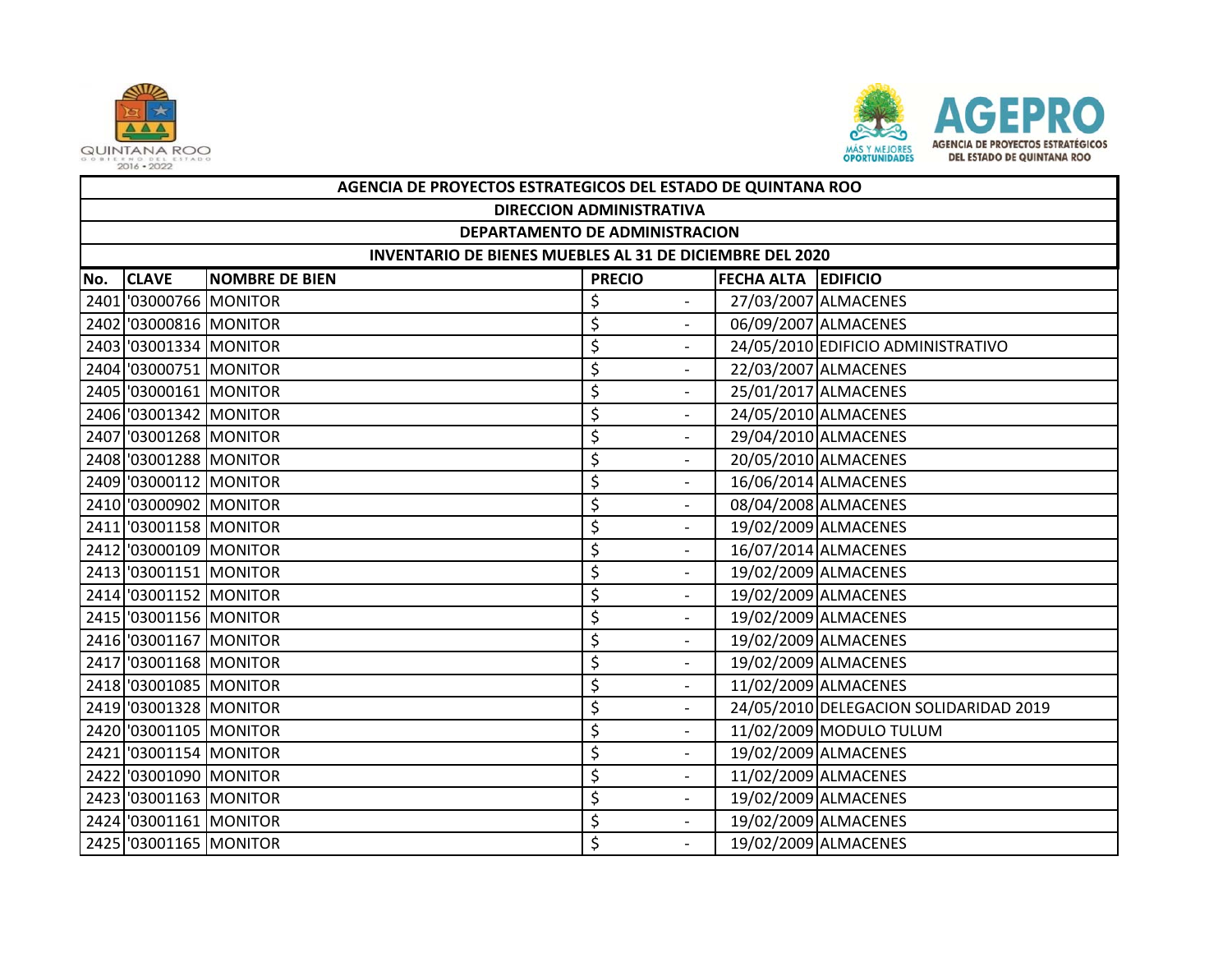



|     | AGENCIA DE PROYECTOS ESTRATEGICOS DEL ESTADO DE QUINTANA ROO                         |  |    |                          |  |                                            |  |  |  |
|-----|--------------------------------------------------------------------------------------|--|----|--------------------------|--|--------------------------------------------|--|--|--|
|     | <b>DIRECCION ADMINISTRATIVA</b>                                                      |  |    |                          |  |                                            |  |  |  |
|     | DEPARTAMENTO DE ADMINISTRACION                                                       |  |    |                          |  |                                            |  |  |  |
|     | INVENTARIO DE BIENES MUEBLES AL 31 DE DICIEMBRE DEL 2020                             |  |    |                          |  |                                            |  |  |  |
| No. | <b>CLAVE</b><br><b>NOMBRE DE BIEN</b><br><b>FECHA ALTA EDIFICIO</b><br><b>PRECIO</b> |  |    |                          |  |                                            |  |  |  |
|     | 2426 '03001162 MONITOR                                                               |  | \$ |                          |  | 19/02/2009 ALMACENES                       |  |  |  |
|     | 2427 '03001172 MONITOR                                                               |  | \$ | $\overline{a}$           |  | 19/02/2009 OFICINAS DE LA AGEPRO EN CANCÚN |  |  |  |
|     | 2428 '03001157 MONITOR                                                               |  | \$ |                          |  | 19/02/2009 ALMACENES                       |  |  |  |
|     | 2429 '03001160 MONITOR                                                               |  | \$ | $\overline{\phantom{0}}$ |  | 19/02/2009 ALMACENES                       |  |  |  |
|     | 2430 '03000110 MONITOR                                                               |  | \$ |                          |  | 16/06/2014 ALMACENES                       |  |  |  |
|     | 2431 '03001102 MONITOR                                                               |  | \$ | $\overline{\phantom{a}}$ |  | 11/02/2009 ALMACENES                       |  |  |  |
|     | 2432 '03001155 MONITOR                                                               |  | \$ |                          |  | 19/02/2009 ALMACENES                       |  |  |  |
|     | 2433 '03001109 MONITOR                                                               |  | \$ | $\overline{\phantom{a}}$ |  | 11/02/2009 ALMACENES                       |  |  |  |
|     | 2434 '03001153 MONITOR                                                               |  | \$ | $\blacksquare$           |  | 19/02/2009 ALMACENES                       |  |  |  |
|     | 2435 '03000763 MONITOR                                                               |  | \$ | $\blacksquare$           |  | 27/03/2007 ALMACENES                       |  |  |  |
|     | 2436 '03000281 MONITOR                                                               |  | \$ | 1.00                     |  | 19/07/2006 ALMACENES                       |  |  |  |
|     | 2437 '03000746 MONITOR                                                               |  | \$ | $\overline{\phantom{a}}$ |  | 16/03/2007 ALMACENES                       |  |  |  |
|     | 2438 '03000508 MONITOR                                                               |  | \$ |                          |  | 28/09/2006 ALMACENES                       |  |  |  |
|     | 2439 '03000614 MONITOR                                                               |  | \$ | $\overline{\phantom{a}}$ |  | 02/10/2006 ALMACENES                       |  |  |  |
|     | 2440 '03000702 MONITOR                                                               |  | \$ | $\blacksquare$           |  | 08/03/2007 ALMACENES                       |  |  |  |
|     | 2441 '03000312 MONITOR                                                               |  | \$ | 1,601.79                 |  | 11/07/2006 ALMACENES                       |  |  |  |
|     | 2442 '03001159 MONITOR                                                               |  | \$ |                          |  | 19/02/2009 ALMACENES                       |  |  |  |
|     | 2443 03001271 MONITOR                                                                |  | \$ | $\overline{\phantom{a}}$ |  | 29/04/2010 ALMACENES                       |  |  |  |
|     | 2444 '03001303 MONITOR                                                               |  | \$ | $\overline{\phantom{a}}$ |  | 21/05/2010 ALMACENES                       |  |  |  |
|     | 2445 '03001391 MONITOR                                                               |  | \$ | $\overline{\phantom{a}}$ |  | 12/03/2012 EDIFICIO ADMINISTRATIVO         |  |  |  |
|     | 2446 '03001387 MONITOR                                                               |  | \$ | $\overline{\phantom{0}}$ |  | 16/11/2011 ALMACENES                       |  |  |  |
|     | 2447 03000116 MONITOR                                                                |  | \$ | $\overline{\phantom{a}}$ |  | 25/04/2011 ALMACENES                       |  |  |  |
|     | 2448 '03001413 MONITOR                                                               |  | \$ | $\overline{\phantom{a}}$ |  | 21/07/2014 ALMACENES                       |  |  |  |
|     | 2449 '03001282 MONITOR                                                               |  | \$ | $\overline{\phantom{a}}$ |  | 06/05/2010 ALMACENES                       |  |  |  |
|     | 2450 '03001294 MONITOR                                                               |  | \$ |                          |  | 21/05/2010 ALMACENES                       |  |  |  |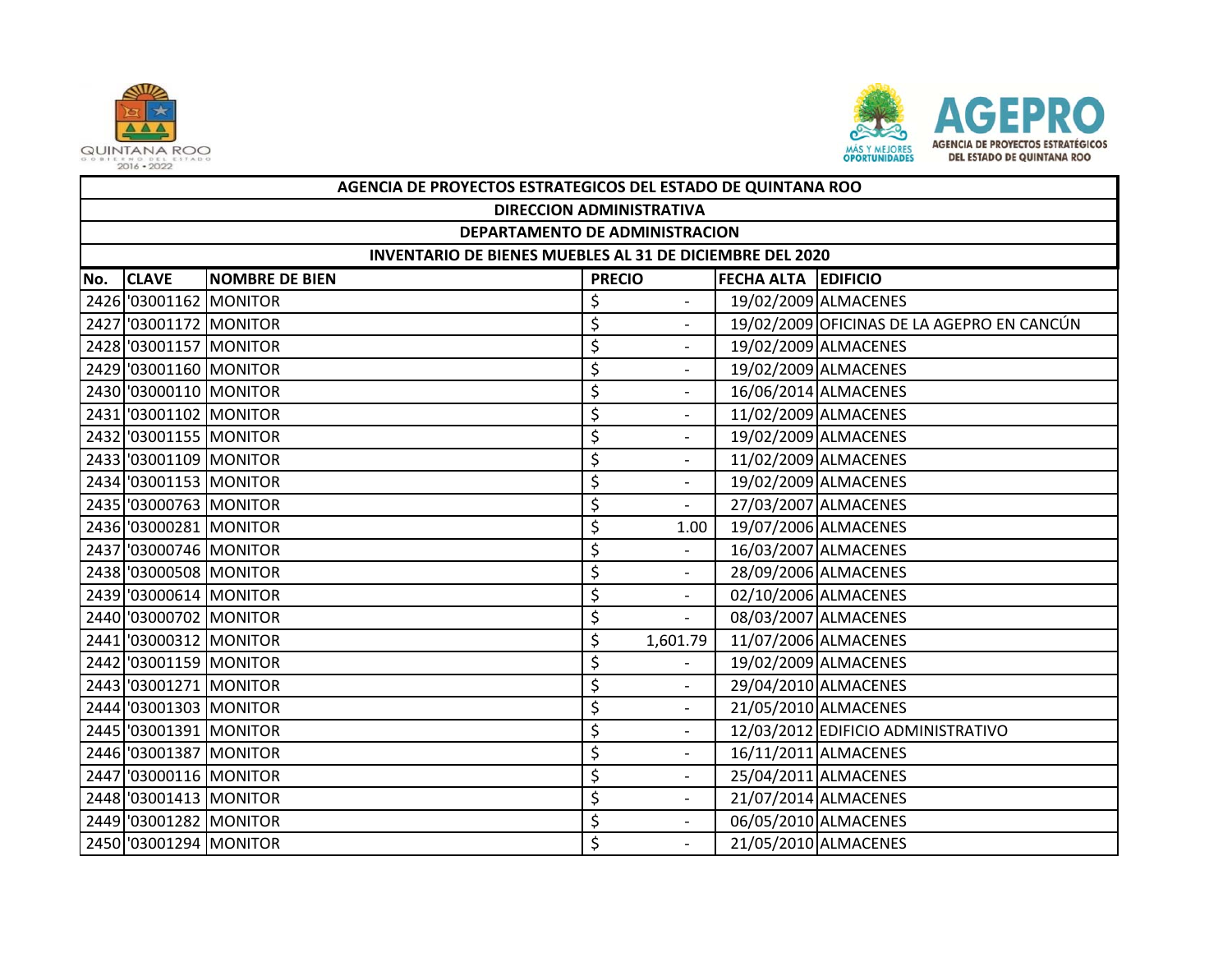



|     | AGENCIA DE PROYECTOS ESTRATEGICOS DEL ESTADO DE QUINTANA ROO                         |  |                                |  |                                      |  |  |  |  |
|-----|--------------------------------------------------------------------------------------|--|--------------------------------|--|--------------------------------------|--|--|--|--|
|     | <b>DIRECCION ADMINISTRATIVA</b>                                                      |  |                                |  |                                      |  |  |  |  |
|     | DEPARTAMENTO DE ADMINISTRACION                                                       |  |                                |  |                                      |  |  |  |  |
|     | INVENTARIO DE BIENES MUEBLES AL 31 DE DICIEMBRE DEL 2020                             |  |                                |  |                                      |  |  |  |  |
| No. | <b>CLAVE</b><br><b>NOMBRE DE BIEN</b><br><b>PRECIO</b><br><b>FECHA ALTA EDIFICIO</b> |  |                                |  |                                      |  |  |  |  |
|     | 2451 '03001331 MONITOR                                                               |  | \$                             |  | 24/05/2010 EDIFICIO ADMINISTRATIVO   |  |  |  |  |
|     | 2452 '03000828 MONITOR                                                               |  | \$<br>$\overline{\phantom{a}}$ |  | 19/08/2010 ALMACENES                 |  |  |  |  |
|     | 2453 '03001348 MONITOR                                                               |  | \$<br>$\blacksquare$           |  | 07/06/2010 ALMACENES                 |  |  |  |  |
|     | 2454 '03000845 MONITOR                                                               |  | \$<br>$\overline{\phantom{a}}$ |  | 26/03/2010 ALMACENES                 |  |  |  |  |
|     | 2455 '03001292 MONITOR                                                               |  | \$                             |  | 20/05/2010 ALMACENES                 |  |  |  |  |
|     | 2456 '03001359 MONITOR                                                               |  | \$<br>$\overline{\phantom{a}}$ |  | 10/06/2010 ALMACENES                 |  |  |  |  |
|     | 2457 '03000108 MONITOR                                                               |  | \$                             |  | 16/05/2014 ALMACENES                 |  |  |  |  |
|     | 2458 '03001382 MONITOR                                                               |  | \$<br>$\blacksquare$           |  | 11/11/2011 ALMACENES                 |  |  |  |  |
|     | 2459 '03000585 MONITOR                                                               |  | \$                             |  | 21/07/2014 ALMACENES                 |  |  |  |  |
|     | 2460 '03001463 MONITOR                                                               |  | \$<br>$\overline{\phantom{a}}$ |  | 28/05/2010 ALMACENES                 |  |  |  |  |
|     | 2461 '03001263 MONITOR                                                               |  | \$                             |  | 31/03/2010 ALMACENES                 |  |  |  |  |
|     | 2462 '03001366 MONITOR                                                               |  | \$<br>$\overline{a}$           |  | 11/11/2011 ALMACENES                 |  |  |  |  |
|     | 2463 '03001362 MONITOR                                                               |  | \$                             |  | 10/06/2010 ALMACENES                 |  |  |  |  |
|     | 2464 '03001286 MONITOR                                                               |  | \$<br>$\overline{a}$           |  | 17/05/2010 ALMACENES                 |  |  |  |  |
|     | 2465 '03000541 MONITOR                                                               |  | \$                             |  | 01/10/2010 ALMACENES                 |  |  |  |  |
|     | 2466 '03000165 MONITOR                                                               |  | \$<br>$\overline{\phantom{a}}$ |  | 25/01/2017 ALMACENES                 |  |  |  |  |
|     | 2467 '03001267 MONITOR                                                               |  | \$                             |  | 22/04/2010 EDIFICIO ADMINISTRATIVO   |  |  |  |  |
|     | 2468 '03001299 MONITOR                                                               |  | \$<br>$\overline{\phantom{a}}$ |  | 21/05/2010 COORDINACION TECNICA 2019 |  |  |  |  |
|     | 2469 '03001260 MONITOR                                                               |  | \$<br>$\overline{\phantom{0}}$ |  | 31/03/2010 ALMACENES                 |  |  |  |  |
|     | 2470 '03000830 MONITOR                                                               |  | \$<br>$\overline{\phantom{a}}$ |  | 27/04/2010 ALMACENES                 |  |  |  |  |
|     | 2471 '03001357 MONITOR                                                               |  | \$                             |  | 10/06/2010 ALMACENES                 |  |  |  |  |
|     | 2472 '03001015 MONITOR                                                               |  | \$<br>$\overline{\phantom{a}}$ |  | 22/04/2008 ALMACENES                 |  |  |  |  |
|     | 2473 '03001004 MONITOR                                                               |  | \$<br>$\overline{\phantom{a}}$ |  | 22/04/2008 ALMACENES                 |  |  |  |  |
|     | 2474 '03001019 MONITOR                                                               |  | \$<br>$\overline{\phantom{a}}$ |  | 22/04/2008 EDIFICIO ADMINISTRATIVO   |  |  |  |  |
|     | 2475 '03000735 MONITOR                                                               |  | \$                             |  | 16/03/2007 ALMACENES                 |  |  |  |  |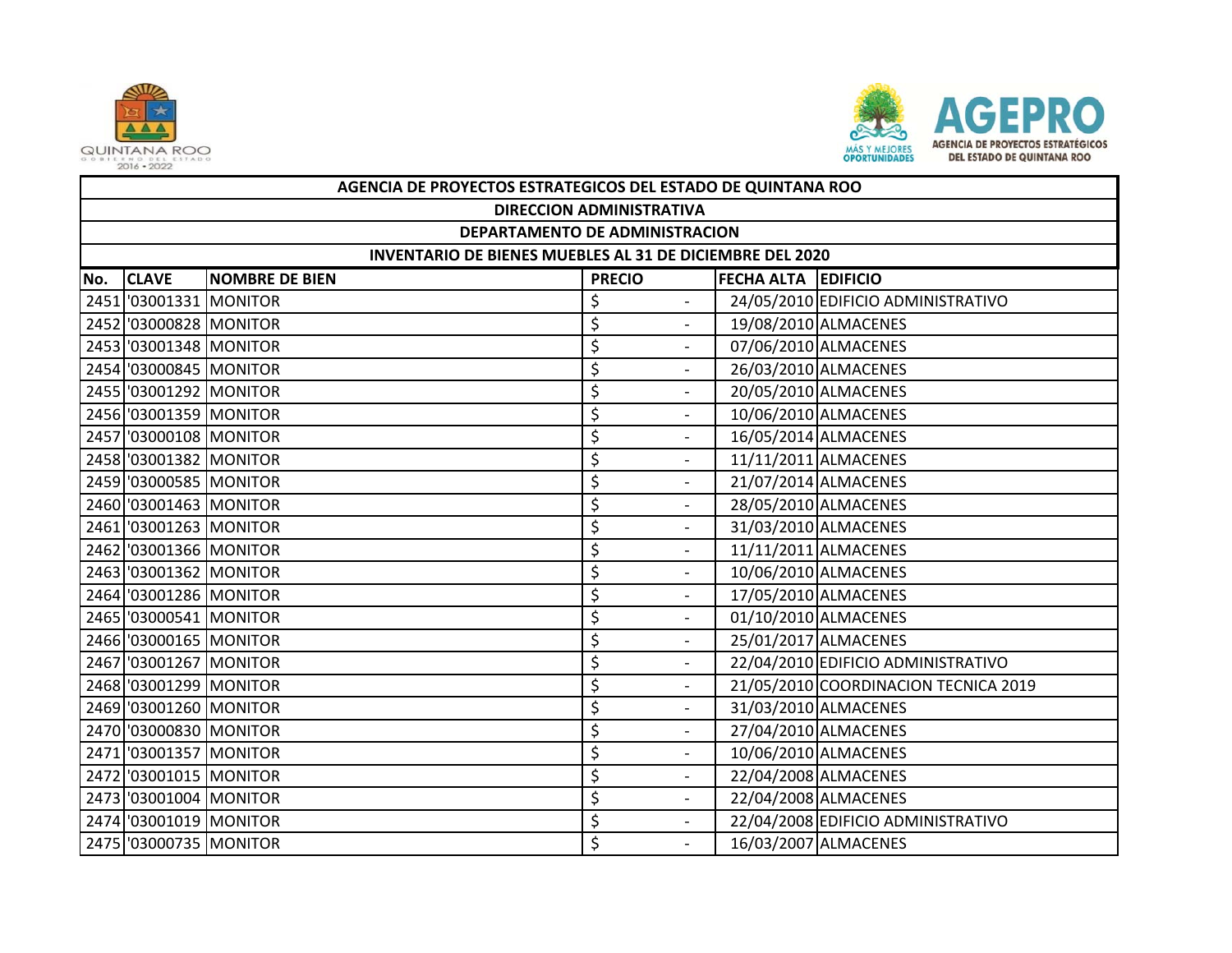



|     | AGENCIA DE PROYECTOS ESTRATEGICOS DEL ESTADO DE QUINTANA ROO    |                       |               |                          |                            |                                            |  |  |  |
|-----|-----------------------------------------------------------------|-----------------------|---------------|--------------------------|----------------------------|--------------------------------------------|--|--|--|
|     | <b>DIRECCION ADMINISTRATIVA</b>                                 |                       |               |                          |                            |                                            |  |  |  |
|     | DEPARTAMENTO DE ADMINISTRACION                                  |                       |               |                          |                            |                                            |  |  |  |
|     | <b>INVENTARIO DE BIENES MUEBLES AL 31 DE DICIEMBRE DEL 2020</b> |                       |               |                          |                            |                                            |  |  |  |
| No. | <b>CLAVE</b>                                                    | <b>NOMBRE DE BIEN</b> | <b>PRECIO</b> |                          | <b>FECHA ALTA EDIFICIO</b> |                                            |  |  |  |
|     | 2476 '03000010 MONITOR                                          |                       | \$            |                          |                            | 30/09/2006 ALMACENES                       |  |  |  |
|     | 2477 '03001164 MONITOR                                          |                       | \$            | $\overline{\phantom{a}}$ |                            | 19/02/2009 ALMACENES                       |  |  |  |
|     | 2478 '03001498 MONITOR                                          |                       | \$            | 2,418.69                 |                            | 09/11/2012 ALMACENES                       |  |  |  |
|     | 2479 '03001494 MONITOR                                          |                       | \$            | 2,418.69                 |                            | 09/11/2012 EDIFICIO ADMINISTRATIVO         |  |  |  |
|     | 2480 '03001468 MONITOR                                          |                       | \$            | 2,418.69                 |                            | 09/11/2012 EDIFICIO ADMINISTRATIVO         |  |  |  |
|     | 2481 '03001482 MONITOR                                          |                       | \$            | 2,418.69                 |                            | 09/11/2012 ALMACENES                       |  |  |  |
|     | 2482 '03001475 MONITOR                                          |                       | \$            | 2,418.69                 |                            | 09/11/2012 EDIFICIO ADMINISTRATIVO         |  |  |  |
|     | 2483 '03001502 MONITOR                                          |                       | \$            | 2,418.69                 |                            | 09/11/2012 ALMACENES                       |  |  |  |
|     | 2484 '03001496 MONITOR                                          |                       | \$            | 2,418.69                 |                            | 09/11/2012 OFICINAS DE LA AGEPRO EN CANCÚN |  |  |  |
|     | 2485 '03001466 MONITOR                                          |                       | \$            | 2,418.69                 |                            | 09/11/2012 ALMACENES                       |  |  |  |
|     | 2486 '03001492 MONITOR                                          |                       | \$            | 2,418.69                 |                            | 09/11/2012 DELEGACIÓN COZUMEL              |  |  |  |
|     | 2487 '03000006 MONITOR                                          |                       | \$            |                          |                            | 09/10/2015 EDIFICIO ADMINISTRATIVO         |  |  |  |
|     | 2488 '03001489 MONITOR                                          |                       | \$            | 2,418.69                 |                            | 09/11/2012 ALMACENES                       |  |  |  |
|     | 2489 '03001501 MONITOR                                          |                       | \$            | 2,418.69                 |                            | 09/11/2012 EDIFICIO ADMINISTRATIVO         |  |  |  |
|     | 2490 '03001499 MONITOR                                          |                       | \$            | 2,418.69                 |                            | 09/11/2012 ALMACENES                       |  |  |  |
|     | 2491 '03001464 MONITOR                                          |                       | \$            | 2,418.69                 |                            | 09/11/2012 EDIFICIO ADMINISTRATIVO         |  |  |  |
|     | 2492 '03001437 MONITOR                                          |                       | \$            | 2,418.69                 |                            | 09/11/2012 ALMACENES                       |  |  |  |
|     | 2493 '03001511 MONITOR                                          |                       | \$            | 2,418.69                 |                            | 09/11/2012 OFICINAS DE LA AGEPRO EN CANCÚN |  |  |  |
|     | 2494 '03001473 MONITOR                                          |                       | \$            | 2,418.69                 |                            | 09/11/2012 ALMACENES                       |  |  |  |
|     | 2495 '03001495 MONITOR                                          |                       | \$            | 2,418.69                 |                            | 09/11/2012 EDIFICIO ADMINISTRATIVO         |  |  |  |
|     | 2496 '03001484 MONITOR                                          |                       | \$            | 2,418.69                 |                            | 09/11/2012 DIRECCIÓN GENERAL               |  |  |  |
|     | 2497 '03001506 MONITOR                                          |                       | \$            | 2,418.69                 |                            | 09/11/2012 ALMACENES                       |  |  |  |
|     | 2498 '03001491 MONITOR                                          |                       | \$            | 2,418.69                 |                            | 09/11/2012 ALMACENES                       |  |  |  |
|     | 2499 '03001504 MONITOR                                          |                       | \$            | 2,418.69                 |                            | 09/11/2012 EDIFICIO ADMINISTRATIVO         |  |  |  |
|     | 2500 '03001480 MONITOR                                          |                       | \$            | 2,418.69                 |                            | 09/11/2012 ALMACENES                       |  |  |  |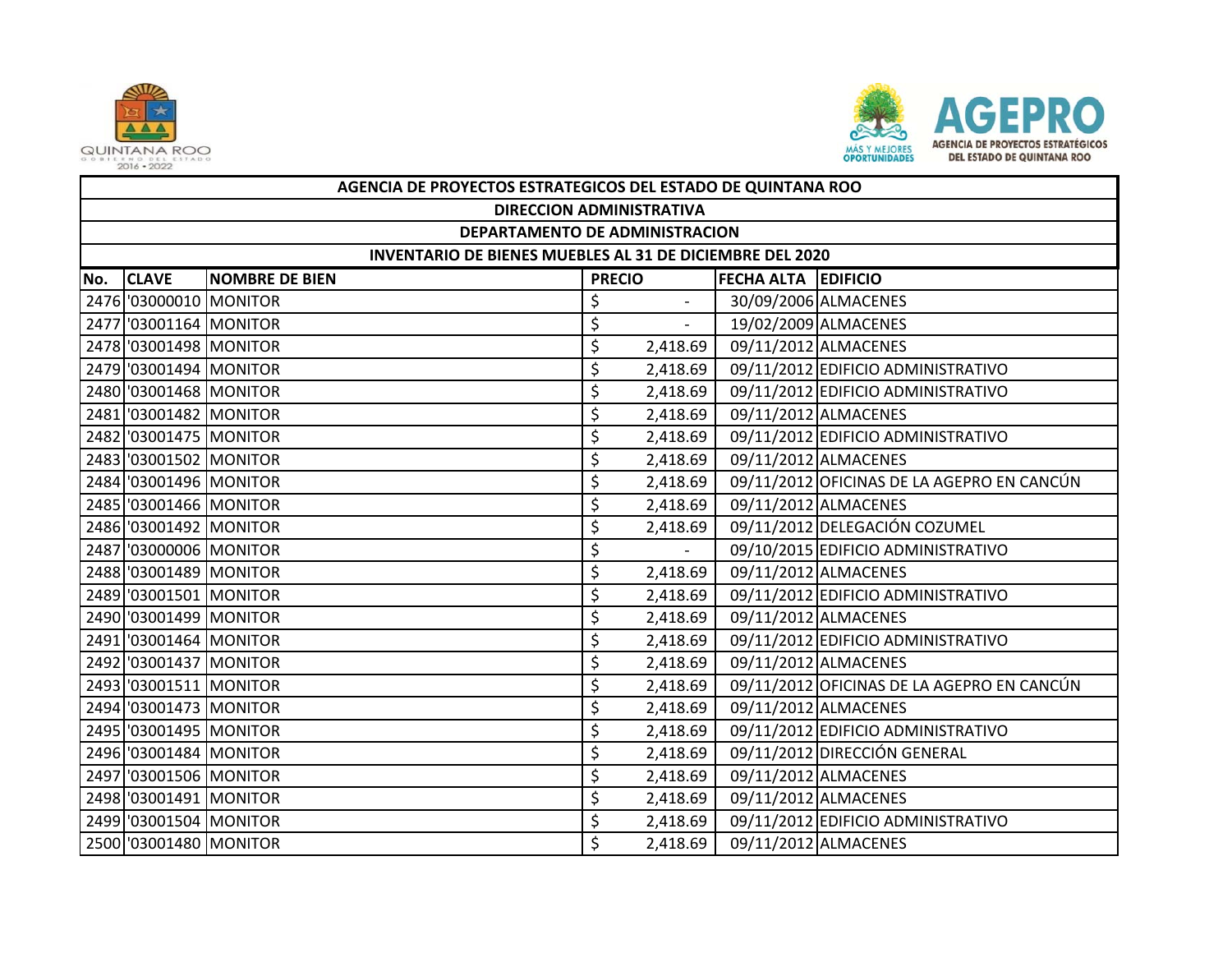



|     | AGENCIA DE PROYECTOS ESTRATEGICOS DEL ESTADO DE QUINTANA ROO    |                            |    |          |  |                                            |  |  |  |
|-----|-----------------------------------------------------------------|----------------------------|----|----------|--|--------------------------------------------|--|--|--|
|     | <b>DIRECCION ADMINISTRATIVA</b>                                 |                            |    |          |  |                                            |  |  |  |
|     | DEPARTAMENTO DE ADMINISTRACION                                  |                            |    |          |  |                                            |  |  |  |
|     | <b>INVENTARIO DE BIENES MUEBLES AL 31 DE DICIEMBRE DEL 2020</b> |                            |    |          |  |                                            |  |  |  |
| No. | <b>CLAVE</b>                                                    | <b>FECHA ALTA EDIFICIO</b> |    |          |  |                                            |  |  |  |
|     | 2501 '03001457 MONITOR                                          |                            | \$ | 2,418.69 |  | 09/11/2012 EDIFICIO ADMINISTRATIVO         |  |  |  |
|     | 2502 '03001508 MONITOR                                          |                            | \$ | 2,418.69 |  | 09/11/2012 EDIFICIO ADMINISTRATIVO         |  |  |  |
|     | 2503 '03001467 MONITOR                                          |                            | \$ | 2,418.69 |  | 09/11/2012 EDIFICIO ADMINISTRATIVO         |  |  |  |
|     | 2504 '03001515 MONITOR                                          |                            | \$ | 2,418.69 |  | 09/11/2012 ALMACENES                       |  |  |  |
|     | 2505 '03001513 MONITOR                                          |                            | \$ | 2,418.69 |  | 09/11/2012 ALMACENES                       |  |  |  |
|     | 2506 '03001479 MONITOR                                          |                            | \$ | 2,418.69 |  | 09/11/2012 ALMACENES                       |  |  |  |
|     | 2507 '03001481 MONITOR                                          |                            | \$ | 241.69   |  | 09/11/2012 ALMACENES                       |  |  |  |
|     | 2508 '03001470 MONITOR                                          |                            | \$ | 2,418.69 |  | 09/11/2012 EDIFICIO ADMINISTRATIVO         |  |  |  |
|     | 2509 '03001486 MONITOR                                          |                            | \$ | 2,418.69 |  | 09/11/2012 ALMACENES                       |  |  |  |
|     | 2510 '03001435 MONITOR                                          |                            | \$ | 2,418.69 |  | 09/11/2012 ALMACENES                       |  |  |  |
|     | 2511 '03001465 MONITOR                                          |                            | \$ | 2,418.69 |  | 09/11/2012 DIRECCIÓN GENERAL               |  |  |  |
|     | 2512 '03001485 MONITOR                                          |                            | \$ | 2,418.69 |  | 09/11/2012 EDIFICIO ADMINISTRATIVO         |  |  |  |
|     | 2513 '03001514 MONITOR                                          |                            | \$ | 2,418.69 |  | 09/11/2012 ALMACENES                       |  |  |  |
|     | 2514 '03001493 MONITOR                                          |                            | \$ | 2,418.69 |  | 09/11/2012 ALMACENES                       |  |  |  |
|     | 2515 '03001474 MONITOR                                          |                            | \$ | 2,418.69 |  | 09/11/2012 ALMACENES                       |  |  |  |
|     | 2516 '03001512 MONITOR                                          |                            | \$ | 2,418.69 |  | 09/11/2012 ALMACENES                       |  |  |  |
|     | 2517 '03001477 MONITOR                                          |                            | \$ | 2,418.60 |  | 09/11/2012 EDIFICIO ADMINISTRATIVO         |  |  |  |
|     | 2518 '03001488 MONITOR                                          |                            | \$ | 2,418.69 |  | 09/11/2012 ALMACENES                       |  |  |  |
|     | 2519 '03001507 MONITOR                                          |                            | \$ | 2,418.69 |  | 09/11/2012 DELEGACIÓN COZUMEL              |  |  |  |
|     | 2520 '03001505 MONITOR                                          |                            | \$ | 2,418.69 |  | 09/11/2012 ALMACENES                       |  |  |  |
|     | 2521 '03001516 MONITOR                                          |                            | \$ | 2,418.69 |  | 09/11/2012 OFICINAS DE LA AGEPRO EN CANCÚN |  |  |  |
|     | 2522 '03001500 MONITOR                                          |                            | \$ | 2,418.69 |  | 09/11/2012 EDIFICIO ADMINISTRATIVO         |  |  |  |
|     | 2523 '03000139 MONITOR                                          |                            | \$ | $\sim$   |  | 08/11/2016 EDIFICIO ADMINISTRATIVO         |  |  |  |
|     | 2524 '03000606 MONITOR                                          |                            | \$ | 2,227.20 |  | 31/01/2020 EDIFICIO ADMINISTRATIVO         |  |  |  |
|     | 2525 '03000398 MONITOR                                          |                            | \$ | 3,241.14 |  | 17/12/2019 DIRECCIÓN GENERAL               |  |  |  |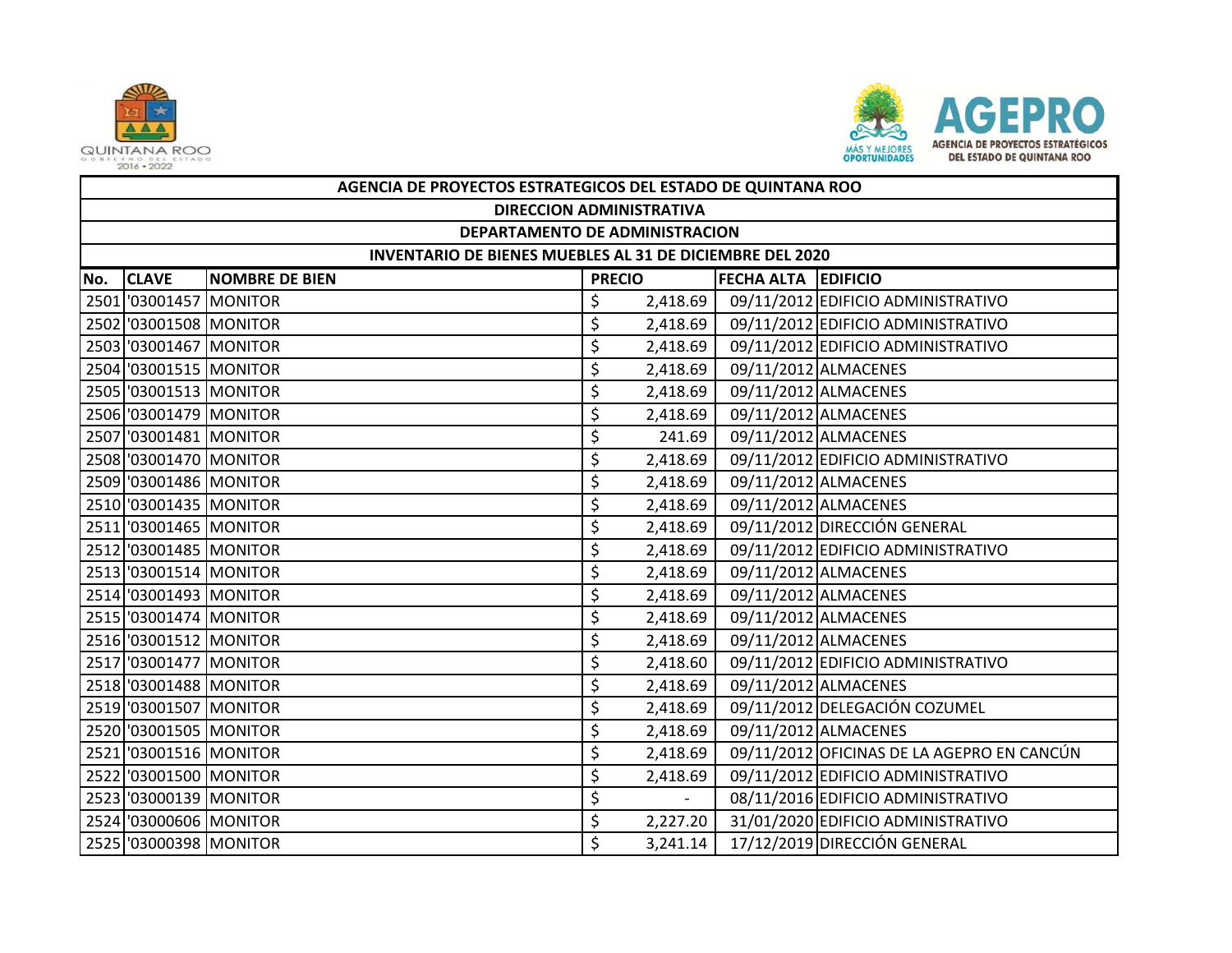



|     | AGENCIA DE PROYECTOS ESTRATEGICOS DEL ESTADO DE QUINTANA ROO                         |  |    |          |  |                                            |  |  |  |
|-----|--------------------------------------------------------------------------------------|--|----|----------|--|--------------------------------------------|--|--|--|
|     | <b>DIRECCION ADMINISTRATIVA</b>                                                      |  |    |          |  |                                            |  |  |  |
|     | DEPARTAMENTO DE ADMINISTRACION                                                       |  |    |          |  |                                            |  |  |  |
|     | INVENTARIO DE BIENES MUEBLES AL 31 DE DICIEMBRE DEL 2020                             |  |    |          |  |                                            |  |  |  |
| No. | <b>CLAVE</b><br><b>NOMBRE DE BIEN</b><br><b>PRECIO</b><br><b>FECHA ALTA EDIFICIO</b> |  |    |          |  |                                            |  |  |  |
|     | 2526 '03000414 MONITOR                                                               |  | \$ | 3,241.14 |  | 18/12/2019 EDIFICIO ADMINISTRATIVO         |  |  |  |
|     | 2527 '03000400 MONITOR                                                               |  | \$ | 3,241.14 |  | 17/12/2019 DIRECCIÓN GENERAL               |  |  |  |
|     | 2528 '03000387 MONITOR                                                               |  | \$ | 3,241.14 |  | 17/12/2019 EDIFICIO ADMINISTRATIVO         |  |  |  |
|     | 2529 '03000392 MONITOR                                                               |  | \$ | 3,241.14 |  | 17/12/2019 EDIFICIO ADMINISTRATIVO         |  |  |  |
|     | 2530 '03000404 MONITOR                                                               |  | \$ | 3,241.14 |  | 17/12/2019 EDIFICIO ADMINISTRATIVO         |  |  |  |
|     | 2531 '03001650 MONITOR                                                               |  | \$ | 2,227.20 |  | 05/02/2020 EDIFICIO ADMINISTRATIVO         |  |  |  |
|     | 2532 '03001656 MONITOR                                                               |  | \$ | 2,227.20 |  | 05/02/2020 EDIFICIO ADMINISTRATIVO         |  |  |  |
|     | 2533 '03001648 MONITOR                                                               |  | \$ | 2,227.20 |  | 05/02/2020 EDIFICIO ADMINISTRATIVO         |  |  |  |
|     | 2534 '03001652 MONITOR                                                               |  | \$ | 2,227.20 |  | 05/02/2020 EDIFICIO ADMINISTRATIVO         |  |  |  |
|     | 2535 '03001660 MONITOR                                                               |  | \$ | 2,227.20 |  | 05/02/2020 EDIFICIO ADMINISTRATIVO         |  |  |  |
|     | 2536 '03000428 MONITOR                                                               |  | \$ | 3,241.14 |  | 18/12/2019 EDIFICIO ADMINISTRATIVO         |  |  |  |
|     | 2537 '03000409 MONITOR                                                               |  | \$ | 3,241.14 |  | 18/12/2019 EDIFICIO ADMINISTRATIVO         |  |  |  |
|     | 2538 '03000667 MONITOR                                                               |  | \$ | 2,227.20 |  | 05/02/2020 EDIFICIO ADMINISTRATIVO         |  |  |  |
|     | 2539 '03000412 MONITOR                                                               |  | \$ | 3,241.14 |  | 18/12/2019 EDIFICIO ADMINISTRATIVO         |  |  |  |
|     | 2540 '03000429 MONITOR                                                               |  | \$ | 3,241.14 |  | 18/12/2019 EDIFICIO ADMINISTRATIVO         |  |  |  |
|     | 2541 '03000473 MONITOR                                                               |  | \$ | 3,241.14 |  | 20/12/2019 OFICINAS DE LA AGEPRO EN CANCÚN |  |  |  |
|     | 2542 '03000455 MONITOR                                                               |  | \$ | 3,241.14 |  | 20/12/2019 OFICINAS DE LA AGEPRO EN CANCÚN |  |  |  |
|     | 2543 '03000394 MONITOR                                                               |  | \$ | 3,241.14 |  | 17/12/2019 EDIFICIO ADMINISTRATIVO         |  |  |  |
|     | 2544 '03000578 MONITOR                                                               |  | \$ | 2,227.20 |  | 23/01/2020 OFICINAS DE LA AGEPRO EN CANCÚN |  |  |  |
|     | 2545 '03000390 MONITOR                                                               |  | \$ | 3,241.14 |  | 17/12/2019 EDIFICIO ADMINISTRATIVO         |  |  |  |
|     | 2546 '03001687 MONITOR                                                               |  | \$ | 2,227.20 |  | 05/02/2020 EDIFICIO ADMINISTRATIVO         |  |  |  |
|     | 2547 '03001688 MONITOR                                                               |  | \$ | 2,227.20 |  | 05/02/2020 DIRECCIÓN GENERAL               |  |  |  |
|     | 2548 '03001661 MONITOR                                                               |  | \$ | 2,227.20 |  | 05/02/2020 EDIFICIO ADMINISTRATIVO         |  |  |  |
|     | 2549 '03001686 MONITOR                                                               |  | \$ | 2,227.20 |  | 05/02/2020 EDIFICIO ADMINISTRATIVO         |  |  |  |
|     | 2550 '03001689 MONITOR                                                               |  | \$ | 2,227.20 |  | 05/02/2020 EDIFICIO ADMINISTRATIVO         |  |  |  |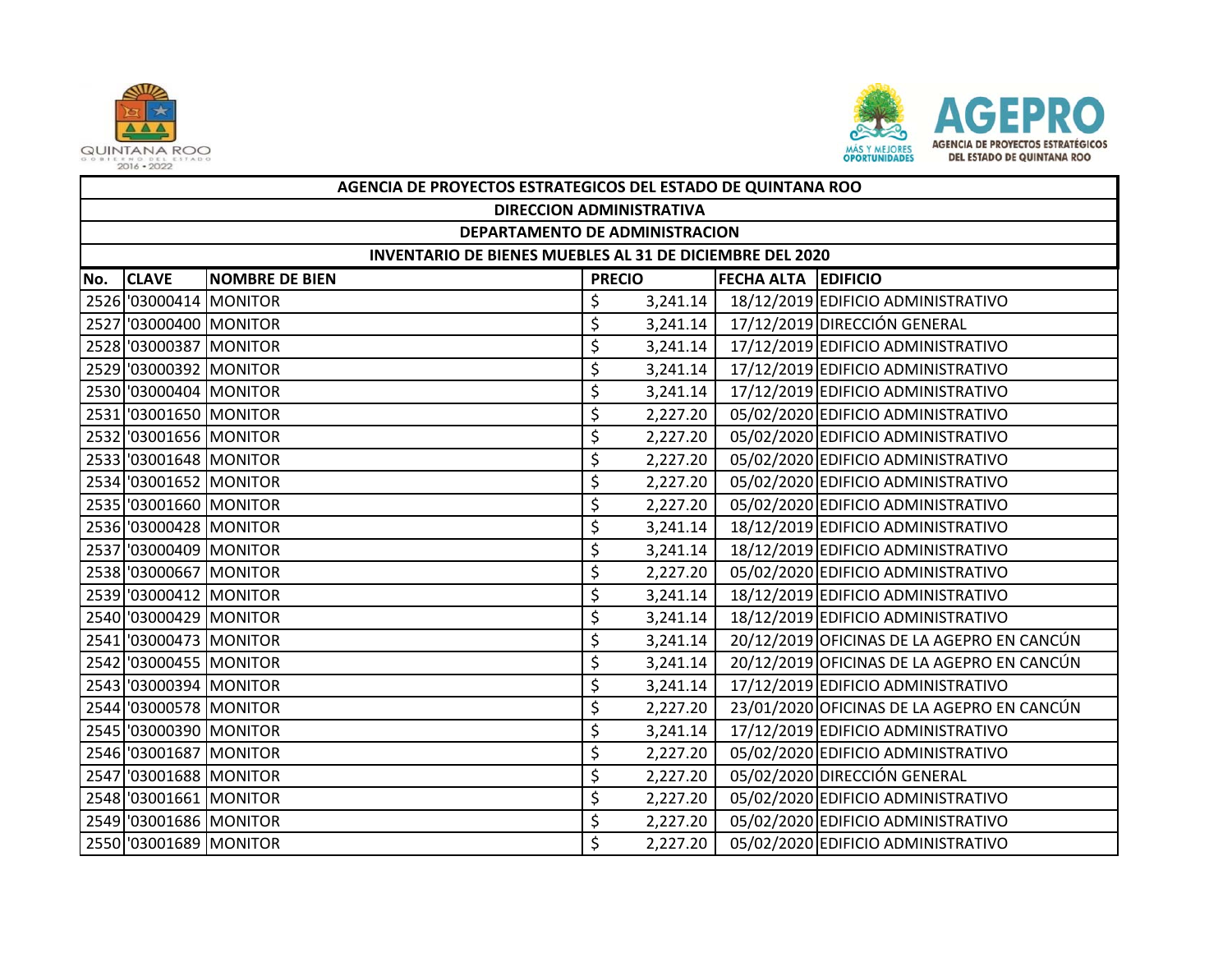



|     | AGENCIA DE PROYECTOS ESTRATEGICOS DEL ESTADO DE QUINTANA ROO |                       |                                             |          |  |                                            |  |  |  |
|-----|--------------------------------------------------------------|-----------------------|---------------------------------------------|----------|--|--------------------------------------------|--|--|--|
|     | <b>DIRECCION ADMINISTRATIVA</b>                              |                       |                                             |          |  |                                            |  |  |  |
|     | DEPARTAMENTO DE ADMINISTRACION                               |                       |                                             |          |  |                                            |  |  |  |
|     | INVENTARIO DE BIENES MUEBLES AL 31 DE DICIEMBRE DEL 2020     |                       |                                             |          |  |                                            |  |  |  |
| No. | <b>CLAVE</b>                                                 | <b>NOMBRE DE BIEN</b> | <b>FECHA ALTA EDIFICIO</b><br><b>PRECIO</b> |          |  |                                            |  |  |  |
|     | 2551 '03001685 MONITOR                                       |                       | \$                                          | 2,227.20 |  | 05/02/2020 EDIFICIO ADMINISTRATIVO         |  |  |  |
|     | 2552 '03000482 MONITOR                                       |                       | \$                                          | 3,241.14 |  | 20/12/2019 OFICINAS DE LA AGEPRO EN CANCÚN |  |  |  |
|     | 2553 '03000478 MONITOR                                       |                       | \$                                          | 3,241.14 |  | 20/12/2019 OFICINAS DE LA AGEPRO EN CANCÚN |  |  |  |
|     | 2554 '03001766 MONITOR                                       |                       | \$                                          | 2,227.20 |  | 05/02/2020 EDIFICIO ADMINISTRATIVO         |  |  |  |
|     | 2555 '03001725 MONITOR                                       |                       | \$                                          | 2,227.20 |  | 05/02/2020 DIRECCIÓN GENERAL               |  |  |  |
|     | 2556 '03000640 MONITOR                                       |                       | \$                                          | 2,227.20 |  | 05/02/2020 EDIFICIO ADMINISTRATIVO         |  |  |  |
|     | 2557 '03000642 MONITOR                                       |                       | \$                                          | 2,227.20 |  | 05/02/2020 EDIFICIO ADMINISTRATIVO         |  |  |  |
|     | 2558 '03000644 MONITOR                                       |                       | \$                                          | 2,227.20 |  | 05/02/2020 EDIFICIO ADMINISTRATIVO         |  |  |  |
|     | 2559 '03000556 MONITOR                                       |                       | \$                                          | 2,227.20 |  | 23/01/2020 OFICINAS DE LA AGEPRO EN CANCÚN |  |  |  |
|     | 2560 '03001723 MONITOR                                       |                       | \$                                          | 2,227.20 |  | 05/02/2020 DIRECCIÓN GENERAL               |  |  |  |
|     | 2561 '03001736 MONITOR                                       |                       | \$                                          | 2,227.20 |  | 05/02/2020 DIRECCIÓN GENERAL               |  |  |  |
|     | 2562 '03001730 MONITOR                                       |                       | \$                                          | 2,227.20 |  | 05/02/2020 DIRECCIÓN GENERAL               |  |  |  |
|     | 2563 '03000609 MONITOR                                       |                       | \$                                          | 2,227.20 |  | 31/01/2020 DIRECCIÓN GENERAL               |  |  |  |
|     | 2564 '03000542 MONITOR                                       |                       | \$                                          | 2,227.20 |  | 23/01/2020 OFICINAS DE LA AGEPRO EN CANCÚN |  |  |  |
|     | 2565 '03000661 MONITOR                                       |                       | \$                                          | 2,227.20 |  | 05/02/2020 EDIFICIO ADMINISTRATIVO         |  |  |  |
|     | 2566 '03000659 MONITOR                                       |                       | \$                                          | 2,227.20 |  | 05/02/2020 EDIFICIO ADMINISTRATIVO         |  |  |  |
|     | 2567 '03001800 MONITOR                                       |                       | \$                                          | 2,227.20 |  | 21/02/2020 DELEGACIÓN COZUMEL              |  |  |  |
|     | 2568 '03001785 MONITOR                                       |                       | \$                                          | 2,227.20 |  | 21/02/2020 DELEGACIÓN COZUMEL              |  |  |  |
|     | 2569 '03000651 MONITOR                                       |                       | \$                                          | 2,227.20 |  | 05/02/2020 EDIFICIO ADMINISTRATIVO         |  |  |  |
|     | 2570 '03000656 MONITOR                                       |                       | \$                                          | 2,227.20 |  | 05/02/2020 EDIFICIO ADMINISTRATIVO         |  |  |  |
|     | 2571 '03000590 MONITOR                                       |                       | \$                                          | 2,227.20 |  | 23/01/2020 OFICINAS DE LA AGEPRO EN CANCÚN |  |  |  |
|     | 2572 '03000594 MONITOR                                       |                       | \$                                          | 2,227.20 |  | 23/01/2020 OFICINAS DE LA AGEPRO EN CANCÚN |  |  |  |
|     | 2573 '03000663 MONITOR                                       |                       | \$                                          | 2,227.20 |  | 05/02/2020 EDIFICIO ADMINISTRATIVO         |  |  |  |
|     | 2574 '03000532 MONITOR                                       |                       | \$                                          | 2,227.20 |  | 23/01/2020 OFICINAS DE LA AGEPRO EN CANCÚN |  |  |  |
|     | 2575 '03000514 MONITOR                                       |                       | \$                                          | 2,227.20 |  | 23/01/2020 OFICINAS DE LA AGEPRO EN CANCÚN |  |  |  |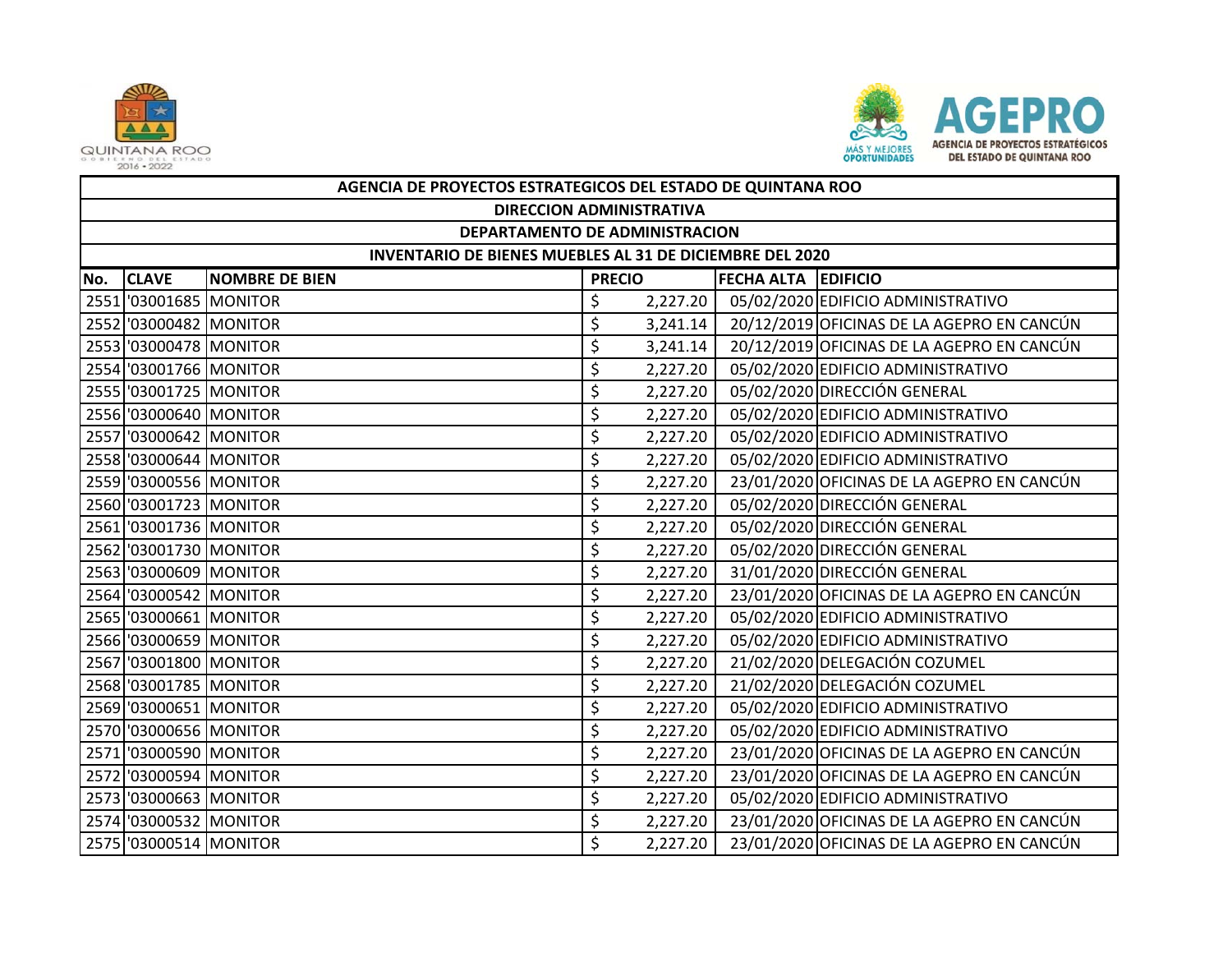



|                                | AGENCIA DE PROYECTOS ESTRATEGICOS DEL ESTADO DE QUINTANA ROO |                       |               |          |                            |                                            |  |  |  |  |
|--------------------------------|--------------------------------------------------------------|-----------------------|---------------|----------|----------------------------|--------------------------------------------|--|--|--|--|
|                                | <b>DIRECCION ADMINISTRATIVA</b>                              |                       |               |          |                            |                                            |  |  |  |  |
| DEPARTAMENTO DE ADMINISTRACION |                                                              |                       |               |          |                            |                                            |  |  |  |  |
|                                | INVENTARIO DE BIENES MUEBLES AL 31 DE DICIEMBRE DEL 2020     |                       |               |          |                            |                                            |  |  |  |  |
| No.                            | <b>CLAVE</b>                                                 | <b>NOMBRE DE BIEN</b> | <b>PRECIO</b> |          | <b>FECHA ALTA EDIFICIO</b> |                                            |  |  |  |  |
|                                | 2576 '03000580 MONITOR                                       |                       | \$            | 2,227.20 |                            | 23/01/2020 OFICINAS DE LA AGEPRO EN CANCÚN |  |  |  |  |
|                                | 2577 '03001768 MONITOR                                       |                       | \$            | 2,227.20 |                            | 05/02/2020 EDIFICIO ADMINISTRATIVO         |  |  |  |  |
|                                | 2578 '03000653 MONITOR                                       |                       | \$            | 2,227.20 |                            | 05/02/2020 EDIFICIO ADMINISTRATIVO         |  |  |  |  |
|                                | 2579 '03000625 MONITOR                                       |                       | \$            | 2,227.20 |                            | 05/02/2020 DIRECCIÓN GENERAL               |  |  |  |  |
|                                | 2580 '03001799 MONITOR                                       |                       | \$            | 2,227.20 |                            | 21/02/2020 DELEGACIÓN COZUMEL              |  |  |  |  |
|                                | 2581 '03001670 MONITOR                                       |                       | \$            | 2,227.20 |                            | 05/02/2020 EDIFICIO ADMINISTRATIVO         |  |  |  |  |
|                                | 2582 '03001703 MONITOR                                       |                       | \$            | 2,227.20 |                            | 05/02/2020 EDIFICIO ADMINISTRATIVO         |  |  |  |  |
|                                | 2583 '03000550 MONITOR                                       |                       | \$            | 2,227.20 |                            | 23/01/2020 OFICINAS DE LA AGEPRO EN CANCÚN |  |  |  |  |
|                                | 2584 '03001748 MONITOR                                       |                       | \$            | 2,227.20 |                            | 05/02/2020 DIRECCIÓN GENERAL               |  |  |  |  |
|                                | 2585 '03001708 MONITOR                                       |                       | \$            | 2,227.20 |                            | 05/02/2020 EDIFICIO ADMINISTRATIVO         |  |  |  |  |
|                                | 2586 '03001772 MONITOR                                       |                       | \$            | 2,227.20 |                            | 05/02/2020 EDIFICIO ADMINISTRATIVO         |  |  |  |  |
|                                | 2587 '03000627 MONITOR                                       |                       | \$            | 2,227.20 |                            | 05/02/2020 DIRECCIÓN GENERAL               |  |  |  |  |
|                                | 2588 '03001743 MONITOR                                       |                       | \$            | 2,227.20 |                            | 05/02/2020 DIRECCIÓN GENERAL               |  |  |  |  |
|                                | 2589 '03000600 MONITOR                                       |                       | \$            | 2,227.20 |                            | 31/01/2020 EDIFICIO ADMINISTRATIVO         |  |  |  |  |
|                                | 2590 '03000646 MONITOR                                       |                       | \$            | 2,227.20 |                            | 05/02/2020 EDIFICIO ADMINISTRATIVO         |  |  |  |  |
|                                | 2591 '03000630 MONITOR                                       |                       | \$            | 2,227.20 |                            | 05/02/2020 EDIFICIO ADMINISTRATIVO         |  |  |  |  |
|                                | 2592 '03001668 MONITOR                                       |                       | \$            | 2,227.20 |                            | 05/02/2020 EDIFICIO ADMINISTRATIVO         |  |  |  |  |
|                                | 2593 '03001770 MONITOR                                       |                       | \$            | 2,227.20 |                            | 05/02/2020 EDIFICIO ADMINISTRATIVO         |  |  |  |  |
|                                | 2594 '03000648 MONITOR                                       |                       | \$            | 2,227.20 |                            | 05/02/2020 EDIFICIO ADMINISTRATIVO         |  |  |  |  |
|                                | 2595 '03000665 MONITOR                                       |                       | \$            | 2,227.20 |                            | 05/02/2020 EDIFICIO ADMINISTRATIVO         |  |  |  |  |
|                                | 2596 '03001721 MONITOR                                       |                       | \$            | 2,227.20 |                            | 05/02/2020 DIRECCIÓN GENERAL               |  |  |  |  |
|                                | 2597 '03000559 MONITOR                                       |                       | \$            | 2,227.20 |                            | 23/01/2020 OFICINAS DE LA AGEPRO EN CANCÚN |  |  |  |  |
|                                | 2598 '03000632 MONITOR                                       |                       | \$            | 2,227.20 |                            | 05/02/2020 EDIFICIO ADMINISTRATIVO         |  |  |  |  |
|                                | 2599 '03001713 MONITOR                                       |                       | \$            | 2,227.20 |                            | 05/02/2020 EDIFICIO ADMINISTRATIVO         |  |  |  |  |
|                                | 2600 '03001795 MONITOR                                       |                       | \$            | 2,227.20 |                            | 21/02/2020 DELEGACIÓN COZUMEL              |  |  |  |  |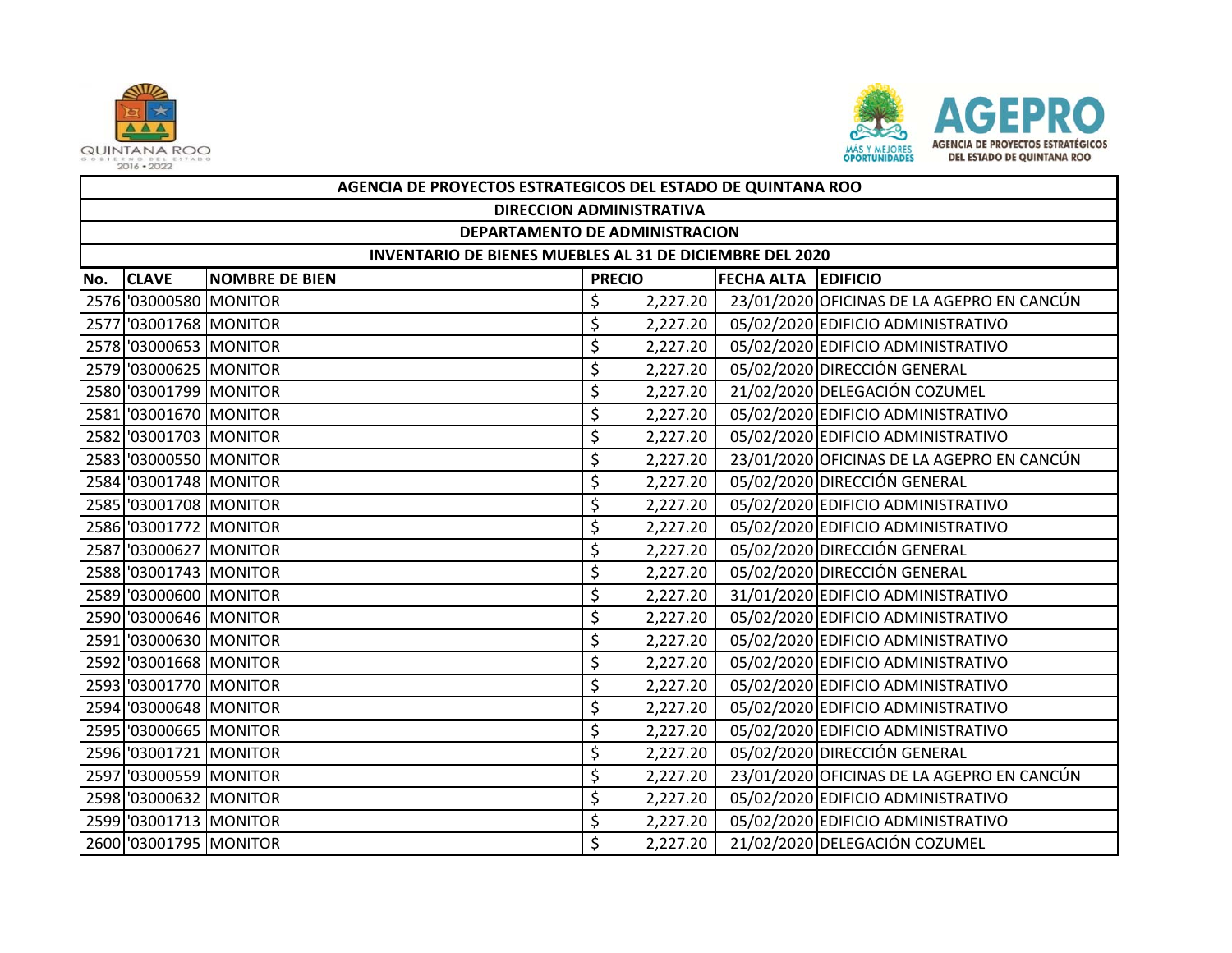



|     | AGENCIA DE PROYECTOS ESTRATEGICOS DEL ESTADO DE QUINTANA ROO |                       |               |          |                            |                                            |  |  |  |
|-----|--------------------------------------------------------------|-----------------------|---------------|----------|----------------------------|--------------------------------------------|--|--|--|
|     | <b>DIRECCION ADMINISTRATIVA</b>                              |                       |               |          |                            |                                            |  |  |  |
|     | DEPARTAMENTO DE ADMINISTRACION                               |                       |               |          |                            |                                            |  |  |  |
|     | INVENTARIO DE BIENES MUEBLES AL 31 DE DICIEMBRE DEL 2020     |                       |               |          |                            |                                            |  |  |  |
| No. | <b>CLAVE</b>                                                 | <b>NOMBRE DE BIEN</b> | <b>PRECIO</b> |          | <b>FECHA ALTA EDIFICIO</b> |                                            |  |  |  |
|     | 2601 03001796 MONITOR                                        |                       | \$            | 2,227.20 |                            | 21/02/2020 EDIFICIO ADMINISTRATIVO         |  |  |  |
|     | 2602 '03001797 MONITOR                                       |                       | \$            | 2,227.20 |                            | 21/02/2020 EDIFICIO ADMINISTRATIVO         |  |  |  |
|     | 2603 03001805 MONITOR                                        |                       | \$            | 2,227.20 |                            | 16/04/2020 EDIFICIO ADMINISTRATIVO         |  |  |  |
|     | 2604 '03001816 MONITOR                                       |                       | \$            | 2,227.20 |                            | 23/01/2020 EDIFICIO ADMINISTRATIVO         |  |  |  |
|     | 2605 '03001684 MONITOR                                       |                       | \$            | 2,227.20 |                            | 05/02/2020 EDIFICIO ADMINISTRATIVO         |  |  |  |
|     | 2606 '03001814 MONITOR                                       |                       | \$            | 2,227.20 |                            | 23/01/2020 EDIFICIO ADMINISTRATIVO         |  |  |  |
|     | 2607 '03001817 MONITOR                                       |                       | \$            | 2,227.20 |                            | 23/04/2020 EDIFICIO ADMINISTRATIVO         |  |  |  |
|     | 2608 '03001818 MONITOR                                       |                       | \$            | 2,227.20 |                            | 23/01/2020 EDIFICIO ADMINISTRATIVO         |  |  |  |
|     | 2609 '03001682 MONITOR                                       |                       | \$            | 2,227.20 |                            | 05/02/2020 EDIFICIO ADMINISTRATIVO         |  |  |  |
|     | 2610 '03001807 MONITOR                                       |                       | \$            | 2,227.20 |                            | 23/01/2020 EDIFICIO ADMINISTRATIVO         |  |  |  |
|     | 2611 '03001680 MONITOR                                       |                       | \$            | 2,227.20 |                            | 05/02/2020 EDIFICIO ADMINISTRATIVO         |  |  |  |
|     | 2612 '03001681 MONITOR                                       |                       | \$            | 2,227.20 |                            | 05/02/2020 EDIFICIO ADMINISTRATIVO         |  |  |  |
|     | 2613 '03000589 MONITOR                                       |                       | \$            | 2,227.20 |                            | 24/01/2020 OFICINAS DE LA AGEPRO EN CANCÚN |  |  |  |
|     | 2614 '03001676 MONITOR                                       |                       | \$            | 2,227.20 |                            | 05/02/2020 EDIFICIO ADMINISTRATIVO         |  |  |  |
|     | 2615 '03000621 MONITOR                                       |                       | \$            | 2,227.20 |                            | 31/01/2020 EDIFICIO ADMINISTRATIVO         |  |  |  |
|     | 2616 '03001696 MONITOR                                       |                       | \$            | 2,227.20 |                            | 05/02/2020 EDIFICIO ADMINISTRATIVO         |  |  |  |
|     | 2617 '03001813 MONITOR                                       |                       | \$            | 2,227.20 |                            | 23/01/2020 EDIFICIO ADMINISTRATIVO         |  |  |  |
|     | 2618 '03001699 MONITOR                                       |                       | \$            | 2,227.20 |                            | 05/02/2020 MODULO TULUM                    |  |  |  |
|     | 2619 '03000619 MONITOR                                       |                       | \$            | 2,227.20 |                            | 31/01/2020 EDIFICIO ADMINISTRATIVO         |  |  |  |
|     | 2620 '03001698 MONITOR                                       |                       | \$            | 2,227.20 |                            | 05/02/2020 EDIFICIO ADMINISTRATIVO         |  |  |  |
|     | 2621 '03001674 MONITOR                                       |                       | \$            | 2,227.20 |                            | 05/02/2020 EDIFICIO ADMINISTRATIVO         |  |  |  |
|     | 2622 '03000612 MONITOR                                       |                       | \$            | 2,227.20 |                            | 31/01/2020 EDIFICIO ADMINISTRATIVO         |  |  |  |
|     | 2623 '03001683 MONITOR                                       |                       | \$            | 2,227.20 |                            | 05/02/2020 EDIFICIO ADMINISTRATIVO         |  |  |  |
|     | 2624 '03001693 MONITOR                                       |                       | \$            | 2,227.20 |                            | 05/02/2020 EDIFICIO ADMINISTRATIVO         |  |  |  |
|     | 2625 '03001675 MONITOR                                       |                       | \$            | 2,227.20 |                            | 05/02/2020 EDIFICIO ADMINISTRATIVO         |  |  |  |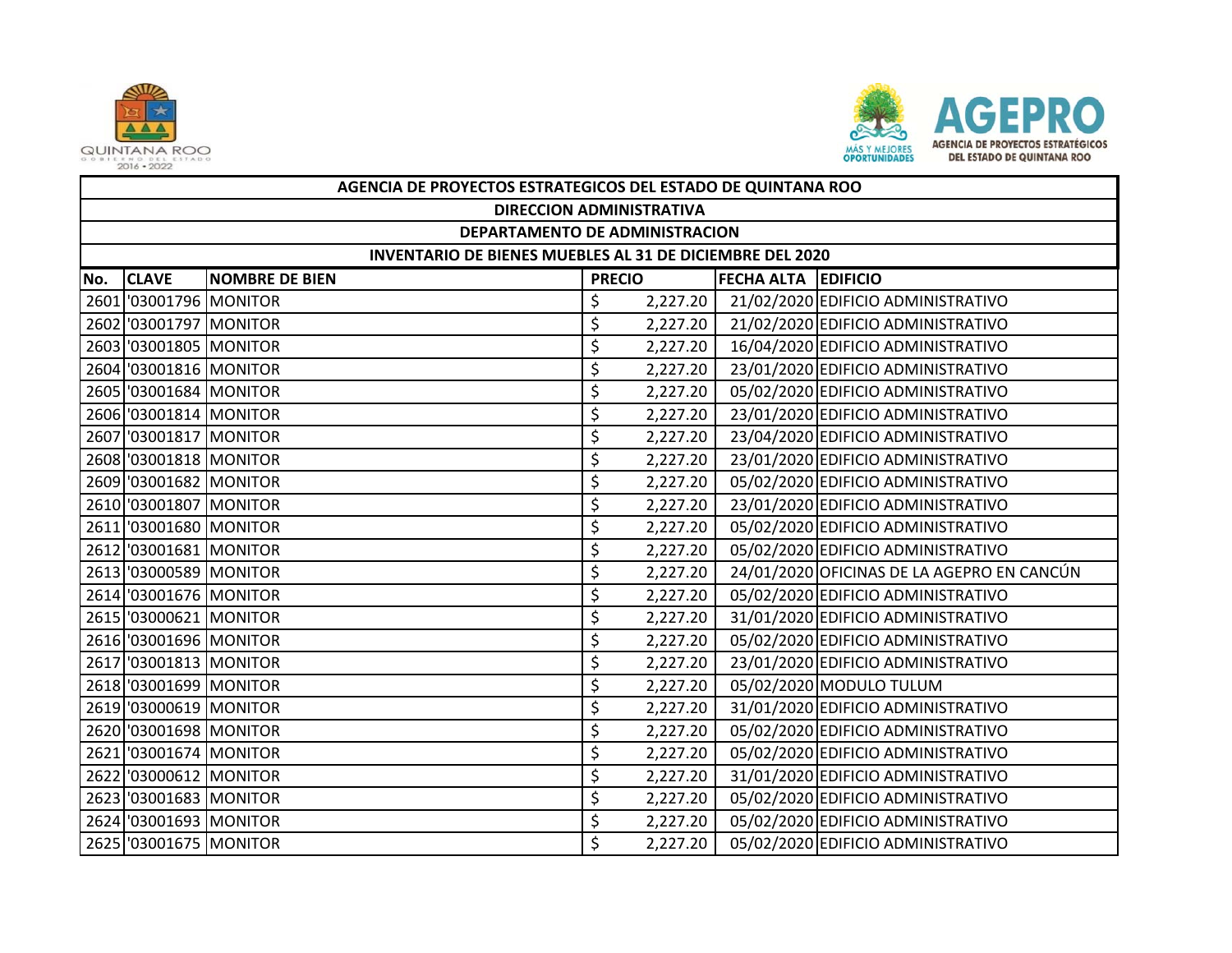



|     | AGENCIA DE PROYECTOS ESTRATEGICOS DEL ESTADO DE QUINTANA ROO    |                       |                            |          |  |                                            |  |  |  |  |
|-----|-----------------------------------------------------------------|-----------------------|----------------------------|----------|--|--------------------------------------------|--|--|--|--|
|     | <b>DIRECCION ADMINISTRATIVA</b>                                 |                       |                            |          |  |                                            |  |  |  |  |
|     | DEPARTAMENTO DE ADMINISTRACION                                  |                       |                            |          |  |                                            |  |  |  |  |
|     | <b>INVENTARIO DE BIENES MUEBLES AL 31 DE DICIEMBRE DEL 2020</b> |                       |                            |          |  |                                            |  |  |  |  |
| No. | <b>CLAVE</b>                                                    | <b>NOMBRE DE BIEN</b> | <b>FECHA ALTA EDIFICIO</b> |          |  |                                            |  |  |  |  |
|     | 2626 '03001815 MONITOR                                          |                       | \$                         | 2,227.20 |  | 23/01/2020 EDIFICIO ADMINISTRATIVO         |  |  |  |  |
|     | 2627 '03001672 MONITOR                                          |                       | \$                         | 2,227.20 |  | 05/02/2020 EDIFICIO ADMINISTRATIVO         |  |  |  |  |
|     | 2628 '03001695 MONITOR                                          |                       | \$                         | 2,227.20 |  | 05/02/2020 EDIFICIO ADMINISTRATIVO         |  |  |  |  |
|     | 2629 '03001697 MONITOR                                          |                       | \$                         | 2,227.20 |  | 05/02/2020 EDIFICIO ADMINISTRATIVO         |  |  |  |  |
|     | 2630 '03001678 MONITOR                                          |                       | \$                         | 2,227.20 |  | 05/02/2020 EDIFICIO ADMINISTRATIVO         |  |  |  |  |
|     | 2631 '03001679 MONITOR                                          |                       | \$                         | 2,227.20 |  | 05/02/2020 EDIFICIO ADMINISTRATIVO         |  |  |  |  |
|     | 2632 '03001673 MONITOR                                          |                       | \$                         | 2,227.20 |  | 05/02/2020 EDIFICIO ADMINISTRATIVO         |  |  |  |  |
|     | 2633 '03001798 MONITOR                                          |                       | \$                         | 2,227.20 |  | 21/02/2020 DELEGACIÓN COZUMEL              |  |  |  |  |
|     | 2634 '03001654 MONITOR                                          |                       | \$                         | 2,227.20 |  | 05/02/2020 OFICINAS DE LA AGEPRO EN CANCÚN |  |  |  |  |
|     | 2635 '03001677 MONITOR                                          |                       | \$                         | 2,227.20 |  | 05/02/2020 EDIFICIO ADMINISTRATIVO         |  |  |  |  |
|     | 2636 '03001694 MONITOR                                          |                       | \$                         | 2,227.20 |  | 05/02/2020 EDIFICIO ADMINISTRATIVO         |  |  |  |  |
|     | 2637 '03001691 MONITOR                                          |                       | \$                         | 2,227.20 |  | 05/02/2020 EDIFICIO ADMINISTRATIVO         |  |  |  |  |
|     | 2638 '03001781 MONITOR                                          |                       | \$                         | 2,227.20 |  | 20/02/2020 MODULO TULUM                    |  |  |  |  |
|     | 2639 '03001690 MONITOR                                          |                       | \$                         | 2,227.20 |  | 05/02/2020 EDIFICIO ADMINISTRATIVO         |  |  |  |  |
|     | 2640 '03000597 MONITOR                                          |                       | \$                         | 2,227.20 |  | 30/01/2020 OFICINAS DE LA AGEPRO EN CANCÚN |  |  |  |  |
|     | 2641 '03001776 MONITOR                                          |                       | \$                         | 2,227.20 |  | 20/02/2020 EDIFICIO ADMINISTRATIVO         |  |  |  |  |
|     | 2642 '03001692 MONITOR                                          |                       | \$                         | 2,227.20 |  | 05/02/2020 EDIFICIO ADMINISTRATIVO         |  |  |  |  |
|     | 2643 '03000623 MONITOR                                          |                       | \$                         | 2,227.20 |  | 31/01/2020 EDIFICIO ADMINISTRATIVO         |  |  |  |  |
|     | 2644 '03000427 MONITOR                                          |                       | \$                         | 3,241.14 |  | 18/12/2019 EDIFICIO ADMINISTRATIVO         |  |  |  |  |
|     | 2645 '03001794 MONITOR                                          |                       | \$                         | 2,227.20 |  | 21/02/2020 DELEGACIÓN COZUMEL              |  |  |  |  |
|     | 2646 '03001658 MONITOR                                          |                       | \$                         | 2,227.20 |  | 05/02/2020 EDIFICIO ADMINISTRATIVO         |  |  |  |  |
|     | 2647 '03001662 MONITOR                                          |                       | \$                         | 2,227.20 |  | 05/02/2020 EDIFICIO ADMINISTRATIVO         |  |  |  |  |
|     | 2648 '03001665 MONITOR                                          |                       | \$                         | 2,227.20 |  | 05/02/2020 EDIFICIO ADMINISTRATIVO         |  |  |  |  |
|     | 2649 '03001778 MONITOR                                          |                       | \$                         | 2,227.20 |  | 20/02/2020 EDIFICIO ADMINISTRATIVO         |  |  |  |  |
|     | 2650 '03001666 MONITOR                                          |                       | \$                         | 2,227.20 |  | 05/02/2020 EDIFICIO ADMINISTRATIVO         |  |  |  |  |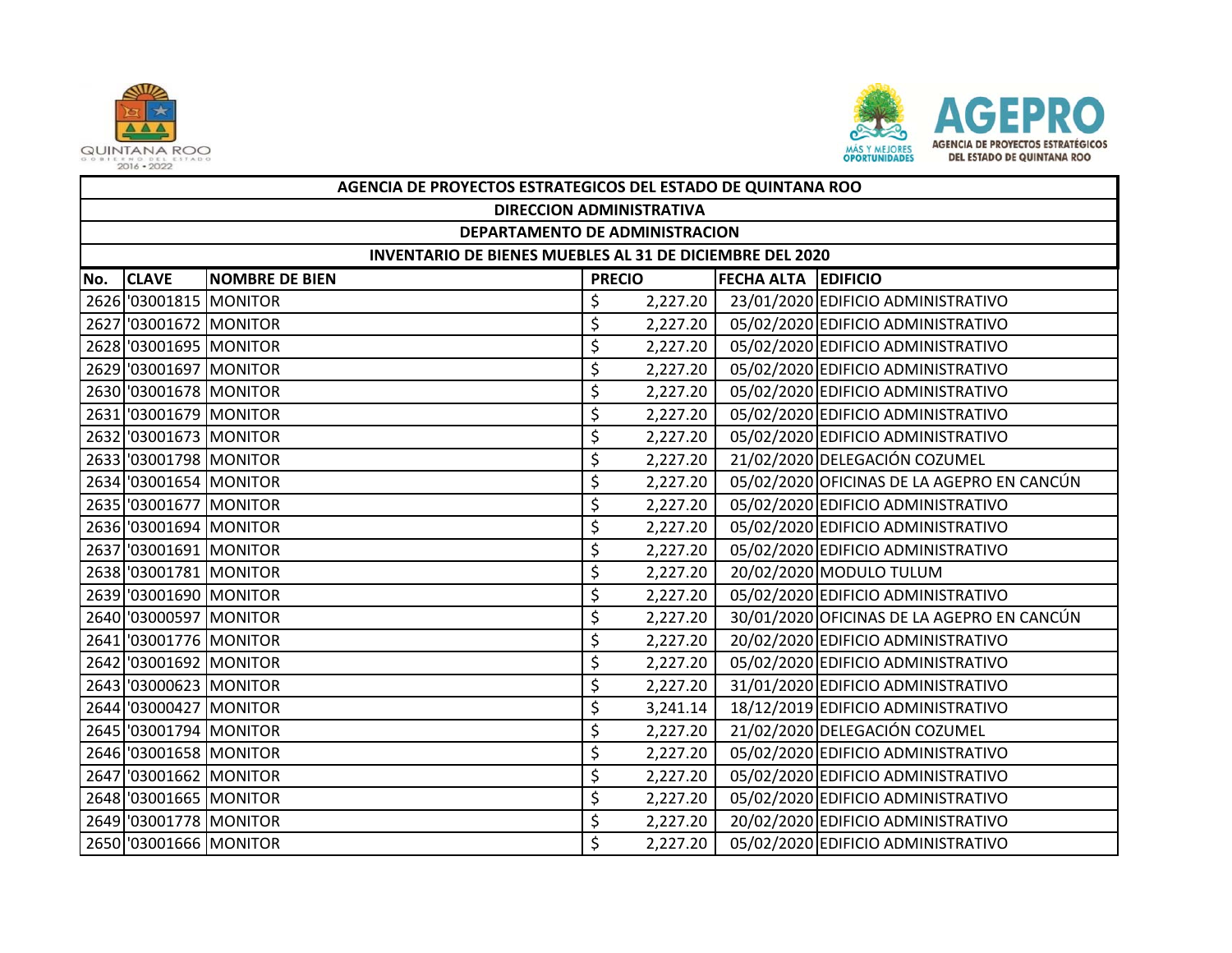



|     | AGENCIA DE PROYECTOS ESTRATEGICOS DEL ESTADO DE QUINTANA ROO |                       |                            |                |  |                                            |  |  |  |
|-----|--------------------------------------------------------------|-----------------------|----------------------------|----------------|--|--------------------------------------------|--|--|--|
|     | <b>DIRECCION ADMINISTRATIVA</b>                              |                       |                            |                |  |                                            |  |  |  |
|     | DEPARTAMENTO DE ADMINISTRACION                               |                       |                            |                |  |                                            |  |  |  |
|     | INVENTARIO DE BIENES MUEBLES AL 31 DE DICIEMBRE DEL 2020     |                       |                            |                |  |                                            |  |  |  |
| No. | <b>CLAVE</b>                                                 | <b>NOMBRE DE BIEN</b> | <b>FECHA ALTA EDIFICIO</b> |                |  |                                            |  |  |  |
|     | 2651 '03000565 MONITOR                                       |                       | \$                         | 2,227.20       |  | 23/01/2020 DELEGACION BENITO JUAREZ 2019   |  |  |  |
|     | 2652 '03001663 MONITOR                                       |                       | \$                         | 2,227.20       |  | 05/02/2020 EDIFICIO ADMINISTRATIVO         |  |  |  |
|     | 2653 '03001657 MONITOR                                       |                       | \$                         | 2,227.20       |  | 05/02/2020 EDIFICIO ADMINISTRATIVO         |  |  |  |
|     | 2654 '03000570 MONITOR                                       |                       | \$                         | 2,227.20       |  | 23/01/2020 OFICINAS DE LA AGEPRO EN CANCÚN |  |  |  |
|     | 2655 '03001774 MONITOR                                       |                       | \$                         | 2,227.20       |  | 20/02/2020 EDIFICIO ADMINISTRATIVO         |  |  |  |
|     | 2656 '03001653 MONITOR                                       |                       | \$                         | 2,227.20       |  | 05/02/2020 EDIFICIO ADMINISTRATIVO         |  |  |  |
|     | 2657 '03001664 MONITOR                                       |                       | \$                         | 2,227.20       |  | 05/02/2020 EDIFICIO ADMINISTRATIVO         |  |  |  |
|     | 2658 '03000418 MONITOR                                       |                       | \$                         | 3,241.14       |  | 18/12/2019 EDIFICIO ADMINISTRATIVO         |  |  |  |
|     | 2659 '03001671 MONITOR                                       |                       | \$                         | 2,227.20       |  | 05/02/2020 EDIFICIO ADMINISTRATIVO         |  |  |  |
|     | 2660 '03000496 MONITOR                                       |                       | \$                         | 3,241.14       |  | 20/12/2019 OFICINAS DE LA AGEPRO EN CANCÚN |  |  |  |
|     | 2661 '03000461 MONITOR                                       |                       | \$                         | 3,241.14       |  | 20/12/2019 OFICINAS DE LA AGEPRO EN CANCÚN |  |  |  |
|     | 2662 '03000487 MONITOR                                       |                       | \$                         | 3,241.14       |  | 20/12/2019 OFICINAS DE LA AGEPRO EN CANCÚN |  |  |  |
|     | 2663 '03000468 MONITOR                                       |                       | \$                         | 3,241.14       |  | 20/12/2019 OFICINAS DE LA AGEPRO EN CANCÚN |  |  |  |
|     | 2664 '03000128 MONITOR                                       |                       | \$                         | 2,146.00       |  | 19/09/2016 EDIFICIO ADMINISTRATIVO         |  |  |  |
|     | 2665 '03000129 MONITOR                                       |                       | \$                         | 2,146.00       |  | 19/09/2016 EDIFICIO ADMINISTRATIVO         |  |  |  |
|     | 2666 '03000127 MONITOR                                       |                       | \$                         | 2,146.00       |  | 19/09/2016 ALMACENES                       |  |  |  |
|     | 2667 '03000125 MONITOR                                       |                       | \$                         | 2,146.00       |  | 19/09/2016 ALMACENES                       |  |  |  |
|     | 2668 '03000124 MONITOR                                       |                       | \$                         | 2,146.00       |  | 19/09/2016 ALMACENES                       |  |  |  |
|     | 2669 '03001410 MONITOR                                       |                       | \$                         |                |  | 06/05/2013 ALMACENES                       |  |  |  |
|     | 2670 '03001388 MONITOR                                       |                       | \$                         | $\overline{a}$ |  | 18/11/2011 ALMACENES                       |  |  |  |
|     | 2671 '03001369 MONITOR                                       |                       | \$                         |                |  | 18/06/2010 ALMACENES                       |  |  |  |
|     | 2672 '03001440 MONITOR                                       |                       | \$                         | 2,418.69       |  | 09/11/2012 MODULO TULUM                    |  |  |  |
|     | 2673 '03001408 MONITOR                                       |                       | \$                         |                |  | 29/03/2012 ALMACENES                       |  |  |  |
|     | 2674 '03000566 MONITOR                                       |                       | \$                         |                |  | 01/10/2006 ALMACENES                       |  |  |  |
|     | 2675 '03000564 MONITOR                                       |                       | \$                         |                |  | 01/10/2006 EDIFICIO ADMINISTRATIVO         |  |  |  |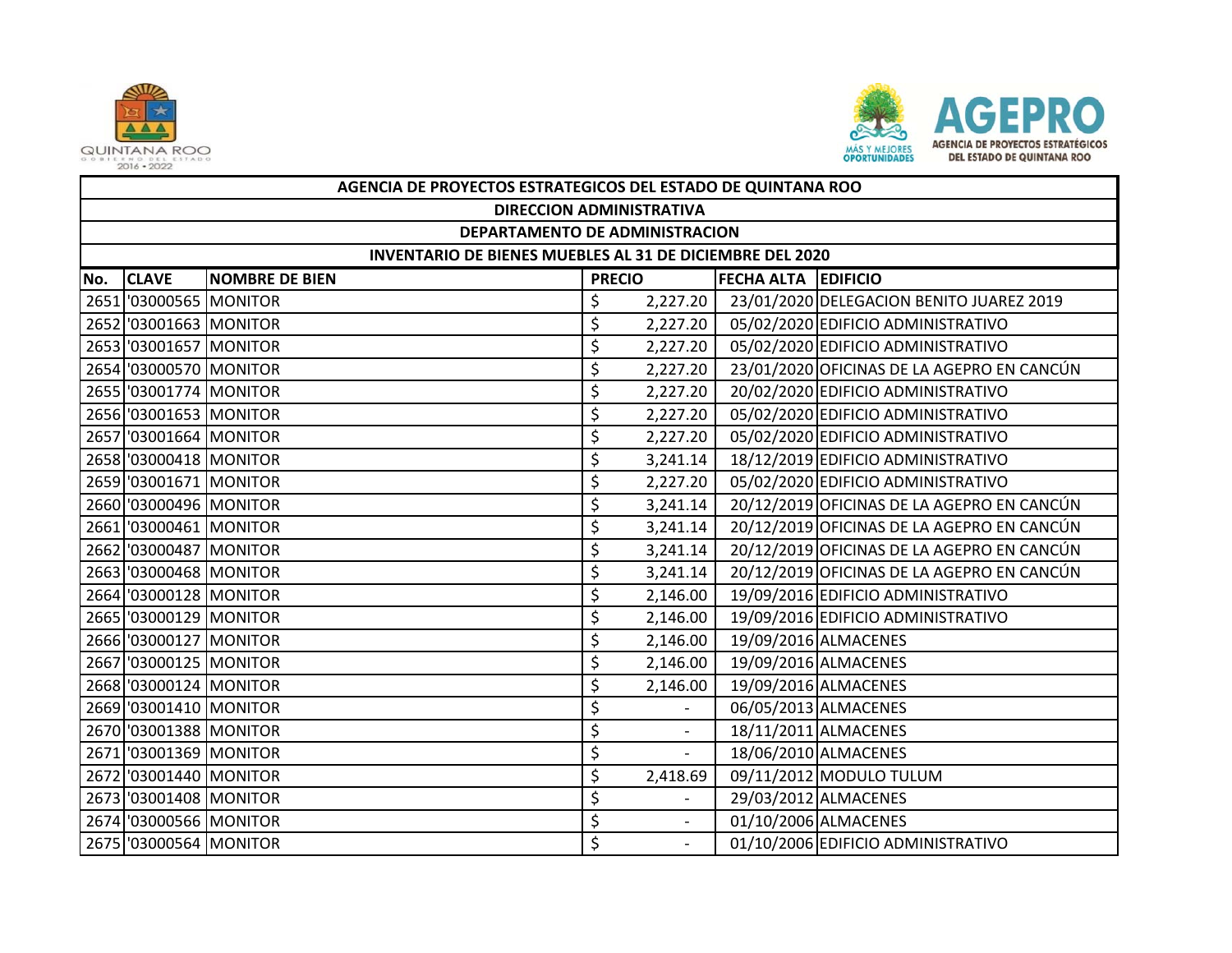



|     | AGENCIA DE PROYECTOS ESTRATEGICOS DEL ESTADO DE QUINTANA ROO |                       |               |                          |                     |                                            |  |  |  |
|-----|--------------------------------------------------------------|-----------------------|---------------|--------------------------|---------------------|--------------------------------------------|--|--|--|
|     | <b>DIRECCION ADMINISTRATIVA</b>                              |                       |               |                          |                     |                                            |  |  |  |
|     | DEPARTAMENTO DE ADMINISTRACION                               |                       |               |                          |                     |                                            |  |  |  |
|     | INVENTARIO DE BIENES MUEBLES AL 31 DE DICIEMBRE DEL 2020     |                       |               |                          |                     |                                            |  |  |  |
| No. | <b>CLAVE</b>                                                 | <b>NOMBRE DE BIEN</b> | <b>PRECIO</b> |                          | FECHA ALTA EDIFICIO |                                            |  |  |  |
|     | 2676 '03000002 MONITOR                                       |                       | \$            |                          |                     | 30/09/2006 ALMACENES                       |  |  |  |
|     | 2677 '03000425 MONITOR                                       |                       | \$            | $\sim$                   |                     | 09/08/2006 ALMACENES                       |  |  |  |
|     | 2678 '03000031 MONITOR                                       |                       | \$            | $\overline{\phantom{a}}$ |                     | 03/03/2017 ALMACENES                       |  |  |  |
|     | 2679 '03000563 MONITOR                                       |                       | \$            | 1,381.38                 |                     | 01/10/2006 ALMACENES                       |  |  |  |
|     | 2680 '03000914 MONITOR                                       |                       | \$            |                          |                     | 09/03/2017 ALMACENES                       |  |  |  |
|     | 2681 '03000534 MONITOR                                       |                       | \$            | $\sim$                   |                     | 30/09/2006 ALMACENES                       |  |  |  |
|     | 2682 '03000001 MONITOR                                       |                       | \$            |                          |                     | 30/09/2006 ALMACENES                       |  |  |  |
|     | 2683 '03000522 MONITOR                                       |                       | \$            | $\sim$                   |                     | 30/09/2006 ALMACENES                       |  |  |  |
|     | 2684 '03000758 MONITOR                                       |                       | \$            |                          |                     | 27/03/2007 ALMACENES                       |  |  |  |
|     | 2685 '03000199 MONITOR                                       |                       | \$            | $\blacksquare$           |                     | 10/10/2006 ALMACENES                       |  |  |  |
|     | 2686 '03000686 MONITOR                                       |                       | \$            |                          |                     | 31/01/2007 ALMACENES                       |  |  |  |
|     | 2687 '03000408 MONITOR                                       |                       | \$            | 1.00                     |                     | 03/08/2006 ALMACENES                       |  |  |  |
|     | 2688 '03000107 MONITOR                                       |                       | \$            | 1,381.38                 |                     | 16/09/2013 ALMACENES                       |  |  |  |
|     | 2689 '03000558 MONITOR                                       |                       | \$            | $\sim$                   |                     | 30/09/2006 ALMACENES                       |  |  |  |
|     | 2690 '03000507 MONITOR                                       |                       | \$            | 32,495.67                |                     | 10/10/2019 OFICINAS DE LA AGEPRO EN CANCÚN |  |  |  |
|     | 2691 '03000505 MONITOR                                       |                       | \$            | 32,495.67                |                     | 10/10/2019 EDIFICIO ADMINISTRATIVO         |  |  |  |
|     | 2692 '03000877 MONITOR                                       |                       | \$            |                          |                     | 29/02/2008 ALMACENES                       |  |  |  |
|     | 2693 '03000988 MONITOR                                       |                       | \$            | $\sim$                   |                     | 15/04/2008 ALMACENES                       |  |  |  |
|     | 2694 '03000873 MONITOR                                       |                       | \$            |                          |                     | 29/02/2008 ALMACENES                       |  |  |  |
|     | 2695 '03000724 MONITOR                                       |                       | \$            | $\overline{\phantom{a}}$ |                     | 15/03/2007 ALMACENES                       |  |  |  |
|     | 2696 '03000381 MONITOR                                       |                       | \$            |                          |                     | 25/07/2006 ALMACENES                       |  |  |  |
|     | 2697 '03000516 MONITOR                                       |                       | \$            | $\sim$                   |                     | 29/09/2006 ALMACENES                       |  |  |  |
|     | 2698 '03000206 MONITOR                                       |                       | \$            |                          |                     | 30/09/2006 ALMACENES                       |  |  |  |
|     | 2699 '03001592 MONITOR                                       |                       | \$            | 3,844.84                 |                     | 10/01/2013 DIRECCIÓN GENERAL               |  |  |  |
|     | 2700 '03000471 MONITOR                                       |                       | Ś             | 3,241.14                 |                     | 20/12/2019 OFICINAS DE LA AGEPRO EN CANCÚN |  |  |  |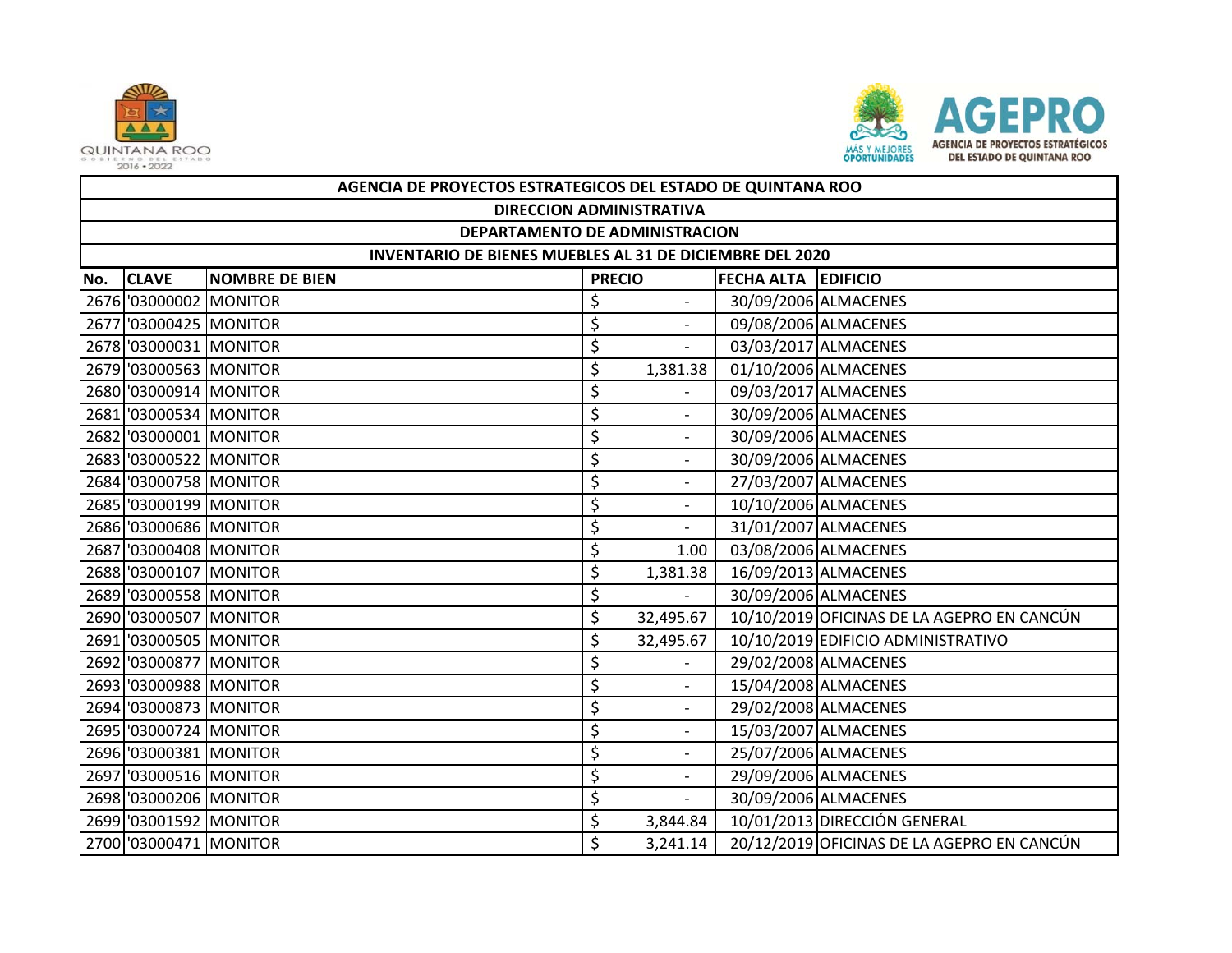



|     | AGENCIA DE PROYECTOS ESTRATEGICOS DEL ESTADO DE QUINTANA ROO    |                       |               |          |  |                                            |  |  |  |  |
|-----|-----------------------------------------------------------------|-----------------------|---------------|----------|--|--------------------------------------------|--|--|--|--|
|     | <b>DIRECCION ADMINISTRATIVA</b>                                 |                       |               |          |  |                                            |  |  |  |  |
|     | DEPARTAMENTO DE ADMINISTRACION                                  |                       |               |          |  |                                            |  |  |  |  |
|     | <b>INVENTARIO DE BIENES MUEBLES AL 31 DE DICIEMBRE DEL 2020</b> |                       |               |          |  |                                            |  |  |  |  |
| No. | <b>CLAVE</b>                                                    | <b>NOMBRE DE BIEN</b> | <b>PRECIO</b> |          |  | <b>FECHA ALTA EDIFICIO</b>                 |  |  |  |  |
|     | 2701 '03000521 MONITOR                                          |                       | \$            | 2,227.20 |  | 23/01/2020 OFICINAS DE LA AGEPRO EN CANCÚN |  |  |  |  |
|     | 2702 '03001801 NO BREAK                                         |                       | \$            |          |  | 28/02/2020 OFICINAS DE LA AGEPRO EN CANCÚN |  |  |  |  |
|     | 2703 '03001372 NO BREAK                                         |                       | \$            |          |  | 09/03/2017 ALMACENES                       |  |  |  |  |
|     | 2704 '03001522 NO BREAK                                         |                       | \$            | 2,525.25 |  | 09/11/2012 EDIFICIO ADMINISTRATIVO         |  |  |  |  |
|     | 2705 '03001531 NO BREAK                                         |                       | \$            | 2,525.25 |  | 09/11/2012 EDIFICIO ADMINISTRATIVO         |  |  |  |  |
|     | 2706 '03001545 NO BREAK                                         |                       | \$            | 2,525.25 |  | 09/11/2012 ALMACENES                       |  |  |  |  |
|     | 2707 '03001525 NO BREAK                                         |                       | \$            | 2,525.25 |  | 09/11/2012 ALMACENES                       |  |  |  |  |
|     | 2708 '03001551 NO BREAK                                         |                       | \$            | 2,525.25 |  | 09/11/2012 EDIFICIO ADMINISTRATIVO         |  |  |  |  |
|     | 2709 '03001546 NO BREAK                                         |                       | \$            | 2,525.25 |  | 09/11/2012 EDIFICIO ADMINISTRATIVO         |  |  |  |  |
|     | 2710 '03000075 NO BREAK                                         |                       | \$            | 968.00   |  | 26/06/2006 ALMACENES                       |  |  |  |  |
|     | 2711 '03001597 NO BREAK                                         |                       | \$            | 2,525.25 |  | 21/07/2014 EDIFICIO ADMINISTRATIVO         |  |  |  |  |
|     | 2712 '03001550 NO BREAK                                         |                       | \$            | 2,525.25 |  | 09/11/2012 ALMACENES                       |  |  |  |  |
|     | 2713 '03001539 NO BREAK                                         |                       | \$            | 2,525.25 |  | 09/11/2012 EDIFICIO ADMINISTRATIVO         |  |  |  |  |
|     | 2714 '03001532 NO BREAK                                         |                       | \$            | 2,525.25 |  | 09/11/2012 ALMACENES                       |  |  |  |  |
|     | 2715 '03001528 NO BREAK                                         |                       | \$            | 2,525.25 |  | 09/11/2012 ALMACENES                       |  |  |  |  |
|     | 2716 '03001533 NO BREAK                                         |                       | \$            | 2,525.25 |  | 09/11/2012 MODULO TULUM                    |  |  |  |  |
|     | 2717 '03001527 NO BREAK                                         |                       | \$            | 2,525.25 |  | 09/11/2012 ALMACENES                       |  |  |  |  |
|     | 2718 '03001534 NO BREAK                                         |                       | \$            | 2,525.25 |  | 09/11/2012 ALMACENES                       |  |  |  |  |
|     | 2719 '03001535 NO BREAK                                         |                       | \$            | 2,525.25 |  | 09/11/2012 ALMACENES                       |  |  |  |  |
|     | 2720 '03001568 NO BREAK                                         |                       | \$            | 2,525.25 |  | 09/11/2012 ALMACENES                       |  |  |  |  |
|     | 2721 '03001564 NO BREAK                                         |                       | \$            | 2,525.25 |  | 09/11/2012 ALMACENES                       |  |  |  |  |
|     | 2722 '03001557 NO BREAK                                         |                       | \$            | 2,525.25 |  | 09/11/2012 ALMACENES                       |  |  |  |  |
|     | 2723 '03001593 NO BREAK                                         |                       | \$            | 2,525.25 |  | 09/11/2012 ALMACENES                       |  |  |  |  |
|     | 2724 '03001558 NO BREAK                                         |                       | \$            | 2,525.25 |  | 09/11/2012 EDIFICIO ADMINISTRATIVO         |  |  |  |  |
|     | 2725 '03001555 NO BREAK                                         |                       | \$            | 2,525.25 |  | 09/11/2012 ALMACENES                       |  |  |  |  |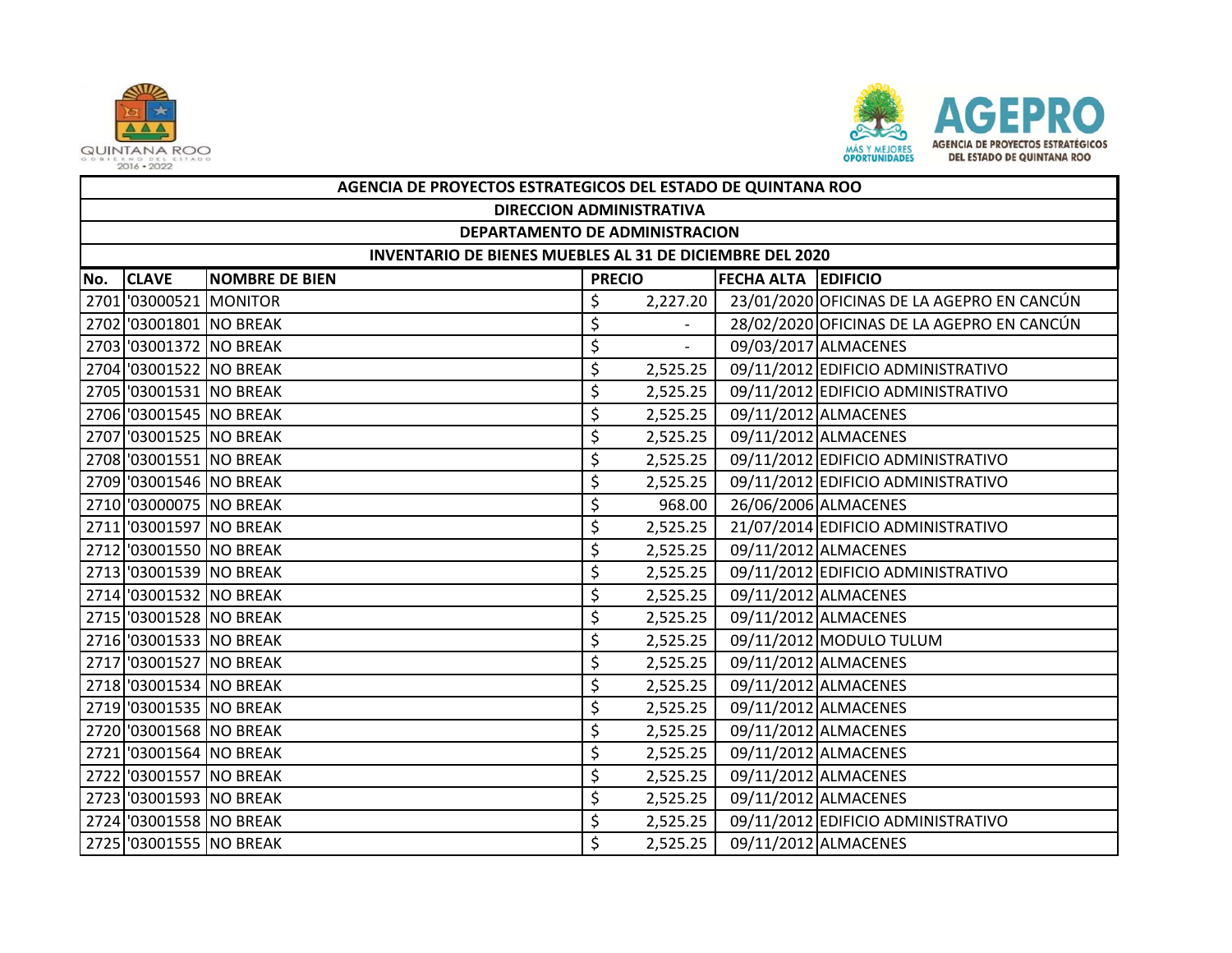



|     | AGENCIA DE PROYECTOS ESTRATEGICOS DEL ESTADO DE QUINTANA ROO |                       |               |           |                            |                                    |  |  |  |
|-----|--------------------------------------------------------------|-----------------------|---------------|-----------|----------------------------|------------------------------------|--|--|--|
|     | <b>DIRECCION ADMINISTRATIVA</b>                              |                       |               |           |                            |                                    |  |  |  |
|     | DEPARTAMENTO DE ADMINISTRACION                               |                       |               |           |                            |                                    |  |  |  |
|     | INVENTARIO DE BIENES MUEBLES AL 31 DE DICIEMBRE DEL 2020     |                       |               |           |                            |                                    |  |  |  |
| No. | <b>CLAVE</b>                                                 | <b>NOMBRE DE BIEN</b> | <b>PRECIO</b> |           | <b>FECHA ALTA EDIFICIO</b> |                                    |  |  |  |
|     | 2726 '03001414 NO BREAK                                      |                       | \$            | 2,525.25  |                            | 21/07/2014 ALMACENES               |  |  |  |
|     | 2727 '03001518 NO BREAK                                      |                       | \$            | 2,525.25  |                            | 09/11/2012 ALMACENES               |  |  |  |
|     | 2728 '03001537 NO BREAK                                      |                       | \$            | 2,525.25  |                            | 09/11/2012 ALMACENES               |  |  |  |
|     | 2729 '03001519 NO BREAK                                      |                       | \$            | 2,525.25  |                            | 09/11/2012 ALMACENES               |  |  |  |
|     | 2730 '03001553 NO BREAK                                      |                       | \$            | 2,525.25  |                            | 09/11/2012 MODULO TULUM            |  |  |  |
|     | 2731 '03001541 NO BREAK                                      |                       | \$            | 2,525.25  |                            | 09/11/2012 EDIFICIO ADMINISTRATIVO |  |  |  |
|     | 2732 '03001540 NO BREAK                                      |                       | \$            | 2,525.25  |                            | 09/11/2012 ALMACENES               |  |  |  |
|     | 2733 '03001554 NO BREAK                                      |                       | \$            | 2,525.25  |                            | 09/11/2012 DIRECCIÓN GENERAL       |  |  |  |
|     | 2734 '03001406 NO BREAK                                      |                       | \$            |           |                            | 23/01/2015 ALMACENES               |  |  |  |
|     | 2735 '03001536 NO BREAK                                      |                       | \$            | 2,525.25  |                            | 09/11/2012 ALMACENES               |  |  |  |
|     | 2736 '03001352 NO BREAK                                      |                       | \$            | 2,525.25  |                            | 07/06/2010 ALMACENES               |  |  |  |
|     | 2737 '03001560 NO BREAK                                      |                       | \$            | 2,525.25  |                            | 09/11/2012 ALMACENES               |  |  |  |
|     | 2738 '03001624 NO BREAK                                      |                       | \$            | 3,162.50  |                            | 14/11/2013 ALMACENES               |  |  |  |
|     | 2739 '03001283 NO BREAK                                      |                       | \$            | 3,162.50  |                            | 06/05/2010 ALMACENES               |  |  |  |
|     | 2740 '03000063 NO BREAK                                      |                       | \$            |           |                            | 03/03/2017 ALMACENES               |  |  |  |
|     | 2741 '03001542 NO BREAK                                      |                       | \$            | 2,525.25  |                            | 09/11/2012 ALMACENES               |  |  |  |
|     | 2742 '03001544 NO BREAK                                      |                       | \$            | 2,525.25  |                            | 09/11/2012 ALMACENES               |  |  |  |
|     | 2743 '03001543 NO BREAK                                      |                       | \$            | 2,525.25  |                            | 09/11/2012 ALMACENES               |  |  |  |
|     | 2744 '03001526 NO BREAK                                      |                       | \$            | 2,525.25  |                            | 09/11/2012 ALMACENES               |  |  |  |
|     | 2745 '03001552 NO BREAK                                      |                       | \$            | 2,525.25  |                            | 09/11/2012 ALMACENES               |  |  |  |
|     | 2746 '03001549 NO BREAK                                      |                       | \$            | 2,525.25  |                            | 09/11/2012 ALMACENES               |  |  |  |
|     | 2747 '03001548 NO BREAK                                      |                       | \$            | 2,525.25  |                            | 09/11/2012 EDIFICIO ADMINISTRATIVO |  |  |  |
|     | 2748 '03001360 NO BREAK                                      |                       | \$            | 3,095.00  |                            | 10/06/2010 ALMACENES               |  |  |  |
|     | 2749 '03000151 NO BREAK                                      |                       | \$            | 18,212.00 |                            | 28/11/2016 ALMACENES               |  |  |  |
|     | 2750 '03000153 NO BREAK                                      |                       | \$            | 18,212.00 |                            | 28/11/2016 EDIFICIO ADMINISTRATIVO |  |  |  |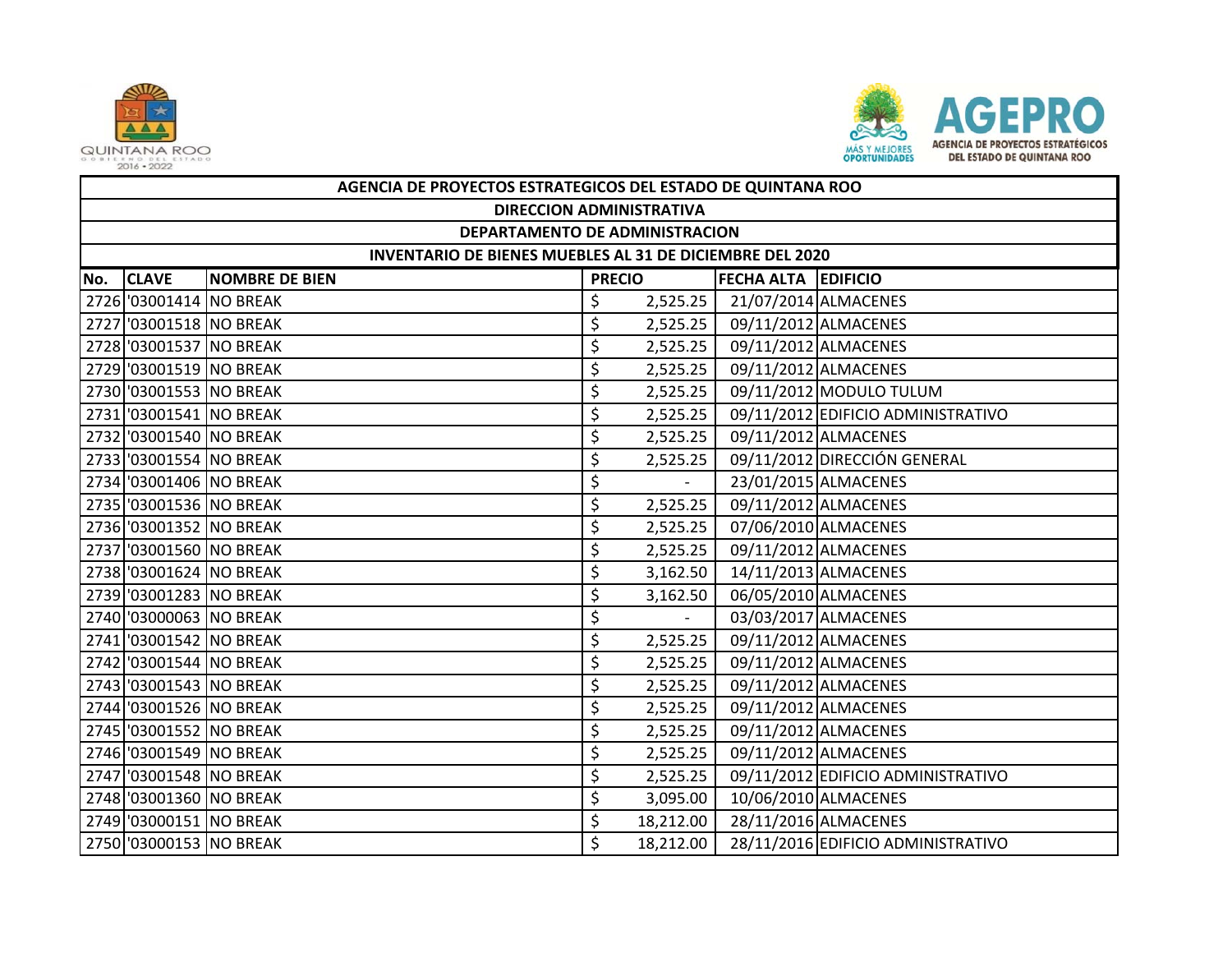



|     | AGENCIA DE PROYECTOS ESTRATEGICOS DEL ESTADO DE QUINTANA ROO |                       |               |           |                            |                                    |  |  |  |  |
|-----|--------------------------------------------------------------|-----------------------|---------------|-----------|----------------------------|------------------------------------|--|--|--|--|
|     | <b>DIRECCION ADMINISTRATIVA</b>                              |                       |               |           |                            |                                    |  |  |  |  |
|     | DEPARTAMENTO DE ADMINISTRACION                               |                       |               |           |                            |                                    |  |  |  |  |
|     | INVENTARIO DE BIENES MUEBLES AL 31 DE DICIEMBRE DEL 2020     |                       |               |           |                            |                                    |  |  |  |  |
| No. | <b>CLAVE</b>                                                 | <b>NOMBRE DE BIEN</b> | <b>PRECIO</b> |           | <b>FECHA ALTA EDIFICIO</b> |                                    |  |  |  |  |
|     | 2751 '03000155 NO BREAK                                      |                       | \$            | 18,212.00 |                            | 28/11/2016 ALMACENES               |  |  |  |  |
|     | 2752 '03000149 NO BREAK                                      |                       | \$            | 18,212.00 |                            | 28/11/2016 ALMACENES               |  |  |  |  |
|     | 2753 '03000168 NO BREAK                                      |                       | \$            | 32,878.50 |                            | 26/01/2017 ALMACENES               |  |  |  |  |
|     | 2754 '03000265 NO BREAK                                      |                       | \$            | 1,844.40  |                            | 07/12/2017 EDIFICIO ADMINISTRATIVO |  |  |  |  |
|     | 2755 '03000275 NO BREAK                                      |                       | \$            | 1,752.00  |                            | 18/04/2018 EDIFICIO ADMINISTRATIVO |  |  |  |  |
|     | 2756 '03000276 NO BREAK                                      |                       | \$            | 1,752.00  |                            | 18/04/2018 EDIFICIO ADMINISTRATIVO |  |  |  |  |
|     | 2757 '03000297 NO BREAK                                      |                       | \$            | 1,752.00  |                            | 18/04/2018 DIRECCIÓN GENERAL       |  |  |  |  |
|     | 2758 '03000298 NO BREAK                                      |                       | \$            | 1,752.00  |                            | 18/04/2018 ALMACENES               |  |  |  |  |
|     | 2759 '03000296 NO BREAK                                      |                       | \$            | 1,752.00  |                            | 18/04/2018 EDIFICIO ADMINISTRATIVO |  |  |  |  |
|     | 2760 '03000293 NO BREAK                                      |                       | \$            | 1,752.00  |                            | 18/04/2018 ALMACENES               |  |  |  |  |
|     | 2761 '03000292 NO BREAK                                      |                       | \$            | 1,752.00  |                            | 18/04/2018 EDIFICIO ADMINISTRATIVO |  |  |  |  |
|     | 2762 '03000295 NO BREAK                                      |                       | \$            | 1,752.00  |                            | 18/04/2018 EDIFICIO ADMINISTRATIVO |  |  |  |  |
|     | 2763 '03000291 NO BREAK                                      |                       | \$            | 1,752.00  |                            | 18/04/2018 EDIFICIO ADMINISTRATIVO |  |  |  |  |
|     | 2764 '03000299 NO BREAK                                      |                       | \$            | 1,752.00  |                            | 18/04/2018 EDIFICIO ADMINISTRATIVO |  |  |  |  |
|     | 2765 '03000282 NO BREAK                                      |                       | \$            | 1,752.00  |                            | 18/04/2018 EDIFICIO ADMINISTRATIVO |  |  |  |  |
|     | 2766 '03000284 NO BREAK                                      |                       | \$            | 1,752.00  |                            | 18/04/2018 EDIFICIO ADMINISTRATIVO |  |  |  |  |
|     | 2767 '03000267 NO BREAK                                      |                       | \$            | 1,752.00  |                            | 18/04/2018 EDIFICIO ADMINISTRATIVO |  |  |  |  |
|     | 2768 '03000274 NO BREAK                                      |                       | \$            | 1,752.00  |                            | 18/04/2018 EDIFICIO ADMINISTRATIVO |  |  |  |  |
|     | 2769 '03000271 NO BREAK                                      |                       | \$            | 1,752.00  |                            | 18/04/2018 ALMACENES               |  |  |  |  |
|     | 2770 '03000269 NO BREAK                                      |                       | \$            | 1,752.00  |                            | 18/04/2018 EDIFICIO ADMINISTRATIVO |  |  |  |  |
|     | 2771 '03000280 NO BREAK                                      |                       | \$            | 1,752.00  |                            | 18/04/2018 EDIFICIO ADMINISTRATIVO |  |  |  |  |
|     | 2772 '03000288 NO BREAK                                      |                       | \$            | 1,752.00  |                            | 18/04/2018 EDIFICIO ADMINISTRATIVO |  |  |  |  |
|     | 2773 '03000285 NO BREAK                                      |                       | \$            | 1,752.00  |                            | 18/04/2018 EDIFICIO ADMINISTRATIVO |  |  |  |  |
|     | 2774 '03000283 NO BREAK                                      |                       | \$            | 1,752.00  |                            | 18/04/2018 EDIFICIO ADMINISTRATIVO |  |  |  |  |
|     | 2775 '03000277 NO BREAK                                      |                       | \$            | 1,752.00  |                            | 18/04/2018 EDIFICIO ADMINISTRATIVO |  |  |  |  |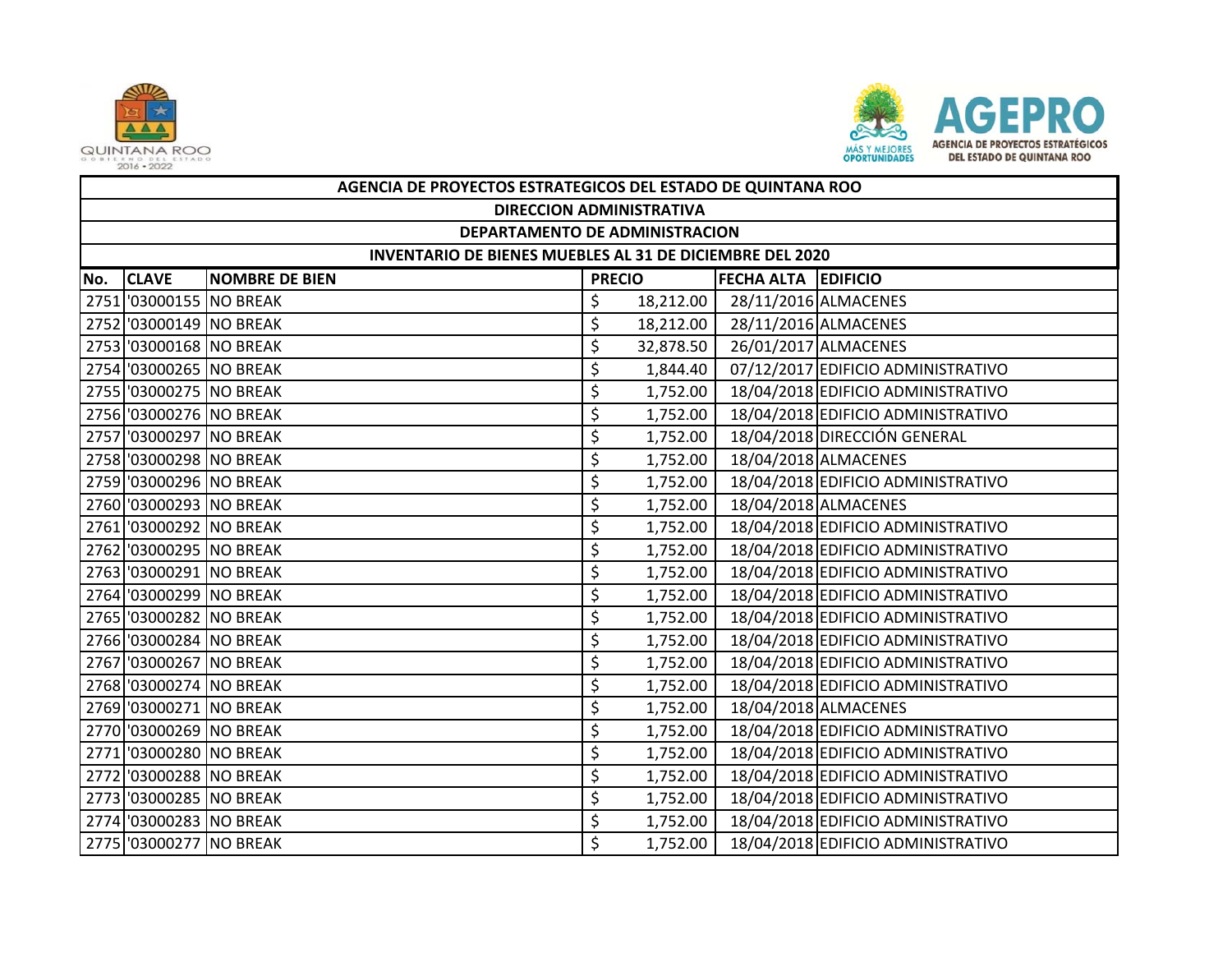



|     | AGENCIA DE PROYECTOS ESTRATEGICOS DEL ESTADO DE QUINTANA ROO |                       |                            |          |  |                                            |  |  |  |  |
|-----|--------------------------------------------------------------|-----------------------|----------------------------|----------|--|--------------------------------------------|--|--|--|--|
|     | <b>DIRECCION ADMINISTRATIVA</b>                              |                       |                            |          |  |                                            |  |  |  |  |
|     | DEPARTAMENTO DE ADMINISTRACION                               |                       |                            |          |  |                                            |  |  |  |  |
|     | INVENTARIO DE BIENES MUEBLES AL 31 DE DICIEMBRE DEL 2020     |                       |                            |          |  |                                            |  |  |  |  |
| No. | <b>CLAVE</b>                                                 | <b>NOMBRE DE BIEN</b> | <b>FECHA ALTA EDIFICIO</b> |          |  |                                            |  |  |  |  |
|     | 2776 '03000268 NO BREAK                                      |                       | \$                         | 1,752.00 |  | 18/04/2018 OFICINAS DE LA AGEPRO EN CANCÚN |  |  |  |  |
|     | 2777 '03000273 NO BREAK                                      |                       | \$                         | 1,752.00 |  | 18/04/2018 OFICINAS DE LA AGEPRO EN CANCÚN |  |  |  |  |
|     | 2778 '03000270 NO BREAK                                      |                       | \$                         | 1,752.00 |  | 18/04/2018 OFICINAS DE LA AGEPRO EN CANCÚN |  |  |  |  |
|     | 2779 '03000289 NO BREAK                                      |                       | \$                         | 1,752.00 |  | 18/04/2018 EDIFICIO ADMINISTRATIVO         |  |  |  |  |
|     | 2780 '03000132 NO BREAK                                      |                       | \$                         | 1,044.00 |  | 19/09/2016 EDIFICIO ADMINISTRATIVO         |  |  |  |  |
|     | 2781 '03000133 NO BREAK                                      |                       | \$                         | 1,044.00 |  | 19/09/2016 EDIFICIO ADMINISTRATIVO         |  |  |  |  |
|     | 2782 '03000131 NO BREAK                                      |                       | \$                         | 1,044.00 |  | 19/09/2016 EDIFICIO ADMINISTRATIVO         |  |  |  |  |
|     | 2783 '03000555 NO BREAK                                      |                       | \$                         | 1,375.00 |  | 30/09/2006 ALMACENES                       |  |  |  |  |
|     | 2784 '03000069 NO BREAK                                      |                       | \$                         | 1,650.00 |  | 05/06/2017 ALMACENES                       |  |  |  |  |
|     | 2785 '03001355 NO BREAK                                      |                       | \$                         | $\sim$   |  | 07/06/2010 ALMACENES                       |  |  |  |  |
|     | 2786 '03000410 NO BREAK                                      |                       | \$                         | 990.00   |  | 03/08/2006 ALMACENES                       |  |  |  |  |
|     | 2787 '03000343 NO BREAK                                      |                       | \$                         | 1.00     |  | 13/07/2006 ALMACENES                       |  |  |  |  |
|     | 2788 '03000732 NO BREAK                                      |                       | \$                         | 986.00   |  | 15/03/2007 ALMACENES                       |  |  |  |  |
|     | 2789 '03000767 NO BREAK                                      |                       | \$                         | 1,139.88 |  | 27/03/2007 ALMACENES                       |  |  |  |  |
|     | 2790 '03000693 NO BREAK                                      |                       | \$                         | 986.45   |  | 28/02/2007 ALMACENES                       |  |  |  |  |
|     | 2791 '03000120 NO BREAK                                      |                       | \$                         | 845.45   |  | 27/06/2006 ALMACENES                       |  |  |  |  |
|     | 2792 '03000374 NO BREAK                                      |                       | \$                         | 154.55   |  | 21/07/2006 ALMACENES                       |  |  |  |  |
|     | 2793 '03000797 NO BREAK                                      |                       | \$                         | 910.00   |  | 10/07/2007 ALMACENES                       |  |  |  |  |
|     | 2794 '03000805 NO BREAK                                      |                       | \$                         | 1,375.00 |  | 12/07/2007 ALMACENES                       |  |  |  |  |
|     | 2795 '03000035 NO BREAK                                      |                       | \$                         | 990.00   |  | 18/07/2006 ALMACENES                       |  |  |  |  |
|     | 2796 '03000179 NO BREAK                                      |                       | \$                         |          |  | 14/03/2013 ALMACENES                       |  |  |  |  |
|     | 2797 '03000423 NO BREAK                                      |                       | \$                         | 968.00   |  | 07/08/2006 ALMACENES                       |  |  |  |  |
|     | 2798 '03000215 NO BREAK                                      |                       | \$                         | 968.00   |  | 02/10/2006 ALMACENES                       |  |  |  |  |
|     | 2799 '03000433 NO BREAK                                      |                       | \$                         | 936.00   |  | 14/08/2006 ALMACENES                       |  |  |  |  |
|     | 2800 '03000103 NO BREAK                                      |                       | \$                         | 968.00   |  | 26/06/2006 ALMACENES                       |  |  |  |  |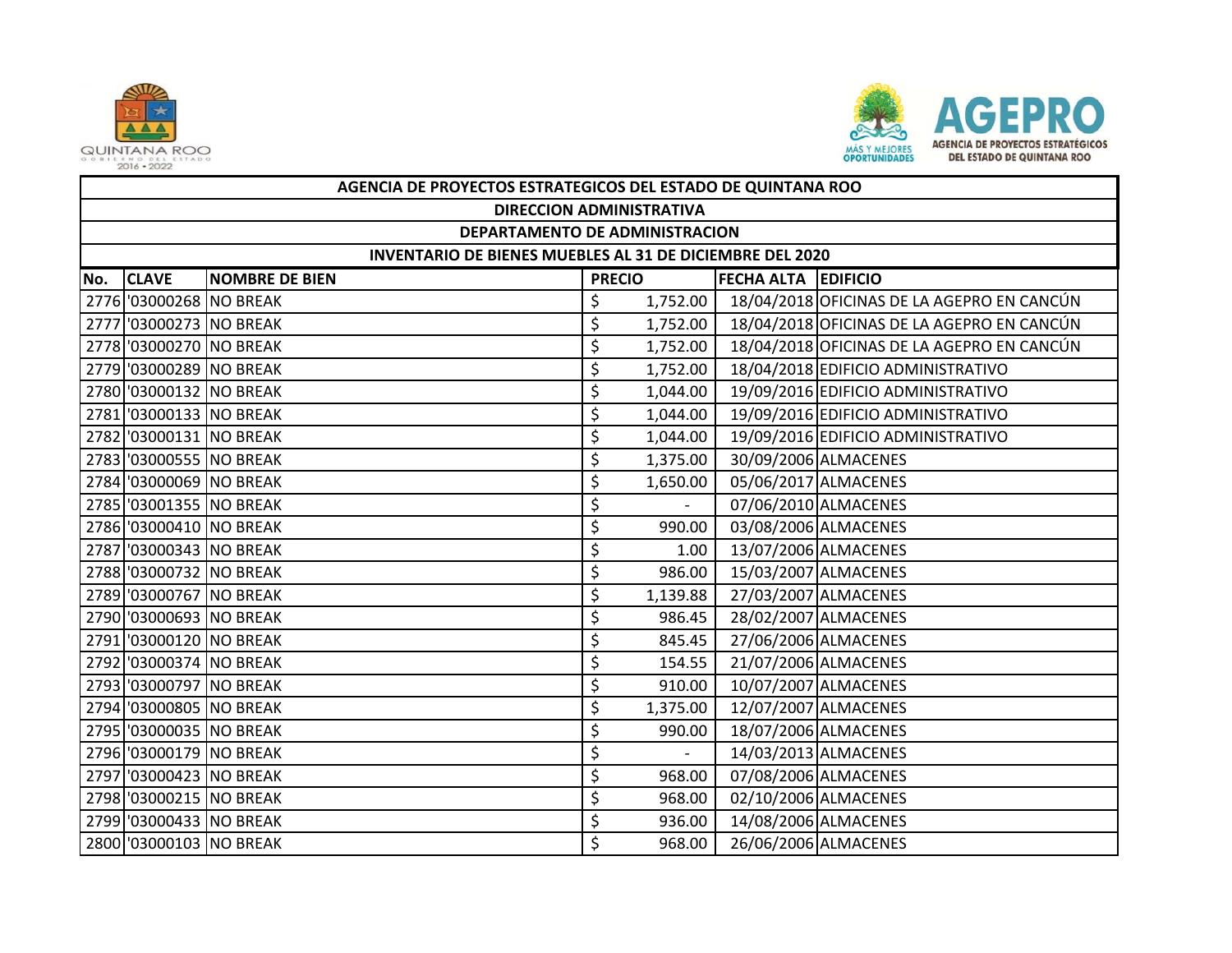



|     | AGENCIA DE PROYECTOS ESTRATEGICOS DEL ESTADO DE QUINTANA ROO |                       |               |                |                     |                                    |  |  |  |
|-----|--------------------------------------------------------------|-----------------------|---------------|----------------|---------------------|------------------------------------|--|--|--|
|     | <b>DIRECCION ADMINISTRATIVA</b>                              |                       |               |                |                     |                                    |  |  |  |
|     | DEPARTAMENTO DE ADMINISTRACION                               |                       |               |                |                     |                                    |  |  |  |
|     | INVENTARIO DE BIENES MUEBLES AL 31 DE DICIEMBRE DEL 2020     |                       |               |                |                     |                                    |  |  |  |
| No. | <b>CLAVE</b>                                                 | <b>NOMBRE DE BIEN</b> | <b>PRECIO</b> |                | FECHA ALTA EDIFICIO |                                    |  |  |  |
|     | 2801 '03000467 NO BREAK                                      |                       | \$            | 968.00         |                     | 28/09/2006 ALMACENES               |  |  |  |
|     | 2802 '03001138 NO BREAK                                      |                       | \$            |                |                     | 19/02/2009 ALMACENES               |  |  |  |
|     | 2803 '03000027 NO BREAK                                      |                       | \$            |                |                     | 02/03/2017 ALMACENES               |  |  |  |
|     | 2804 '03000602 NO BREAK                                      |                       | \$            | 1,039.60       |                     | 02/10/2006 ALMACENES               |  |  |  |
|     | 2805 '03000072 NO BREAK                                      |                       | \$            | 1,375.00       |                     | 26/06/2006 ALMACENES               |  |  |  |
|     | 2806 '03000053 NO BREAK                                      |                       | \$            | 968.00         |                     | 26/06/2006 ALMACENES               |  |  |  |
|     | 2807 '03001344 NO BREAK                                      |                       | \$            | 968.00         |                     | 24/05/2010 ALMACENES               |  |  |  |
|     | 2808 '03000038 NO BREAK                                      |                       | \$            | 990.00         |                     | 22/06/2006 ALMACENES               |  |  |  |
|     | 2809 '03000012 NO BREAK                                      |                       | \$            | 968.00         |                     | 14/05/2006 ALMACENES               |  |  |  |
|     | 2810 '03000105 NO BREAK                                      |                       | \$            | 968.00         |                     | 26/06/2006 ALMACENES               |  |  |  |
|     | 2811 '03000118 NO BREAK                                      |                       | \$            | 968.00         |                     | 27/06/2006 ALMACENES               |  |  |  |
|     | 2812 '03001311 NO BREAK                                      |                       | \$            | $\sim$         |                     | 24/05/2010 ALMACENES               |  |  |  |
|     | 2813 '03000039 NO BREAK                                      |                       | \$            | 968.00         |                     | 23/06/2006 ALMACENES               |  |  |  |
|     | 2814 '03000379 NO BREAK                                      |                       | \$            | 1,039.61       |                     | 25/07/2006 ALMACENES               |  |  |  |
|     | 2815 '03000078 NO BREAK                                      |                       | \$            | 968.00         |                     | 26/06/2006 EDIFICIO ADMINISTRATIVO |  |  |  |
|     | 2816 '03000009 NO BREAK                                      |                       | \$            | 968.00         |                     | 16/10/2015 ALMACENES               |  |  |  |
|     | 2817 '03000048 NO BREAK                                      |                       | \$            | 968.00         |                     | 26/06/2006 ALMACENES               |  |  |  |
|     | 2818 '03000011 NO BREAK                                      |                       | \$            | $\mathbf{r}$   |                     | 16/10/2013 ALMACENES               |  |  |  |
|     | 2819 '03000250 NO BREAK                                      |                       | \$            | 990.00         |                     | 10/07/2006 ALMACENES               |  |  |  |
|     | 2820 '03000628 NO BREAK                                      |                       | \$            | 1,039.60       |                     | 02/10/2006 ALMACENES               |  |  |  |
|     | 2821 '03000426 NO BREAK                                      |                       | \$            | 968.00         |                     | 09/08/2006 ALMACENES               |  |  |  |
|     | 2822 '03001330 NO BREAK                                      |                       | \$            | $\overline{a}$ |                     | 24/05/2010 EDIFICIO ADMINISTRATIVO |  |  |  |
|     | 2823 '03000064 NO BREAK                                      |                       | \$            | 968.00         |                     | 19/05/2005 ALMACENES               |  |  |  |
|     | 2824 '03000152 NO BREAK                                      |                       | \$            | 968.00         |                     | 28/06/2006 ALMACENES               |  |  |  |
|     | 2825 '03000212 NO BREAK                                      |                       | Ś             | 990.00         |                     | 07/07/2006 ALMACENES               |  |  |  |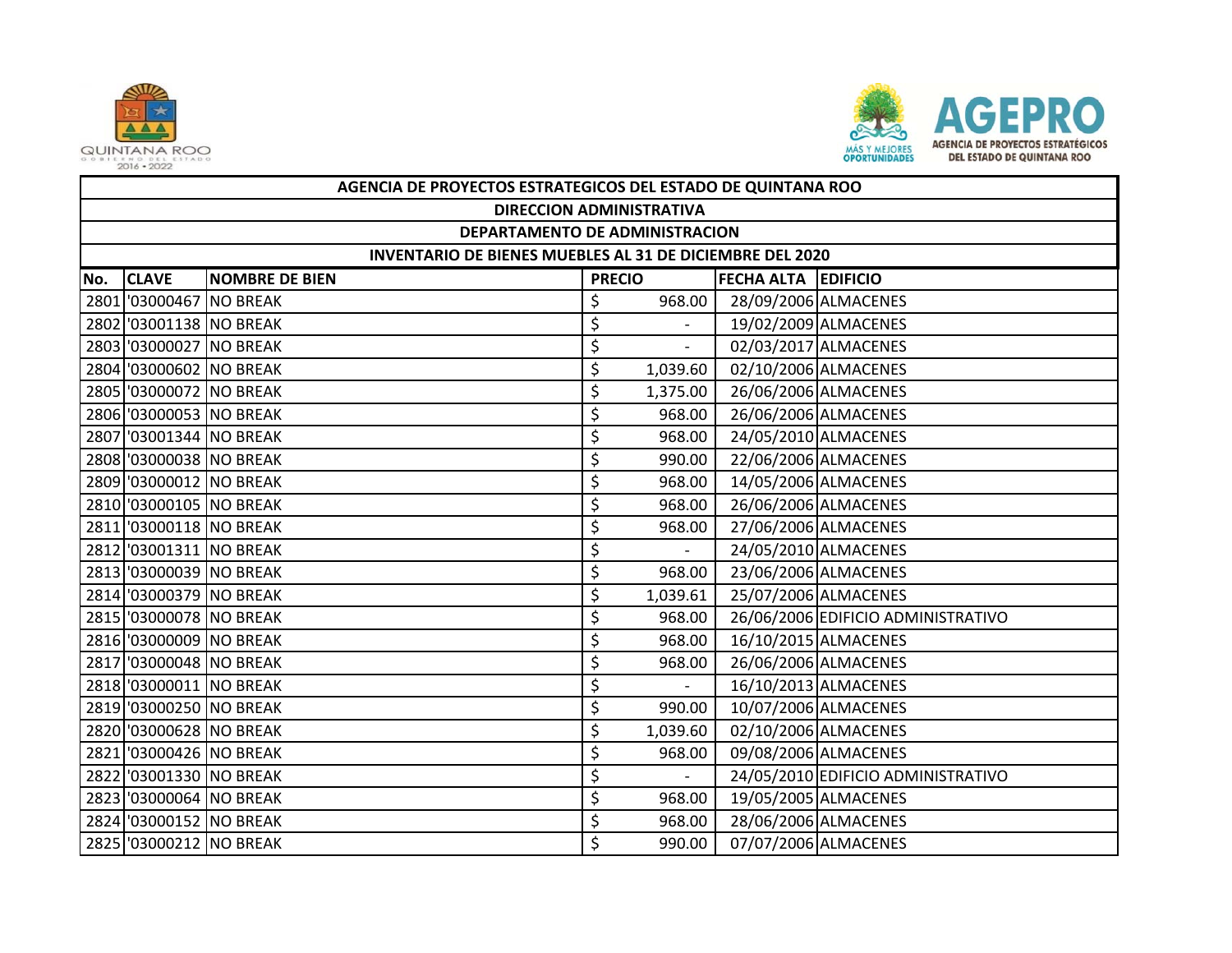



|     | AGENCIA DE PROYECTOS ESTRATEGICOS DEL ESTADO DE QUINTANA ROO |                         |                            |          |  |                               |  |  |  |
|-----|--------------------------------------------------------------|-------------------------|----------------------------|----------|--|-------------------------------|--|--|--|
|     | <b>DIRECCION ADMINISTRATIVA</b>                              |                         |                            |          |  |                               |  |  |  |
|     | DEPARTAMENTO DE ADMINISTRACION                               |                         |                            |          |  |                               |  |  |  |
|     | INVENTARIO DE BIENES MUEBLES AL 31 DE DICIEMBRE DEL 2020     |                         |                            |          |  |                               |  |  |  |
| No. | <b>CLAVE</b>                                                 | <b>NOMBRE DE BIEN</b>   | <b>FECHA ALTA EDIFICIO</b> |          |  |                               |  |  |  |
|     | 2826 '03000875 NO BREAK                                      |                         | \$                         |          |  | 29/02/2008 ALMACENES          |  |  |  |
|     | 2827 '03000020 NO BREAK                                      |                         | \$                         | 968.00   |  | 14/05/2006 ALMACENES          |  |  |  |
|     | 2828 '03000023 NO BREAK                                      |                         | \$                         | 968.00   |  | 17/10/2006 ALMACENES          |  |  |  |
|     | 2829 '03000588 NO BREAK                                      |                         | \$                         | 1,039.60 |  | 02/10/2006 ALMACENES          |  |  |  |
|     | 2830 '03000842 NO BREAK                                      |                         | \$                         |          |  | 25/09/2007 ALMACENES          |  |  |  |
|     | 2831 '03000460 NO BREAK                                      |                         | \$                         | 990.00   |  | 27/09/2006 ALMACENES          |  |  |  |
|     | 2832 '03000260 NO BREAK                                      |                         | \$                         | 990.00   |  | 24/05/2010 DELEGACIÓN COZUMEL |  |  |  |
|     | 2833 '03000040 NO BREAK                                      |                         | \$                         | $\sim$   |  | 17/02/2016 ALMACENES          |  |  |  |
|     | 2834 '03000130 NO BREAK                                      |                         | \$                         | 1.00     |  | 27/06/2006 ALMACENES          |  |  |  |
|     | 2835 '03000719 NO BREAK                                      |                         | \$                         | 990.00   |  | 14/03/2007 ALMACENES          |  |  |  |
|     | 2836 '03000485 NO BREAK                                      |                         | \$                         | 990.00   |  | 28/09/2006 ALMACENES          |  |  |  |
|     |                                                              | 2837 '03000676 NO BREAK | \$                         | 990.00   |  | 18/01/2007 ALMACENES          |  |  |  |
|     | 2838 '03000502 NO BREAK                                      |                         | \$                         | 990.00   |  | 28/09/2006 ALMACENES          |  |  |  |
|     | 2839 '03000062 NO BREAK                                      |                         | \$                         | 1,139.88 |  | 26/06/2006 ALMACENES          |  |  |  |
|     | 2840 '03000889 NO BREAK                                      |                         | \$                         |          |  | 02/04/2008 ALMACENES          |  |  |  |
|     | 2841 '03000679 NO BREAK                                      |                         | \$                         | 990.00   |  | 23/01/2007 ALMACENES          |  |  |  |
|     | 2842 '03000499 NO BREAK                                      |                         | \$                         | 990.00   |  | 28/09/2006 ALMACENES          |  |  |  |
|     | 2843 '03000618 NO BREAK                                      |                         | \$                         | 990.00   |  | 02/10/2006 ALMACENES          |  |  |  |
|     | 2844 '03000734 NO BREAK                                      |                         | \$                         | 986.00   |  | 16/03/2007 ALMACENES          |  |  |  |
|     | 2845 '03000178 NO BREAK                                      |                         | \$                         | $\sim$   |  | 13/02/2013 ALMACENES          |  |  |  |
|     | 2846 '03000175 NO BREAK                                      |                         | \$                         | 990.00   |  | 09/08/2006 ALMACENES          |  |  |  |
|     | 2847 '03000448 NO BREAK                                      |                         | \$                         | 990.00   |  | 27/09/2006 ALMACENES          |  |  |  |
|     | 2848 '03000822 NO BREAK                                      |                         | \$                         | 990.00   |  | 12/09/2007 ALMACENES          |  |  |  |
|     | 2849 '03000407 NO BREAK                                      |                         | \$                         | 1.00     |  | 02/08/2006 ALMACENES          |  |  |  |
|     | 2850 '03000690 NO BREAK                                      |                         | \$                         | 990.00   |  | 27/02/2007 ALMACENES          |  |  |  |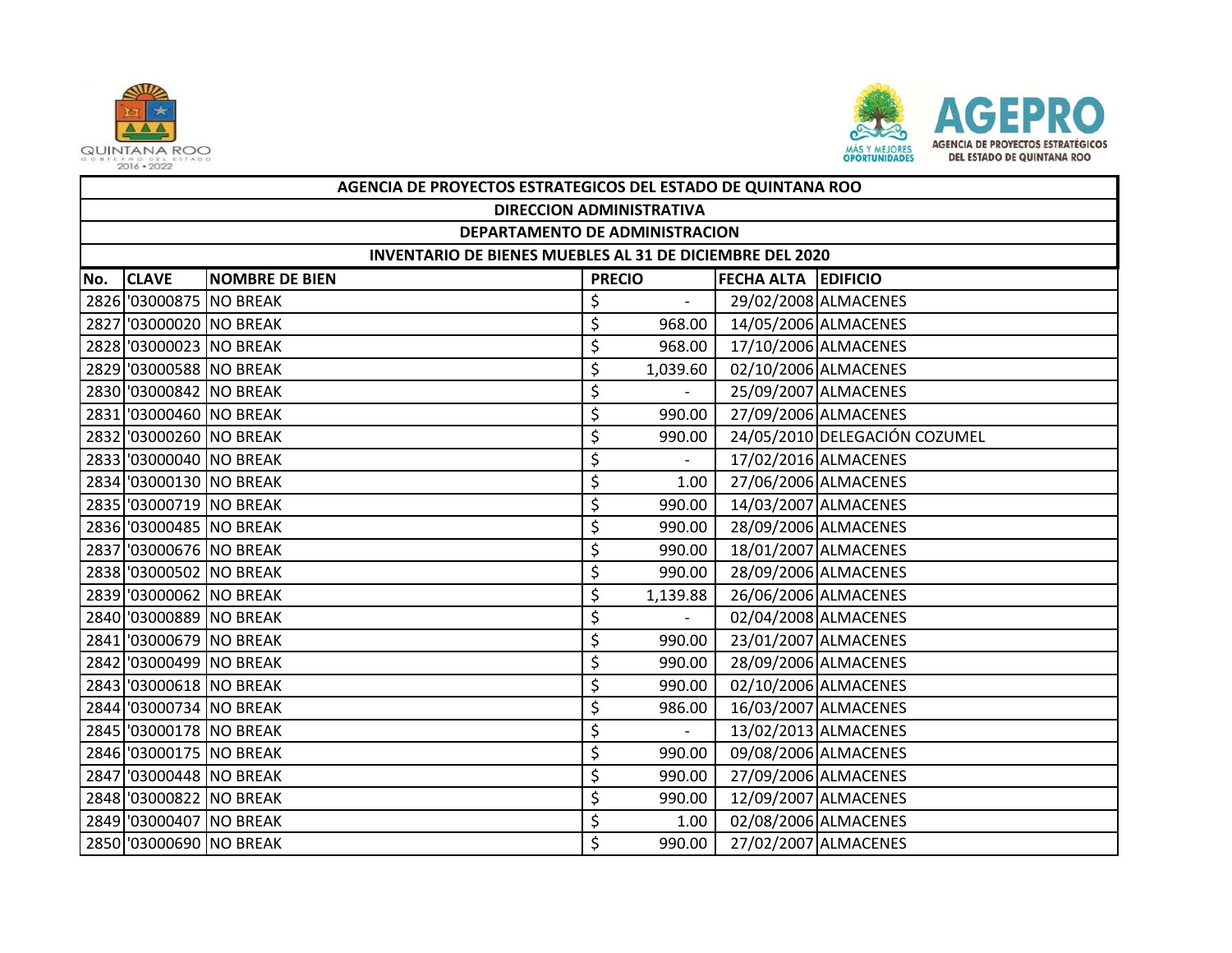



|     | AGENCIA DE PROYECTOS ESTRATEGICOS DEL ESTADO DE QUINTANA ROO    |                       |                                      |                          |  |                                    |  |  |  |
|-----|-----------------------------------------------------------------|-----------------------|--------------------------------------|--------------------------|--|------------------------------------|--|--|--|
|     | <b>DIRECCION ADMINISTRATIVA</b>                                 |                       |                                      |                          |  |                                    |  |  |  |
|     | DEPARTAMENTO DE ADMINISTRACION                                  |                       |                                      |                          |  |                                    |  |  |  |
|     | <b>INVENTARIO DE BIENES MUEBLES AL 31 DE DICIEMBRE DEL 2020</b> |                       |                                      |                          |  |                                    |  |  |  |
| No. | <b>CLAVE</b>                                                    | <b>NOMBRE DE BIEN</b> | <b>PRECIO</b><br>FECHA ALTA EDIFICIO |                          |  |                                    |  |  |  |
|     | 2851 '03000191 NO BREAK                                         |                       | \$                                   | 990.00                   |  | 30/06/2006 EDIFICIO ADMINISTRATIVO |  |  |  |
|     | 2852 '03000479 NO BREAK                                         |                       | \$                                   | 990.00                   |  | 28/09/2006 ALMACENES               |  |  |  |
|     | 2853 '03000517 NO BREAK                                         |                       | \$                                   | 990.00                   |  | 29/09/2006 ALMACENES               |  |  |  |
|     | 2854 '03000655 NO BREAK                                         |                       | \$                                   | 990.00                   |  | 29/11/2006 ALMACENES               |  |  |  |
|     | 2855 '03000753 NO BREAK                                         |                       | \$                                   | 990.00                   |  | 22/03/2007 ALMACENES               |  |  |  |
|     | 2856 '03000493 NO BREAK                                         |                       | \$                                   | 990.00                   |  | 09/10/2006 ALMACENES               |  |  |  |
|     | 2857 '03001016 NO BREAK                                         |                       | \$                                   |                          |  | 22/04/2008 ALMACENES               |  |  |  |
|     | 2858 '03000756 NO BREAK                                         |                       | \$                                   | 990.00                   |  | 22/03/2007 ALMACENES               |  |  |  |
|     | 2859 '03000615 NO BREAK                                         |                       | \$                                   | 990.00                   |  | 02/10/2006 ALMACENES               |  |  |  |
|     | 2860 '03000389 NO BREAK                                         |                       | \$                                   | 990.00                   |  | 28/07/2006 EDIFICIO ADMINISTRATIVO |  |  |  |
|     | 2861 '03000650 NO BREAK                                         |                       | \$                                   | 990.00                   |  | 08/11/2006 ALMACENES               |  |  |  |
|     | 2862 '03000931 NO BREAK                                         |                       | \$                                   | 1,161.50                 |  | 14/04/2008 ALMACENES               |  |  |  |
|     | 2863 '03000689 NO BREAK                                         |                       | \$                                   | 986.00                   |  | 03/02/2007 ALMACENES               |  |  |  |
|     | 2864 '03000373 NO BREAK                                         |                       | \$                                   | $\sim$                   |  | 20/07/2006 ALMACENES               |  |  |  |
|     | 2865 '03000036 NO BREAK                                         |                       | \$                                   | 1,161.50                 |  | 02/03/2007 ALMACENES               |  |  |  |
|     | 2866 '03000098 NO BREAK                                         |                       | \$                                   | 968.00                   |  | 26/06/2006 EDIFICIO ADMINISTRATIVO |  |  |  |
|     | 2867 '03000843 NO BREAK                                         |                       | \$                                   | 1,161.50                 |  | 25/09/2007 EDIFICIO ADMINISTRATIVO |  |  |  |
|     | 2868 '03000993 NO BREAK                                         |                       | \$                                   | 1,161.50                 |  | 15/04/2008 ALMACENES               |  |  |  |
|     | 2869 '03000774 NO BREAK                                         |                       | \$                                   | 986.00                   |  | 02/04/2007 ALMACENES               |  |  |  |
|     | 2870 '03000764 NO BREAK                                         |                       | \$                                   | 1,375.00                 |  | 27/03/2007 ALMACENES               |  |  |  |
|     | 2871 '03000225 NO BREAK                                         |                       | \$                                   | 968.00                   |  | 10/07/2006 ALMACENES               |  |  |  |
|     | 2872 '03000671 NO BREAK                                         |                       | \$                                   | 990.00                   |  | 11/12/2006 ALMACENES               |  |  |  |
|     | 2873 '03001317 NO BREAK                                         |                       | \$                                   | $\overline{\phantom{0}}$ |  | 24/05/2010 ALMACENES               |  |  |  |
|     | 2874 '03000823 NO BREAK                                         |                       | \$                                   | 154.55                   |  | 13/09/2007 ALMACENES               |  |  |  |
|     | 2875 '03000183 NO BREAK                                         |                       | \$                                   |                          |  | 07/02/2013 EDIFICIO ADMINISTRATIVO |  |  |  |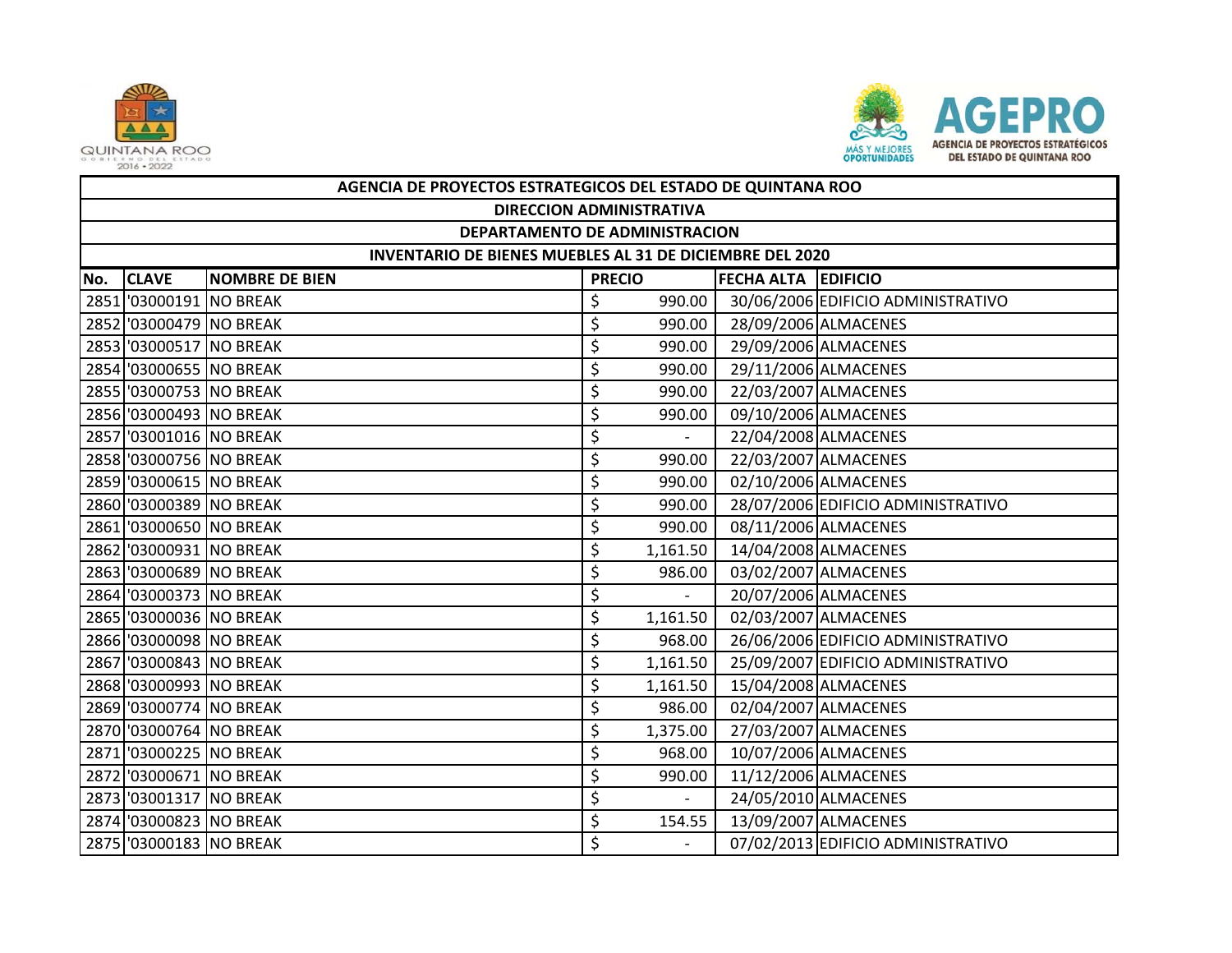



|     | AGENCIA DE PROYECTOS ESTRATEGICOS DEL ESTADO DE QUINTANA ROO |                       |               |                |                            |                                            |  |  |  |
|-----|--------------------------------------------------------------|-----------------------|---------------|----------------|----------------------------|--------------------------------------------|--|--|--|
|     | <b>DIRECCION ADMINISTRATIVA</b>                              |                       |               |                |                            |                                            |  |  |  |
|     | DEPARTAMENTO DE ADMINISTRACION                               |                       |               |                |                            |                                            |  |  |  |
|     | INVENTARIO DE BIENES MUEBLES AL 31 DE DICIEMBRE DEL 2020     |                       |               |                |                            |                                            |  |  |  |
| No. | <b>CLAVE</b>                                                 | <b>NOMBRE DE BIEN</b> | <b>PRECIO</b> |                | <b>FECHA ALTA EDIFICIO</b> |                                            |  |  |  |
|     | 2876 '03000313 NO BREAK                                      |                       | \$            | 1,933.00       |                            | 19/07/2018 EDIFICIO ADMINISTRATIVO         |  |  |  |
|     | 2877 '03000311 NO BREAK                                      |                       | \$            | 1,933.00       |                            | 19/07/2018 ALMACENES                       |  |  |  |
|     | 2878 '03000160 NO BREAK                                      |                       | \$            | 2,900.00       |                            | 23/05/2019 EDIFICIO ADMINISTRATIVO         |  |  |  |
|     | 2879 '03000087 NO BREAK                                      |                       | \$            | 2,900.00       |                            | 30/05/2019 EDIFICIO ADMINISTRATIVO         |  |  |  |
|     | 2880 '03000301 NO BREAK                                      |                       | \$            | 2,900.00       |                            | 03/06/2019 EDIFICIO ADMINISTRATIVO         |  |  |  |
|     | 2881 '03000302 NO BREAK                                      |                       | \$            | 2,900.00       |                            | 03/06/2019 EDIFICIO ADMINISTRATIVO         |  |  |  |
|     | 2882 '03000057 NO BREAK                                      |                       | \$            | 1,076.36       |                            | 26/06/2006 ALMACENES                       |  |  |  |
|     | 2883 '03000397 NO BREAK                                      |                       | \$            | 1.00           |                            | 01/08/2006 ALMACENES                       |  |  |  |
|     | 2884 '03000290 NO BREAK                                      |                       | \$            | 1.00           |                            | 10/07/2006 ALMACENES                       |  |  |  |
|     | 2885 '03000135 NO BREAK                                      |                       | \$            | 1,044.00       |                            | 19/09/2016 ALMACENES                       |  |  |  |
|     | 2886 '03000739 NO BREAK                                      |                       | \$            | 968.00         |                            | 16/03/2007 ALMACENES                       |  |  |  |
|     | 2887 '03000891 NO BREAK                                      |                       | \$            |                |                            | 08/04/2008 ALMACENES                       |  |  |  |
|     | 2888 '03001333 NO BREAK                                      |                       | \$            |                |                            | 24/05/2010 EDIFICIO ADMINISTRATIVO         |  |  |  |
|     | 2889 '03000045 NO BREAK                                      |                       | \$            | 834.50         |                            | 18/03/2016 OFICINAS DE LA AGEPRO EN CANCÚN |  |  |  |
|     | 2890 '03000054 NO BREAK                                      |                       | \$            | 834.49         |                            | 04/05/2016 ALMACENES                       |  |  |  |
|     | 2891 '03000055 NO BREAK                                      |                       | \$            | 834.49         |                            | 04/05/2016 EDIFICIO ADMINISTRATIVO         |  |  |  |
|     | 2892 '03000044 NO BREAK                                      |                       | \$            | 834.50         |                            | 18/03/2016 ALMACENES                       |  |  |  |
|     | 2893 '03000052 NO BREAK                                      |                       | \$            | 834.49         |                            | 04/05/2016 OFICINAS DE LA AGEPRO EN CANCÚN |  |  |  |
|     | 2894 '03000309 NO BREAK                                      |                       | \$            |                |                            | 15/05/2017 DELEGACION SOLIDARIDAD 2019     |  |  |  |
|     | 2895 '03001329 NO BREAK                                      |                       | \$            | $\overline{a}$ |                            | 24/05/2010 DELEGACION SOLIDARIDAD 2019     |  |  |  |
|     | 2896 '03000030 NO BREAK                                      |                       | \$            | 3,248.00       |                            | 27/01/2016 EDIFICIO ADMINISTRATIVO         |  |  |  |
|     | 2897 '03000033 NO BREAK                                      |                       | \$            | 3,248.00       |                            | 27/01/2016 EDIFICIO ADMINISTRATIVO         |  |  |  |
|     | 2898 '03000034 NO BREAK                                      |                       | \$            | 3,248.00       |                            | 27/01/2016 EDIFICIO ADMINISTRATIVO         |  |  |  |
|     | 2899 '03000907 NO BREAK                                      |                       | \$            |                |                            | 03/05/2017 ALMACENES                       |  |  |  |
|     | 2900 '03001128 NO BREAK                                      |                       | \$            | 2,585.00       |                            | 19/02/2009 ALMACENES                       |  |  |  |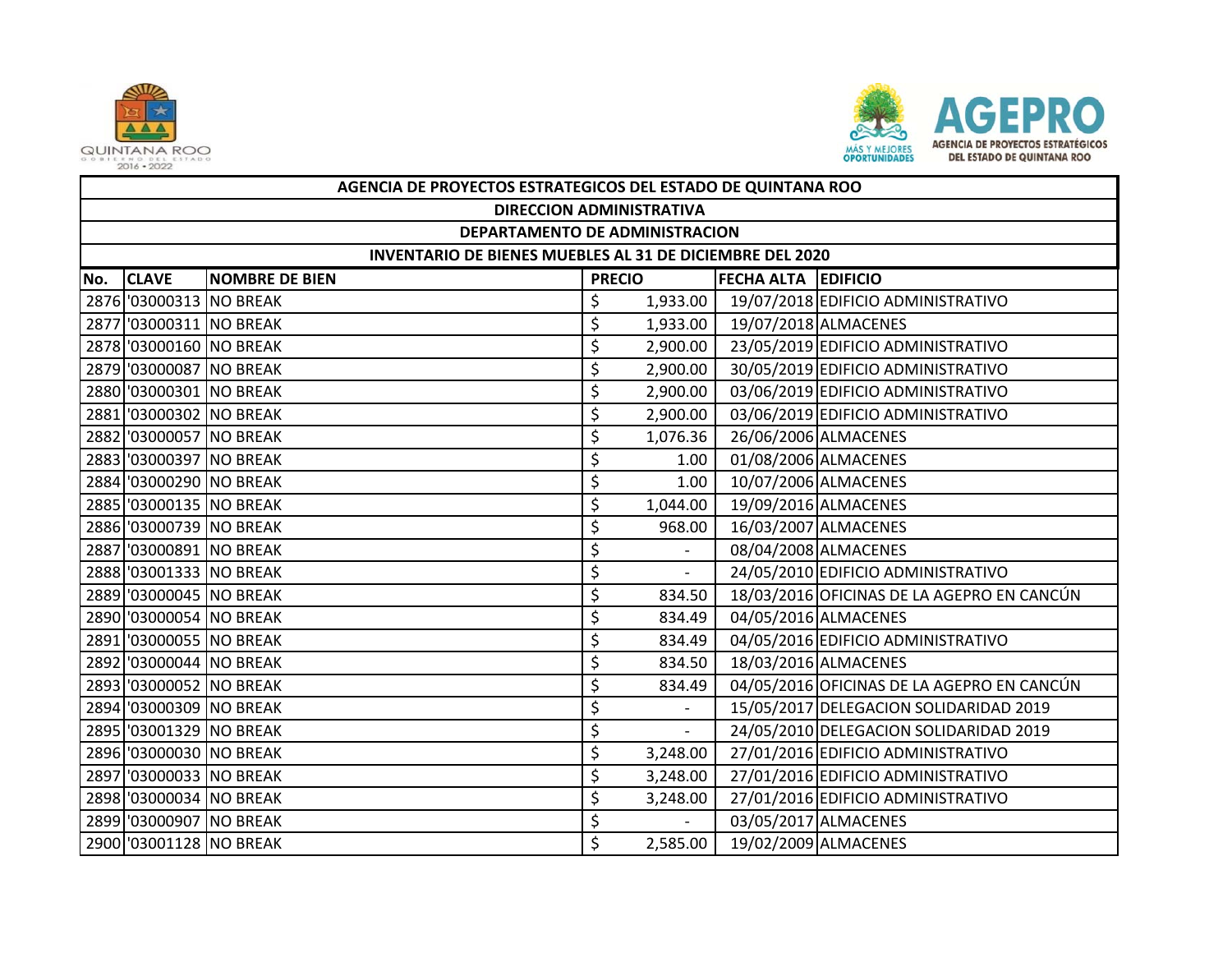



|     | AGENCIA DE PROYECTOS ESTRATEGICOS DEL ESTADO DE QUINTANA ROO |                                                    |               |           |                            |                                            |  |  |  |  |
|-----|--------------------------------------------------------------|----------------------------------------------------|---------------|-----------|----------------------------|--------------------------------------------|--|--|--|--|
|     | <b>DIRECCION ADMINISTRATIVA</b>                              |                                                    |               |           |                            |                                            |  |  |  |  |
|     | DEPARTAMENTO DE ADMINISTRACION                               |                                                    |               |           |                            |                                            |  |  |  |  |
|     | INVENTARIO DE BIENES MUEBLES AL 31 DE DICIEMBRE DEL 2020     |                                                    |               |           |                            |                                            |  |  |  |  |
| No. | <b>CLAVE</b>                                                 | <b>NOMBRE DE BIEN</b>                              | <b>PRECIO</b> |           | <b>FECHA ALTA EDIFICIO</b> |                                            |  |  |  |  |
|     | 2901 03000960 NO BREAK                                       |                                                    | \$            | 2,513.50  |                            | 15/04/2008 EDIFICIO ADMINISTRATIVO         |  |  |  |  |
|     | 2902 '03000947 NO BREAK                                      |                                                    | \$            | 2,627.75  |                            | 15/04/2008 ALMACENES                       |  |  |  |  |
|     | 2903 '03001094 NO BREAK                                      |                                                    | \$            | 2,627.75  |                            | 11/02/2009 ALMACENES                       |  |  |  |  |
|     | 2904 '03001132 NO BREAK                                      |                                                    | \$            | 2,585.00  |                            | 19/02/2009 ALMACENES                       |  |  |  |  |
|     | 2905 '03001407 NO BREAK                                      |                                                    | \$            |           |                            | 28/03/2012 ALMACENES                       |  |  |  |  |
|     | 2906 '03001110 NO BREAK                                      |                                                    | \$            | 2,585.00  |                            | 11/02/2009 ALMACENES                       |  |  |  |  |
|     | 2907 '03001106 NO BREAK                                      |                                                    | \$            | 2,585.00  |                            | 11/02/2009 ALMACENES                       |  |  |  |  |
|     | 2908 '03001129 NO BREAK                                      |                                                    | \$            | 2,585.00  |                            | 19/02/2009 ALMACENES                       |  |  |  |  |
|     | 2909 '03001111 NO BREAK                                      |                                                    | \$            | 2,585.00  |                            | 19/02/2009 ALMACENES                       |  |  |  |  |
|     | 2910 '03000352 NO BREAK                                      |                                                    | \$            | 9,921.39  |                            | 26/04/2019 OFICINAS DE LA AGEPRO EN CANCÚN |  |  |  |  |
|     | 2911 '03001336 NO BREAK                                      |                                                    | \$            |           |                            | 24/05/2010 ALMACENES                       |  |  |  |  |
|     | 2912 '03001376 NO BREAK                                      |                                                    | \$            | 2,627.75  |                            | 18/06/2010 ALMACENES                       |  |  |  |  |
|     | 2913 '03001590 NO BREAK                                      |                                                    | \$            | 2,525.25  |                            | 10/01/2013 ALMACENES                       |  |  |  |  |
|     | 2914 '03000946 NO BREAK                                      |                                                    | \$            | 2,513.50  |                            | 15/04/2008 ALMACENES                       |  |  |  |  |
|     | 2915 '03000945 NO BREAK                                      |                                                    | \$            |           |                            | 15/04/2008 ALMACENES                       |  |  |  |  |
|     |                                                              | 2916 '03000315 NO BREAK/UPS                        | \$            | 26,182.00 |                            | 31/10/2018 EDIFICIO ADMINISTRATIVO         |  |  |  |  |
|     |                                                              | 2917 '03001823 PANEL DE PARCHEO                    | \$            | 2,012.00  |                            | 09/06/2020 OFICINAS DE LA AGEPRO EN CANCÚN |  |  |  |  |
|     |                                                              | 2918 '03001821 PANEL DE PARCHEO                    | \$            | 3,435.70  |                            | 26/04/2019 OFICINAS DE LA AGEPRO EN CANCÚN |  |  |  |  |
|     |                                                              | 2919 '03001822 PANEL DE PARCHEO                    | \$            | 3,435.70  |                            | 26/04/2019 OFICINAS DE LA AGEPRO EN CANCÚN |  |  |  |  |
|     |                                                              | 2920 '03001620 PANEL DE PARCHEO 24 PUERTOS         | \$            | 1,540.00  |                            | 11/11/2013 ALMACENES                       |  |  |  |  |
|     |                                                              | 2921 '03000173 PANEL DE PARCHEO 24 PUERTOS         | \$            | 5,050.30  |                            | 11/09/2019 ALMACENES                       |  |  |  |  |
|     |                                                              | 2922 '03000096 PANEL DE PARCHEO 24 PUERTOS         | \$            | 5,050.30  |                            | 11/09/2019 DELEGACIÓN COZUMEL              |  |  |  |  |
|     |                                                              | 2923 '03001621 PANEL DE PARCHEO 48 PUERTOS         | \$            | 5,500.00  |                            | 11/11/2013 ALMACENES                       |  |  |  |  |
|     |                                                              | 2924 '03000059 PANEL DE PARCHEO BELDEN. 24 PUERTOS | \$            | 4,329.59  |                            | 21/06/2016 ALMACENES                       |  |  |  |  |
|     |                                                              | 2925 '03000331 PANEL DE PARCHEO DE 48 PUERTOS      | \$            | 8,212.80  |                            | 05/06/2019 ALMACENES                       |  |  |  |  |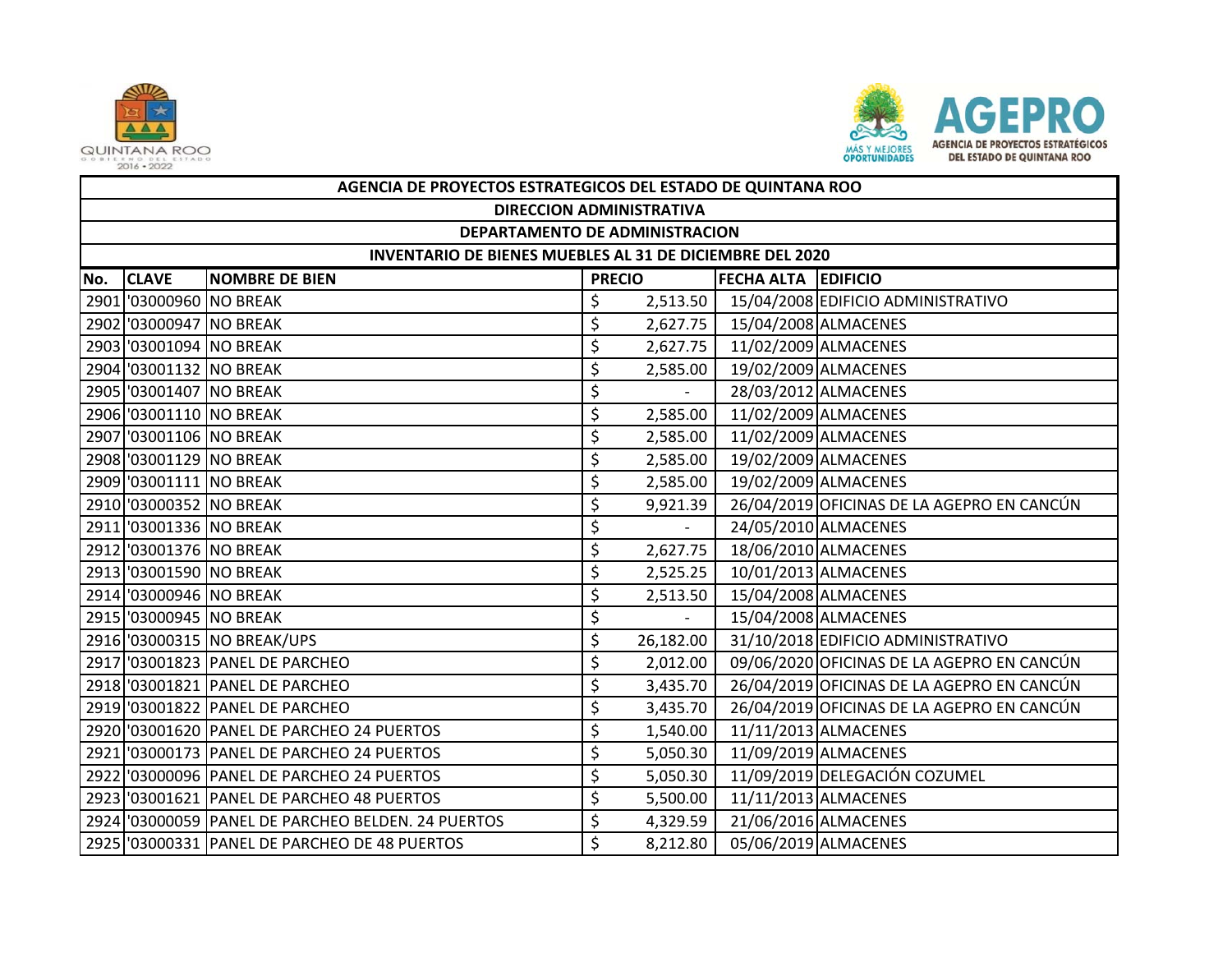



|     | AGENCIA DE PROYECTOS ESTRATEGICOS DEL ESTADO DE QUINTANA ROO |                                                              |    |               |                            |                                            |  |  |  |  |  |
|-----|--------------------------------------------------------------|--------------------------------------------------------------|----|---------------|----------------------------|--------------------------------------------|--|--|--|--|--|
|     | <b>DIRECCION ADMINISTRATIVA</b>                              |                                                              |    |               |                            |                                            |  |  |  |  |  |
|     | DEPARTAMENTO DE ADMINISTRACION                               |                                                              |    |               |                            |                                            |  |  |  |  |  |
|     | INVENTARIO DE BIENES MUEBLES AL 31 DE DICIEMBRE DEL 2020     |                                                              |    |               |                            |                                            |  |  |  |  |  |
| No. | <b>CLAVE</b>                                                 | <b>NOMBRE DE BIEN</b>                                        |    | <b>PRECIO</b> | <b>FECHA ALTA EDIFICIO</b> |                                            |  |  |  |  |  |
|     |                                                              | 2926 '03000384 PANTALLA DE PROYECCION PORTATIL DE TRIPIE 120 | \$ | 3,170.99      |                            | 09/12/2019 OFICINAS DE LA AGEPRO EN CANCÚN |  |  |  |  |  |
|     |                                                              | 2927 03000383 PANTALLA DE PROYECCION PORTATIL DE TRIPIE 136  | \$ | 4,551.01      |                            | 03/12/2019 EDIFICIO ADMINISTRATIVO         |  |  |  |  |  |
|     |                                                              | 2928 '03001072 PATCH PANEL 24 PTOS.                          | \$ |               |                            | 19/05/2008 ALMACENES                       |  |  |  |  |  |
|     | 2929 '03001308 PLOTTER                                       |                                                              | \$ | 160,899.20    |                            | 21/05/2010 ALMACENES                       |  |  |  |  |  |
|     | 2930 '03000353 PLOTTER                                       |                                                              | \$ | 34,827.32     |                            | 17/07/2006 ALMACENES                       |  |  |  |  |  |
|     | 2931 '03000279 PLOTTER                                       |                                                              | \$ | 84,700.00     |                            | 13/07/2006 ALMACENES                       |  |  |  |  |  |
|     | 2932 '03000330 PLOTTER                                       |                                                              | \$ | 84,700.00     |                            | 12/07/2006 OFICINAS DE LA AGEPRO EN CANCÚN |  |  |  |  |  |
|     | 2933 '03000685 PLOTTER                                       |                                                              | \$ | 84,700.00     |                            | 31/01/2007 ALMACENES                       |  |  |  |  |  |
|     | 2934 '03000728 PLOTTER                                       |                                                              | \$ | 84,700.00     |                            | 15/03/2007 ALMACENES                       |  |  |  |  |  |
|     |                                                              | 2935 '03001385 PLOTTER-SCANER                                | \$ | 214,091.89    |                            | 14/11/2011 EDIFICIO ADMINISTRATIVO         |  |  |  |  |  |
|     |                                                              | 2936 '03000329 PORTATIL-APPLE MACBOOK PRO                    | \$ | 67,502.66     |                            | 29/11/2019 OFICINAS DE LA AGEPRO EN CANCÚN |  |  |  |  |  |
|     |                                                              | 2937 '03000325 PROYECTOR                                     | \$ | 8,655.00      |                            | 14/02/2019 EDIFICIO ADMINISTRATIVO         |  |  |  |  |  |
|     |                                                              | 2938 '03000354 PROYECTOR                                     | \$ | 8,758.00      |                            | 22/07/2019 OFICINAS DE LA AGEPRO EN CANCÚN |  |  |  |  |  |
|     |                                                              | 2939 '03001833 QUEMADOR DE DVD                               | \$ | 2,188.89      |                            | 23/11/2020 OFICINAS DE LA AGEPRO EN CANCÚN |  |  |  |  |  |
|     |                                                              | 2940 '03000348 RACK DE ACERO ESTANDAR                        | \$ | 19,108.95     |                            | 26/04/2019 OFICINAS DE LA AGEPRO EN CANCÚN |  |  |  |  |  |
|     |                                                              | 2941 '03000349 RACK DE ACERO ESTANDAR                        | \$ | 19,108.95     |                            | 26/04/2019 OFICINAS DE LA AGEPRO EN CANCÚN |  |  |  |  |  |
|     |                                                              | 2942 '03000272 REGULADOR DE VOLTAJE                          | \$ | 1,039.61      |                            | 10/07/2006 ALMACENES                       |  |  |  |  |  |
|     |                                                              | 2943 '03000358 REGULADOR DE VOLTAJE                          | \$ | 986.00        |                            | 08/03/2007 ALMACENES                       |  |  |  |  |  |
|     |                                                              | 2944 '03000294 REGULADOR DE VOLTAJE                          | \$ | 954.55        |                            | 10/07/2006 ALMACENES                       |  |  |  |  |  |
|     |                                                              | 2945 '03000050 REGULADOR DE VOLTAJE                          | \$ | 968.00        |                            | 26/06/2006 ALMACENES                       |  |  |  |  |  |
|     |                                                              | 2946 '03000170 REGULADOR DE VOLTAJE                          | \$ | 968.00        |                            | 28/06/2006 ALMACENES                       |  |  |  |  |  |
|     |                                                              | 2947 '03000417 REGULADOR DE VOLTAJE                          | \$ | $\sim$        |                            | 03/08/2006 ALMACENES                       |  |  |  |  |  |
|     |                                                              | 2948 '03000442 REGULADOR DE VOLTAJE                          | \$ | 968.00        |                            | 21/08/2006 ALMACENES                       |  |  |  |  |  |
|     |                                                              | 2949 '03000167 REGULADOR DE VOLTAJE                          | \$ | 968.00        |                            | 28/06/2006 ALMACENES                       |  |  |  |  |  |
|     |                                                              | 2950 '03000100 REGULADOR DE VOLTAJE                          | Ś  | 968.00        |                            | 26/06/2006 ALMACENES                       |  |  |  |  |  |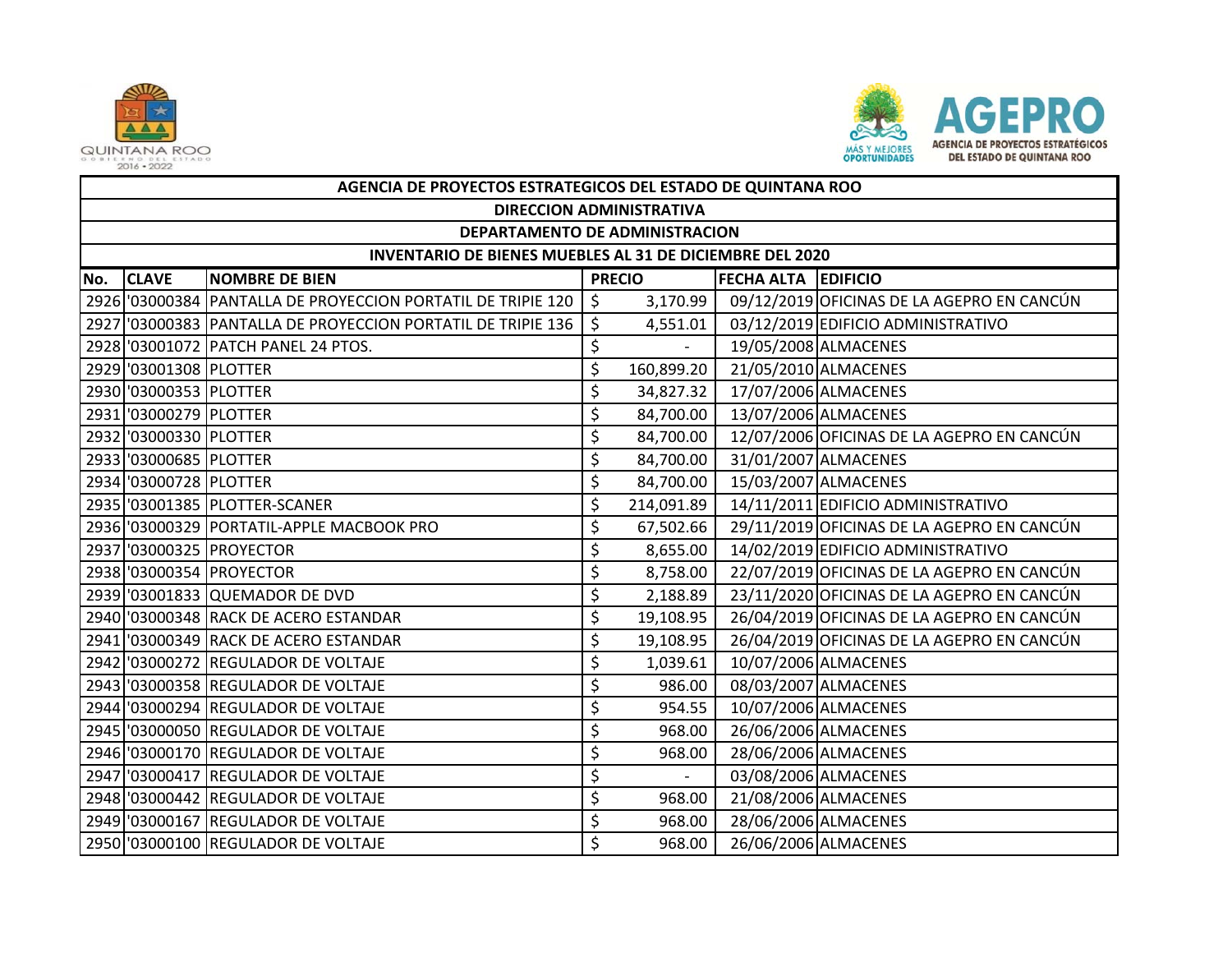



|     | AGENCIA DE PROYECTOS ESTRATEGICOS DEL ESTADO DE QUINTANA ROO |                                     |    |                |                     |                                            |  |  |  |  |  |
|-----|--------------------------------------------------------------|-------------------------------------|----|----------------|---------------------|--------------------------------------------|--|--|--|--|--|
|     | <b>DIRECCION ADMINISTRATIVA</b>                              |                                     |    |                |                     |                                            |  |  |  |  |  |
|     | DEPARTAMENTO DE ADMINISTRACION                               |                                     |    |                |                     |                                            |  |  |  |  |  |
|     | INVENTARIO DE BIENES MUEBLES AL 31 DE DICIEMBRE DEL 2020     |                                     |    |                |                     |                                            |  |  |  |  |  |
| No. | <b>CLAVE</b>                                                 | <b>NOMBRE DE BIEN</b>               |    | <b>PRECIO</b>  | FECHA ALTA EDIFICIO |                                            |  |  |  |  |  |
|     |                                                              | 2951 '03000287 REGULADOR DE VOLTAJE | \$ | 1.00           |                     | 10/07/2006 OFICINAS DE LA AGEPRO EN CANCÚN |  |  |  |  |  |
|     |                                                              | 2952 '03000536 REGULADOR DE VOLTAJE | \$ | 968.00         |                     | 30/09/2006 ALMACENES                       |  |  |  |  |  |
|     |                                                              | 2953 '03001646 REGULADOR DE VOLTAJE | \$ |                |                     | 28/08/2014 EDIFICIO ADMINISTRATIVO         |  |  |  |  |  |
|     |                                                              | 2954 '03000176 REGULADOR DE VOLTAJE | \$ | $\overline{a}$ |                     | 02/02/2017 ALMACENES                       |  |  |  |  |  |
|     |                                                              | 2955 '03000332 ROUTER SMARTNET      | \$ | 32,993.43      |                     | 26/03/2019 OFICINAS DE LA AGEPRO EN CANCÚN |  |  |  |  |  |
|     | 2956 '03001417 SCANER                                        |                                     | \$ | 163,852.66     |                     | 08/11/2012 ALMACENES                       |  |  |  |  |  |
|     | 2957 '03000340 SCANER                                        |                                     | \$ | 16,500.00      |                     | 13/07/2006 ALMACENES                       |  |  |  |  |  |
|     | 2958 '03000997 SCANER                                        |                                     | \$ | 16,500.00      |                     | 21/04/2008 ALMACENES                       |  |  |  |  |  |
|     | 2959 '03000320 SCANER                                        |                                     | \$ | 16,500.00      |                     | 12/07/2006 ALMACENES                       |  |  |  |  |  |
|     | 2960 '03000403 SCANER                                        |                                     | \$ | 1.00           |                     | 02/08/2006 ALMACENES                       |  |  |  |  |  |
|     | 2961 '03000872 SCANER                                        |                                     | \$ | 18,630.00      |                     | 18/02/2008 ALMACENES                       |  |  |  |  |  |
|     | 2962 '03000962 SCANER                                        |                                     | \$ | 17,820.00      |                     | 15/04/2008 ALMACENES                       |  |  |  |  |  |
|     | 2963 '03000966 SCANER                                        |                                     | \$ | 17,820.00      |                     | 15/04/2008 EDIFICIO ADMINISTRATIVO         |  |  |  |  |  |
|     | 2964 '03000967 SCANER                                        |                                     | \$ | 17,820.00      |                     | 15/04/2008 ALMACENES                       |  |  |  |  |  |
|     | 2965 '03000964 SCANER                                        |                                     | \$ | 17,820.00      |                     | 15/04/2008 ALMACENES                       |  |  |  |  |  |
|     | 2966 '03000961 SCANER                                        |                                     | \$ | 17,820.00      |                     | 15/04/2008 ALMACENES                       |  |  |  |  |  |
|     | 2967 '03000928 SCANER                                        |                                     | \$ | 17,820.00      |                     | 14/04/2008 ALMACENES                       |  |  |  |  |  |
|     | 2968 '03000259 SCANER                                        |                                     | \$ | 17,820.00      |                     | 04/02/2009 OFICINAS DE LA AGEPRO EN CANCÚN |  |  |  |  |  |
|     | 2969 '03001183 SCANER                                        |                                     | \$ | 25,437.00      |                     | 19/02/2009 ALMACENES                       |  |  |  |  |  |
|     | 2970 '03001182 SCANER                                        |                                     | \$ | 25,437.00      |                     | 19/02/2009 ALMACENES                       |  |  |  |  |  |
|     | 2971 '03000921 SCANER                                        |                                     | \$ | $\sim$         |                     | 03/10/2014 ALMACENES                       |  |  |  |  |  |
|     | 2972 '03001077 SCANER                                        |                                     | \$ | 25,437.00      |                     | 19/06/2008 ALMACENES                       |  |  |  |  |  |
|     | 2973 '03001184 SCANER                                        |                                     | \$ | 25,437.00      |                     | 19/02/2009 ALMACENES                       |  |  |  |  |  |
|     | 2974 '03001185 SCANER                                        |                                     | \$ | 25,437.00      |                     | 19/02/2009 ALMACENES                       |  |  |  |  |  |
|     | 2975 '03001097 SCANER                                        |                                     | \$ | 25,437.00      |                     | 11/02/2009 DELEGACIÓN COZUMEL              |  |  |  |  |  |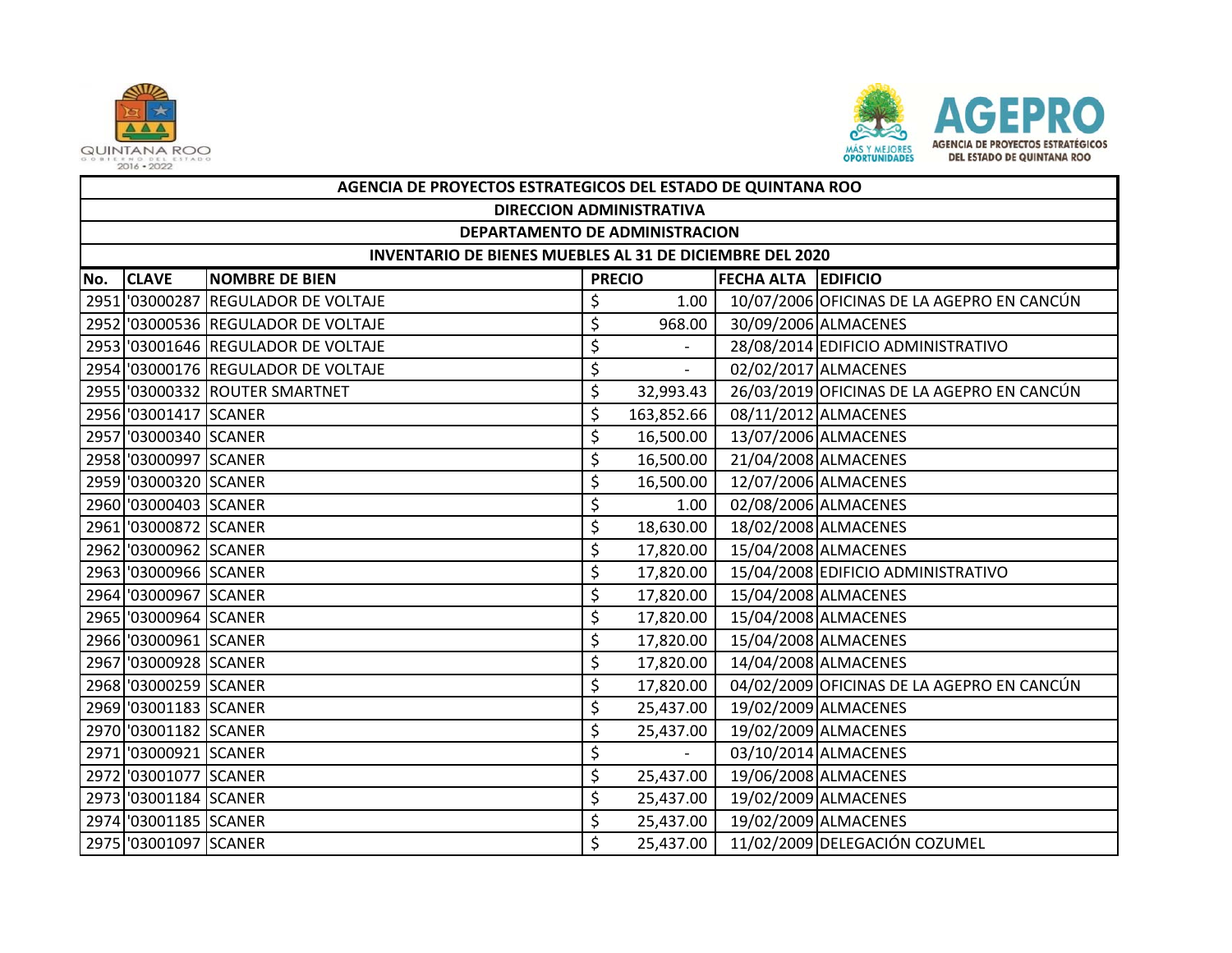



|     | AGENCIA DE PROYECTOS ESTRATEGICOS DEL ESTADO DE QUINTANA ROO |                                      |               |           |                            |                                            |  |  |  |  |
|-----|--------------------------------------------------------------|--------------------------------------|---------------|-----------|----------------------------|--------------------------------------------|--|--|--|--|
|     | <b>DIRECCION ADMINISTRATIVA</b>                              |                                      |               |           |                            |                                            |  |  |  |  |
|     | DEPARTAMENTO DE ADMINISTRACION                               |                                      |               |           |                            |                                            |  |  |  |  |
|     | INVENTARIO DE BIENES MUEBLES AL 31 DE DICIEMBRE DEL 2020     |                                      |               |           |                            |                                            |  |  |  |  |
| No. | <b>CLAVE</b>                                                 | <b>NOMBRE DE BIEN</b>                | <b>PRECIO</b> |           | <b>FECHA ALTA EDIFICIO</b> |                                            |  |  |  |  |
|     | 2976 '03000963 SCANER                                        |                                      | \$            | 18,630.00 |                            | 15/04/2008 ALMACENES                       |  |  |  |  |
|     | 2977 '03001088 SCANER                                        |                                      | \$            | 25,437.00 |                            | 11/02/2009 DIRECCIÓN GENERAL               |  |  |  |  |
|     | 2978 '03000169 SCANER                                        |                                      | \$            | 18,630.00 |                            | 26/01/2017 ALMACENES                       |  |  |  |  |
|     | 2979 '03001186 SCANER                                        |                                      | \$            | 25,437.00 |                            | 19/02/2009 OFICINAS DE LA AGEPRO EN CANCÚN |  |  |  |  |
|     | 2980 '03000042 SCANER                                        |                                      | \$            | 40,600.00 |                            | 13/09/2016 DIRECCIÓN GENERAL               |  |  |  |  |
|     | 2981 '03000097 SCANER                                        |                                      | \$            | 40,600.00 |                            | 13/09/2016 EDIFICIO ADMINISTRATIVO         |  |  |  |  |
|     | 2982 '03000041 SCANER                                        |                                      | \$            | 40,600.00 |                            | 13/09/2016 EDIFICIO ADMINISTRATIVO         |  |  |  |  |
|     | 2983 '03000101 SCANER                                        |                                      | \$            | 40,600.00 |                            | 13/09/2016 DIRECCIÓN GENERAL               |  |  |  |  |
|     | 2984 '03000360 SCANER                                        |                                      | \$            | 39,531.64 |                            | 20/08/2019 EDIFICIO ADMINISTRATIVO         |  |  |  |  |
|     | 2985 '03000347 SCANER                                        |                                      | \$            | 44,764.40 |                            | 20/09/2019 DIRECCIÓN GENERAL               |  |  |  |  |
|     | 2986 '03000674 SCANER                                        |                                      | \$            | 4,669.50  |                            | 11/12/2006 ALMACENES                       |  |  |  |  |
|     | 2987 '03000604 SCANER                                        |                                      | \$            | 10,086.78 |                            | 02/10/2006 ALMACENES                       |  |  |  |  |
|     | 2988 '03000361 SCANER                                        |                                      | \$            | 10,000.00 |                            | 19/07/2006 ALMACENES                       |  |  |  |  |
|     | 2989 '03000456 SCANER                                        |                                      | \$            | 16,500.00 |                            | 27/09/2006 ALMACENES                       |  |  |  |  |
|     |                                                              | 2990 '03000003 SCANER PORTATIL       | \$            | 2,799.00  |                            | 28/08/2019 OFICINAS DE LA AGEPRO EN CANCÚN |  |  |  |  |
|     |                                                              | 2991 '03000187 SERVIDOR DE IMPRESION | \$            | $\sim$    |                            | 08/02/2015 ALMACENES                       |  |  |  |  |
|     |                                                              | 2992 '03000067 SERVIDOR DE IMPRESION | \$            | 3,031.00  |                            | 24/03/2017 ALMACENES                       |  |  |  |  |
|     |                                                              | 2993 '03000185 SERVIDOR DE IMPRESION | \$            | $\sim$    |                            | 07/05/2016 ALMACENES                       |  |  |  |  |
|     |                                                              | 2994 '03001187 SERVIDOR DE IMPRESION | \$            | 3,031.00  |                            | 19/02/2009 ALMACENES                       |  |  |  |  |
|     |                                                              | 2995 '03001204 SERVIDOR DE IMPRESION | \$            | 3,031.00  |                            | 19/02/2009 ALMACENES                       |  |  |  |  |
|     |                                                              | 2996 '03001230 SERVIDOR DE IMPRESION | \$            | 3,031.00  |                            | 19/02/2009 ALMACENES                       |  |  |  |  |
|     |                                                              | 2997 '03001193 SERVIDOR DE IMPRESIÓN | \$            | 3,031.00  |                            | 19/02/2009 ALMACENES                       |  |  |  |  |
|     |                                                              | 2998 '03001231 SERVIDOR DE IMPRESIÓN | \$            | 3,031.00  |                            | 19/02/2009 ALMACENES                       |  |  |  |  |
|     |                                                              | 2999 '03001206 SERVIDOR DE IMPRESIÓN | \$            | 3,031.00  |                            | 19/02/2009 ALMACENES                       |  |  |  |  |
|     |                                                              | 3000 '03001212 SERVIDOR DE IMPRESIÓN | Ś             | 3,031.00  |                            | 19/02/2009 ALMACENES                       |  |  |  |  |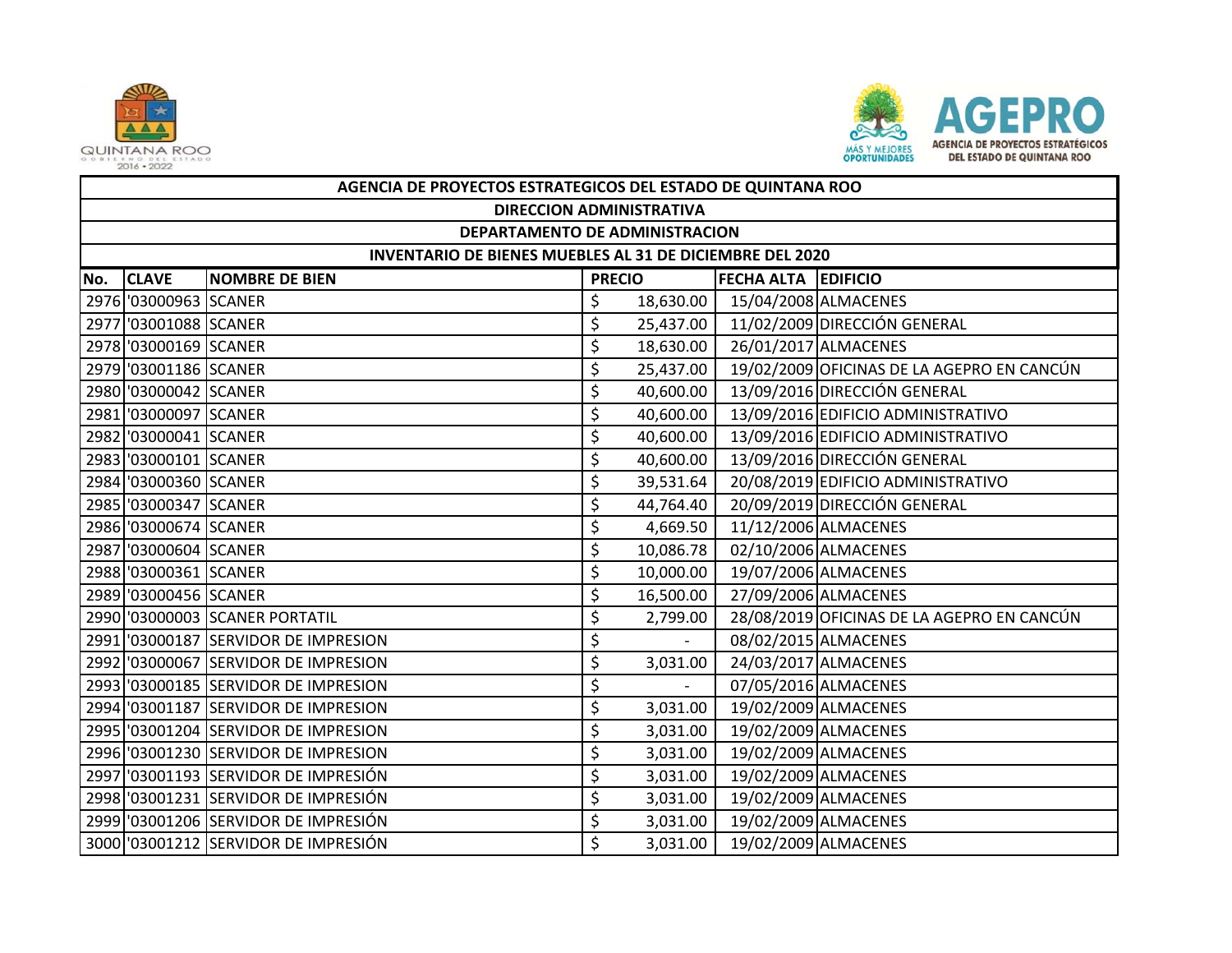



|     | AGENCIA DE PROYECTOS ESTRATEGICOS DEL ESTADO DE QUINTANA ROO |                                                         |    |               |                            |                                            |  |  |  |  |
|-----|--------------------------------------------------------------|---------------------------------------------------------|----|---------------|----------------------------|--------------------------------------------|--|--|--|--|
|     | <b>DIRECCION ADMINISTRATIVA</b>                              |                                                         |    |               |                            |                                            |  |  |  |  |
|     | DEPARTAMENTO DE ADMINISTRACION                               |                                                         |    |               |                            |                                            |  |  |  |  |
|     | INVENTARIO DE BIENES MUEBLES AL 31 DE DICIEMBRE DEL 2020     |                                                         |    |               |                            |                                            |  |  |  |  |
| No. | <b>CLAVE</b>                                                 | <b>NOMBRE DE BIEN</b>                                   |    | <b>PRECIO</b> | <b>FECHA ALTA EDIFICIO</b> |                                            |  |  |  |  |
|     |                                                              | 3001 '03001820 SERVIDOR WEB                             | \$ | 209,716.94    |                            | 17/07/2019 EDIFICIO ADMINISTRATIVO         |  |  |  |  |
|     |                                                              | 3002 '03001819 SERVIDOR WEB                             | \$ | 117,888.71    |                            | 17/07/2019 EDIFICIO ADMINISTRATIVO         |  |  |  |  |
|     |                                                              | 3003 '03000510 SISTEMA DE VIDEOVIGILANCIA               | \$ | 65,661.57     |                            | 20/12/2019 EDIFICIO ADMINISTRATIVO         |  |  |  |  |
|     |                                                              | 3004 '03000509 SISTEMA DE VIDEOVIGILANCIA               | \$ | 38,736.07     |                            | 20/12/2019 OFICINAS DE LA AGEPRO EN CANCÚN |  |  |  |  |
|     |                                                              | 3005 '03000058 SWICHT 3 COM. 24 PUERTOS GIGABITETERHNET | \$ |               |                            | 21/06/2016 ALMACENES                       |  |  |  |  |
|     | 3006 '03000503 SWITCH                                        |                                                         | \$ | 38,843.00     |                            | 10/10/2019 OFICINAS DE LA AGEPRO EN CANCÚN |  |  |  |  |
|     | 3007 '03000333 SWITCH                                        |                                                         | \$ | 4,832.66      |                            | 26/03/2019 OFICINAS DE LA AGEPRO EN CANCÚN |  |  |  |  |
|     | 3008 '03000336 SWITCH                                        |                                                         | \$ | 7,557.09      |                            | 19/06/2019 OFICINAS DE LA AGEPRO EN CANCÚN |  |  |  |  |
|     | 3009 '03000350 SWITCH                                        |                                                         | \$ | 31,666.33     |                            | 26/04/2019 OFICINAS DE LA AGEPRO EN CANCÚN |  |  |  |  |
|     | 3010 '03000351 SWITCH                                        |                                                         | \$ | 31,666.33     |                            | 05/07/2019 OFICINAS DE LA AGEPRO EN CANCÚN |  |  |  |  |
|     | 3011 '03001831 SWITCH                                        |                                                         | \$ | 15,544.00     |                            | 03/07/2020 DIRECCIÓN GENERAL               |  |  |  |  |
|     | 3012 '03000065 SWITCH                                        |                                                         | \$ | 3,010.00      |                            | 10/03/2017 EDIFICIO ADMINISTRATIVO         |  |  |  |  |
|     |                                                              | 3013 '03001063 SWITCH 24 PTOS.                          | \$ |               |                            | 19/05/2008 ALMACENES                       |  |  |  |  |
|     |                                                              | 3014 '03000345 SWITCH DE 48 PUERTOS                     | \$ | 28,624.61     |                            | 11/09/2019 EDIFICIO ADMINISTRATIVO         |  |  |  |  |
|     |                                                              | 3015 '03000061 SWITCH DE 48 PUERTOS                     | \$ | 19,538.23     |                            | 11/09/2019 EDIFICIO ADMINISTRATIVO         |  |  |  |  |
|     |                                                              | 3016 '03000780 SWITCH DE 8 PUERTOS                      | \$ |               |                            | 19/04/2007 ALMACENES                       |  |  |  |  |
|     |                                                              | 3017 '03000235 TERMINAL IP                              | \$ | 1.00          |                            | 08/06/2017 EDIFICIO ADMINISTRATIVO         |  |  |  |  |
|     |                                                              | 3018 '03000224 TERMINAL IP                              | \$ | 1.00          |                            | 08/06/2017 OFICINAS DE LA AGEPRO EN CANCÚN |  |  |  |  |
|     |                                                              | 3019 '03000228 TERMINAL IP                              | \$ | 1.00          |                            | 08/06/2017 EDIFICIO ADMINISTRATIVO         |  |  |  |  |
|     |                                                              | 3020 '03000236 TERMINAL IP                              | \$ | 1.00          |                            | 08/06/2017 EDIFICIO ADMINISTRATIVO         |  |  |  |  |
|     |                                                              | 3021 '03000180 TERMINAL IP                              | \$ | 1.00          | 08/06/2017                 |                                            |  |  |  |  |
|     |                                                              | 3022 '03000221 TERMINAL IP                              | \$ | 1.00          |                            | 08/06/2017 EDIFICIO ADMINISTRATIVO         |  |  |  |  |
|     |                                                              | 3023 '03000220 TERMINAL IP                              | \$ | 1.00          |                            | 08/06/2017 EDIFICIO ADMINISTRATIVO         |  |  |  |  |
|     |                                                              | 3024 '03000090 TERMINAL IP                              | \$ | 1.00          |                            | 08/06/2017 EDIFICIO ADMINISTRATIVO         |  |  |  |  |
|     |                                                              | 3025 '03000142 TERMINAL IP                              | \$ | 1.00          |                            | 08/06/2017 EDIFICIO ADMINISTRATIVO         |  |  |  |  |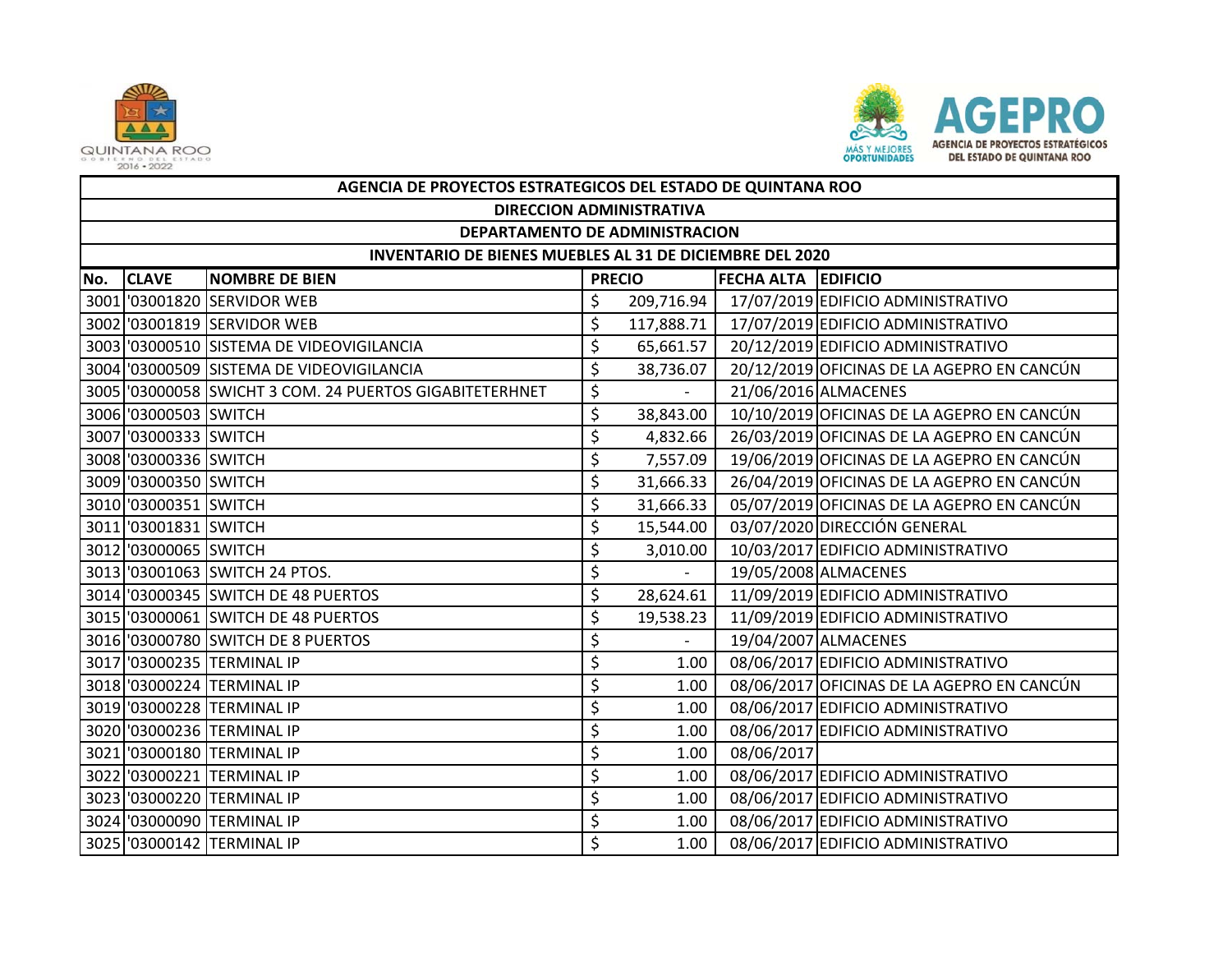



|     | AGENCIA DE PROYECTOS ESTRATEGICOS DEL ESTADO DE QUINTANA ROO                         |                            |    |      |  |                                            |  |  |  |
|-----|--------------------------------------------------------------------------------------|----------------------------|----|------|--|--------------------------------------------|--|--|--|
|     | <b>DIRECCION ADMINISTRATIVA</b>                                                      |                            |    |      |  |                                            |  |  |  |
|     | DEPARTAMENTO DE ADMINISTRACION                                                       |                            |    |      |  |                                            |  |  |  |
|     | INVENTARIO DE BIENES MUEBLES AL 31 DE DICIEMBRE DEL 2020                             |                            |    |      |  |                                            |  |  |  |
| No. | <b>CLAVE</b><br><b>PRECIO</b><br><b>FECHA ALTA EDIFICIO</b><br><b>NOMBRE DE BIEN</b> |                            |    |      |  |                                            |  |  |  |
|     |                                                                                      | 3026 '03000218 TERMINAL IP | \$ | 1.00 |  | 08/06/2017 EDIFICIO ADMINISTRATIVO         |  |  |  |
|     |                                                                                      | 3027 '03000136 TERMINAL IP | \$ | 1.00 |  | 08/06/2017 EDIFICIO ADMINISTRATIVO         |  |  |  |
|     |                                                                                      | 3028 '03000227 TERMINAL IP | \$ | 1.00 |  | 08/06/2017 EDIFICIO ADMINISTRATIVO         |  |  |  |
|     |                                                                                      | 3029 '03000214 TERMINAL IP | \$ | 1.00 |  | 08/06/2017 OFICINAS DE LA AGEPRO EN CANCÚN |  |  |  |
|     |                                                                                      | 3030 '03000162 TERMINAL IP | \$ | 1.00 |  | 08/06/2017 OFICINAS DE LA AGEPRO EN CANCÚN |  |  |  |
|     |                                                                                      | 3031 '03000189 TERMINAL IP | \$ | 1.00 |  | 08/06/2017 EDIFICIO ADMINISTRATIVO         |  |  |  |
|     |                                                                                      | 3032 '03000208 TERMINAL IP | \$ | 1.00 |  | 08/06/2017 EDIFICIO ADMINISTRATIVO         |  |  |  |
|     |                                                                                      | 3033 '03000154 TERMINAL IP | \$ | 1.00 |  | 08/06/2017 DELEGACIÓN COZUMEL              |  |  |  |
|     |                                                                                      | 3034 '03000205 TERMINAL IP | \$ | 1.00 |  | 08/06/2017 EDIFICIO ADMINISTRATIVO         |  |  |  |
|     |                                                                                      | 3035 '03000089 TERMINAL IP | \$ | 1.00 |  | 08/06/2017 OFICINAS DE LA AGEPRO EN CANCÚN |  |  |  |
|     |                                                                                      | 3036 '03000219 TERMINAL IP | \$ | 1.00 |  | 08/06/2017 EDIFICIO ADMINISTRATIVO         |  |  |  |
|     |                                                                                      | 3037 '03000192 TERMINAL IP | \$ | 1.00 |  | 08/06/2017 DIRECCIÓN GENERAL               |  |  |  |
|     |                                                                                      | 3038 '03000252 TERMINAL IP | \$ | 1.00 |  | 08/06/2017 EDIFICIO ADMINISTRATIVO         |  |  |  |
|     |                                                                                      | 3039 '03000126 TERMINAL IP | \$ | 1.00 |  | 08/06/2017 EDIFICIO ADMINISTRATIVO         |  |  |  |
|     |                                                                                      | 3040 '03000234 TERMINAL IP | \$ | 1.00 |  | 08/06/2017 DIRECCIÓN GENERAL               |  |  |  |
|     |                                                                                      | 3041 '03000223 TERMINAL IP | \$ | 1.00 |  | 08/06/2017 EDIFICIO ADMINISTRATIVO         |  |  |  |
|     |                                                                                      | 3042 '03000231 TERMINAL IP | \$ | 1.00 |  | 08/06/2017 EDIFICIO ADMINISTRATIVO         |  |  |  |
|     |                                                                                      | 3043 '03000209 TERMINAL IP | \$ | 1.00 |  | 08/06/2017 DIRECCIÓN GENERAL               |  |  |  |
|     |                                                                                      | 3044 '03000211 TERMINAL IP | \$ | 1.00 |  | 08/06/2017 EDIFICIO ADMINISTRATIVO         |  |  |  |
|     |                                                                                      | 3045 '03000196 TERMINAL IP | \$ | 1.00 |  | 08/06/2017 EDIFICIO ADMINISTRATIVO         |  |  |  |
|     |                                                                                      | 3046 '03000198 TERMINAL IP | \$ | 1.00 |  | 08/06/2017 EDIFICIO ADMINISTRATIVO         |  |  |  |
|     |                                                                                      | 3047 '03000246 TERMINAL IP | \$ | 1.00 |  | 08/06/2017 EDIFICIO ADMINISTRATIVO         |  |  |  |
|     |                                                                                      | 3048 '03000222 TERMINAL IP | \$ | 1.00 |  | 08/06/2017 EDIFICIO ADMINISTRATIVO         |  |  |  |
|     |                                                                                      | 3049 '03000203 TERMINAL IP | \$ | 1.00 |  | 08/06/2017 DIRECCIÓN GENERAL               |  |  |  |
|     |                                                                                      | 3050 '03000210 TERMINAL IP | \$ | 1.00 |  | 08/06/2017 EDIFICIO ADMINISTRATIVO         |  |  |  |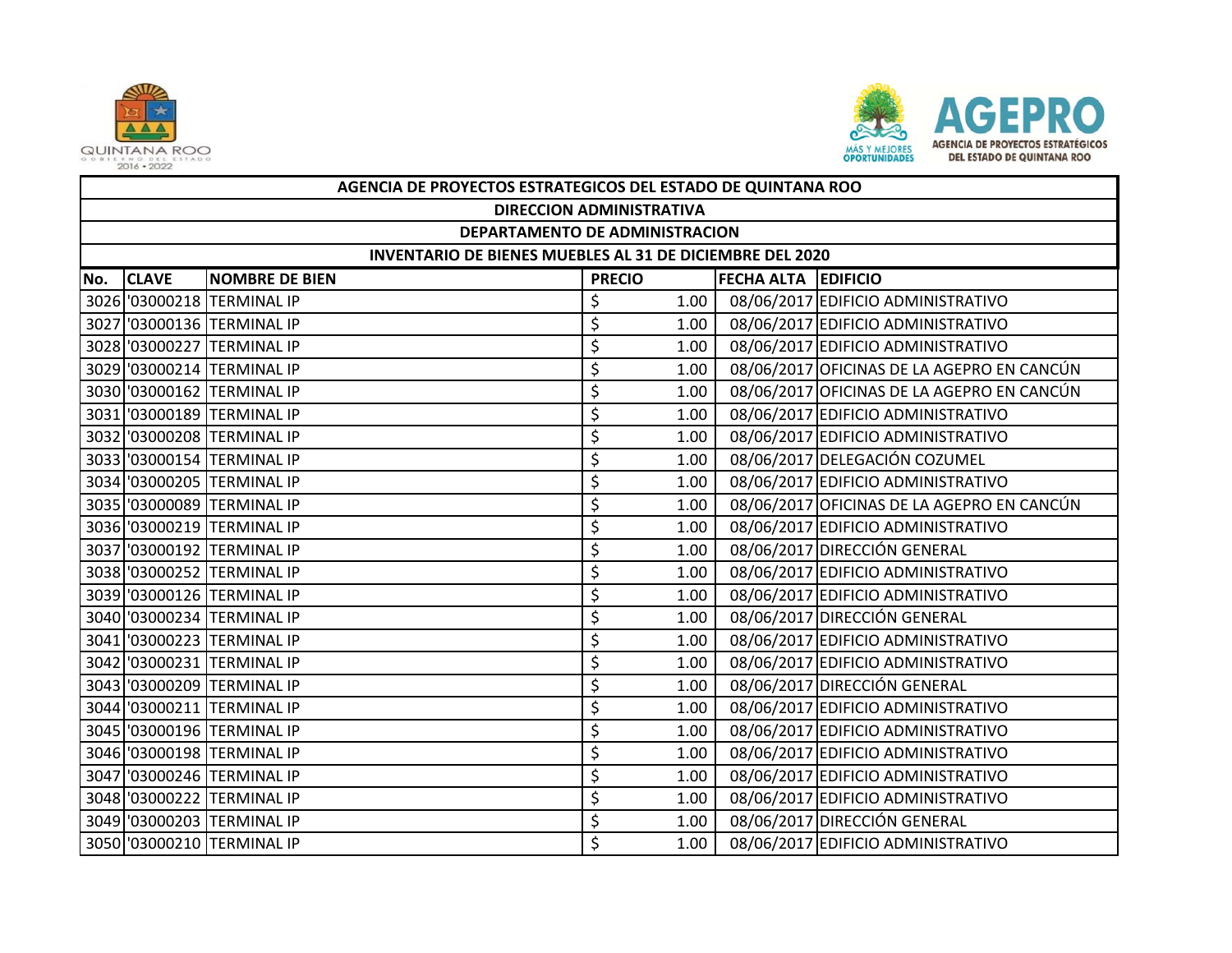



|     | AGENCIA DE PROYECTOS ESTRATEGICOS DEL ESTADO DE QUINTANA ROO                         |                            |    |      |  |                                            |  |  |  |
|-----|--------------------------------------------------------------------------------------|----------------------------|----|------|--|--------------------------------------------|--|--|--|
|     | <b>DIRECCION ADMINISTRATIVA</b>                                                      |                            |    |      |  |                                            |  |  |  |
|     | DEPARTAMENTO DE ADMINISTRACION                                                       |                            |    |      |  |                                            |  |  |  |
|     | INVENTARIO DE BIENES MUEBLES AL 31 DE DICIEMBRE DEL 2020                             |                            |    |      |  |                                            |  |  |  |
| No. | <b>FECHA ALTA EDIFICIO</b><br><b>CLAVE</b><br><b>NOMBRE DE BIEN</b><br><b>PRECIO</b> |                            |    |      |  |                                            |  |  |  |
|     |                                                                                      | 3051 '03000245 TERMINAL IP | \$ | 1.00 |  | 08/06/2017 EDIFICIO ADMINISTRATIVO         |  |  |  |
|     |                                                                                      | 3052 '03000239 TERMINAL IP | \$ | 1.00 |  | 08/06/2017 EDIFICIO ADMINISTRATIVO         |  |  |  |
|     |                                                                                      | 3053 '03000240 TERMINAL IP | \$ | 1.00 |  | 08/06/2017 DELEGACIÓN COZUMEL              |  |  |  |
|     |                                                                                      | 3054 '03000243 TERMINAL IP | \$ | 1.00 |  | 08/06/2017 EDIFICIO ADMINISTRATIVO         |  |  |  |
|     |                                                                                      | 3055 '03000241 TERMINAL IP | \$ | 1.00 |  | 08/06/2017 EDIFICIO ADMINISTRATIVO         |  |  |  |
|     |                                                                                      | 3056 '03000244 TERMINAL IP | \$ | 1.00 |  | 08/06/2017 EDIFICIO ADMINISTRATIVO         |  |  |  |
|     |                                                                                      | 3057 '03000201 TERMINAL IP | \$ | 1.00 |  | 08/06/2017 EDIFICIO ADMINISTRATIVO         |  |  |  |
|     |                                                                                      | 3058 '03000200 TERMINAL IP | \$ | 1.00 |  | 08/06/2017 EDIFICIO ADMINISTRATIVO         |  |  |  |
|     |                                                                                      | 3059 '03000091 TERMINAL IP | \$ | 1.00 |  | 08/06/2017 EDIFICIO ADMINISTRATIVO         |  |  |  |
|     |                                                                                      | 3060 '03000188 TERMINAL IP | \$ | 1.00 |  | 08/06/2017 EDIFICIO ADMINISTRATIVO         |  |  |  |
|     |                                                                                      | 3061 '03000242 TERMINAL IP | \$ | 1.00 |  | 08/06/2017 EDIFICIO ADMINISTRATIVO         |  |  |  |
|     |                                                                                      | 3062 '03000213 TERMINAL IP | \$ | 1.00 |  | 08/06/2017 EDIFICIO ADMINISTRATIVO         |  |  |  |
|     |                                                                                      | 3063 '03000202 TERMINAL IP | \$ | 1.00 |  | 08/06/2017 EDIFICIO ADMINISTRATIVO         |  |  |  |
|     |                                                                                      | 3064 '03000182 TERMINAL IP | \$ | 1.00 |  | 08/06/2017 EDIFICIO ADMINISTRATIVO         |  |  |  |
|     |                                                                                      | 3065 '03000238 TERMINAL IP | \$ | 1.00 |  | 08/06/2017 DELEGACIÓN COZUMEL              |  |  |  |
|     |                                                                                      | 3066 '03000141 TERMINAL IP | \$ | 1.00 |  | 08/06/2017 DIRECCIÓN GENERAL               |  |  |  |
|     |                                                                                      | 3067 '03000237 TERMINAL IP | \$ | 1.00 |  | 08/06/2017 DIRECCIÓN GENERAL               |  |  |  |
|     |                                                                                      | 3068 '03000229 TERMINAL IP | \$ | 1.00 |  | 08/06/2017 DELEGACIÓN COZUMEL              |  |  |  |
|     |                                                                                      | 3069 '03000232 TERMINAL IP | \$ | 1.00 |  | 08/06/2017 EDIFICIO ADMINISTRATIVO         |  |  |  |
|     |                                                                                      | 3070 '03000230 TERMINAL IP | \$ | 1.00 |  | 08/06/2017 EDIFICIO ADMINISTRATIVO         |  |  |  |
|     |                                                                                      | 3071 '03000195 TERMINAL IP | \$ | 1.00 |  | 08/06/2017 EDIFICIO ADMINISTRATIVO         |  |  |  |
|     |                                                                                      | 3072 '03000092 TERMINAL IP | \$ | 1.00 |  | 08/06/2017 OFICINAS DE LA AGEPRO EN CANCÚN |  |  |  |
|     |                                                                                      | 3073 '03000190 TERMINAL IP | \$ | 1.00 |  | 08/06/2017 EDIFICIO ADMINISTRATIVO         |  |  |  |
|     |                                                                                      | 3074 '03000094 TERMINAL IP | \$ | 1.00 |  | 08/06/2017 EDIFICIO ADMINISTRATIVO         |  |  |  |
|     |                                                                                      | 3075 '03000217 TERMINAL IP | \$ | 1.00 |  | 08/06/2017 DIRECCIÓN GENERAL               |  |  |  |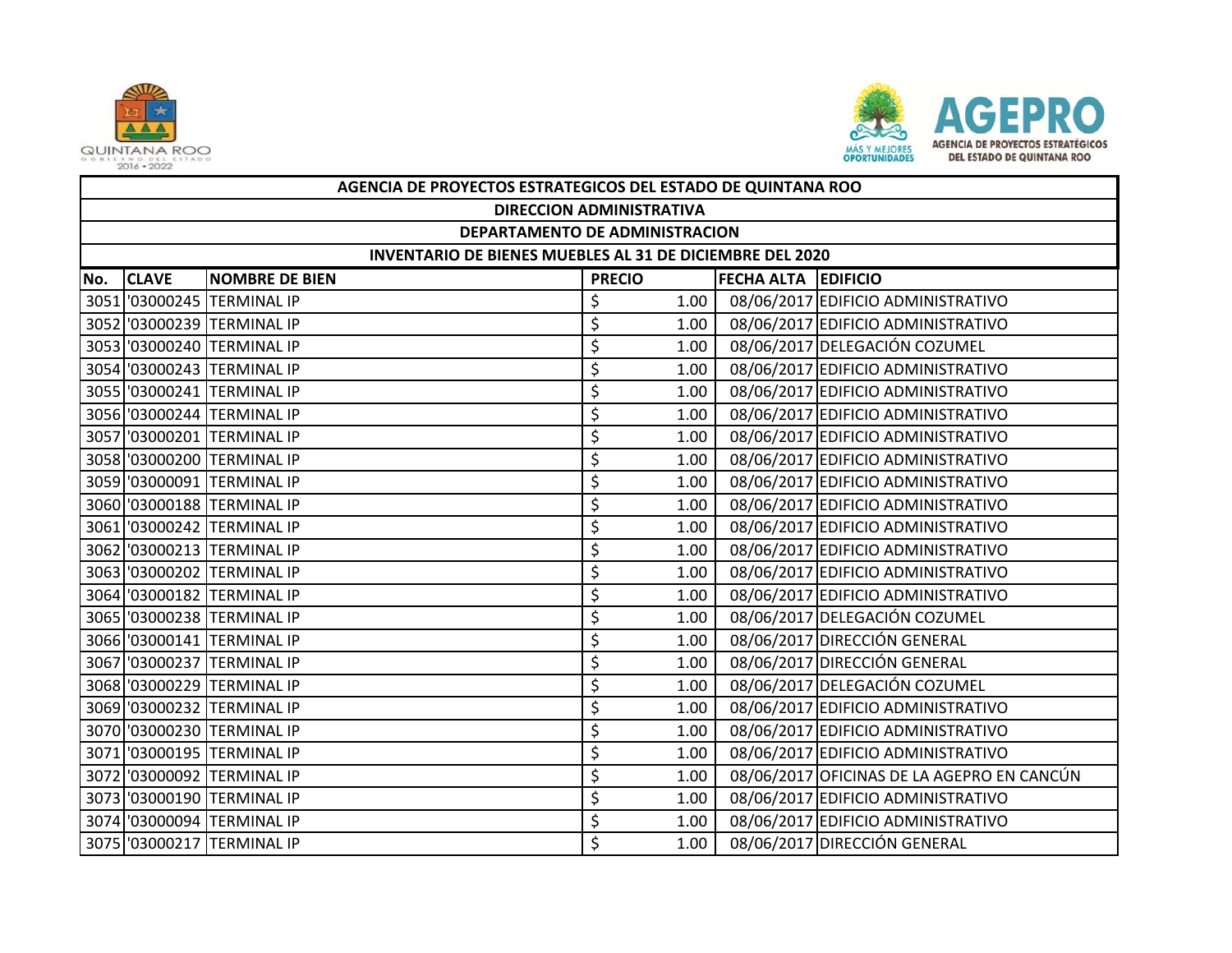



|     | AGENCIA DE PROYECTOS ESTRATEGICOS DEL ESTADO DE QUINTANA ROO    |                                                            |                    |                          |                            |                                            |  |  |  |  |
|-----|-----------------------------------------------------------------|------------------------------------------------------------|--------------------|--------------------------|----------------------------|--------------------------------------------|--|--|--|--|
|     | <b>DIRECCION ADMINISTRATIVA</b>                                 |                                                            |                    |                          |                            |                                            |  |  |  |  |
|     | DEPARTAMENTO DE ADMINISTRACION                                  |                                                            |                    |                          |                            |                                            |  |  |  |  |
|     | <b>INVENTARIO DE BIENES MUEBLES AL 31 DE DICIEMBRE DEL 2020</b> |                                                            |                    |                          |                            |                                            |  |  |  |  |
| No. | <b>CLAVE</b>                                                    | <b>NOMBRE DE BIEN</b>                                      | <b>PRECIO</b>      |                          | <b>FECHA ALTA EDIFICIO</b> |                                            |  |  |  |  |
|     |                                                                 | 3076 '03000194 TERMINAL IP                                 | \$                 | 1.00                     |                            | 08/06/2017 EDIFICIO ADMINISTRATIVO         |  |  |  |  |
|     |                                                                 | 3077 '03000093 TERMINAL IP                                 | \$                 | 1.00                     |                            | 08/06/2017 EDIFICIO ADMINISTRATIVO         |  |  |  |  |
|     |                                                                 | 3078 '03000233 TERMINAL IP                                 | \$                 | 1.00                     |                            | 08/06/2017 EDIFICIO ADMINISTRATIVO         |  |  |  |  |
|     |                                                                 | 3079 '03000216 TERMINAL IP                                 | \$                 | 1.00                     |                            | 08/06/2017 EDIFICIO ADMINISTRATIVO         |  |  |  |  |
|     |                                                                 | 3080 '03000247 TERMINAL IP                                 | \$                 | 1.00                     |                            | 08/06/2017 DIRECCIÓN GENERAL               |  |  |  |  |
|     |                                                                 | 3081 '03000254 TERMINAL IP                                 | \$                 | 1.00                     |                            | 08/06/2017 EDIFICIO ADMINISTRATIVO         |  |  |  |  |
|     |                                                                 | 3082 '03000257 TERMINAL IP                                 | \$                 | 1.00                     |                            | 08/06/2017 EDIFICIO ADMINISTRATIVO         |  |  |  |  |
|     |                                                                 | 3083 '03000256 TERMINAL IP                                 | \$                 | 1.00                     |                            | 08/06/2017 EDIFICIO ADMINISTRATIVO         |  |  |  |  |
|     |                                                                 | 3084 '03001827 UNIDAD DE ALMACENAMIENTO                    | \$                 | 34,659.06                |                            | 03/07/2020 EDIFICIO ADMINISTRATIVO         |  |  |  |  |
|     |                                                                 | 3085 '03000016 UNIDAD DE ALMACENAMIENTO                    | \$                 | 36,450.00                |                            | 20/03/2019 EDIFICIO ADMINISTRATIVO         |  |  |  |  |
|     |                                                                 | 3086 '03000355 UNIDAD DE ALMACENAMIENTO                    | \$                 | 33,956.00                |                            | 23/07/2019 OFICINAS DE LA AGEPRO EN CANCÚN |  |  |  |  |
|     |                                                                 | 3087 '05000095 ANTENA DE TIPO BASE CON TORRE PARA COMUNICA | $\mathsf{\hat{S}}$ | 9,179.50                 |                            | 15/09/2005 OFICINAS DE LA AGEPRO EN CANCÚN |  |  |  |  |
|     |                                                                 | 3088 '05000226 BOTONERA                                    | \$                 |                          |                            | 08/04/2008 ALMACENES                       |  |  |  |  |
|     |                                                                 | 3089 '05000004 CONMUTADOR                                  | \$                 | $\overline{\phantom{0}}$ |                            | 03/03/2017 ALMACENES                       |  |  |  |  |
|     |                                                                 | 3090 '05000022 CONMUTADOR                                  | \$                 | 3,085.50                 |                            | 29/09/2014 ALMACENES                       |  |  |  |  |
|     |                                                                 | 3091 '05000001 CONMUTADOR                                  | \$                 | 3,085.50                 |                            | 16/09/2016 ALMACENES                       |  |  |  |  |
|     |                                                                 | 3092 '05000100 CONMUTADOR                                  | \$                 | 3,085.50                 |                            | 02/03/2011 ALMACENES                       |  |  |  |  |
|     |                                                                 | 3093 '05000039 CONMUTADOR                                  | \$                 | 3,085.50                 |                            | 29/09/2014 ALMACENES                       |  |  |  |  |
|     |                                                                 | 3094 '05000079 CONMUTADOR                                  | \$                 | 266.20                   |                            | 08/06/2010 ALMACENES                       |  |  |  |  |
|     |                                                                 | 3095 '05000213 CONMUTADOR                                  | \$                 | 266.20                   |                            | 19/03/2008 ALMACENES                       |  |  |  |  |
|     |                                                                 | 3096 '05000230 ESTACION TOTAL                              | \$                 | 69,600.00                |                            | 21/09/2020 DELEGACIÓN COZUMEL              |  |  |  |  |
|     | 3097 '05000011 FAX                                              |                                                            | \$                 | 1,540.00                 |                            | 13/05/2006 ALMACENES                       |  |  |  |  |
|     | 3098 '05000084 FAX                                              |                                                            | \$                 | 1,420.00                 |                            | 09/10/2006 ALMACENES                       |  |  |  |  |
|     | 3099 '05000049 FAX                                              |                                                            | \$                 | 1,650.00                 |                            | 26/06/2006 EDIFICIO ADMINISTRATIVO         |  |  |  |  |
|     | 3100 '05000044 FAX                                              |                                                            | Ś                  | 1,625.80                 |                            | 24/05/2010 ALMACENES                       |  |  |  |  |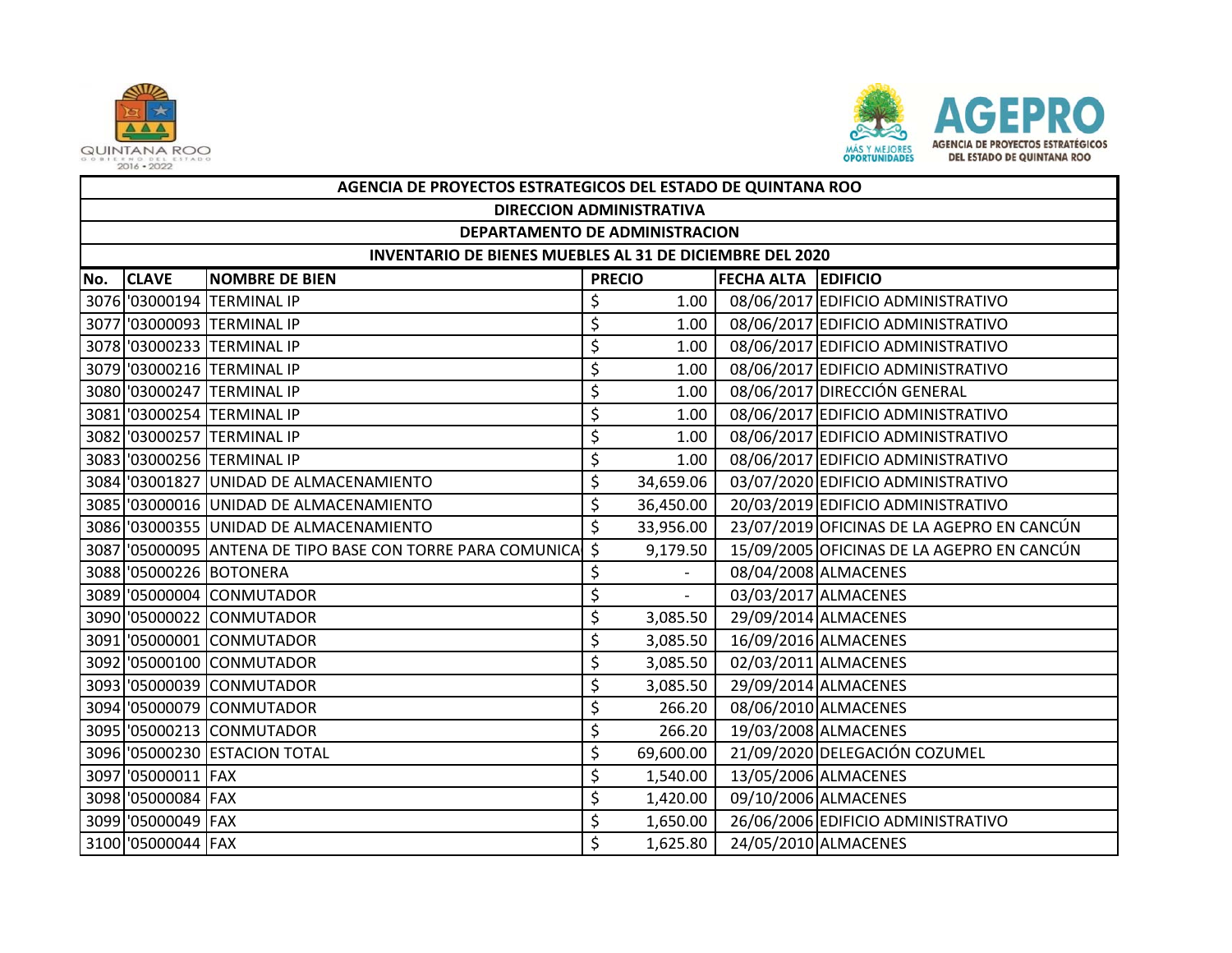



|     | AGENCIA DE PROYECTOS ESTRATEGICOS DEL ESTADO DE QUINTANA ROO |                                         |               |                          |                            |                                            |  |  |  |  |
|-----|--------------------------------------------------------------|-----------------------------------------|---------------|--------------------------|----------------------------|--------------------------------------------|--|--|--|--|
|     | <b>DIRECCION ADMINISTRATIVA</b>                              |                                         |               |                          |                            |                                            |  |  |  |  |
|     | DEPARTAMENTO DE ADMINISTRACION                               |                                         |               |                          |                            |                                            |  |  |  |  |
|     | INVENTARIO DE BIENES MUEBLES AL 31 DE DICIEMBRE DEL 2020     |                                         |               |                          |                            |                                            |  |  |  |  |
| No. | <b>CLAVE</b>                                                 | <b>NOMBRE DE BIEN</b>                   | <b>PRECIO</b> |                          | <b>FECHA ALTA EDIFICIO</b> |                                            |  |  |  |  |
|     | 3101 05000045 FAX 4355                                       |                                         | \$            | 1,499.01                 |                            | 26/05/2010 ALMACENES                       |  |  |  |  |
|     |                                                              | 3102 '05000184 FAX MULTIFUNCIONAL HP    | \$            | 1,499.00                 |                            | 19/04/2007 ALMACENES                       |  |  |  |  |
|     | 3103 05000002 GPS                                            |                                         | \$            | 1.00                     |                            | 29/05/2017 EDIFICIO ADMINISTRATIVO         |  |  |  |  |
|     |                                                              | 3104 '05000227 GPS MOBIL                | \$            | 17,904.69                |                            | 18/09/2020 EDIFICIO ADMINISTRATIVO         |  |  |  |  |
|     |                                                              | 3105 '05000228 GPS MOBIL                | \$            | 17,904.69                |                            | 22/09/2020 OFICINAS DE LA AGEPRO EN CANCÚN |  |  |  |  |
|     |                                                              | 3106 '05000229 GPS MOBIL                | \$            | 17,904.69                |                            | 22/09/2020 MODULO TULUM                    |  |  |  |  |
|     |                                                              | 3107 '05000015 GPS MOBIL                | \$            |                          |                            | 28/07/2015 MODULO TULUM                    |  |  |  |  |
|     |                                                              | 3108 '05000014 GPS MOBIL                | \$            | $\overline{\phantom{0}}$ |                            | 28/07/2015 MODULO TULUM                    |  |  |  |  |
|     |                                                              | 3109 '05000070 GPS PROFESIONAL          | \$            |                          |                            | 08/06/2010 EDIFICIO ADMINISTRATIVO         |  |  |  |  |
|     |                                                              | 3110 '05000069 GPS PROFESIONAL          | \$            | $\overline{\phantom{a}}$ |                            | 08/06/2010 EDIFICIO ADMINISTRATIVO         |  |  |  |  |
|     |                                                              | 3111 '05000007 LINEA DIRECTA 9831291742 | \$            | $\overline{\phantom{a}}$ |                            | 08/08/2017 EDIFICIO ADMINISTRATIVO         |  |  |  |  |
|     |                                                              | 3112 '05000033 LINEA DIRECTA 9831291745 | \$            | $\overline{\phantom{a}}$ |                            | 23/04/2010 EDIFICIO ADMINISTRATIVO         |  |  |  |  |
|     |                                                              | 3113 '05000012 LINEA DIRECTA 9831291895 | \$            |                          |                            | 08/08/2017 EDIFICIO ADMINISTRATIVO         |  |  |  |  |
|     |                                                              | 3114 '05000008 LINEA DIRECTA 9831291896 | \$            | $\overline{\phantom{a}}$ |                            | 08/08/2017 ALMACENES                       |  |  |  |  |
|     |                                                              | 3115 '05000010 LINEA DIRECTA 9831292067 | \$            |                          |                            | 08/08/2017 EDIFICIO ADMINISTRATIVO         |  |  |  |  |
|     |                                                              | 3116 '05000020 LINEA DIRECTA 9831292068 | \$            | $\overline{\phantom{a}}$ |                            | 24/08/2017 EDIFICIO ADMINISTRATIVO         |  |  |  |  |
|     |                                                              | 3117 05000013 LINEA DIRECTA 9831292688  | \$            |                          |                            | 08/08/2017 OFICINAS DE LA AGEPRO EN CANCÚN |  |  |  |  |
|     |                                                              | 3118 '05000030 LINEA DIRECTA 9838323083 | \$            | $\overline{\phantom{a}}$ |                            | 23/04/2010 OFICINAS DE LA AGEPRO EN CANCÚN |  |  |  |  |
|     |                                                              | 3119 '05000018 LINEA DIRECTA 9842672752 | \$            |                          |                            | 08/08/2017 OFICINAS DE LA AGEPRO EN CANCÚN |  |  |  |  |
|     |                                                              | 3120 '05000019 LINEA DIRECTA 9848025590 | \$            | $\overline{\phantom{a}}$ |                            | 08/08/2017 OFICINAS DE LA AGEPRO EN CANCÚN |  |  |  |  |
|     |                                                              | 3121 '05000017 LINEA DIRECTA 9878725140 | \$            |                          |                            | 08/08/2017 DELEGACIÓN COZUMEL              |  |  |  |  |
|     |                                                              | 3122 '05000016 LINEA DIRECTA 9988878728 | \$            | $\overline{\phantom{0}}$ |                            | 08/08/2017 OFICINAS DE LA AGEPRO EN CANCÚN |  |  |  |  |
|     |                                                              | 3123 '05000076 RADIO BASE               | \$            | 9,435.00                 |                            | 08/06/2010 ALMACENES                       |  |  |  |  |
|     |                                                              | 3124 '05000047 RADIO PORTATIL           | \$            | 2,500.00                 |                            | 04/04/2011 OFICINAS DE LA AGEPRO EN CANCÚN |  |  |  |  |
|     |                                                              | 3125 '05000042 RADIO PORTATIL           | Ś             | 2,500.00                 |                            | 04/04/2011 OFICINAS DE LA AGEPRO EN CANCÚN |  |  |  |  |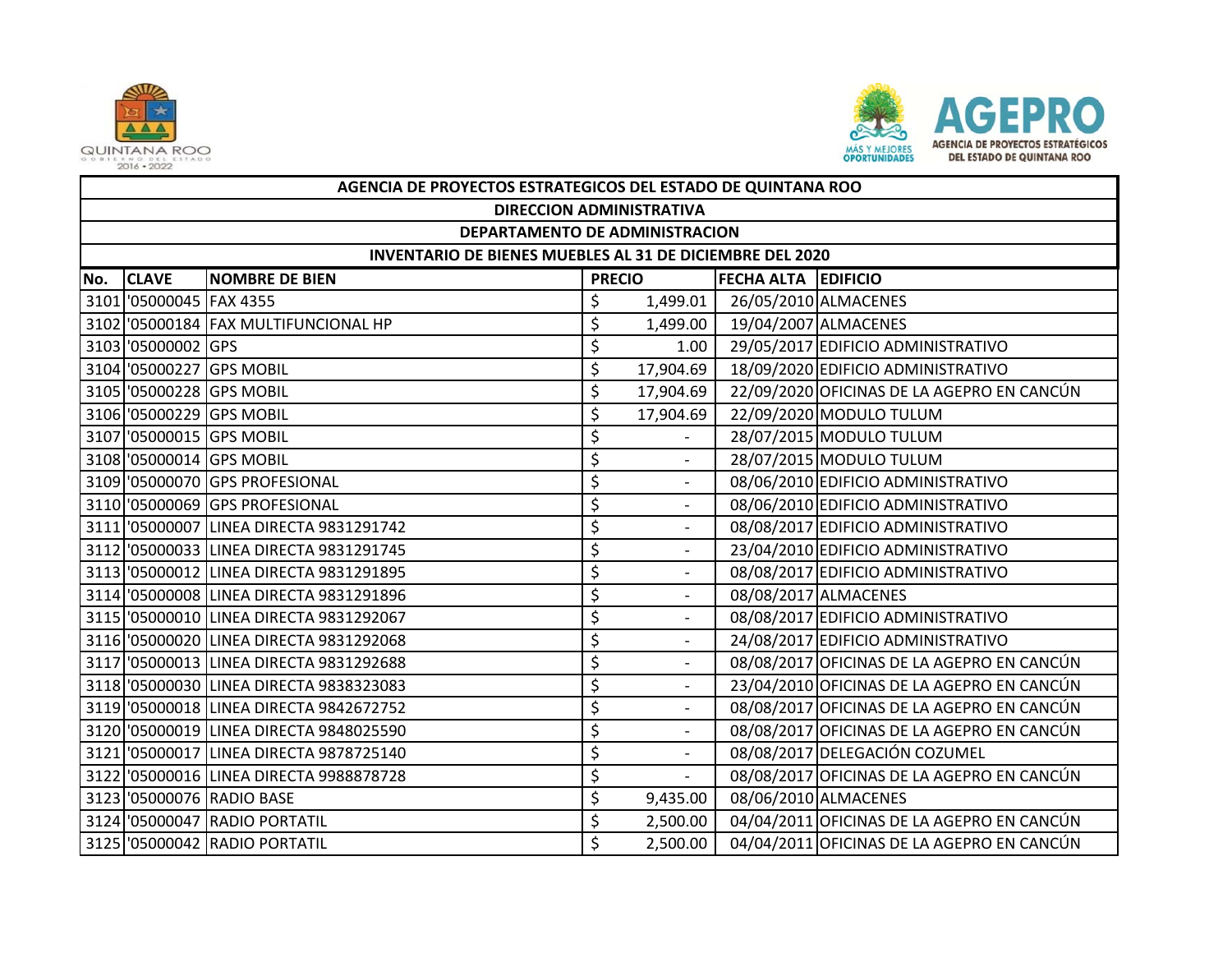



|     | AGENCIA DE PROYECTOS ESTRATEGICOS DEL ESTADO DE QUINTANA ROO |                                                |    |                          |                            |                                            |  |  |  |  |
|-----|--------------------------------------------------------------|------------------------------------------------|----|--------------------------|----------------------------|--------------------------------------------|--|--|--|--|
|     | <b>DIRECCION ADMINISTRATIVA</b>                              |                                                |    |                          |                            |                                            |  |  |  |  |
|     | DEPARTAMENTO DE ADMINISTRACION                               |                                                |    |                          |                            |                                            |  |  |  |  |
|     | INVENTARIO DE BIENES MUEBLES AL 31 DE DICIEMBRE DEL 2020     |                                                |    |                          |                            |                                            |  |  |  |  |
| No. | <b>CLAVE</b>                                                 | <b>NOMBRE DE BIEN</b>                          |    | <b>PRECIO</b>            | <b>FECHA ALTA EDIFICIO</b> |                                            |  |  |  |  |
|     |                                                              | 3126 '05000021 RADIO PORTATIL                  | \$ | 2,500.00                 |                            | 04/04/2011 OFICINAS DE LA AGEPRO EN CANCÚN |  |  |  |  |
|     |                                                              | 3127 '05000048 RADIO PORTATIL                  | \$ | 2,500.00                 |                            | 04/04/2011 OFICINAS DE LA AGEPRO EN CANCÚN |  |  |  |  |
|     |                                                              | 3128 '05000091 RADIO PORTATIL                  | \$ | 1,932.99                 |                            | 19/04/2013 ALMACENES                       |  |  |  |  |
|     |                                                              | 3129 '05000090 RADIO PORTATIL                  | \$ | 1,932.99                 |                            | 19/04/2013 ALMACENES                       |  |  |  |  |
|     |                                                              | 3130 '05000093 RADIO PORTATIL                  | \$ | 1,932.99                 |                            | 19/04/2013 ALMACENES                       |  |  |  |  |
|     |                                                              | 3131 '05000092 RADIO PORTATIL                  | \$ | 1,932.99                 |                            | 19/04/2013 ALMACENES                       |  |  |  |  |
|     |                                                              | 3132 '05000003 TELEFONO CELULAR                | \$ | 11,988.99                |                            | 13/10/2016 OFICINAS DE LA AGEPRO EN CANCÚN |  |  |  |  |
|     |                                                              | 3133 '06000037 ADAPTADOR PARA SOL-SOMBRA       | \$ |                          |                            | 19/04/2007 ALMACENES                       |  |  |  |  |
|     |                                                              | 3134 '06000112 AMPERIMETRO DIGITAL             | \$ | 259.00                   |                            | 20/08/2012 EDIFICIO ADMINISTRATIVO         |  |  |  |  |
|     |                                                              | 3135 '06000116 BASE NIVELANTA C/PLOMADA OPTICA | \$ | $\overline{a}$           |                            | 10/04/2008 OFICINAS DE LA AGEPRO EN CANCÚN |  |  |  |  |
|     |                                                              | 3136 '06000085 BASE NIVELANTE                  | \$ |                          |                            | 05/03/2008 EDIFICIO ADMINISTRATIVO         |  |  |  |  |
|     |                                                              | 3137 '06000086 BASE NIVELANTE                  | \$ | $\blacksquare$           |                            | 05/03/2008 EDIFICIO ADMINISTRATIVO         |  |  |  |  |
|     | 3138 '06000090 BASTON                                        |                                                | \$ | $\overline{\phantom{a}}$ |                            | 06/07/2015 EDIFICIO ADMINISTRATIVO         |  |  |  |  |
|     |                                                              | 3139 '06000125 BASTON DE ALUMINIO              | \$ | 1,281.82                 |                            | 27/08/2008 MODULO TULUM                    |  |  |  |  |
|     |                                                              | 3140 06000092 BASTON DE APLOMAR                | \$ |                          |                            | 27/03/2008 OFICINAS DE LA AGEPRO EN CANCÚN |  |  |  |  |
|     |                                                              | 3141 06000083 BASTON DE APLOMAR                | \$ | 1,410.00                 |                            | 05/03/2008 EDIFICIO ADMINISTRATIVO         |  |  |  |  |
|     |                                                              | 3142 06000046 BASTON DE APLOMAR 150            | \$ |                          |                            | 22/10/2007 EDIFICIO ADMINISTRATIVO         |  |  |  |  |
|     |                                                              | 3143 06000047 BASTON DE APLOMAR 260            | \$ | $\overline{a}$           |                            | 22/10/2007 EDIFICIO ADMINISTRATIVO         |  |  |  |  |
|     |                                                              | 3144 '06000067 BASTON DE APLOMAR 260           | \$ |                          |                            | 22/10/2007 EDIFICIO ADMINISTRATIVO         |  |  |  |  |
|     |                                                              | 3145 '06000036 BASTON DE APLOMAR DE 2.50 MTS   | \$ | 115.00                   |                            | 19/04/2007 ALMACENES                       |  |  |  |  |
|     |                                                              | 3146 '06000126 BASTON PARA PLOMAR              | \$ | 1,281.82                 |                            | 10/11/2008 MODULO TULUM                    |  |  |  |  |
|     |                                                              | 3147 06000124 BIPODE DE ALUMINIO               | \$ | $\overline{a}$           |                            | 27/08/2008 MODULO TULUM                    |  |  |  |  |
|     |                                                              | 3148 '06000007 BOMBA SUMERGIBLE                | \$ | 26,450.00                |                            | 06/06/2017 EDIFICIO ADMINISTRATIVO         |  |  |  |  |
|     |                                                              | 3149 06000121 CABLE DE TRANSFERENCIA USB       | \$ |                          |                            | 06/07/2015 EDIFICIO ADMINISTRATIVO         |  |  |  |  |
|     |                                                              | 3150 '06000089 CARGADOR PARA BATERIA           | \$ |                          |                            | 19/03/2008 ALMACENES                       |  |  |  |  |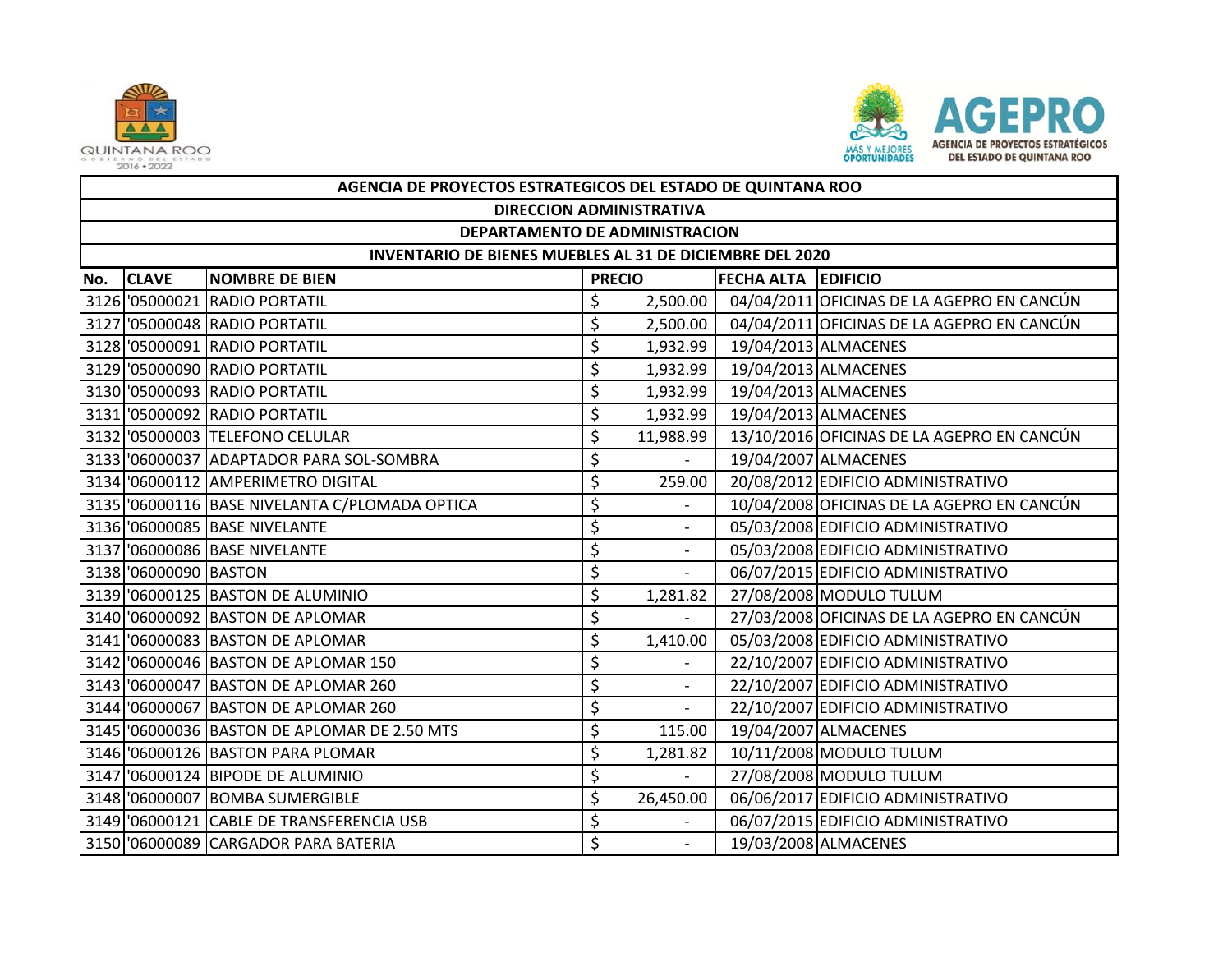



|     | AGENCIA DE PROYECTOS ESTRATEGICOS DEL ESTADO DE QUINTANA ROO |                                             |               |                             |                            |                                            |  |  |  |  |
|-----|--------------------------------------------------------------|---------------------------------------------|---------------|-----------------------------|----------------------------|--------------------------------------------|--|--|--|--|
|     | <b>DIRECCION ADMINISTRATIVA</b>                              |                                             |               |                             |                            |                                            |  |  |  |  |
|     | DEPARTAMENTO DE ADMINISTRACION                               |                                             |               |                             |                            |                                            |  |  |  |  |
|     | INVENTARIO DE BIENES MUEBLES AL 31 DE DICIEMBRE DEL 2020     |                                             |               |                             |                            |                                            |  |  |  |  |
| No. | <b>CLAVE</b>                                                 | <b>NOMBRE DE BIEN</b>                       | <b>PRECIO</b> |                             | <b>FECHA ALTA EDIFICIO</b> |                                            |  |  |  |  |
|     |                                                              | 3151 '06000023 CARRETILLA                   | \$            | 490.00                      |                            | 21/10/2006 EDIFICIO ADMINISTRATIVO         |  |  |  |  |
|     |                                                              | 3152 '06000024 CARRETILLA                   | \$            | 490.00                      |                            | 21/10/2006 EDIFICIO ADMINISTRATIVO         |  |  |  |  |
|     |                                                              | 3153 '06000056 CARRITO MONTA CARGA (DIABLO) | \$            |                             |                            | 21/06/2010 EDIFICIO ADMINISTRATIVO         |  |  |  |  |
|     |                                                              | 3154 '06000096 CAVAOYOS                     | \$            | $\mathcal{L}^{\mathcal{A}}$ |                            | 27/03/2008 OFICINAS DE LA AGEPRO EN CANCÚN |  |  |  |  |
|     |                                                              | 3155 '06000077 COMPRESOR                    | \$            | 2,394.00                    |                            | 27/02/2012 EDIFICIO ADMINISTRATIVO         |  |  |  |  |
|     |                                                              | 3156 '06000118 DESBROZADORA                 | \$            | 1,751.59                    |                            | 16/04/2009 ALMACENES                       |  |  |  |  |
|     |                                                              | 3157 '06000009 DESBROZADORA                 | \$            | 1,550.00                    |                            | 26/01/2016 EDIFICIO ADMINISTRATIVO         |  |  |  |  |
|     |                                                              | 3158 '06000110 DESBROZADORA                 | \$            | 1,899.20                    |                            | 25/07/2012 ALMACENES                       |  |  |  |  |
|     |                                                              | 3159 '06000028 DESBROZADORA A GASOLINA      | \$            | 2,800.00                    |                            | 31/05/2019 EDIFICIO ADMINISTRATIVO         |  |  |  |  |
|     |                                                              | 3160 '06000101 EQUIPO DE ESTACION           | \$            | $\overline{a}$              |                            | 27/03/2008 OFICINAS DE LA AGEPRO EN CANCÚN |  |  |  |  |
|     |                                                              | 3161 '06000146 EQUIPO DE GPS                | \$            | $\sim$                      |                            | 26/10/2013 OFICINAS DE LA AGEPRO EN CANCÚN |  |  |  |  |
|     | 3162 06000013 ESCALERA                                       |                                             | \$            | 1,015.00                    |                            | 21/10/2006 EDIFICIO ADMINISTRATIVO         |  |  |  |  |
|     | 3163 '06000014 ESCALERA                                      |                                             | \$            | 2,300.00                    |                            | 21/10/2006 EDIFICIO ADMINISTRATIVO         |  |  |  |  |
|     |                                                              | 3164 '06000043 ESCALERA CUPRUM              | \$            | 247.00                      |                            | 12/09/2007 EDIFICIO ADMINISTRATIVO         |  |  |  |  |
|     |                                                              | 3165 '06000030 ESCALERA EN FORMA DE TIJERA  | \$            | 1,421.00                    |                            | 16/03/2007 OFICINAS DE LA AGEPRO EN CANCÚN |  |  |  |  |
|     |                                                              | 3166 '06000081 ESCALERA EXTENSION           | \$            | 4,547.80                    |                            | 01/08/2011 EDIFICIO ADMINISTRATIVO         |  |  |  |  |
|     |                                                              | 3167 '06000080 ESCALERA TIJERA              | \$            | 4,547.80                    |                            | 11/01/2012 EDIFICIO ADMINISTRATIVO         |  |  |  |  |
|     |                                                              | 3168 '06000032 ESTACION TOTAL               | \$            | 95,882.18                   |                            | 23/04/2010 EDIFICIO ADMINISTRATIVO         |  |  |  |  |
|     |                                                              | 3169 '06000002 ESTACION TOTAL               | \$            | 86,359.68                   |                            | 25/01/2017 OFICINAS DE LA AGEPRO EN CANCÚN |  |  |  |  |
|     |                                                              | 3170 '06000055 ESTACION TOTAL               | \$            | 62,725.00                   |                            | 05/12/2011 MODULO TULUM                    |  |  |  |  |
|     |                                                              | 3171 '06000008 ESTACION TOTAL               | \$            | 50,052.84                   |                            | 07/07/2014 EDIFICIO ADMINISTRATIVO         |  |  |  |  |
|     |                                                              | 3172 '06000038 ESTACION TOTAL               | \$            | 95,882.18                   |                            | 23/04/2010 EDIFICIO ADMINISTRATIVO         |  |  |  |  |
|     |                                                              | 3173 '06000052 FLEJADORA MANUAL             | \$            | 1,720.50                    |                            | 01/12/2011 EDIFICIO ADMINISTRATIVO         |  |  |  |  |
|     |                                                              | 3174 '06000073 GATO DE PATIN HIDRAULICO     | \$            |                             |                            | 17/01/2012 ALMACENES                       |  |  |  |  |
|     |                                                              | 3175 '06000029 GENERADOR DE ELECTRICIDAD    | \$            | 13,677.30                   |                            | 15/11/2011 ALMACENES                       |  |  |  |  |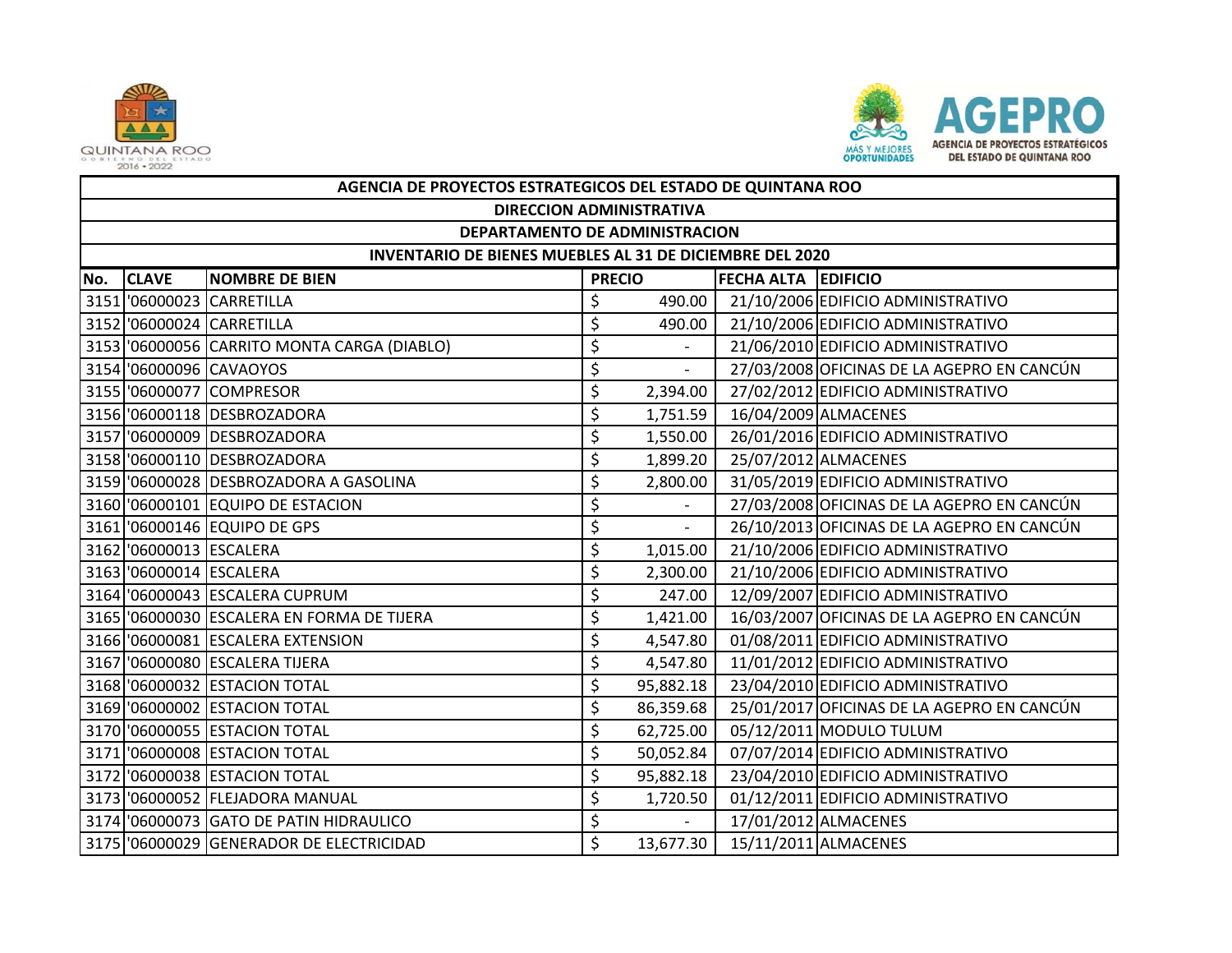



|     | AGENCIA DE PROYECTOS ESTRATEGICOS DEL ESTADO DE QUINTANA ROO |                                          |    |                          |                            |                                            |  |  |  |  |
|-----|--------------------------------------------------------------|------------------------------------------|----|--------------------------|----------------------------|--------------------------------------------|--|--|--|--|
|     | <b>DIRECCION ADMINISTRATIVA</b>                              |                                          |    |                          |                            |                                            |  |  |  |  |
|     | DEPARTAMENTO DE ADMINISTRACION                               |                                          |    |                          |                            |                                            |  |  |  |  |
|     | INVENTARIO DE BIENES MUEBLES AL 31 DE DICIEMBRE DEL 2020     |                                          |    |                          |                            |                                            |  |  |  |  |
| No. | <b>CLAVE</b>                                                 | <b>NOMBRE DE BIEN</b>                    |    | <b>PRECIO</b>            | <b>FECHA ALTA EDIFICIO</b> |                                            |  |  |  |  |
|     |                                                              | 3176 '06000026 GENERADOR DE ELECTRICIDAD | \$ | 5,999.00                 |                            | 23/10/2006 ALMACENES                       |  |  |  |  |
|     |                                                              | 3177 '06000062 HIDRO KARCHER             | \$ | 7,312.50                 |                            | 28/07/2014 EDIFICIO ADMINISTRATIVO         |  |  |  |  |
|     |                                                              | 3178 '06000033 JJGO DE HERRAMIENTAS      | \$ |                          |                            | 19/04/2007 DELEGACIÓN COZUMEL              |  |  |  |  |
|     |                                                              | 3179 '06000087 LIJADORA ORBITAL          | \$ | 585.00                   |                            | 27/02/2012 EDIFICIO ADMINISTRATIVO         |  |  |  |  |
|     |                                                              | 3180 '06000137 LLANA FLOTA D/ESPONJA     | \$ | 939.64                   |                            | 01/08/2011 EDIFICIO ADMINISTRATIVO         |  |  |  |  |
|     | 3181 '06000093 MARRO                                         |                                          | \$ | $\overline{\phantom{0}}$ |                            | 27/03/2008 OFICINAS DE LA AGEPRO EN CANCÚN |  |  |  |  |
|     | 3182 '06000004 MOTOR                                         |                                          | \$ | 2,010.00                 |                            | 09/06/2011 EDIFICIO ADMINISTRATIVO         |  |  |  |  |
|     | 3183 06000010 MOTOR                                          |                                          | \$ | 19,860.00                |                            | 09/06/2011 EDIFICIO ADMINISTRATIVO         |  |  |  |  |
|     | 3184 '06000011 MOTOR                                         |                                          | \$ | 19,860.00                |                            | 09/06/2011 EDIFICIO ADMINISTRATIVO         |  |  |  |  |
|     | 3185 '06000012 MOTOR                                         |                                          | \$ | 19,860.00                |                            | 09/06/2011 EDIFICIO ADMINISTRATIVO         |  |  |  |  |
|     | 3186 '06000015 MOTOR                                         |                                          | \$ | 19,860.00                |                            | 09/06/2011 EDIFICIO ADMINISTRATIVO         |  |  |  |  |
|     | 3187 06000016 MOTOR                                          |                                          | \$ | 19,860.00                |                            | 09/06/2011 EDIFICIO ADMINISTRATIVO         |  |  |  |  |
|     | 3188 '06000017 MOTOR                                         |                                          | \$ | 19,860.00                |                            | 09/06/2011 EDIFICIO ADMINISTRATIVO         |  |  |  |  |
|     | 3189 '06000018 MOTOR                                         |                                          | \$ | 19,860.00                |                            | 09/06/2011 EDIFICIO ADMINISTRATIVO         |  |  |  |  |
|     | 3190 '06000019 MOTOR                                         |                                          | \$ | 19,860.00                |                            | 09/06/2011 EDIFICIO ADMINISTRATIVO         |  |  |  |  |
|     | 3191 '06000020 MOTOR                                         |                                          | \$ | 19,860.00                |                            | 09/06/2011 EDIFICIO ADMINISTRATIVO         |  |  |  |  |
|     |                                                              | 3192 '06000071 MOTOSIERRA                | \$ | 5,540.00                 |                            | 07/10/2009 MODULO TULUM                    |  |  |  |  |
|     |                                                              | 3193 '06000143 MOTOSIERRA                | \$ | 12,470.00                |                            | 23/01/2013 EDIFICIO ADMINISTRATIVO         |  |  |  |  |
|     |                                                              | 3194 '06000022 MOTOSIERRA                | \$ | 6,190.00                 |                            | 11/04/2016 ALMACENES                       |  |  |  |  |
|     |                                                              | 3195 '06000031 MOTOSIERRA                | \$ | 6,800.00                 |                            | 16/10/2019 EDIFICIO ADMINISTRATIVO         |  |  |  |  |
|     |                                                              | 3196 '06000035 MOTOSIERRA                | \$ | 6,800.00                 |                            | 16/10/2019 EDIFICIO ADMINISTRATIVO         |  |  |  |  |
|     |                                                              | 3197 '06000034 MOTOSIERRA                | \$ | 6,800.00                 |                            | 16/10/2019 EDIFICIO ADMINISTRATIVO         |  |  |  |  |
|     |                                                              | 3198 '06000100 MOTOSIERRA                | \$ | 5,398.00                 |                            | 27/03/2008 ALMACENES                       |  |  |  |  |
|     |                                                              | 3199 '06000005 MOTOSIERRA                | \$ | 7,290.00                 |                            | 08/10/2007 ALMACENES                       |  |  |  |  |
|     |                                                              | 3200 '06000057 MOTOSIERRA                | \$ | 9,965.81                 |                            | 05/12/2011 EDIFICIO ADMINISTRATIVO         |  |  |  |  |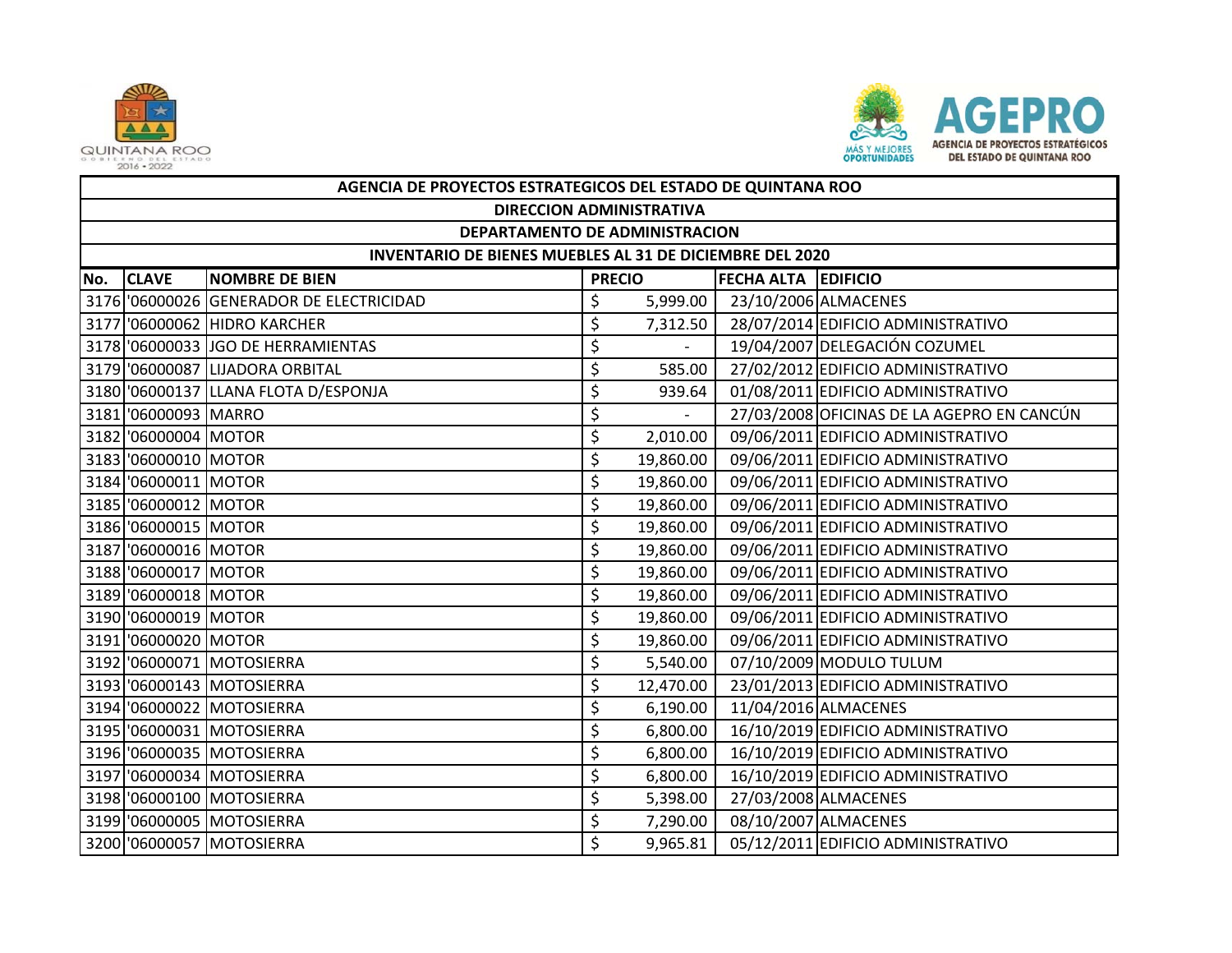



|     | AGENCIA DE PROYECTOS ESTRATEGICOS DEL ESTADO DE QUINTANA ROO |                                              |               |                          |                            |                                            |  |  |  |  |
|-----|--------------------------------------------------------------|----------------------------------------------|---------------|--------------------------|----------------------------|--------------------------------------------|--|--|--|--|
|     | <b>DIRECCION ADMINISTRATIVA</b>                              |                                              |               |                          |                            |                                            |  |  |  |  |
|     | DEPARTAMENTO DE ADMINISTRACION                               |                                              |               |                          |                            |                                            |  |  |  |  |
|     | INVENTARIO DE BIENES MUEBLES AL 31 DE DICIEMBRE DEL 2020     |                                              |               |                          |                            |                                            |  |  |  |  |
| No. | <b>CLAVE</b>                                                 | <b>NOMBRE DE BIEN</b>                        | <b>PRECIO</b> |                          | <b>FECHA ALTA EDIFICIO</b> |                                            |  |  |  |  |
|     |                                                              | 3201 '06000130 MOTOSIERRA                    | \$            | 6,260.00                 |                            | 30/04/2009 ALMACENES                       |  |  |  |  |
|     |                                                              | 3202 06000091 MOTOSIERRA                     | \$            | 3,080.40                 |                            | 19/04/2007 ALMACENES                       |  |  |  |  |
|     | 3203 06000088 PLOMADA                                        |                                              | \$            |                          |                            | 19/03/2008 ALMACENES                       |  |  |  |  |
|     |                                                              | 3204 '06000117 PODADORA                      | \$            | 4,274.17                 |                            | 16/04/2009 ALMACENES                       |  |  |  |  |
|     |                                                              | 3205 06000027 PODADORA                       | \$            | 2,950.00                 |                            | 26/10/2011 EDIFICIO ADMINISTRATIVO         |  |  |  |  |
|     |                                                              | 3206 '06000075 PODADORA                      | \$            | 2,800.00                 |                            | 23/10/2007 ALMACENES                       |  |  |  |  |
|     |                                                              | 3207 '06000003 PODADORA CON MOTOR A GASOLINA | \$            | 4,950.00                 |                            | 09/12/2015 EDIFICIO ADMINISTRATIVO         |  |  |  |  |
|     | 3208 '06000049 PRISMA                                        |                                              | \$            |                          |                            | 22/10/2007 EDIFICIO ADMINISTRATIVO         |  |  |  |  |
|     | 3209 '06000053 PRISMA                                        |                                              | \$            |                          |                            | 22/10/2007 EDIFICIO ADMINISTRATIVO         |  |  |  |  |
|     | 3210 '06000107 PRISMA                                        |                                              | \$            | $\sim$                   |                            | 02/04/2008 EDIFICIO ADMINISTRATIVO         |  |  |  |  |
|     | 3211 '06000108 PRISMA                                        |                                              | \$            | $\overline{\phantom{a}}$ |                            | 02/04/2008 EDIFICIO ADMINISTRATIVO         |  |  |  |  |
|     | 3212 '06000128 PRISMA                                        |                                              | \$            | 1,349.99                 |                            | 10/11/2008 MODULO TULUM                    |  |  |  |  |
|     |                                                              | 3213 '06000069 PRISMA PANTALLA               | \$            |                          |                            | 22/10/2007 EDIFICIO ADMINISTRATIVO         |  |  |  |  |
|     |                                                              | 3214 '06000119 PRISMA SENCILLO               | \$            | $\mathbb{L}^+$           |                            | 06/07/2015 EDIFICIO ADMINISTRATIVO         |  |  |  |  |
|     |                                                              | 3215 '06000025 REMACHADORA DE ACORDION       | \$            | 315.00                   |                            | 21/10/2006 EDIFICIO ADMINISTRATIVO         |  |  |  |  |
|     |                                                              | 3216 '06000021 ROTOMARTILLO INDUSTRIAL       | \$            | 1,365.00                 |                            | 21/10/2006 EDIFICIO ADMINISTRATIVO         |  |  |  |  |
|     |                                                              | 3217 '06000001 SIERRA CIRCULAR               | \$            | 3,299.16                 |                            | 10/08/2016 OFICINAS DE LA AGEPRO EN CANCÚN |  |  |  |  |
|     |                                                              | 3218 '06000039 SIERRA CIRCULAR               | \$            | 1,168.79                 |                            | 06/11/2019 EDIFICIO ADMINISTRATIVO         |  |  |  |  |
|     |                                                              | 3219 '06000079 SIERRA CIRCULAR INDUSTRIAL    | \$            | 1,900.01                 |                            | 23/10/2007 ALMACENES                       |  |  |  |  |
|     | 3220 '06000095 SISALLA                                       |                                              | \$            |                          |                            | 27/03/2008 OFICINAS DE LA AGEPRO EN CANCÚN |  |  |  |  |
|     |                                                              | 3221 '06000044 SOLDADORA ELECTRICA           | \$            |                          |                            | 15/11/2011 EDIFICIO ADMINISTRATIVO         |  |  |  |  |
|     | 3222 '06000064 TRIPIE                                        |                                              | \$            | 80.00                    |                            | 10/01/2012 EDIFICIO ADMINISTRATIVO         |  |  |  |  |
|     | 3223 '06000006 TRIPIE                                        |                                              | \$            | 80.00                    |                            | 02/04/2008 EDIFICIO ADMINISTRATIVO         |  |  |  |  |
|     | 3224 '06000051 TRIPIE                                        |                                              | \$            | 80.00                    |                            | 22/10/2007 EDIFICIO ADMINISTRATIVO         |  |  |  |  |
|     | 3225 '06000061 TRIPIE                                        |                                              | \$            | 80.00                    |                            | 22/10/2007 EDIFICIO ADMINISTRATIVO         |  |  |  |  |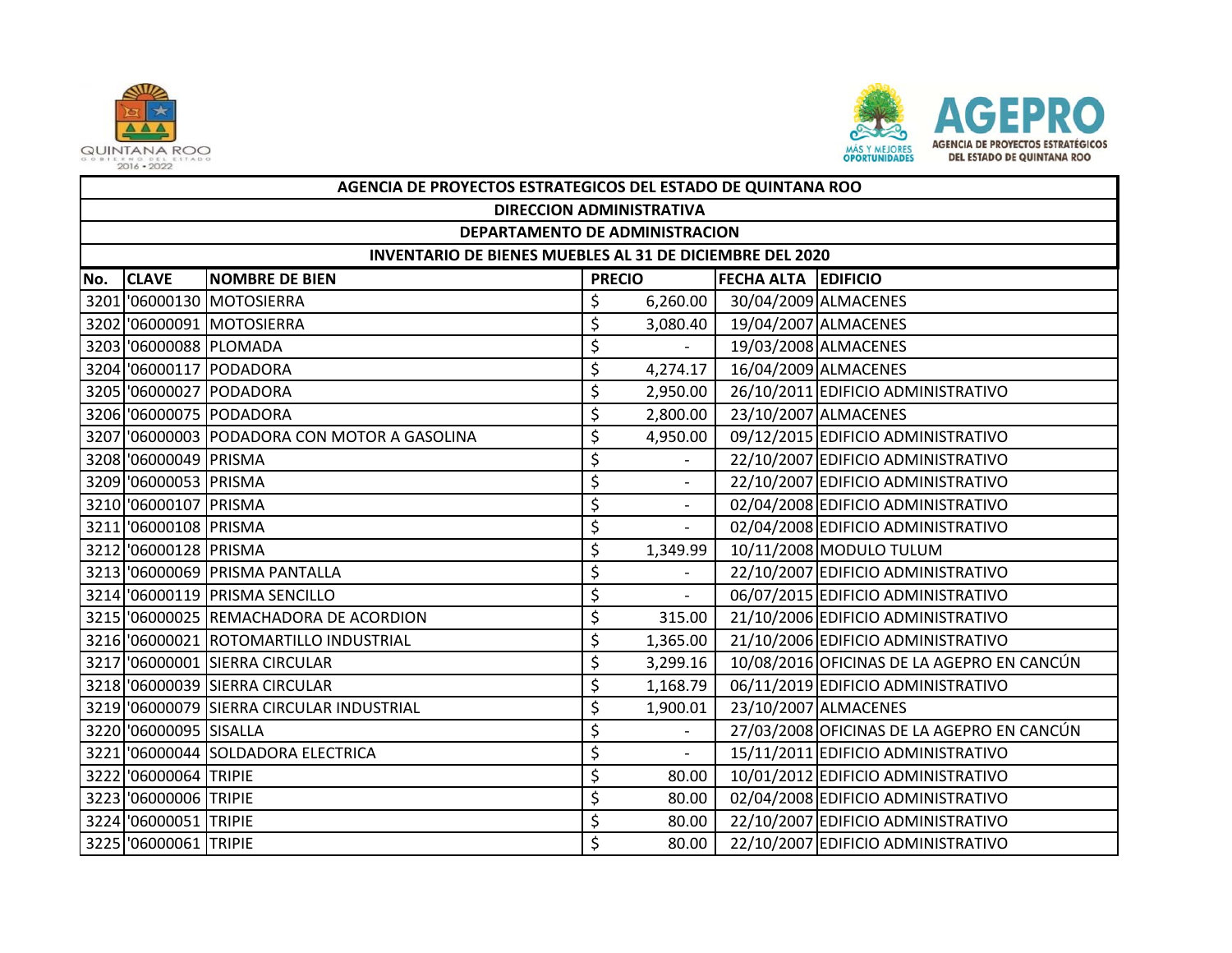



|      | AGENCIA DE PROYECTOS ESTRATEGICOS DEL ESTADO DE QUINTANA ROO |                                                       |    |                          |                            |                                            |  |  |  |  |
|------|--------------------------------------------------------------|-------------------------------------------------------|----|--------------------------|----------------------------|--------------------------------------------|--|--|--|--|
|      | <b>DIRECCION ADMINISTRATIVA</b>                              |                                                       |    |                          |                            |                                            |  |  |  |  |
|      | DEPARTAMENTO DE ADMINISTRACION                               |                                                       |    |                          |                            |                                            |  |  |  |  |
|      | INVENTARIO DE BIENES MUEBLES AL 31 DE DICIEMBRE DEL 2020     |                                                       |    |                          |                            |                                            |  |  |  |  |
| No.  | <b>CLAVE</b>                                                 | <b>NOMBRE DE BIEN</b>                                 |    | <b>PRECIO</b>            | <b>FECHA ALTA EDIFICIO</b> |                                            |  |  |  |  |
|      |                                                              | 3226 '06000076 TRIPIE DE ALUMINIO                     | \$ | 1,401.26                 |                            | 17/01/2012 ALMACENES                       |  |  |  |  |
|      |                                                              | 3227 '06000094 TRIPIE DE ALUMINIO                     | \$ |                          |                            | 27/03/2008 OFICINAS DE LA AGEPRO EN CANCÚN |  |  |  |  |
|      |                                                              | 3228 '06000114 TRIPIE DE ALUMINIO                     | \$ | 1,190.00                 |                            | 08/04/2008 MODULO TULUM                    |  |  |  |  |
|      |                                                              | 3229 '06000078 TRIPIE DE ALUMINIO AMARILLO            | \$ |                          |                            | 06/07/2015 EDIFICIO ADMINISTRATIVO         |  |  |  |  |
|      |                                                              | 3230 '06000045 TRIPIE PARA GPS                        | \$ |                          |                            | 28/11/2011 OFICINAS DE LA AGEPRO EN CANCÚN |  |  |  |  |
|      | 3231 '07000015 CUADRO                                        |                                                       | \$ | $\blacksquare$           |                            | 22/04/2010 ALMACENES                       |  |  |  |  |
|      |                                                              | 3232 '07000027 CUADRO DE MADERA BAILARINAS            | \$ |                          |                            | 22/04/2010 ALMACENES                       |  |  |  |  |
|      |                                                              | 3233 '07000028 CUADRO TRIPTICO                        | \$ | $\blacksquare$           |                            | 22/04/2010 ALMACENES                       |  |  |  |  |
|      |                                                              | 3234 '07000153 ESCULTURA                              | \$ | 51,933.00                |                            | 08/06/2011 EDIFICIO ADMINISTRATIVO         |  |  |  |  |
|      |                                                              | 3235 '07000030 JUEGO DE CUADROS 4/PZAS.               | \$ | $\overline{\phantom{a}}$ |                            | 22/04/2010 ALMACENES                       |  |  |  |  |
|      |                                                              | 3236 '07000007 LOTE DE DECORACION OFICINA PLANTA ALTA | \$ | 94,485.00                |                            | 07/06/2011 EDIFICIO ADMINISTRATIVO         |  |  |  |  |
|      |                                                              | 3237 '07000005 LOTE DE DECORACION OFICINA PLANTA BAJA | \$ | 107,315.00               |                            | 07/06/2011 EDIFICIO ADMINISTRATIVO         |  |  |  |  |
|      | 3238 '07000033 RELOJ                                         |                                                       | \$ |                          |                            | 22/04/2010 EDIFICIO ADMINISTRATIVO         |  |  |  |  |
|      |                                                              | 3239 '07000034 RELOJ DE PARED                         | \$ | 200.00                   |                            | 22/04/2010 ALMACENES                       |  |  |  |  |
|      |                                                              | 3240 '08000001 SISTEMA DE VIDEOCONFERENCIA            | \$ | 69,959.03                |                            | 10/10/2019 EDIFICIO ADMINISTRATIVO         |  |  |  |  |
|      |                                                              | 3241 '08000002 SISTEMA DE VIDEOCONFERENCIA            | \$ | 69,959.03                |                            | 10/10/2019 OFICINAS DE LA AGEPRO EN CANCÚN |  |  |  |  |
| 3242 |                                                              | 6100035 MOTOCICLETA                                   | \$ | 19,999.99                |                            | 01/08/2017 VEHICULO DE LA AGEPRO           |  |  |  |  |
| 3243 |                                                              | 6100038 AUTOMÓVIL TSURU                               | \$ | 104,350.00               |                            | 01/08/2017 VEHICULO DE LA AGEPRO           |  |  |  |  |
| 3244 |                                                              | 6100039 AUTOMÓVIL TSURU                               | \$ | 104,350.00               |                            | 01/08/2017 VEHICULO DE LA AGEPRO           |  |  |  |  |
| 3245 |                                                              | 6100041 CAMIONETA RANGER                              | \$ | 16,400.00                |                            | 01/08/2017 VEHICULO DE LA AGEPRO           |  |  |  |  |
| 3246 |                                                              | 6100042 AUTOMOVIL CHEVY                               | \$ | 111,890.00               |                            | 01/08/2017 VEHICULO DE LA AGEPRO           |  |  |  |  |
| 3247 |                                                              | 6100060 AUTOMOVIL TSURU                               | \$ | 106,400.00               |                            | 01/08/2017 VEHICULO DE LA AGEPRO           |  |  |  |  |
| 3248 |                                                              | 6100064 CAMIONETA RANGER                              | \$ | 172,300.00               |                            | 01/08/2017 VEHICULO DE LA AGEPRO           |  |  |  |  |
| 3249 |                                                              | 6100069 CAMIONETA RANGER                              | \$ | 166,400.00               |                            | 01/08/2017 VEHICULO DE LA AGEPRO           |  |  |  |  |
| 3250 |                                                              | 6100071 YUKON TIPO C                                  | \$ | 697,500.00               |                            | 02/09/2019 VEHICULO DE LA AGEPRO           |  |  |  |  |